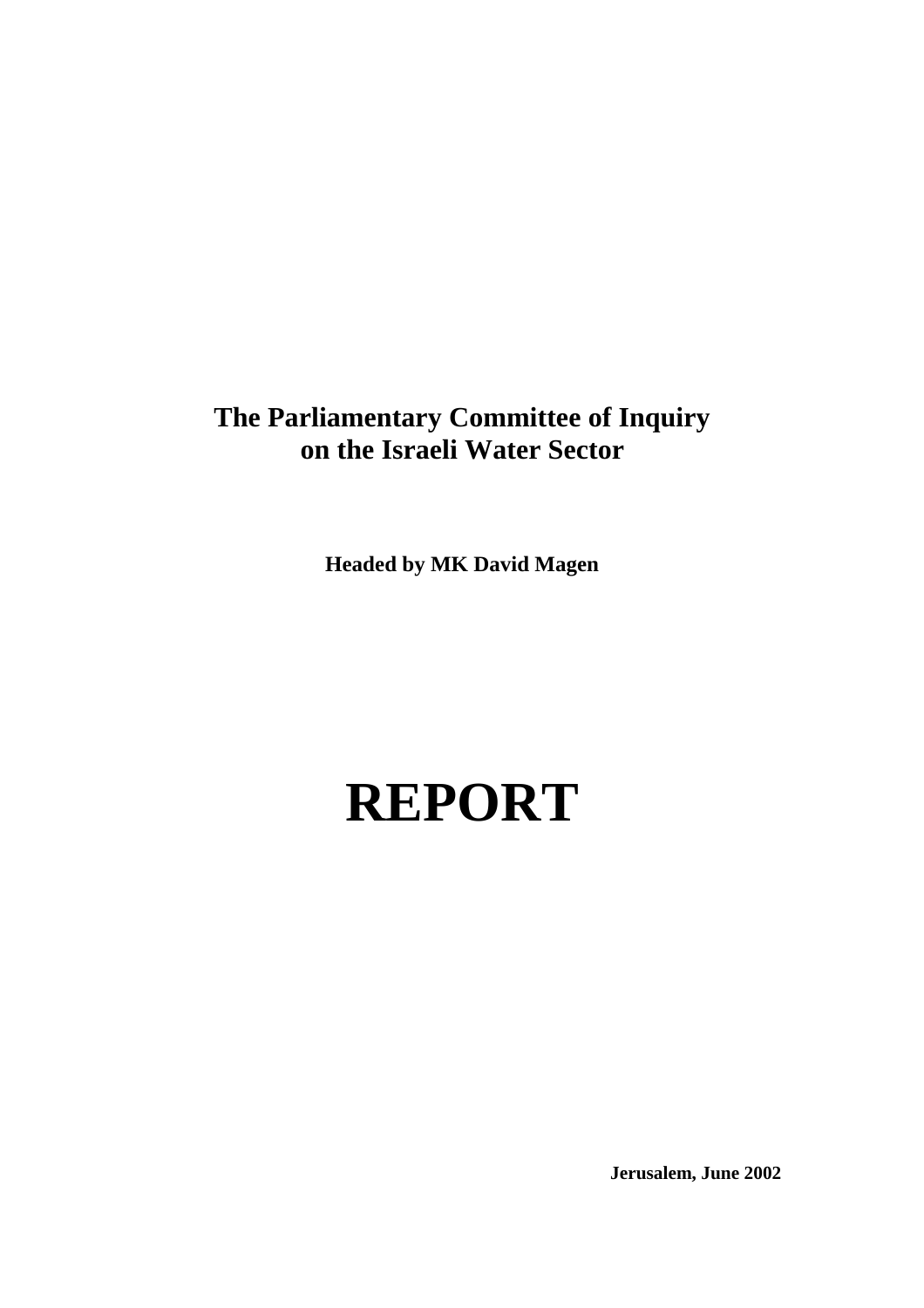#### **Table of Contents**

#### **Explanation by the translator**

- **1.** Introduction by the Chairman of the Committee
- **2.** The establishment of the Parliamentary Committee of Inquiry on the Israeli Water Sector
	- **2.1.** The background to the establishment for the Committee
	- **2.2.** The resolution establishing the Committee
	- **2.3.** The Committee's terms of reference
	- **2.4.** The Committee's work
- **3.** Summing up and conclusions
- **4.** The Committee's recommendations
- **5.** The state of the Israeli water sector
	- **5.1.** The supply of water
	- **5.2.** The demand for water
	- **5.3.** Over-pumping
- **6.** The legal situation
	- **6.1.** Water legislation
	- **6.2.** The basic principles of the Water Law
	- **6.3.** The Water Commission
	- **6.4.** The shortcomings of the existing legislation
- **7.** The background to the crisis in the Israeli water sector
	- **7.1.** General
	- **7.2.** The historical background of the crisis in the Israeli water sector
		- **7.2.1.** The first period the years 1948-1964
		- **7.2.2.** The second period the years 1965-1985
		- **7.2.3.** The third period the years 1986-2000
		- **7.2.4.** The beginning of the fourth period starting 2001
	- **7.3.** The organizational structure, and the decision making process
		- **7.3.1.** The Ministries dealing with the water issue
		- **7.3.2.** Additional bodies active in the water sector
		- **7.3.3.** Government resolutions
		- **7.3.4.** The reports of the State Comptroller and Knesset decisions
		- **7.3.5.** Master plans and experts' reports
		- **7.3.6.** The process of determining policy and decision making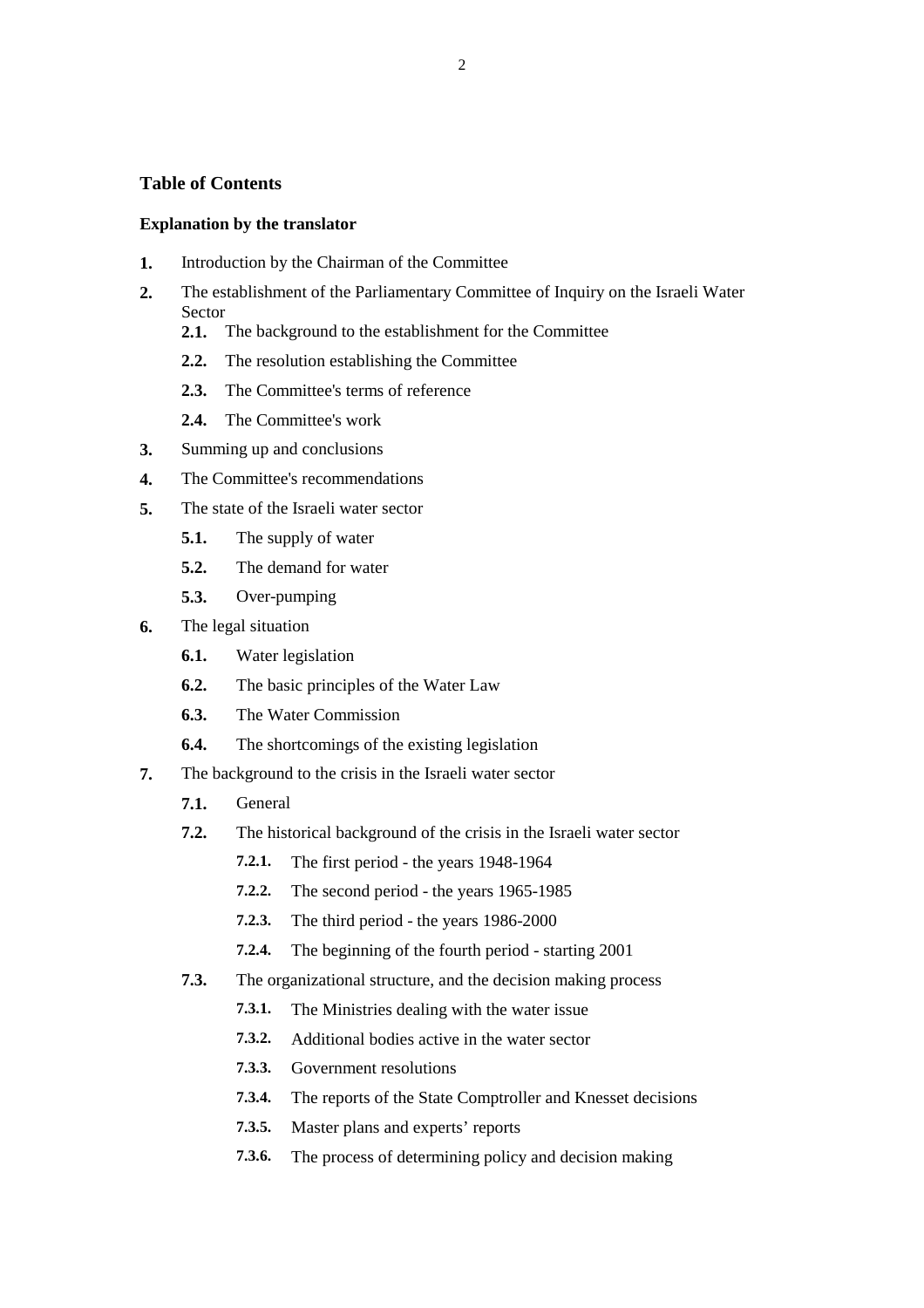- **7.4.** Agriculture and water
- **8.** A master plan for the water sector
- **9.** An analysis of specific problems and recommendations
	- **9.1.** Immediate steps to be taken by the Government
		- **9.1.1.** Emergency Regulations
		- **9.1.2.** The establishment of a ministerial committee for natural resources, agriculture and the environment
	- **9.2.** Dealing with institutional and organizational problems
		- **9.2.1.** Strengthening the Water Commission and the Water Commissioner
		- **9.2.2.** The establishment of an independent water authority, after the water sector is stabilized
		- **9.2.3.** Establishing a ministerial hierarchy regarding treatment of the water sector
		- **9.2.4.** Structural changes in the Water Council
		- **9.2.5.** Ending the crisis in "Mekorot"
		- **9.2.6.** The question of privatizing the water sector
	- **9.3.** Legislation and the legal sphere
		- **9.3.1.** Uniting the water laws while laying down a spatial policy
		- **9.3.2.** Adapting the legislation to the changing reality
		- **9.3.3.** Simplifying the bureaucratic procedures
		- **9.3.4.** Enforcement policy
	- **9.4.** Saving water
		- **9.4.1.** The allocation of water quotas
		- **9.4.2.** Saving water in the various sectors
	- **9.5.** The pricing of water
	- **9.6.** The creation of new sources of water
		- **9.6.1.** Desalination of seawater
		- **9.6.2.** Desalination of brackish water
		- **9.6.3.** The treatment of sewage effluents
		- **9.6.4.** Importing water from Turkey
	- **9.7.** Water reservoirs
		- **9.7.1.** Natural reservoirs
		- **9.7.2.** Artificial reservoirs
	- **9.8.** The quality of water
	- **9.9.** Water for nature
	- **9.10.** Data and data bases
	- **9.11.** Academia and research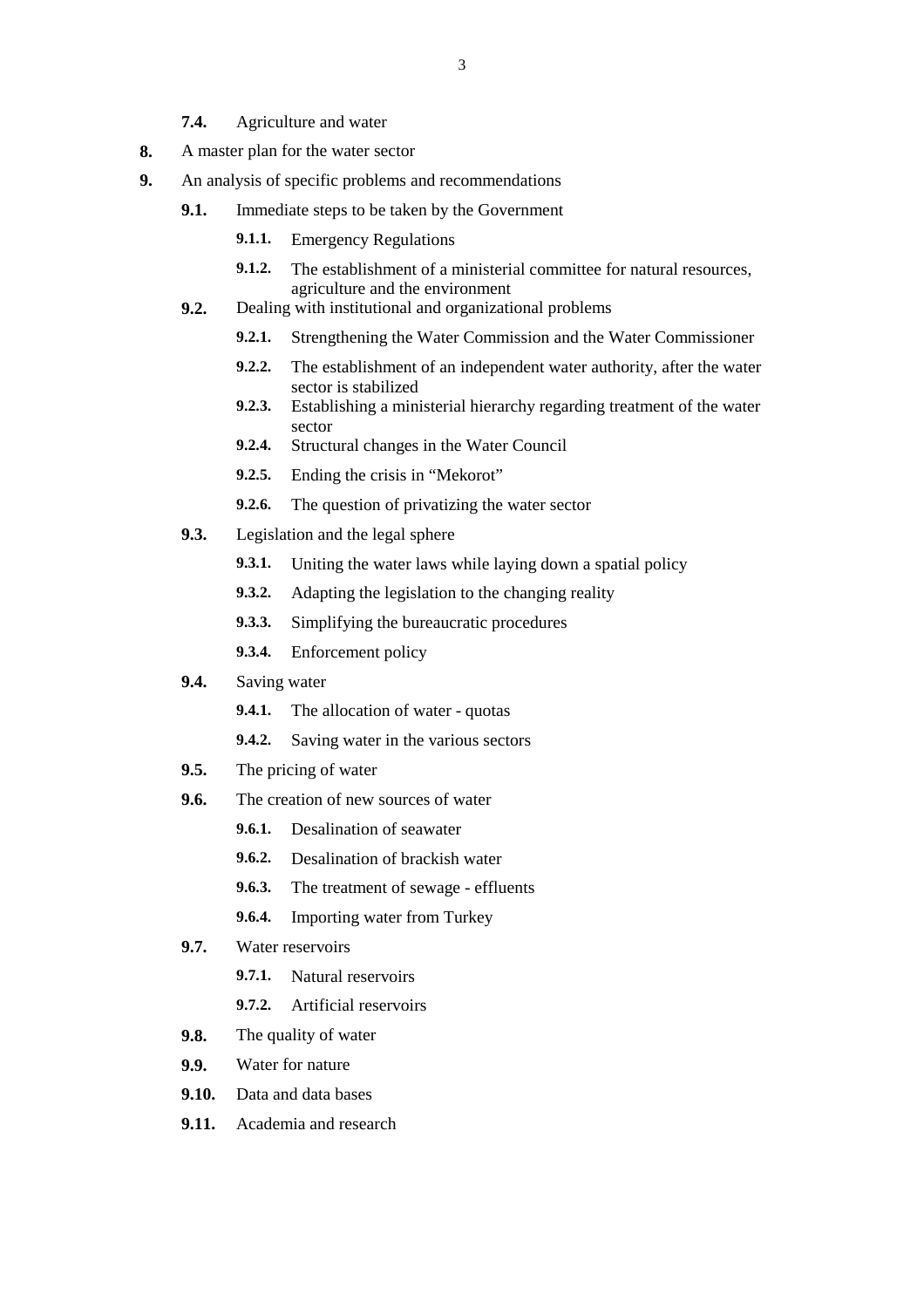#### **INTRODUCTION BY THE CHAIRMAN OF THE COMMITTEE**

When the Knesset set up the Parliamentary Committee of Inquiry on the Israeli Water Sector on June 27, 2001, it assigned to it, in addition to its important tasks, two more matters:

- 1. To determine who is responsible for the crisis;
- 2. To recommend urgent steps and emergency measures (within the framework of an interim report).

On the first matter we establish clearly and firmly, who is responsible for the serious failures that were uncovered, but preferred not to mention names. All along the way, out of a sense of heavy responsibility, we concentrated on the effort to find practical solutions to the great distress. We did not seek "blood" - we sought water!

Soon after the first set of deliberations, we gave up the idea of publishing an interim report, due to a welcome problem: the activities of the Committee of Inquiry resulted, knowingly or unknowingly, in an acceleration of the Government's work concerning emergency measures to confront the crisis in the water sector. The strenuous activity of Minister for National Infrastructures Avigdor Lieberman, and of Prime Minister Ariel Sharon, as Chairman of the Ministerial Committee for Social and Economic Affairs, led to the establishment of an interministerial emergency team, and to corresponding and parallel decisions to the emergency measures discussed in the deliberations of the Committee.

As aforesaid, this welcome activity led, several weeks ago, to a Government plan the main aspects of which are:

- 1. Government resolution No. 1682 (SE/32) of April 4, 2002, which speaks of:
	- (a) Increasing the volume of desalination in Ashkelon to 100 million Cu.M per annum;
	- (b) Terminating the procedures for selecting the desalination concessionaires for the small plants up to 65 million Cu.M per annum, so that production in them will begin by the end of 2004;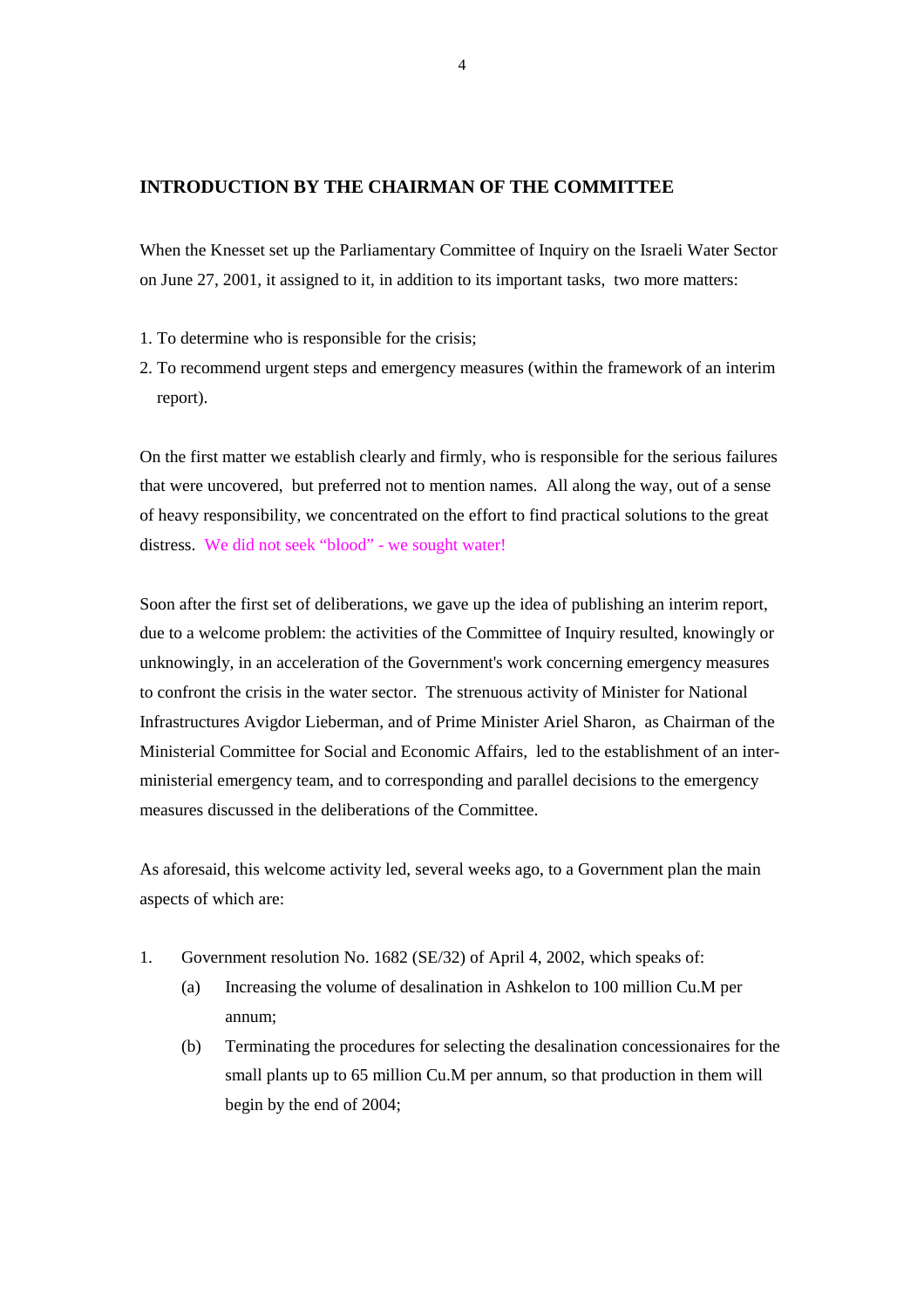- (c) Pushing forward the construction of desalination plants in the Hadera area with a capacity of 100 million Cu.M, so that they would also start producing by the end of 2004;
- (d) Formulating a plan to produce an additional quantity of desalinated water, at a capacity of 90 million Cu.M by February 2005;
- (e) Formulating, as soon as possible, an agreement to import from Turkey 50-100 million Cu.M of water per annum.

This resolution lays down that the total quantity of desalinated water will reach approximately 400 million Cu.M per annum.

2. Government resolution No. 1740/4 of April 28, 2002, that approves the reform in water prices for agriculture, which was formulated by the Ministry of Finance and the Ministry of Agriculture and Rural Development.

With a single sweep of a sickle, we sowed an additional crop: a master plan for the development of the water sector, until the year 2004, that was approved by the Minister for National Infrastructures on April 23, 2002. However, we were not satisfied with this, and demanded the formulation of a plan for the year 2040!

Not all the evidence that we heard, or studies and articles that we read, manifest themselves in the Report. For example, the forecasts of some of the best scientists in the spheres of the environment, climate, biology and ecology, who warn against the process of increasing desertification in the Mediterranean basin, and particularly rapidly in our region - remained in the background. We find both the mention and the harsh results important: the depletion of water sources and the growing consumption thereof. The need to stop, at some point, pumping water from the Sea of Galilee (which loses 267 million Cu.M of water every year just through evaporation!), and to plan its future rehabilitation (stopping completely the pumping of water for at least one year).

Matters concerning and connected with political considerations, are partially mentioned in the Report (importing water from Turkey, supplying water to Jordan, supplying water to the Palestinian Authority, cooperation with the Palestinian Authority for the preservation of the Mountain Aquifer, the use of desalinated seawater to increase regional cooperation) - the political issue is not within the frame of reference of the Committee.

The Committee of Inquiry was careful, in the course of formulating its summations, conclusions and recommendations (chapters 3 and 4 in the Report) to present only challenges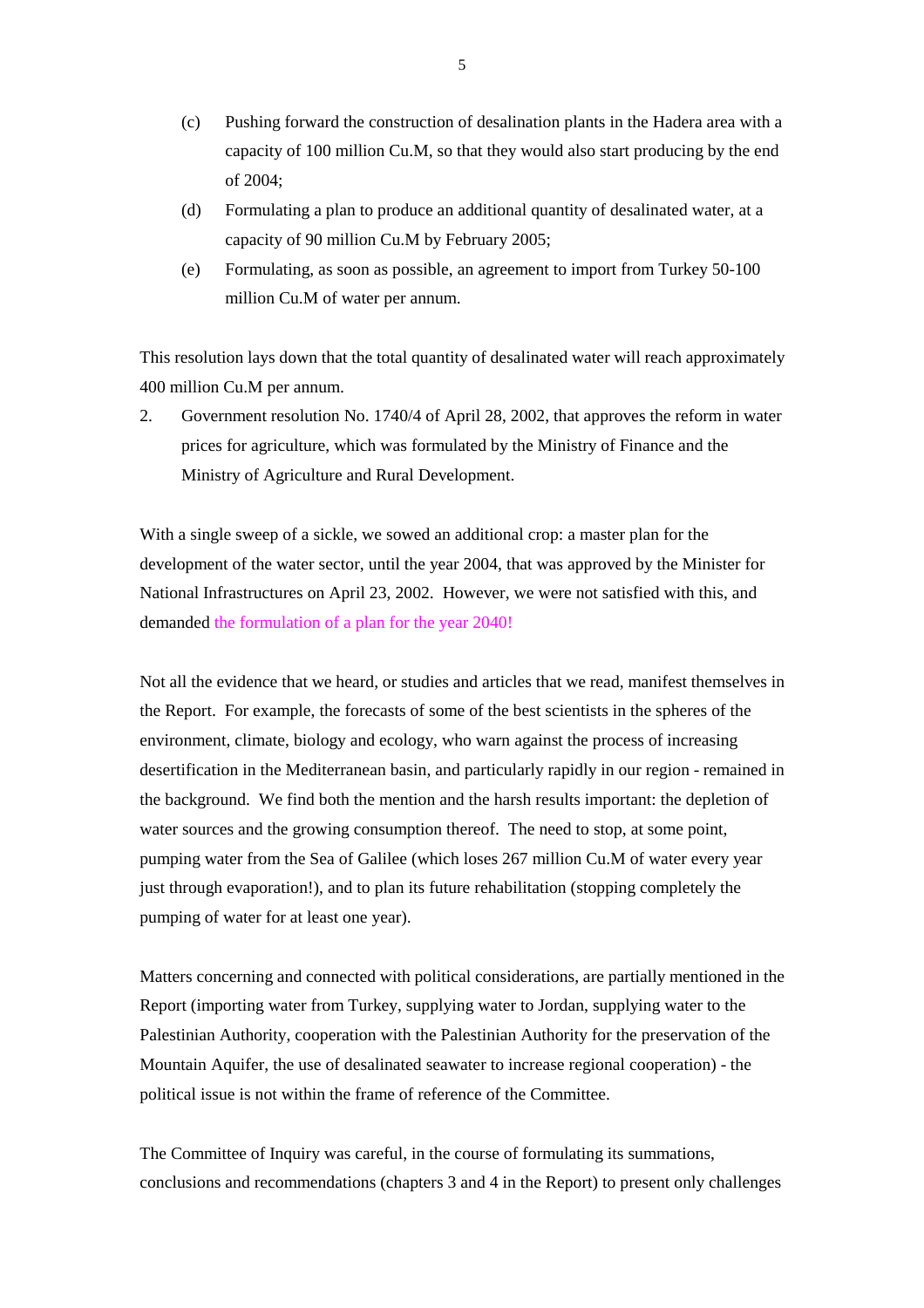that may be realized. Regarding issues that raised disputes between the authorities, we took clear positions, as, for example:

The establishment of an independent, professional water authority;

- 1. Agriculture we emphasize the importance of its existence as a national and strategic value;
- 2. "Mekorot" we favor the company being strengthened, the removal of bureaucratic blockages, and exhausting its potential.

Our recommended that Emergency Regulation be issued in light of the emergency situation, was formulated following prolonged exertions. The crisis is so deep, and the shortage in the interim period will be so grave, that the ability "to maintain the provision and the vital services" (in the words of Basic Law: the Government, regarding Emergency Regulations) is placed in great doubt. The goal of the Regulations is to help the Government overcome the difficulties and the bureaucratic blockages.

We hope that all the responsible factors, will act together to implement the recommendations, and especially:

- 1. The establishment of an independent, professional water authority;
- 2. The necessary amendments in the legislation;
- 3. Cutting down the bureaucracy in the spheres of recycling and reclamation (enhancing the construction of sewage treatment plants, solutions to the problem of brine, and stopping the flow of effluents into the sea);
- 4. Improving measures to induce education, information and saving;
- 5. Encouraging the professions of water engineering, hydrology, water resource management etc., for the purpose of building a solid professional reserve, in order to broaden and deepen the spheres of research and development;
- 6. Returning the levels of the natural resources to above the hydraulic red lines by 2005, and after that - rehabilitating and strengthening the solidity of the natural water resources.

The Committee held 26 meetings (including two outdoor excursions). We invested more than 140 hours in further study, updating, deliberations and summing up.

I should like to thank the director of the Committee, Ms. Sigalit Edri, who coordinated with work of the Committee with skill and devotion.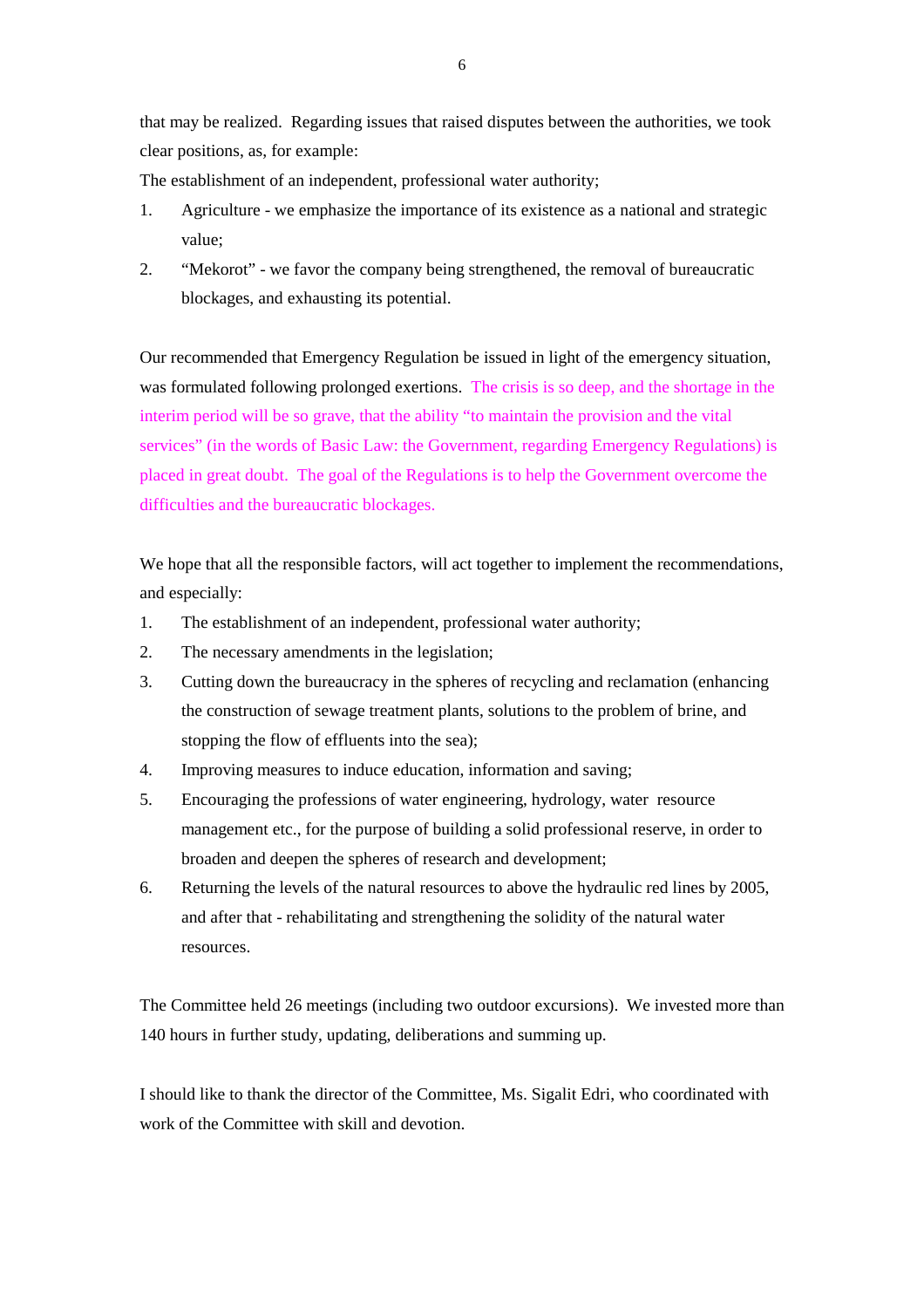The Knesset Research and Information Center, and especially Dr. Susan Hattis Rolef, who worked tirelessly to collect additional data and information, to examine it and guide the Committee by their light. In my eyes, her contribution has been immense! I also wish to congratulate the Committee's legal advisor - the devoted attorney Sagit Afik. The Committee also made use of professionals from outside the Knesset: The economist, CPA Eyal Handler, who invested great efforts to make a special contribution to the Committee, and Dr. Aran Schluss, an expert in Administration, who contributed his experience and expertise, to organizing the work of the Committee. We thanks both.

Jerusalem David Magen June 2, 2002 Chairman of the Committee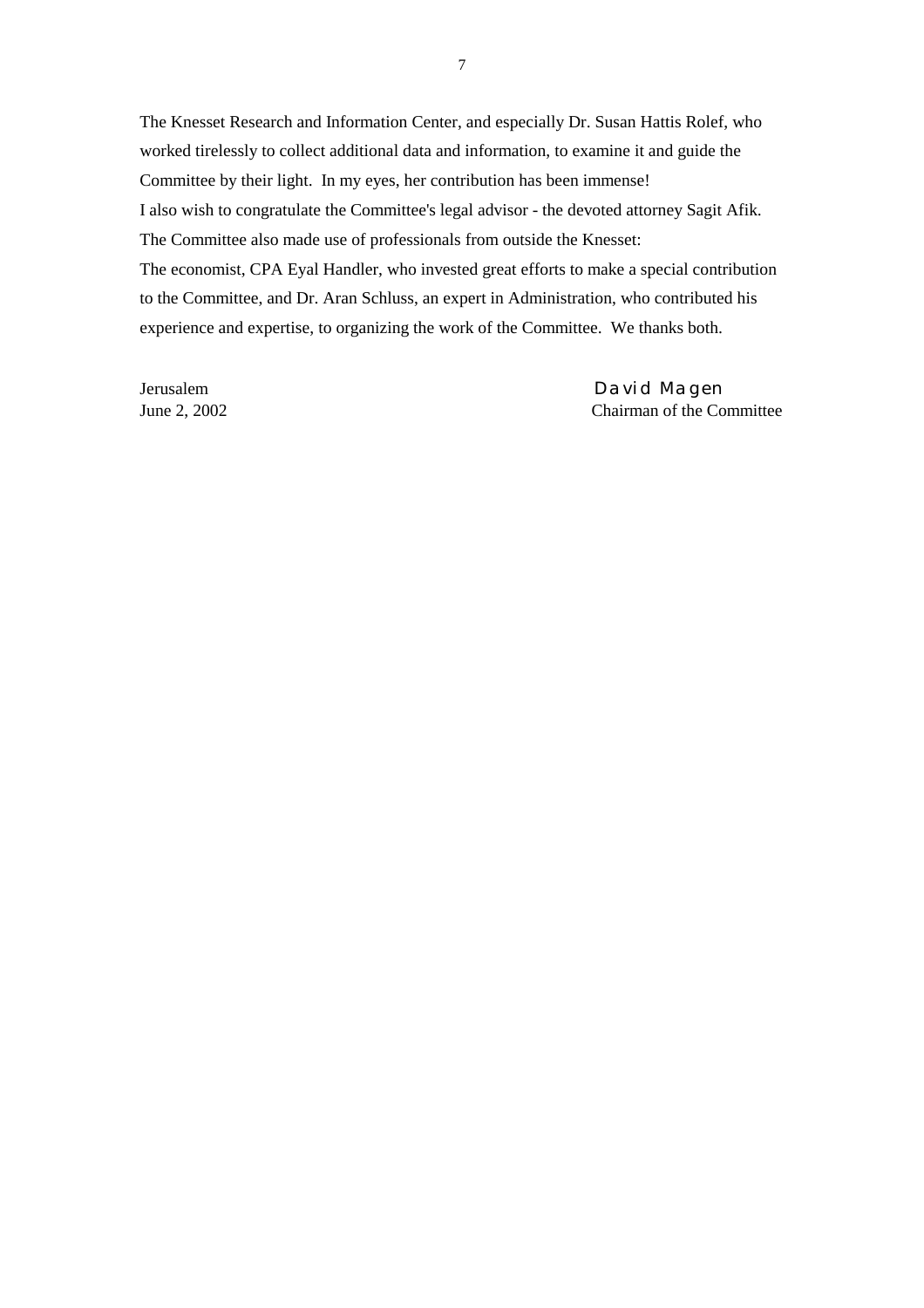### **2. The Establishment of the Parliamentary Committee of Inquiry on the Israeli Water Sector**

#### **2.1. The Background to the Establishment of the Committee**

The background to the Knesset's decision to establish a parliamentary committee of inquiry on the subject of the water crisis in June 2001, was the sense of an ever-growing crisis, following three years of drought, and the fear that before the end of the Summer months, there might be a shortage of potable water.

There were several causes to the sense of crisis: reports on a fall to below the red lines in the three main water reservoirs of the country - the Sea of Galilee, the Mountain Aquifer, and the Coastal Aquifer; on a danger of contamination of the ground water; and the decision makers' delay in taking the necessary measures to deal effectively with the situation.

#### **2.2. The Resolution Establishing the Committee**

On May 23, 2001, Member of the Knesset David Magen raised the issue in the Knesset plenum, as a motion for the agenda, and requested that the Knesset debate the establishment of a parliamentary committee of inquiry "to investigate and find solutions to the crisis in the water sector".

On June 5, 2001, the plenum resolved to refer the subject to the House Committee, and after the House Committee held a deliberation on the subject, the Committee's Chairman, MK Yossi Katz, presented a proposal on its behalf, to appoint a parliamentary committee of inquiry on the Israeli water sector, in accordance with article 22 of Basic Law: the Knesset, and chapter 5 in the Knesset's Rules of Procedure.

#### **2.3. The Committee's Terms of Reference**

On June 27, 2001, the Knesset plenum approved the following draft resolution, brought by the House Committee to establish the Committee, and presented by the Chairman of the Committee MK Yossi Katz:

"In accordance with article 22 of Basic Law: the Knesset, the Knesset appoints a committee of inquiry on the issue of the water sector, with the following make-up: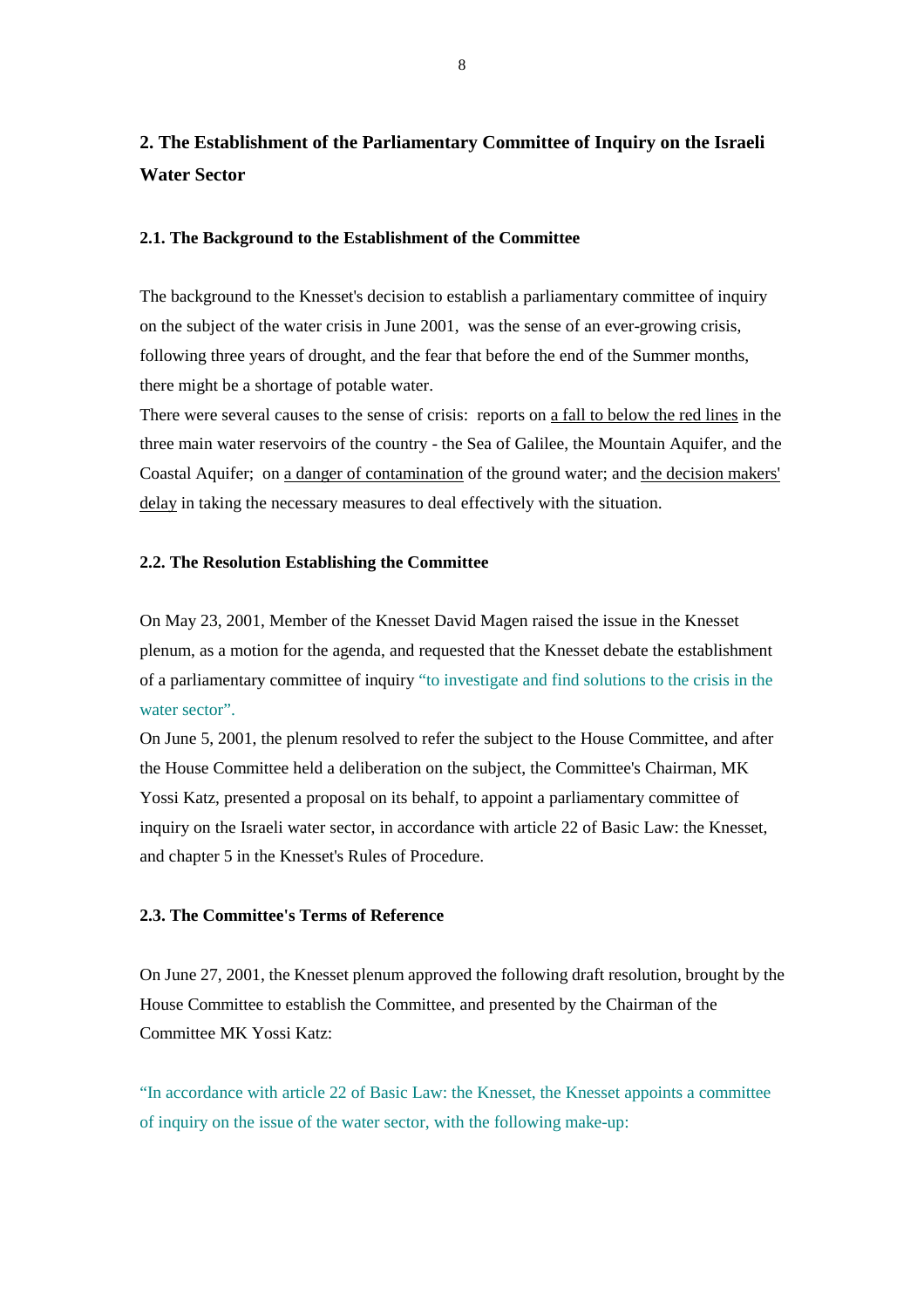- 1. David Magen Chairman
- 2. Ofir Pines (Labor)
- 3. Avraham Hirschson (Likud)
- 4. Yair Peretz (Shas)
- 5. Avshalom Vilan (Meretz)
- 6. Zvulun Orlev (National Religious Party)
- 7. Eliezer Cohen (The National Union Yisrael Beitenu)

"The powers and tasks of the Committee:

- a. To investigate the reasons that had brought about the deep crisis in the water sector;
- b. To determine what actions and malfunctions caused the crisis;
- c. To determine what factors are responsible for the crisis;
- d. To recommend urgent actions and emergency measures;
- e. To examine proposals based on the construction of desalination plans, the reclamation of effluents for agriculture, the laying down of economic prices, including the determination of water prices for industry and education for the correct use of water;
- f. To recommend long term solutions, including legislative amendments".

On July 19 2001, after the House Committee approved an increase in the number of members of parliamentary committees of inquiry to nine, two additional members were added to the Committee: Abd-Almalek Dahamshe (the United Arab List), and Eliezer Zandberg (Shinui).

#### **2.4. The Committee's Work**

Director of the Committee: Sigalit Edri; The Secretary of the Committee: Helen Elmaleh.

An advisory staff was appointed to the Committee, including the following members:

#### Advisors and researchers on behalf of the Knesset:

Dr. Susan Hattis Rolef - responsible for information and research for the Committee on behalf of the Knesset Research and Information Centre (RIC), and drafter of the Committee's Report; Attorney Sagit Afik - legal advisor to the Committee on behalf of the Legal Department of the Knesset, and drafter of the legal chapters of the Report; Ms. Tamar Marcus - an economist on behalf of the RIC, Mr. Shahar Goldman - legal expert on behalf of the RIC, Mr. El'ad van Gelder - research assistant on behalf of the RIC, Mr. Yaron Fishman research assistant on behalf of the RIC.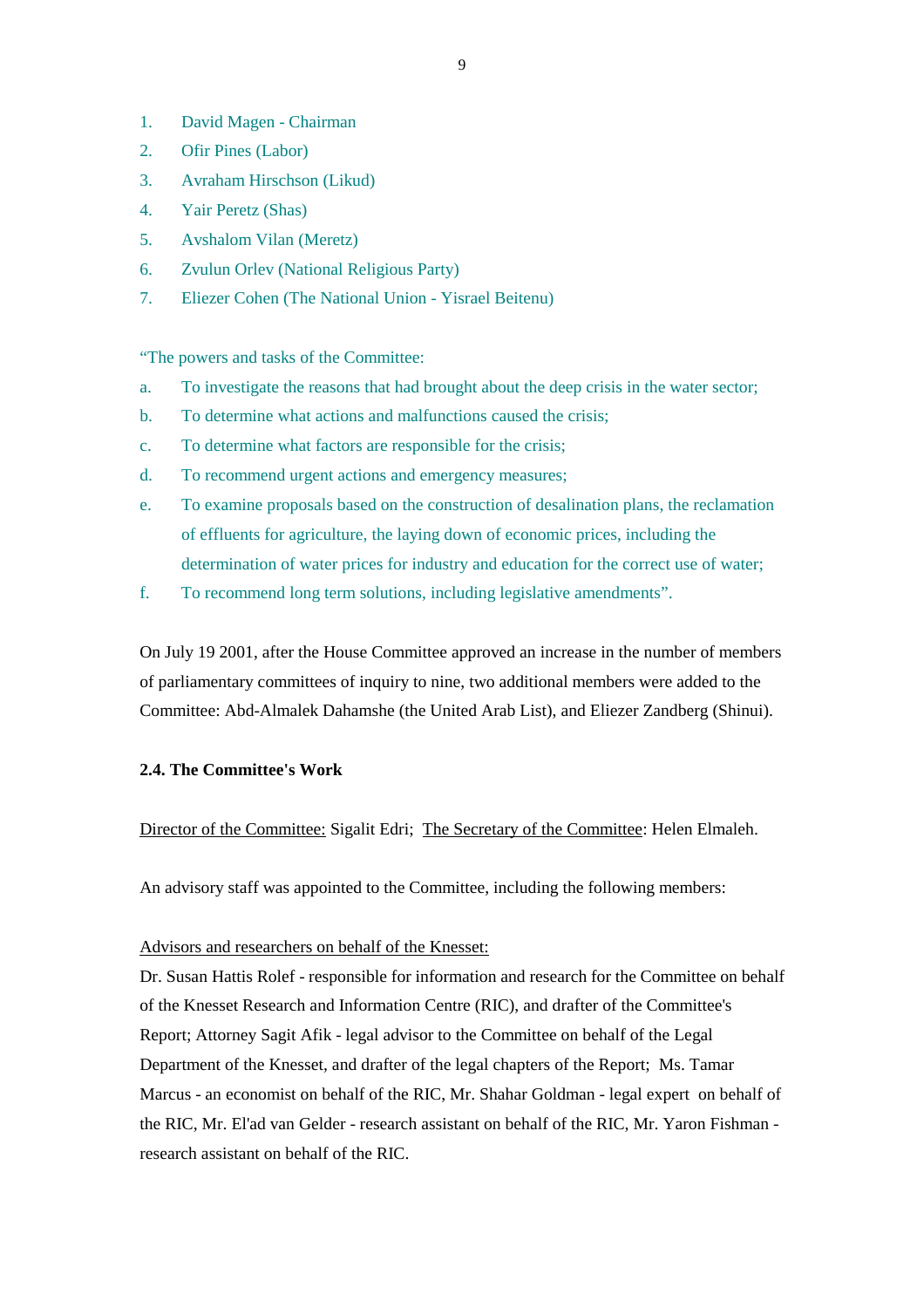#### External advisors:

Dr. Aran Schluss - advisor in public administration, and Deputy Dean of the School of Administration at the Interdisciplinary Center in Herzelia.

CPA Eyal Handler - Certified Public Accountant, economist and lawyer. Specialist in auditing, and tax consultant.

Until the end of January 2002 the Committee held 24 meetings, in the course of which over 130 witnesses appeared before it. The Committee went out on two excursions: one to the installations of the National Water Carrier run by "Mekorot" in the Sea of Galilee area, and the Eshkol site, and the second to the "Mekorot" desalination and sewage treatment installations in Eilat. In addition, the Committee received and sorted out a large quantity of written material supplied by the witnesses who appeared before it, and factors who did not appear before it, the advisory team held interviews with several persons, who did not manage to appear to the Committee plenum.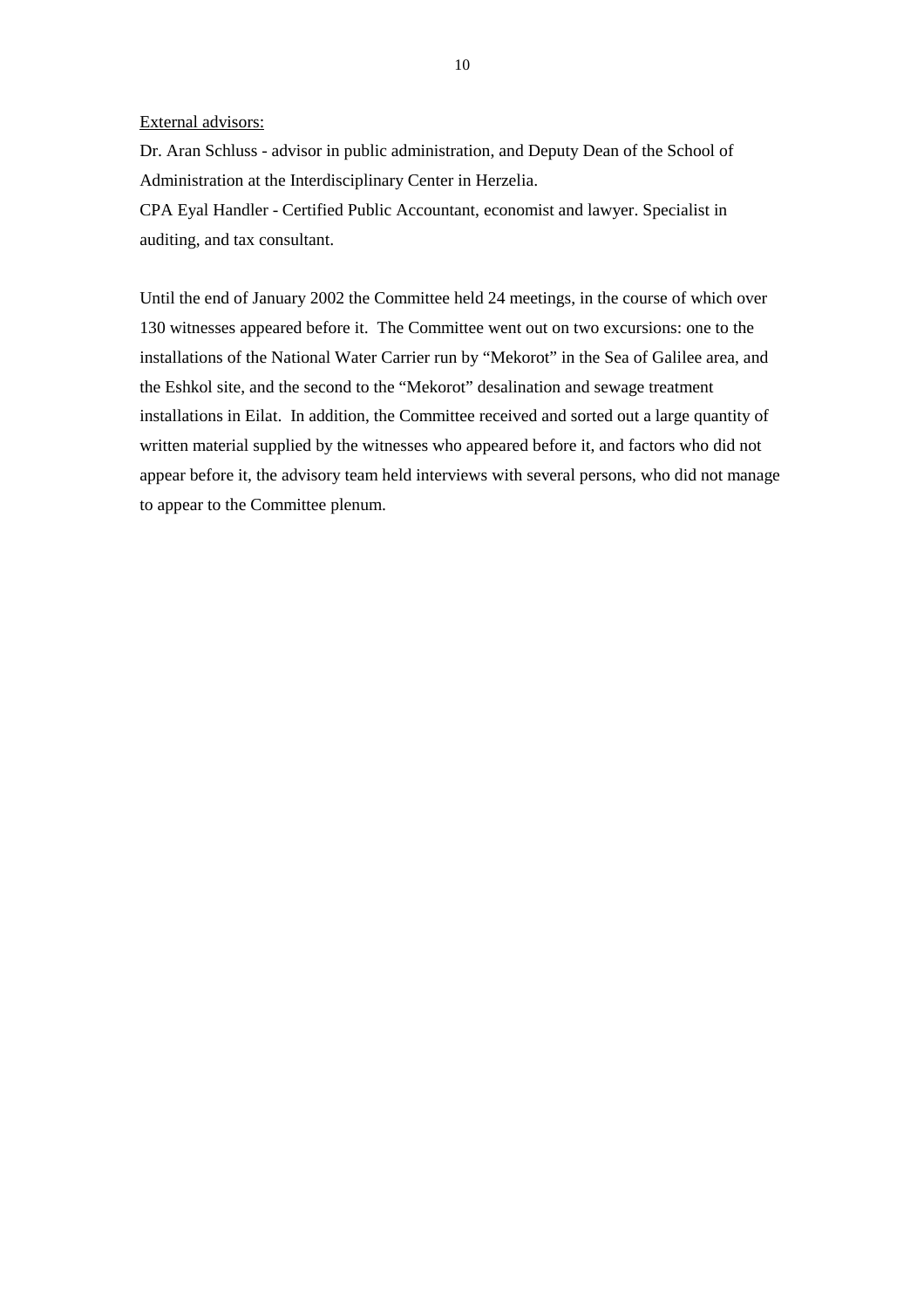#### **3. Summing Up and Conclusions**

- **1. On the basis of the entirety of the evidence heard by the Committee heard in the course of its meetings, and the written material presented to it, it states that for over 30 years the Israeli water sector has been in a deep and continuous crisis, that recently reached a critical point. The crisis has manifested itself in the depletion of the water resources, causing a cumulative deficit of around 2 billion Cu.M in the country's natural water reservoirs.**
- **2. This sad and astonishing result is the sour fruit of a continuous failure by Israel's Governments, that ignored the writing that has been inscribed on the wall for many years. The crisis was not brought about only by climatic changes, that caused a fall in the**

**quantity of rain, nor even by the steep rise in the size of the population and its standards of living, in the last 50 years,. The astounding failure is primarily manmade!** 

- **3. In light of the knowledge available to experts in Israel and abroad, an efficient and responsible management of the water sector could have prevented the crisis, by finding creative solutions to all the problems. The eyes of those responsible for the water sector in the various Governments, failed to take note of the dangers, and when they did see them - they failed to act.**
- **4. The Committee has decided not to blame any particular person, at any particular point of time, for the failure. There were persons, bodies and Ministries, that at various times dealt with the issue of the water sector better than others. The causes of the crisis stem from the following phenomena:** 
	- **(a) The multitude of authorities dealing with the water issue, where there is no clear distribution of tasks and powers among them, and there are frequent fundamental differences of opinion regarding the desired policy, which lead to conflicts of interest; (See paragraphs 6.3.1. and 6.3.2.)**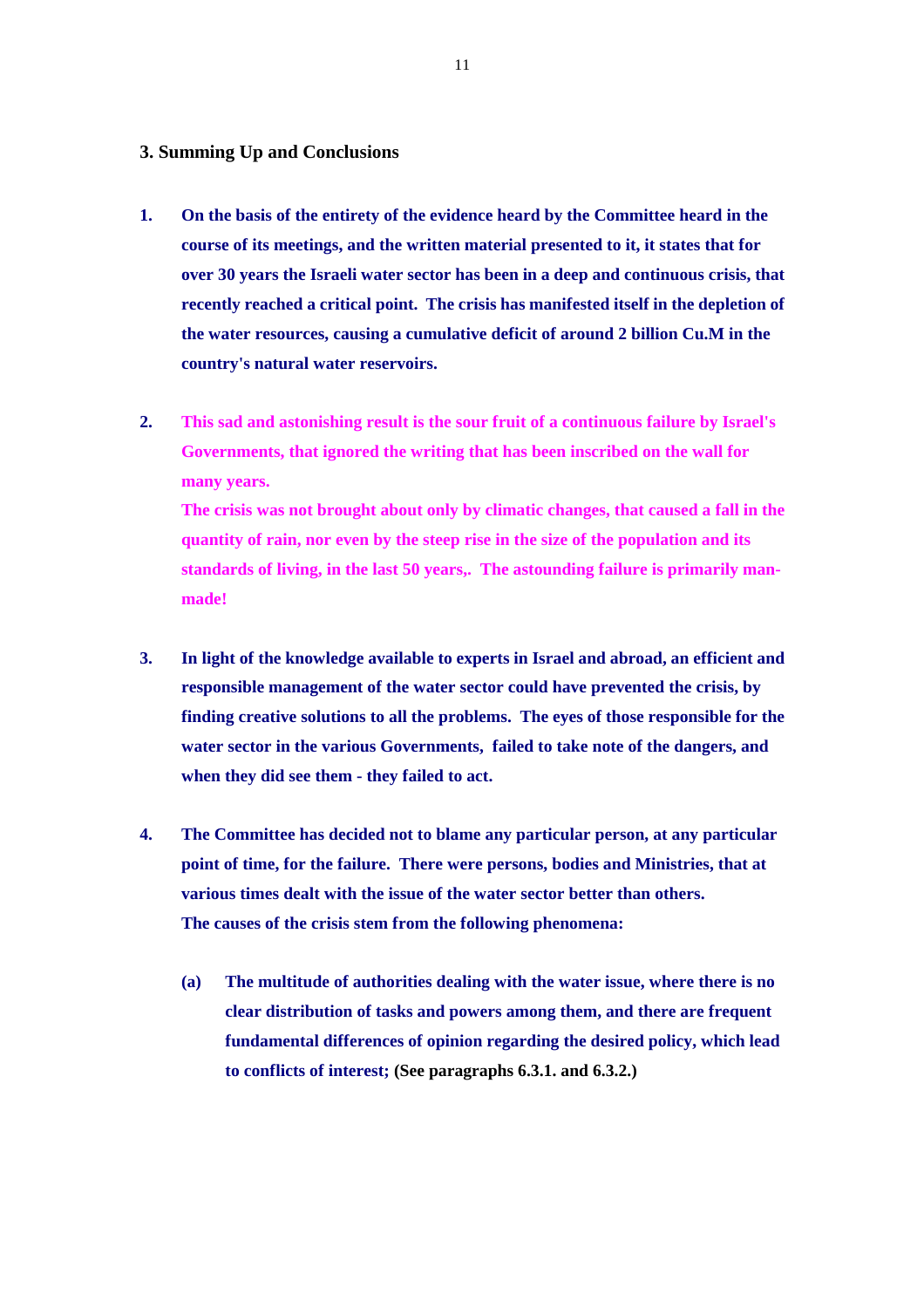- **(b) The collection of recommendations made by professional committees and parliamentary committees, as well as Government resolutions on the subject of water, is vast and rich, but most of them were ignored, and failed to be implemented; (See pragaraphs 6.3.4. and 6.3.5.)**
- **(c) Despite the fact that since the 1980s several comprehensive and professional master plans for the development of the Israeli water sector were prepared, none of them was seriously discussed by the relevant Ministries, or the Government, nor approved. The Committee calls upon the Government to adopt and approve the new master plan published in April by the Water Commission; (See paragraph 6.3.5. and chapter 8)**
- **(d) Despite the fact that since the 1960s, various reports by the State Comptroller have warned against failings and shortsightedness in the management of the water sector, the conclusions were not adopted and the lessons were not learnt. The 1990 Report of the State Comptroller on "The Management of the Water Sector in Israel", was especially serious. This Report warned against the liquidation of the water reserves of Israel, and agaisnt damage to their quality. (See paragraph 6.3.4.)**
- **5. In the opinion of the Committee, the phenomena mentioned in article 4 above, are the result of the non-observance of a proper decision making process, based on checks and balances. (See paragraph 6.3.6.)**
- **6. The Committee rejects the claim, as if "a spendthrift agriculture" is the cause of the crisis in the Israeli water sector, and that the crisis may be resolved by means of drastic cuts in agriculture, or its liquidation. In the eyes of the Committee agriculture has a Zionist-strategic-political value, which goes beyond its economic contribution. Nevertheless, there is no doubt that some of the captains of the agricultural sector, made errors and caused damage to both agriculture and the farmers, when for years they prevented a change in the system of water quotas, and the method of pricing water for agriculture, which would have limited the ongoing crisis in the water sector. (See article 7.4.)**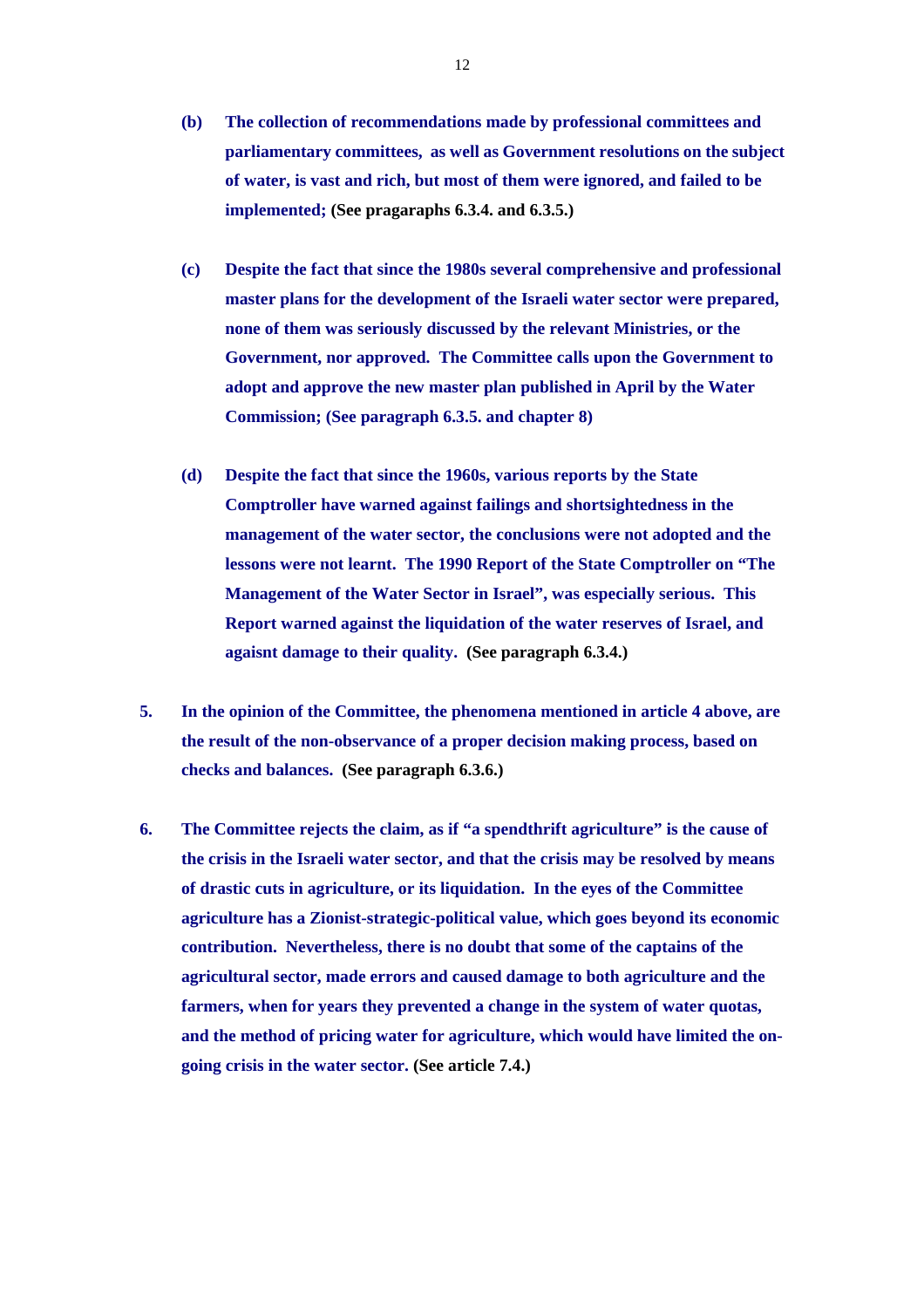- **7. The Ministry of Finance, through its Budgets Department and Accountant General's Department, was, in fact, the factor guiding the water sector, and within this framework advanced it, and ensured that it would be run on the basis of economic criteria. However, its approach, which rejected flexibility and openness towards new ideas, resulted in a great delay in the plan to construct sufficient seawater desalination plants. The Ministry of Finance also erred when it froze initiatives by "Mekorot", and prevented it from making its professional contribution to limit the crisis.**
- **8. The Committee takes note of the positive turn, which occurred during the term of**  the 28<sup>th</sup> Government<sup>1</sup>, which "grabbed the bull by its horns" in an effort to **contend with the crisis in the water sector. Within its framework Minister of Agriculture Haim Oron, and Minister of Finance Avraham Beiga Shohat, who also served for a certain period as Minister for National Infrastructures, brought about a conceptual change regarding the nature of agriculture in Israel, and the need to start desalinating seawater.**
- **9. The Committee wishes to point out, that during term of the 29th Government (the current one), vigorous measures were taken to deal with the crisis in the Israeli water sector. Before resigning, Minister for National Infrastructures, Avigdor Lieberman, started taking impressive emergency measures, and together with Prime Minister Ariel Sharon, who also serves as Chairman of the Ministerial Committee for Social and Economic Affairs, brought about a radical change that will lead - so the Committee believes and hopes - to a recovery of the water sector.**

l

<sup>&</sup>lt;sup>1</sup> The  $28<sup>th</sup>$  Government was that headed by Ehud Barak (1999-2001)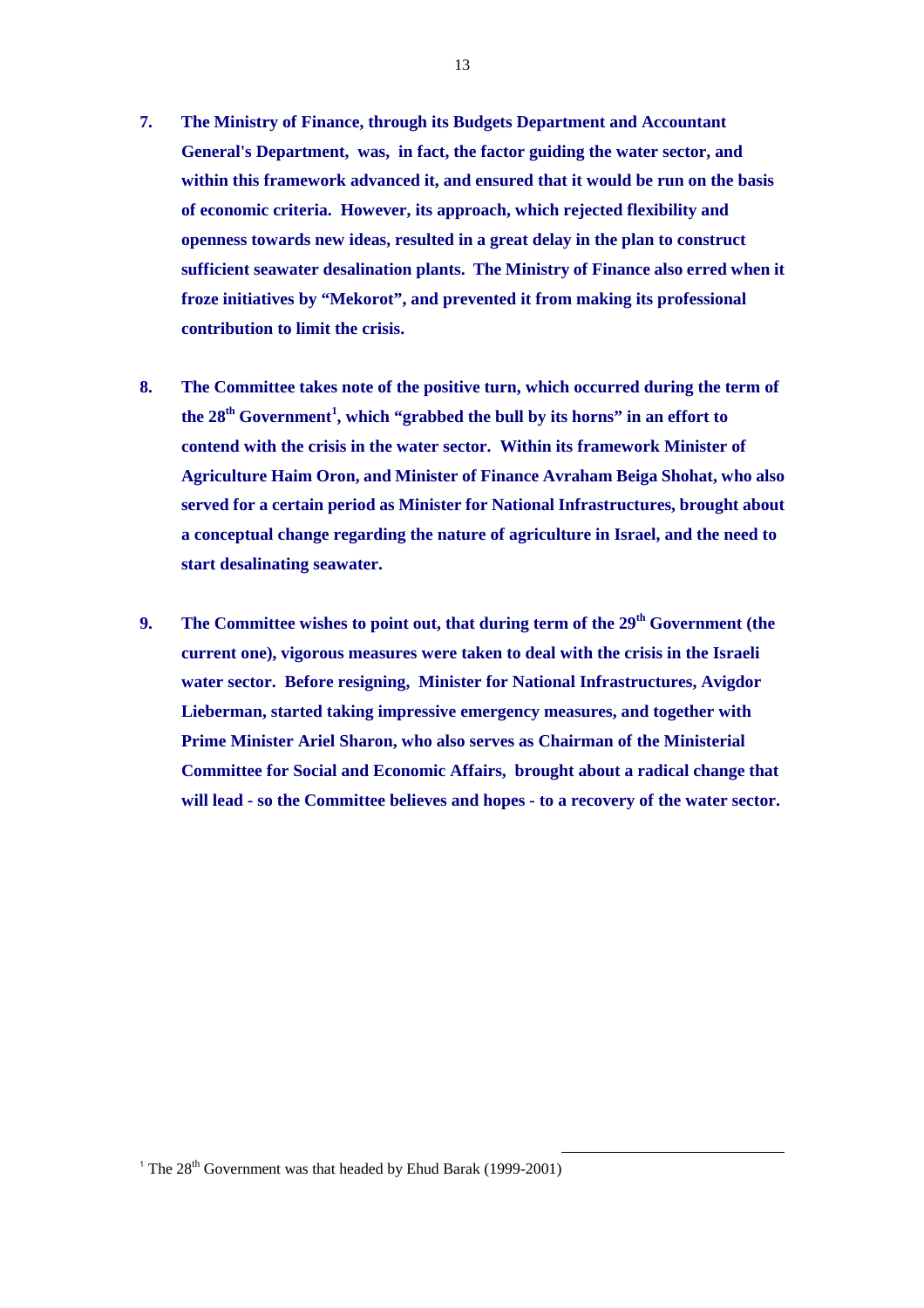- **10. The initiative of the Minister of Agriculture and Rural Development, Shalom Simhon, and Minister of Finance Silvan Shalom, to formulate a reform in water prices for agriculture, on the basis of which these prices and the (water) production levies will be gradually raised, which was approved by the Government on April 28, 2002, in resolution No. 1740, is worthy of special note as a significant breakthrough. The Committee is of the opinion that the compensation to the farmers for working the land, within the framework of this reform, should be realistic, updated, and entrenched in primary legislation. (See article 7.4. and 9.5.)**
- **11. The Committee considers the method of pricing water for the urban consumer objectionable. The difference between the cost of the water to the local authority, and the price that it charges the consumer, is unreasonable. It is the Committee's hope that the gradual application in all the local authorities of the Law for Water and Sewage Associations of 2001, will lead to a real change in this situation, which may be defined as extortion. (See article 9.5.)**
- **12. The development of sewage treatment plants, and the conveyance of effluents to agricultural areas, where they may be used, is much behind schedule. Even though the Ministry of Finance appears to be willing to provide those prepared to develop sewage treatment plants with generous grants from the "balancing fund"2 , whose activity was terminated three years ago, bureaucratic blockages and a lack of response from the side of authorities and entrepreneurs, have resulted in a disappointing level of activity. One of the results is that vast quantities of raw sewage and effluents are still running in several places in the country into the sea. (See paragraph 9.6.3.)**

l

<sup>&</sup>lt;sup>2</sup> The Balancing Fund for water payments was set up in April 1962, on the basis of the Water Law. Its goal was to reduce the differences between the cost of water in various parts of the country. This goal was attained by means of levies on the producers and suppliers of water, whose expenses are lower than those laid down in the regulations, and the provision of grants to producers and suppliers, whose expenses are higher than those laid down in the regulations. The income of the Fund came from the balancing levies, the State budget, from interest on deposits and a special charge. Up to 1995 the Fund was dealt with by the Ministry of Agriculture. In that year the Fund was handed over to the Ministry of Finance. Until it was cancelled in 1999, NIS 800 million accumulated in the Fund.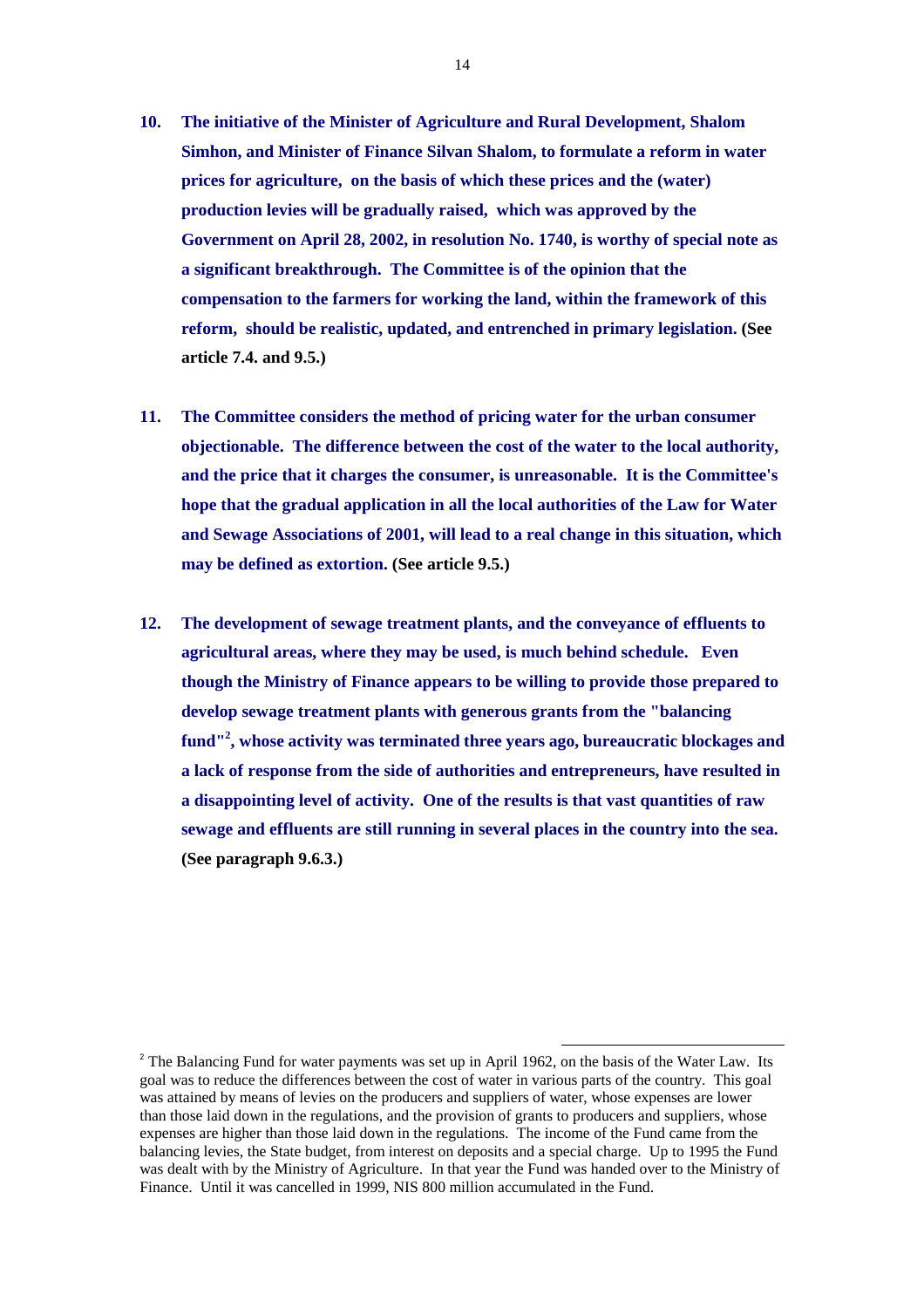- **13. In the opinion of the Committee, bringing private factors into the water sector is a positive development, but it would like to warn, that there are certain spheres of activity which ought to remain in the hands of the public sector, such as planning on the national and regional levels, general responsibility for the construction of national systems such as pipelines, artificial recharge systems, and the direction and encouragement of research. On the other hand, it is desirable that spheres in which competition could help the water sector, and reduce the financial burden from the shoulders of the public sector, should be opened to competition.** *Inter alia***, these include, desalination and sewage treatment. The decision makers must learn from the experience of other countries which have gained experience in transferring parts of the water sector into private hands. (See paragraph 9.6.2.)**
- **14. In view of the fact that the Government resolution of April 4, 2002, dealing with the importation of 50-100 million Cu.M of water from Turkey, did not result exclusively from considerations associated with the water sector, the Committee has avoided a conclusive deliberation of this issue. (See paragraph 9.6.4.)**
- **15. The Committee avoided dealing with the agreements for the supply of water and the diversion of desalinated seawater to Jordan and the Palestinian Authority. These issues are in the hands of the appropriate political forums. At the same time, the Committee is aware of the fact that the inhabitants of the Palestinian Authority, as well as the inhabitants of Jordan, are suffering from a shortage in water resources, and therefore it calls upon the political echelons to find the golden path to fulfill the requirements of all the above mentioned inhabitants, on an equal and just basis.**
- **16. The agreements for the supply of water to Jordan and the Palestinian Authority are connected and are in the hands of the political forums. However, the joint utilization of the (North-Eastern) Mountain Aquifer, and preventing its contamination, belongs to the professional sphere, and the main responsibility in this sphere should be in the hands of the Water Commission. (See paragraph 9.7.1.)**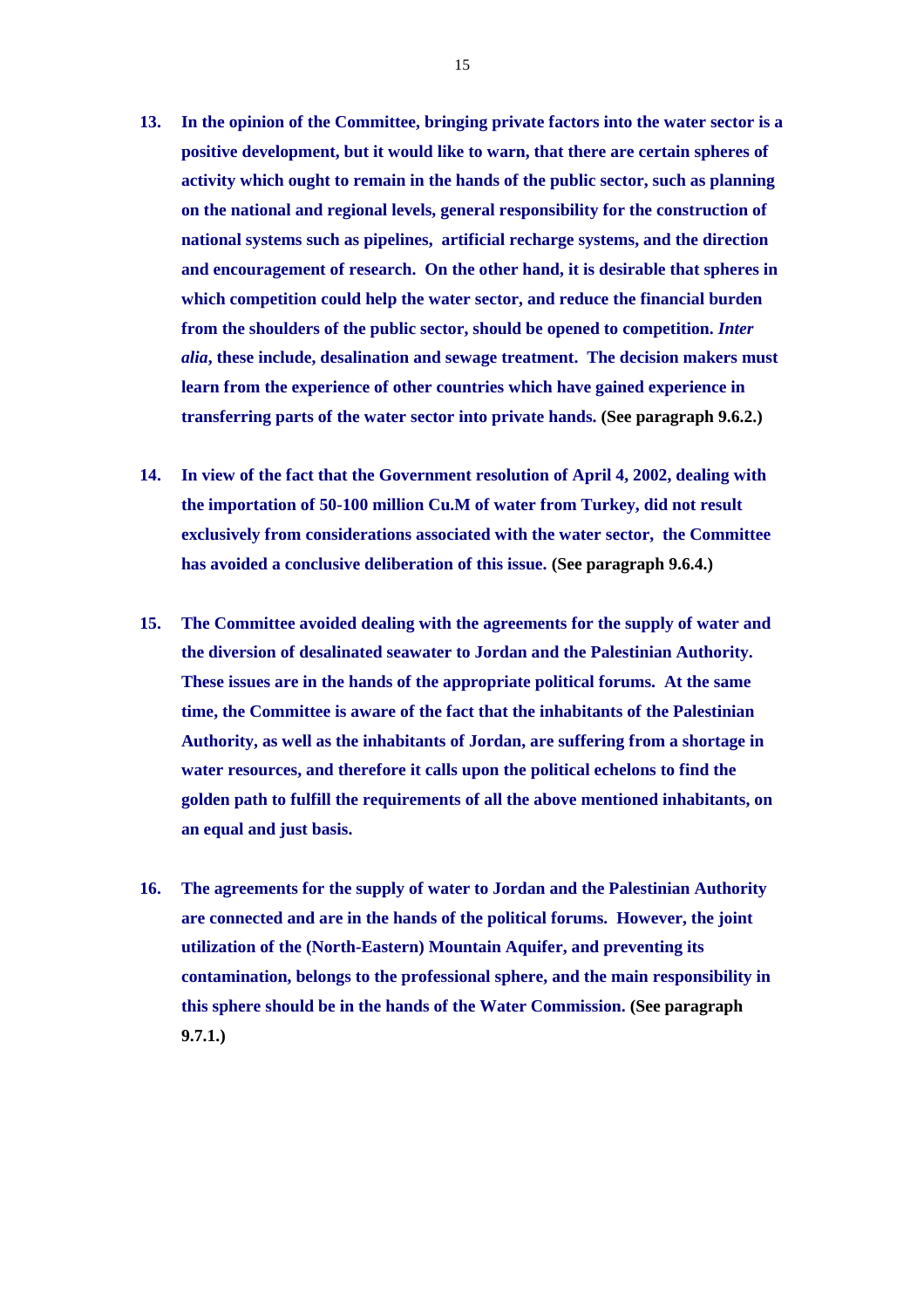#### **4. The Committee's Recommendations**

#### **1. Emergency Regulation**

**(a) On Friday, July 11, 2001, two weeks after the establishment of the Committee of Inquiry, the Knesset announced (on the basis of a Government initiative, as occurs every year) a state of emergency.** 

**Around the same time, and in view of the depth of the crisis in the water sector, the Committee considered publishing an interim report, which would include a recommendation to introduce emergency regulations, to deal with the water sector. In light of the opinion of the Committee's legal advisor, of September 16, 2001, the Committee decided not to recommend the introduction of emergency regulations in its interim report - a report, which was finally not published.** 

- **b) After hearing all the evidence, and in view of the worsening in the crisis in the water sector, to the point that there was a danger to the regular supply of water, the Committee believes that in the current circumstances, the condition of "maintaining the supply and vital services" (in the words of Basic Law: the Government) exists, in the fullest sense,.**
- **(c) On May 2, 2002, the Government decided, in resolution No. 1769, to propose to the Knesset once again to declare a state of emergency, in continuation to the declaration of July 2001.**
- **(d) In view of the declaration of a state of emergency, and in order to ensure the regular supply of potable water to the population, as well as water for other uses, until the seawater desalination plants will start operating, and the supply of water will increase by other means, the Committee recommends that emergency regulations be introduced, at the center of which will be:** 
	- **(1) Authorizing the Water Commissioner to reduce production, supply or consumption of water from various sources, or from a specific defined source, should the hydrological or climatic conditions make this necessary;**
	- **(2) Authorizing the Water Commissioner to issue new production licenses, adapted to the emergency, that will enable him to implement changes in the production licenses, by means of quick procedures, on the basis of his professional consideration;**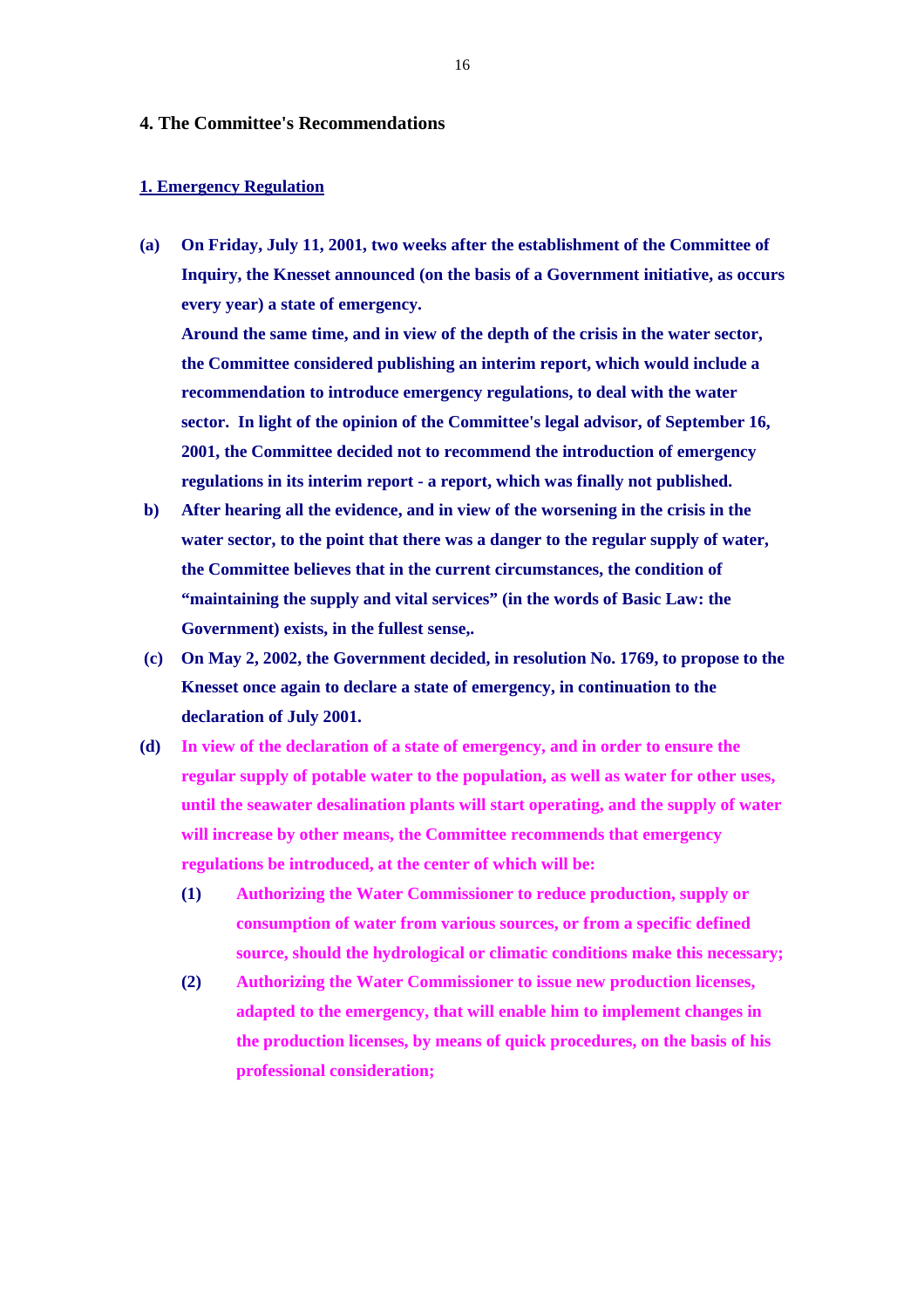- **(3) Authorizing the Water Commissioner to initiate and publish tenders for the construction of enterprises for the development of new water sources, and to advance projects in the water sector, by means of quick procedures, within an approved budget framework, while preserving the professional and administrative authority in his own hands;**
- **(4) Establishing special planning committees to approve enterprises and projects in the water sector by means of a short and quick procedure, as long as the regulations are in force;**
- **(5) Authorizing the Water Commissioner to connect private wells to the national water system, and to activate wells that went out of use in the past, with the goal of supplying potable water, and water for home consumption;**
- **(6) Authorizing the Water Commissioner to instruct the local authorities and the water associations to manage the water systems efficiently and frugally, including the installation or replacement of accessories or installations to ensure the efficient use of water;**
- **(7) Authorizing the Water Commission to stop production, supply or consumption of water immediately, in any case of a danger of contamination;**
- **(8) Authorizing the Water Commissioner to apply comprehensive inspection, enter any location and perform any act necessary to protect a source of water, in order to preserve it and ensure compliance with the conditions in the license. The Commissioner will be authorized to impose financial sanctions, to open criminal proceedings, to close a water source and to suspend a production license, to the extent required under the circumstances;**
- **(9) Concentrating the legislative powers on water matters, in the hands of the Prime Minister;**
- **(10) Authorizing the Prime Minister, in consultation with the Minister of Finance, the Minister for National Infrastructures, and the Minister of Agriculture and Rural Development, to fix the various water prices and production levies during the emergency period, according to the needs.**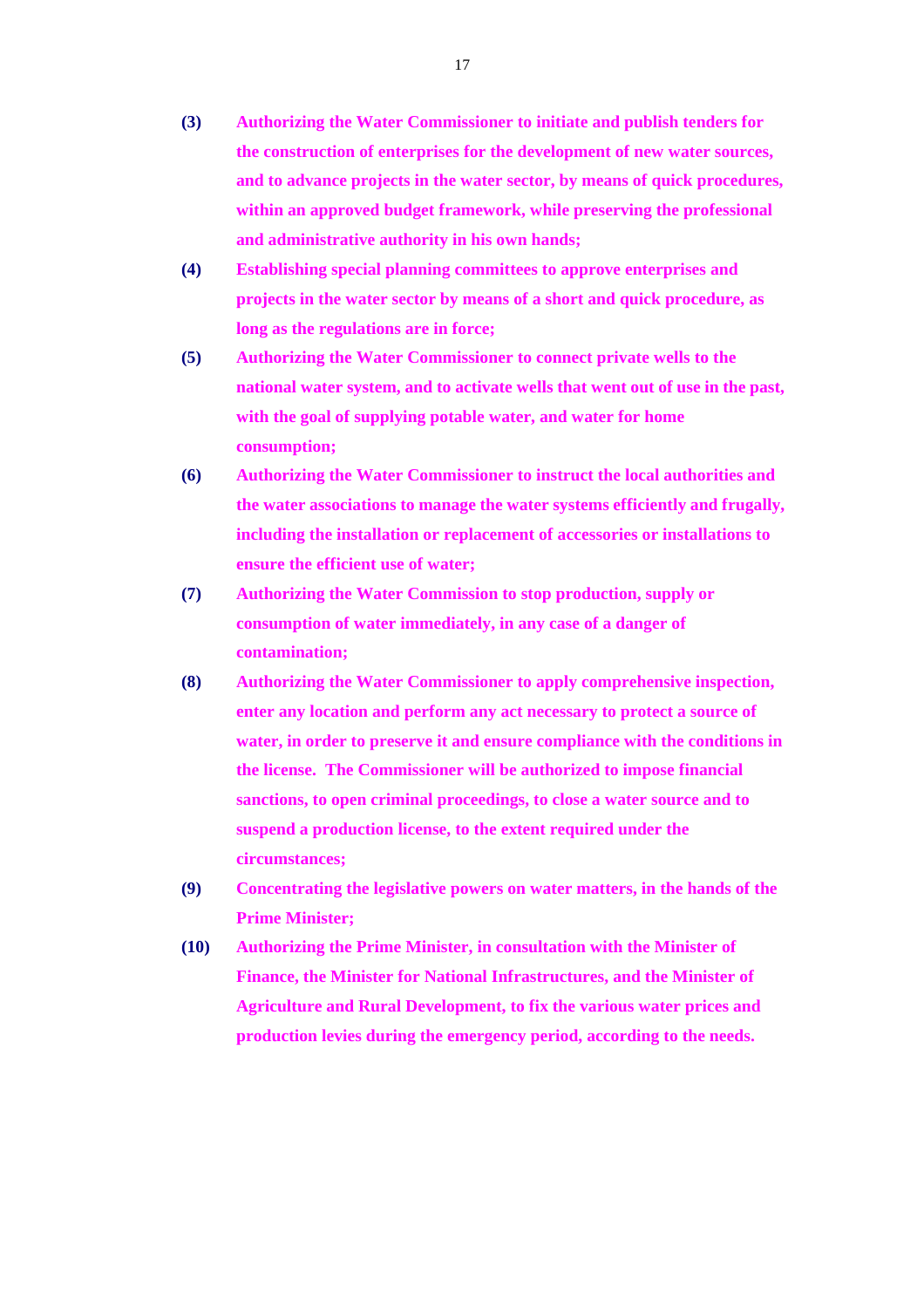#### **2. The Interim Period**

- **(a) Government resolution No. 1682 (SE/32) of April 4, 2002, defines an interim period that is supposed to end in February 2005. By this time the Government assumes that the State will have reached a desalination capacity of 400 million Cu.M per annum, with the possibility of importing a quantity of 50-100 million Cu.M of water per annum. (See paragraph 9.6.1.)**
- **(b) The Committee believes, that the Government has set for itself a lofty challenge, and there is doubt whether it will be able to fulfill it in the defined period.**
- **(c) The Committee believes that the period required to achieve the above organization, will continue until January 2006, at the earliest. In this interim period it is advisable that:**
	- **(1) Immediate measures be taken to strengthen all the divisions in the Water Commission, in terms of resources and manpower;**
	- **(2) The independence of the Water Commissioner, who will be subject to the supervision of the Government, through the Prime Minister only, be defined;**
	- **(3) A ministerial committee for natural resources, agriculture and the environment be set up and put into operation, and it will examine the Master Plan for the development of the water sector until 2010, that was presented by the Water Commission in April 2002; (See chapter 8)**
	- **(4) The Ministerial Committee shall act in cooperation with the Water Commission to formulate a long term master plan, until 2040;**
	- **(5) The Ministerial Committee shall initiate and prepare a new water law; (See chapter 6 in the recommendations)**
	- **(6) The Ministerial Committee shall follow up the implementation of the reform regarding the water prices for agriculture, and the support for the preservation of agricultural areas, that was approved in article 4 of Government resolution No. 1740 of April 28, 2002. The rate of the compensation fixed for farmers within the framework of the reform, will be enforced through legislation; (See article 7.4.)**
	- **(7) The Ministerial Committee shall set up a professional committee for the pricing of water, and for fixing the production levies; (See article 9.5.)**
	- **(8) The Ministerial Committee shall receive current reports regarding the pumping of water from the various reservoirs throughout the interim period; (See article 9.7.)**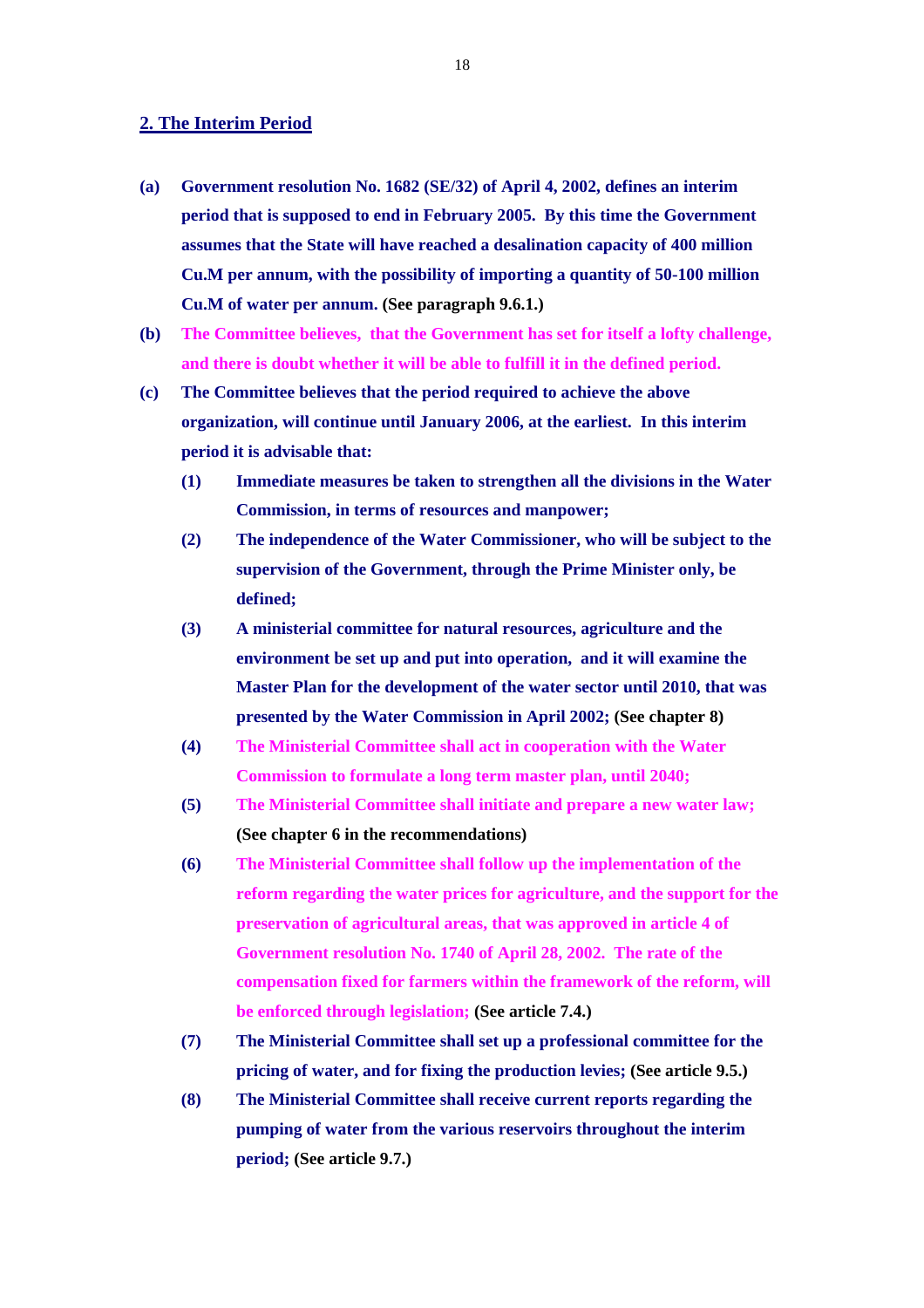**(9) The Ministerial Committee shall receive reports regarding the allocation of water to the various sectors. (See paragraph 9.4.1.)**

#### **3. Organizational Reform in the Israeli Water Sector**

- **(a) The multiplicity of bodies dealing with the water sector, and the faulty decision making process resulting from this reality, is one of the main factors that led to the deep crisis. The relation between the size of the responsibility and the number of authorities responsible, is inverse. The Committee learned, that as the number of authorities and bodies, that are responsible or connected to the responsibility for the water sector grew, so the responsibility of each one of them diminished. (See article 7.3.)**
- **(b) The leading principle in the reform being proposed by the Committee, is the reduction, to the point of abolition, of the administrative involvement of the Government in the allocation of water and its uses. The link to the Government shall be by means of the Minister for National Infrastructures, and in times of emergency, by means of the Prime Minister.**
- **(c) The role and authority of every Ministry connected to the water sector, shall be defined by law.**
- **(d) The Water Commission shall turn into an independent and professional authority, which will not be within the framework of any Ministry. Despite this change, the ministerial responsibility regarding the water sector shall remain in the hands of the Minister for National Infrastructures. The role of the Authority shall be to manage, settle and direct the water sector on the national and regional level, in accordance with up-to-date instructions in the Water Authority Law, the Government's policy, and the recommendations of the Water Council.**
- **(e) The Water Commissioner shall be selected by the Government, on the basis of the recommendation of the Minister for National Infrastructures, for a term of seven years. In special circumstances the Government will be able to prolong this period. The Commissioner shall be a professional in the sphere of water. He shall work in coordination with the Water Council.**
- **(f) The powers of the Water Commissioner, and the body which he heads, shall be:** 
	- **(1) Overall responsibility for the availability of water for the whole population;**
	- **(2) The preservation of natural water resources;**
	- **(3) The planning and development of water resources;**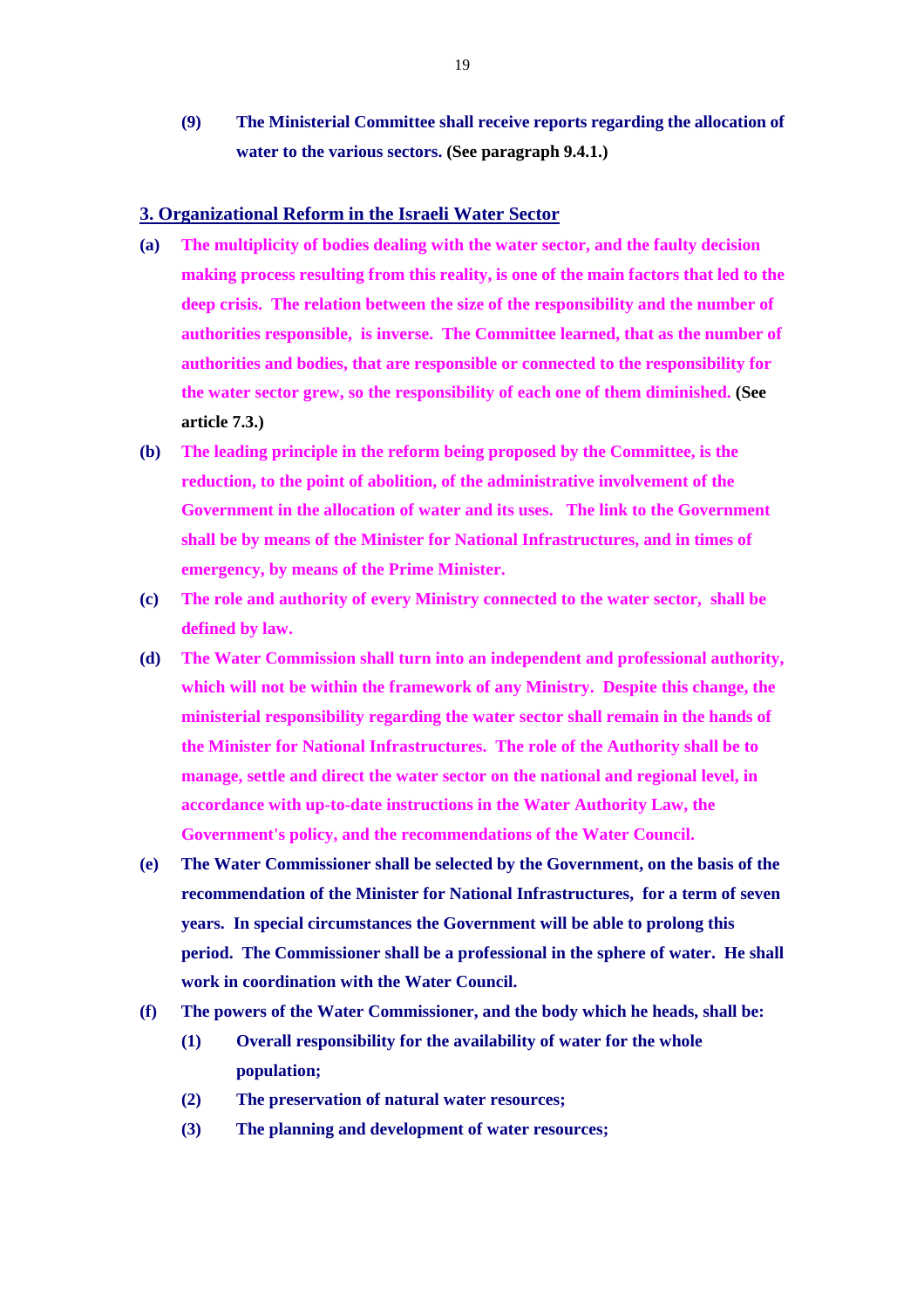- **(4) Fixing the annual production quotas for all the natural water resources, and each source separately;**
- **(5) Settling the issue of supply by means of licensing, concessions and supervision over the suppliers;**
- **(6) Intervention in the supply arrangements under conditions of shortage, while giving priority to the supply of potable water;**
- **(7) Determining supply areas throughout the country, and water suppliers in every region.**
- **(g) Within the framework of the Water Commission or the Water Authority, a body shall be set up that will be responsible for the publication of, as far as possible, full, agreed and updated data, in all spheres of the water sector. (See article 9.10.)**
- **(h) The Committee recommends that the structure of the Water Council, as an advisory body to the Water Commission, and later on the Water Authority, shall be changed. The number of members in the Council shall be reduced significantly, and its make-up shall be changed, so that the Council will include experts and professionals side by side with representatives of the Government and representatives of the consumers and producers. The representatives of the consumers will include the representatives of the farmers, the representatives of the urban consumers, and the representatives of the bodies responsible for protecting the environment. In order to secure for the Council a constructive role in the formulation of policy, no particular interest group should have decisive influence over the Council's recommendations or decisions. (See paragraph 9.2.4.)**
- **(i) A statutory professional committee for the pricing of water, shall be set up. The Committee shall hold extensive discussions on the principles for fixing the prices for the various types and qualities of water, whether produced by "Mekorot" or by private factors, and on the criteria for determining the production levy. After the principles for the pricing of water are decided, the Committee shall turn into a body, that from time to time takes decisions regarding changes in water prices. The decisions of the committee on this issue shall be final, and shall not be subject to appeal. (See article 9.5.)**
- **(j) Supply areas shall be determined. In every area one of several licensees, or concession holders shall be selected to be the regional water suppliers. The local authorities and water and sewage associations shall be the regional water suppliers within clearly defined municipal areas. The water suppliers shall be responsible for the supply of water, to every consumer in the area under their responsibility. The supplier shall be obliged:**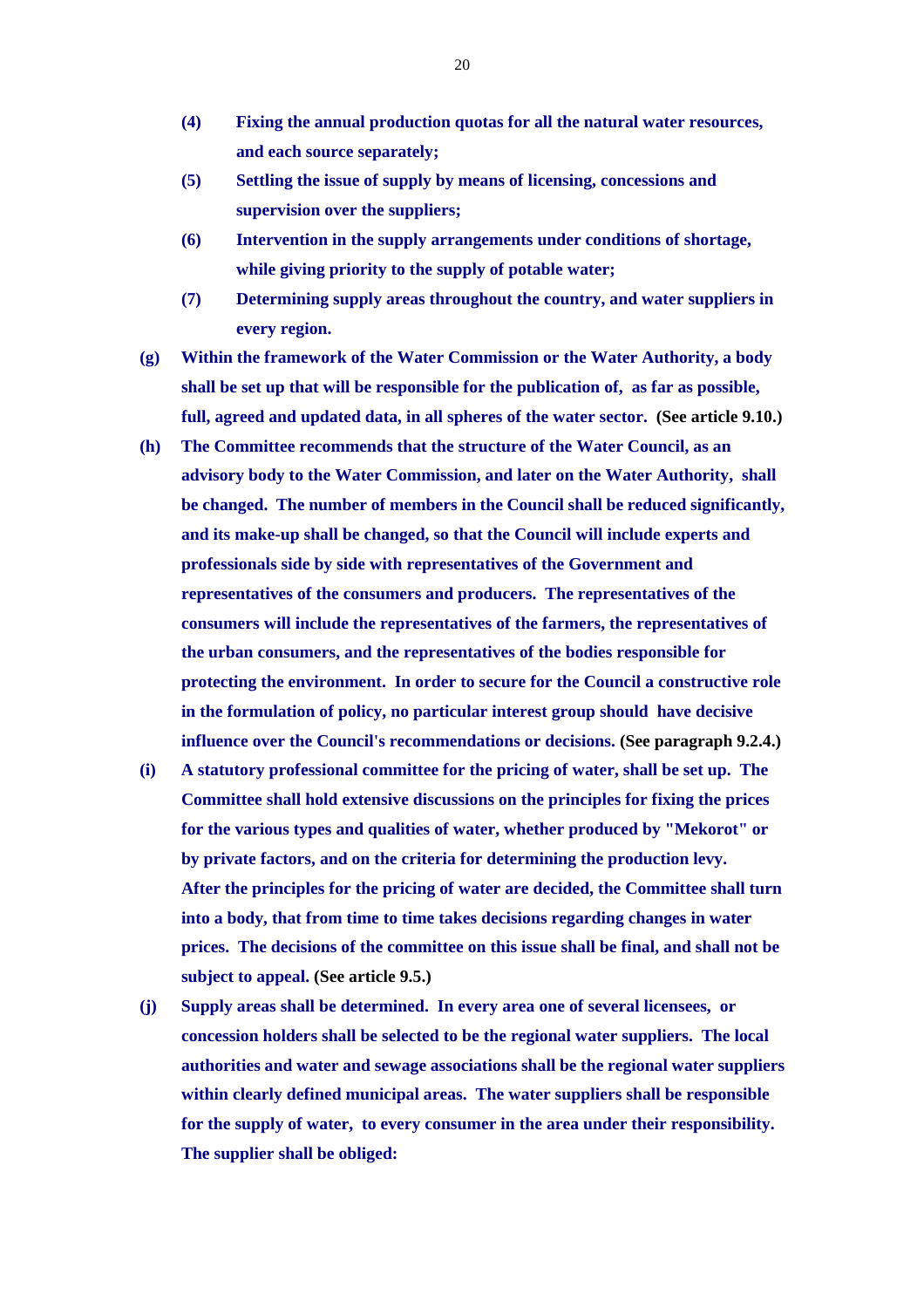- **(1) To purchase a sufficient quantity of water to fulfill all the requirements of the consumers in the supply area;**
- **(2) To supply every quantity of water and every quality of water to every consumer in the area;**
- **(3) To construct an adequate infrastructure for the fulfillment of these duties;**
- **(4) To supply conveyance services for water producers and other suppliers outside the area.**

#### **4. Legislation Amendments**

- **(a) The Committee recommends a fudnamental change in the existing legislation on the water issue.**
- **(b) The various water laws shall be gathered into a single framework the new Water Law - that shall reflect a clear and logical policy regarding the water sector.**
- **(c) The issues scattered today in regulations and secondary legislation, shall be moved into the framework of the primary legislation, with the goal of increasing public awareness to them, and improving the ways of enforcing them. (See paragraph 9.3.1.)**
- **(d) All the organizational changes proposed in chapter 3 of the recommendations shall be enacted, including:** 
	- **(1) The strengthening of the Water Commission and turning it into an independent authority;**
	- **(2) The strengthening of the Water Commissioner's status;**
	- **(3) A structural change in the Water Council;**
	- **(4) The establishment of a professional committee for the pricing of water;**
	- **(5) The division of the country into supply areas, in each of which there shall be one or more authorized water suppliers.**
- **(e) The conditions for preserving the quality of water shall be laid down in legislation, and resources and means shall be allocated to enforce the laws in this sphere. (See article 9.8.)**
- **(f) The water requirements of nature shall be recognized in the legislation. (See article 9.9.)**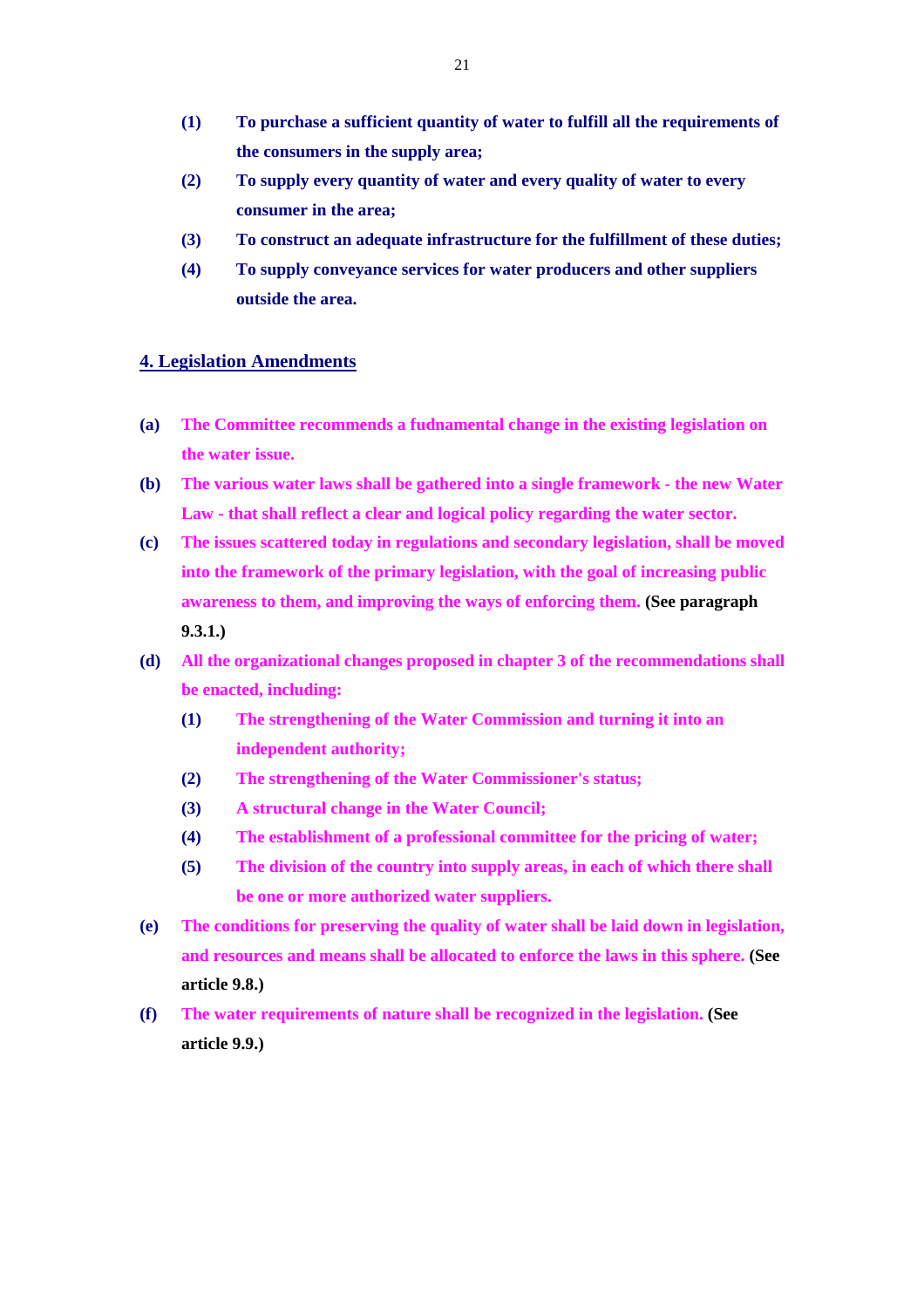#### **5. "Mekorot"3**

- **(a) The Committee was impressed by the concrete activities of "Mekorot", and by the fact that the company has prepared itself in practical terms to play a central role in the development of the water sector, in coordination with the Water Commission.**
- **(b) The delay in the plans for desalination, the decision to encourage competition in the water sector and the continued lack of clarity regarding Mekorot's future, were damaging to the company, and its ability to integrate effectively in the rapid development now required in the water sector.**
- **(c) The Committee welcomes the understandings recently reached between the Ministry of Finance "Mekorot", and calls upon the Government to sign, as soon as possible, the new economic agreement, that was formulated, in order to enable the company to become more efficient, and to integrate into the urgent activity for developing the water sector.**

**The new structure of "Mekorot" shall enable it to be involved in entrepreneurship, and in the construction of water enterprises of all sorts, in addition to operating existing installations and plants. The Ministry of Finance must lift the remaining administrative constraints, that limit the company's activities.**

- **(d) In view of the urgency, and in light of the vast scope of the activities required in the coming years, it is important that the professional capacity of "Mekorot"be taken advantage of, to advance the construction of various types of desalination plants, and their integration into the national conveyance system, and to develop sewage treatment plants, the conveyance of effluents and the creation of storage capacity for water.**
- **(e) According to data received by the Committee from "Mekorot", should the company be given the necessary permits, it will be able to increase the quantity of water available to the economy by approximately 350 million Cu.M per annum, beyond the plans already approved by the Government, through the desalination of another 150 million Cu.M of brackish water, and an addition of around 200 million Cu.M of effluents for irrigation.**
- **(f) The Committee recommends that the construction of the Eastern Conduit, for the conveyance of effluents from the Center of the country to its South, as planned by "Mekorot", shall be reconsidered.**

l

22

 $3$  About "Mekorot" see paragraphs 6.3.2. and 9.2.5.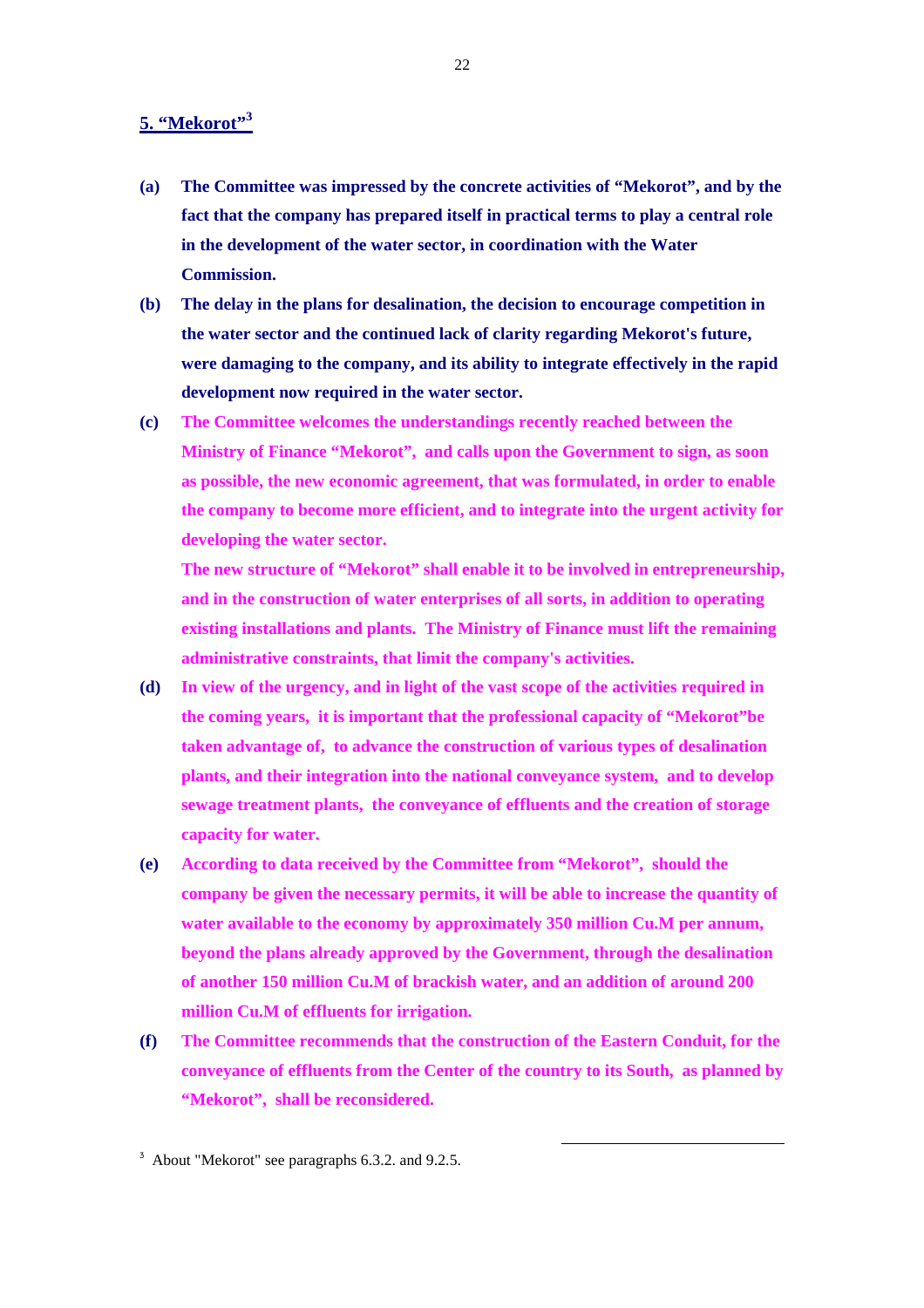#### **6. Saving Water<sup>4</sup>**

- **(a) The Committee calls for a reduction in the consumption of water by the following means:** 
	- **(1) Education and the inculcation of the value of not wasting water, by means of all levels of the education system;**
	- **(2) Applying harsh sanctions on those who waste water.;**
	- **(3) Incentives to those who save water;**
	- **(4) Information activities by means of the written and electronic media, and other means of publication.**
- **(b) The Water Commission shall encourage the introduction of water saving devices such as new two-quantity (6/3 liter) toilet flush tanks, saving devices for faucets and showers in apartments, offices and public installations.**
- **(c) The Water Commission shall encourage the development and dissemination of technologies for the economical use of water, and for water conserving construction (the gathering of run-off water).**
- **(d) The Water Commission and the local authorities shall encourage a change over from "water guzzling": gardening to gardening suited to the conditions in the country.**
- **(e) One should learn from the experience of countries, that have succeeded in reaching impressive achievements in the saving of water, against the background of shortages. (See paragraph 9.4.2.)**

#### **7. A Master Plan and Planning**

**(a) Following the formulation of a master plan for the development of the water sector until the year 2010, as prepared by the Water Commission, the Committee recommends the completion, as soon as possible, of the process of formulating and approving a master plan for the long run, up to the year 2040.** 

l

4 See article 9.4.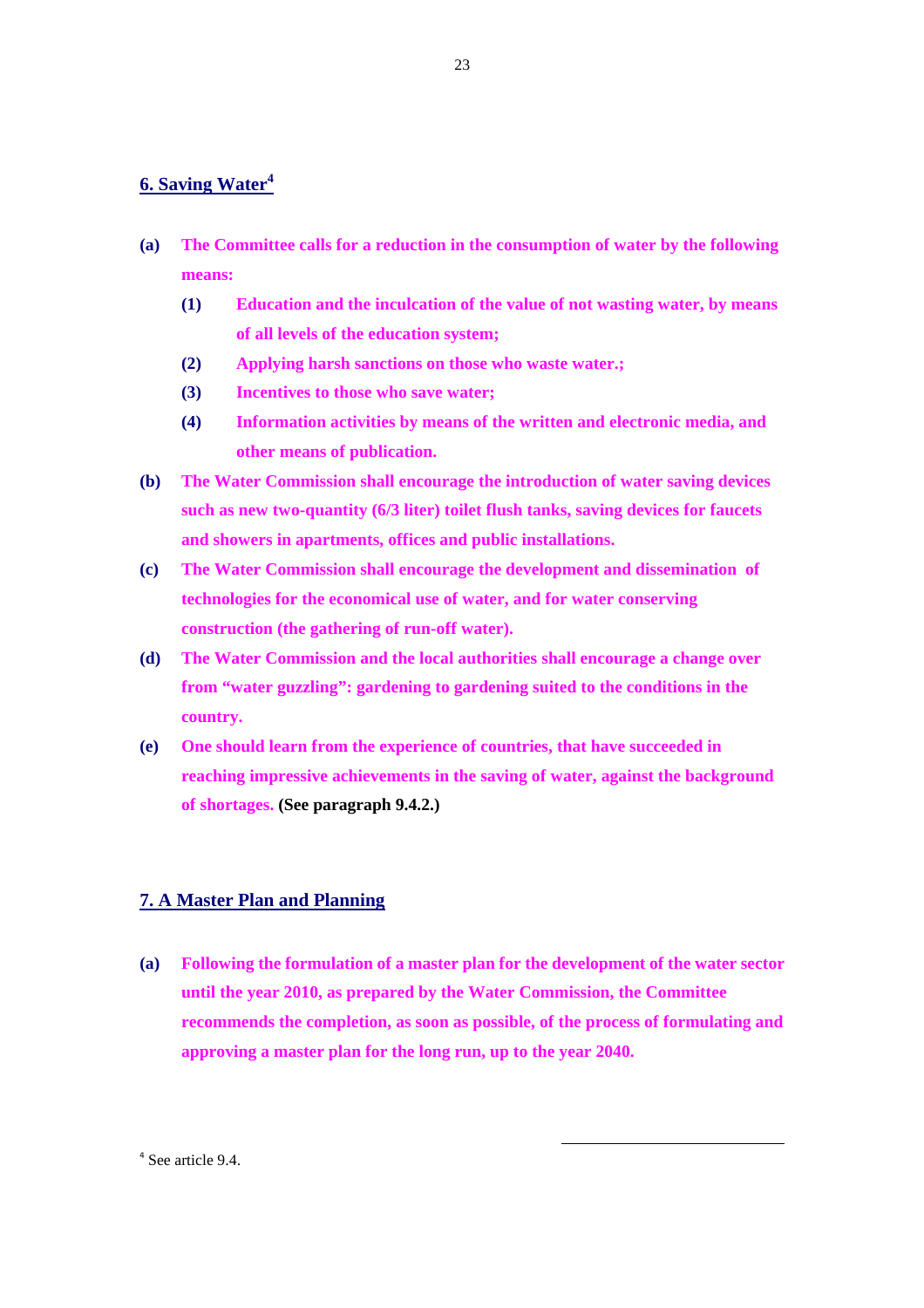- **(b) The Committee has been impressed by the fact that there is no systematic policy regarding the storage of water from new sources, and its dilution with other water. The Committee recommends that the issue be treated rapidly, within the framework of the implementation of the Master Plan for the Development of the Water Sector, involving maximal cooperation with "Mekorot" and the Jewish National Fund. (See paragraph 9.7.2.)**
- **(c) The Committee supports the gradual cancellation of the system of water allocations, but recommends that as long as the system of allocating water for agriculture continues, it shall be done in a manner that will enable the farmers to plan the year according to the agricultural calendar and not the financial calendar. (See paragraph 9.4.1.)**
- **(d) The Committee supports the position of the Water Commissioner, that one should not continue the over-pumping from the Coastal Aquifer. The Committee recommends that the over-pumping from this aquifer, as from the other natural reservoirs, should be inspected closely. Regarding the Mountain Aquifer, the Committee welcomes the fact that resources have recently been allocated for monitoring drillings in it.**
- **(e) The Committee recommends that when the desalinated seawater enters the system, a new policy shall be laid down regarding the management of the natural reservoirs in general, and the pumping from the Sea of Galilee for the National Carrier, in particular. (See paragraph 9.7.1.)**

#### **8. Increasing the Water Potential**

**(a) The Committee gives its blessing to the plan, prepared by the Planning Division of the Water Commission, that calls for a desalination capacity of close to 500 million Cu.M by the year 2010, and congratulates the Government upon its resolution of April 4, 2002, that approves desalination projects with a capacity of 400 million**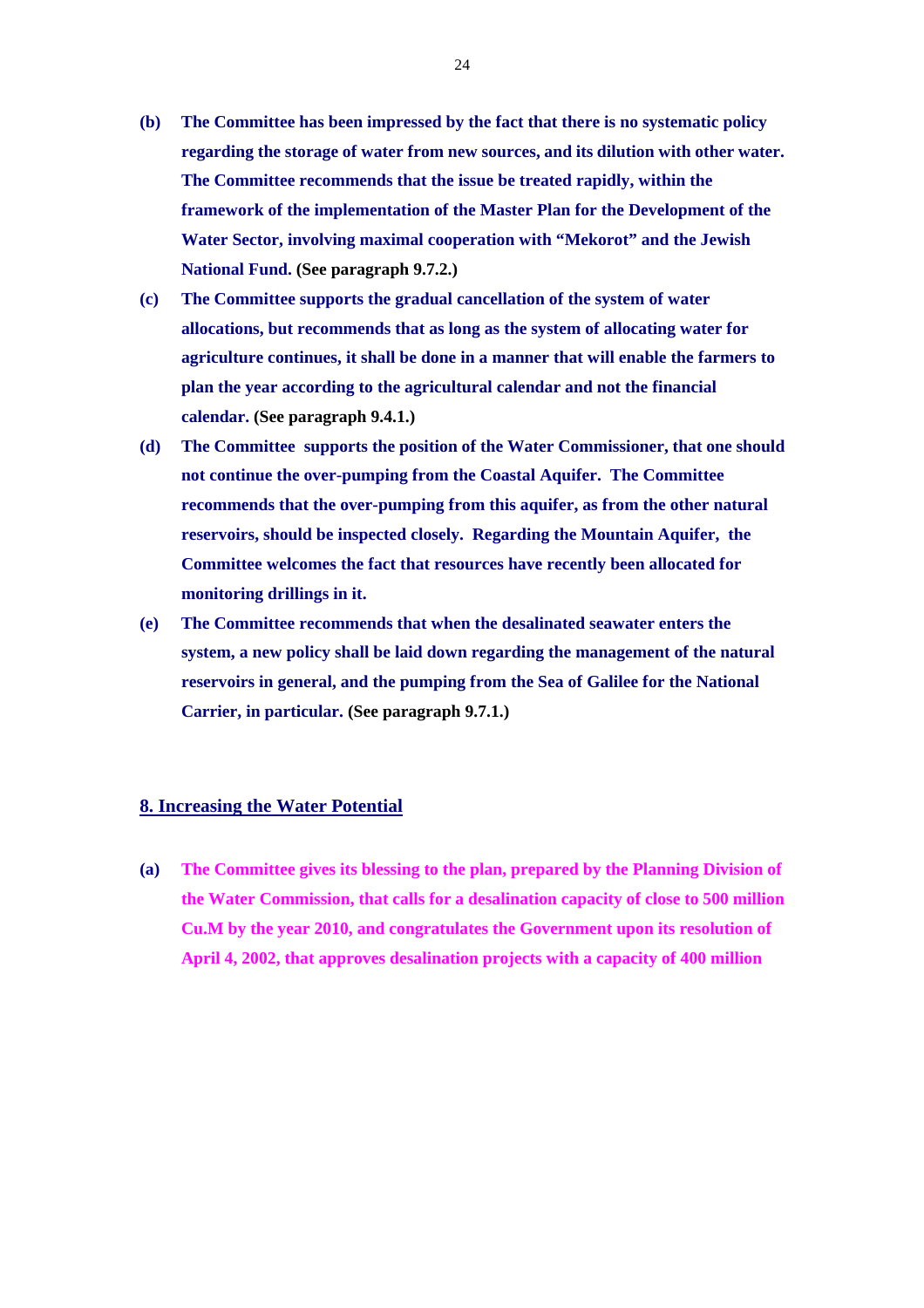**Cu.M by the beginning of 2005.** 

**The Committee express its concern regarding the possibility, that once the Master Plan is approved, it might become apparent, that there is insufficient execution capacity, to keep up with the timetable laid down. Therefore, a special effort must be made to increase the execution capacity of the public and private bodies operating in the water sector.** 

**The Committee also views as highly important, rapid activities, that will ensure that the pipeline infrastructures and the infrastructures for artificial recharging of aquifers, that must accompany the construction of the desalination plants, shall be planned and laid down on time.** 

**This activity must be implemented primarily by "Mekorot". (See paragraph 9.6.1.)**

- **(b) The Committee supports all the plans for the desalination of brackish water, in all those areas where this is economical - in other words, where the cost of drilling the water and their desalination is worthwhile, and there is local demand for this water, or it is possible to convey it easily to the national or local pipeline networks. (See paragraph 9.6.2.)**
- **(c) The Committee considers the comprehensive treatment of the issue of sewage purification, and the establishment and operation of a system that will convey the effluents to the areas where they can be used, or stored, and to bring about the introduction of regulations regarding their quality, as extremely urgent. It is important that there should be one central body that takes the necessary decisions, and applies them rapidly and efficiently. It is necessary that a clear decision be taken regarding the distribution of the execution between "Mekorot" and the private sector. (See paragraph 9.6.3.)**

#### **9. A Professional Reserve and Research**

**(a) The professional manpower in Israel in the sphere of water, and especially its hydrologists and water engineers, have been, since the establishment of the State, world leaders in terms of their know-how and imagination. However, over the years, their numbers have dwindled, and even though the high professional standards have been upheld, there is concern in face of the limited number of youngsters that choose to enter this area.** 

**Government initiatives are required to offer incentives to students to chose the subject of water, in order to secure a human and professional infrastructure of**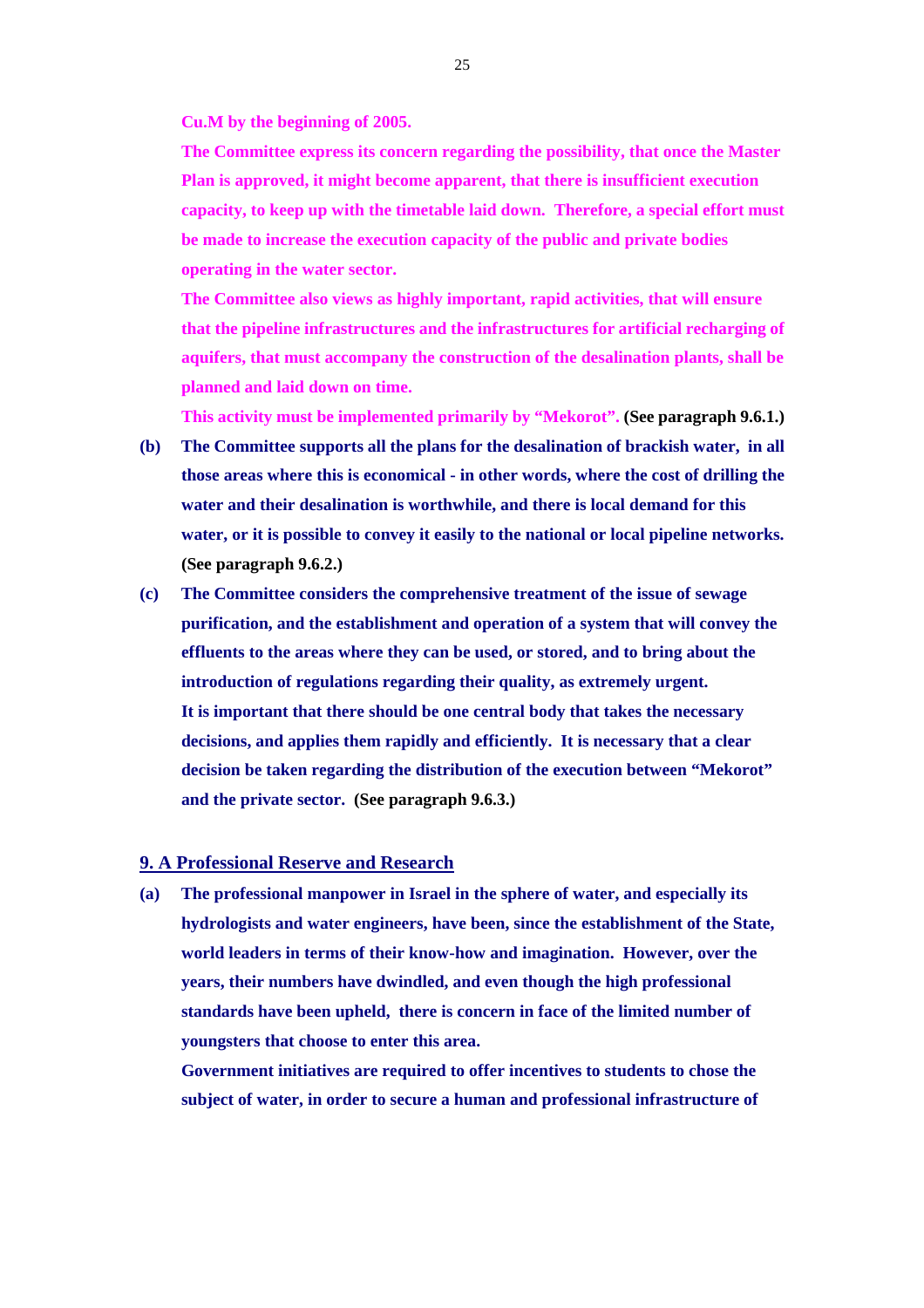**the highest level in future as well, which will be large enough to comply with the new challenges.**

- **(b) Increasing the academic staff in the sphere of water, will also enable the expansion of research on subjects in which the existing know-how is insufficient, such as reducing the price of existing technologies for seawater desalination, and the development of new desalination technologies; the hydrology of natural resources, and their management; sewage treatment and its reclamation; and the viability of utilizing the fossil water, which is to be found in the Negev in unlimited quantities.**
- **(c) A department for the management and coordination of research in the sphere of water, shall be set up within the framework of the Water Commission or Water Authority. The Government shall provide the department with a apapropriate and worthy budget for the purpose of research in the sphere of water, that will be devoted to both empirical and applied studies in the various universities, research institutes and in industry, on subjects important to the Israeli and regional water sectors. The department shall operate in full cooperation with the Ministry of Science, Culture and Sports. (See article 9.11)**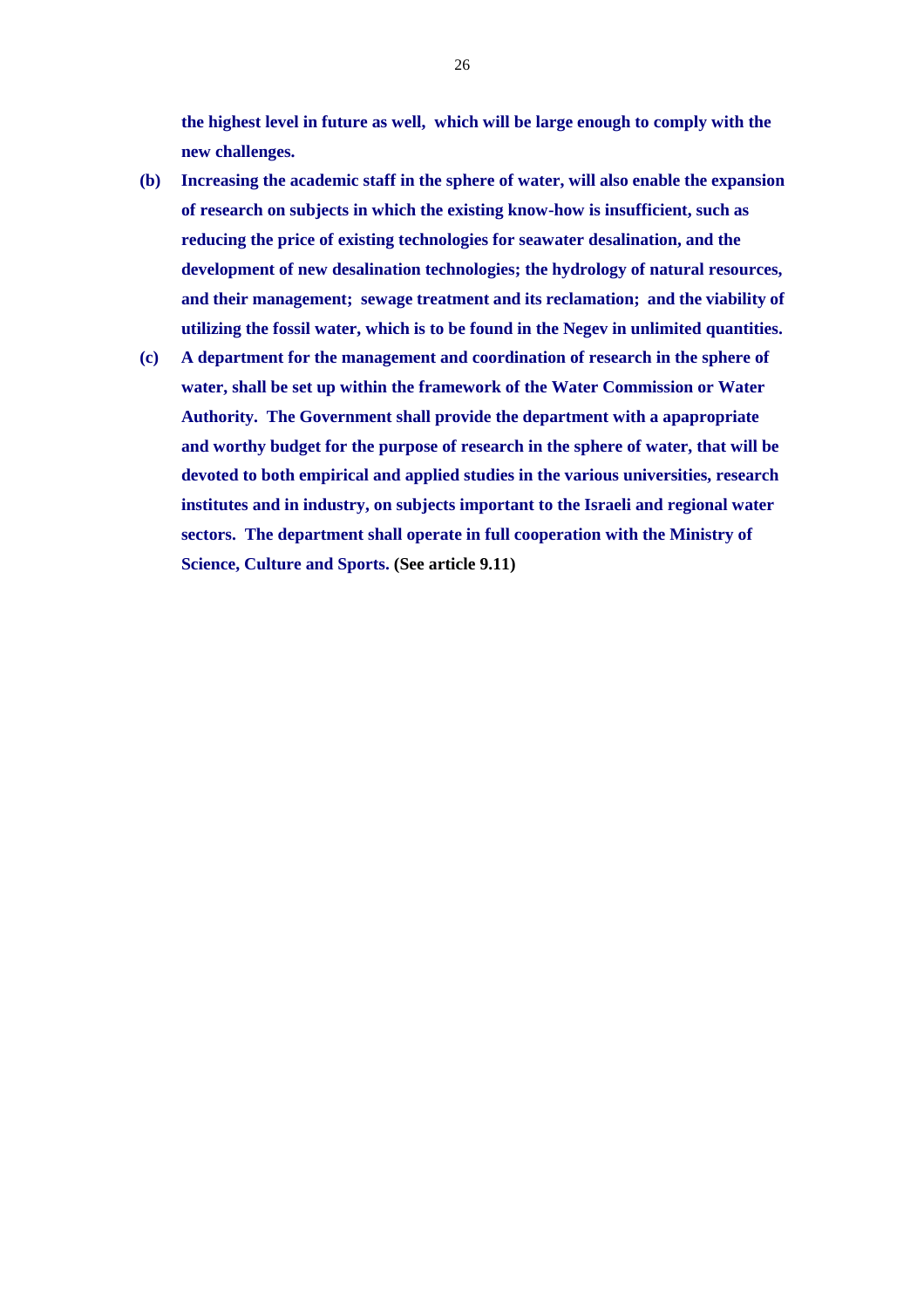#### **5. The State of the Israeli Water Sector**

The state of the water sector for the last few decades may be defined as a state of imbalance between the supply of and demand for water, with the established system being unwilling to solve the problem by means of the price mechanism on the one hand, or to act with sufficient decisiveness to do so by increasing the supply of water, on the other hand.

#### **5.1. The Supply of Water**

On the supply side the experts speak of the "average water potential", which is "that quantity (of water) that may be produced, on a multi-annual average, without damaging the sources of water".<sup>5</sup>

As to accurate data regarding this potential, for the last 60 years there have been differences of opinion on this issue, though it is clear that the potential is supposed to decrease when the quantity of rainfall decreases, and the potential is supposed to increase when there is an addition of "new" water from new sources such as water desalination, reclaimed water, floodwater and imported water.

 "In the 1940s there was a dispute between the Zionist water experts who estimated the potential at 3,000 million Cu.M per annum... and the experts of the Mandatory Government hydrological experts, who estimated it in the region of 1,500-2,000 million Cu.M per annum... The echoes of this argument continued into the 1950s in the deliberations of the Committee for the Planning of the National Water Project... With hindsight, it appears that it was the conservative hydrologists of the 'foreign rule' who were right in the argument on the volume of the water potential. In the first decade of the State's existence, there was a clear trend of 'lowering the level of the Zionist vision' (irrigating 8 million dunams with 4,000 million Cu.M per annum). As more accurate data were gathered, so the annual potential approached the estimates of the Mandatory experts..."<sup>6</sup>

However, until the experts reached realistic figures, all sorts of strange data, that influenced the decision makers, were spread around. So, for example, the State Comptroller's report for 1966 stated that the annual average water potential is around 1.5 billion Cu.M. It should be remembered that this was one year before the Six Day War, and one was talking of natural water only.<sup>7</sup> A decade later the State Comptroller's report stated that the average potential is

l

<sup>5</sup> The State Comptroller, *Annual Report No. 37*, Jerusalem, 1987, p. 543 (Hebrew)

<sup>&</sup>lt;sup>6</sup> Avishai Ben-Porath, "The National Water Enterprise - 100 Years of Vision and 37 years of Experience",*Mayim Vehashkaya,* January 2002, No. 423, p. 25 (Hebrew)

<sup>7</sup> The State Comptroller, *Annual Report No. 16*, Jerusalem, 1966, p. 283 (Hebrew)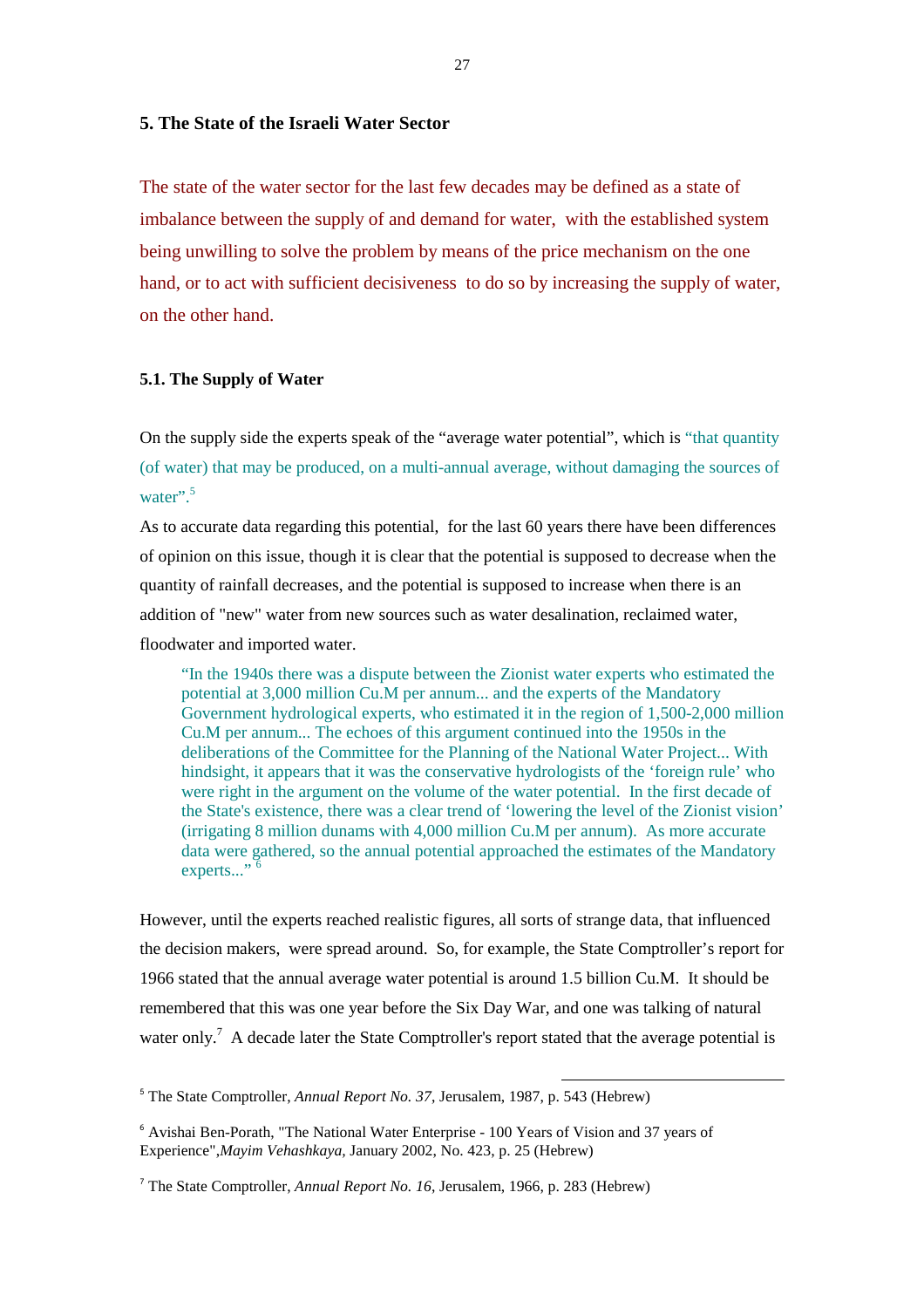around 1.4 billion Cu.M, in a situation where one was still talking almost exclusively about natural water.<sup>8</sup>

In their book *Water in Israel 1962-1989*, Zvi Grunwald and Michael Bibbas gave the figure for the potential of natural water (sweet and brackish) in Israel (including the territories) as 2.323 million Cu.M per annum, pointing out that around 120 of these were not exploitable due to their high price. Together with reclaimed water they stated that the potential is 2,610 million  $Cu.M.<sup>9</sup>$ 

The entry "Hydrology" in the 1993 edition of the *Hebrew Encyclopaedia*, states that the water potential of Israel, including reclaimed water, is 2,229 million Cu.M, divided as follows: 570 million Cu.M in the Sea of Galilee, 1,199 million Cu.M sweet and brackish ground water, 135 million Cu.M caught floodwaters, 325 million Cu.M reclaimed water.<sup>10</sup>

The report prepared by a committee headed by Prof. Avishai Braverman for the World Bank in 1994, claims that Israel's potential of natural water is around 1.6 billion Cu.M, of which around 60% comes from the Yarkon-Taninim Aquifer (part of the Mountain Aquifer) and the Coastal Aquifer, around 35% from the Jordan River basin and 5% from floodwaters.<sup>11</sup>

In the Arlozoroff Report the figure of 1.6-1.8 billion Cu.M appears. The Report explains that the inability to give an accurate figure results, *inter alia*, from decisions regarding the permitted water levels in the various reservoirs, assumptions regarding the salination of the sources, resulting from changes in the levels of the water table, and the economic viability of developing marginal water sources.<sup>12</sup>

 $\overline{a}$ 

<sup>&</sup>lt;sup>8</sup> The State Comptroller, *Annual Report No. 26*, Jerusalem, 1976, p. 483 (Hebrew)

<sup>9</sup> Zvi Grunwald and Michael Bibbas, *Water in Israel*, Tel-Aviv, the Ministry of Agriculture, the Water Commission, Allocation and Licensing Division, 1989, p. 35

<sup>10</sup> *The Hebrew Encyclopaedia*, Sixth Volume (1) Eretz Yisrael, Jerusalem and Tel-Aviv, Hevra Lehotza'at Encyclopaediot Ltd., and Sifriyat Po'alim, 1993, p. 187 (Hebrew). The entry was written by Prof. Eliyahu Rosenthal (from the Hebrew University)

<sup>&</sup>lt;sup>11</sup> Ben-Gurion University of the Negev in Cooperation with "Tahal" Consulting Engineers Ltd. Israel, *Water Study for the World Bank*, August 1994, pp. 2-4

<sup>12</sup> Annex B in Shaul Arlozoroff chairman, *Report of the Committee for examining the Administration of the Supply of Water in Israel*, Tel-Aviv, April 1997 (Hebrew)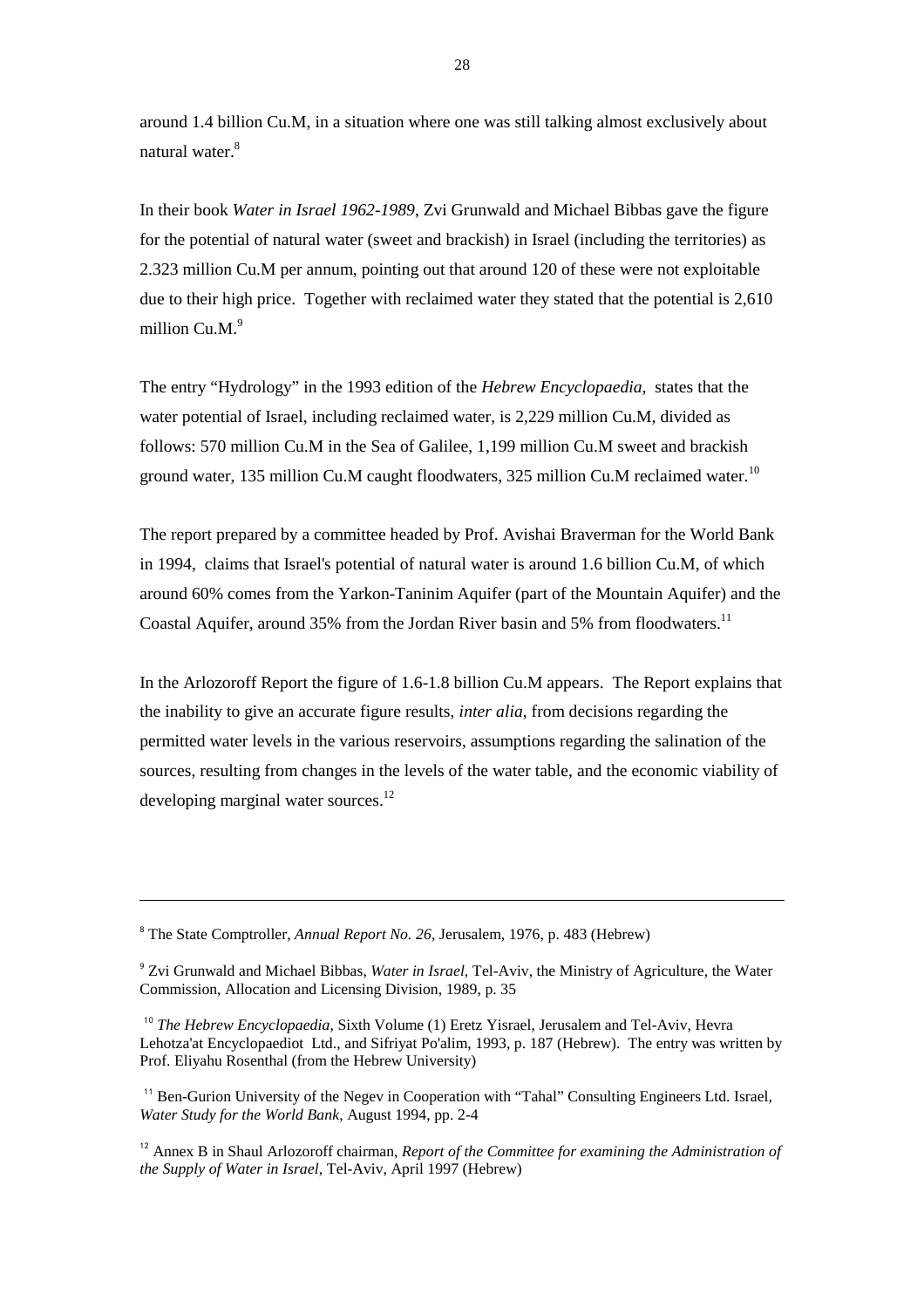Appearing before the Knesset State Control Committee in the beginning of 2000, the then Water Commissioner, Meir Ben-Meir, argued that the water potential of Israel is 1,820 million Cu.M and another 100 million Cu.M of desalinated brackish water - in other words, 1,920 million Cu.M. $^{13}$  Ben-Meir repeated this figure when he appeared before the Parliamentary Committee of Inquiry, $14$  which led to an angry reaction by the current Water Commissioner, Shimon Tal, who wrote that the figure of the Water Commission is 1,555 million Cu.M and "Perhaps (Ben-Meir's) reliance on these figures is what led us to so deep a crisis". $15$ 

In the Master Plan (transition) presented by the Water Commission in April 2002, the following scenario for the water potential of Israel in the coming decade is offered, on the basis of the figures of the last decade (an annual average of 1,532 million Cu.M):

**Table No. 1: A basic scenario of sweet water balances in the national system for the coming decade, based on the data of the last decade (millions of Cu.M**

| Year/source                    | 2002  | 2003  | 2004  | 2005  | 2006  | 2007  | 2008  | 2009  | 2010  |
|--------------------------------|-------|-------|-------|-------|-------|-------|-------|-------|-------|
| Natural<br>enrichment*         | 1,153 | ,693  | 1,024 | 1,528 | 1,203 | ,209  | ,224  | 574   | 941   |
| Seawater<br>desalination       | 0     |       | 420   | 440   | 460   | 480   | 500   | 520   | 540   |
| Brackish water<br>desalination | 10    | 10    | 20    | 30    | 40    | 50    | 50    | 50    | 50    |
| Exploitation of<br>reserves    |       |       | 0     |       |       |       |       | 0     |       |
| Total sources                  | 1,163 | 1,703 | 1,464 | 1,998 | 1,703 | 1,739 | 1,774 | 1,144 | 1,531 |

Source: table No. 12, the Ministry for National Infrastructures and the Planning Division in the Water Commission, *Master plan (transition) for the Development of the Water Sector in the Years 2002-2010,*  Final Report, April 2002, p. 49 (Hebrew). Other more and less optimistic scenarios were also brought.

\* Less overflows and flowing into the sea

#### **5.2. The Demand for Water**

While the supply of natural water does not increase, and possibly even decreases, and in order to increase the supply it is necessary to catch, produce or import additional water, the demand for water keeps growing all the time, both because of the continuous growth in the

l

<sup>&</sup>lt;sup>13</sup> Lecture by Meir Ben-Meir before the Knesset State Control Committee on January 3, 2000

<sup>&</sup>lt;sup>14</sup> Evidence given to the Committee by Meir Ben-Meir, on August 13, 2001

<sup>&</sup>lt;sup>15</sup> Letter by Shimon Tal, read to the Committee on August 16, 2001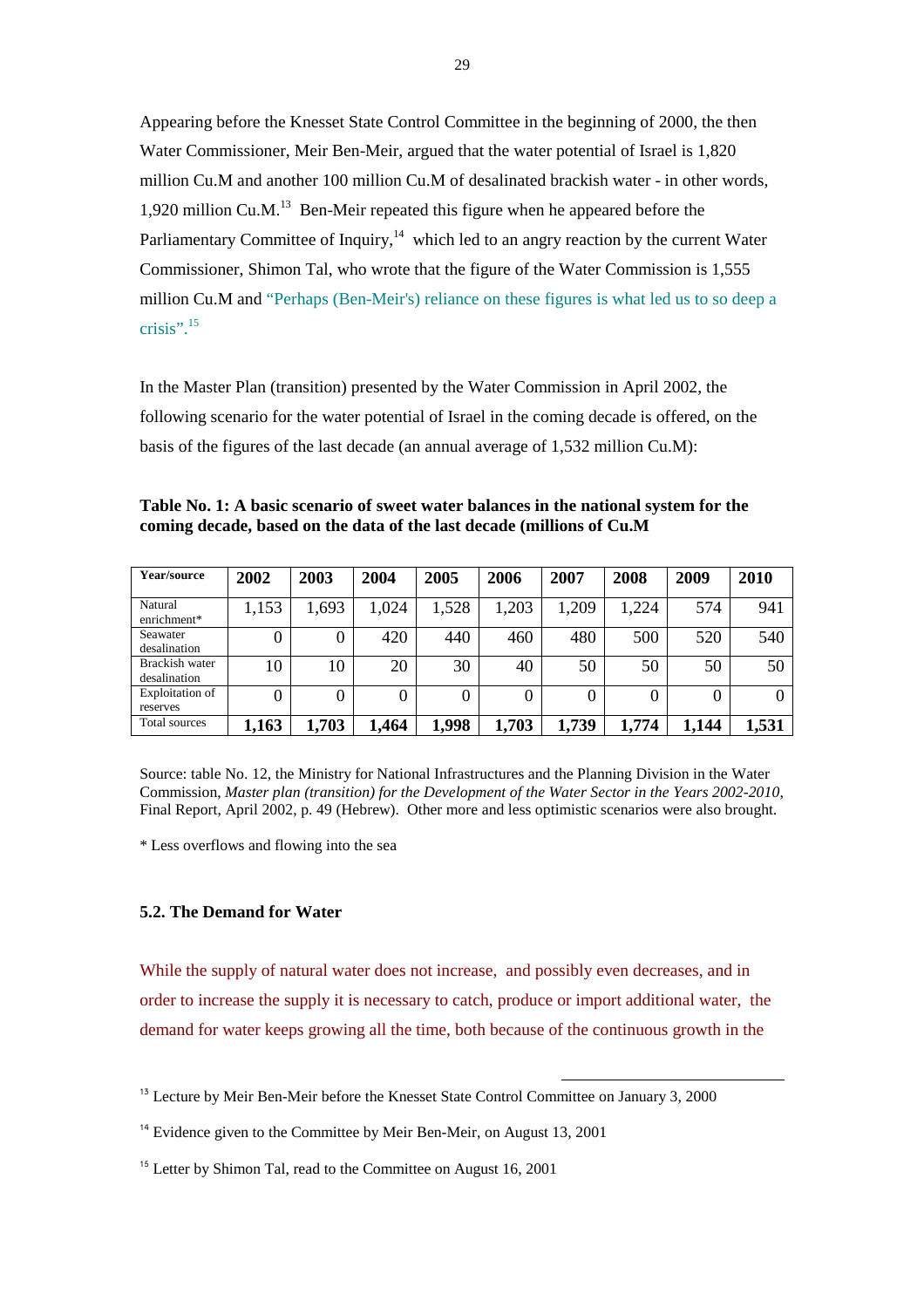population<sup>16</sup> and because of the constant rise in the standards of living of all parts of the population.

The State Comptroller's report for 1966 reported, that the exploitation of water sources reaches "more than 80% of the potential quantities of natural water in Israel", and in 1964/65 reached "1.23 billion Cu.M".<sup>17</sup> According to the State Comptroller's report for 1976, the consumption of water in Israel reached 1.6 billion Cu.M.<sup>18</sup>

The development in the consumption of water since 1986, by destination, may be seen in table No.2, and the consumption of water by type of water since 1993, may be seen in table No. 3.

| Year/sector | Agriculture | <b>Domestic</b> | <b>Industry</b> | <b>Total</b> |
|-------------|-------------|-----------------|-----------------|--------------|
| 1986        | 1,125       | 423             | 104             | 1,652        |
| 1987        | 1,188       | 445             | 109             | 1,742        |
| 1988        | 1,250       | 500             | 109             | 1,860        |
| 1989        | 1,236       | 501             | 114             | 1,851        |
| 1990        | 1,162       | 481             | 106             | 1,749        |
| 1991        | 875         | 445             | 100             | 1,420        |
| 1992        | 955         | 490             | 106             | 1,551        |
| 1993        | 1,125       | 527             | 110             | 1,762        |
| 1994        | 1,144       | 556             | 114             | 1,813        |
| 1995        | 1,274       | 588             | 119             | 1,981        |
| 1996        | 1,284       | 662             | 124             | 2,071        |
| 1997        | 1,264       | 705             | 123             | 2,092        |
| 1998        | 1,365       | 768             | 129             | 2,262        |
| 1999        | 1,265       | 765             | 127             | 2,157        |
| 2000        | 1,113       | 794             | 125             | 2,032        |

**Table No. 2: The distribution of the total consumption of water (sweet, brackish and**  effluents from the Shafdan<sup>19</sup>) by destination, in million Cu.M

Until 1992 the source of the figures is the Ministry for National Infrastructures - the Water Commission, the Hydrological Service, U*ntil the Autumn of 2000*, Jerusalem, May 2001, p. IV From 1993 the source of the figures is the Water Commission, as presented to the Committee by "Mekorot", and they include floodwater. The figures for 2000 are preliminary figures only

<sup>16</sup> In Western Eretz Yisrael there are today close to 10 million inhabitants compared to 2 million in 1948, and in the State of Israel today there are slight more than 6.5 million inhabitants compared to around 800,000 at the time that the State was founded

l

<sup>17</sup> The State Comptroller, *Annual Report No. 16*, Jerusalem, 1966, p. 284 (Hebrew)

<sup>18</sup> The State Comptroller, *Annual Report No. 26*, Jerusalem, 1976, p. 483 (Hebrew)

<sup>19</sup> The Shafdan is the sewage treatment system for Tel-Aviv and its environs. It is the largest and most sophisticated system of its kind in Israel, and started to operate in the mid 1980s. The system produces over 120 million Cu.M of effluents of the highest quality, that are used to irrigate agricultural lands, especially in the Western Negev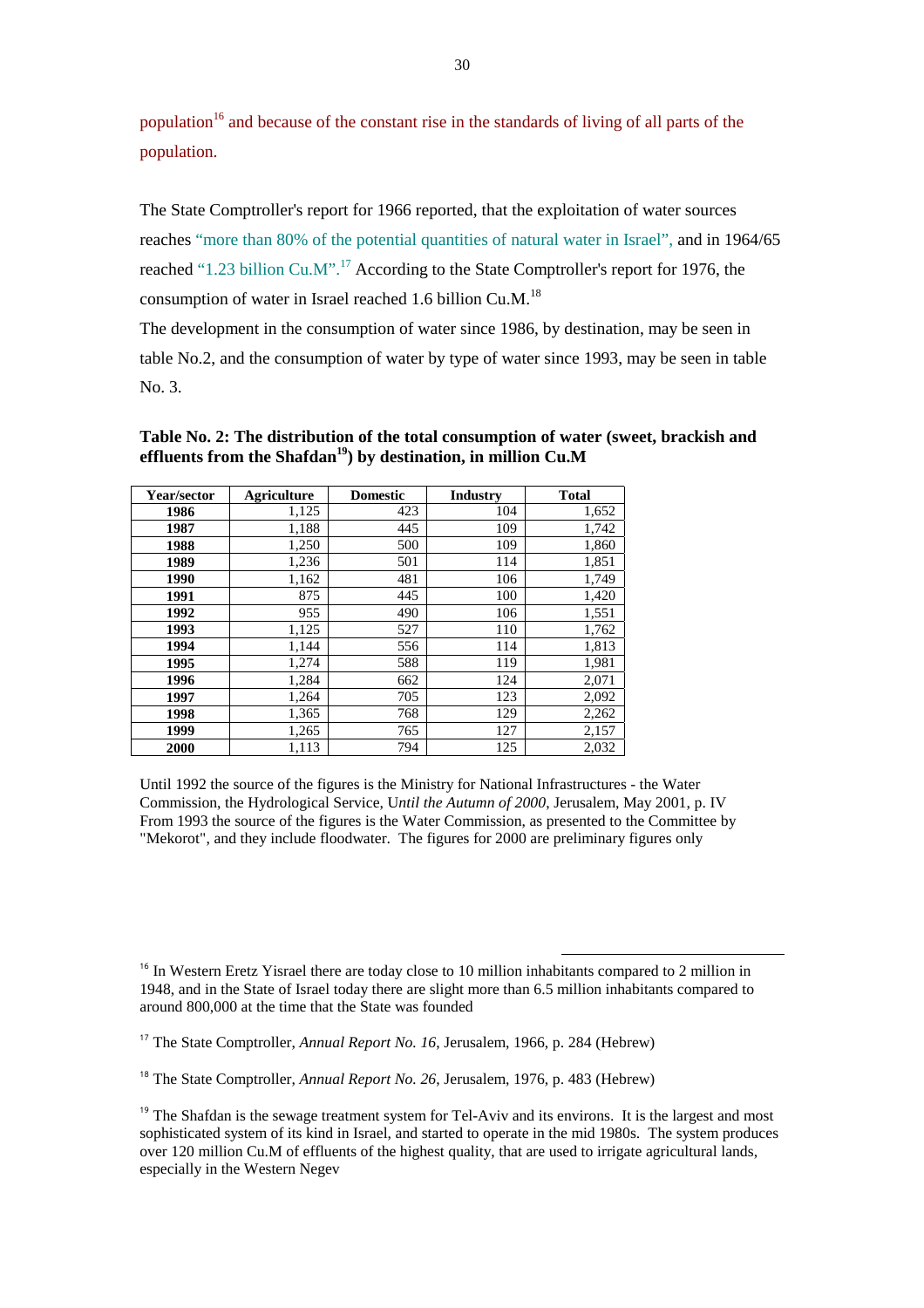| Type of    | Sweet water | <b>Effluents</b> | <b>Brackish</b> | Floodwater | <b>Total</b> |
|------------|-------------|------------------|-----------------|------------|--------------|
| water/year |             |                  | water           |            |              |
| 1993       | 1,463       | 200              | 78              | 21         | 1,762        |
| 1994       | 1,491       | 219              | 84              | 19         | 1,813        |
| 1995       | 1,584       | 250              | 77              | 70         | 1,981        |
| 1996       | 1,659       | 270              | 110             | 32         | 2,071        |
| 1997       | 1,662       | 255              | 122             | 52         | 2,092        |
| 1998       | 1,796       | 271              | 135             | 61         | 2,262        |
| 1999       | 1.694       | 269              | 138             | 56         | 2,157        |
| 2000       | 1,586       | 262              | 134             | 50         | 2,032        |

**Table No. 3: The distribution of the demand for water according to types of water**

The figures are those of the Water Commission as presented to the Committee by "Mekorot". The figures for 2000 are preliminary figures only.

It should be noted that the professionals regard the demand for water for domestic uses and industry as inflexible, and the demand for water for agriculture and gardening as flexible. In the short run it is possible that one might slightly reduce the demand for water, but in the long run the demand for water will only rise (See articles 7.4. and 9.4.)

The Water Commission presented the following scenario for the demand for water in the coming decade. In the scenarios for sources it wishes to reach a state of balance by the year 2010:

| Year/<br>sector | <b>Agriculture</b> | Urban | <b>Industry</b> | <b>Nature</b><br>and<br>landscape | <b>Total Israel</b><br><i>(natural)</i><br>sweet and<br>desalinated) | <b>Total Israel</b><br>(sweet.)<br>brackish and<br>effluents) | <b>Total sweet</b><br>water Israel,<br>Jordanians and<br>Palestinians* |
|-----------------|--------------------|-------|-----------------|-----------------------------------|----------------------------------------------------------------------|---------------------------------------------------------------|------------------------------------------------------------------------|
| 2002            | 582                | 700   | 99              | 25                                | 1,406                                                                | 1,834                                                         | 1,503                                                                  |
| 2003            | 577                | 700   | 100             | 28                                | 1,406                                                                | 1,880                                                         | 1,505                                                                  |
| 2004            | 544                | 763   | 102             | 31                                | 1.440                                                                | 1.952                                                         | 1,542                                                                  |
| 2005            | 541                | 800   | 103             | 34                                | 1.460                                                                | 1.995                                                         | 1,565                                                                  |
| 2006            | 538                | 815   | 105             | 38                                | 1,480                                                                | 2,023                                                         | 1,587                                                                  |
| 2007            | 535                | 830   | 106             | 41                                | 1,501                                                                | 2,060                                                         | 1,610                                                                  |
| 2008            | 533                | 845   | 108             | 44                                | 1,523                                                                | 2,097                                                         | 1,634                                                                  |
| 2009            | 531                | 860   | 109             | 47                                | 1.545                                                                | 2.135                                                         | 1,658                                                                  |
| 2010            | 530                | 875   | 110             | 50                                | 1,568                                                                | 2.173                                                         | 1,683                                                                  |

**Table No. 4: The demand for sweet water in the coming decade in millions of Cu.M**

Based on figures appearing in table Nos 5 and 6 in the Ministry for National Infrastructures and the Planning Division in the Water Commission, *Master plan (transition) for the Development of the Water Sector in the Years 2002-2010,* Final Report, April 2002, p. 17 (Hebrew).

\* Regarding the Jordanians and Palestinians, we are speaking only of sweet water supplied by Israel to them, and water which the Palestinians pump from the Yarkon-Taninim Aquifer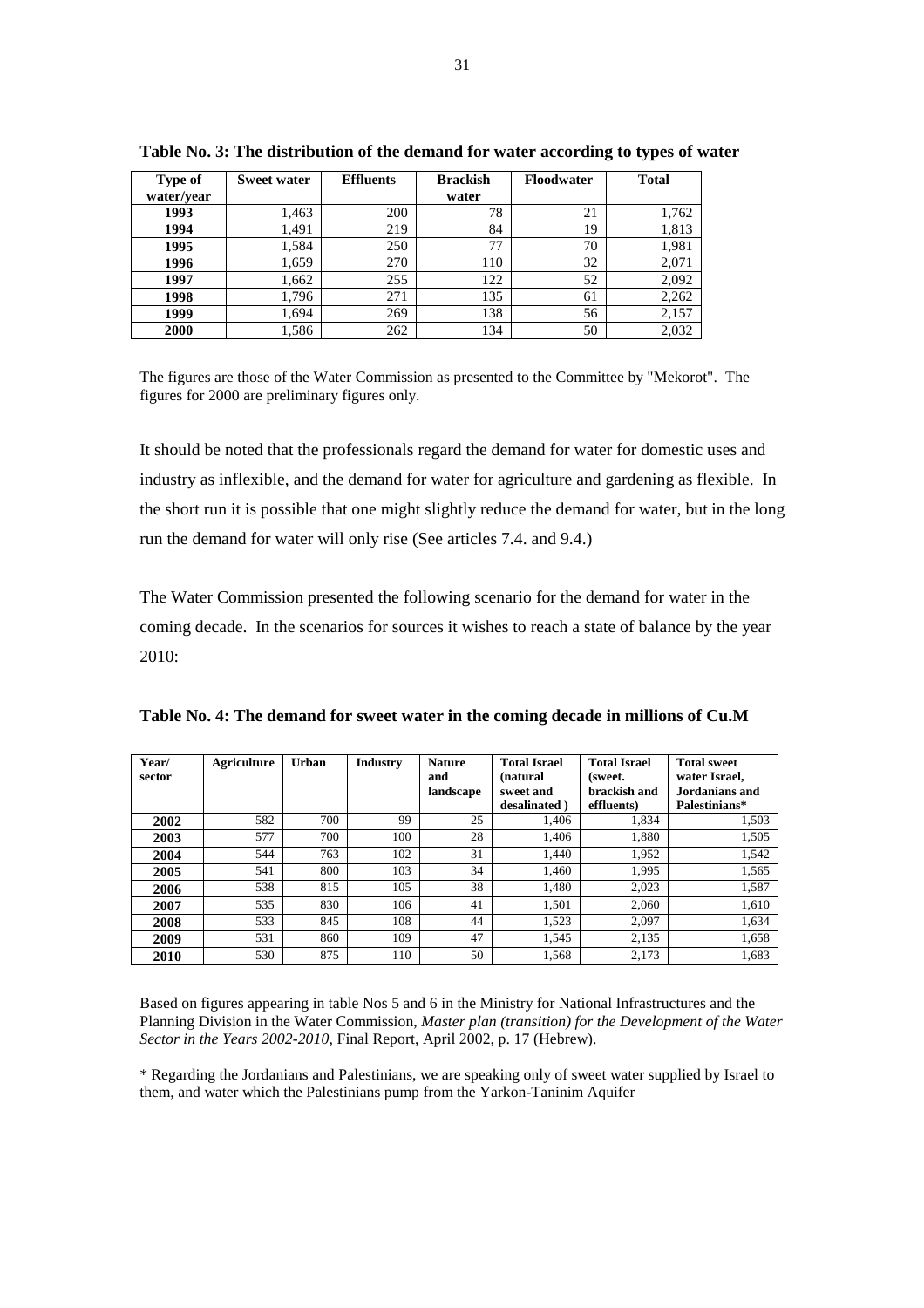These figures do not include water that should be infused into the natural reservoirs, in order to rehabilitate them.

#### **5.3. Over-pumping**

Despite the arguments amongst the professionals regarding the "red lines" in the various aquifers and the Sea of Galilee (See paragraph 9.7.1.), there is no doubt that due to the continuous gap between the water potential and the exploitation, over-pumping, that has placed the system into a state of deficit, has taken place. The argument among the professionals is especially on the question whether irreversible damage has already been caused, or whether it is still possible to rehabilitate the various reservoirs. In her special report on the management of the water sector of 1990, the State Comptroller, Miriam Ben-Porath, argued that the cumulative deficit in the three main reservoirs had reached around 1.6 billion Cu.M at the end of  $1990$ .<sup>20</sup> The heavy rains of the winter of 1991/92 temporarily did away with the deficit, but after several years it started to return. In the course of the Committee's meetings the figure 2 billion Cu.M came up several times, as the cumulative deficit today. The Water Commissioner said, that in the year 2000/01, due to the paucity of rain, there was a shortage of 500 million Cu.M of water compared to expectations, and that of these an effort would be made to save 200 million Cu.M, but the rest would have to be supplied through over-pumping.<sup>21</sup> On the basis of these figures Professor Dan Zaslavsky stated that one ought to start desalinating 500 million Cu.M of seawater per annum immediately, in order to avoid over-pumping at a rate of 300 million Cu.M, and to produce 200 million Cu.M for the purpose of artificially recharging the aquifers.<sup>22</sup>

l

<sup>&</sup>lt;sup>20</sup> The State Comptroller, *Report on the Management of the Water Sector in Israel*, Jerusalem, 1990, p. 53 (Hebrew)

 $21$  Evidence given to the Committee by Shimon Tal, on July 1, 2001

 $22$  Evidence given to the Committee by Prof. (emeritus) Dan Zaslavsky, on July 15, 2001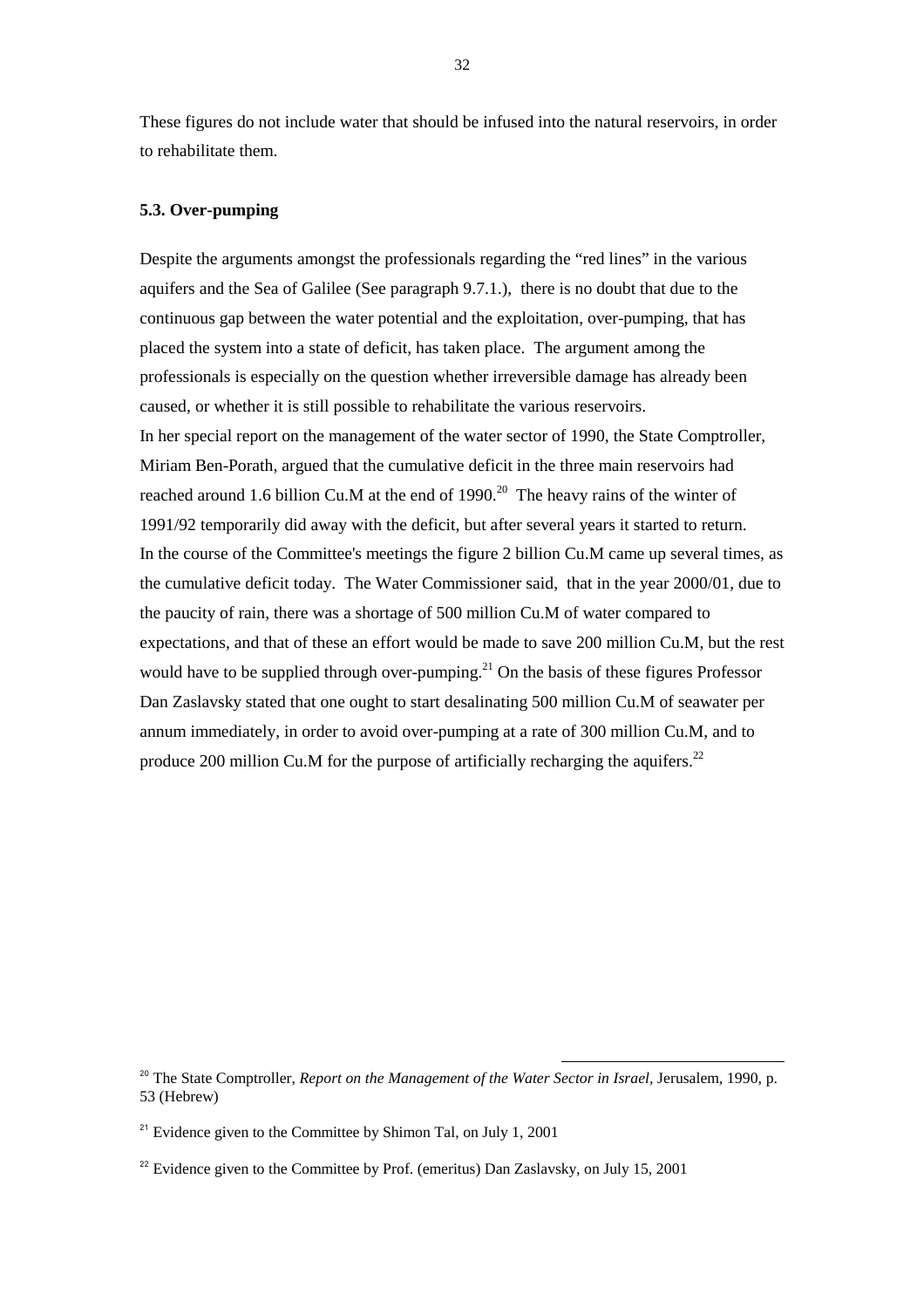| Year    | <b>Natural</b> | Artificial | Pumping | <b>Calculated</b>   |  |
|---------|----------------|------------|---------|---------------------|--|
|         | replenishment  | recharging |         | addition to reserve |  |
| 1996/97 | 240.84         | 111.75     | 407.57  | $+7.31$             |  |
| 1997/98 | 242.00         | 126.06     | 420.08  |                     |  |
| 1998/99 | 111.72         | 109.94     | 505.36  | $-208.06$           |  |
| 1999/00 | 219.53         | 127.98     | 542.36  | $-113.50$           |  |
| 2000/01 | 209.50         | 110.00     | 474.00  | $-100.00$           |  |

**Table No. 5: balance of the ground water reserve in the coastal basin in millions of Cu.M (main figures)** 

Source: the Ministry for National Infrastructures - the Water Commission, the Hydrological Service, *Until the Autumn of 1997*, *Until the Autumn of 1998*, *until the autumn of 1999*, and *Until the Autumn of 2000.* The figures for 2000/01 were given to the Committee by the Hydrological Service

#### **Table No. 6: the levels of the Sea of Galilee in meters on May 1 and October 1 since 1945**

| Year  | May 1     | October 1   |
|-------|-----------|-------------|
| 1945  | $-209.31$ | $-211.29$   |
| 1955  | $-210.18$ | $-210.73$   |
| 1965* | $-209.13$ | $-210.06$   |
| 1975  | $-210.08$ | $-211.46$   |
| 1985  | $-209.66$ | $-211.26$   |
| 1986  | $-211.09$ | $-212.33$   |
| 1987  | $-209.57$ | $-210.57$   |
| 1988  | $-208.84$ | $-209.96$   |
| 1989  | $-210.22$ | $-212.00$   |
| 1990  | $-211.26$ | $-212.59$   |
| 1991  | $-211.95$ | $-212.72$   |
| 1992  | $-208.80$ | $-209.41$   |
| 1993  | $-208.84$ | $-209.54$   |
| 1994  | $-209.12$ | $-210.73$   |
| 1995  | $-209.01$ | $-210.55$   |
| 1996  | $-209.60$ | $-211.16$   |
| 1997  | $-210.24$ | $-211.79$   |
| 1998  | $-210.46$ | $-211.96$   |
| 1999  | $-211.76$ | $-212.95$   |
| 2000  | $-211.92$ | $-213.58$   |
| 2001  | $-213.13$ | $-214.61$   |
| 2002  | $-213.18$ | $-214.88**$ |

Based on the Ministry for National Infrastructures - the Water Commission, the Hydrological Service, *Until the Autumn of 2000,* Jerusalem, May 2001, pp. 268-270.

The figures for 2001 were received directly from the Hydrological Service and the figure for May 1, 2002 from *Ha`aretz*, which publishes the level of the Sea of Galilee on a daily basis.

The water levels that were below -211 meters in May and below -212 in October, are marked in red. The water levels that were above -209 meters in May and above -210 meters in October, are marked in green.

\* The year after the National Water Carrier started to operate

\*\* The figure is from table No. 9 in the Ministry for National Infrastructures and the Planning Division in the Water Commission, *Master Plan (transition) for the Development of the Water Sector in the Years 2002-2010,* Final Report, April 2002, p. 29 (Hebrew).

It should be noted that the Operational Committee decided in the beginning of March 2002, that "Mekorot" will not let the water level go below -214.30 meters in 2002.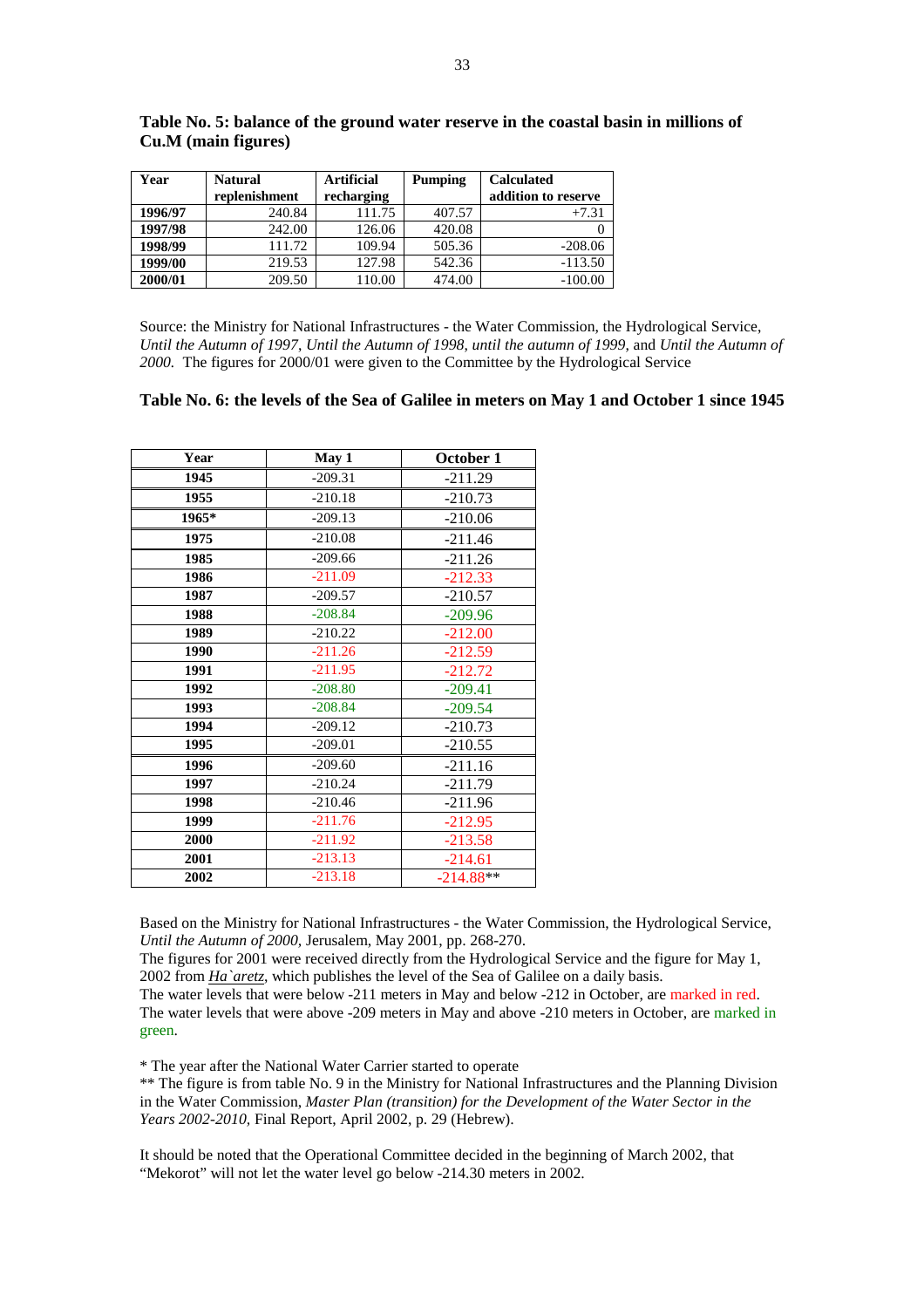|                      | <b>Sea of Galilee</b> | Yarkon-Taninim | <b>Coastal Aquifer</b> | <b>Total</b> |
|----------------------|-----------------------|----------------|------------------------|--------------|
|                      |                       | Aquifer        |                        |              |
| Available water      | 105                   | l 70           | 250                    | 525          |
| Pumping by "Mikorot" | 220                   | 125            | 155                    | 640          |
| Pumping by others    | 95                    | 85             | 195                    | 375          |
| Over-pumping         | 210                   | 125            | .55                    | 490          |

#### **Table No. 7: the estimated water balance in 2002 in million of Cu.M, assuming that the year will be hydrologically similar to 2001**

Based on a document, entitle "Interim Report for the Year 2001, and the Planning of the Water Supply for the Year 2002", presented by the Director of the Water Supply Department of "Mekorot", Sara Haklai, to the Fourth Annual Symposium on Environmental Education in the Education System, on the subject "The Water Sector in Israel, and its Ramifications in the Educational Sphere", that took place at Beit Berl on March 21, 2002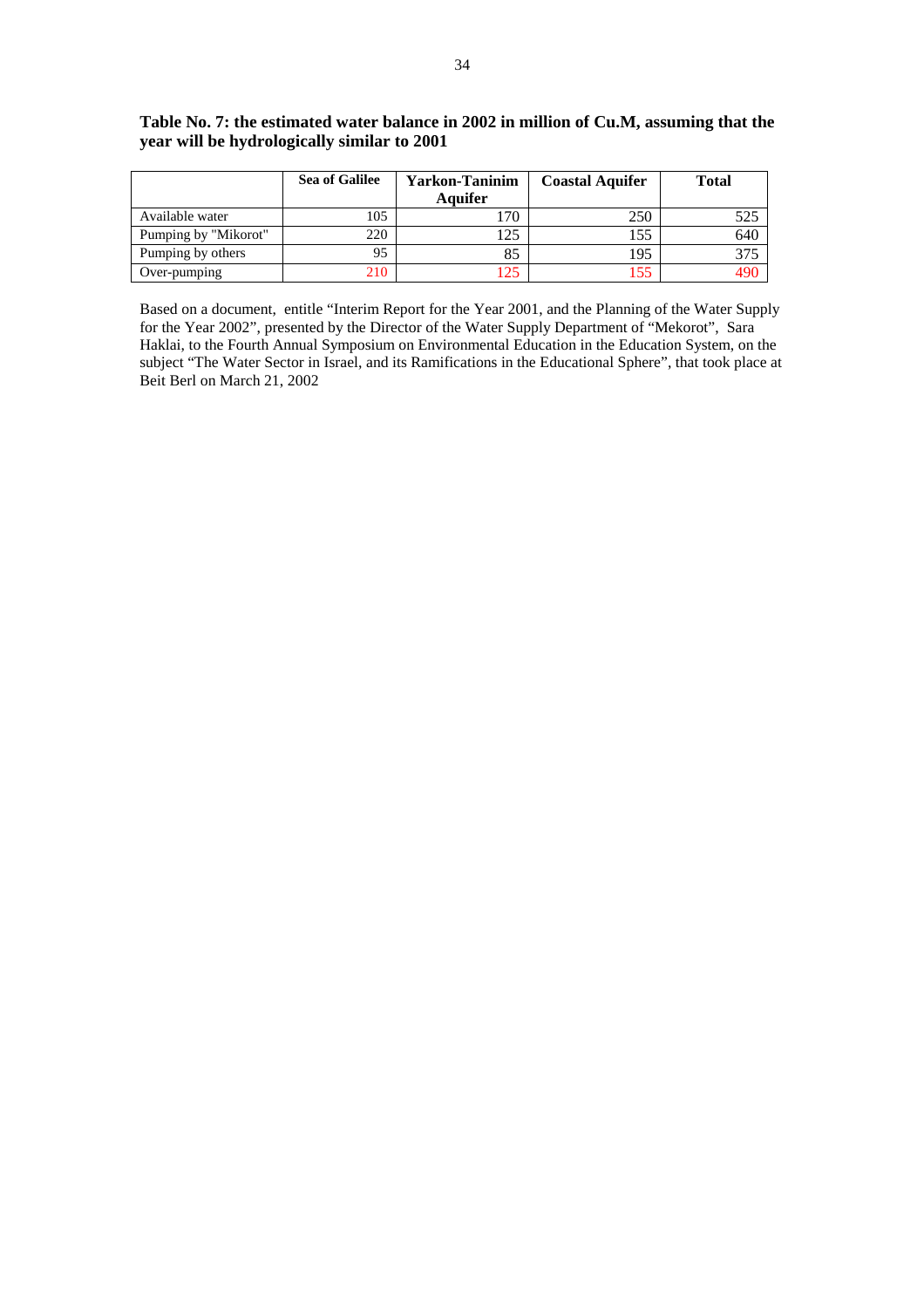#### **6. The Legal Situation**

#### **6.1. The Legislation in the Sphere of Water**

Most of the important laws regulating the water sector in Israel, were passed during the 1950s and early 1960s. The Water Law, which to the present day is the most comprehensive legal arrangement on the water sector, and the only law dealing with the water issue in its entirety, while laying down a general spatial policy, was legislated in 1959. Eighteen additional laws, that regulate specific issues in the sphere of water, such as the Drainage and Protection against Flooding Law of 1957, the Rivers and Springs Authorities Law of 1965, and the Prevention of the Pollution of the Sea (Dumping of Waste) Law of 1983. The last law dealing with water to have been passed, was the Water and Sewage Associations Law of 2001, that enables the local authorities to establish associations, whose main task is to provide water and sewage services to the inhabitants of the authority, in the sphere of water supply on the one hand, and the collection and treatment of sewage, on the other. Side by side with the primary legislation, there are many regulations and orders that were introduced over the years, with the intention of updating various matters, such as the level to which water may be pumped from the Sea of Galilee (1967), the method for calculating the price of water (1991), and rules for saving water in dry years (1976). In addition, since 1959, the Water Law has been amended several times in order to adapt it to the changing reality.

#### **6.2. The Basic Principles of the Water Law**

As mentioned, the only law that outlines the basic principles regarding the administration of the water sector in Israel. is the Water Law. Article 1 of the Water Law embodies the essence of the Law and the basic assumptions at its basis, and states that the water resources in the country belong to the public, are governed by the State, and are designated to fulfill the needs of its inhabitants, and to develop the country. The water resources are defined in article 2 of the law as "springs, rivers, lakes and other flows, and reservoirs of water". Even though one can interpret this instruction in a broad manner, in the instruction itself there is no mention of the sea, desalinated water, treated water or imported water.

Despite the fact that control over the water sources in Israel is in the hands of the State, it serves as a trustee of the public, since the basic assumption is that the water is meant to satisfy the requirements of the inhabitants of Israel and for the development of the country. From this principle stems the conclusion that there is no private ownership of water.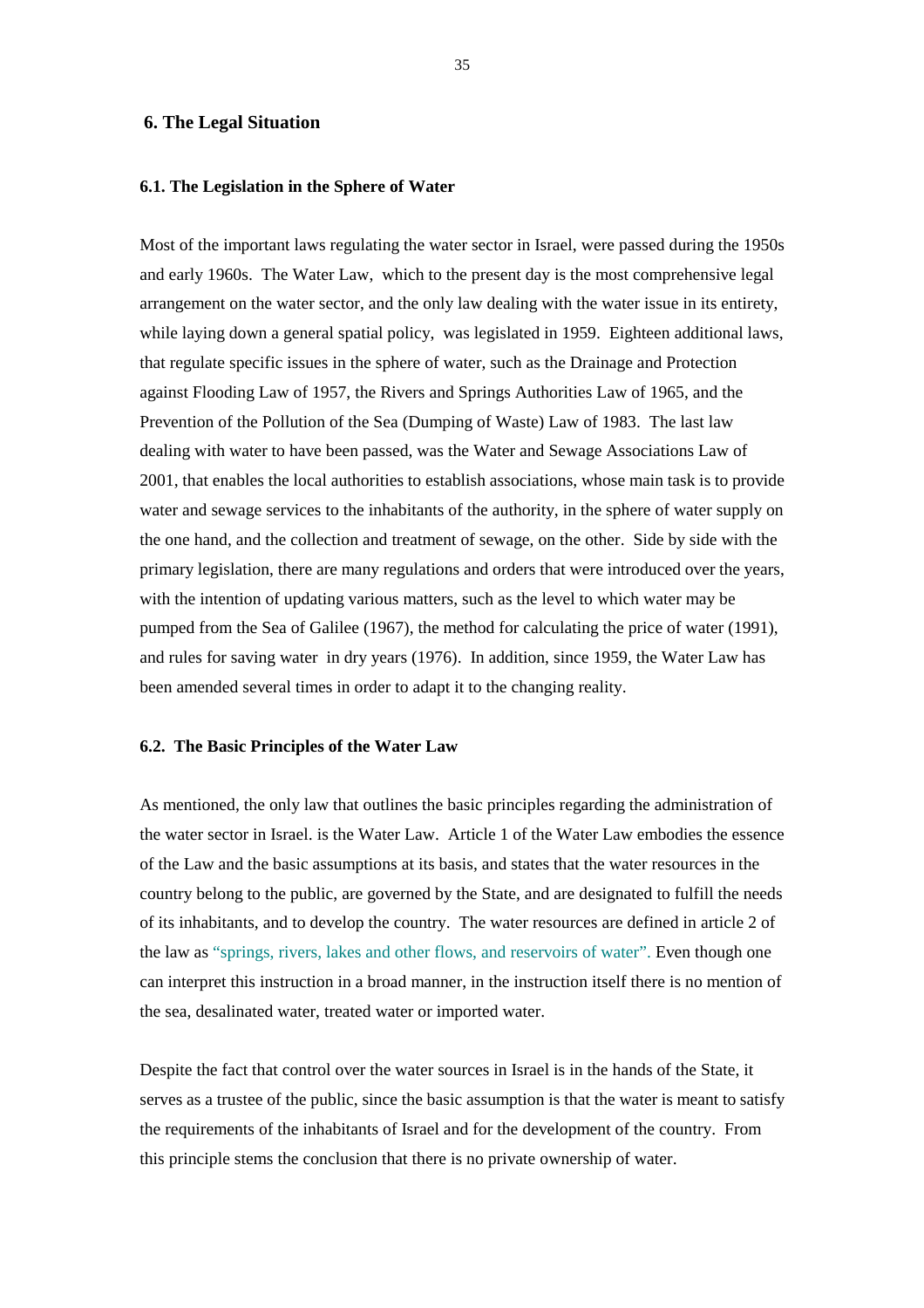Nevertheless, the law states specifically, that every person is entitled to receive water and use it, subject to two reservations: the first reservation stems from the instruction in article 5, that prohibits the depletion of any water source, so that the right of a person to receive water from a source of water exists as long as his receiving it does not lead to the salination of the water source or its depletion. The second reservation is set in article 6, that enumerates the list of goals that establish the right to water. We are speaking of a closed list of goals, and once the goal no longer exists - the right to water expires. The goals enumerated in the article are: household uses, agriculture, industry, crafts, trade and services, and public services.

As aforesaid, the list of goals that is attached to the right to use water, is not arranged by any specific order of priorities. In 1976 the Water Regulations (the Use of Water in Rationed Areas) introduced a scale of priorities for the use of water in areas defined as rationed areas. Today one can state that almost the whole country is made up of rationed areas. On the basis of this scale, first priority is given to household uses and services. In second place - use in industry. in third place - use in agriculture, and in fourth place - other uses.

An additional principle that is interwoven all along the water laws in Israel, is its treatment as a precious good, which must be preserved. For this purpose there is a whole chapter in the Water Law that deals with: "Preserving the Water".<sup>23</sup> The instructions of the Water Law oblige every single person to treat the water that reaches him efficiently and with frugality, and to maintain the water installations in his possession in good order, so as to avoid waste of water. In addition, the Water Law assigns powers to the Water Commissioner to act against anyone breaking this rule, including stopping the production, or supply, or the consumption of water, which constitutes a harsh sanction, especially in light of the importance of water to human beings. The Water Commissioner is also entitled to take emergency measures to ensure the supply of water, and to prohibit access to water sources and various water installations.

In addition, article 21 assigns to the Minister of Agriculture<sup>24</sup>, in consultation with the Water Council, the power to lay down norms for the use of water and rules for their efficient and frugal utilization, that apply to the supply of water and the consumer. As of 1964 regulations and rules have been introduced for saving water and the efficient use of water. Recently, additional regulations have been introduced, that deal with the reduction in the use of water

l

<sup>&</sup>lt;sup>23</sup> The Water Law, Section A, article 8-20

 $24$  A power given since 1996 to the Minister for National Infrastructures by force of a Government resolution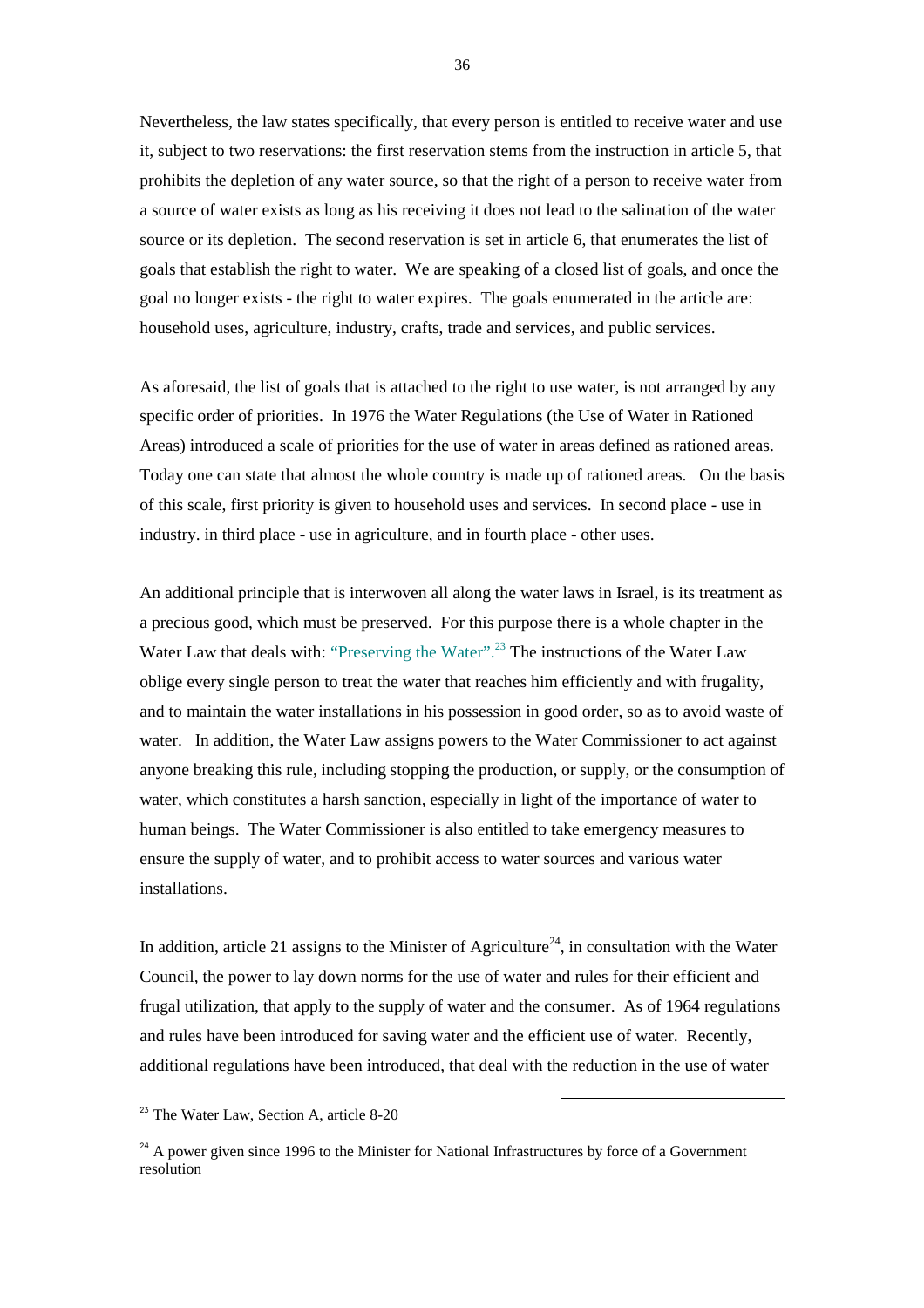for watering gardens and public areas, as well as rules for cleaning tiled areas in public and industrial installations, and rules for washing vehicles in garages and services stations.<sup>25</sup> Nevertheless, there is no clear policy for enforcing these instructions, and parallel with the primary legislation and subsidiary legislation, and there is a need to lay down a rigid enforcement policy, in order to raise the awareness of the public to its responsibility regarding the state of the water sector, and to the importance of saving in the use of water.

# **6.3. The Water Commission**

Article 138 of the Water Law authorizes the Government to appoint a Water Commissioner on the basis of the recommendation of the Minister of Agriculture (in fact, the Minister for National Infrastructures, in consultation with the Minister of Agriculture). The Water Commission constitutes an integral part of the Ministry for National Infrastructures, and the Commissioner is subject directly to the Minister for National Infrastructures.

The tasks of the Commission, according to the Law, is of extensive scope: "Administering the water affairs of the State". His powers include also planning and developing the water sector and its sources, preserving water and preventing the contamination of water. The Water Commissioner has the duty to present to the Water Council a report on his activitiesm, at least once a year. However, despite the broad authorization granted to the Water Commissioner in the Water Law, the legislation dealing with the water sector, and the reality show that the Water Commissioner is forced to share the implementation of his task with many other bodies, sometimes in order to receive their approval so that they may fulfill their duty, sometimes for the purpose of consultign them, and sometimes in order to execute the task together with them. This combination of bodies, and the requirement to consult and receive the approval of an additional supervising body, constitutes a conspicuous characteristic in the water legislation. This characteristic has resulted in decision making on water issues involving many bureaucratic procedures, that cause a waste of precious time, and make proper functioning very difficult, especially in times of crisis. (See also paragraphs 7.3.1. and 9.2.1.)

<sup>&</sup>lt;sup>25</sup> Water Regulations (the Use of Water in Rationing Areas) (amendment No. 4), 2001, and Water Regulations (Rules for Washing Vehicles and Cleaning Tiled Areas with Water), 2001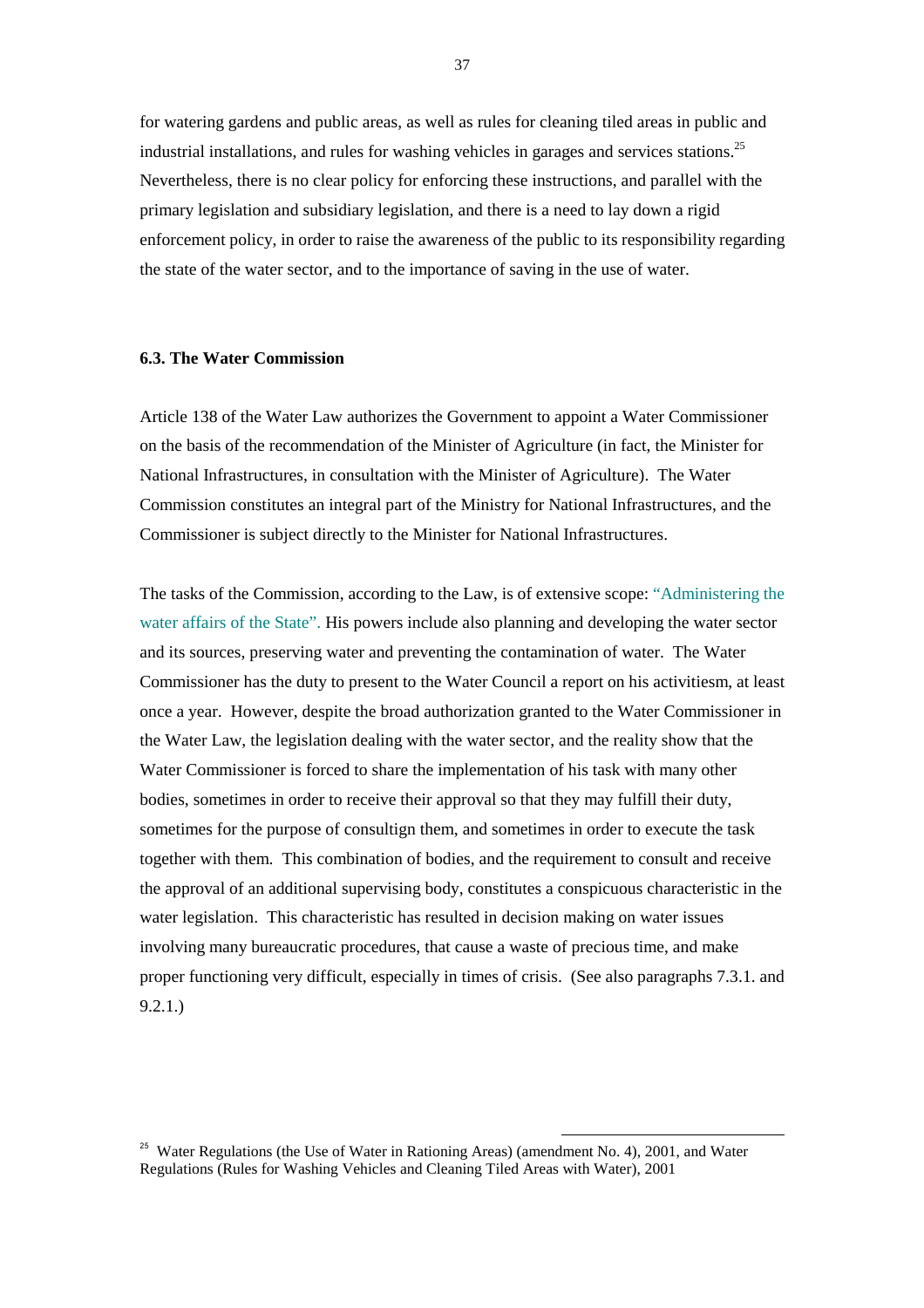# **6.4. The Shortcomings of the Existing Legislation**

There are several problems that characterize the water laws as they exist in the legislation today. First of all, since a comprehensive legislative reform was never implemented, the water laws are scattered among various pieces of legislation, which makes it difficult to locate the regulations concerning a particular subject, and might make it especially difficult for a citizen wishing to get to know the water system, and find out what his rights and duties are as a private or business consumer. In addition, as a result of the method of legislation, that deals with different issues in different laws, issues that are of great value to the water sector, and entrench extensive powers, appear in subsidiary legislation. Clearly, regulations are open to more frequent change, in keeping with changing circumstances. However, seems as though issues, that have to do with water policy, ought to be in the primary legislation. Subsidiary legislation is also problematic because there is, frequently, no need for it to be approved by one of the Knesset Committees, and a situation whereby the public is not a real and full partner in laying down the water policy.

Since most of the legislation was laid down in the early years of the State, frequently we are dealing with legislation that no longer reflects the actual situation in the water sector. Thus, for example, by force of Government resolutions, most of the powers of the Ministry of Agriculture, that served until 1996 as the body responsible for implementing the Law, were handed over to the Ministry for National Infrastructures, but this transfer of responsibility is not reflected in the Water Law. In addition, when one reads the legislation dealing with the water laws, one may get the impression that the Water Commission has many powers, both regarding decision making, and the implementation and enforcement of the decisions. However, the reality shows that the decisions of the Water Commissioner involve complicated bureaucratic procedures, that often make his activities very difficult. (See paragraph 9.1.5.)

Furthermore, since most of the legislation was enacted by the early 1960s, it does not relate to advanced technologies, such as desalination methods and desalinated water.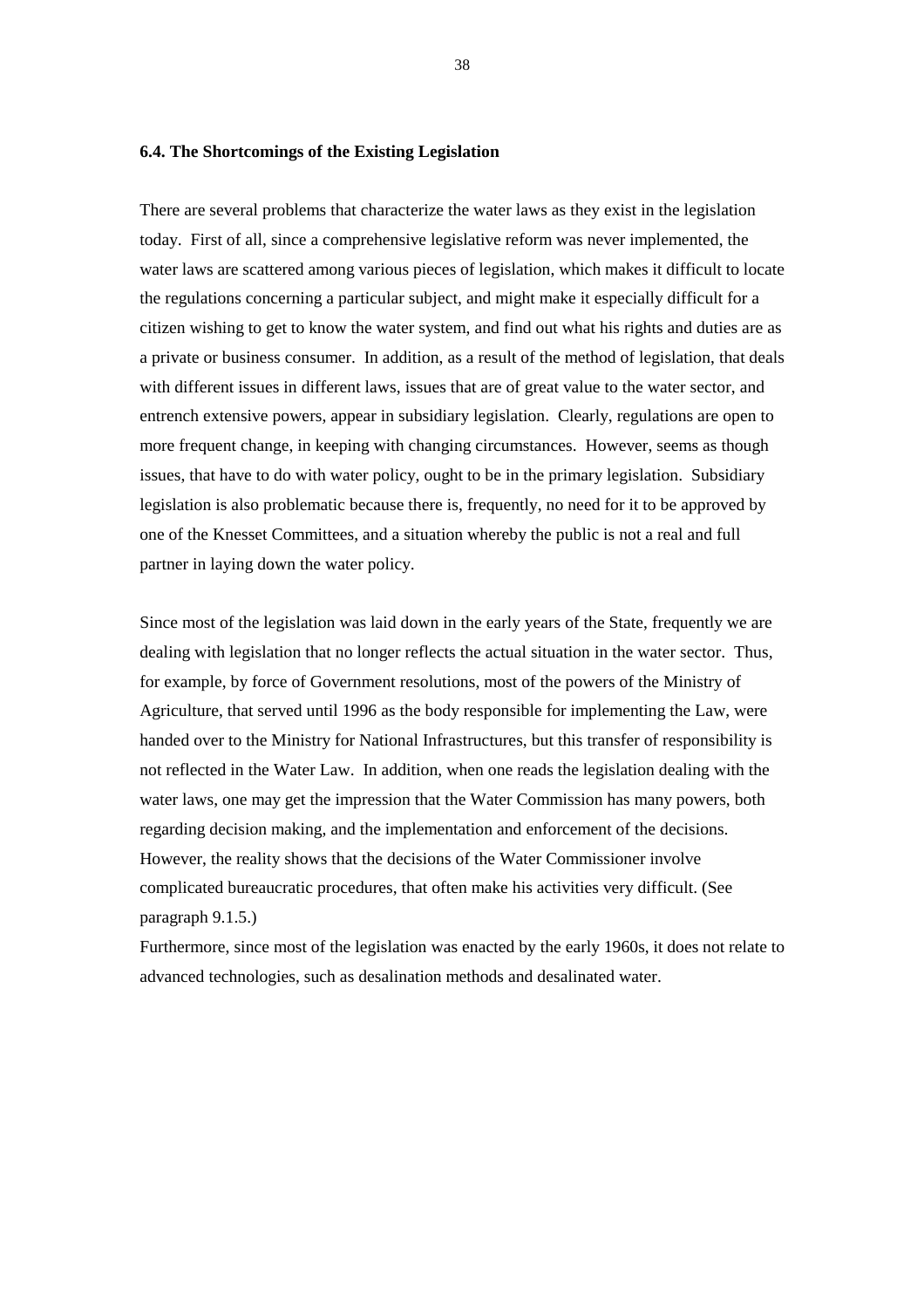# **7. The Background to the Crisis in the Israeli Water Sector**

# **7.1. General**

Basically, the current crisis in the water sector has not resulted from the dry years that have visited our region from time immemorial, even though it is possible that what is known as "global warming", has resulted in the dry periods being more frequent and prolonged than in the past. $^{26}$ 

The crisis, as we identify it, stems from the fact that despite the hydrological reality in our region, the enormous growth in the population of Western Eretz Yisrael in the last 50 years, and the rise in the standards of living of all the various populations living in the region, the decision makers in the sphere of the water sector, were not wise enough to bring about a balance between the supply and demand for water, and enabled the over-pumping to continue since the 1960s.

The continuous failing occurred despite the fact that there exists in Israel the know-how and ability to find solutions to the problem - whether on the side of saving in the use of water, or on the side of increasing the supply of water by means of catching rain and floodwaters, purifying sewage water, desalinating brackish water, desalinating seawater, and importing water. It would appear that the crisis developed primarily because of a faulty organizational system, and decision making process.

### **7.2. The Historical Background of the Crisis in the Israeli Water Sector**

The history of the water sector in Israel may divided into three periods. Today we are on the threshold of a fourth period. In the course of these periods the following Water Commissioners served:

<sup>&</sup>lt;sup>26</sup> At this stage there is no agreement amongst the experts as to whether or not we are really in the midst of a process of drying out and desertification. Among the spokesmen who argue that indeed a process of warming is taking place, is Prof. Arie Issar (Professor emeritus from the Institute for Desert Studies at Ben-Gurion University),who presented the Committee with an article of his under the title "Climatic changes in the past, the present and the future, and their effect on the water resources of the Middle East", that will appear in a book on behalf of the Jerusalem Center for Public Affairs, which is being edited by Prof. Eliahu Rosental, *The Water in Israel and the Middle East - Policy Planning Towards the year 2020* (Hebrew)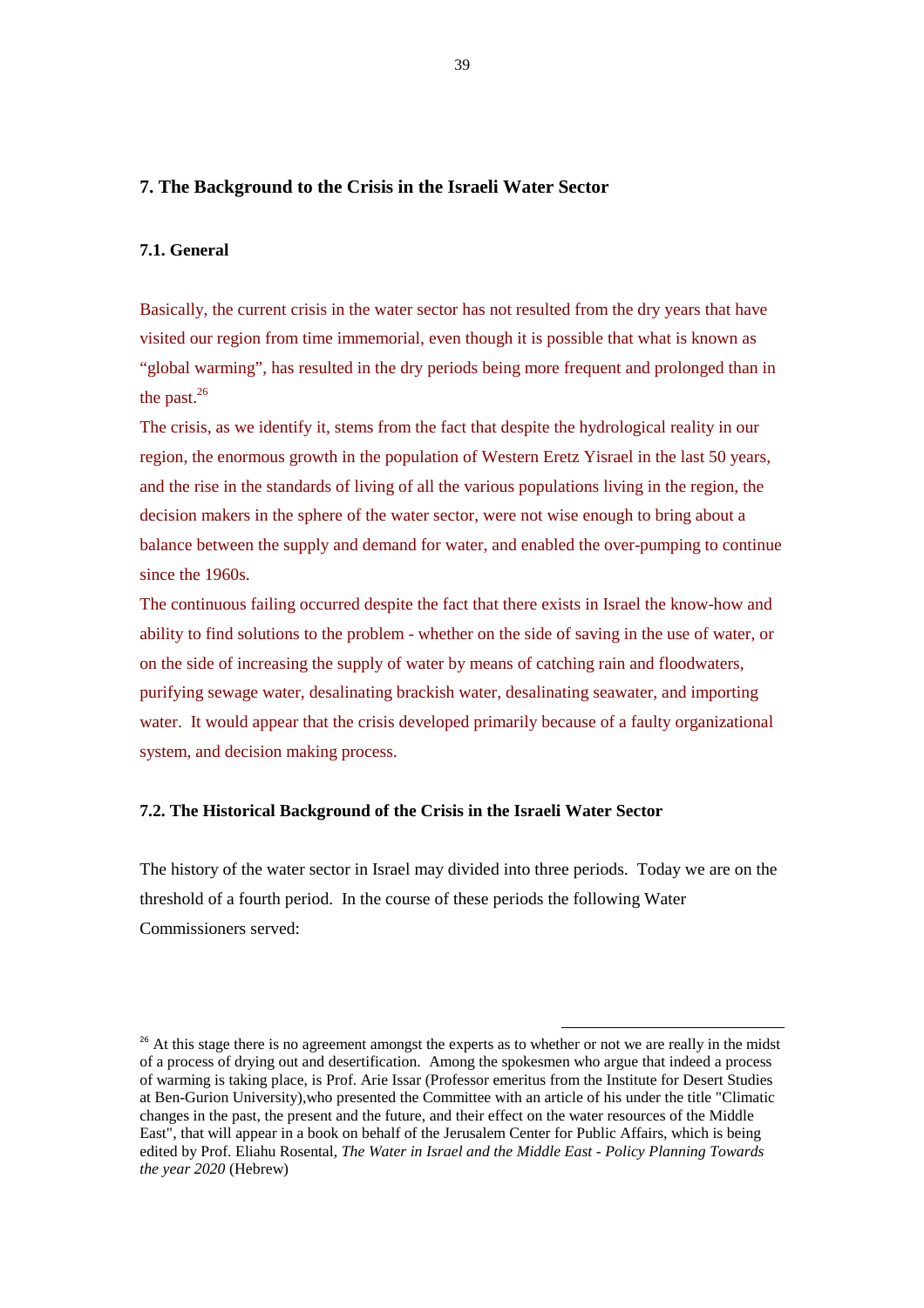| 1959 (for several months) | Zvi Neuman             |
|---------------------------|------------------------|
| 1959-1977                 | Menahem Kantor         |
| 1977-1981                 | Meir Ben-Meir*         |
| 1981-1991                 | Zemah Yishai           |
| Aug. 1991 - Aug. 1992     | Dan Zaslavsky          |
| Aug. 1992 - Nov. 1996     | Gideon Tsur            |
| Nov. 1996 - Feb. 2000     | Meir Ben-Meir          |
| Feb. 2000 - July 2000     | Yaacov Efrati (acting) |
| July 2000 -               | Shimon Tal             |

#### **Table No. 8: All of Israel's Water Commissioners**

\* Meir Ben-Meir served as Director General of the Ministry of Agriculture in the years 1980-1988 - in other words, for several months he served both as Water Commissioner and Director General of the Ministry of Agriculture.

The Parliamentary Committee of Inquiry on the Israeli Water Sector was especially interested in understanding the events of the third period (1986-2000), that constitute the immediate background to the current crisis, while its recommendations for organizational and policy changes are intended for the fourth period.

### **7.2.1. The First Period - 1948-1964**

The first period lasted from the establishment of the State in 1948, until the National Carrier was put into operation in June 1964. This was a period of massive immigration, a rapid development of agriculture (that reached in 1958 an all time peak of 13.5% of net national product<sup>27</sup>), and rapid construction. In these years the water planners set a goal for themselves: to find and bring about maximal exploitation of the water resources in the country, and convey hundreds of millions of cubic meters of water annually from the Sea of Galilee Southwards, in order to enable mass settlement in the Negev. Until the completion of the National Carrier project in June 1964, the water sector was based on local water enterprises, the quantity of water in use reached around 800 million Cu.M per annum, and its price, in

<sup>27</sup> The Central Bureau of Statistics, *Israel's Annual Statistics 1966*, No. 17, Jerusalem, 1967, p. 176 (Hebrew)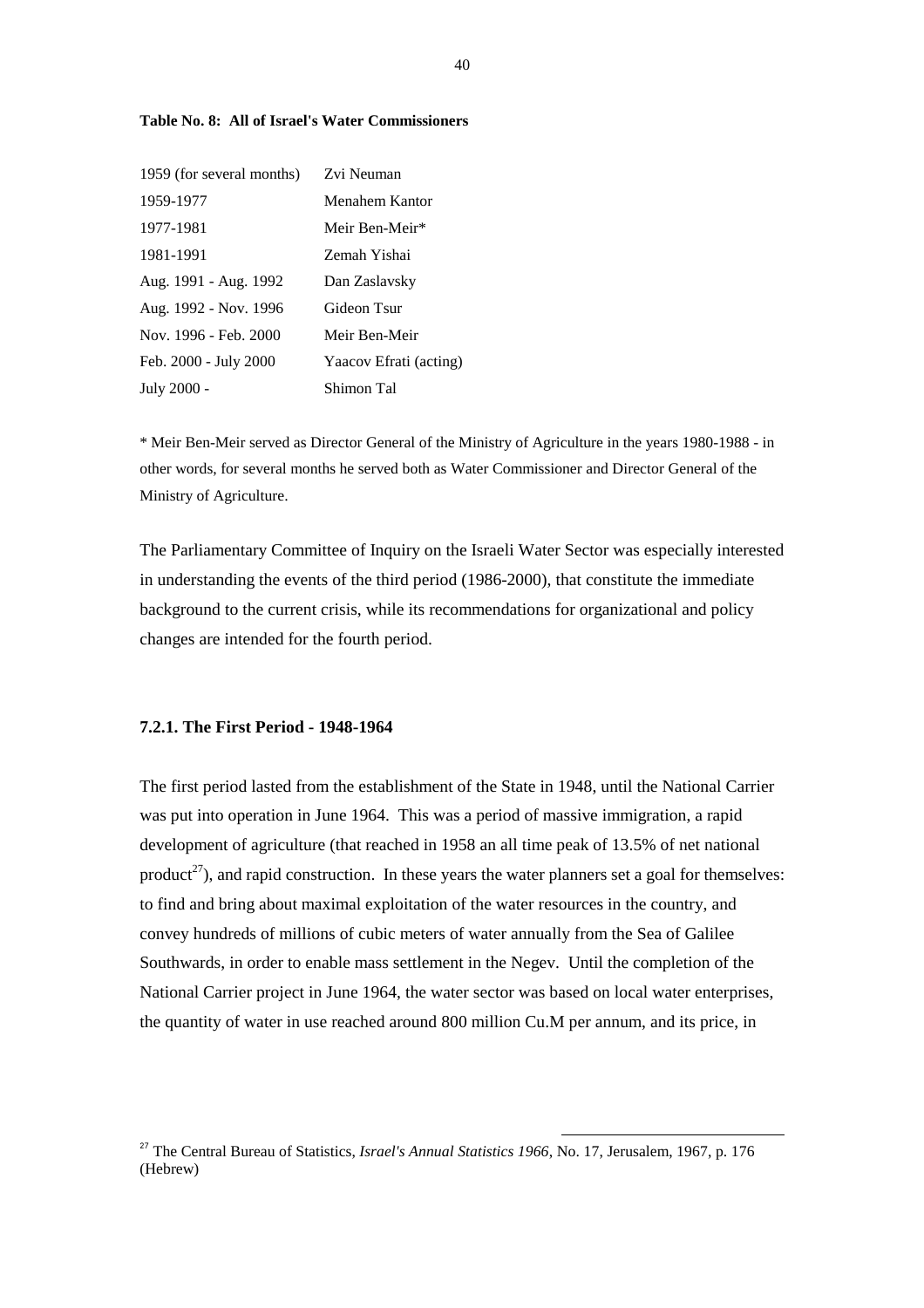today's prices, was around half a shekel per cubic meter.<sup>28</sup> It should be noted that the National Carrier project was not planned on the basis of economic criteria.<sup>29</sup> but on the basis of the Zionist ideology of settling the Negev and making the desert bloom. In this period the Water Law of 1959 was also passed (See article 6.2.). It should be noted that the estimations regarding the natural water potential in the State in this period proved, *ex post facto*, to be unrealistic. The reports of the State Comptroller in these years dealt extensively with the water issue almost annually, but they criticized the manner in which the various activities in the water sector was being carried out, and not the basic policy behind them.<sup>30</sup>

## **7.2.2. The Second Period - 1965-1985**

In the second period agriculture continued to grow, like the other economic sectors in the State, at a rapid rate. In these years it started to become apparent to those responsible for the water sector, that there was a growing imbalance between the natural water resources of the State, and the level of their consumption. However, the professional and public dialogue on solving the problem concentrated more on the subject of reclaiming sewage water (the Shafdan plan was in its first stages of planning and construction), desalination (desalination plants working on the basis of various methods were checked and/or tried out. Some of these failed on a technological basis, and others were found not to be economically viable), and the catching of rain and floodwaters (it was found that in this sphere the economic viability was limited), than on the question whether Israel could afford to maintain such an extensive agricultural sector, which was based, *inter alia*, on cheap water.<sup>31</sup>

<sup>&</sup>lt;sup>28</sup> Lecture by Prof. Yo`av Kislev (from the Faculty of Agriculture, at the Hebrew University in Rehovoth) at a symposium of the water associations, that took place at Kibbutz Afikim on April 10, 2002

<sup>&</sup>lt;sup>29</sup> Water engineer Shaul Arlozoroff argued in a conversation with the Committee's representative on November 8, 2001, that *ex post facto*, it might be possible to show that the project was actually economically viable

<sup>&</sup>lt;sup>30</sup> For example, in pages 122-143 of *The State Comptroller's Report No. 13*, that was published in 1963, the State Comptroller dealt extensively with criticism of the actual implementation of the national water enterprise

 $31$  In the mid 1970s agriculture used 80% of the sweet water in the country, and there was already talk that the price of water should reflect its cost. However, the debate was still at its early stages. See for example The Committee for Examining the Principles of a Development Policy for the Water Sector, Summation and Recommendations, Jerusalem, March 1975, that presents the recommendations of the Yaacobi Committee for Examining the Subsidiary Legislation for Water Prices in the State, of 1971, in pp. 20-31. (The document was presented to the representative of the Committee by Menachem Kantor)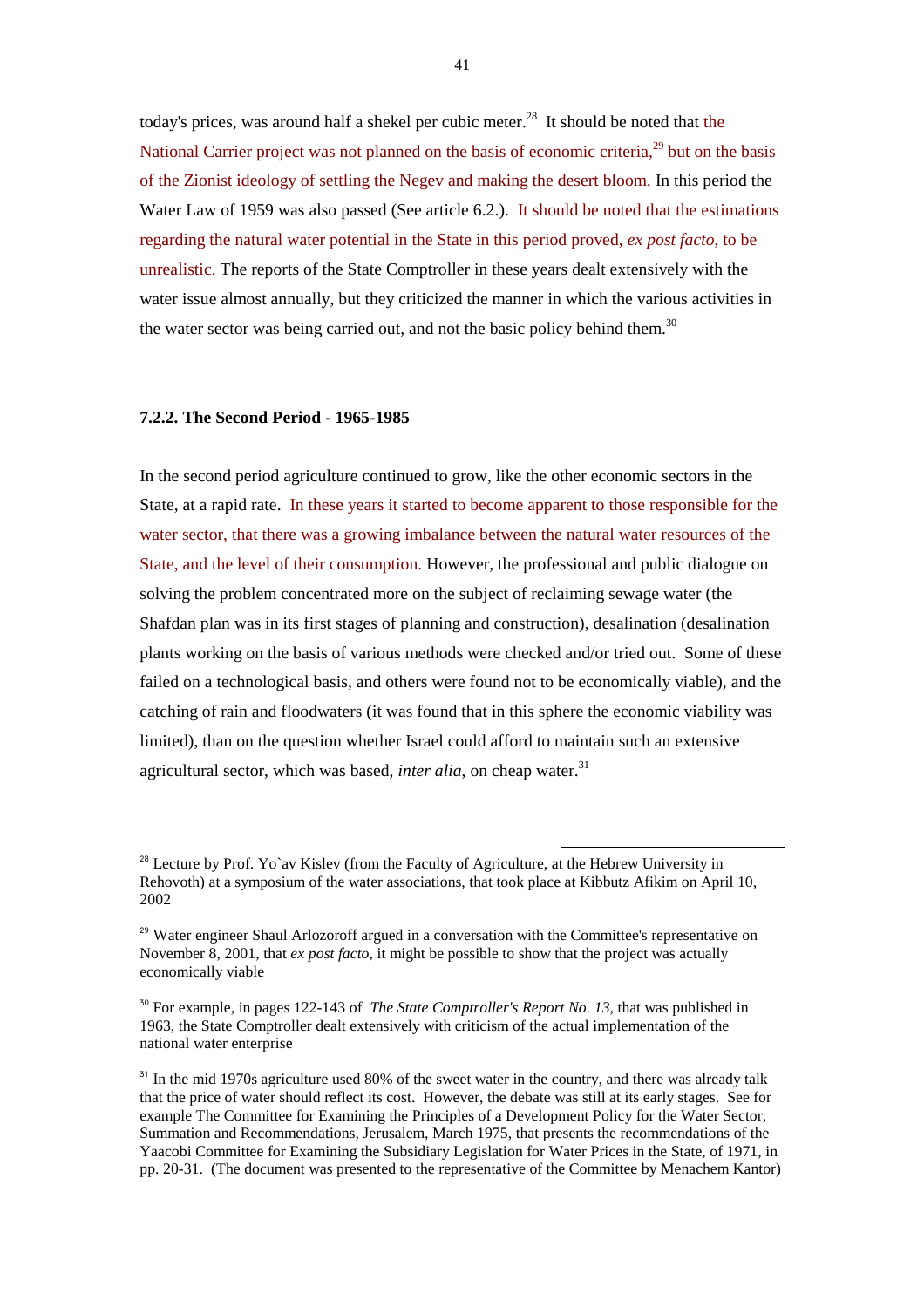In the State Comptroller's Report for 1966, the first warning regarding over-pumping appeared. *Inter alia* the Report stated:

"The growing exploitation of the water resources, now reaches more than 80% of the total potential quantities of natural water in Israel. The annual average potential is estimated at around 1.5 billion Cu.M of water, and the production of sweet water in 1964/65 reached 1.23 billion Cu.M. Such a high rate of exploitation, which has been going on for years, unavoidably leads to over-pumping in some of the sources... The over-pumping of water results in the salination of the wells. The over exploitation, on the one hand, and the expected increase in the population and the consumption of water in homes, agriculture and industry, on the other hand, make an increase in the water production capacity necessary, already in the coming years. The planners have calculated that the necessary addition is 324 million Cu.M per annum. In order to ensure the supply of the necessary quantity of water, without having to resort to over-pumping, which can offer a solution for a very limited period only, $32$  the factors dealing with the water sector - the Water Commission, "Tahal" and "Mekorot", are acting to develop the remaining water resources... Even after the exploitation of the remaining natural resources, with all the difficulties and major investments involved, the State will not have at its disposal sufficient water, and the gap between the quantities being produced and the demand will continue to grow, reaching, according to Tahal's calculations, 364 million Cu.M per annum in 1980... The supply of water from artificial sources requires a tested production process for large quantities at a reasonable price, and means to finance the required large investment. With respect to the various methods for creating water from artificial sources, the factors acting in the water sector pointed in one direction, which is the desalination of saltwater..."<sup>33</sup>

It should be noted that in this period, that included the Six Day War (1967), the Yom Kippur War (1973), the "political upheaval"<sup>34</sup> (1977), and the Lebanese War (1982), constituted a transitional period for Israel both in terms of values and ideology, and this manifested itself also in the sphere of the approach to the water sector. One of the results from this change was a major decline in the development budgets for the water sector, starting in the period in the early 1980s when Yoram Aridor served as Minister of Finance. Whereas in 1980 the development budget of the Water Commission was 70 million dollars (of which 10 million were fixed expenditures) in 1986 it was only 30 million.<sup>35</sup>

 $32$  The solution "for a very limited period" is still in force 36 years after this report was written

<sup>33</sup> The State Comptroller, *Annual Report No. 16*, Jerusalem, 1966, pp. 283-284 (Hebrew)

 $34$  This refers to the first ever electoral victory of the Likud in 1977

<sup>35</sup> See, for example, report by journalist Amiram Cohen, "They filled their mouths with water", *Al Hamishmar*, August 22, 1986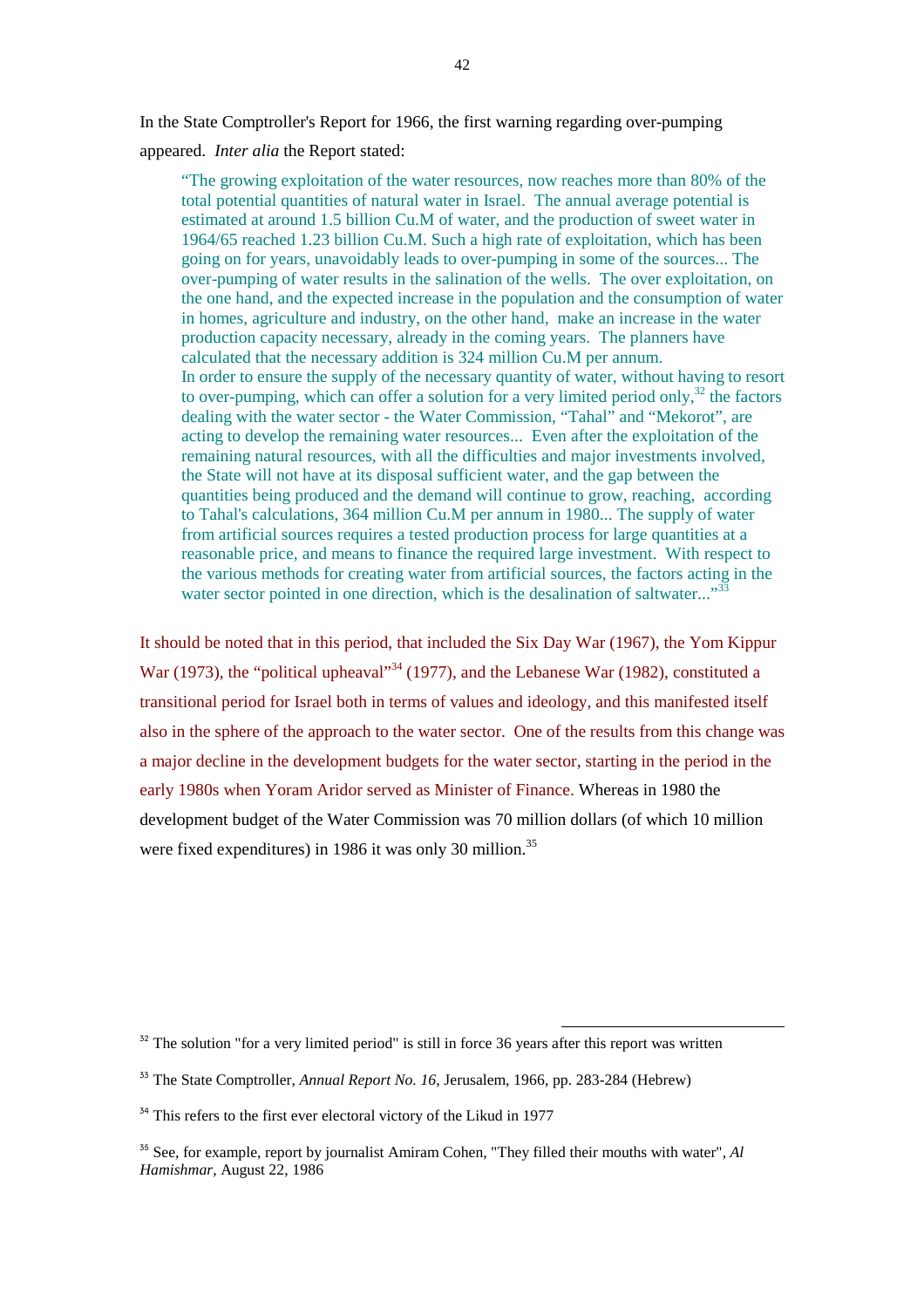#### **7.2.3. The Third Period (1986-2000)**

 $\overline{\phantom{a}}$ 

The third period opened with the dry years of the mid-1980s, and the implementation of the Economic Stabilization Plan of the National Unity Government in 1985 (which, *inter alia*, led to a serious crisis in the various frameworks of the agricultural settlement), and ended with the Government resolution to prepare the first tenders for seawater desalination and water importation, with special emphasis being placed on the increase of the role of business factors in the development of the water sector. In the course of these years:

- \* There were three periods of drought and serious shortages of water 1985-86, 1989-91 and 1999-2000 (which continued in 2001);
- \* Two master plans for the development of the Israeli water sector were published (1988 and 1997), as well as a plan for the organization of the water sector (the Arlozoroff Report of 1997), and several reports on effluents and other specific issues;
- \* Overall responsibility for the water sector was transferred from the Ministry of Agriculture to the Ministry for National Infrastructures (in 1996), the number of Ministries dealing with various aspects of the water sector increased, and numerous resolutions were passed by the Government regarding water;
- \* Three Knesset committees made recommendations regarding policy changes. The joint sub-committee of the Knesset Finance and Economics Committees on water prices was canceled;
- \* Of the three pillars of the administration of the water sector in Israel, the Water Planning Company of Israel - "Tahal" - was privatized, "Mekorot" entered an organizational and financial crisis from which it hasn't extricated itself to the present day, and the power of the Water Commission has dwindled;
- \* A debate about fundamentals developed between the economists and the Ministry of Finance on the one hand, and the farmers and Agricultural lobby, on the other, on the subject of water for agriculture;
- \* Talks began about regional water plans, within the framework of the peace process in the Middle East.

However, nothing essential changed - the over-pumping continued, the state of the reservoirs deteriorated (even though the bountiful rains of the winter of 1991/92 temporarily alleviated the situation), the danger of the contamination of the water sources grew, the arguments continued and it looked as if no one in the political and professional systems had the wish or the power to contend seriously with the complex of problems.

43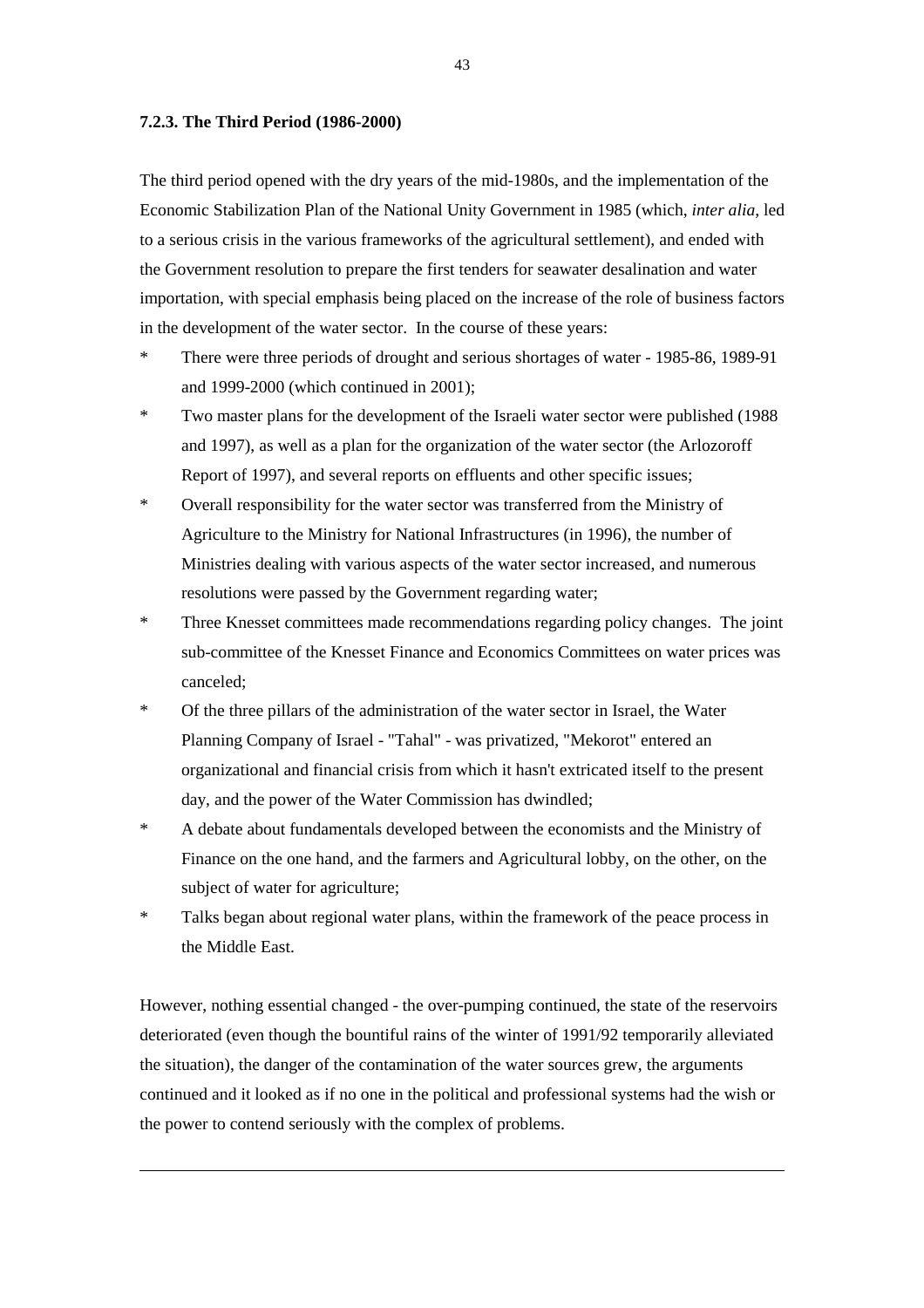#### **7.2.4. The Beginning of the Fourth Period**

the fourth period opened with the first tenders for the construction of seawater desalination plants under BOT (build, operate, transfer) and BOO (build, operate, own) contracts, and for the importation of water from Turkey, and continued with various emergency measures taken to start dealing with the expected water shortage.

In June 2001 the Parliamentary Committee of Inquiry on the Israeli Water Sector was set up, in order to investigate the causes for the crisis, and make recommendations regarding the actions that the Government must take in order to deal with the emergency situation, and in order to pull out of the crisis. (See chapter 2)

Since June 2001 there have been several important developments. On March 29, 2002, the Ministry of Agriculture and Rural Development and the Ministry of Finance signed a document entitled "A New Agricultural Policy - a Reform in the Water Prices" - a document dealing with the gradual equalization of the water prices paid by the farmers to those paid by the other sectors in the economy, while compensating the farmers by means of a subsidy for the utilization of land for agricultural purposes (or as stated in the document: "support for the preservation of agricultural areas"). The document was approved by the Government on the following day.36 In the beginning of April 2002 the Government approved a plan for the desalination of 400 million Cu.M of seawater per annum.<sup>37</sup> But most important of all, in April 2002 the Planning Division of the Water Commission published its "*Master plan (transition) for the Development of the Water Sector in the Years 2002-2010"*, which was prepared at the initiative of the Minister of National Infrastructures. The plan tries to contend with the complex of problems facing the water sector. (See chapter 8)

## **7.3. The Organizational Structure and the Decision Making Process**

The multiplicity of Ministries as well as Government and public bodies dealing with water issues, has constituted a problem since the establishment of the State, and as the years have gone by, so their number grew. Today there are Ministries dealing with the water issue by law, others that deal with the water issue for functional reasons, and yet others who deal with it because of various interests. The multiplicity of Ministries, and the absence of a clear hierarchy amongst them, in so far as determining the policy regarding water is concerned, frequently causes not only duplicities and/or conflicts, but also difficulties in determining a

l

<sup>36</sup> Government resolution No. 1740 of April 28, 2002

 $37$  Government resolution No. 1682 (se/32) of April 4 2002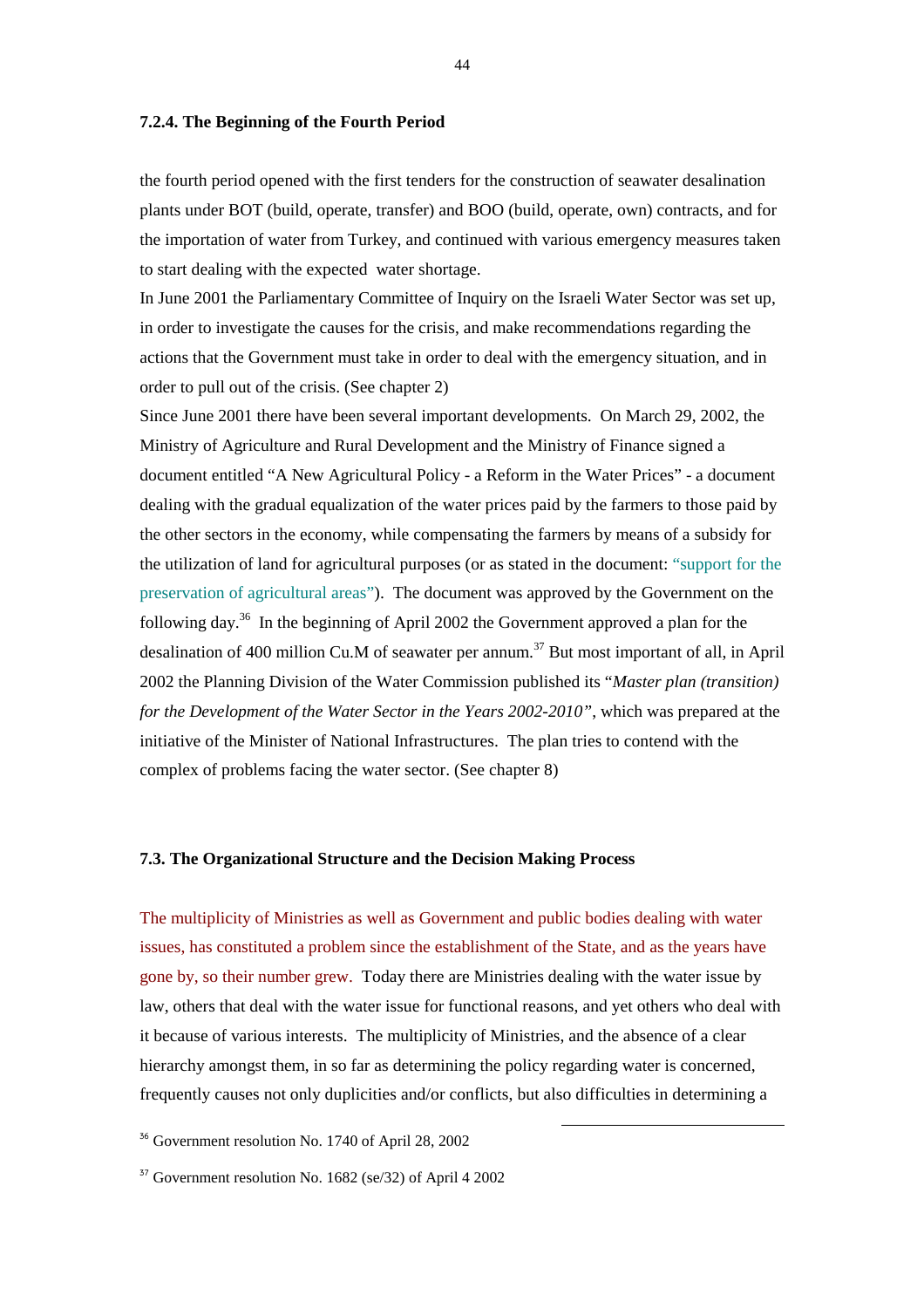clear and coherent policy, and in implementing Government resolutions on the subject. Prof. Avishai Braverman described the situation in the following words:

"Israel's failure is a systemic failure. Israel has reached a situation in which it is a state that is incapable of operating for the implementation of public projects... One reason for why we have reached this situation, is that we have a bureaucratic hell. We have so many Ministers, and so many persons who are in charge, that no one manages to cut the 'Gordian knot'".<sup>38</sup>

# **7.3.1. The Ministries Dealing with the Water Issue<sup>39</sup>**

 $\overline{\phantom{a}}$ 

The Ministry for National Infrastructures was established in 1996. Upon its establishment, it received from the Ministry of Agriculture responsibility for the water sector, except for those issues for which other Ministries were responsible. It also given, by the Ministry of Agriculture, the Water Commission and the Sea of Galilee Administration. The Ministry for National Infrastructures is supposed to have decisive influence on laying down Israel's water policy, and it is responsible for representing the subject *vis-á-vis* the Government and to introduce regulations related to it. However, the other Government Ministries are able to stand in its way, as can the Knesset Finance Committee and Economics Committee. It should be noted that the Water Law still does not recognize the Ministry for National Infrastructures as being responsible for the water sector, and the powers and responsibilities that were transferred to it, were transferred by force of a Government resolution only. In June 2001 an Emergency Staff for the water sector was set up within the framework of the Ministry for National Infrastructures. The main task of the Staff is to meet on a weekly basis. Its meetings are chaired by the Minister, and attended by representatives from all the Ministries and bodies concerned. It is supposed to take decisions at the micro level, and follow up their implementation, and, if necessary, to discuss issues at the macro level.

The Ministry of Agriculture was responsible for the water sector from the establishment of the State and until 1996, when the Ministry for National Infrastructures was established. Today the Ministry is responsible for the distribution of the water quotas to agriculture, and

<sup>&</sup>lt;sup>38</sup> Evidence given by Prof. Avishai Braverman (President of Ben-Gurion University) to the Committee, on July 30, 2001

<sup>&</sup>lt;sup>39</sup> The information in this section is based, *inter alia*, on Dalia Harel, Dr. Joseph Dreizin and Nathan Meir, *Water as a National Resource - an Integrative Approach*, Tel-Aviv, December 1999 (Hebrew), and on El'ad van Gelder, *Distribution of Authority in the Water Sector*, Jerusalem, the Knesset Center for Research and Information, September 11, 2001 (Hebrew)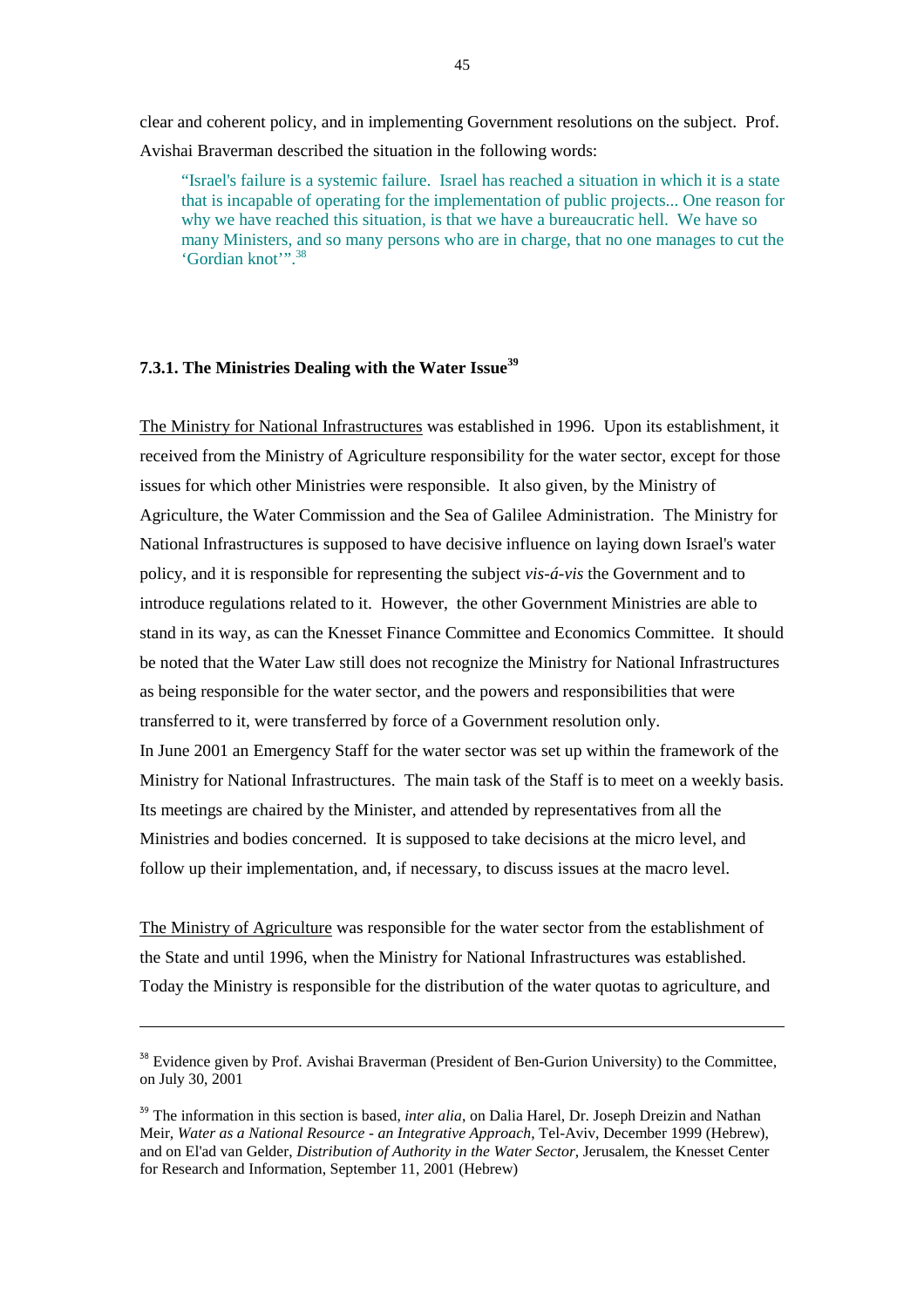the water prices for agriculture . Since agriculture is still the largest consumer of water (sweet water, brackish water and effluents), it is almost impossible to change anything in the water policy without the cooperation of the Ministry, which, to a certain extent, represents the interests of the farmers. It was the Minister of Agriculture who initiated the agreement signed between the Ministry of Agriculture and Rural Development and the Ministry of Finance, and approved by the Government at the end of April 2002, regarding a far reaching reform in the prices of water for agriculture - a reform that opens a new era in the water sector. (See article 9.5.)

The Ministry of Finance plays a central role in the water sector by means of two of its divisions: the Budgets Department, which is able to approve or deny budgets to the various Ministries that deal with water and "Mekorot" (see paragraph 9.2.5.), and the Accountant General's Department, which controls all Government expenditure in the sphere of water, and is responsible for issuing Government tenders. (See for example paragraph 9.6.1. regarding the tenders for the desalination of seawater and paragraph 9.6.4. regarding the tender for the importation of water from Turkey). The Ministry of Finance has played over the years a central role, which has not always been constructive, in the struggle to cancel the water quotas for agriculture and the subsidization of agriculture by means of the water prices, and in laying down the time tables and conditions for developing sewage treatment plants and the beginning of wide scale seawater desalination in Israel. Since the 1970s the Ministry of Finance has led the debate in favor of managing the water sector on a purely economic basis in other words, on the basis of the principles of supply and demand.<sup>40</sup> In a certain sense one may view the approach of the Ministry of Finance to the water issue as being based on narrow accountancy principles, that do not take into consideration non-economic interests, such as ideology or foreign policy interests.

Within the framework of the leading role played by the Minister of Finance in the Ministerial Committee for Social and Economic Affairs, that deals, *inter alia*, with the water sector, he can have a major influence on the resolutions adopted by the Government on the subject.

The Ministry for the Environment was set up in 1991, and was given responsibility for all issues concerning the preservation of natural resources and the prevention of pollution, including the contamination of water and the treatment of sewage. From the Ministry of Agriculture it received responsibility over the quality of the water, watching over rivers, the

<sup>40</sup> See for example David Bo`az "Prices as distorters of the allocation of water in the economy", *The Economics Quarterly*, Vol. 23, No. 91, December 1976 (Hebrew), and Ran Mosinson, *The water sector budget - a comprehensive and multi-annual approach,* Jerusalem, the Budgets Department in the Ministry of Finance, October 1986 (Hebrew)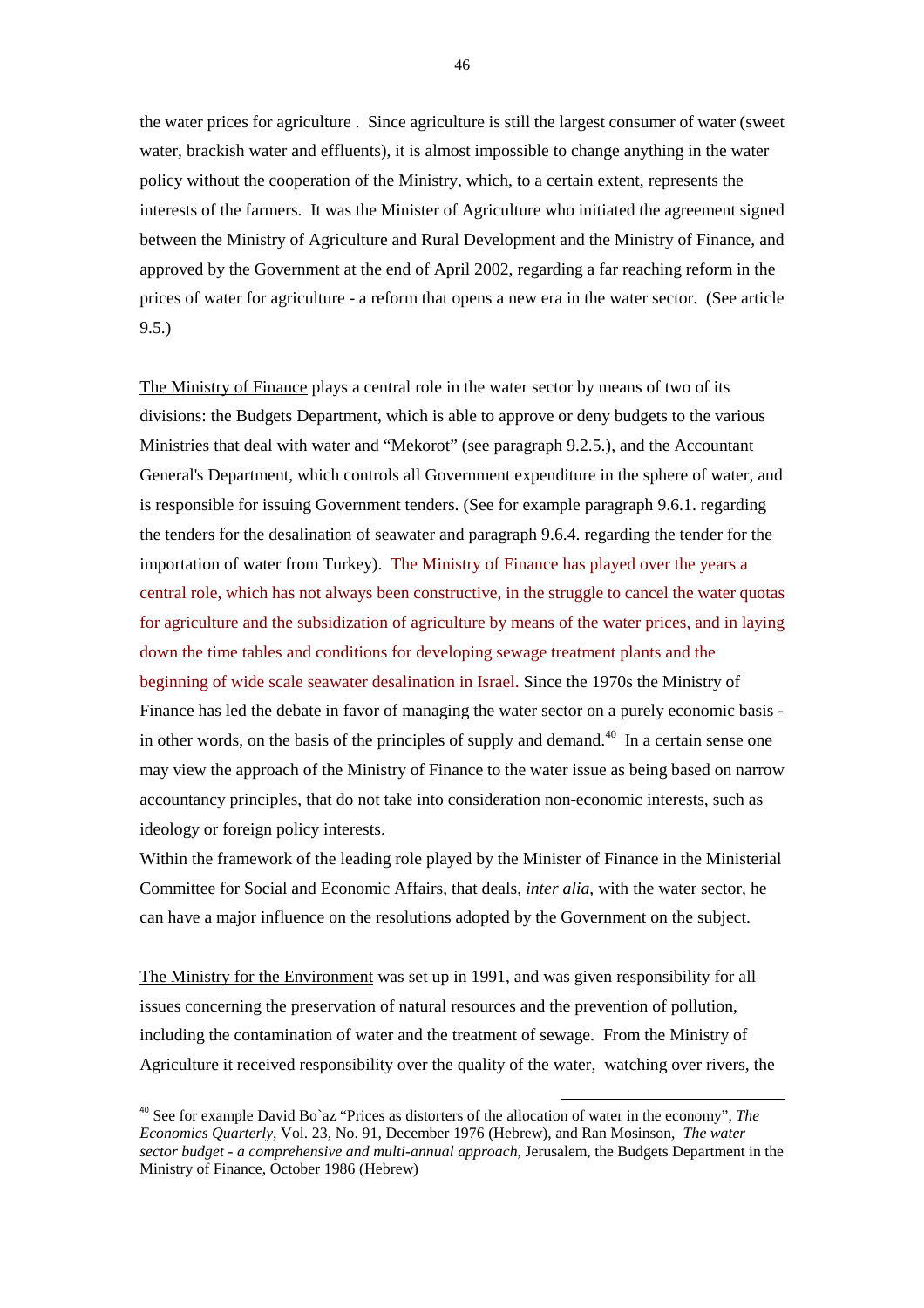Local Authorities and Sewage Law, and the River and Springs Authorities Law. From the Ministry of Health it received responsibility to deal with sewage, except for laying down standards and approving plans. Despite the aforesaid, it should be noted that the powers of implementation in all these spheres are in the hands of the Water Commission.

The Ministry of Health is responsible for the quality of potable water, and a proper separation of sewage from potable water. The Ministry also lays down the rules for irrigation with effluents, in order to protect the potable water drillings, and the sea from pollution by sewage, and in order to supervise the quality of fruits and vegetables irrigated with effluents.

The Ministry of the Interior deals with issues connected with water within the framework of its responsibility regarding the local authorities, and everything connected with the sewage network, sewage treatment plants and reservoirs. The Ministry of the Interior is also able to prevent approval of building plans for 200 housing units or more, before the sewage issue is taken care of..

The Ministry of Science, Culture and Sports is responsible, *inter alia*, for encouraging research in the spheres of water and the environment. Despite the paucity of the resources at its disposal, the Ministry attempts to develop awareness for the need to increase Government financing for research in the sphere of water, that fits into the agenda of the water sector planners in Israel. (See article 9.11)

The Ministry of Industry and Trade, the Ministry of Housing and Construction, and the Ministry of Tourism, all touch on water issues related to the spheres under their responsibility.

The Ministry for Foreign Affairs played an active role in the past in the sphere of water, in connection with the mediation efforts of the United States between Israel and its neighbors regarding the distribution of the Jordan River waters, and American and other foreign assistance in the development of the water sector in Israel. Since the Madrid Conference in October/November 1991, the Ministry for Foreign Affairs has been a partner in all the multilateral and bilateral regional cooperation activities regarding water issues - not always in full cooperation with the other factors in the economy, that deal with the water issue.

The Ministry of Defense was and remains, to a certain extent, involved in the issue of the water supply to the Palestinians and the Jewish settlers in Judea, Samaria and the Gaza Strip. The Ministry of Defense also has a clear interest that the State of Israel should reach an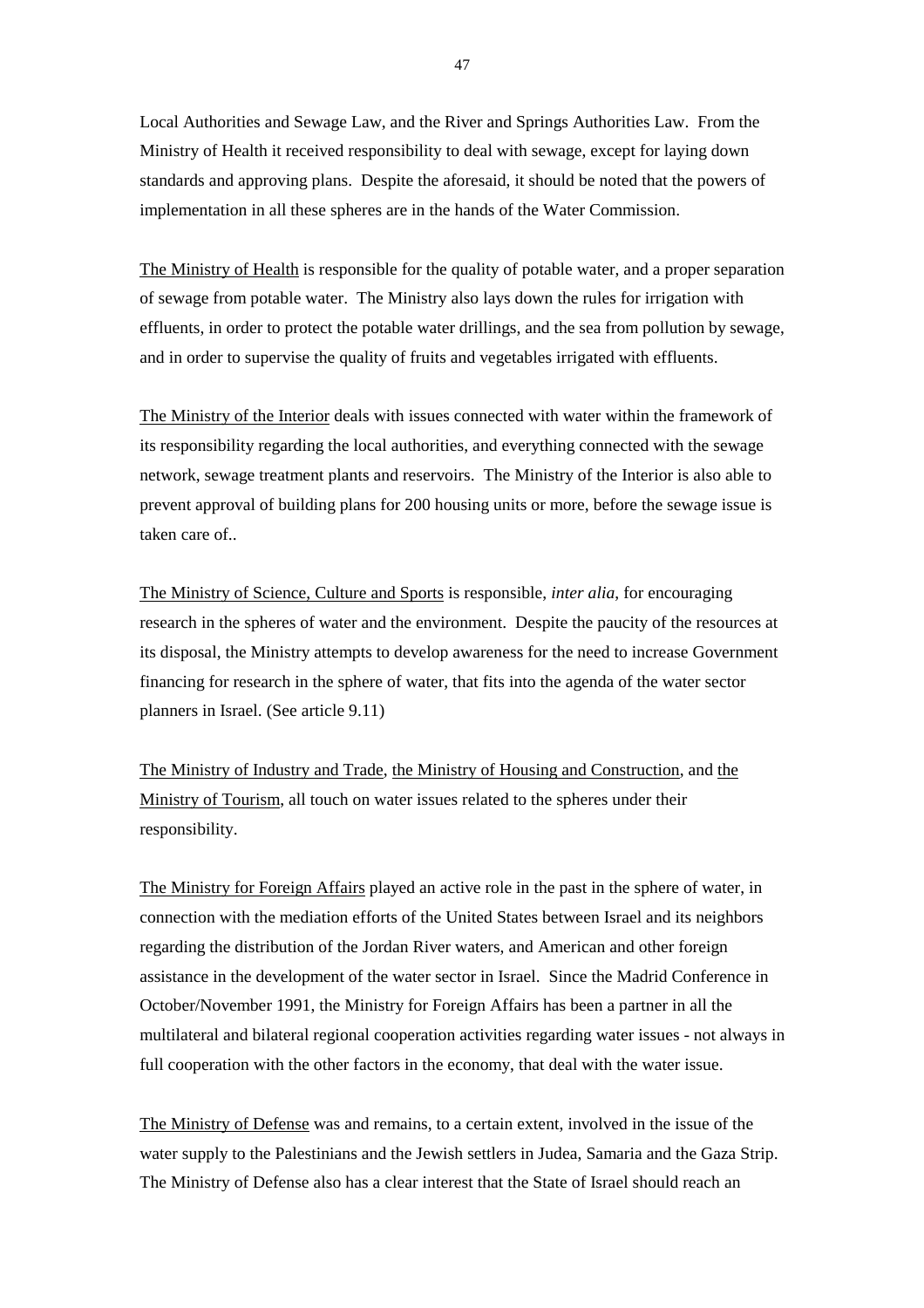agreement with the Government of Turkey regarding the importation of water from this country. (See paragraph 9.6.4.)

The Prime Minister's Office can be involved in issues connected with water, and can influence the policy in this sphere, both inside the country and on the international level, in so far as the Prime Minister is interested in the issue. Several months ago a committee for the removal of blockages in the water sector was set up within the framework of the Prime Minister's Office, headed by the Deputy Director General of the Office, and in March a team of Director Generals was established, headed by the Director General of the Prime Minister's Office, to examine all the options regarding the issue of the importation of water from Turkey.

The Ministry for Religious Affairs is involved in the water issue when it insists that water should not be pumped from the Sea of Galilee into the National Water Carrier two months before Passover, for reasons of Kashrut.<sup>41</sup>

There are at least four bodies by means of which coordination among the various Ministries on the water issue is supposed to take place:

- 1. The Ministerial Committee on Social and Economic Affairs, headed by the Prime Minister, in which policy decisions on the strategic level are adopted.
- 2. An inter-Ministerial team, headed by the Director General of the Ministry for National Infrastructures, which was established following a Government resolution of April 2001, in order to push ahead various issues that the Government had decided upon. $42$ which operates as The Emergency Staff for the Water Sector, headed by the Minister for National Infrastructures.
- 3. An inter-Ministerial team, headed by the Director General of the Prime Minister's Office, which was also established following the Government resolution of April 2001, which operates as the Committee for the Removal of Blockages in the Water Sector<sup>43</sup> headed by the Deputy Director General in the Prime Minister's Office.
- 4. A team of Director Generals, headed by the Director General of the Prime Minister's Office, on the issue of the importation of water from Turkey.

<sup>&</sup>lt;sup>41</sup> Statement by Dr. Yossi Dreizin at a symposium on behalf of the Water Commission regarding the Master Plan for the development of the Water Sector, that took place at the agricultural compound in Beit Dagan on January 30, 2002

 $42$  Government resolution No. 1115 (SE/2) of April 18, 2001

<sup>&</sup>lt;sup>43</sup> The intention is to deal with problems that prevent the adoption of decision in the water sector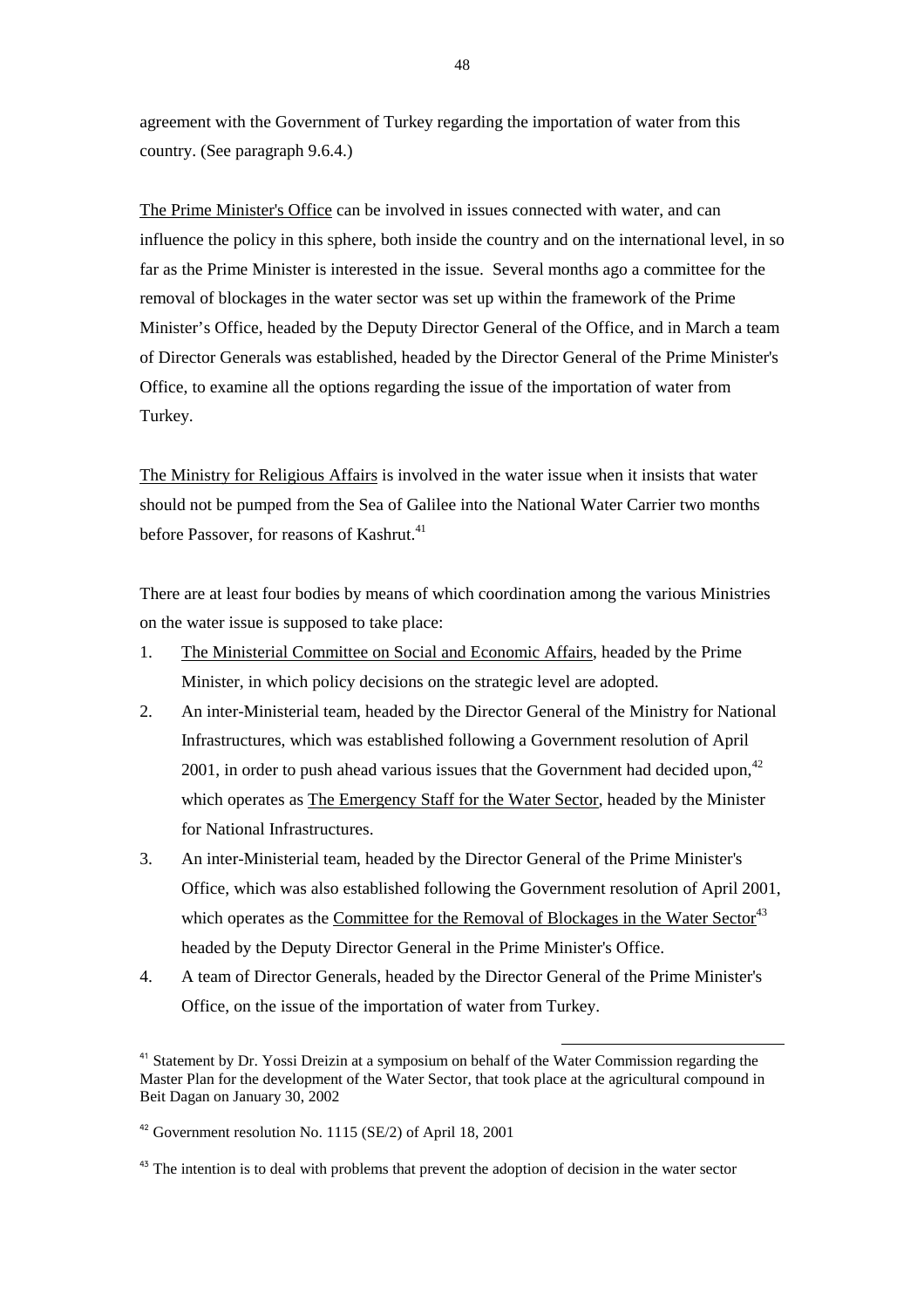#### **7.3.2. Additional Bodies Active in the Israeli Water Sector**

On top of these Government bodies, that deal with the water issue in Israel, there are additional bodies that fulfill staff and implementation functions in the sphere of water in Israel:

The Water Commission, which operates within the framework of the Ministry for National Infrastructures, performs a central role in the sphere of laying down the water policy of Israel, and concern for its implementation. The powers of the Water Commission, and the person standing at its head, are designated to them by the Water Law (See article 6.2.), and the Water Commissioner is responsible for implementing the law. Amongst the powers of the Water Commission under the law: preserving the water sources, that according to the Law are owned by the State; preventing the contamination of the water; laying down norms and rules for the use of water; and authorizing associations to set up and operate national and regional water enterprises. Despite his many powers under the law, the hands of the Water Commissioner are frequently tied at the implementation stage, and this due to the multiplicity of authorities that deal with the issue. The status of the Water Commissioner was also damaged because in the past not all the Commissioners were appointed on a professional basis. $^{44}$  (See also paragraph 9.2.1.)

"Mekorot" is a company founded in 1937 by the Histadrut (trade union association), the Jewish Agency and the Jewish National Fund (JNF), in order to construct water projects for the Jewish Community. Since the establishment of the State "Mekorot" has operated as a Government company. Over the years it constituted one side in the Commission-"Tahal"- "Mekorot" triangle, that together ran the water sector of Israel, until it was decided to privatize Tahal (see below). "Mekorot" is responsible for the supply of over 60% of the water in the country, including almost all the urban consumption, while the rest is produced by water associations and private producers "Mekorot" is also responsible for the national water pipeline system, runs the National Carriers, constructs and operates small plants for the desalination of brackish water in various parts of the country, and of seawater in Eilat (that started to function in 1997), as well as regional sewage treatment systems, the largest of which is the Shafdan plant.

Today, despite the unclear organizational and financial future of the company, "Mekorot" is struggling, in face of opposition by the Ministry of Finance, for its right to be a partner in the

 $44$  In all the evidence heard by the Committee, there wasn't a single witness who took issue with the professionalism or the lack of partiality of the current Water Commissioner (Shimon Tal)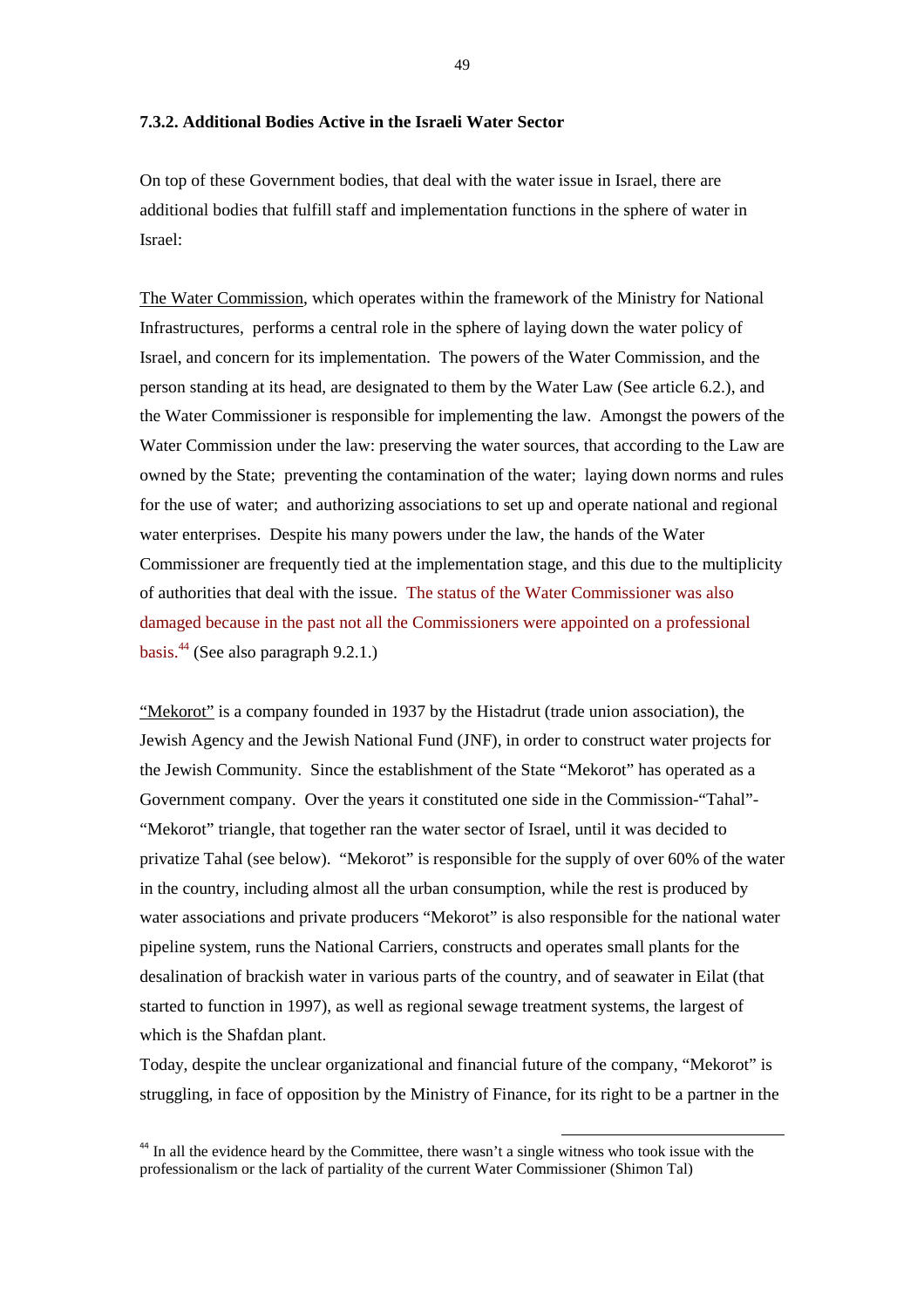construction of large seawater desalination plants, additional desalination plants for brackish water, and a system for reclaiming and conveying effluents, side by side with business factors. It is currently in an advanced stage of issuing a tender for the construction of a desalination plant near the power station in Ashdod under the Turn Key method (See additional information on the subject of "Mekorot" in paragraph 9.2.5., and on the desalination plant in Ashdod in paragraph 9.6.1.)

"Tahal" - Hebrew acronym for the Israel Water Planning Company - was from its establishment in 1952 and until its privatization in 1996, a Government company that dealt with planning the Israeli water sector, and was responsible for preparing master plans for it. Since its privatization, "Tahal" has continued to assist the Water Commission by invitation, but most of its activities these days are abroad.

The Water Council is a statutory body set up in order to advise the responsible Minister on water matters. Today it has a structured majority that supports the positions of the farmers (For additional information on the Water Council see paragraph 9.2.4.)

In addition, the following bodies operate in the sphere of the water sector the Geological Institute, the Water and Sewage Authority, the National Council for Drainage and Drainage Authorities, River Authorities, the Sea of Galilee Administration, the District Committees for Planning and Construction, the Local Government Center, the Association of Israeli Farmers, the JNF, the Court for Water Matters (the Haifa District Court), etc.

# **7.3.3. Government Resolutions**

If the state of the water policy in Israel were determined on the basis of the number of Government resolutions adopted on the subject, the situation would be excellent. The Committee counted several scores of resolutions on the water issue, adopted by the Government since mid-1989.<sup>45</sup>

Most of the resolutions dealt with specific matters - such as the emergency situation in the water sector in 1990, the transfer of powers to the Ministry for the Environment, a change in the way water prices are calculated, the privatization of "Tahal", the imposition of production levies on private producers, the establishment of water and sewage associations in the local

<sup>&</sup>lt;sup>45</sup> The Committee is grateful to the Government Secretariat for supplying it with all the relevant Government resolutions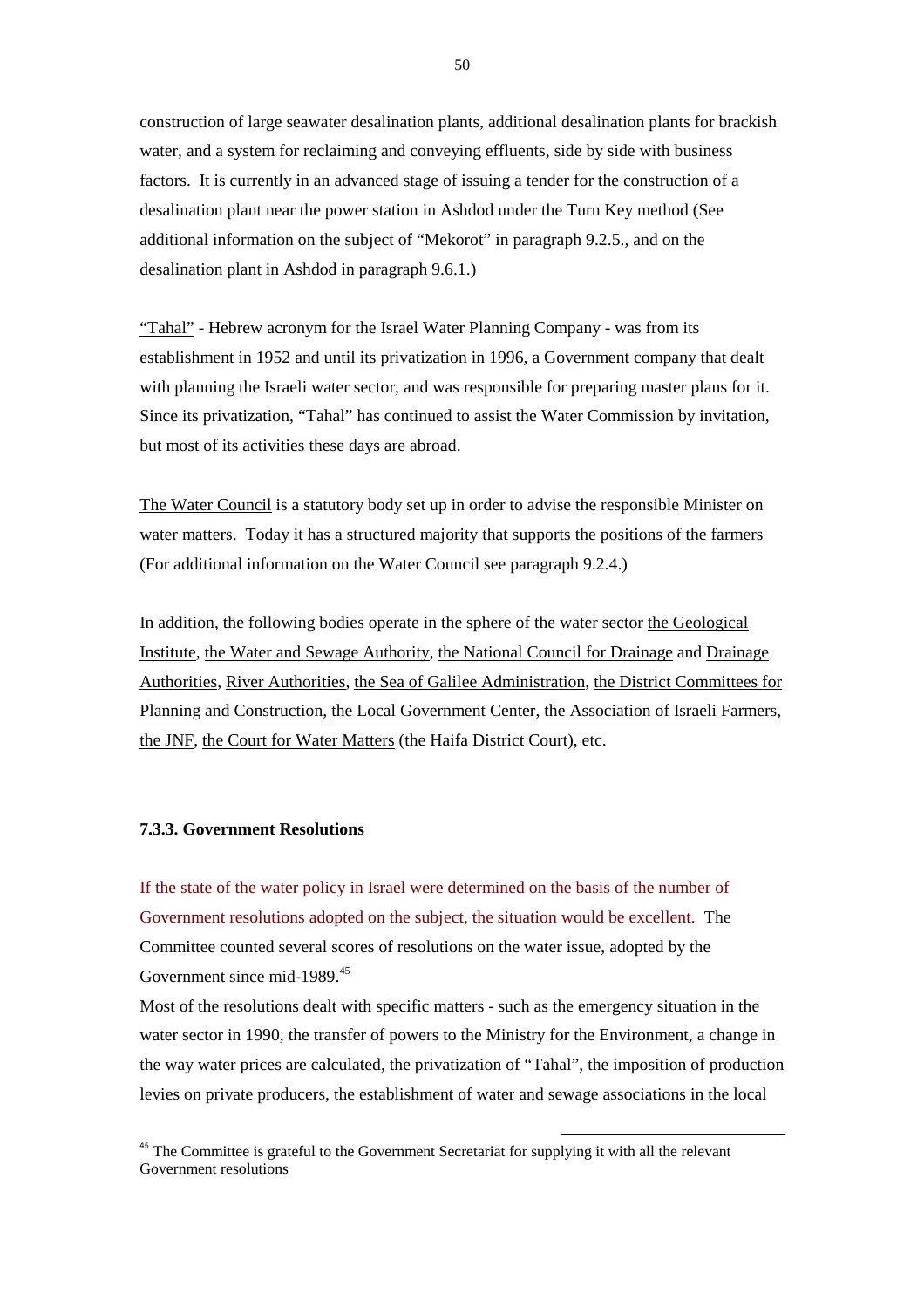authorities - rather than overall policy. Many of these resolutions were implemented, though not always immediately.<sup>46</sup> Other resolutions weren't implemented at all, or were only partially implemented. The Budgets Department in the Ministry of Finance found that of the many resolutions adopted in the last decade regarding the updating of water prices and the fixing of production levies on water sources, about a quarters were not implemented, about a third were only partially implemented, and of six resolutions adopted between the end of 1999 and the end of 2000 regarding saving of water, three were partially implemented and three were not implemented at all.<sup>47</sup>

Of the resolutions that were not implemented was a Government resolution of September 1992 regarding the establishment of an Authority for the Planning of Water Resources<sup>48</sup>, and a resolution dealing with the structural reform of "Mekorot".<sup>49</sup> On the other hand, since 1999, the Government has adopted important resolutions that have been implemented in full on such issues as seawater desalination, and the enactment of the Water and Sewage Associations Law of 2001.

The problem of Government resolutions that are not implemented is not new, and does not arise only in connection with water. The question as to why many Government resolutions are not implemented, and recommendations for ways to improve the situation, deserve a separate discussion.<sup>50</sup>

# **7.3.4. State Comptroller Reports and Knesset Decisions**

As aforementioned, the State Comptroller's reports, since the establishment of the institution of State Comptroller in Israel in 1949, have dealt extensively with water issues, with most of the criticism focusing on the implementation of policy, and only part on policy (or the absence thereof). From the State Comptroller's reports regarding the correction of faults dealt

l

<sup>49</sup> Government resolution No. 733 (EC/15) of November 13, 1996

<sup>&</sup>lt;sup>46</sup> For example, the resolution to cancel the Equalization Fund - Government resolution No. 1151 of December 25, 1989, was implemented only nine years later!

<sup>&</sup>lt;sup>47</sup> Material presented to the Committee by Erez Yamini of the Budgets Department in the Ministry of Finance

<sup>48</sup> Government resolution No. 149 of September 8, 1992

 $50$  On the subject of the problems in the sphere of decision making, and the implementation of decisions in Israel see, for example, Yehezkel Dror, *A Memorandum for the Prime Minister, B' - to Build a State*, Jerusalem, the Jerusalem Institute for Israel Studies and the Akademon - the publishing house of the students union of the Hebrew University, 1989 (Hebrew)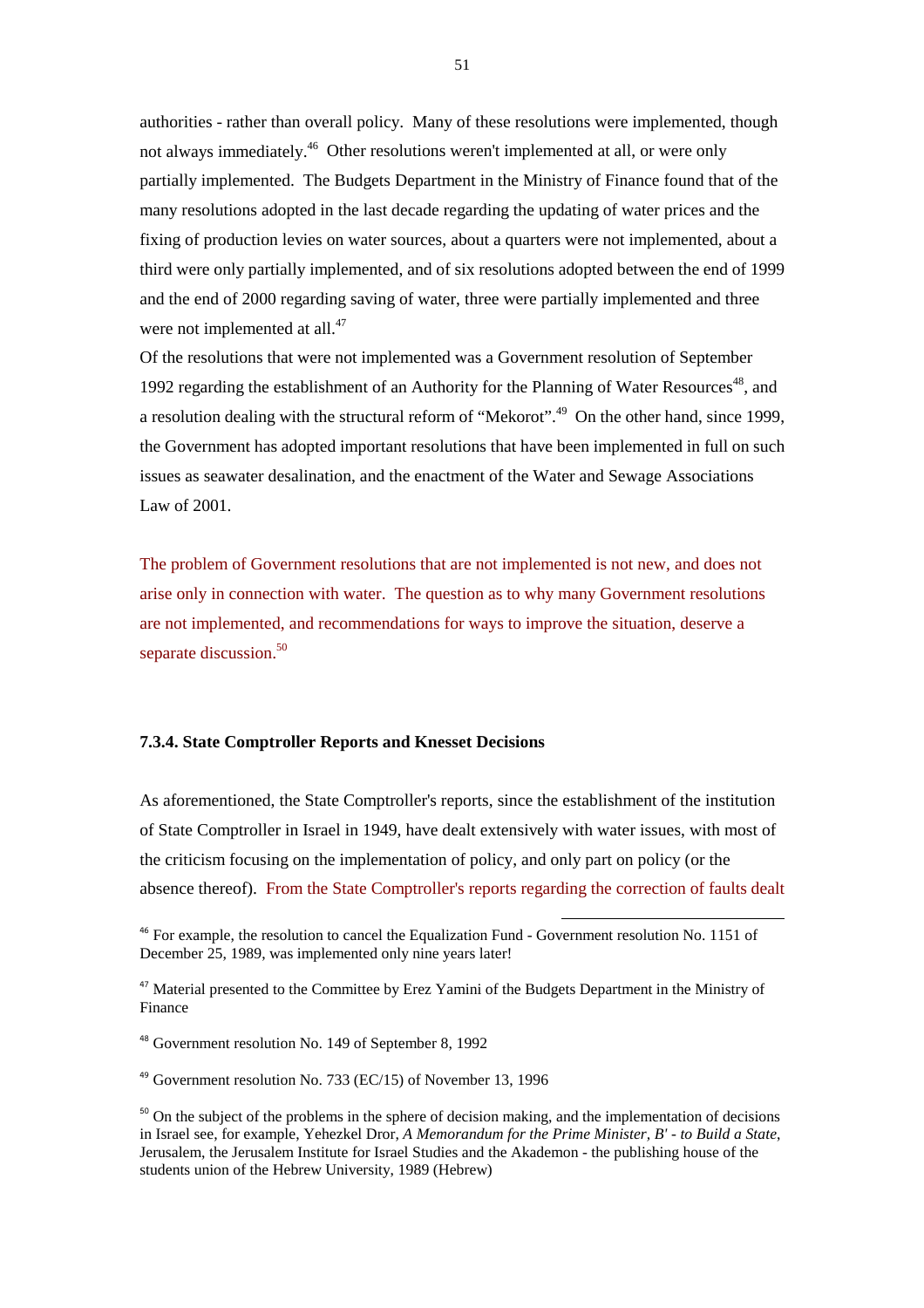with, we learn that as in the case of other issues dealt with by the Comptroller, only a minority of the issues were subsequently treated and repaired.

Of the reports in the last 15 years, three were especially grave in their findings. The first was the Report of 1987 by State Comptroller Yaacov Meltz, which *inter alia* stated:

"For many years there was over-pumping of large quantities from the underground reservoirs. As a result today a total quantity of around 2 billion Cu.M - a quantity equal to the total annual consumption of the country, is missing In this way the whole operational reserve of the Coastal Reservoir and the Mountain Reservoir, which are the main water reserves of the country, has been exploited. The exploitation of the water from the reservoirs was done on the basis of the whole water potential of the country, without taking into account, that part of it hasn't yet been realized. The water potential is defined as that quantity that can be produced, on an annual average, without damaging the water sources. The potential includes floodwater and reclaimed sewage water as well, part of which is not available at this stage, since the intallations for their storage or treatment have not yet be constructed, so that they are not available to the system. The quantity of available water of the total potential, which can be allocated without damaging the reservoirs, was in each of the last 8 years smaller by 200-300 million Cu.M than the potential...

The allocation of a quantity of water, which is greater than the quantity of water available in practice, is the cause of the over-pumping and the depletion of the water resources, and especially the under ground reservoir of the coastal plain, and the deterioration in the quality of water in them. The underground reservoir of the coastal plain has been operated in a manner that endangers its future...

Many reports regarding the state of the water sector have been presented from 1970 to the present day to the Water Commissioners, and the Minister of Agriculture by many expert committees, that were appointed by them for this purpose. In their recommendations, all these committees dealt unequivocally with the over exploitation of the reservoirs, the deterioration in the quality of water in them, and the need to rehabilitate them. The committees also recommended a cut in the water quotas for agriculture, and the increased use of inferior water for irrigation, while pointing out the need to bring the prices of water as close as possible to their real production cost. The control revealed that the recommendations were not implemented. The over-pumping continued for many years, and in 1986 the water sector reached a crisis, that necessitated an urgent cut in the quotas...

To the present day the Water Commission has not prepared a comprehensive master plan for the water sector in the country, dealing with all its components - the economic aspects, the development of sources, their operation, their preservation, the distribution of water and its marketing, the exploitation of inferior water and its use - a plan that will enable the conservation of the water sources, allocate them economically, and prevent their waste... $"$ <sup>51</sup>

The second grave report was the Special Report by State Comptroller Miriam Ben-Porath, concerning the Administration of the Water Sector in Israel, that was published in December 1990. *Inter alia* the Comptroller stated in her conclusions:

 $\overline{a}$ 

<sup>51</sup> The State Comptroller, *Annual Report No. 37*, Jerusalem, 1987, pp. 543-4 (Hebrew)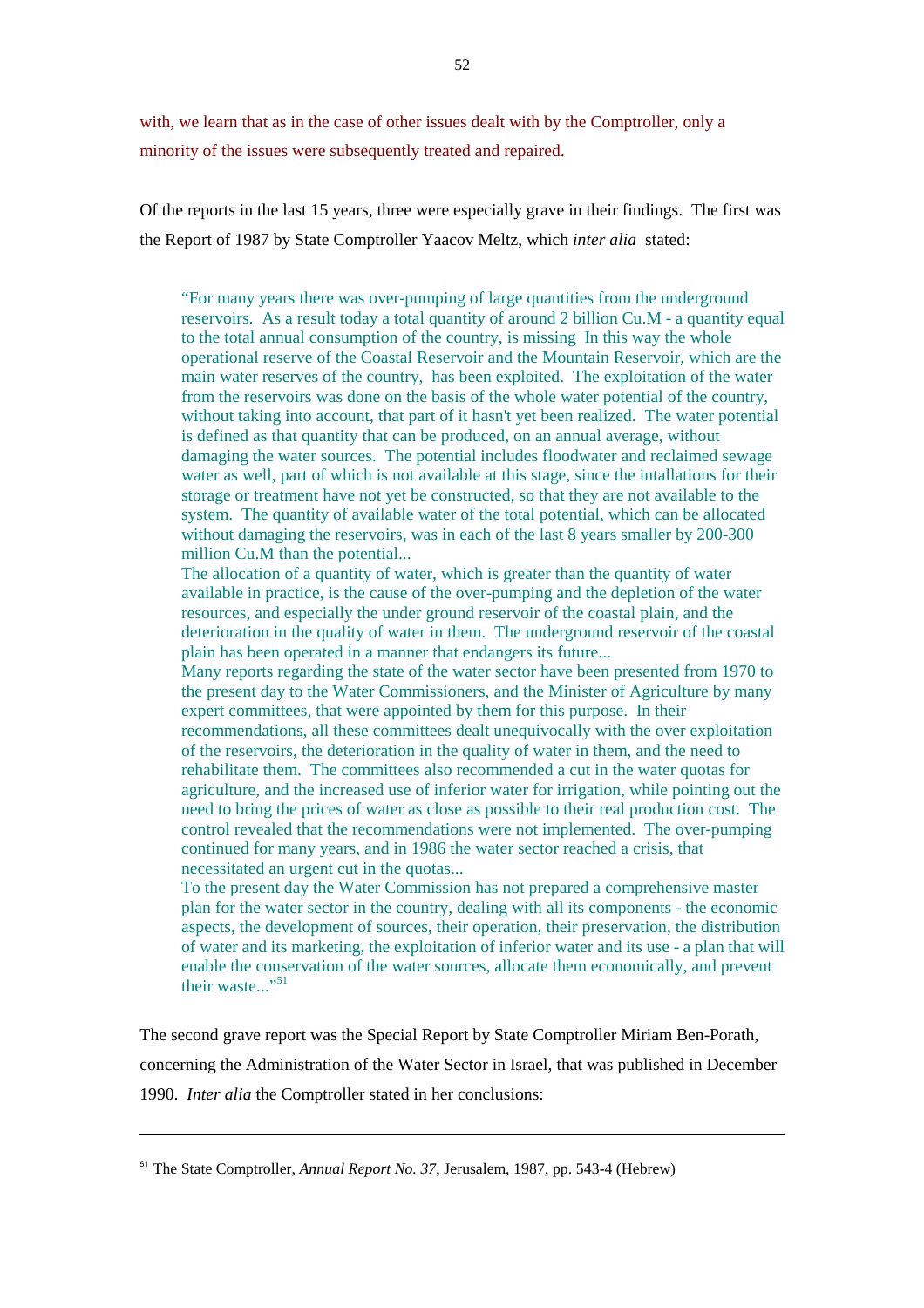"The irresponsible management of the water sources for the last 25 years, has caused the liquidation of Israel's water reserves, and grave damage to their quality. Overpumping from the reservoirs over the years caused a most serious hydrological deficit (around 1.6 billion Cu.M, in the three main reservoirs in the country, as of the end of 1990). In fact, the country does not have any water reserves in its reservoirs... The Water Commission was accustomed for years to allocate a larger quantity of water than that available. The over-pumping completely depleted the water reserves in the reservoirs (the operational reserve), that were meant to cover temporary shortages, resulting from one or two dry years... For the first time in 1990, the red lines in the Mountain Reservoir - which is today the main mutli-annual reservoir in the water sector, and a source of potable water for most of the large cities... - were crossed"

Later in the Report the Comptroller spoke of the agriculture:

"The serious condition of the water sector is not properly manifested in the plans of the Ministry of Agriculture for the future development of agriculture in the State... In the opinion of the State Comptroller, it is necessary to prepared soon a master plan for the development of the agriculture in the short and long runs - a plan that will take into consideration the quantitative limitations of the use of water in agriculture in the coming years... The low selling price of water to the agricultural sector is, to a large extent, the cause of the constant deterioration in the water sector, and grave distortions in the agricultural sector. The low price enables the continued existence, and even the continued development, of agricultural crops, that not only fail to contribute to the national economy, but cause it significant economic damage, in addition to the damage caused by the over-pumping from the reservoirs... The way in which the water sector is being managed, is a concrete example of the shortsightedness, or excessive focusing on immediate needs, occasionally based on irrelevant considerations... The crisis in the water sector is not the result of natural causes, but man made... In order to put order in the water sector, it is necessary to transfer the responsibility for running it into the hands of a national, professional and neutral body, that will take the requirements of the national economy, including the agricultural sector, into account, and will ensure the quality of potable water for homes, and the future supply of water in a regular and credible way".<sup>52</sup>

The third report was the State Comptroller's Report No. 44 for 1993, which dealt with the organizational aspect of the water sector. And this is what the State Comptroller, Miriam Ben-Portath, said in her conclusions:

"So far no comprehensive and binding policy has been formulated for the administration of the water sector in the country, a multi-annual plan has not been prepared, and rules for approving the construction of water enterprises, have not been laid down.

The construction of water projects involves prolonged processes - decision making regarding the construction, the planning and approval of the plans. When the Water Commission decides to construct water enterprises, it must act in accordance with a multi-annual plan, and approval procedures laid down in the Water Law. The practice of "Mekorot" to start constructing water enterprises without first receiving all the approvals required by law, while trying to justify this on the basis of urgent needs, frequently involves additional costsl, that fall on the shoulders of the consumers and the State budget. This situation is unbearable.

<sup>52</sup> The State Comproller, *Report on the Management of the Water Sector in Israel,* Jerusalem, 1990, pp. 53 -56 (Hebrew)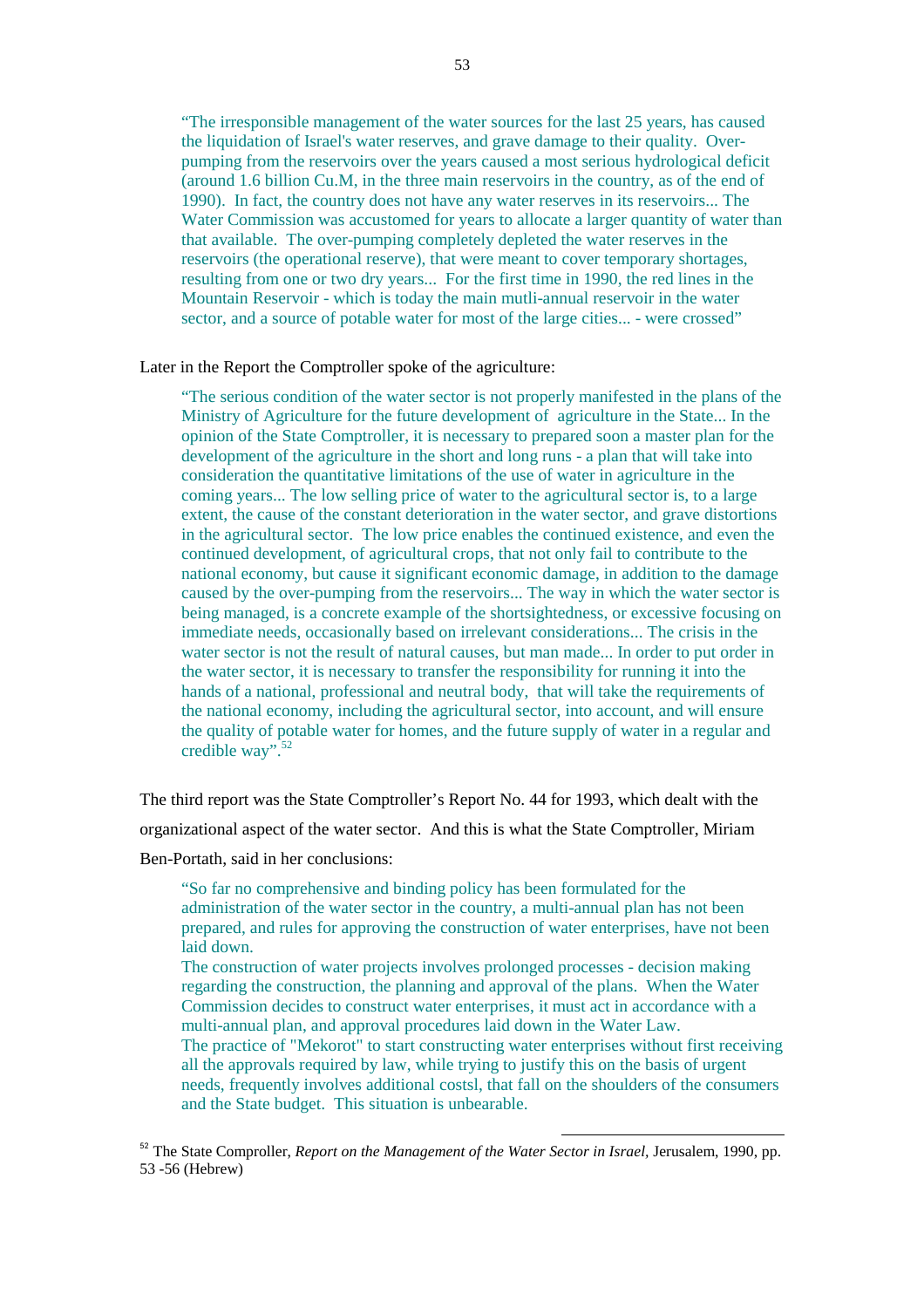According to the Water Law, the Water Commissioner is in charge of running the water sector in the State. *Inter alia*, it is his duty to direct the development of the water enterprises, control their planning, and supervise their construction. A correct management of the water sector requires a separation among the planning factor, the executor, and the supervisor over the execution. This is not done. The Water Commission used to hand over most of the works for constructing water enterprises to "Mekorot", and their planning to "Tahal". Since the Commissioner has only limited manpower at his disposal for the purpose of development, the Water Commission became dependent on "Mekorot" and "Tahal". However, these bodies are driven by considerations, such as operational and organizational ones, that don't always tally with the requirements of the economy.

In October 1992 the Government decided that a bill should be prepared for the establishment of a national authority for the planning of water resources, with the goal of improving the professional and administrative capability of the Water Commission in the sphere of development. By the time that this control was completed, no bill had been presented, and the authority was not established. Those concerned ought to act to establish it.

In the opinion of the Comptroller, the Water Commission should act to separate the planner from the executor, and from the supervisor over the execution. It should increase the number of executors and create competition. In this way the dependence of the Water Commission on "Mekorot" "Tahal" will decline, and it will be possible to make the system dealing with the development of water enterprises more efficient, and reduce the cost of their construction".<sup>53</sup>

The treatment of the State Comptroller's special report on the management of the water sector of 1990, is symptomatic of the Government's attitude to State Comptroller reports in general, and criticism on the issue of the water sector in particular. The Report raised much comment in the media, and following its publication the Knesset State Control Committee, headed by MK David Libai, held seven hard and merciless meetings in the first six months of 1991. However, when the meetings came to an end, nothing happened. Why? Because in the meantime the Government had changed, the Minister of Agriculture had changed and the Water Commissioner was replaced. The only thing that did not change was the lack of contention with the crisis.

The fate of the decisions and recommendations of the statutory and special Committees on issues connected with the water sector, over the years, was not much different. The Government's attitude to the possible contribution of the Knesset to determining the water policy was expressed, very bluntly at the end of 1967, by Prime Minister Levi Eshkol, in an answer to a motion for the agenda by MK Binyamin Avniel, on the seawater desalination issue:

"(Member of the Knesset Avniel) proposes that one of the Knesset committees should deliberate the issue. It is difficult to assume that in such a committee, or in the Knesset as a whole, there are to be found the most brilliant geniuses among the experts on these

 $\overline{a}$ 

<sup>53</sup> The State Comptroller, *Annual Report No. 44*, Jerusalem, 1994, pp. 504-5 (Hebrew)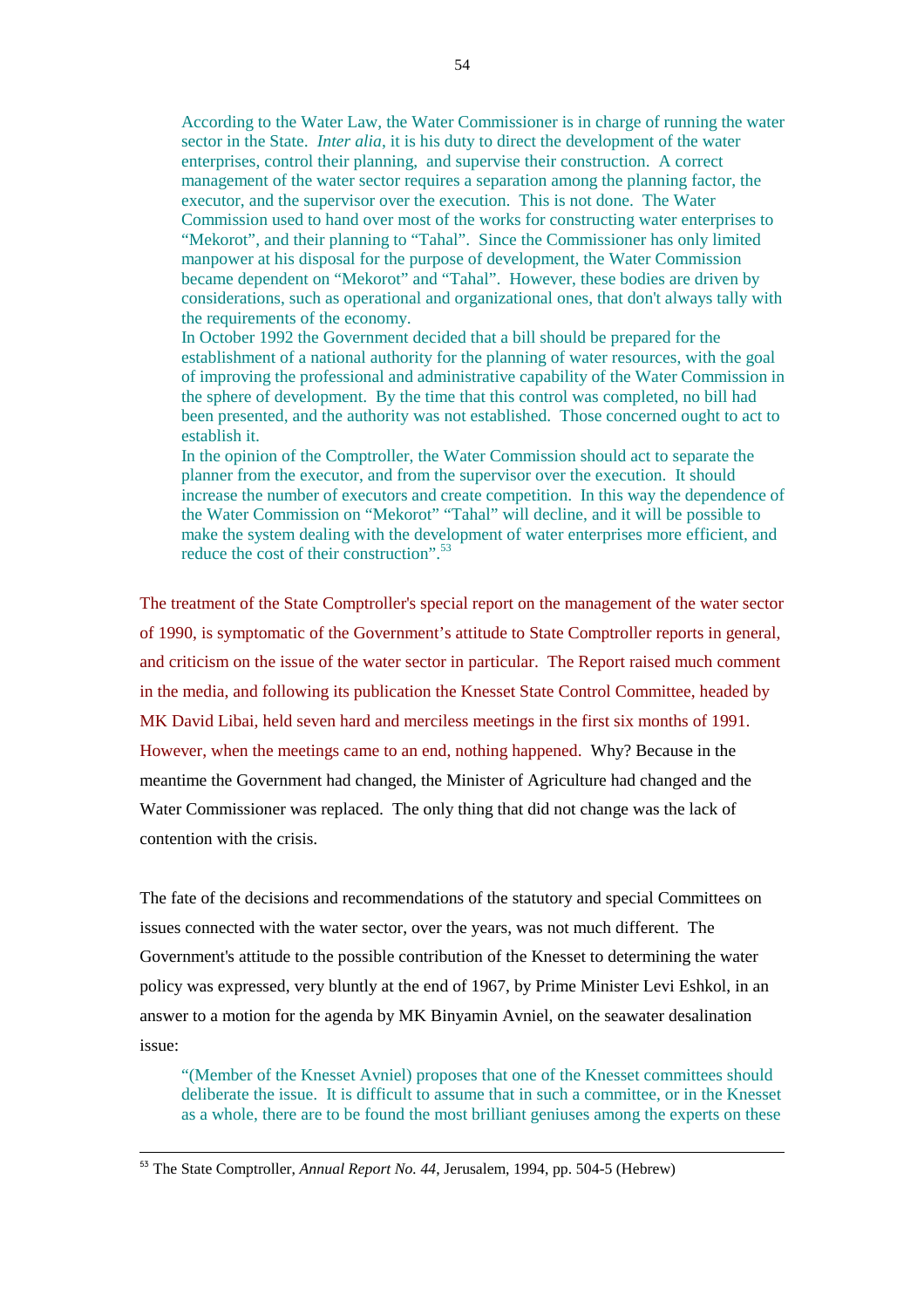issues, who are masters of decision, while in the professional committees (appointed by the Prime Minister), who deliberate the issue, are to be found people who are incapable of deciding... When the Government will be close to adopting a decision on the issue, the matter will be brought for deliberation to one of the Knesset committees. As a matter of fact, we shall be interested that it shall also bear part of the responsibility".<sup>54</sup>

Nevertheless, from time to time decisions were adopted by Knesset committees, that were referred to the Ministers concerned for reaction. No practical reaction was ever received to any of these decisions. This is what happened in the case of the conclusions issued by the Economics Committee after it held two deliberations on a motion for the agenda by MK Joseph Tamir on the water shortage, raised on November 28 1979; this is what happened with the conclusions published by the Economics Committee, chaired by MK Shoshana Arbeli-Almoslino, in July 1990, following three deliberations on the issue of the crisis in the water sector (this was before the publication of the special State Comptroller report); this is what happened with the report of the Subcommittee of the Finance Committee on Water Desalination, headed by MK Gershon Shafat, that presented its conclusions on March 17, 1992; and this is what happened in the case of the recommendations of the State Control Committee, headed by MK Uzi Landau, that were published in January 2000, after the Committee held two long deliberations on the issue of the state of the water sector.<sup>55</sup>

### **7.3.5. Master Plans and Experts' Reports**

 $\overline{a}$ 

Master plans and reports ordered from experts on the water sector in general, or specific topics, are supposed to constitute the basis for a balanced policy. However, it would appear that at least in the case of water, the fate of most of the master plans and expert reports has been to gather dust on shelves.<sup>56</sup>

Why has this happened? The head of the Planning Division in the Water Commission explained that this usually resulted from two causes: the one, that while the instructions were

<sup>54</sup> Reply by Prime Minister, Levi Eshkol, *the Knesset Record*, Vol. 50, December 20, 1967, pp. 497 & 499

<sup>&</sup>lt;sup>55</sup> The recommendations of all these committees were published in full as an annex to the report in Hebrew

<sup>&</sup>lt;sup>56</sup> In the early years master plans were apparently taken more seriously. In a lecture given during a symposium held by the Water Commission on the new master plan for the development of the water sector, on January 30, 2002, Shmuel Kantor related, that when he participated in the preparation of the master plan for the development of the water sector some time before the establishment of the State, there was a major debate as to the timing of the construction of the national water enterprise, from the Sea of Galilee southwards - whether to advance it as a basis for all other activities or on the contrary, delay it for as long as possible. This debate was decided.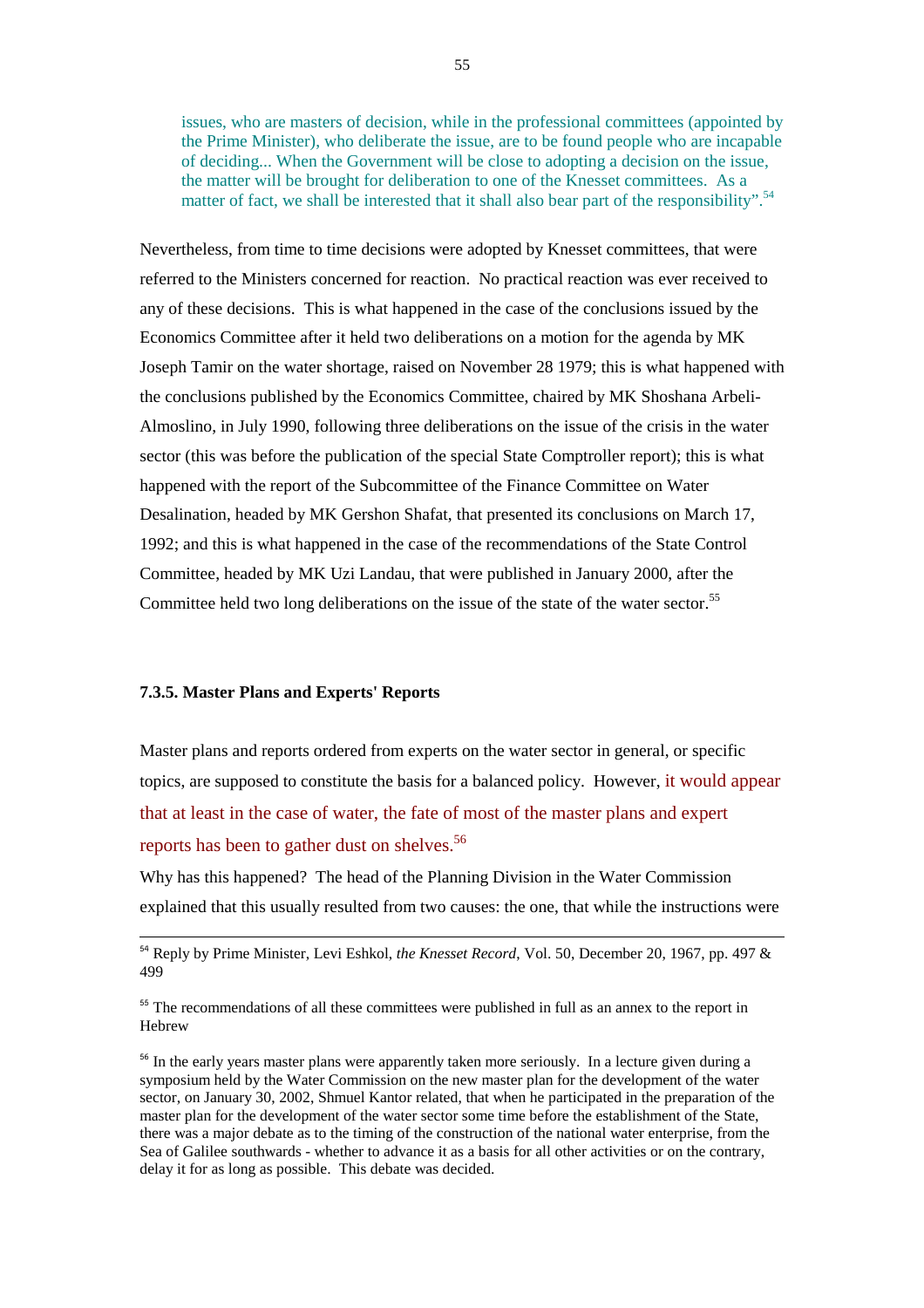given to the planner or examiner, they were very detailed, and were based on a particular policy. However,

"By the time the planner presented the plan, the decision makers changed, or the policy changed. The result was that when the plan was presented as a product... it suddenly transpired that it was irrelevant... (In addition) the plans were very rigid, were presented on paper, and were prepared with conventional tools, so that if it was necessary to adapt it to policy changes, or different directions of thought to those that prevailed when work on the plan began, it would have taken a relatively long time to do".<sup>57</sup>

The Committee saw and heard about various historical plans and reports, but it concentrated on the period since 1986, and in particular on plans and reports dealing with the water sector as a whole - not those that dealt with specific aspects of the water issue. The first important document in this period was the Master Plan of 1988, that was prepared by "Tahal" for the then Water Commissioner, Zemah Yishai, following the 1987 State Comptroller Report (see paragraph 7.3.4.). The main recommendations of the plan dealt with the following issues:

- 1. Long term water allocations for the various sectors of the economy, and the immediate need to prepare for changes in the allocations for agriculture, both in terms of quantity and quality, from those prevalent today;
- 2. The production policy from the natural sources, and especially cutting down production from the Coastal Aquifer;
- 3. Orders of priority for investment in the water sector;
- 4. The scope of investments necessary in the water sector in future, which would be much larger than the investments in recent years;
- 5. Principles for ensuring the quality of potable water: supply from ground water, prevention of cross connections between the sewage and the potable water systems, and preventive disinfecting.58

The plan was shelved, primarily because it proposed cuts in the quantity of sweet water allocated to agriculture in 1988, from 1.2 billion Cu.M to about 740 million Cu.M in 2000.<sup>59</sup> Following this conclusion, the Director of the Planning Authority in the Ministry of Agriculture wrote to "Tahal", that after a reexamination of the data, the Ministry had concluded that it is possible to ensure the supply of sweet water to agriculture in 2000, at a

 $<sup>57</sup>$  Lecture by Dr. Yossi Dreizin at the symposium held by the Water Commission on the new master</sup> plan for the development of the water sector, on January 30, 2002

<sup>&</sup>lt;sup>58</sup> Letter from the steering committee of the project of the master plan for the water sector to the Water Commissioner of November 7, 1988, regarding the main recommendations of the master plan

<sup>59</sup> "Tahal", *Master plan for the Water Sector*, Volume a, conclusions, Tel-Aviv, October 1988, p. 9 (Hebrew)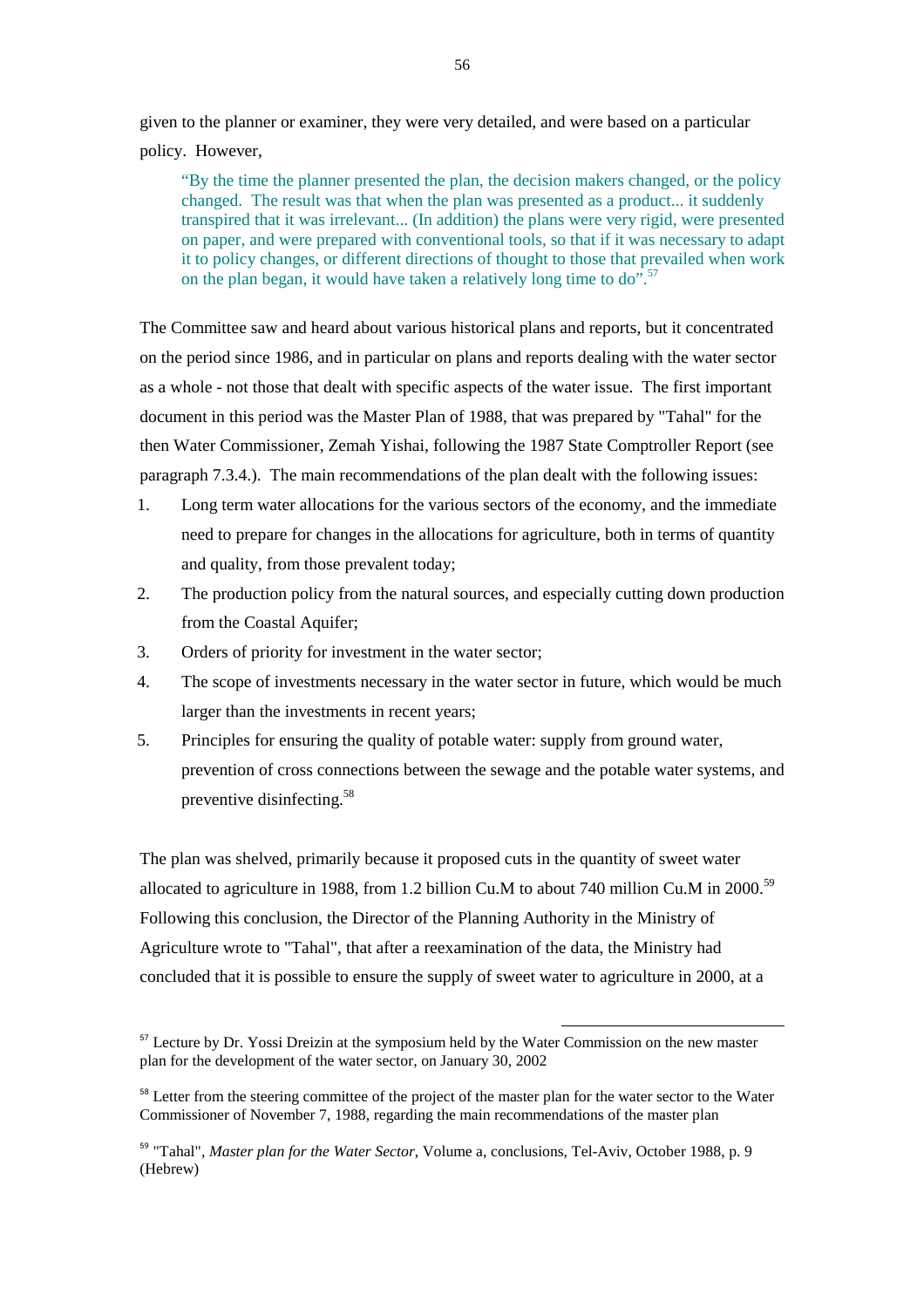rate of 1.3 billion Cu.M per annum, including desalinated water, and therefore he does not accept the recommendations of the planning team.<sup>60</sup> It should be noted, that the Master Plan avoided recommending projects for the desalination of seawater, due to doubts regarding their feasibility both on economic and technological grounds.<sup>61</sup> In the words of the Water Commissioner at the time, Zemah Yishai: "I assigned to 'Tahal' to prepare the Master Plan, it prepared the plan, we never shelved it... but the subject never came up for deliberation".<sup>62</sup>

In 1994, at the request of the Water Commissioner Gideon Tsur, "Tahal" prepared a new master plan, that was once again updated in 1997. The new master plan presented three scenarios regarding the quantity of water that would be available in 2000, 2010, 2020, and 2040, and two basic approached to policy - one, that the document termed "business as usual", and according to which decisions are taken on an administrative basis, while taking of security and social aspects into account, and one purely economical. The plan presented two policy proposals, that were based on the different basic approaches, in a situation of an intermediary forecast regarding the water potential:

|    | <b>Activity</b>                                                       | <b>Policy</b>                                                                                |                                                                  |  |
|----|-----------------------------------------------------------------------|----------------------------------------------------------------------------------------------|------------------------------------------------------------------|--|
|    |                                                                       | "Business as usual"                                                                          | Economic approach                                                |  |
| 1. | An expected volume of agricultural<br>activity in 2020                | Around 1.1 billion<br>Cu.M                                                                   | Around 0.8. billion<br>Cu.M                                      |  |
| 2. | Start of planning of desalination<br>system                           | Immediately                                                                                  | Can be delayed                                                   |  |
| 3. | The year desalination starts opeating                                 | 2005                                                                                         | 2015                                                             |  |
| 4. | Annual investments in the water<br>sector in the coming decade        | 0.8 billion shekel per<br>annum                                                              | 0.6 billion shekel per<br>annum                                  |  |
| 5. | Investments in the implementation of<br>desalination until 2020       | NIS 2.8 billion                                                                              | NIS 1.4 billion                                                  |  |
| 6. | Disposal of unused effluents (directly<br>or indirectly into the sea) | Marginal and<br>terminating                                                                  | Exists with regards to<br>whatever is not used in<br>agriculture |  |
| 7. | Support of sweet water prices                                         | Inclination to preserve<br>in agriculture at a<br>volume of no less<br>than 1.1 billion Cu.M | Inclination to get rid of<br>the support as soon as<br>possible  |  |
| 8. | Support of prices of sewage effluents                                 | To encourage use                                                                             | To achieve hasty<br>liquidation of support                       |  |

## **Table No. 9: part of the 1997 Master Plan**

"Tahal", *Master plan for the Water Sector*, Tel-Aviv, the Ministry for National Infrastructures - Water Commission, March 1997, p. IV

l

<sup>60</sup> Evidence given by former "Tahal" director Yehoshua Schwartz to the Committee, on September 24, 2001, and interview with Prof. Hillel Shuval (from the Department of Environmental Sciences at the Hebrew University) held by the Committee's representative, on February 3, 2002

<sup>61</sup> *Master plan for the Water Sector*, op. cit. p. 16

 $62$  Evidence given to the Committee by Zemah Yishai, on July 9, 2001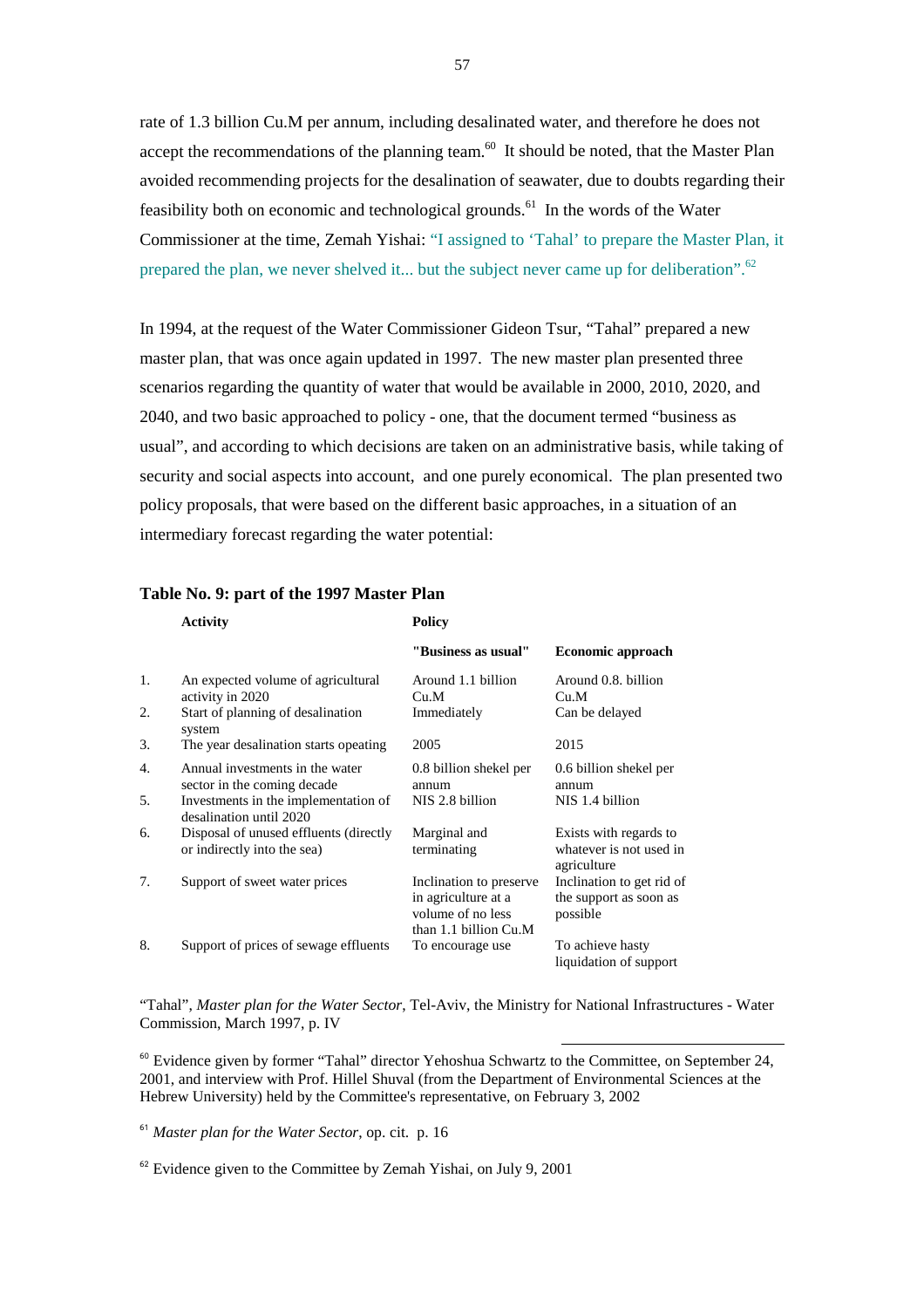The plan was presented to the new/old Water Commissioner, Meir Ben-Meir, who shelved it soon after reentering office following the 1996 elections, without explaining his decision.

In 1995 Minister of Finance Avraham Beiga Shohat, Minister of Agriculture Ya'acov Tsur, and the Water Commissioner Gideon Tsur appointed the Committee for Examining the Management of the Supply of Water in Israel, headed by Shaul Arlozoroff. Shohat explained to the Committee of Inquiry, that the background to the establishment of the Arlozoroff Committee were incessant arguments regarding the price of water, with the Minister of Finance arguing that it is necessary to raise the price of water, and the farmers and Ministry of Agriculture objecting.<sup>63</sup>

The Arlozoroff Committee presented its report to the new Government: to Minister for National Infrastructures Ariel Sharon, Minister of Finance Dan Meridor, Minister of Agriculture Raphael Eitan, and Water Commissioner Meir Ben-Meir, in April 1997. The Committee's main recommendations were:

- 1. An improvement in the hydrological management, by using the economic method rather than the administrative method as the means of allocation;
- 2. Use of economic tools to bring about a diversion of sweet water from agriculture to the city, and assistance for the farmers that will be hurt as a result of this process;
- 3. Raising the prices of water for agriculture by 80% over several years, under the assumption that every increase of 8% would result in a saving of 4-5% of the quantity of water consumed by agriculture;
- 4. Increasing the use of treated effluents and brackish water in agriculture;
- 5. Putting off the construction of seawater desalination plants until after the potential for diverting water from agriculture is exhausted.<sup>64</sup>

The Committee also dealt with changes in the water sector, in order to decrease the centralization in it, and the reorganization of the water sector - especially by strengthening the Water Commission and regulating the status of the bodies dealing with production, supply, water treatment or water reclamation.

Ben-Meir did not conceal his rejection on principle of the Report's recommendations, since they proposed using the price mechanism in order to determine water consumption, while

 $63$  Evidence given to the Committee by Avraham Beiga Shohat, on July 24, 2001

<sup>64</sup> Shaul Arlozoroff chairman, *Report of the Committee for examining the Administration of the Supply of Water in Israel*, Tel-Aviv, April 1977 (Hebrew)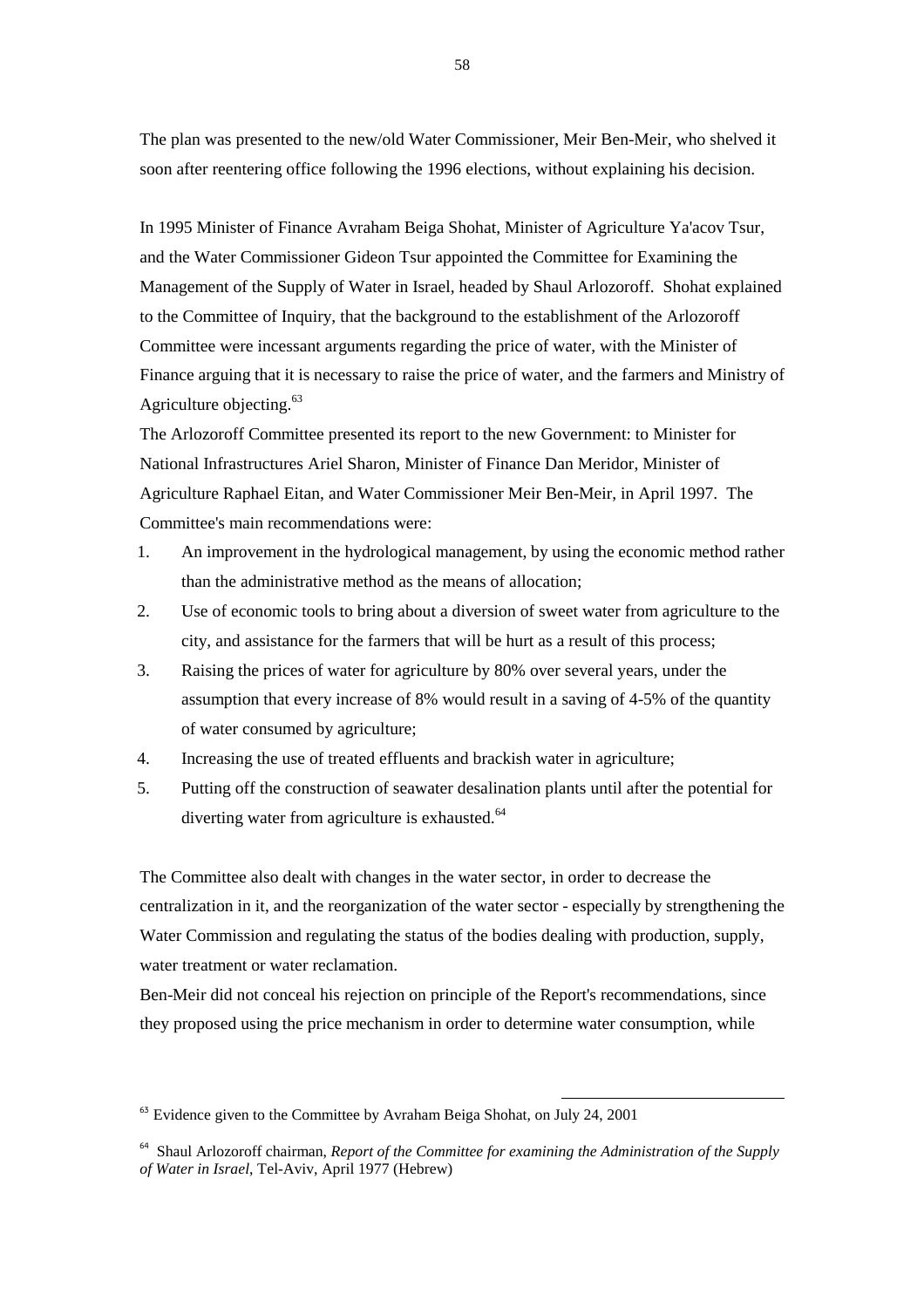hurting the farmers.<sup>65</sup> Minister of Finance Aridor adopted the Report's recommendations and presented them as a draft resolution for the approval of the Government towards the 1997 budget, but the Government avoided taking a decision. A year later Minister of Finance Ya'acov Ne`eman once against presented this draft to the Government, but as a result of Sharon's and Eitan's objection, it was decided to go on discussing the recommendations, and in this way the Report was in fact buried.<sup>66</sup>

#### **7.3.6. The Process of Determining Policy and Decision Making**

All the issues discussed above - the multitude of bodies dealing with the subject, the disregard for plans and recommendations, and the non-implementation of decisions - are only part of the reasons for the failures in the process of laying down policy and policy making in the Israeli water sector. Even when positive decisions, from the point of view of the water sector, are taken, such as, for example, the decision of the Ministerial Committee for Social and Economic Affairs, of March 20, 2002, concerning the desalination of seawater (see paragraph 9.6.1.), or the importation of water from Turkey (see paragraph 9.6.4.), the process leading up to the decision, and the of the randomness of the decision, are faulty.

Since when has the problem existed? Old-timers in the field remember days in which the Prime Ministers themselves (especially David Ben-Gurion and Levi Eshkol) or senior Ministers played a central role in the decision making process, when decisions were taken in an orderly manner.67 But some saw things differently. Thus, for example, in his book *Water of Fights and Deeds*, Simcha Ballas described the process in the early 1950s, while complaining of the multiplicity of authorities dealing with the issue, and expresses complaints against everyone, but especially against the Ministry of Finance:

"From the Ministry of Finance I did not only receive money, but advice as well. A little money and a lot of advice... The people at the Ministry of Finance are not only experts on lakes and swamps, they are also experts on mechanical problems - they know what is preferable, diesel or electric engines..."<sup>68</sup>

l

<sup>65</sup> Evidence given to the Committee by Meir Ben-Meir, on July 9, 2001

<sup>66</sup> Evidence given to the Committee by Deputy head of the Budgets Department in the Ministry of Finance, Ronen Wolfman, on August 1, 2001

<sup>67</sup> A fascinating example appears in Prof. Michael Brecher's book, *Decisions in Israel's Foreign Policy*, London, Oxford University Press, 1974, pp. 172-224, which deals with the decision making in connection with the American Johnston plan, for the distribution of the Jordan River waters, and the decision to construct the National Carrier in the 1950s

<sup>68</sup> Simcha Ballas, *Water of Fights and Deeds*, Ramat-Gan, Masada Publishers Ltd. 1973, pp. 174-5 (Hebrew)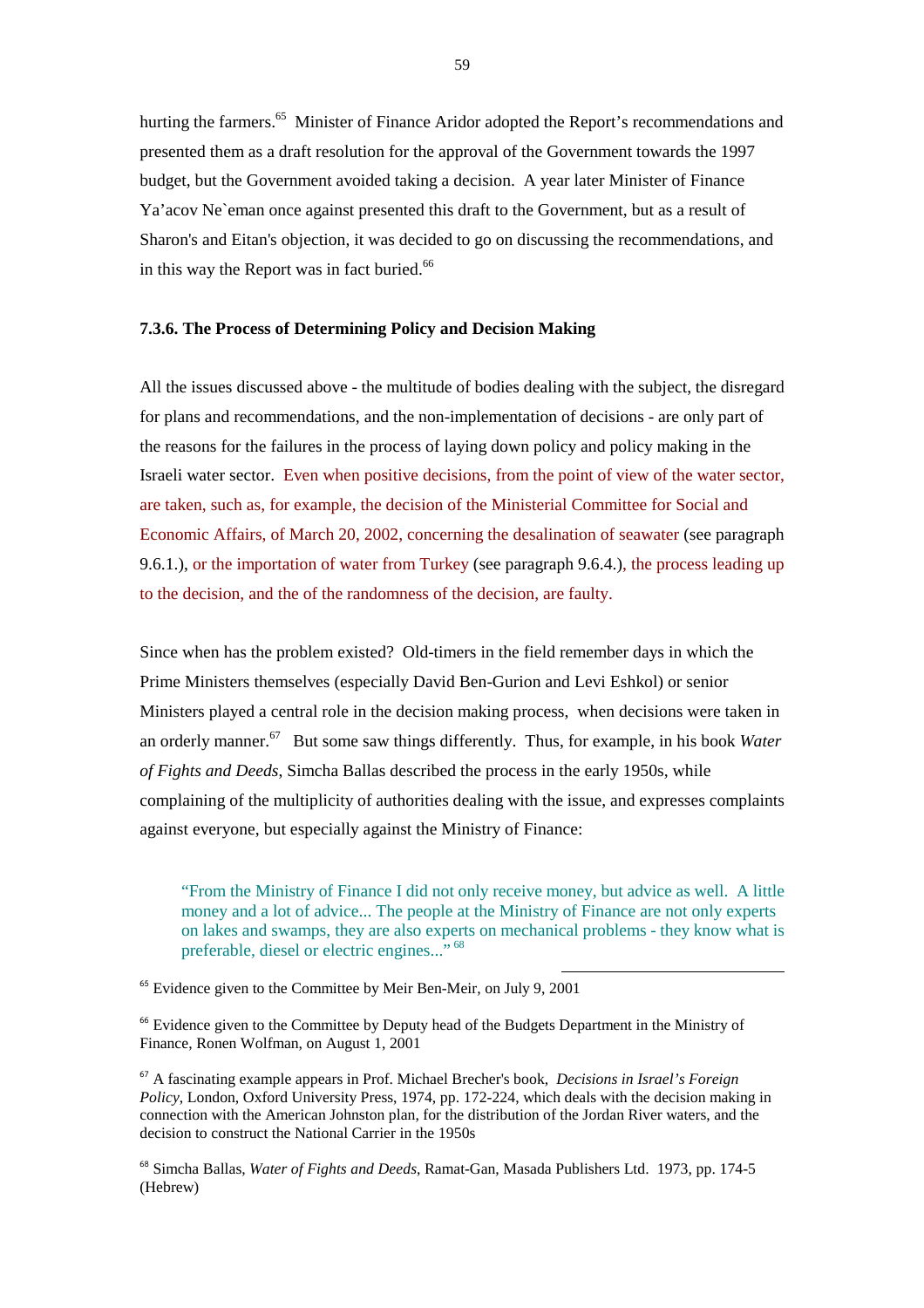The Committee looked into studies in the sphere of decision making in Israel in general, and in the Israeli water sector in particular, and reached several insights. For example, in Prof. Yehezkel Dror's book *A Memorandum for the Prime Minister - to Build a State* - the following explanation was found:

"In Israel there has developed (I almost wrote 'grew wild') a bad system of administration, that produces a weak output, even though as individuals, many of the politicians and civil servants are talented, devoted people, with initiative and experience, and to a growing extent an academic education. There are also more than a few units in the Israeli administration that in themselves operate reasonably, and sometimes even well. However, the fairly good people and the reasonable units combine in a manner that produces a generally bad product. In other words, a system developed that spoils the outputs of its components, instead of improving them, and adding them up into a good overall output. Terms like 'wars of the Jews' demonstrate ways of action in which a much of the energy and capacity is wasted on contests within the administration, and mutual attrition, instead of uniting for a successful contest with joint national challenges. However, the 'wars of the Jews' are only a small part, that stands out from amongst many processes, in which elements that are reasonable and even good in themselves join in the Israeli administration into overall weak and even negative outputs".<sup>69</sup>

David Deri and Ilan Solomon brought a different explanation in their study *'Après moi le* 

*Déluge'* - *Uncertainty and Water Policy in Israel*:

l

"The title *'Après moi le déluge'* accurately presents the manner in which the water sector is run in a period characterized by a high level of uncertainty. The decision makers measured their steps on the basis of a short term perspective, and did not pay attention to a variety of warnings coming from different professionals, including some that were invited by them from abroad.

In situations that are characterized by a high level of uncertainty, it is reasonable that expert advice covers a wide gamut of predictions. If the decision maker does not want to accept opinions that are inconvenient to him, he will not have any difficulty in finding different opinions, that even if they do not support his opinion, their mere existence frees him from the need to accept inconvenient opinions". <sup>70</sup>

Among the witnesses that the Committee heard, there were those who argued that the decision making process in Israel is similar to that in the Third World. Prof. Dan Zaslavsky expressed this position in a most direct manner:

"The difference between Third World countries and advanced countries is in their ability to plan towards a crisis - in their ability to react to a crisis. Gentlemen, we are reacting today in every way like an African state from the Third World, and we have been doing this for a very long time".<sup>71</sup>

<sup>69</sup> *A Memorandum for the Prime Minister, B' - to Build a State*, Jerusalem, op. cit. p. 50

<sup>70</sup> David Deri and Ilan Solomon, *'Après moi le déluge'* - *Uncertainty and Water Policy in Israel*, Jerusalem, the Jerusalem Institute for Israel Studies, 1995, p. 39

 $<sup>71</sup>$  Evidence given by Prof. Dan Zaslavsky to the Committee, on July 15, 2001</sup>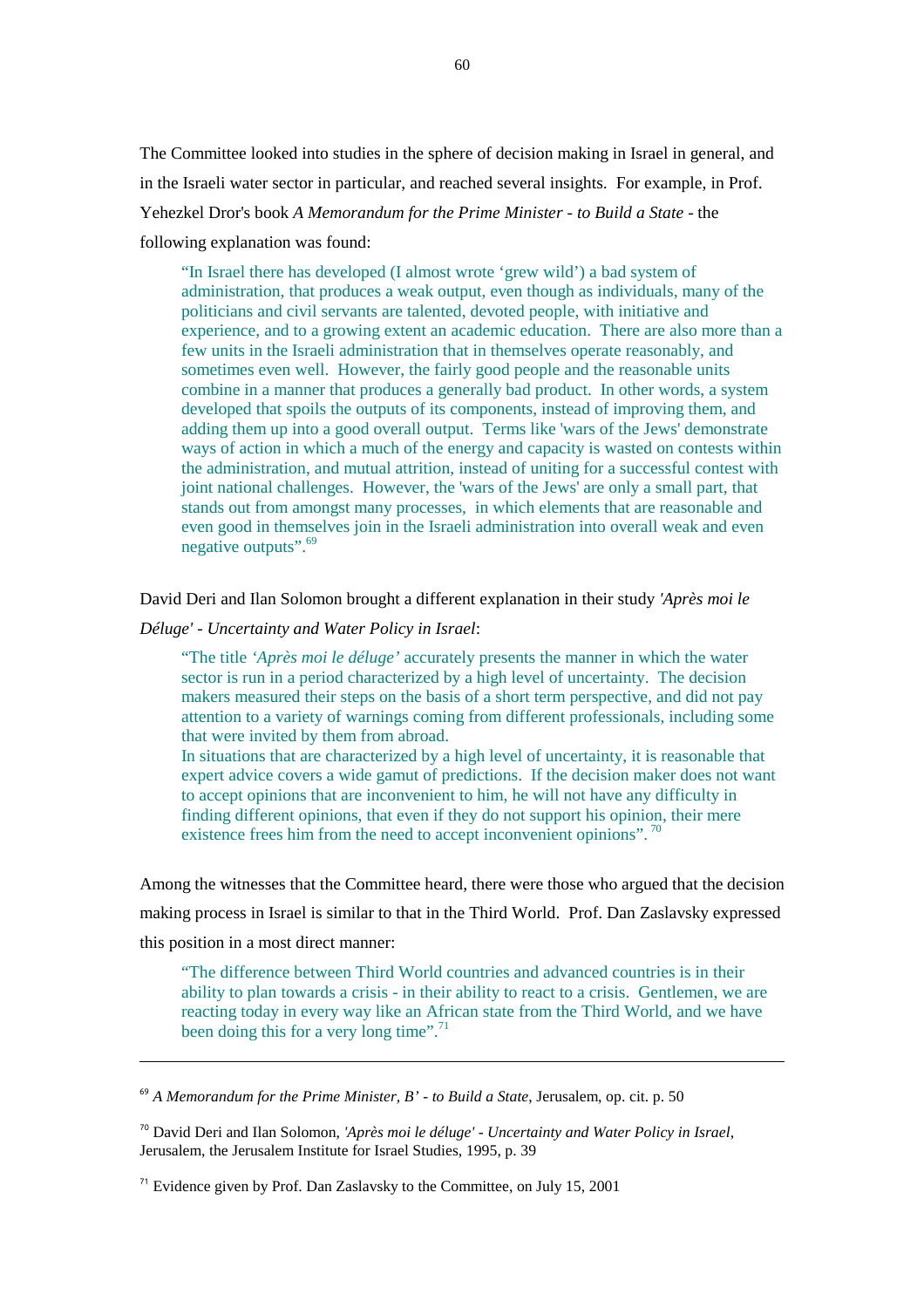Prof. Avishai Braverman said it in a slightly more delicate manner. The problem, he argued, is that on the one hand the State has stopped operating like a socialist state, that can implement projects by issuing bonds, but it is not yet an enlightened capitalist state, that is able to use private initiative effectively "Out system of performance today is not in the direction of Europe. We are approaching a performance of the Third World".<sup>72</sup> Prof. Arie Issar offered an explanation in a different direction - a conceptual stalemate:

"There is the matter of the concept, or what is known in science as paradigm. This means that there is a group that adopted a concept, and any questioning of this concept shakes the world view of those that are members of it".<sup>73</sup>

The result is, according to Issar, that they refuse to accept any new concept, even if it is extremely logical.

In her study "Israel's Water Policy: Political Paradigms, Policy Networks, and Public Policy",

Gila Menahem gave a more detailed explanation to this approach:

"A sectorial, corporistic policy network, managed to systematically block any attempt to remove the priority position granted agriculture, even in face of accumulating evidence that there is a need for a change of policy. The policy network objected to include important new foci of interests, such as environmental or geopolitical interests. The findings of the current study show that one must distinguish between the political and economic power of the members of the network, and the network's ability to preserve the policy paradigm. In the current situation, the water policy network managed to preserve the supremacy of the agricultural interests, despite the erosion in the political and economic power of the agricultural sector. The preservation of the policy paradigm, even after central members in the network lose their political power outside the network, strengthens the argument that emphasizes the roles of policy networks as decisive institutions in deciding policy".

Most of the witnesses that appeared to the Committee and touched the issue, preferred to blame the Ministries or specific bodies. So, for example, the Director of the Water Sector Administration in the Ministry of the Interior, pointed an accusing finger at the Ministry of Finance:

"Our problem in the State of Israel, is in the system of government... On the one hand the Water Commissioner - he has the responsibility to ensure that there will be water, that everything will be as it should be. But when he wants to take the simplest and smallest measure - the authority is in the hands of the Ministry of Finance. In the Ministry of Finance there is a group of people, who in my opinion are very talented, but

 $\overline{a}$ 

 $72$  Evidence given by Prof. Avishai Braverman to the Committee, on July 30, 2001

<sup>&</sup>lt;sup>73</sup> Evidence given to the Committee by Prof. Arie Issar, on July 30, 2001

<sup>74</sup> Gila Menahem "Israel's Water Policy: Political Paradigms, Policy Networks, and Public Policy", in David Nahmias and Gila Menahem eds. *The Public Policy in Israel*, Jerusalem, the Israeli Democracy Institute, 1999, p. 59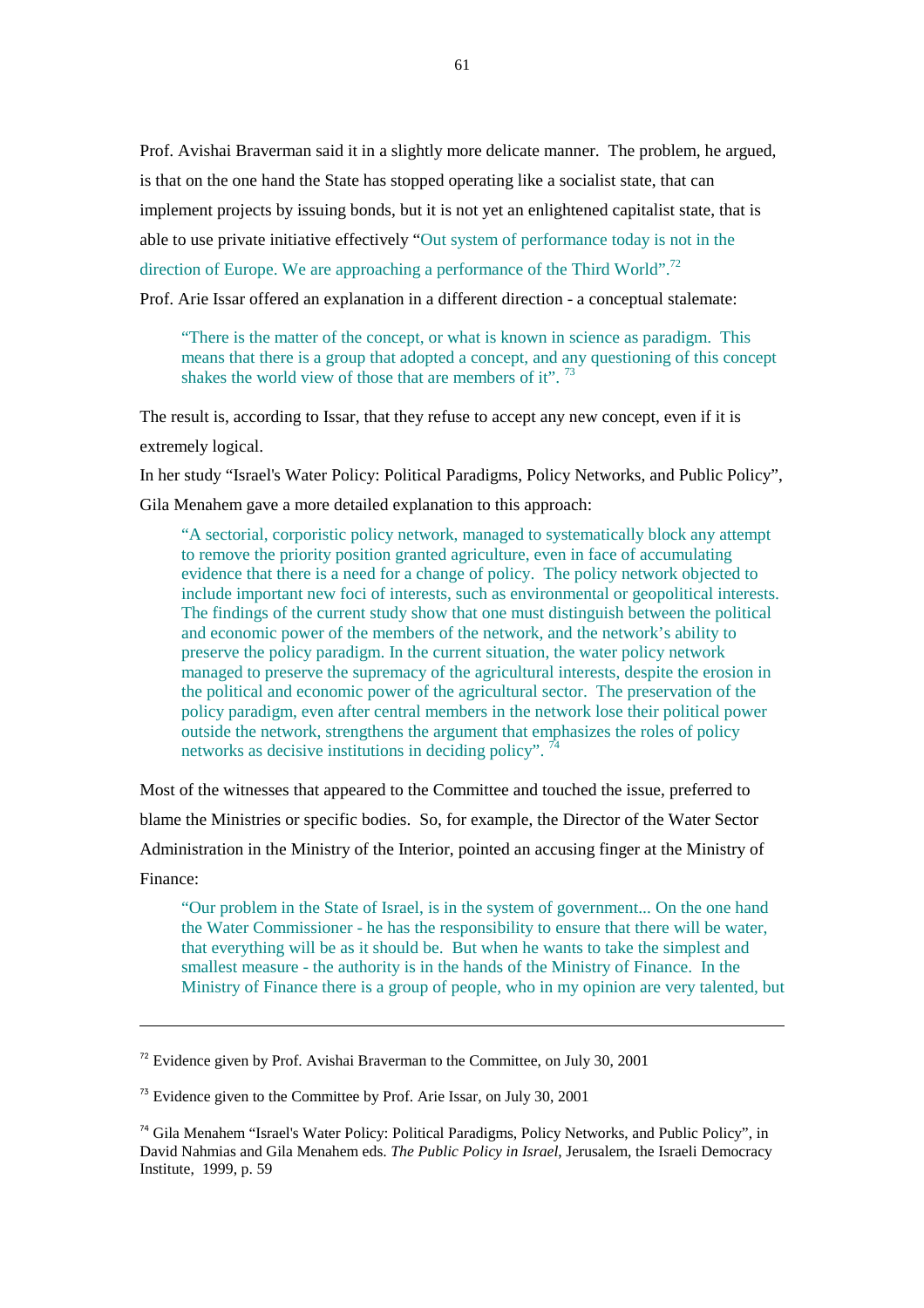their problem is that every year and a half of two years they change, and by the time they have learnt the material, they are somewhere else".<sup>75</sup>

The Ministry of Finance responsded. In his evidence Ronnen Wolfman explained:

"Concerning the water sector policy in general... there were two basic alternatives: one was to run it on the basis of economic allocations... and the second on the basis of administrative allocations... The distortions are caused by the method of quotas, whose allocation I believe creates a real problem... The agriculture wants a much larger quota the market does not want, and cannot afford this quantity, and reduces it on the basis of indexes. Then, around this there are distortions in allocation, there is trading - some of which is legal and some of it illegal - within this process, and all sorts of other side effects... The administrative allocation also causes problems in terms of the price of water... In my opinion, part of the problem results from the fact that the price of sweet water is low..."  $^{76}$ 

Prof. Yo`av Kislev considers the Water Commissioners to be the problem:

"The root of the problem in the water sector, in terms of the crises that we come across, is in the fact... that we relied on the professional consideration of the Water Commissioner, and this turned out to be something of an illusion".<sup>77</sup>

Dr. Amos Bein offered an explanation in a different direction:

"Since the privatization of "Tahal", the organic official factor that serves, in fact, as a basis for the decisions of the Water Commissioner is first and foremost the Hydrological Service. I consider this to be one of the roots of the problem in which we find ourselves: the total subjugation of the professional factor to the decision maker... First of all, one must bring in an independent professional factor, that presents a reliable picture of the reality and forecasts, without being dependent on the decision maker... Secondly, and in my opinion not less important, something that is connected to the first point, which is the need to create a legal framework and apparatus that is not subject to the decision maker, and it will determine the permitted deficit in the management of the water sector at any given moment".<sup>78</sup>

Dr. Eran Feitelson proposed that the problem be sought especially in the absence of a system of checks and balances - a system that enables all the various approaches to express themselves, where at the end of a correct political process, a decision is taken.<sup>79</sup> In other words, what is lacking is a system that will take all the positions described above into account, and decide among them, instead of letting them neutralize each other.

 $\overline{a}$ 

 $75$  Evidence given to the Committee by the Director of the Water Sector Management in the Ministry of the Interior, Moshe Avnon, on July 31, 2001

 $76$  Evidence given to the Committee by Ronen Wolfman, on August 1, 2001

<sup>&</sup>lt;sup>77</sup> Evidence given to the Committee by Prof. Yo`av Kisley, on August 13, 2001

 $78$  Evidence given to the Committee by the Director of the Geological Institute, Dr. Amos Bein, on December 23 , 2001

 $<sup>79</sup>$  Interview with Dr. Eran Feitelson (from the Department of Geography at the Hebrew Univeristy)</sup> held by the representative of the Committee on February 26, 2002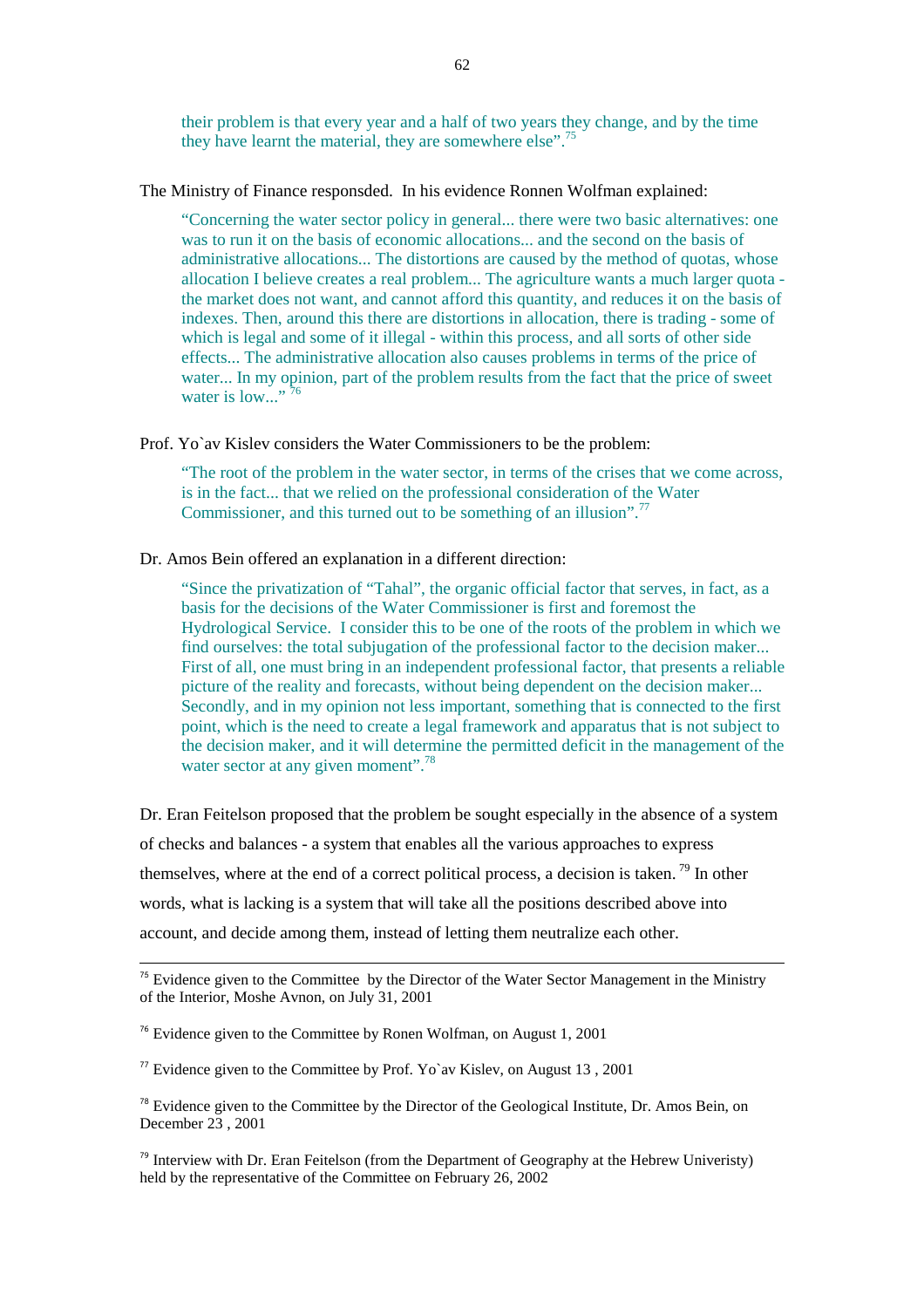### **7.4. Agriculture and Water**

 $\overline{a}$ 

The discussion on agriculture in connection with the background to the crisis in the water sector, stems from several reasons:

- 1. Agriculture was and remains the main water consumer in Israel, even though the percentage of sweet water consumed by agriculture in relations to other sectors in the economy, is constantly declining. While in 1970 agriculture used over 80% of the sweet water  $\cdot^{80}$  in 2000 it used less than 50%;<sup>81</sup>
- 2. From the establishment of the State in 1948 and until ,1996 the Israeli water sector was run by the Ministry of Agriculture, and all the Water Commissioners except for Prof. Dan Zaslavsky, who served in the years 1991-92, and Shimon Tal, who has been serving since the middle of 2000, were representatives of the agricultural sector;
- 3. From October 1975 and until July 1992, the prices of water for agriculture were set by a sub-committee of the Knesset Finance Committee, in which the dominant members were members of the agricultural lobby in the Knesset;
- 4. Most of the public representatives in the Water Council are representatives of the farmers.

The central argument of those who view agriculture as chiefly responsible for the crisis, is that since the quantity of water in the economy is limited, since the quantity of water for home consumption is continuously growing (both because of rapid population growth, and because of rising standards of living), and since industry has reached an extremely high level of efficiency in the use of water - the only sector in which it is possible to cut water allocations in times of crisis is the agricultural sector.<sup>82</sup> Even though over the years, the use of water in agriculture has become impressively efficient, and in certain years the quotas of water for agriculture were cut significantly, according to those complaining, more water was allocated to agriculture than could be afforded, and there was need to over-pump in order to supply the quotas.

<sup>&</sup>lt;sup>80</sup> Yaacobi Committee Report for Examining the Secondary Legislation Regarding Water Prices in the Country. The Ministry of Agriculture, Tel-Aviv, August 1971

<sup>&</sup>lt;sup>81</sup> Water Commission data. In 2002 it is expected that agriculture will consume 41.4% of the sweet water, and in 2010 33.7% (see table No. 4 above)

<sup>&</sup>lt;sup>82</sup> In 1976, the Minister of Agriculture lay down regulations that stated, that in rationing zones (which are those areas in which there is a water shortage - in other words, most of the State), the first priority is to allocate water for home uses and services, the second priority is industry, and agriculture comes in third place only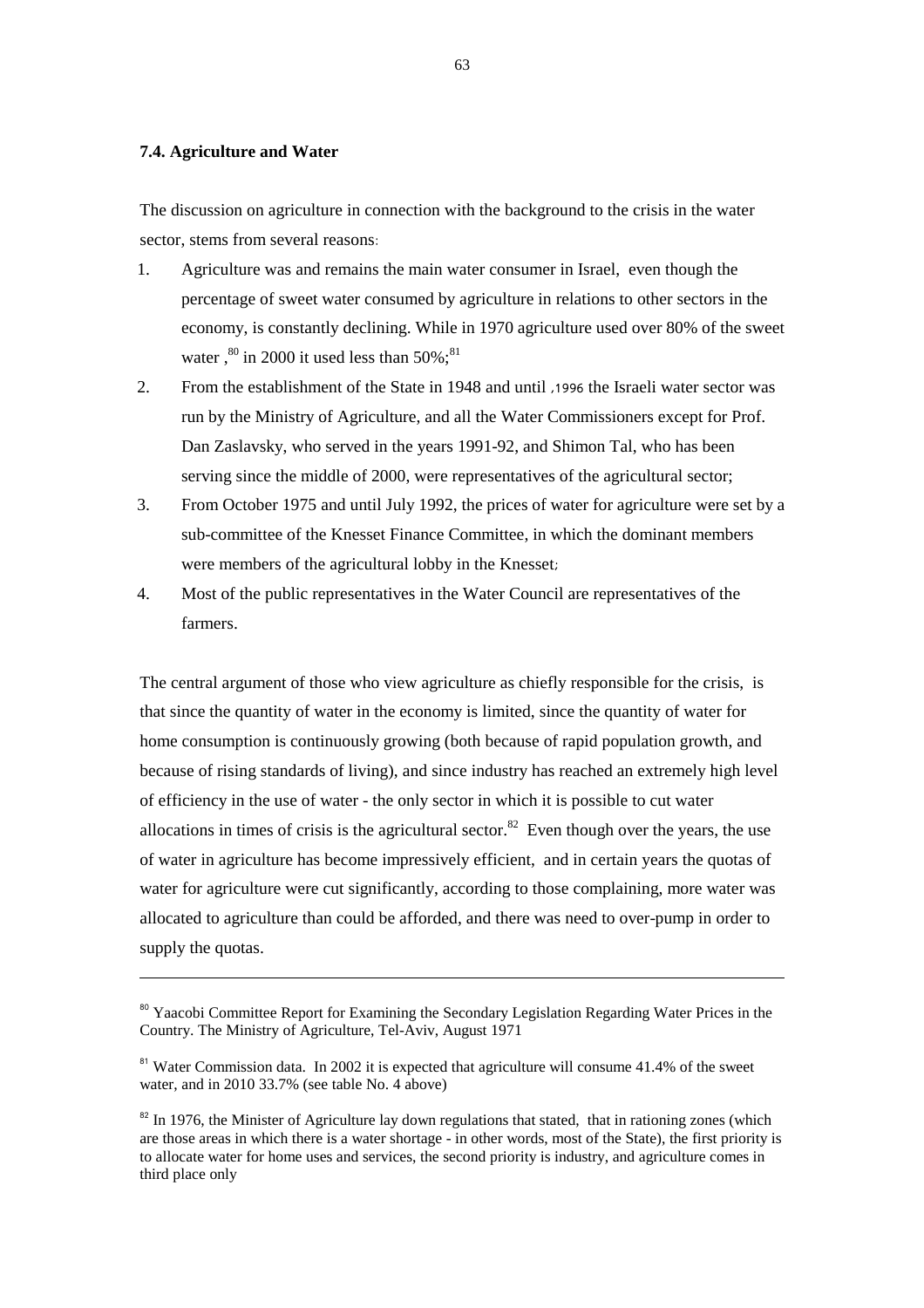Why, ask those complaining, were the water quotas for agriculture not cut, or were insufficiently cut? And they themselves answer: because, throughout the years, policy making concerning water and its allocation, was in the hands of the farmers' representatives, and even when the Ministry for National Infrastructures was established in 1996, it was headed by a distinguished representative of the agricultural sector - Ariel Sharon. And how, in their opinion, should one have acted? Already in the course of the 1970s, there started to develop an economic school of thought that argued, that the problem is that the price of water for agriculture is too low, both because it is sold to consumers at much below cost, and because no account is taken of the laws of supply and demand for a product that is in short supply.<sup>83</sup> If you will raise the price of water to its real price, those who support the economic school of thought - mostly economists and officials in the Ministry of Finance argued (and continue to argue), the demand for water in agriculture will decline to a realistic level, the water deficit will fall, the over-pumping will stop, and it will not be necessary to start producing expensive water by means of desalination. This position was adopted by the State Comptroller, in her special report on the water sector in 1990. (See above paragraph 7.3.4.)

Prof. Yo`av Kislev, who objected to, what he considered to be the inclination to start desalination prematurely, explained this position to the Committee in the following words :

"In my opinion, prices, including production levies ,are the most efficient tool for allocating water in all the sectors. The prices should be fixed on the basis of the marginal cost of production. There is no justification to desalinate water, or bring water from Turkey, in order to use them to grow the type of crops that we are growing today". 84

Appearing to the Committee Prof. Dan Zaslavsky gave a cynical response to this approach:

"The approach of the Ministry of Finance says that we should raise the price, the farmers will be unable to pay it, they will stop utilizing the water, and then there will be no problem. In this manner one may solve the problems in education, in this way one may solve the problem in the health system - let us put the price up, and thus end the story". 85

Among the most extreme spokesmen in favor of the economic school of thought, there were some in the past that did not object to the complete disappearance of agriculture in Israel,

 $\overline{a}$ 

<sup>83</sup> See for example, David Bo'az, "Prices as distorters of the allocation of water in the economy", *The Economics Quarterly*, Vol. 23, No. 91, December 1976 (Hebrew)

 $84$  Evidence given by Prof. Yo`av Kislev to the Committee on August 13, 2001

 $85$ Evidence given to the Committee by Prof. Dan Zaslavsky, on July 15, 2001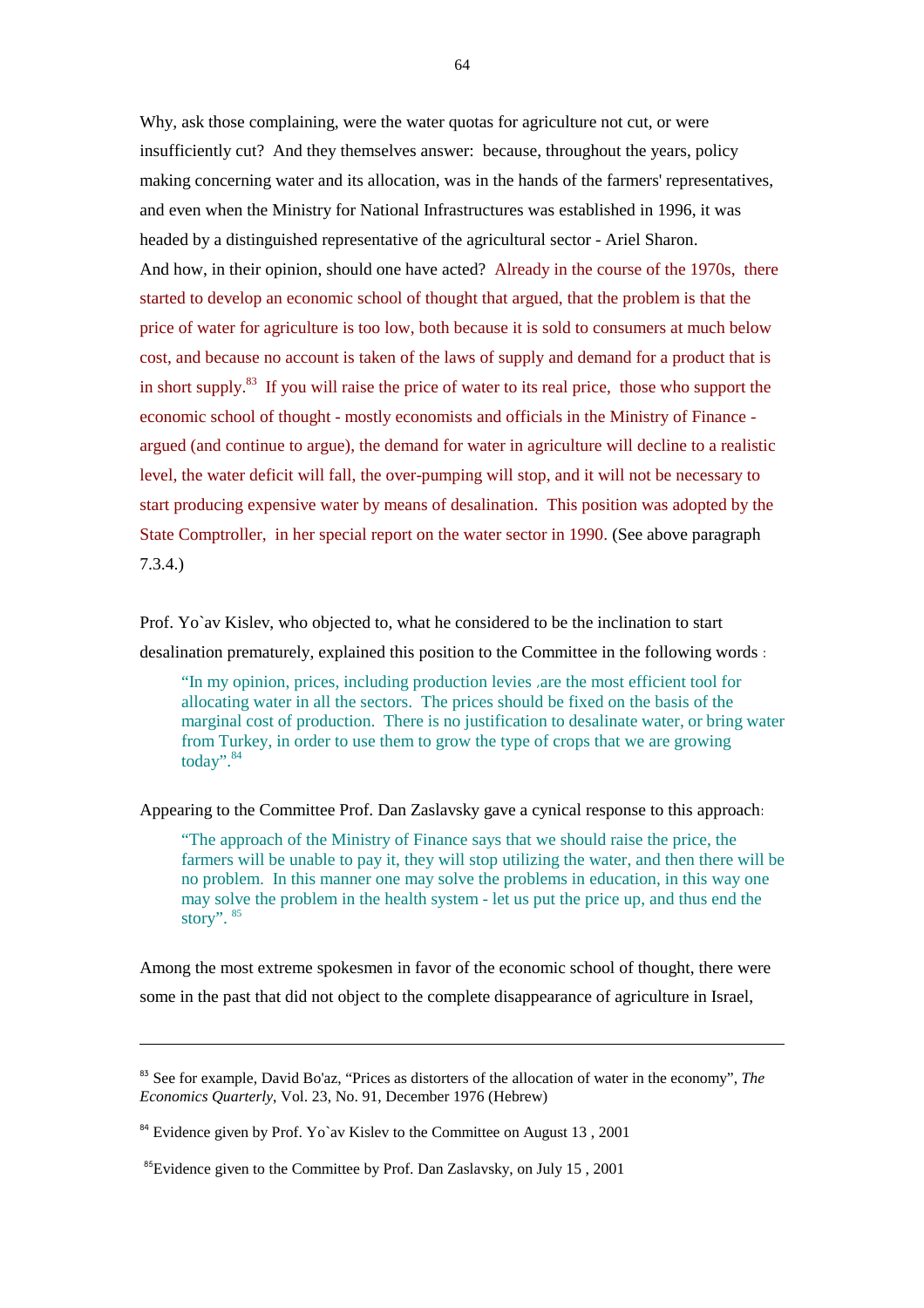should it become evident that agriculture cannot live up to economic criteria, including realistic water prices. It seems as though it is not politically correct today, to say things like this, and the Committee did not hear a single witness who openly supported this position. Nevertheless, according to one of the witnesses, one of the Director Generals of the Ministry of Finance in the first half of the 1990s said, in reply to the argument that agriculture in the United States and in Europe is subsidized, that from an agricultural point of view, Israel should be like Singapore - in other words, a country in which there is no agriculture.<sup>86</sup>

The farmers' spokesmen responded in kind. One should not, they say, treat agriculture only as an economic sector, like any other economic sector. One should take its Zionist value into consideration, since one of the foundations of the Zionist ideal was the return of the Jews to the soil, and farming. One should not forget that a large public was sent by the State "to make the desert bloom". An additional problem is that if Jews will not work the land, because it is not profitable, others, whose standard of living is lower, will. One should also take the security value of agriculture into account, as an economic branch that offer employment to the population that lives in the periphery and along the borders, and for many of whom agriculture is almost the only source of income. In addition, one should take the need for Israel to be independent in terms of supplying its own food, into consideration. And last but not least, one should take the importance of agriculture to the environment into account, as an important component in the State's "green lungs".<sup>87</sup>

The spokesmen of the farmers, who appeared before the Committee, argued, that if there is today a water shortage, it is the result of the fact that the Ministry of Finance objected in principle, until three years ago, to desalinate seawater before the year 2010, so that there is a

<sup>&</sup>lt;sup>86</sup> Evidence given to the Committee by former Minister of Agriculture Ya'acov Tsur, on August 12, 2001. Similar evidence was given to the representative of the Committee by Prof. Israel Dostrovsky from the Weizmann Institute, in an interview that took place on January 31, 2002

 $87$  In an interview with the representative of the Committee, held on February 3, 2002, Prof. Hillel Shuval disclaimed all these arguments. Zionism today, he said, means absorbing immigrants, and become a State with a population of 10-12 million people - not being a State with an unprofitable agriculture. As to security, before and immediately after the establishment of the State, there was great importance to civilian settlement along the borders, at any price. Today we are living in a different era, and the order of priorities is different. As to independence in the supply of food - this is an illusion. Already today 80% of the calories that are consumed in Israel are imported - the importation of food for human beings, and for animals. As to the green lungs "preserving the lands as green lungs is critical for the State. However, I am sorry to say that this will not come from agriculture... We must prevent the agricultural areas that are no longer used for agriculture from turning into real-estate, by means of a declared policy of preserving green areas as national parks, gardens and nature reserves" and this at a quarter of the quantity of water required today in order to preserve and unprofitable agriculture.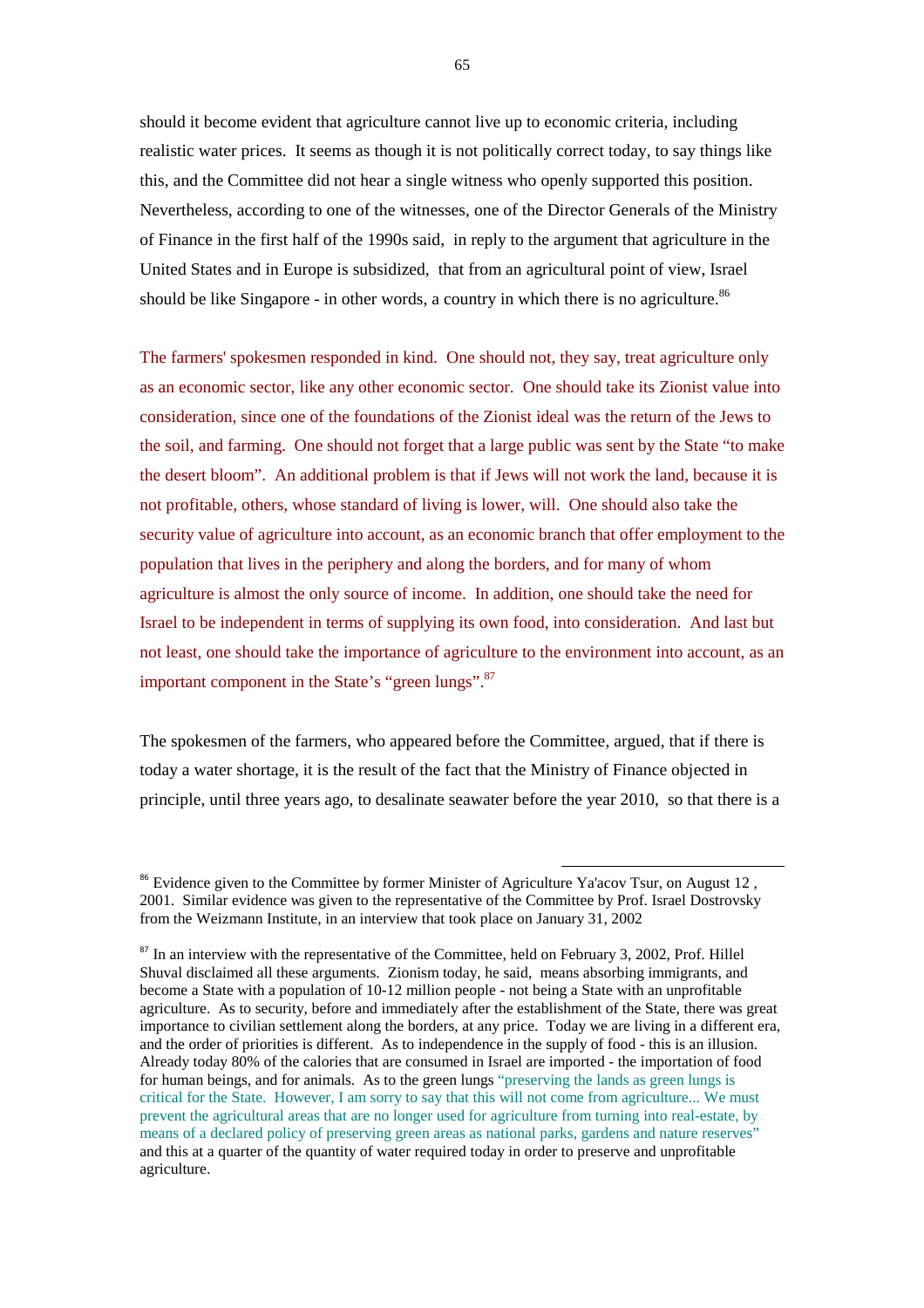delay of several years in starting the desalination.<sup>88</sup> The farmers also point out, that a growing percentage of the water which they use is effluents - there is a disagreement as to the exact quantity, but it is over 250 million Cu.M per annum - and brackish water. They add, that the argument that the water supplied to agriculture is subsidized is incorrect, and that the real subsidization is in several peripheral areas, that are not necessarily agricultural.<sup>89</sup> And an additional argument: the farmers do not really need high quality water, or at a high level of supply credibility, like that supplied for home use, so that in any case it is unjustified and unfair that the farmers should pay the same price as households. $90$ 

However, the most comprehensive description of the continuous historical paradox of agriculture and the crisis in the water sector, was given by Meir Ben-Meir ,at a deliberation held by the Knesset State Control Committee in January 2000, towards the end of his term as Water Commissioner:

"Most, if not all, of the agricultural settlement since the establishment of the State, was the result of state planning. The settlement regions and location of settlements, their size and the scope of agriculture in them, including the farming branches, and since the legislation of the Water Law, also the water quota, were all the result of comprehensive planning. The important point to emphasize in terms of the water sector was the formulation of a planning approach, that laid down the need for balance between the scope of the development of the agricultural settlement, and the supply of water, where its limited potential, both within the green line borders, and between the Jordan River and the Sea, was determined several times... The result of this approach gave birth to an agricultural plan half of which - around two million dunams (1 dunam  $\sim 0.25$  acres) was irrigated farming, and the rest unirrigated farming... For many years around 1.2 billion Cu.M of water per annum, were earmarked and allocated to the agricultural sector, that irrigated, more or less, around two million dunam. A marked contradiction between the planning and the climatic reality took place, and continued to take place with ever growing strength, with the increase in urban demand, in years of drought. In these years of little rain, the average quantity of 600 Cu.M per dunam does not satisfy the needs of the plants on the one hand, but exactly in these years a cut in the allocations for agricultural, which is defined as a flexible consumer, was implemented, on the other. It should be noted... that structural changes that have taken place in agriculture, having to do primarily with the introduction of capital intensive green houses, have increased, and with them a growing dependence on a rigid allocation of water. In other words, the absence of flexibility, that enables the adaptation of agriculture to climatic crises...

From the end of the 1980s an approach, or perhaps an ideology, has taken root, that claims that planning on the one hand, and a Western democratic regime, and a modern economy, on the other, do not go together... Yet, simultaneously with the removal of the planning limitations on agricultural development and its scope, the financial

l

<sup>88</sup> What the farmers sometimes forget is that in the past they too objected to desalination, because they feared that desalination would raise the price of water for agriculture as well.

<sup>&</sup>lt;sup>89</sup> Statement by Yoram Tamari to the Committee on September 10, 2001. Tamari repeats this argument before every possible forum

<sup>&</sup>lt;sup>90</sup> Comments made to the Committee by Yoram Tamari, on November 25, 2001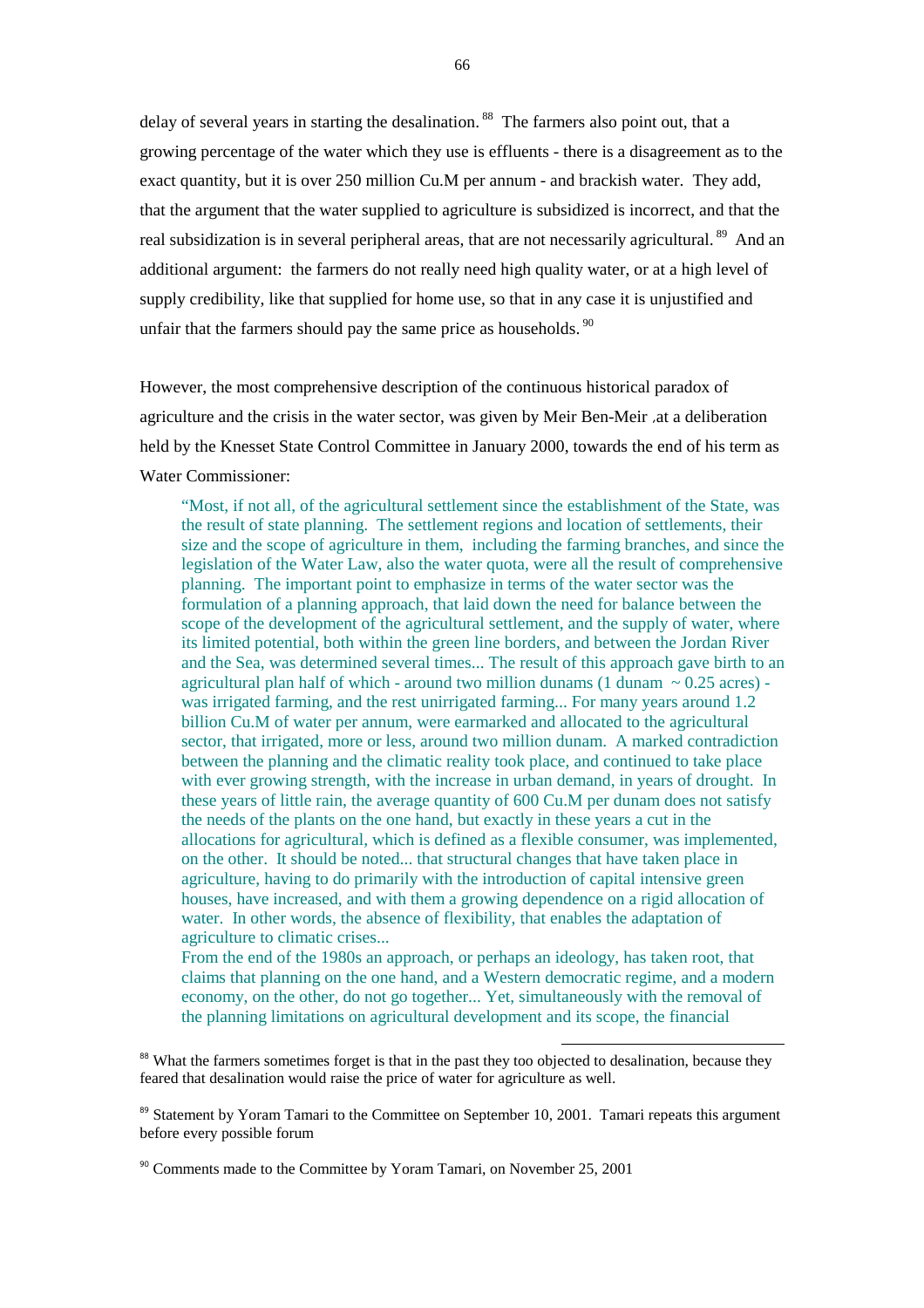encouragement continued. The water sources have long ago been exhausted to the very end... The green houses (that were supposed to save water), were extended to such dimensions that the original water quota that was planned by the state factors as the allocation for water intensive farming, which is less capital intensive, was no longer sufficient for farming that is clever and capital investment intensive, even though it saves water per unit of production. To add to the contradiction, simultaneously with the loosening of the strictures of planning, there began an initiated expansion of the agricultural sector by the state system, such as orange groves, in the Shalom district and Katif region (in the South), and deciduous fruit trees in the settlements of the High Mountain (in the North)...

A significant segment of the agricultural settlement has taken place in regions where there are few alternative sources of employment. The scope of the farming that developed in the absence of binding planning, but with the support of the Governments, is the cause for the increase in the more rigid - not more flexible - demand for water. The Governments added to this the tendency for economic competition for water allocations to agriculture - a trend that is accelerated by means of a scaled method of pricing, that once again is meant primarily to reduce the agricultural consumption - a method that is being rejected persistently and continuously by the Ministers of Agriculture... Within this maze one wishes or expects the squaring of the circle - to allocate water to a modern agricultural sector, that is capital investment intensive, that was development beyond the feasible supply of water, to comply with the urban demand that is growing by about five percent per annum, to fulfill political obligations (to Jordan and the Palestinians), and at the same time to preserve the water sources from depletion and contamination. In other words, to prevent a deficit in a system, in the actual structure of which a deficit is in-built.

A deficit cannot be closed by means of a miracle or some clever administrative act. A deficit can be closed by one of two means: either by decreasing consumption or by increasing sources. The term administrative is not synonymous with creating something from nothing... If the Government believes that one must reduce the scope of agriculture, and solve the problem in this way, or by closing the growing gap between supply and demand, if if believes that one should reduce the scope of agricultural and its geographic spread and balance it with supply of water from unstable or sensitive sources, let it decide so, and give specific instructions accordingly".<sup>91</sup>

The last point was presented by Prof. Uri Shamir in a slightly different manner, when he

appeared to the Committee:

 $\overline{a}$ 

"The Government is the one that must decide on the scope of agriculture, its location, nature and the quantities of water available to it, and then the Water Commissioner must manage accordingly".<sup>92</sup>

Recently the Ministry of Finance has modified its rhetoric on the issue of agriculture <sup>93</sup> and towards the end of March a document, entitled "A new agricultural policy - a reform in the

<sup>&</sup>lt;sup>91</sup> Evidence given to the State Control Committee by Meir Ben-Meir, on January 3, 2000

 $92$  Evidence given to the Committee by Prof. Uri Shamir, from the Technion, on November 25, 2001

<sup>&</sup>lt;sup>93</sup>Thus, for example, the new Director General of the Ministry of Finance, Ohad Mar'ani, said to the Committee while appearing before it on August 8, 2001: "We shall provide for agriculture: by achieving the preservation of lands, a livelihood for peripheral settlements, green lungs and all those things that we absolutely support. These things must be attained and ought to be attained not by means of water subsidization".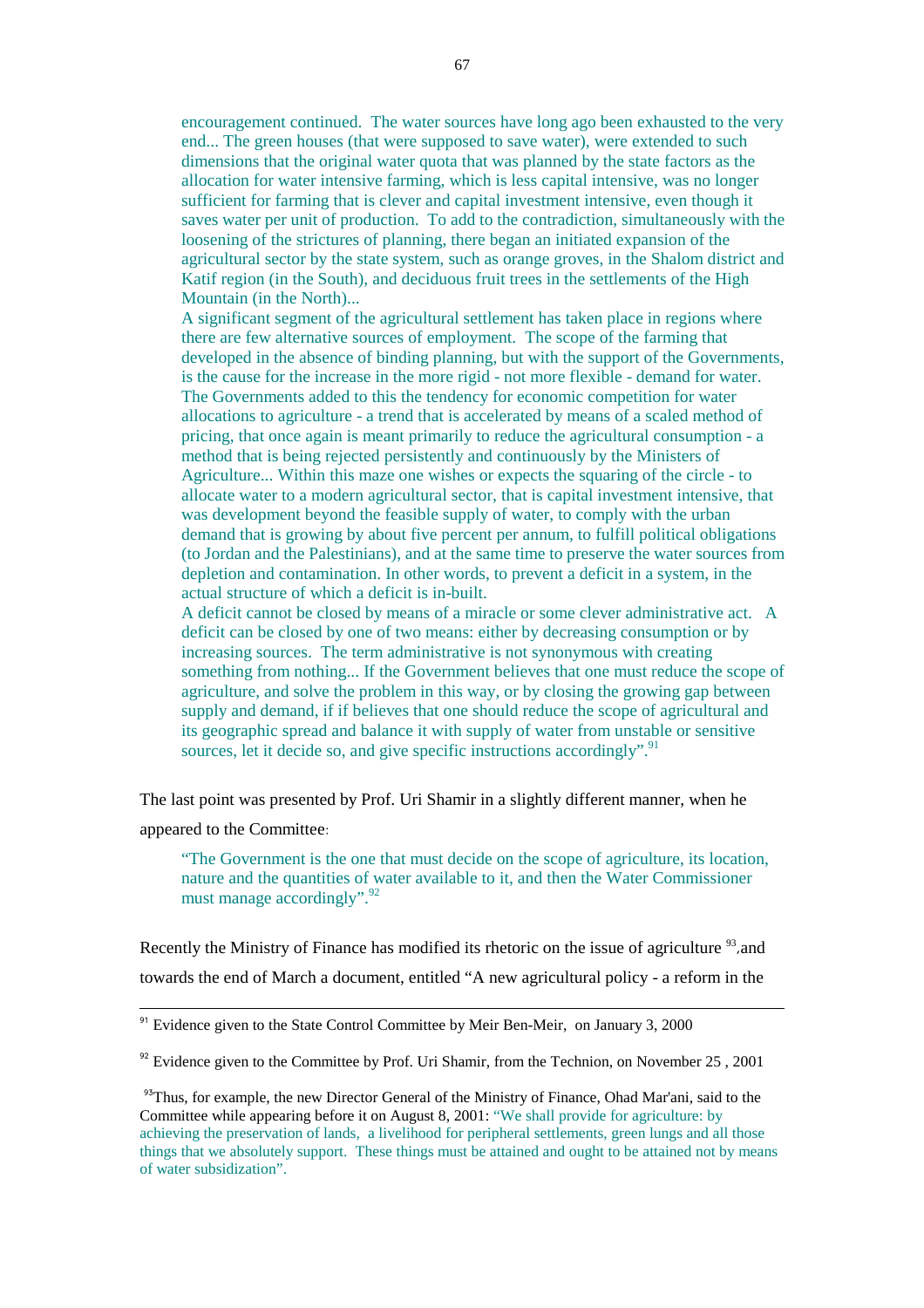prices of water", was signed by representatives of the Ministry of Agriculture and the Budgets Department of the Ministry of Finance.<sup>94</sup> The document, that was approved by the Government,<sup>95</sup> that was the result of extensive deliberations between the two Ministries, changes the approach on the subject of water prices for agriculture, and Government assistance for the working of the land (for further details see article 9.5.), but the paradox has not yet been resolved. And so, while the Water Commissioner is making desperate efforts to balance the supply and demand for water until the first desalination plants go into production, the Government objected to his demand to decrease by 73% the quotas of sweet water for agriculture for 2002,  $96$  and even by 55%,  $97$  which is the only way, in his opinion, to prevent destructive over-pumping. According to Meir Ben-Meir, a cut in the water quotas, as demanded by the Water Commissioner, will lead to the destruction of agriculture and the loss of lands, and until the desalination plants go into production, one should continue the overpumping from the Coastal Aquifer.<sup>98</sup> (See paragraph  $9.7.1$ .)

Following are a few figures that ought to be taken into account: since the 1970s the profitability of many agricultural branches in Israel has been declining, due to the trend of rising costs, including water prices, and a decline in the prices in the world of agricultural products from plants on the one hand, and of high exchange rates for the Shekel opposite the European currencies, on the other hand.<sup>99</sup> For this reasons, and additional reasons, a falling percentage of employment, Net Domestic Product, and exports is connected with agriculture. Today only 2% of the working force is in agriculture<sup>100</sup> (compared with 15.7% in 1958)<sup>101</sup>; Agricultural product constitutes 2.3-2.4% of the NDP<sup>102</sup> (compared with 13.5% in 1958)<sup>103</sup>;

 $94$  The Ministry of Agriculture and the Ministry of Finance, document signed on March 27, 2002

l

<sup>95</sup> Government resolution No. 1740 of April 28, 2002

<sup>96</sup> Government resolution No. 1392 of February 3, 2002

<sup>97</sup> Government resolution of March 20, 2002

<sup>98</sup> Lecture by Meir Ben-Meir at the symposium of the water association, that took place at Kibbutz Afikim on April 10, 2002

<sup>99</sup> Evidence given to the Committee by former Minister of Finance Avraham Beiga Shohat, on July 24, 2001 and the lecture of Prof. Yo`av Kislev before the symposium of the water association, that took place at Kibbutz Afikim on April 10, 2002. (It should be noted that since Shohat and Kislev spoke, the Shekel has undergone a steep depreciation, and the main problem regarding the sale of Israeli agricultural products in Europe is now political)

<sup>100</sup> Figure of the Director of the Agricultural Planning Authority in the Ministry of Agriculture, as publisehd on February 18, 2002

<sup>101</sup> The Central Bureau of Statistics, *Statistical Abstract - 1962*, No. 13, Jerusalem, 1963, p. 394

<sup>102</sup> The Central Bureau of Statistics, *Statistical Abstract - 2001*, No. 52, Jerusalem, 2001, article 14.7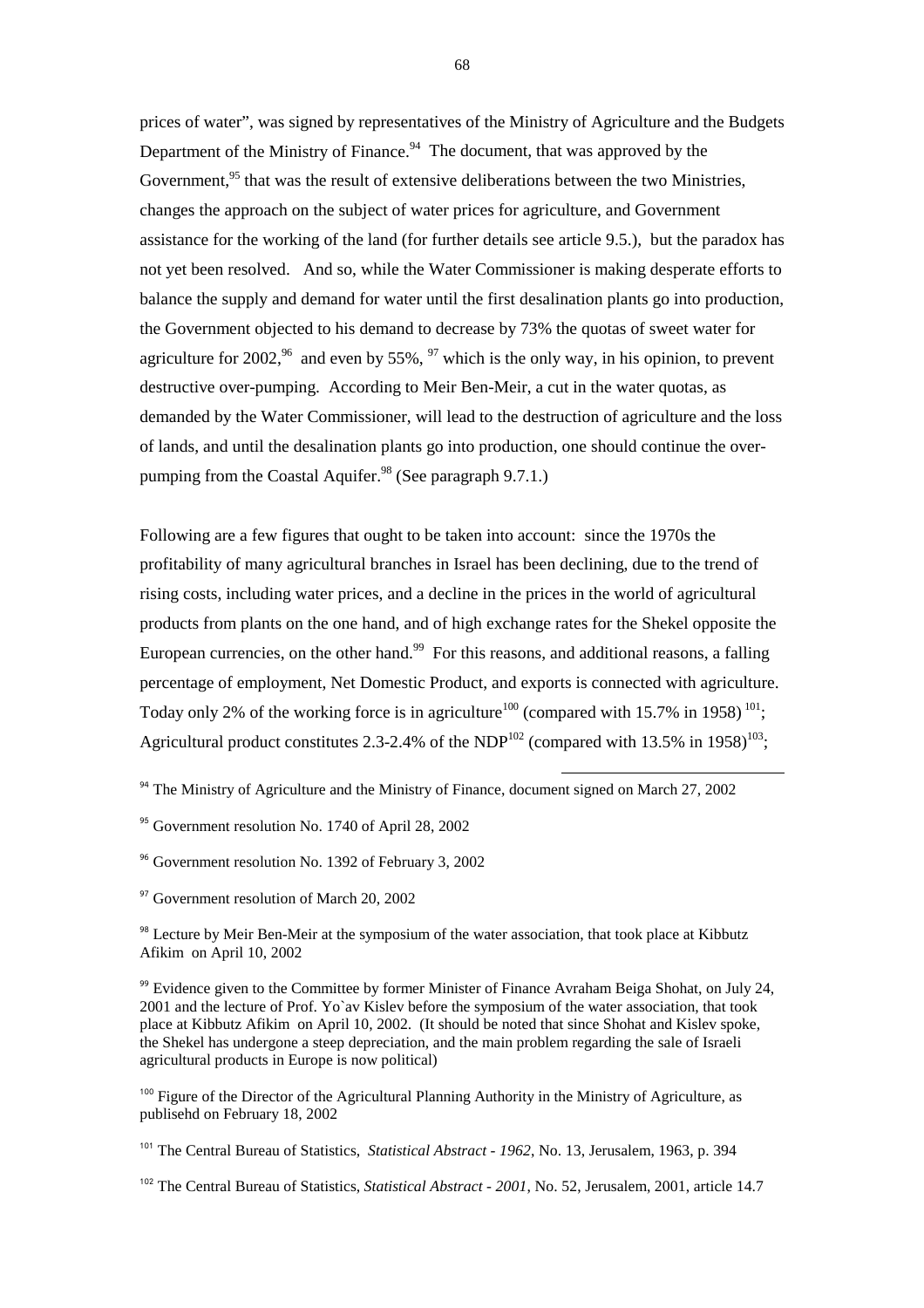Agricultural exports (food and animals) in 2000 was valued 778.8 million dollars and agricultural imports (mostly food for animals, primary food stuffs and wheat) was valued 1,534.2 million dollars; Agricultural exports constitute 2.5% of the total exports<sup>104</sup> (in 1965) food exports constituted 29% of total exports).<sup>105</sup> According to a comparative study prepared by a British professor, in the mid 1990s, one cubic meter of water in Israel produce on average 1.49 dollars of agricultural produce, 120 dollars of industrial produce, and 687 dollars in the services.<sup>106</sup>

 $\overline{a}$ 

<sup>103</sup> The Central Bureau of Statistics, *Statistical Abstract - 1966*, No. 17, Jerusalem, 1967, p. 176

<sup>104</sup> *Statistical Abstract - 2001*, article 16.4

<sup>105</sup> *Statistical Abstract - 1966, p. 237* 

<sup>&</sup>lt;sup>106</sup> Peter Beaumont, "The Quest for Water Efficiency - Restructuring of Water Use in the Middle East" in Shimshon Belkin and Shoshana Gabbay eds. *Environmental Challenges,* the Netherlands, Kluwer Academic Publishers, 2000, p.555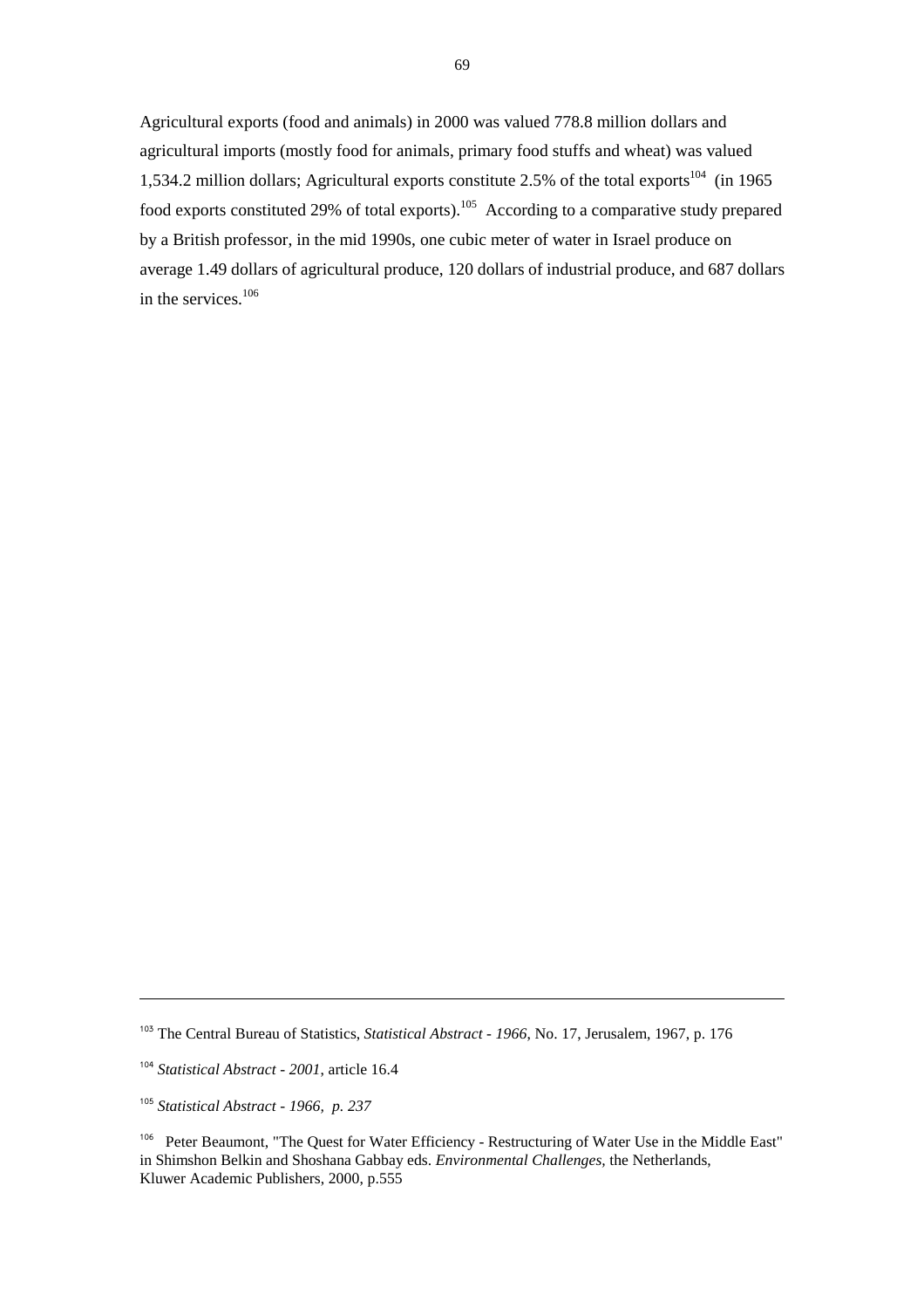## **8. A Master Plan for the Water Sector**

For the water sector the term "master plan" has the same meaning as "constitution" has for the advocates of democracy - a sort of vital basis, in the absence of which the water sector or democracy are liable to go astray.

Since several years before the establishment of the State, the managers of the water sector prepared several master plans. One of the old-timers in the water sector, Shmuel Kantor, relates, that when he participated in the preparation of the first master-plan for the Jewish Community before the establishment of the State, there was a major debate whether and when to establish the national water project from the Sea of Galilee southwards - whether to push it forward as a basis for all other activities, or on the contrary, to put it off for as long as possible.<sup>107</sup> A similar argument has been going on in the last three decades on the subject of seawater desalination, only it would appear that on the subject of the national carrier a master plan was adopted and followed, and these days a decision regarding seawater desalination was adopted without a master plan, and without the decision makers having a complete picture regarding all the ramifications of their decision.

We have already reviewed the fate of the master plans of 1988 and 1997 (see paragraph 7.3.5.). Towards the end of April 2002 the Water Commission presented a new master plan (transition), covering the years until 2010.<sup>108</sup> This plan will soon be presented to the Government , with the purpose of receiving its approval, while a follow-up plan is in stages of preparation.<sup>109</sup>

Before he resigned it was the Minister for National Infrastructures, Avigdor Lieberman, who pushed for the preparation of the plan. The plan's ten main goals are:

 $\overline{a}$ 

<sup>&</sup>lt;sup>107</sup> Comments made by Shmuel Kantor at a symposium organized by the Water Commission on the subject of the Master Plan for developing the water sector, that took place at the agricultural center at Beit Dagan on January 30, 2002

<sup>&</sup>lt;sup>108</sup> Various details from the new master plan are mentioned all along the Report

<sup>&</sup>lt;sup>109</sup> Comments made by Shimon Tal at a symposium organized by the Water Commission on the subject of the master plan for developing the water sector on January 30, 2002. Regarding a long-term master plan Tal said: "Parallel with this plan (the transition plan), the Planning Division is preparing, with the assistance of Giora Shaham, a long-term program for the water sector, that will also deal in a much greater detail with the long-term national goals, concerning the water sector. The timetable for implementing this program, which is, in fact, a more comprehensive master plan, has not yet been defined, but I presume that it will be approximately one year from today".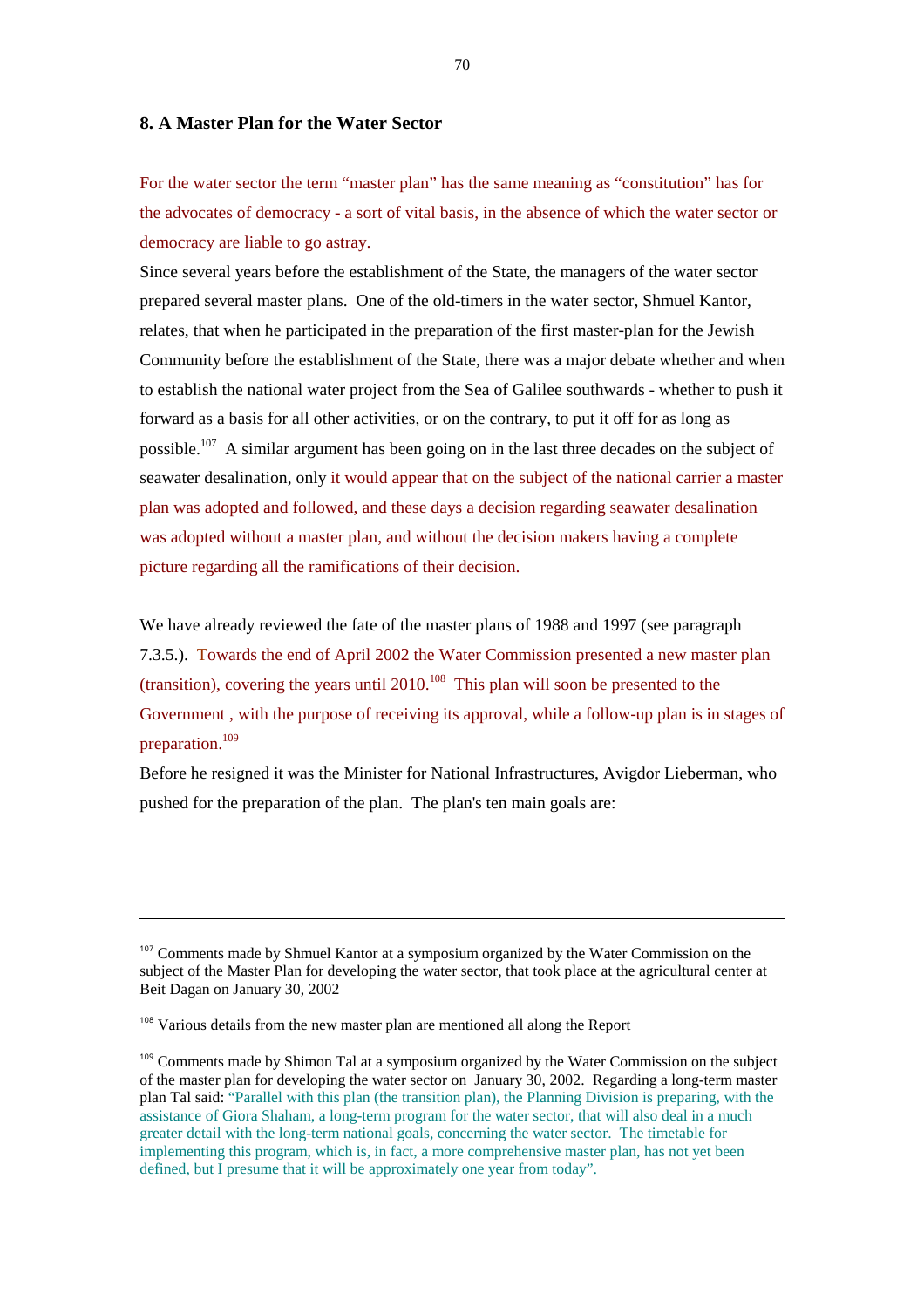- 1. Stabilizing the water system and balancing it by 2010, even if the climatic conditions will be similar to those of the last decade. A balanced system is one that will ensure a reliable supply of water to the various consumers in the long run, on a sustainable basis;
- 2. Stopping the deterioration of the natural resources, by bringing them back by 2005 to levels above the hydrological red lines;
- 3. Ensuring the quality of water in the natural reservoirs on the basis of a sustainable preservation, including "reversing" the balance of salts, improving polluted wells, and carrying out observation activities;
- 4. Preparing a work plan to bridge between the state of serious shortage prevailing in 2002, and the year 2010, so that the gaps between demand and supply are reduced;
- 5. Developing and exploiting the maximal amount of various types of marginal water, while adapting them to the various uses;
- 6. Adapting the quality of the water supplied for various uses to common Western standards;
- 7. Connecting independent water systems to the national system, as required;
- 8. Rehabilitation of the country's rivers, and turning them into qualitative nature foci, and ensuring the preservation of nature and landscape values;
- 9. Gradually starting to manage the water sector on the basis of supply and demand, with central supervision, within the law for a reform in the water sector;
- 10. Reorganizing the Water Commission and its supplementary systems, and supplying them with resources, so that the attainment of the goals shall be possible.<sup>110</sup>

When he first presented the plan in January, the head of the Planning Division of the Water Commission, Dr. Yossi Dreizin, noted that the two main goals of the plan are to rehabilitate the water sector "to the not good situation, in which it was until the end of the last decade" and reach a situation of stability by 2010. Even though the plan presents the minimum that must be done, Dreizin admits that today the water sector is not ready to implement it especially not the Water Commission and "Mekorot" (Prof. Uri Shamir added, in an interjection, that the private sector is not ready either). In order to implement the plan, it will be necessary to strengthen the capability of the professional management, strengthen the implementation capability, and strengthen the status of the Water Commissioner "so that he will be able to regulate this system". $111$ 

<sup>110</sup> The Ministry for National Infrastructures, and the Planning Division of the Water Commission, *Master plan (transition) for the development of the water sector in the years 2002-2010*, final report, April 2002, pp. 2-3

<sup>111</sup> Comments made by Dr. Yossi Dreizin at the symposium organized by the Water Commission on the subject of the master plan for developing the water sector on January 30, 2002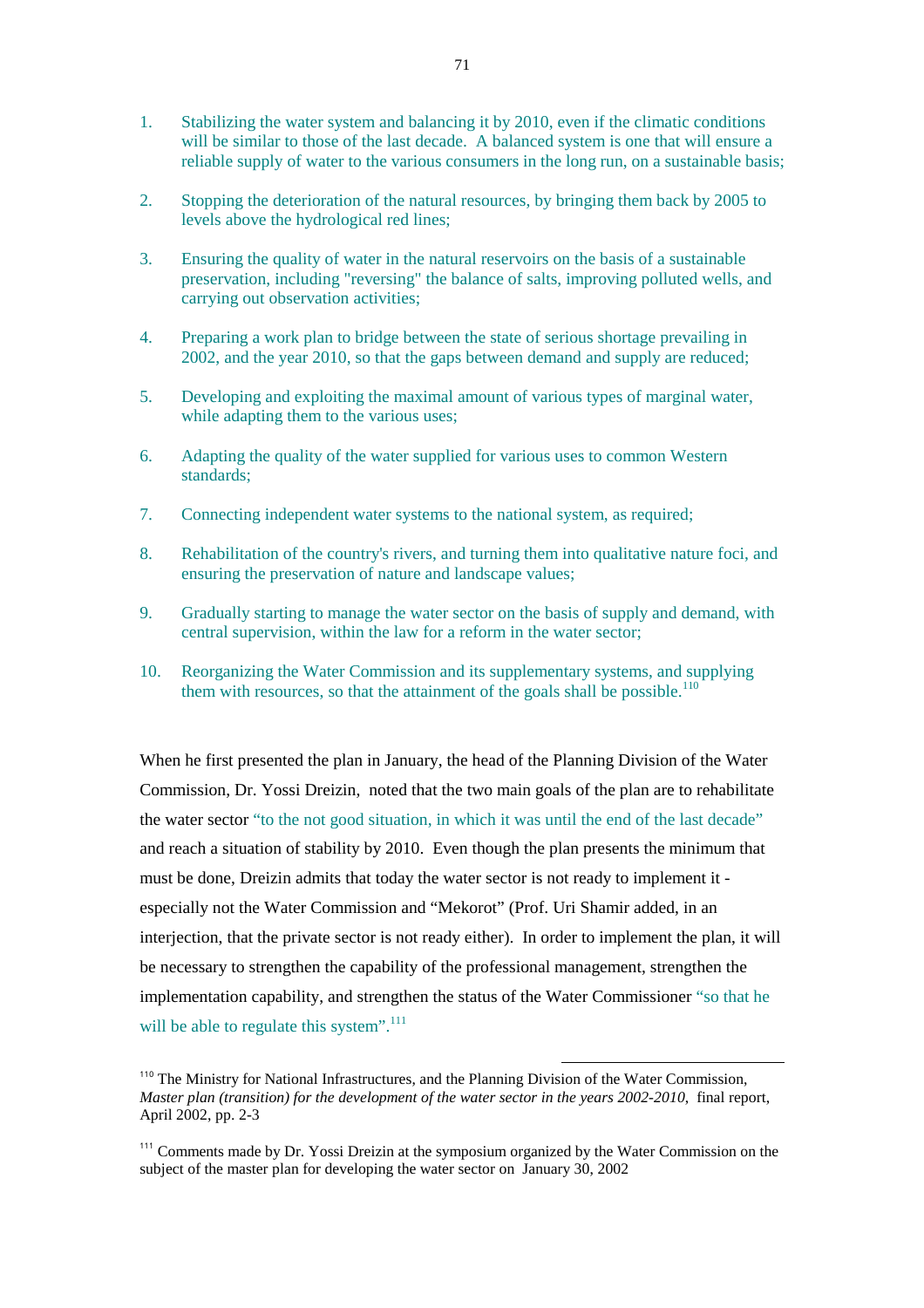The Master plan estimates that in 2010 the overall demand for water, of all qualities and for all requirements (including obligations to the Jordanians and the Palestinians), will be around 2,288 million Cu.M (compared with 1,930 million Cu.M in 2002). In order to supply this demand, without continuing the over-pumping, it will be necessary to desalinate and import around 500 million Cu.M, develop sewage reclamation plants so that the supply of effluents for agriculture and other purposes will reach around 510 million Cu.M, desalinate up to 100 million Cu.M of brackish water and improve wells. In order to attain these goals, it will be necessary to invest a sum of 17,105 million Shekel by 2010, of which 9.672 million will be invested by "Mekorot" and 7,433 million by the private sector. $^{112}$ 

**Table No. 10: Investments in the development of the water sector, by types of project and identity of executer, 2002-2010, according to the Master plan of the Water Commission** 

| Type of project                   | <b>Total investment in millions of Shekels</b> |           |              |  |
|-----------------------------------|------------------------------------------------|-----------|--------------|--|
|                                   | <b>Private</b>                                 | "Mekorot" | <b>Total</b> |  |
| Seawater desalination and imports | 4,046                                          | 884       | 4,930        |  |
| Desalination of brackish water    | 708                                            | 177       | 885          |  |
| Improvement of wells              | 272                                            | 384       | 656          |  |
| Sewage reclamation plants         | 1,381                                          | 1,224     | 2,605        |  |
| <b>Upgrading of effluents</b>     | 250                                            | 250       | 500          |  |
| Water supply projects             |                                                | 2,560     | 2,560        |  |
| Judea and Samaria                 |                                                | 300       | 300          |  |
| Innovations and improvements      |                                                | 2,250     | 2,250        |  |
| Observation and research          | 100                                            | 100       | 200          |  |
| $+10\%$ for the unexpected        | 675                                            | 879       | 1,555        |  |
| <b>Total investment</b>           | 7,433                                          | 9,672     | 17,105       |  |

Based on table No. 24, the Ministry for National Infrastructures and the Planning Division in the Water Commission, *Master plan (transition) for the Development of the Water Sector in the Years 2002-2010*, Final Report, April 2002, p. 74

As expected, most of the criticism of the plan came from the representatives of the Ministry of Finance, who argued that what is missing in the plan is an analysis of economic viability regarding the vast investment plan, and that it does not contain any serious treatment of demand,113 and the representatives of the Ministry of Agriculture, who demanded that the requirements of agriculture be treated as those of a consumer with equal rights to those of other sectors, and not as an overlapping excess.

<sup>112</sup> Figures brought in *Master plan (transition) for the development of the water sector in the years 2002-2010* 

<sup>&</sup>lt;sup>113</sup> Comments by Gil'ad Riklis and Erez Yamini of the Budgets Department of the Ministry of Finance at the symposium organized be the Water Commission on the Master plan for the Development of the Water Sector, that took place on January 30, 2002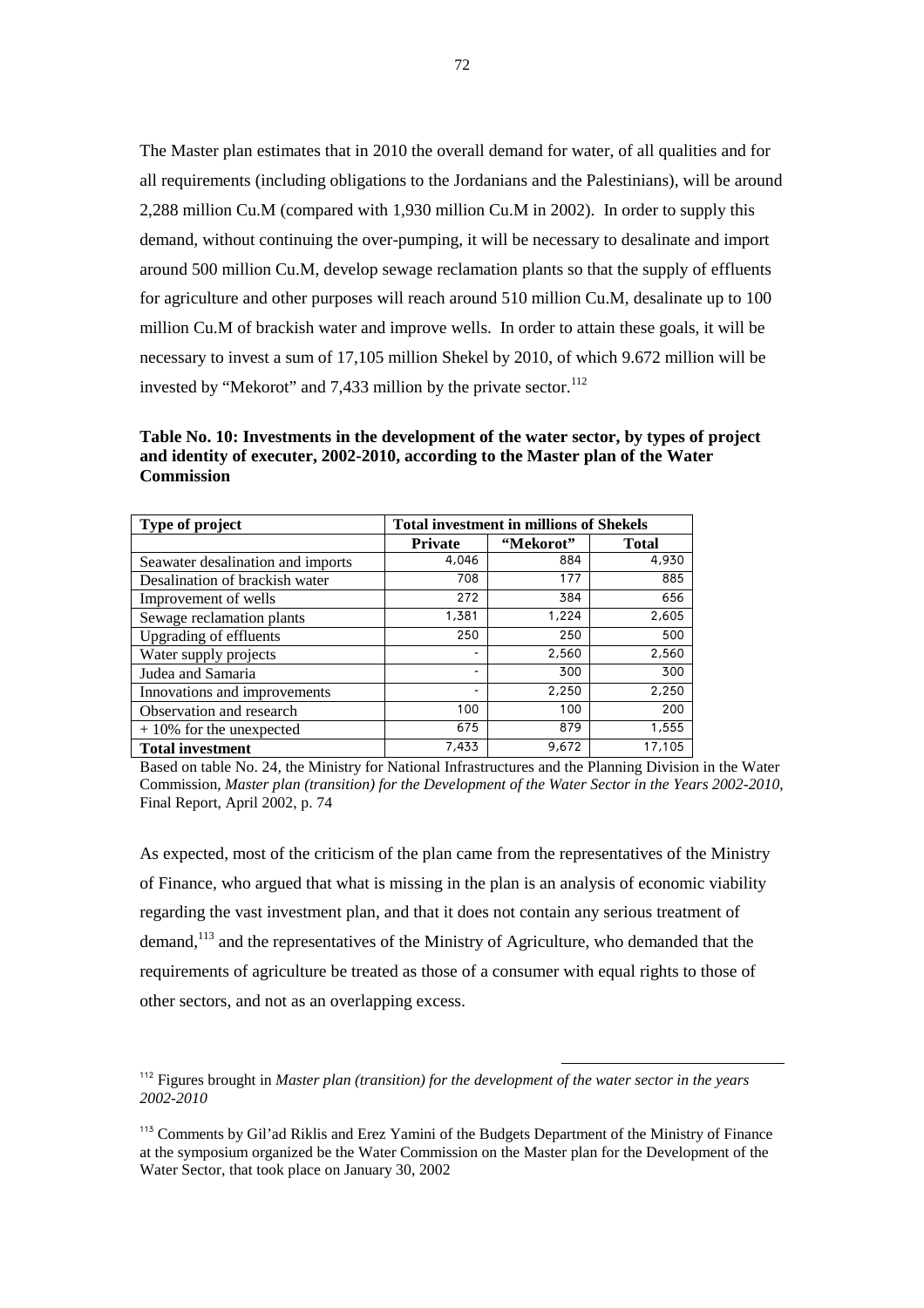# **9. An analysis of Specific Problems and Recommendations**

# **9.1. Immediate Measures That the Government Must Adopt**

Parallel with the long-term and continuous actions that the Government must take, it must contend rapidly and efficiently with the immediate crisis in the water sector.

# **9.1.1. Emergency Regulations**

 $\overline{a}$ 

The Committee contended with the question whether, in light of the emergency situation in the water sector, it ought to recommend the introduction of emergency regulations. When the Committee started preparing an interim report (which was finally not published), the legal advisor to the Committee presented a legal opinion objecting to such a recommendation, because on the basis of several rulings of the High Court of Justice, it is doubtful whether the current situation warrants the use of emergency regulations, and because the negative position of the Attorney General's Office regarding the use of the Regulations in such cases, is known. Nevertheless, use was made in the past of emergency regulations in the water sector - the last time in 1999, in order to cut sweet water allocations, to levels of between 30% and 80% of the water quotas of  $1989$ .<sup>114</sup>

The Committee finally reached the conclusion that the situation in the water sector fulfills the conditions that appears in article 50(a) of Basic Law: the Government, regarding the introduction of emergency regulations, which states: "In a state of emergency, the Government is entitled to introduce emergency regulations in order to defend... the existence of vital supplies and services..." , and decided to recommend the introduction of regulations, at the center of which would be:

- (a) Authorizing the Water Commissioner to diminish production, supply or consumption of water of various sources, or from a specific defined source, should the hydrological or climatic conditions make this necessary;
- (b) Authorizing the Water Commissioner to issue new production licenses, adapted to the emergency, that will enable him to implement changes in the production licenses, by means of quick procedures, on the basis of his professional discretion;
- (c) Authorizing the Water Commissioner to initiate and publish tenders for the establishment of enterprises for the development of new water sources, and to advance

<sup>114</sup> The State Comptroller, *Annual Report No.51b*, Jerusalem, April 29, 2001, p. 764 (Hebrew)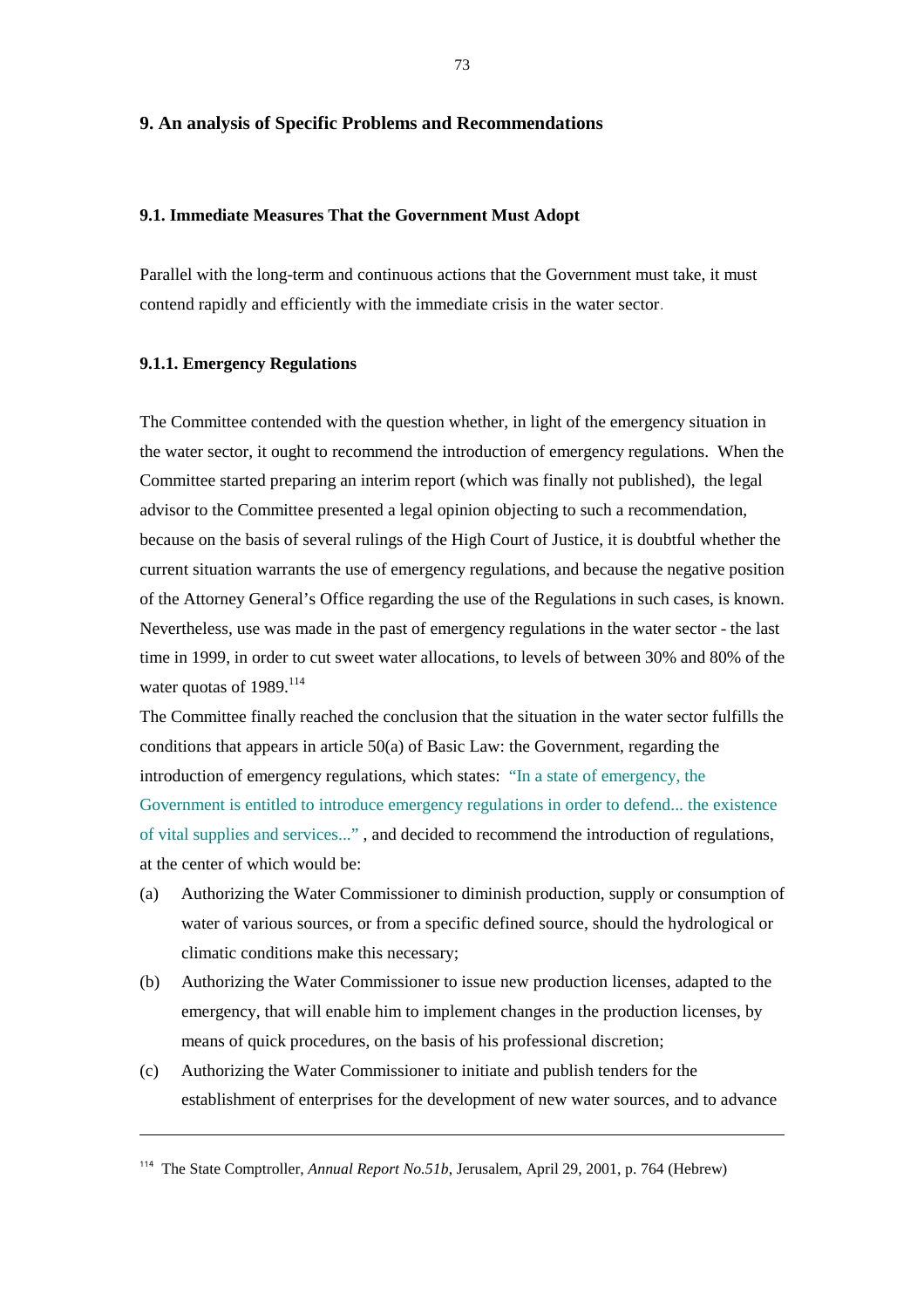projects in the water sector, by means of quick procedures within an approved budgetary framework, while preserving the professional and administrative authority in his own hands;

- (d) Establishing special planning committees to approve enterprises and projects in the water sector by means of a short and quick procedure, as long as the regulations are in force;
- (e) Authorizing the Water Commissioner to connect private wells to the national water sector, and to activate wells that went out of use in the past, with the goal of supplying potable water and water for home consumption;
- (f) Authorizing the Water Commissioner to instruct the local authorities and the water associations to manage the water sectors efficiently and frugally, including the installation or changing of accessories or installations to ensure the efficient use of water;
- (g) Authorizing the Water Commission to stop production, supply or consumption of water immediately, in any case of a danger of contamination;
- (h) Authorizing the Water Commissioner to enforce comprehensive inspection, to enter any location and to perform any act necessary to protect a source of water, in order to preserve it and ensure the uphold the conditions in the license. The Commissioner will be authorized to impose financial sanctions, and hold criminal proceedings, to close a water source and suspend a production license, to the extent required;
- (i) Concentrating the legislative powers on water matters, in the hands of the Prime Minister;
- (j) Authorizing the Prime Minister, in consultation with the Minister of Finance, the Minister for National Infrastructures, and the Minister of Agriculture and Rural Development, to fix the various water prices and production levies during the emergency period, according to the needs.

# **9.1.2. The Establishment of a Ministerial Committee For Natural Resources, Agriculture and the Environment**

The Committee calls upon the Government to establish immediately a Ministerial Committee for Natural Resources, Agriculture and the Environment, headed by the Prime Minister, that will be able to take coordinated decisions in all these spheres. The meetings of the Committee can also be run, depending on the matter being deliberated, by the Minister for National Infrastructures, the Minister of Agriculture or the Minister for the Environment. It is important that in every meeting of this Committee the Minister of Finance, or his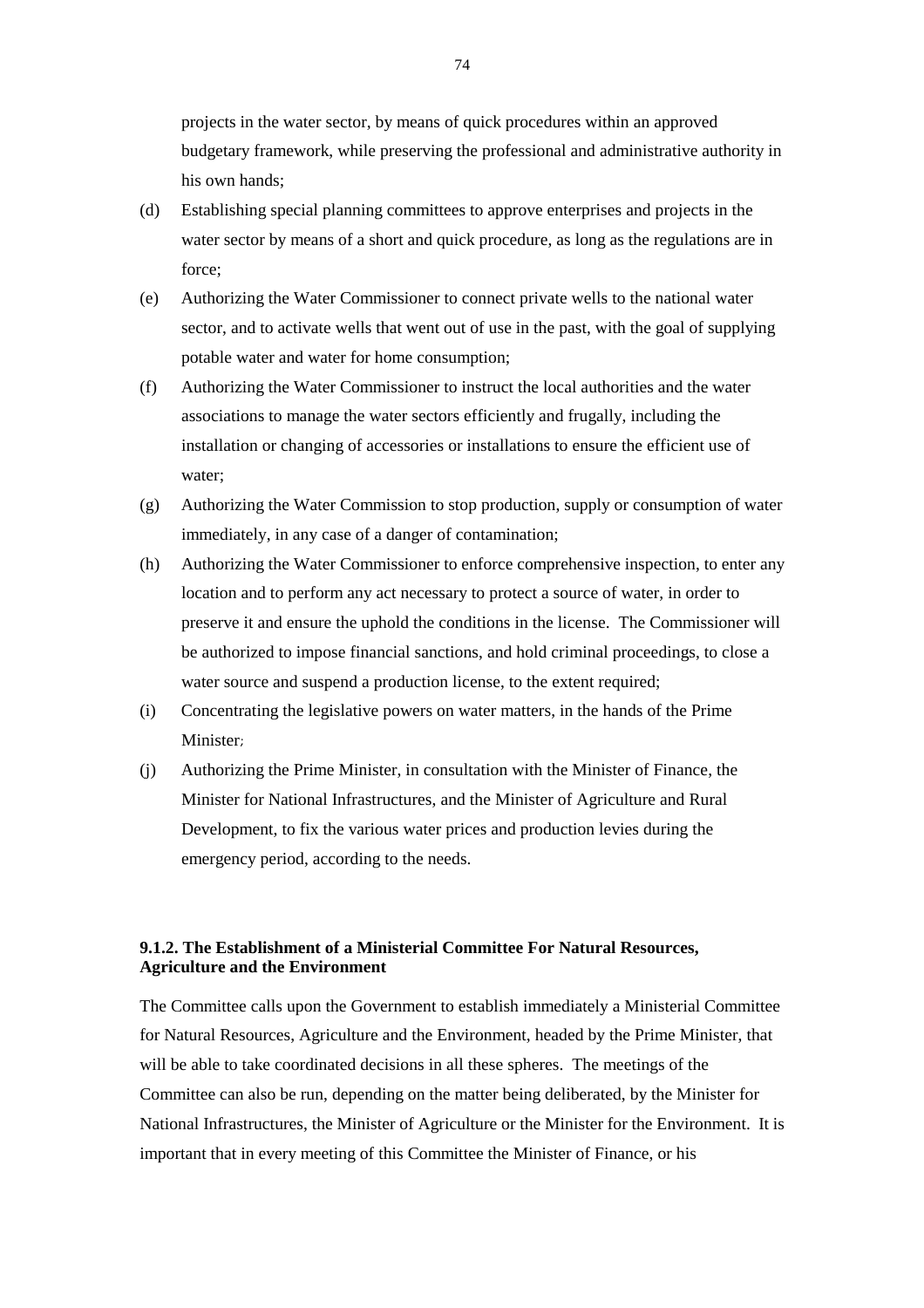representative shall be present. The most urgent issues that will be placed on the agenda of the Committee in the sphere of water will be:

- (a) To approve the Master Plan for the development of the water sector until 2010, that was presented by the Water Commission in April 2002; (See chapter 8)
- (b) To encourage the Water Commission to prepare a master plan for the long run, up to the year 2040;
- (c) To initiate and prepare a new water law; (See article 9.3., and chapter 4 in the recommendations)
- (d) To strengthen the Water Commission and the Water Commissioner; (See paragraph 9.2.1.)
- (e) To follow up the implementation of the reform regarding water prices for agriculture, and support for preserving agricultural areas, that was approved by the Government on April 28, 2002; (See article 9.5.)
- (f) To deliberate a much broader reform in agriculture, that in addition to the issues included in the current reform will deal, *inter alia*, with the national spread of agriculture; the types of crops that will enjoy encouragement, while limiting as far as possible water guzzling crops; fixing the quantities of sweet, brackish and reclaimed water that will be supplied to agriculture until the stabilization of the water sector, and turning part of the agricultural lands into national parks or natural reserves, in order to prevent turning them into real-estate; the establishment of a professional committee for the pricing of water and fixing the production levies; (See article 9.5.)
- (g) To receive current reports regarding the pumping from the water reservoirs throughout the interim period; (See article 9.7.)
- (h) To receive reports on the allocation of water to the various sectors. (See paragraph 9.4.1.)

# **9.2. Treatment of Institutional and Organizational Problems**

The discussion of the reasons for the crisis in the water sector, points to marked organizational failures, that are responsible for the fact that despite the warnings, and the grave findings of reports and plans over several decades, hardly anything has been done to contend in a serious and deep manner with the problem, and the crisis resulting from it. Therefore, the Committee sees fit to emphasize the organizational changes that it believes should be instituted in its opinion.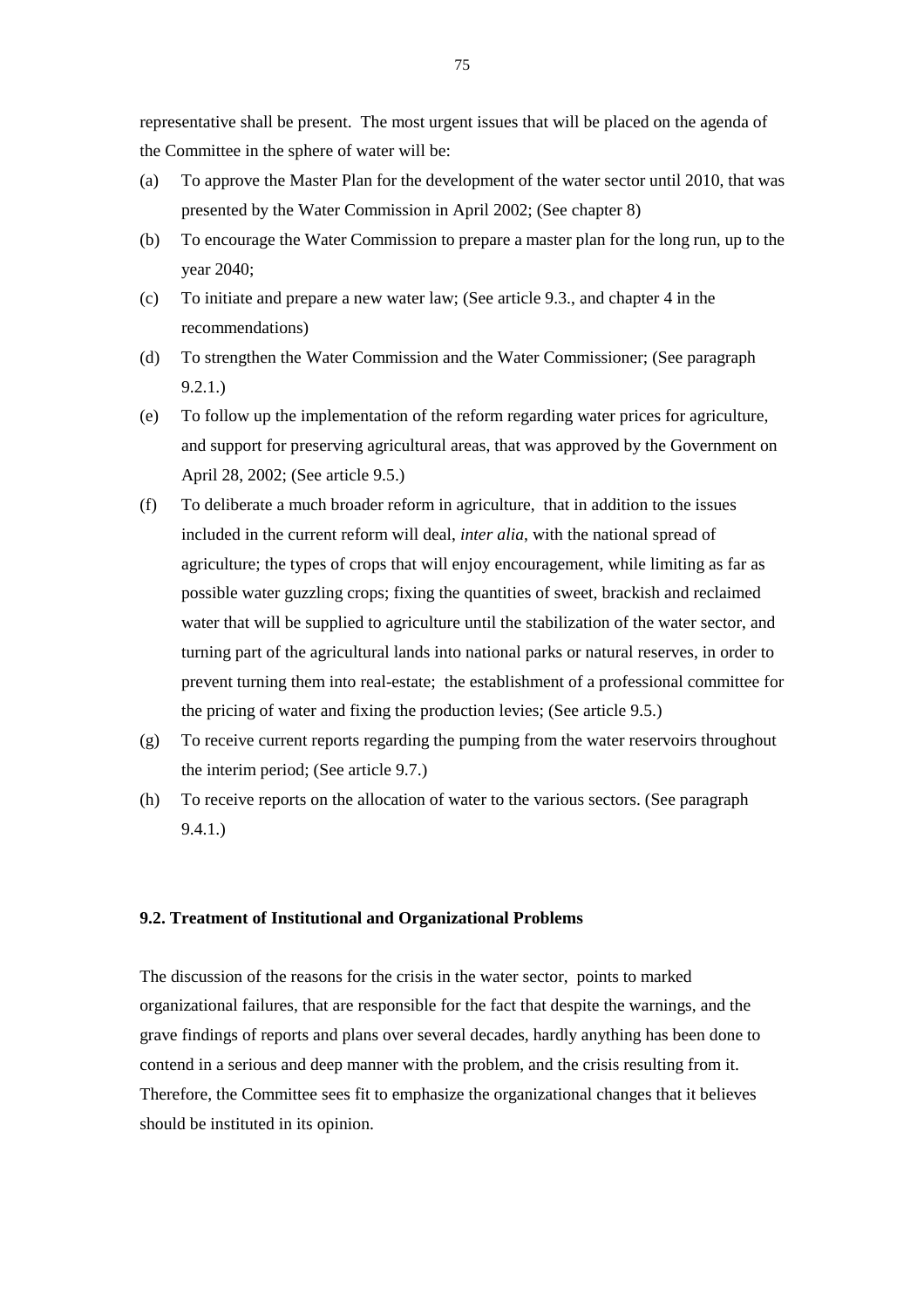# **9.2.1. Strengthening the Water Commission and the Water Commissioner**

At least in the current emergency period, and unconnected with the long term solution, it is desirable to strengthen the status of the Water Commissioner and the Water Commission. It is necessary to add to the Commission resources and man-power, and to strengthen the professional and functional divisions within its framework.<sup>115</sup>

In his evidence to the Committee, Prof. Uri Shamir, who supports the establishment of a water authority in the long run, explained that since it is impossible to establish such an authority overnight, it is necessary to take advantage of the potential of the existing framework - in other words, the Water Commission.

Why can't one establish a water authority overnight?

 "I know the governmental organizational systems. If you will start a change today, you are getting yourself into World War III, with eight to nine Ministries, and you also need legislation for this purpose".

And what is the problem with the Water Commission?

 "There are excellent people there... The current Water Commissioner is a professional, he has no political agenda, he is trying to do his best... (but) the people in the Commission are stretched to the limit, and are unable to do what needs to be done. Therefore, in the immediate future, in my opinion, one should strengthen the professional divisions of the Water Commission, and increase its man-power five or  $t$ en-fold".  $116$ 

The statement that the Water Commission is made up of high quality man-power, but that it has turned into an "impoverished body", repeated itself time and again in the words of the witnesses.<sup>117</sup>

Regarding the ability of the Water Commission to act, an interesting paradox emerged. On the one hand, many mentioned the fact that according to the Water Law a large number of powers are concentrated in his hands, but on the other hand, he is extremely limited in his

<sup>&</sup>lt;sup>115</sup> The Committee received from the Water Commission details regarding its various divisions and current man-power base, and was impressed that in addition to the fact that the man-power base is too narrow, part of the senior positions are not manned. The resignation of the head of the Hydrological Service, Dr. Shmuel Kessler, against the background of professional differences of opinion with the Government, was especially worrying.

<sup>116</sup> Evidence given to the Committee by Prof. Uri Shamir, on November 25, 2001

<sup>&</sup>lt;sup>117</sup> See, for example, the Evidence given by former Deputy Director Genral of "Tahal", Yona Kahane, to the Committee on December 23, 2001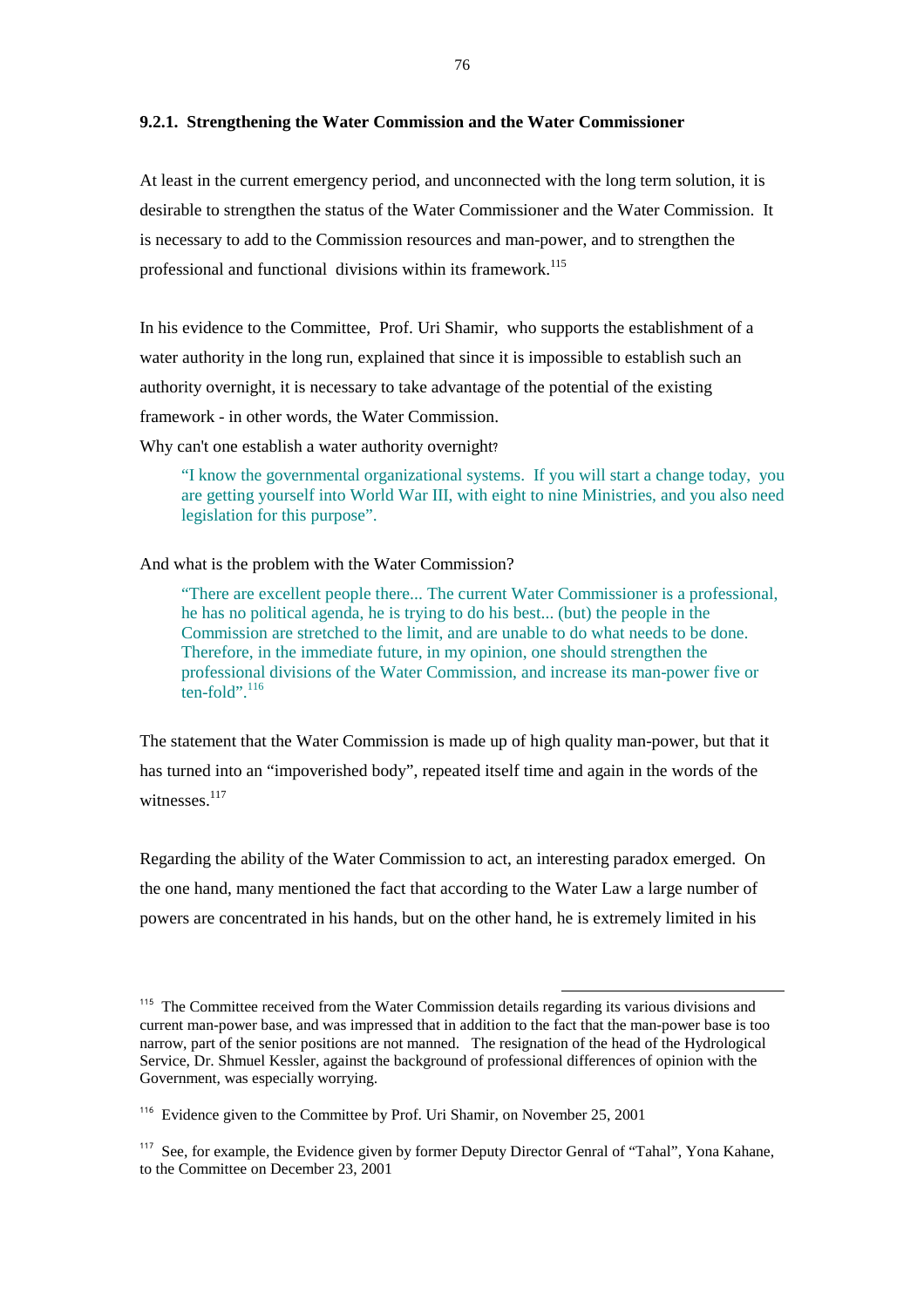ability to act, and it is very easy to "bend his arm".<sup>118</sup> Many decades ago Simcha Blass, who was the Government's advisor on water issues in the early 1950s, explained this paradox: "The Water Commissioner, who, according to the Water Law, is the central man in the sphere of water, is not in fact in that position. Because it is not the law that decides in Israel, but intrigues".<sup>119</sup>

Dr. Eran Feitelson has a different explanation for this paradox. The mere fact that so many powers are concentrated in the hands of the Commissioner, places him in a position where those who are in charge of him - whether the Minister for National Infrastructures or the Prime Minister - can prevent his acting on the basis of his professional consideration. If the Commissioner had fewer powers (for example, like the head of the Planning Administration in the Ministry of the Interior), but were able to act within a framework of effective checks and balances, he would find it much easier to play the political game, and ensure the adoption and implementation of desired decisions.<sup>120</sup>

Another interesting question that came up was whether the Commissioner ought to be a professional in the sphere of water. From the criticism heard by many witnesses regarding several past Water Commissioners, who were not professionals, it emerges that the majority does believe that the Commissioner ought to be a professional. One of the few exceptions was water engineer Gaby Shaham, an advisor to Water Commissioners and the head of a division in "Tahal" in the past, who said:

 "The way I see it, the Water Commission should not be a professional in the sphere of water. The Commissioner, who is the head of the system, dictates or adopts policy, and translates it, must be a political person. (On the other hand), the second echelon in the water body - the permanent echelon - the one that chews, examines, brings alternatives, presents the ramifications, must be made up of the best men in the profession".<sup>121</sup>

<sup>&</sup>lt;sup>118</sup> In comments she made during the symposium organized be the Water Commission on the Master Plan for the Development of the Water Sector, that took place on January 30, 2002, Prof. Ronit Nativ, from the Faculty of Agriculture of the Hebrew University in Rehovoth said: "Like every citizen in this country, I followed in the press as Shimon Tal's arm was bent by the Prime Minister and his men... If there is anything that I hope will emerge as a result of the current process that you have opened, it is that a situation will be created, in which it will be impossible to bend the arm of any Water Commissioner".

<sup>119</sup> Simcha Blass, *Water of Dispute and Deed*, Ramat Gan, Masada publishers, 1973, p. 22 (Hebrew)

<sup>&</sup>lt;sup>120</sup> Interview with Dr. Eran Feitelson, held by the representative of the Committee on February 26, 2002

 $121$  Comment made by Gaby Shaham at a meeting held by the Committee with members of the Organization of Water Engineers on December 23, 2001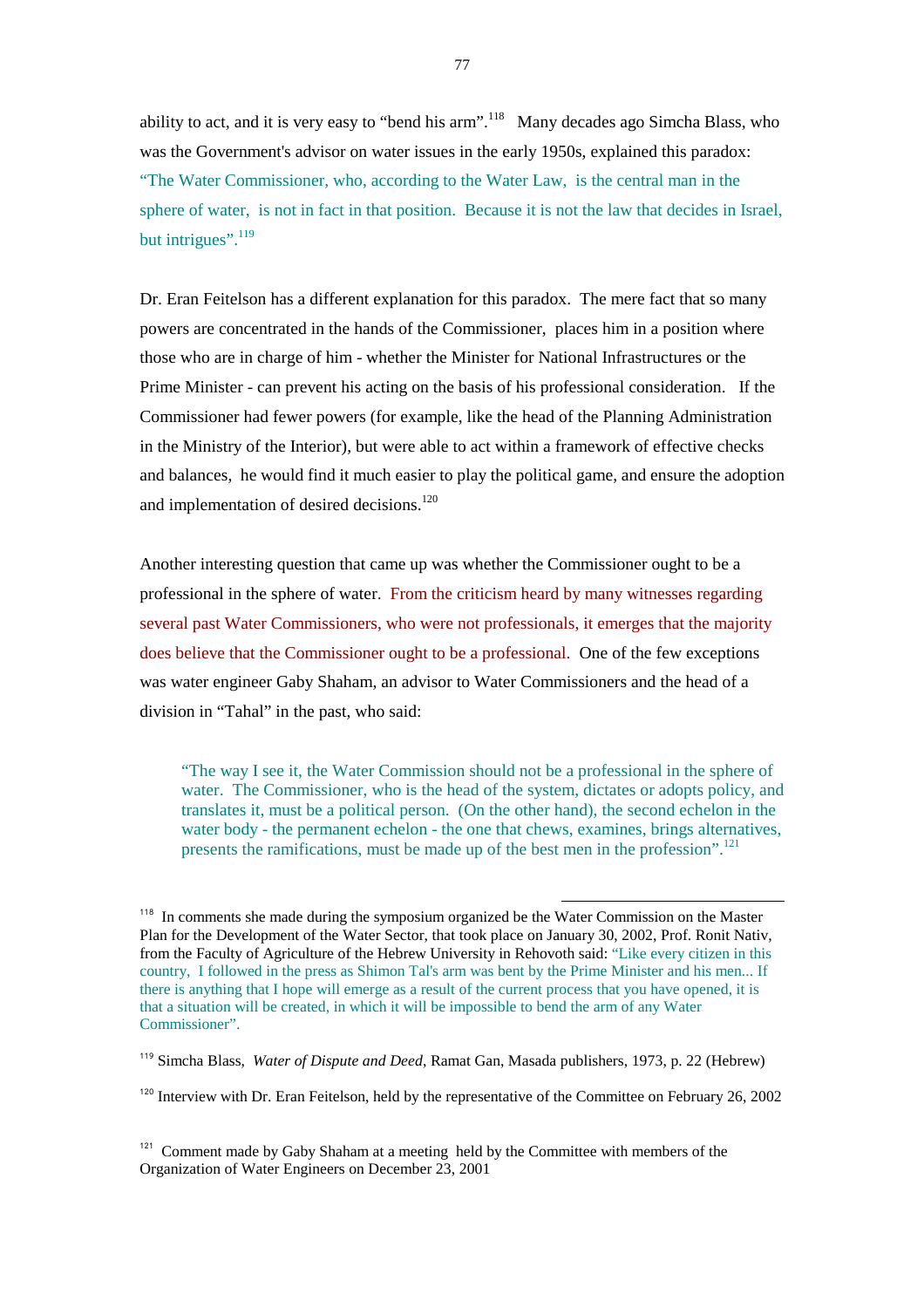In the opinion of Dr. Eran Feitelson, the Water Commissioner ought to be a professional, but he doesn't have to be the leading expert on water in Israel, academically speaking. On the one hand, he must be capable of understanding what the experts are saying, and have the professional ability to act, and on the other hand, he must have political connections and be able to get professional decisions through the political system.<sup>122</sup>

The Committee recommends, that the manpower base of the Water Commission shall be broadened, the various divisions in it shall be strengthened, and its budget shall be increased. The Committee also recommends that clear criteria be laid down for the selection of the Water Commissioner, who must be a professional, but must also have political capabilities. (See also articles 3e-f in the Committee's recommendations)

# **9.2.2. The Establishment of an Independent Water Authority, After the Water Sector will be Stabilized**

In her special report on the administration of the water sector of 1990, in which she expressed caustic criticism of the existing authorities, State Comptroller Miriam Ben-Porath wrote:

 "For the purpose of regularizing the water sector, the responsibility for its administration should be transferred to a neutral, national, professional body, that will take into account the needs of the national economy, including those of the agricultural sector, and will ensure the quality of potable water for households, and the supply of water in future in a regular and credible manner".<sup>123</sup>

Most of the witnesses, who appeared before the Committee, agreed that it is important, that the water sector should be run by a professional body, with implementation capabilities. However, the Committee found that opinions are divided on whether it should be an independent, national authority, that is not directly subject to the Government; whether it should be an authority more independent than the Water Commission, but still subject to some Ministry, that does not represent interests of its own in the sphere of water, or of a group of consumers or producers of water; or whether one should simply strengthen the status, and human and financial means at the disposal of the Water Commission, that will remain connected to the Ministry for National Infrastructures.

<sup>&</sup>lt;sup>122</sup> Interview with Dr. Eran Feitelson

<sup>123</sup> The State Comptroller, *Report on the Management of the Water Sector in Israel,* Jerusalem, 1990, p. 53 (Hebrew)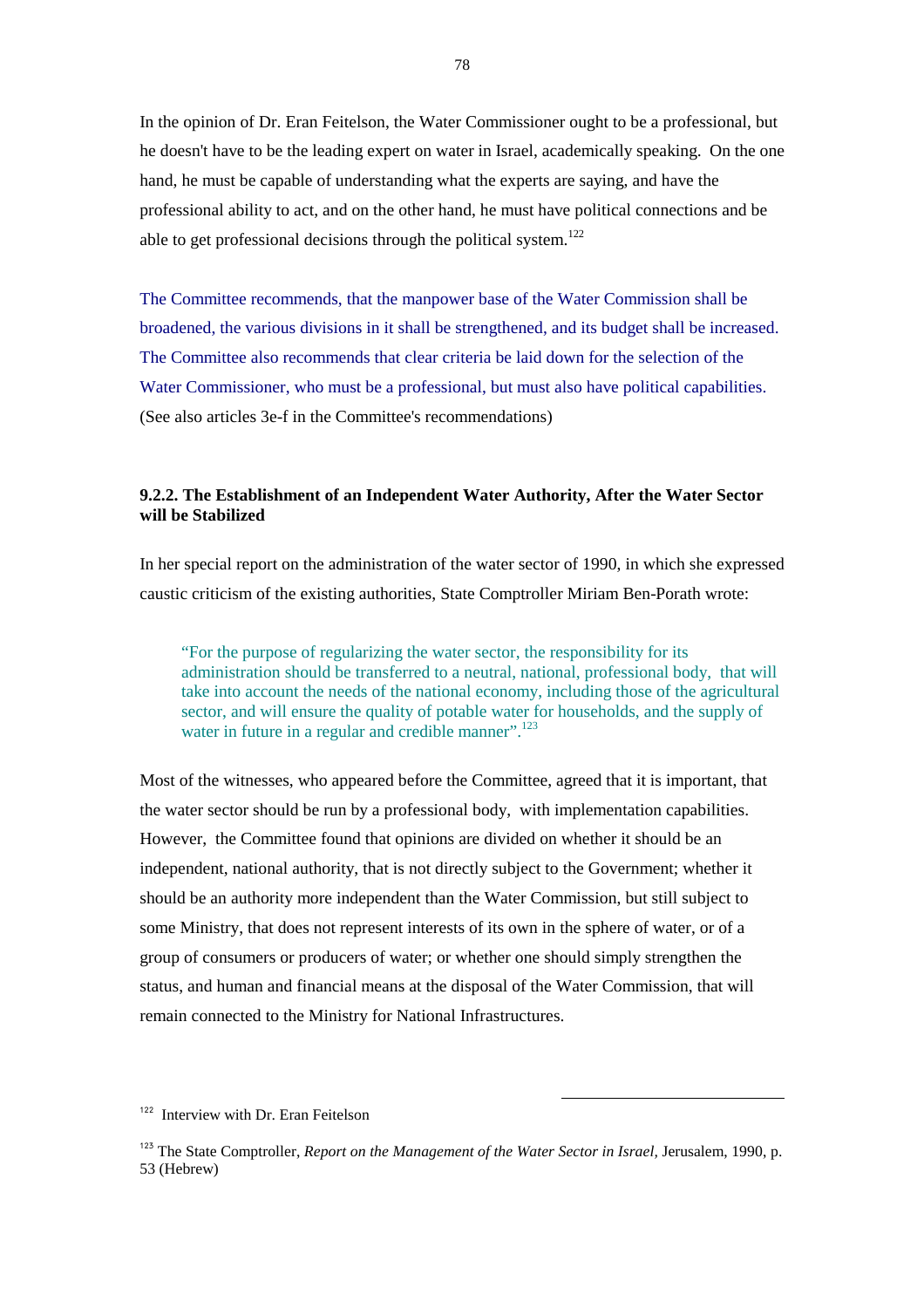Among the witnesses who expressed support for the establishment of an independent authority was Shaul Arlozoroff, who said:

 "It is necessary to raise the issue of water to a higher status in the governmental administrative setup of the State of Israel, so that there will be an authority headed by a Governor, or whatever one might decide to call him, in which the level of sophistication, the level of flexibility and the level of budgets to do things within the system will rise, and it will be much easier for the Governor or the Authority to perform all the functions, that today slow down decision making, and implementation".

At the same time Arlozoroff warned that it would be a mistake to concentrate all the powers in the hands of a single person.

 "This doesn't exist in any Western democracy. It is impossible to disregard the Ministry of Health when we are dealing with public health, and it is impossible to disregard the Ministry for the Environment when we are dealing with matters related to the environment".<sup>124</sup>

As might have been expected, representatives of Government Ministries, that are liable to lose powers in the event of an independent water authority being established, expressed opposition to its establishment. Thus, for example, the Director of the Water Sector Administration in the Ministry of the Interior, said:

 "We object to the idea of a comprehensive water authority... It will not work, and it is not right, because there is no reason why the Ministry of Health should give up its powers, and there is no reason why the Ministry for the Environment should give up its powers, and the Ministry of the Interior, that deals with local authorities... Therefore, the correct solution is what the State Comptroller proposed several years ago, which was the establishment of an inter-ministerial water committee, headed by the Water Commissioner... The Water Commissioner should be obliged to convene the Committee. The Water Commissioners didn't like this Committee very much... There is a Commissioner who does not like consulting anyone, and on the other hand there is another Water Commissioner, who might be too susceptible to all sorts of ideas. One should find the middle road".<sup>125</sup>

It should be noted that most of those who spoke in favor of the establishment of a water authority, had no clear plan as how exactly the process ought to occur, and it looks as if the yearning for the establishment of the Authority, stems primarily from frustration regarding the existing situation. At least one speaker pointed out, that a time of emergency is not the right time to establish a new body, since this involves removing powers from existing bodies, in the midst of power struggles and legislation.<sup>126</sup>

<sup>&</sup>lt;sup>124</sup> Comments made by Shaul Arlozoroff at a meeting held by the Committee with members of the Organization of Water Engineers on December 23, 2001

<sup>&</sup>lt;sup>125</sup> Evidence given to the Committee by Moshe Avnon, on July 31, 2001

<sup>&</sup>lt;sup>126</sup> Evidence given to the Committee by Prof. Uri Shamir, on November 25, 2001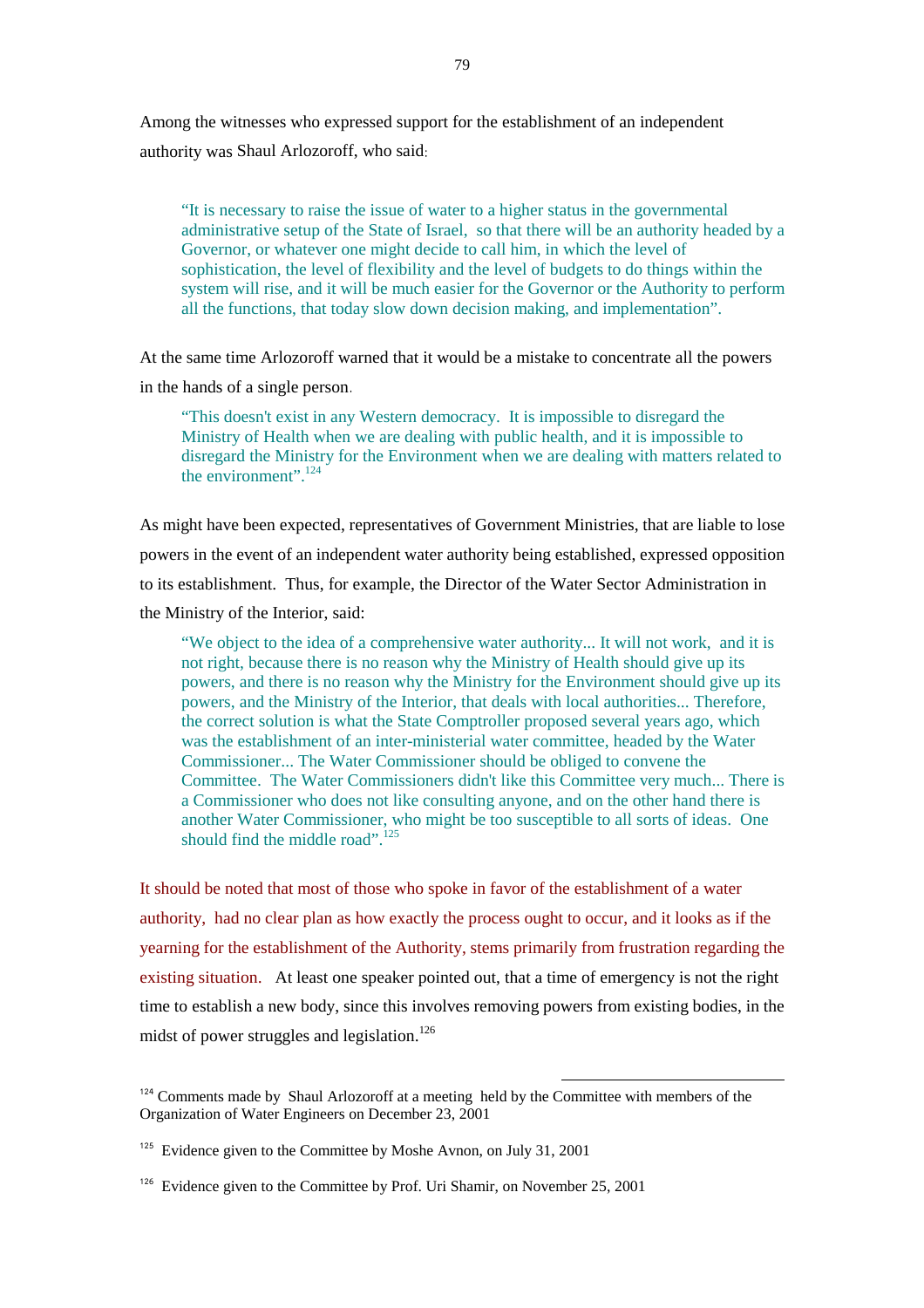The Committee recommends that the possibility of turning the Water Commission into an independent and professional water authority, with a status similar to that of the Bank of Israel, as laid down in the Bank of Israel Law of 1954, should be examined. In other words, the authority should be incorporated, and not subject to any Ministry, and its function should be to manage, regulate and direct the water sector, on the national and regional levels, in accordance with the instructions of the Water Authority Law that will be enacted, with the policy of the Government and the recommendations of the Water Council as reconstituted. (See paragraph 9.2.4.) The Authority will be headed by a professional in the sphere of water, who does not represent any particular interest in the water sector, and who will be appointed by the Government.

### **9.2.3. Establishing a Ministerial Hierarchy Regarding treatment of the Water Sector**

Already at the beginning of its work, the Committee reached the conclusion, that one of the significant and fundamental problems in the running of the water sector in Israel, and one of the reasons for the lack of efficiency in the decision making process and in the implementation of decisions, is the multiplicity of Ministries (of which former Minister Abba Eban once said that each operates like a fiefdom), and other bodies dealing with the issue. Not only is there a multiplicity of Ministries, but frequently their unique interests, are at odds with each other. (See paragraph 7.3.1.)

On the face of it, there are several bodies that are supposed to bring about coordination among the various Ministries and other factors dealing with the water issue: the Ministerial Committee for Social and Economic Affairs, the Emergency Staff for the Water Sector, and the Committee for the Removal of Blockages in the Water Sector. However, in fact, the coordination is faulty. The Ministerial Committee does not keep up with what needs to be done; the Emergency Staff discusses important issues, but the main message to emerge from it's meetings is frustration from the difficulty in getting resolutions through the Government; while the Committee for the Removal of Blockages, is in a state of inner contradiction, since part of the blockages in the water sector are to be found in the Office in which this Committee was set up.

 $\overline{a}$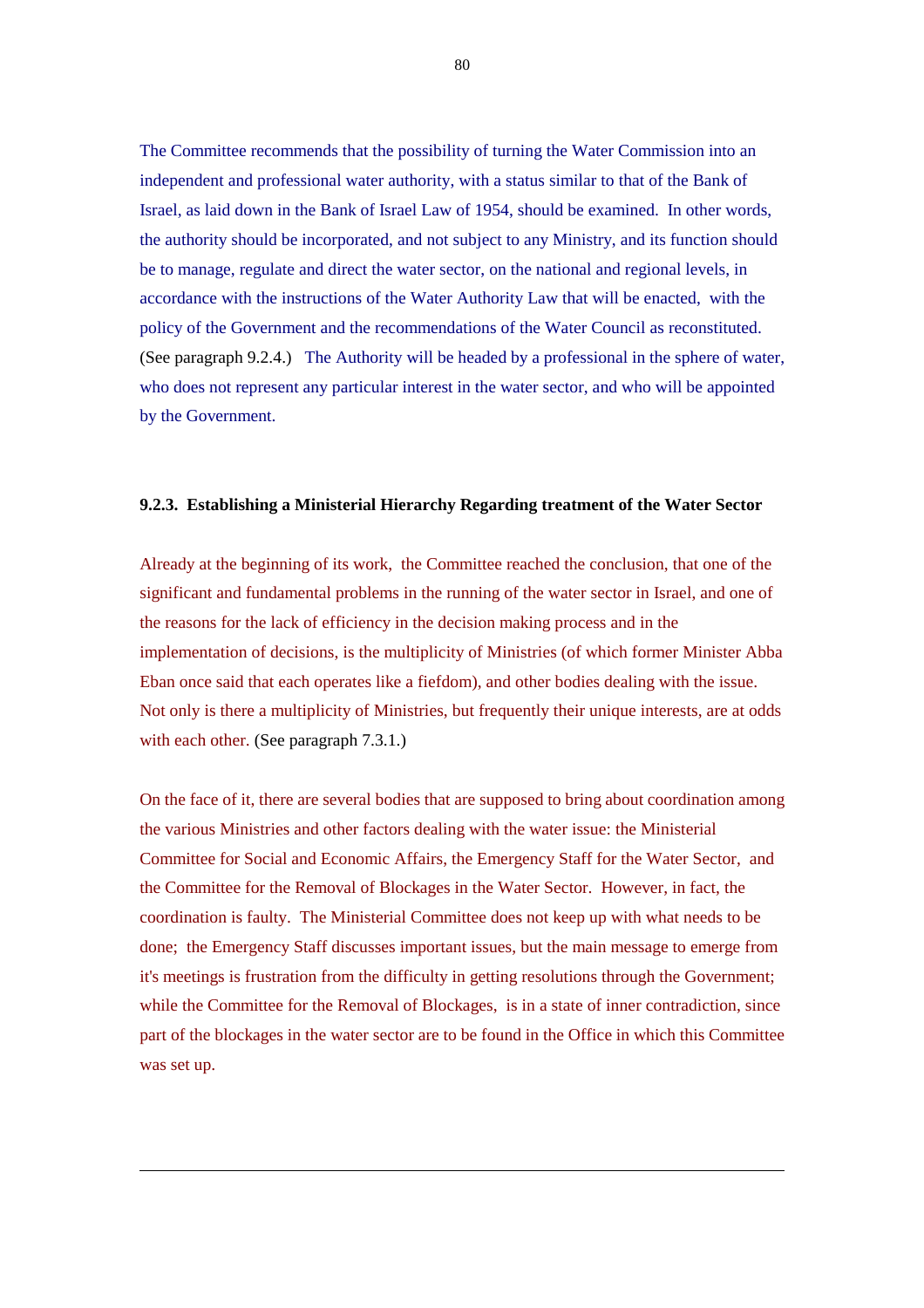Even though most of the witnesses, who dealt with the subject of the multiplicity of Ministries dealing with the water issue, agreed among themselves that one must reduce their number, <sup>127</sup>from the practical point of view there is no doubt that, for example, the Ministry of Health is the body that should deal with health hazards connected with water, and the Ministry for the Environment is equipped to deal with issues connected with environmental pollution,<sup>128</sup> the Ministry of Finance must supervise the allocation and expenditure of public funds in the sphere of water, and the Ministry for Foreign Affairs must be involved when one is dealing with agreements concerning water with foreign countries, and international organizations. However, duplicities must be avoided, and it is necessary to ensure that the coordination among the various bodies will be built into the work process.

As to the Ministry that should be responsible for the water issue as a whole - according to the law, and in practice - except for the agricultural lobby that would have been happy had the issue remained in the Ministry of Agriculture, the Committee found broad agreement, that it was a good thing that the issue was moved from the Ministry of Agriculture, to the Ministry for National Infrastructures.

Among the witnesses there were a few who thought that the Ministry for the Environment (to whose name the words "and Natural Resources" should be added) is a more suitable Ministry to take overall responsibility for the water issue,<sup>129</sup> and others, who due to the importance of thesubject, proposed that it should be the Prime Minister's Office that should take the issue under its wings. Former Minister for National Infrastructures, Avigdor Lieberman, suggested that the overall treatment of the water sector be divided between his Ministry, that should continue to deal with the operational side, and another Ministry - the Ministry of Health or the Ministry for the Environment - would deal with supervision, since, in his words "supervision must be in another Ministry".<sup>130</sup>

Of course, the effectiveness of the way any particular Ministry deals with any issue, depends on the degree to which the Minister in charge is interested in advancing it, or alternatively, the degree to which he enables the officials in his Ministry to act on a professional basis, and without his intervention. The problem with referring the subject to the Prime Minister's

 $127$ See, for example, evidence given by Prof. Avishay Braverman, on July 30, 2001, and of Ronen Wolfman on August 8, 2001

<sup>&</sup>lt;sup>128</sup> Comment made by Shaul Arlozoroff at a meeting held by the Committee with members of the Organization of Water Engineers, on December 23, 2001

<sup>&</sup>lt;sup>129</sup> Evidence given to the Committee by Dr. Alon Tal, from the Arava Institute, on December 23, 2001

 $130$  Evidence given to the Committee by Avigdor Lieberman, on September 24, 2001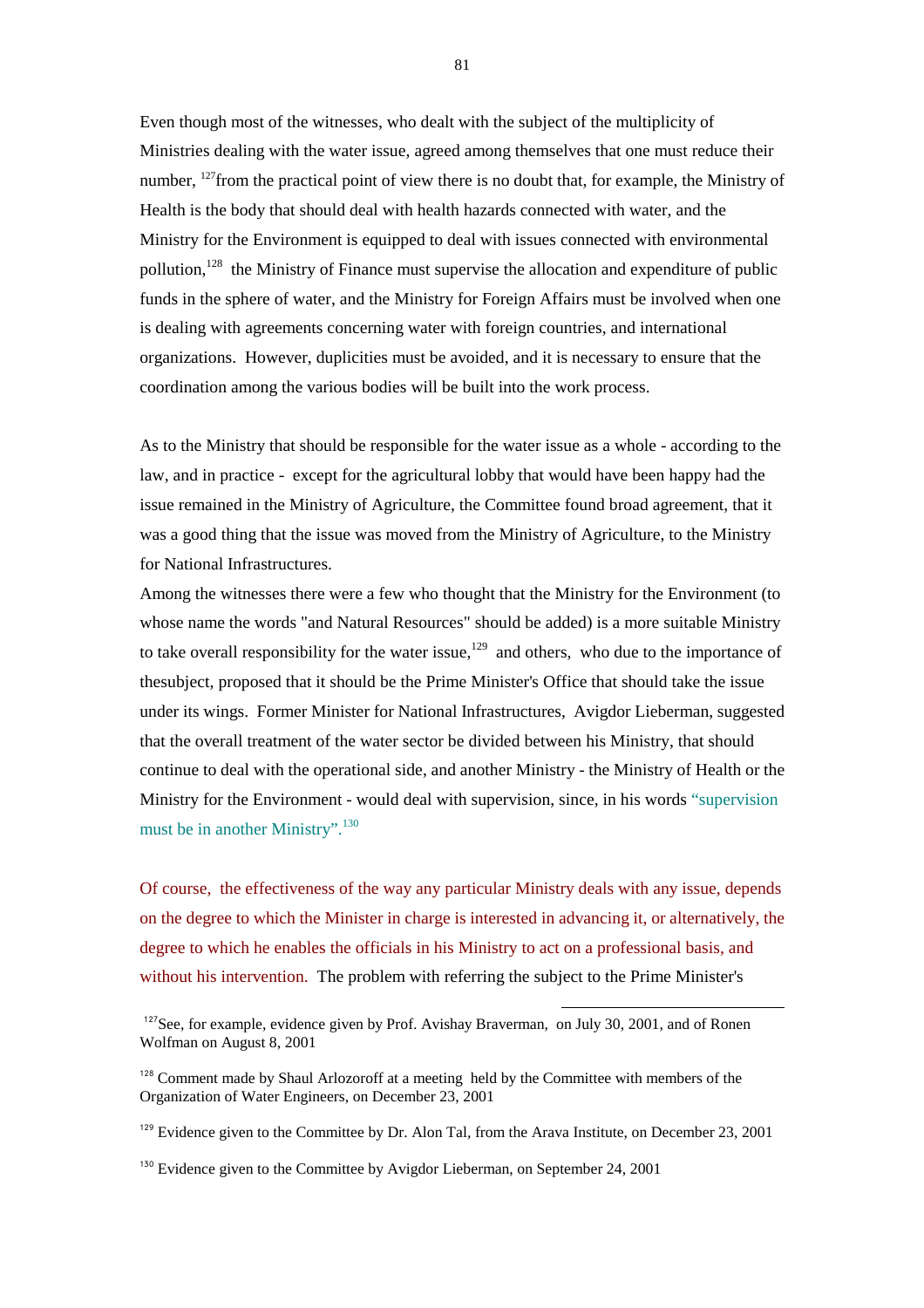Office is, that the Prime Minister himself cannot take time out from burning political issues to deal with water on a daily basis, and it is not reasonable to assume that the Prime Minister's Office will decide to employ professional manpower specifically in order to deal with the water problem. Therefore, the Committee does not see any fault in leaving the responsibility at the strategic level in the hands of the Ministry for National Infrastructures, and that within its framework the Water Commission should be strengthened, until such time as an independent water authority is established. (See paragraphs 8.2.1. and 8.2.2.) However, it is most important that a better coordination framework than that which exists today, should exist on the governmental level in the sphere of water. While it is important that the Ministries of Finance and Agriculture should make their unique contribution regarding the water sector, these Ministries are not in charge of determining Israel's water policy, and they should not be involved in blocking decisions on the strategic level, or the implementation of decisions on the tactical level. In our opinion, this goal will be attained should a Ministerial committee for natural resources, agriculture and the environment be set up, should the status of the Water Commissioner and the Water Commission be strengthened, should a reorganization of the Water Council be implemented, and should the Water Law be appropriately amended.

The Committee recommends, that until such time as an independent water authority is set up, the status of the Ministry for National Infrastructures, and the Water Commission by its side, should be strengthened, and the responsibilities of the other Ministries should be more clearly defined, in a manner that will enable them to make their unique contribution, without being able to block decisions and implementation in the sphere of water. The coordination among the Ministries will be implemented within the framework of the Ministerial Committee for Natural Resources, Agriculture and the Environment. (See paragraph 9.1.2.)

#### **9.2.4. Structural Changes in the Water Council**

One of the bodies which is supposed to operate, by force of the Water Law, in the decisions making process in the sphere of water is the Water Council. Today, the Council has 27-39 members - representatives of the Government, representatives of the Jewish Agency and representatives of the Public. At least two thirds of the members of the Council are representatives of the public, who represent the water consumers and water suppliers. At least half of these are representatives of the consumers, and an overwhelming majority are representatives of the framers. The Council is appointed by the Government (in fact, by the Minister for National Infrastructures), and its formal task is to advise the responsible Minister

82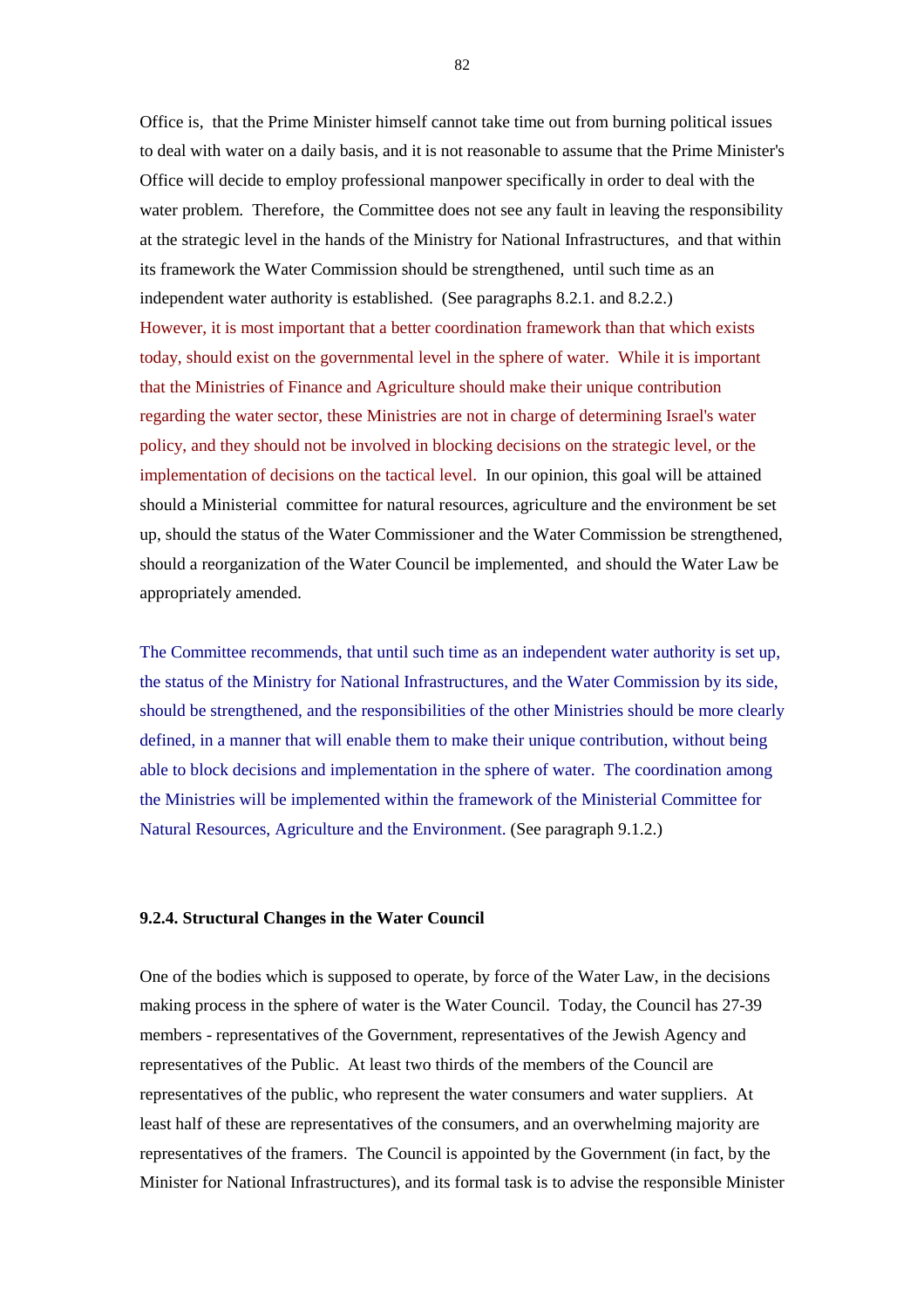on various issues mentioned in the Law, such as the water sector policy, laying down norms and rules for the use of water, declaring rationing zones and approving plans for water projects, laying down rules for calculating the price of water, and preparing a list of public representatives to serve in the water court.<sup>131</sup> The Minister for National Infrastructures serves as chairman of the Council, while the Water Commissioner serves as his deputy, but it is he who runs most of its meetings.

The Committee heard several witnesses who spoke of the operation of the Water Council. The director of the Licensing and Consumption Divison in the Water Commission explained:

 "The Water Council actually deliberates every change that we want to implement in the water sector, which involves changes in regulations, on such issues as water prices, water allocations, water cuts etc. We must go to the Water Council if we want to cut the quantities of water, and we have to deliberate the issue there. We present the issue to the Council, and it appoints a committee whose task is to hear objections from the public, and to deliberate the objections that reach it. So, first we must deposit our proposal for sixty days, so that the public can make its objections known, and relate to our proposals. After that, the Committee deliberates the objections, and then we must see whether or not the Ministers accept the recommendation of the Water Council. If they do, it goes into the process of signing the regulations, and their publications. In the best of times this process usually takes three to three and a half months. When we do not have cooperation, the whole business goes on and on".<sup>132</sup>

The representative of the Ministry of Finance gave a little more details regarding what his Ministry believes to be the root of the problem. He argued, that since most of the active members of the council are representatives of the farmers, the council manages to delay Government decisions, to which the farmers object.<sup>133</sup>

The former Legal Advisor of the Water Commission, Ora Tamir, presented to the Committee a slightly different point of view, with an historical perspective. She argued that while in the past the water policy was constructed from the bottom up, with real consultations with the Water Council, only after which resolutions were adopted by the Government, since 1977, the Water Council started being ignored. Today, Tamir argued, most of the relevant issues are cut in the Government and the Ministry of Finance, and the influence of the Council has diminished<sup>134</sup>

<sup>&</sup>lt;sup>131</sup> The Water Law 1959, article 130a

<sup>&</sup>lt;sup>132</sup> Evidence given to the Committee by Noga Blitz, on July 17, 2001

<sup>&</sup>lt;sup>133</sup> Comments made by Erez Yamini

<sup>&</sup>lt;sup>134</sup> Evidence given to the Committee by Ora Tamir, on July 10, 2001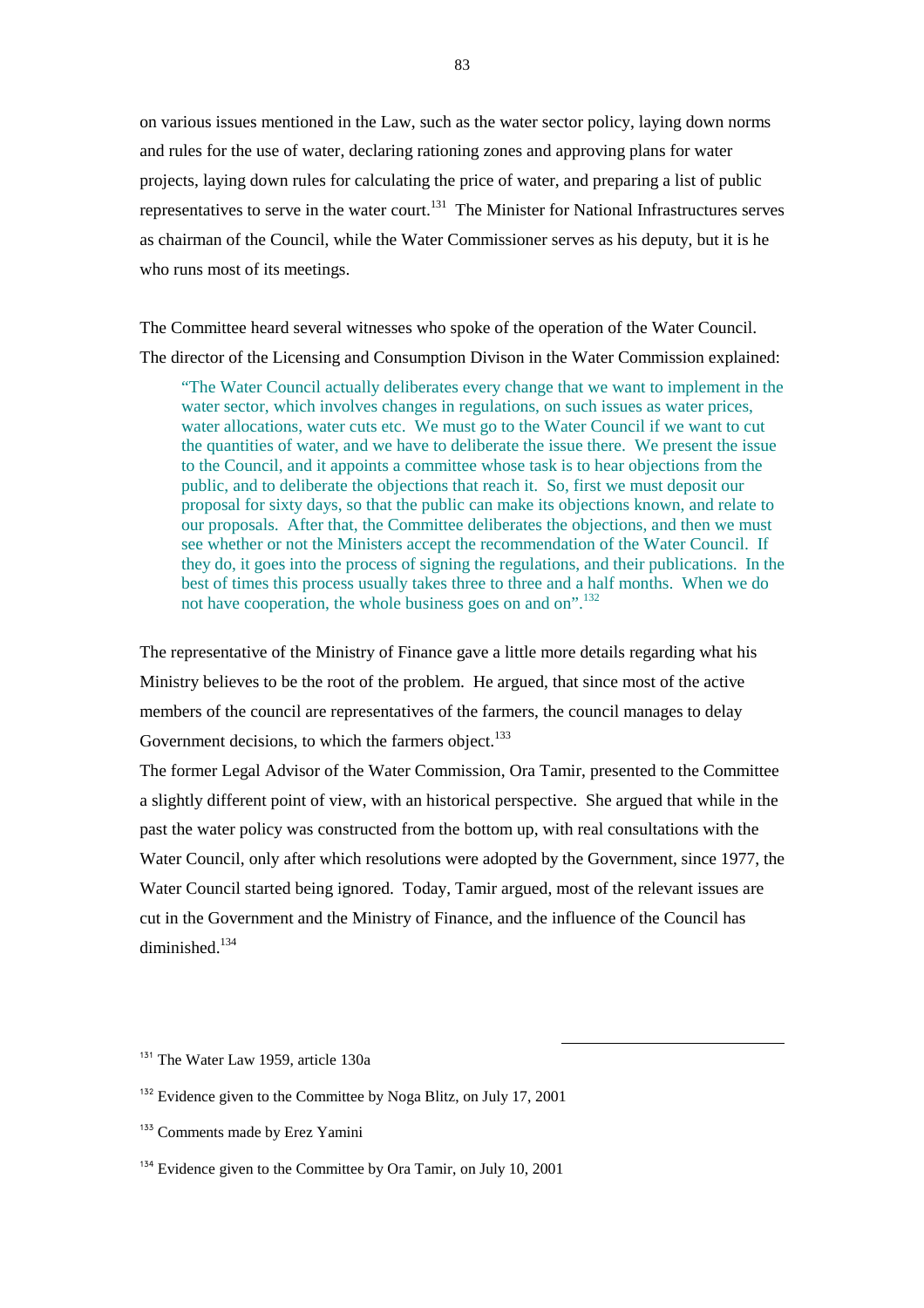Dr. Alon Tal, of the Arava Institute for the Environment ,suggested that the Water Council turn"from an advisory body only, into a body that makes decisions on matters of principle in the water sector".135 The Council, according to this proposal, will include academicians from various disciplines, representatives of all the relevant Ministries, representatives of the local, municipal and regional councils, representatives of the green bodies, and representatives of the water associations.

Prof. Hillel Shuval proposed that the Council, that will be "an independent and professional body, that will also represent interests, and will be subject to the Government, but nonpolitical", should be given the task of planning in the water sector.<sup>136</sup>

Dr. Eran Feitelson went into greater details on this issue, and proposed that the Water Council operate like the Council for Planning and Construction. The Council, in which all the various factors should be represented, and in which only the official representative or one regular replacement shall have the right to vote, will meet once every month, or two months or three months, and will determine policy. Government approval will be called for only regarding national issues. The Water Commissioner, who will, of course, be able to make proposals like any other Council member, will be the one to implement the policy decided by the Council, as the head of the Planning Administration in the Ministry of the Interior does today, on the basis of the decisions of the Council for Planning and Construction. In this manner a system of checks and balances will be created, and the political game can take place properly.137

The Committee recommends, that the Water Council should remain a body that advises the Water Commission or the independent Water Authority, once it is set up. In terms of its structure, the Committee recommends, that the number of the Council's members be significantly reduced, and its make-up changed, so that it will include experts and professionals, side by side with representatives of the Government and representatives of the consumers and producers. The representatives of the consumers should include representatives of the farmers, representatives of the urban consumers and representatives of the environmental bodies. In order for the Council to have a constructive role in the formulation of the policy, no interest group should have decisive influence over its recommendations or decisions.

l

<sup>135</sup> Document sent to the Committee by Dr. Alon Tal, on December 23, 2001

<sup>&</sup>lt;sup>136</sup> Interview with Prof. Hillel Shuval, from the Hebrew University, that was held with the representative of the Committee on February 3, 2002

<sup>&</sup>lt;sup>137</sup> Interview with Dr. Eran Feitelson, that was held with the representative of the Committee on February 26, 2002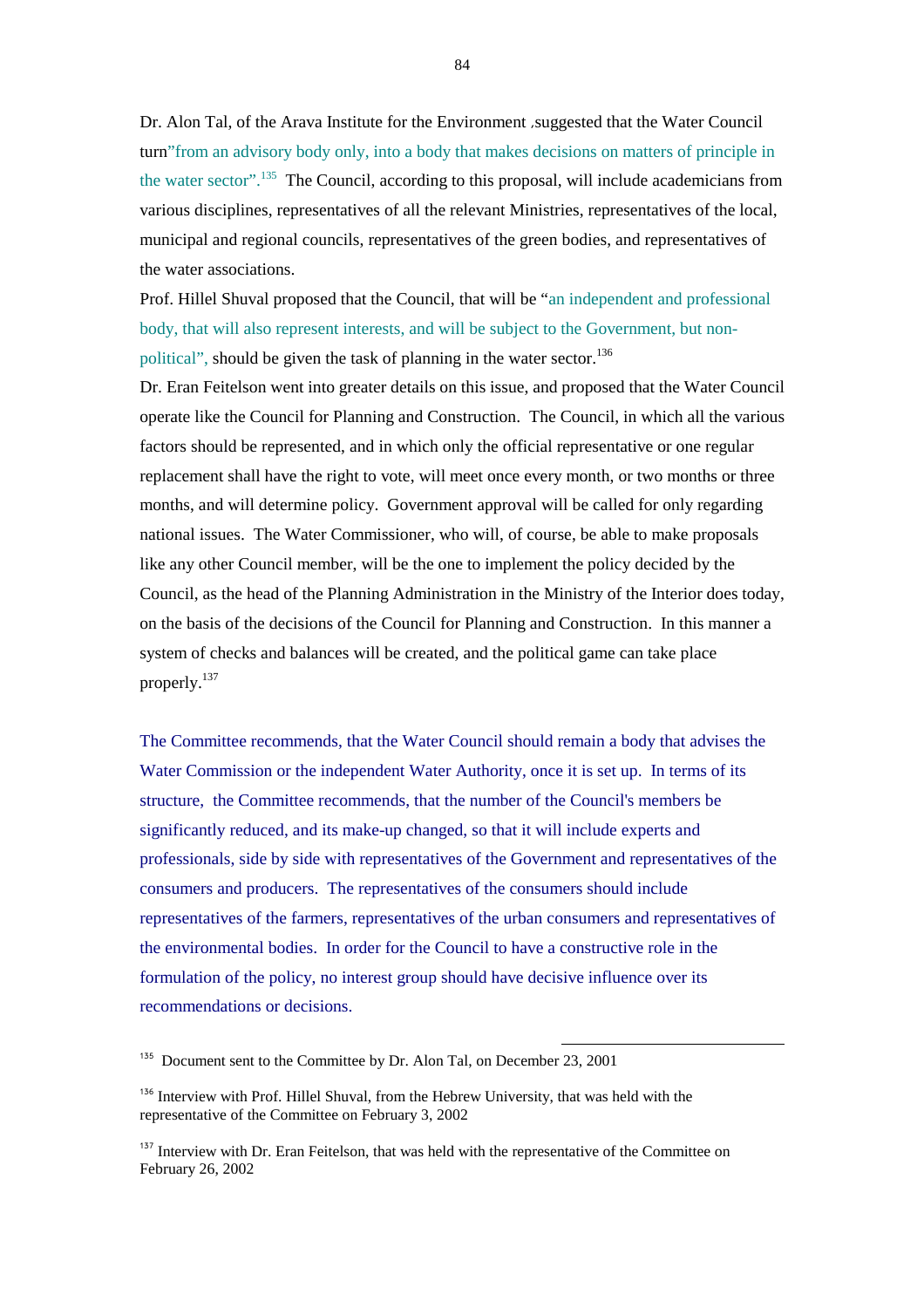#### **9.2.5. Ending the Crisis in "Mekorot**"

The Government company "Mekorot" is the largest and most important executive body in the State of Israel in the sphere of the water sector (See paragraph 7.3.2.). However, since the end of the 1980s, it has been in dire financial and organizational straits.

The origin of the distress was that for years "Mekorot" operated on a cost-plus basis, with the Government covering the difference between its income and expenditure by means of a subsidy.<sup>138</sup> The main reason for the gap between income and expenditure, is that despite the fact that "Mekorot" supplies over 60% of the water to consumers in Israel, and many argue that it has a monopolistic status, it did not have in the past, and it does not have today control over water prices, and the prices of water did not cover the costs.<sup>139</sup> In addition, over the years Mekorot's capital eroded, since in the past the company's financial reports did not take into account depreciation and capital costs, and the Government used to determine the size of its development budgets.<sup>140</sup>

At the end of 1993, a "costs settlement" was signed among "Mekorot", the Ministry of Finance and the Ministry of Agriculture, that was to have settled the financial situation of the company, so that it would turn into a company with a capital fund of over a billion Shekels, on the basis of which it would be able to raise money in the capital markets.<sup>141</sup> According to the same agreement it was also decided that capital costs would be taken into account while determining water prices.<sup>142</sup>

In 1996 the Government decided upon a structural change of the company, that would lead to its division into several companies: one "Mekorot Assets Ltd.", the second "Mekorot Development Ltd." (that was to have engaged in the execution of projects in the sphere of water, sewage and drainage, sewage treatment, water filtration and desalination, and effluent reclamation plants), and the third "Mekorot Holdings Ltd.".<sup>143</sup>

l

 $140$  Ibid.

<sup>141</sup> News paper cuttings from December 1993

<sup>142</sup> Comments made by Erez Yamini (the official in charge of water the Budgets Department of the Ministry of Finance) to the Committee on July 17, 2001

<sup>138</sup> Dalia Harel, dr. Joseph Dreizin and Nathan Meir, *Water as a National Resource - an Integrative View*, Tel-Aviv, December 1999 (Hebrew)

<sup>&</sup>lt;sup>139</sup> In 1990, it was estimated in "Mekorot" that even if all the consumers would pay their bills in full and in time (which did not happen), there would still remain a deficit of about a third in the budget. See deliberations of the Knesset Economics Committee of October 31, 1990, on the subject of "the situation in 'Mekorot', its crisis and deterioration"

<sup>&</sup>lt;sup>143</sup> Government resolution No. 733 (Ec/15) of November 13, 1996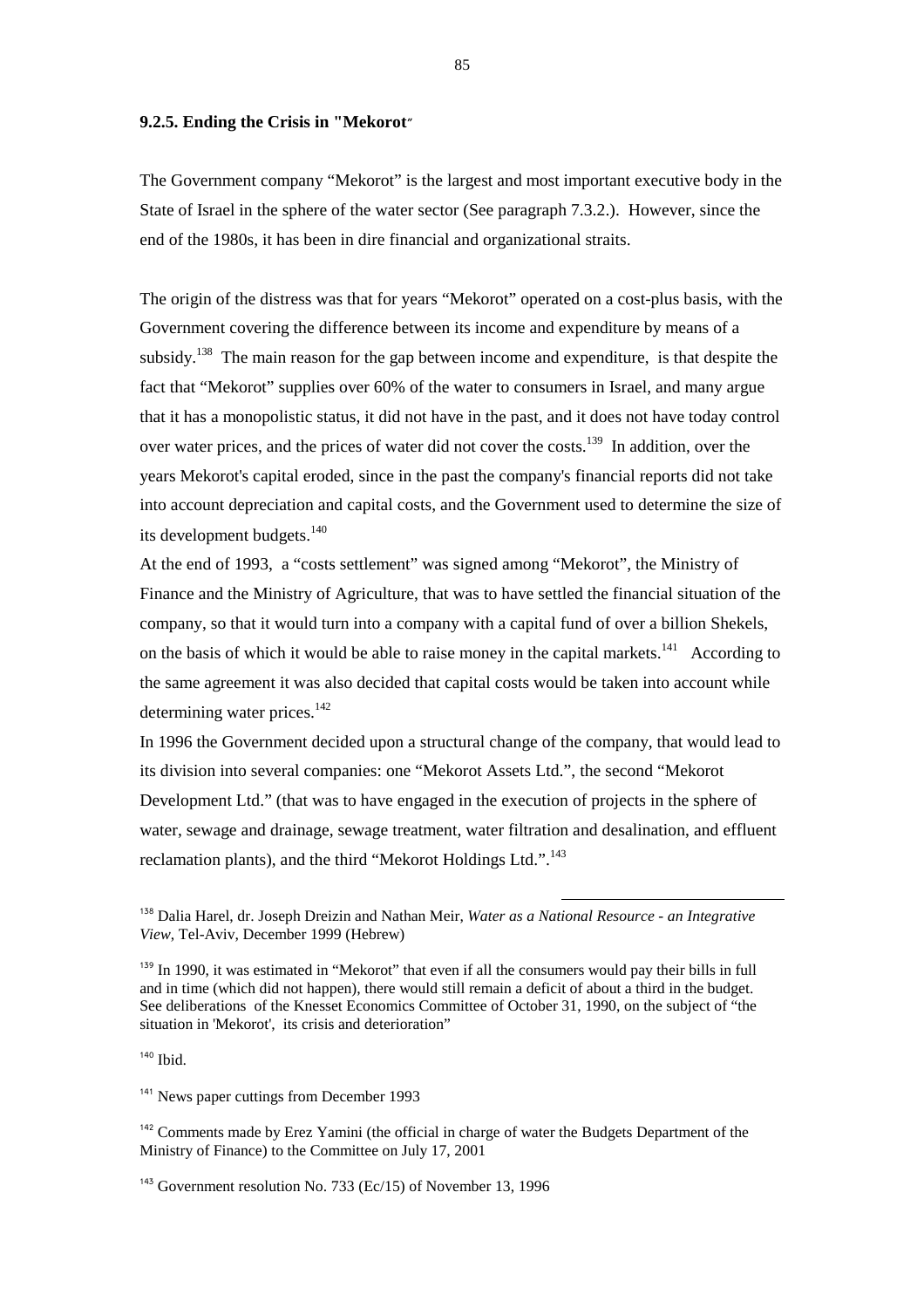Today the structural change is presented as follows: "Mekorot Holdings" will be fully owned by the state; the State and "Mekorot Holdings" will each hold 50% of the shares of "Mekorot Assets", that will hold the istallations of the National Carrier and assets across the Green Line; "Mekorot Holdings" will also fully hold "Mekorot Water Supply", that will be responsible for the current supply of water to the public, and the development of conventional water sources; and in "Mekorot Enterprises", that will compete with private firms for desalination tenders, the establishment of sewage treatment plants, the operation of water systems etc.<sup>144</sup>

However, to the present day the proposed reform has not been implemented, and even though it seems today that an agreement is closer than ever, the relations of the company with the Government are relations of uncertainty. Since 1998 the relations are based on an agreement that is renewed every three months.<sup>145</sup> In the meantime, the participation of the government in the "Mekorot" budget has gone down from NIS 611 million in 1993 to 165 million in 1998, $146$  and in light of the company's unclear future, it has been coming across ever growing difficulties, when it approaches the banking system, in order to mobilize money.<sup>147</sup>

The complaints heard against "Mekorot", both in Finance Ministry circles and from factors external to the system, are many and varied. In the past it was said that the working force of "Mekorot" was too large. And indeed, in 1989 Mekorot's working force was cut by two thirds to  $2,000$ , <sup>148</sup> and is today  $1,620$ , <sup>149</sup>

A second complaint is that the employees of "Mekorot" are the salaried workers with the highest salaries in the country after those of the Electricity Corporation. Mekorot's answer is that its employees do much over-time, and that even if the salaries are high, the percentage of the cost of salaries of the price collected for water is less than  $10\%$ .<sup>150</sup> A third complaint is

l

<sup>148</sup> Deliberation in the Knesset Economics Committee on October 31, 1990

<sup>144</sup> Report by Amiram Cohen, *Ha`aret*, March 17, 2002 (Hebrew)

<sup>145</sup> Evidence given to the Committee by "Mekorot" Director General Amos Epstein, on July 15, 2001

<sup>&</sup>lt;sup>146</sup> Evidence given to the Committee by Amos Epstein, on August 1, 2001

<sup>&</sup>lt;sup>147</sup> Lecture by Amos Epstain to the Committee, during its visit to the "Mekorot" installations in Eilat on December 9, 2001

<sup>&</sup>lt;sup>149</sup> Comments made by former "Mekorot" Chairman Hezi Shelach, to the Knesset Economics Committee on october 31, 1990, and of current "Mekorot" Chairman, Major General (res.) Uri Saguy, to the Committee during its visit to the "Mekorot" installations in Eilat on December 9, 2001. At the peak of its activity, "Mekorot" employed more than 10,000 workers

 $150$  Comments made to the Committee during its visit to Eilat on December 9, 2001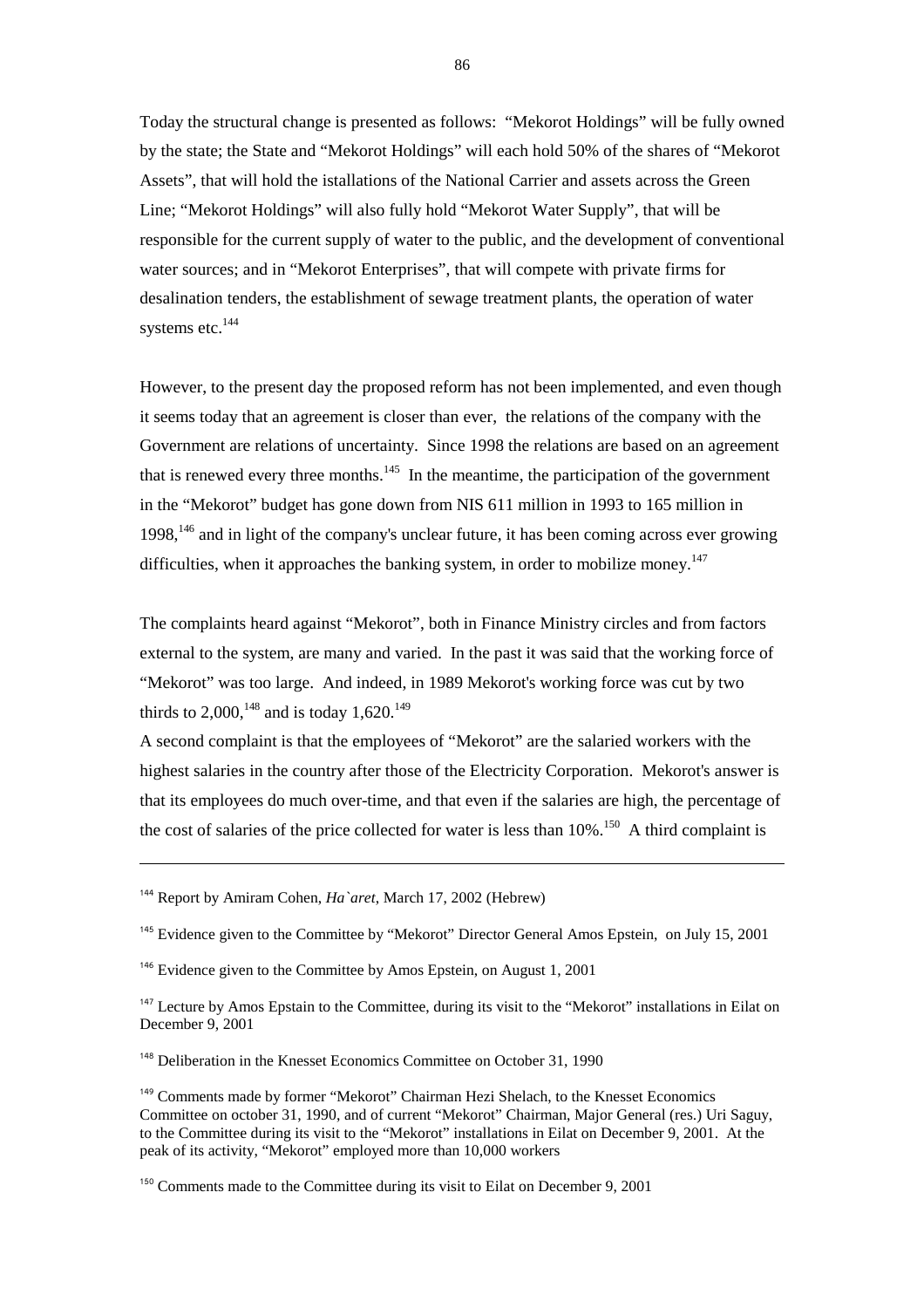that "Mekorot" is expensive.151 "Mekorot" denies that it is expensive, but does not reject efforts to become more efficient in its operations.<sup>152</sup>

An additional focus of contention is connected with the spheres in which "Mekorot" may engage. The Ministry of Finance would like "Mekorot" to engage only in the conveyance of water and its supply,<sup>153</sup> while the heads of "Mekorot" want to participate, together with business factors, in the construction of sewage treatment and desalination plans. Around a year ago the Government gave in to "Mekorot", and agreed to enable it to construct a seawater desalination plant near the power station in Ashdod, as a turn-key project (in other words, "Mekorot" will construct the installation but hand it over to someone else for operation), and this after it presented short time-tables, a low price and undertook to issue a tender for the operation of the installation. However, according to the representatives of the Ministry of Finance, "'Mekorot' did not live up to any of the conditions that it itself set"<sup>154</sup>, and the Accountant General of the Ministry of Finance, threatened to cancel the whole deal. "Mekorot" argues, in response, that this is simply not true.<sup>155</sup>

The Committee heard from two former Ministers of Agriculture, that despite the problems in the operation of "Mekorot", due to the emergency situation it ought to be allowed to act immediately on the issue of effluents.<sup>156</sup> In general, from much of the evidence that the Committee heard, no one denies that "Mekorot" is a qualified and professional company.

<sup>152</sup> Lecture by Uri Saguy

 $\overline{a}$ 

<sup>153</sup> Comments made by Gil'ad Riklis, on January 30, 2002

<sup>&</sup>lt;sup>151</sup> See for examples comments made to the Committee by the representative of the Association of Farmers in Israel, Yoram Tamari, on July 17, 2001, comments made by Gil'ad Riklis from the Budgets Department of the Ministry of Finance during at the symposium organized by the Water Commission on the subject of the Master plan for the development of the water sector, that took place at the agricultural compound in Beit Dagan on January 30, 2002, and interview with Prof. Hillel Shuval from the Hebrew University, held by the Committee's representative on February 3, 2002

<sup>&</sup>lt;sup>154</sup> Comments made to the Committee by Hagai Miller and Erez Yamini of the Ministry of Finance, on January 21, 2002

<sup>&</sup>lt;sup>155</sup> Evidence given to the Committee by Menachem Priel, Director of the Desalination Unit in "Mekorot", on January 21, 2002, in which he said: "''Mekorot' published a tender in accordance with the Government's decision. On February 5 we shall receive the proposals, and we estimate that around April-May, around Passover, we shall complete the technical classification, and then the financial classification, and the signing of the contract. Later, as "Mekorot" has declared, the execution will go on for 18-20 months. In other words, two years from today"

<sup>&</sup>lt;sup>156</sup> Evidence given to the Committee by Ya'acov Tsur and Haim Oron, on August 12, 2001. Tsur spoke in favor of "Mekorot", even though during his tenure of office as Minister of Agriculture (1992- 96), he held a relentless battle against it. Oron, (who was Minister of Agriculture in 1999-2001), said that he remembers "coming to (the Minister of Finance) Beiga Shohat, and yelling at 11 PM: 'stop this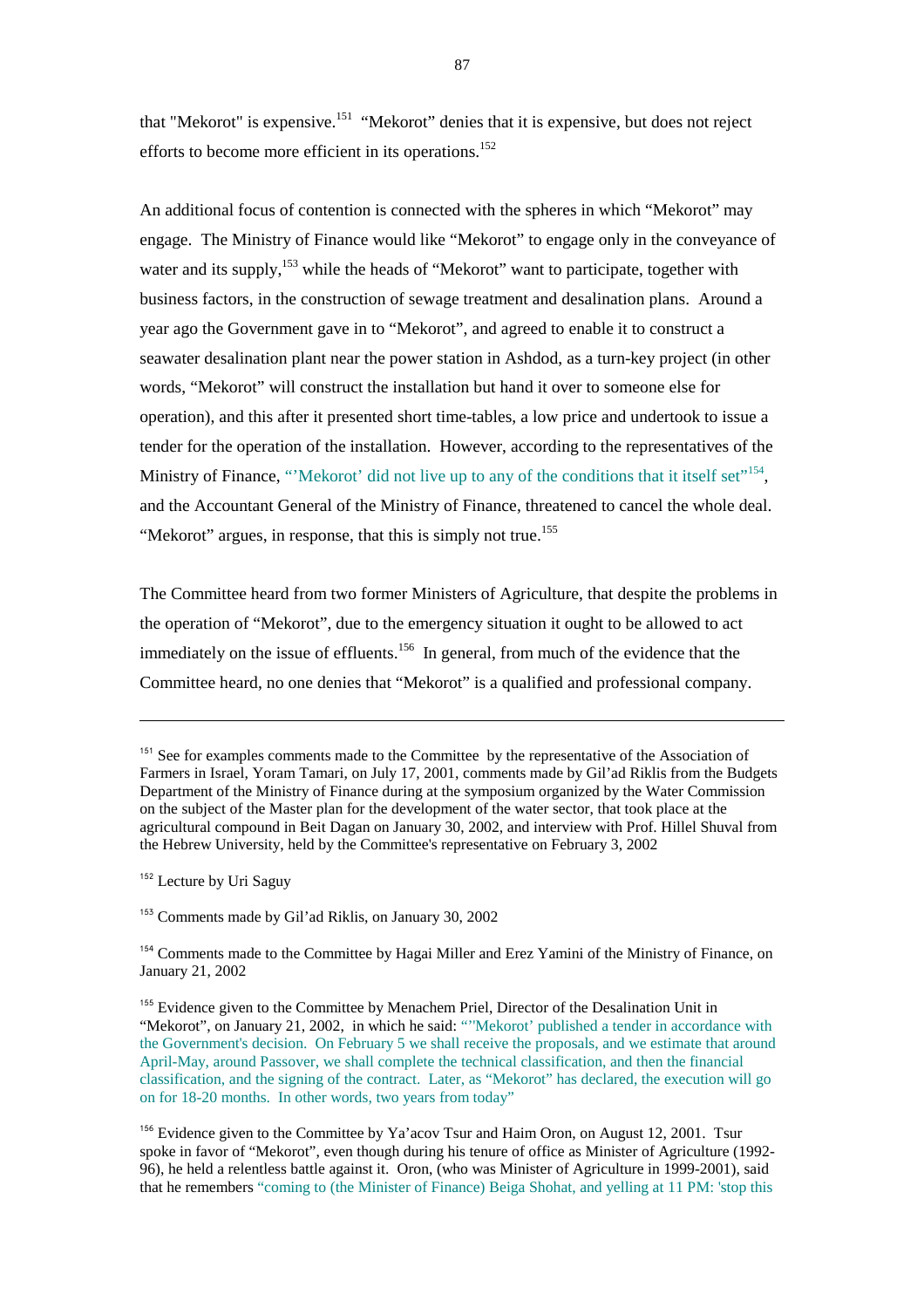An additional problem that was mentioned is that in the absence of a final decision regarding the future of "Mekorot" - it is unclear whether the company will be privatized, divided or left more or less in its current make-up - "'Mekorot' is playing the game in order to preserve the power that it has in its hands".<sup>157</sup> The absence of a decision results in the company acting for years in a state of schizophrenia, between being a private company and being a national factor.<sup>158</sup>

According to the Master Plan (transition) for the Development of the Water Sector in the years 2002-2010, that was presented by the Planning Division of the Water Commission on January 30, 2002, out of NIS 17,105 million that must be invested in development projects by the year 2010, in order to stabilize the situation of the water sector in Israel, "Mekorot" is supposed to invest 9,672 million - in other words, more than one billion Shekel per annum. (See table No. 10). However, according to the Director of the Planning Division in the Water Commission, in the years since 1993 "Mekorot" performed on average works at a level of around NIS 500 million per annum - in other words, only half of what is expected of it now, and he fears that the execution capacity of the company will be limited due to difficulties in mobilizing funds and "limitation placed by the Ministry of Finance" on the company.<sup>159</sup> There is no doubt, that even if the Master Plan will not be executed, "and what was is what will be", "Mekorot" cannot continue to operate efficient and at the required level of credibility, if the situation is not changed in the near future.

For many years, and despite resolutions of the Government on the subject, the crisis between "Mekorot" and the Government was not terminated, and accusations were bandied about on the question who is responsible for the situation. In addition to mutual accusations between the Ministry of Finance and "Mekorot", is was argued by the representatives of the Ministry of Finance who appeared before the Committee, that it is the Ministry of Justice and the Government Corporations Authority that are delaying a settlement,<sup>160</sup> while the

argument about 'Mekorot'... let Amos Epstein (the Director General of 'Mekorot') work, because he is the only one that can do it now, and continue the fight with them later'."

<sup>&</sup>lt;sup>157</sup> Interview with Dr. Eran Feitelson, held by the Committee's representative on February 26, 2002

<sup>&</sup>lt;sup>158</sup> Evidence given to the Committee by Prof. Uri Shamir, on November 25, 2001

<sup>&</sup>lt;sup>159</sup> Statement by Dr. Yossi Dreizin at the symposium organized by the Water Commission on the subject of the Master plan for the development of the water sector, that took place at the agricultural compound in Beit Dagan on January 30, 2002

<sup>&</sup>lt;sup>160</sup> Evidence given to the Committee by Ronen Wolfman, on August 8, 2001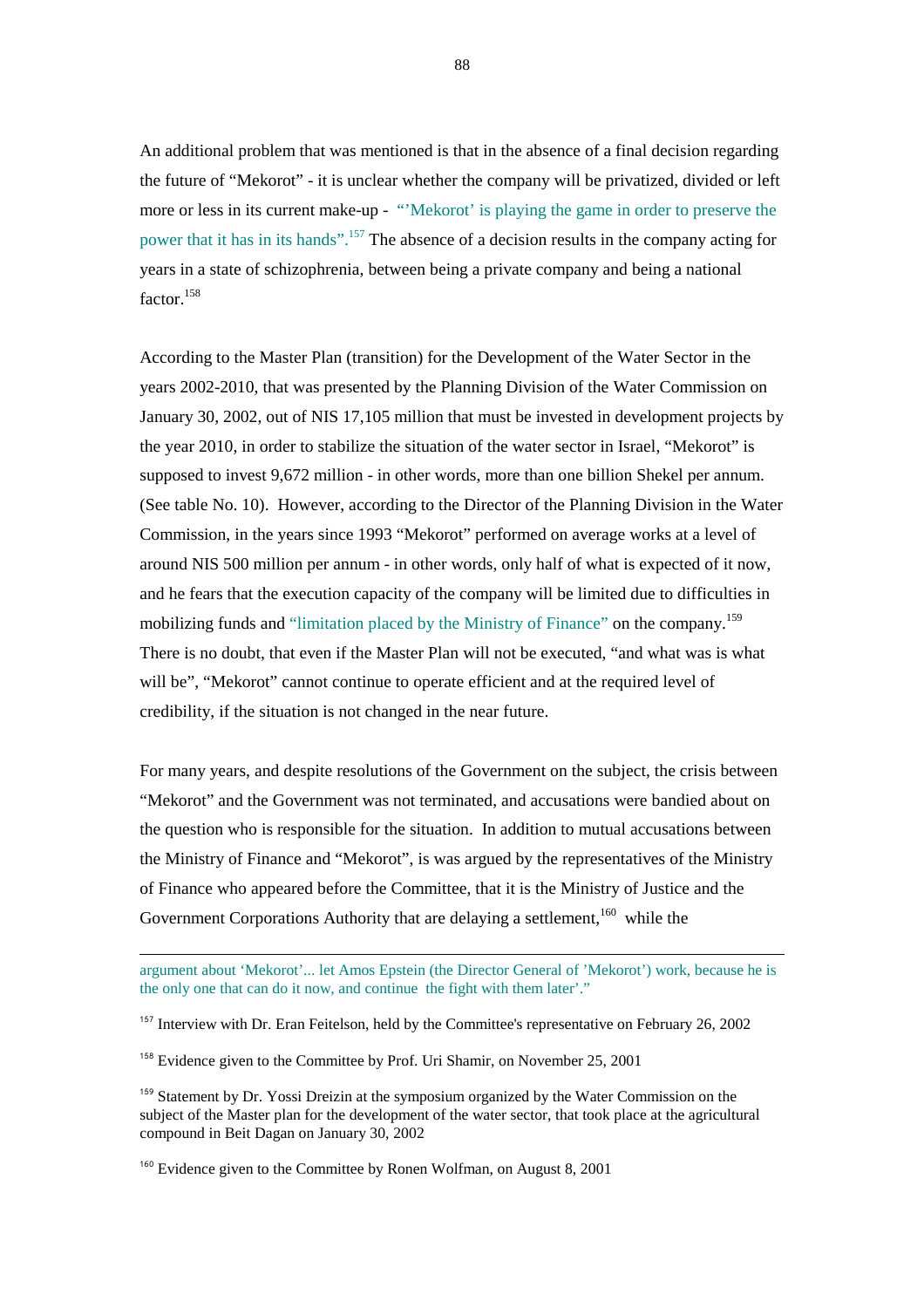representatives of "Mekorot" argued that it is the State Attorney who is responsible for the delay.<sup>161</sup> Lately, the Committee has been informed that understandings have been reached between the Ministry of Finance and "Mekorot".

The Committee was impressed by the activities of "Mekorot" that it saw, and by the fact that the company has prepared itself in practical terms to fulfill a central role in the development of the water sector, in coordination with the Water Commission. The Committee is sorry that for over a decade its status, structure and tasks were not finally determined, which damaged its ability to act effectively. The on going struggle between the Ministry of Finance and "Mekorot" has not improved the situation in the water sector. Therefore, the Committee welcomes the understandings recently reached between the Ministry of Finance and "Mekorot", and calls upon the factors involved in the negotiations, to finalize the settlement between the sides, and upon the Government to approve it as soon as possible. <sup>162</sup>

# **9.2.6. The Question of Privatizing the Water Sector**

The treatment of the "Mekorot" issue (See paragraph 9.2.5.), as of many other issues in the water sector, raises the question to what extent the water sector ought to be run by Government authorities and companies, or whether it should be handed over - at least partially - to private hands. The Arlozoroff Report dealt with this issue in some detail:

 "Water and sewage services are usually provided by public companies, that are Government owned. The exception in this sphere are several states in Europe such as France, Spain and recently also Britain, in which these services are controlled by the private sector.

In the last decade, many states in the world, including developing countries, reached the conclusion that the services provided by Government companies suffer from many shortcomings, and that at least some of the functions connected with the supply of water, and sewage should be transferred to the private sector.

One should differentiate between the term 'privatization', that usually relates to the transfer of ownership over installations, shares of the company and all the functions connected with the supply of services, to private companies, and 'associating the private sector', that relates to transferring part of the functions connected with the supply of services, to the private sector, where ownership over the installations remains

l

<sup>161</sup> Evidence given to the Committee by Amos Epstein, on July 15, 2001

<sup>163</sup> Annex I in Shaul Arlozoroff chairman, *Report of the Committee for examining the Administration of the Supply of Water in Israel*, Tel-Aviv, April 1997 (Hebrew)

<sup>&</sup>lt;sup>162</sup> The structural change of "Mekorot" was finally approved by the Government on July 31, 2002 - the translator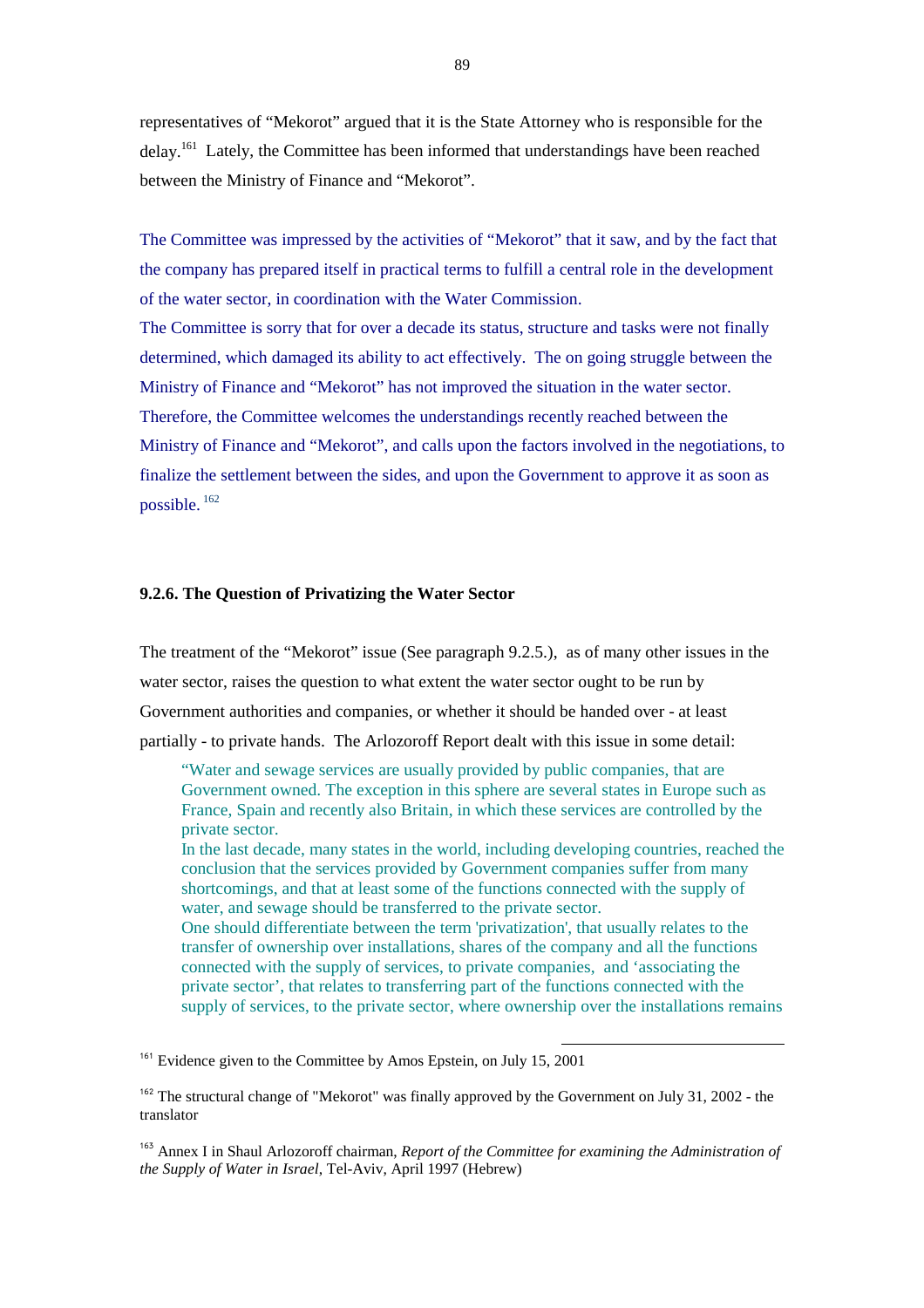in the hands of the Government.

The experience gained in various places in the world, shows that association of the private sector can ensure more stable and efficient management, in order to supply the consumer with services on a higher level, and enable the mobilization of private capital to cover part of the necessary investments, and thus prevent or limit the need for Government subsidization".<sup>163</sup>

It seems as though Israel has adopted this approach almost fully, as this manifests itself in the privatization of "Tahal" in 1996, in the Water and Sewage Associatiosn Law of 2001, the seawater desalination tenders, the tenders for desalinating brackish water, and tenders for the establishment of sewage purification plants.

At least three of the witnesses who appeared before the Committee dealt with the issue. Thus, Prof. Hillel Shuval argued that the problem with "Tahal"(and in fact also with "Mekorot") was that both had an interest in planning and building, because that was how they made a living.

 "If one does not build one cannot make a living. In my opinion, one can attain good planning advice from the private market... The commissioning of planning must come from a Government office, and finally it must receive the approval of the Government and be binding".<sup>164</sup>

Dr. Eran Feitelson explained that the key word is not privatization but competition. What is the point of privatization of a natural monopoly, if in the process of privatization you lose the capacity to supervise what goes on in the monopoly, and the profits simply pour into the pockets of an individual capitalist? The situation is different when one can maintain real competition, as in the case of the establishment of desalination plants or purification plants.<sup>165</sup> As Prof. Uri Shamir sees it:

 "Privatization must enter the water sector in a much more extensively manner than today. If we divide the water sector into three blocs: production, conveyance and distribution... on the production side one can privatize almost fully, as occurs today... That does not include the natural systems - only the artificial systems, that include sewage, brackish water and seawater desalination. In the main conveyance system there is a natural monopoly. No one will construct another national carrier, nor the regional systems... The conveyance system will be run by a private company or a Government company, it does not matter which, but it must be regulated... On the side of distribution, in the urban systems, there is already a pretty massive movement in the direction of privatization".<sup>166</sup>

<sup>&</sup>lt;sup>164</sup> Interview with Prof. Hillel Shuval, held by the representative of the Committee on February 3, 2002

<sup>&</sup>lt;sup>165</sup> Interview with Dr. Eran Feitelson, held by the representative of the Committee on February 26, 2002

<sup>&</sup>lt;sup>166</sup> Evidence given to the Committee by Prof. Uri Shamir, on November 25, 2001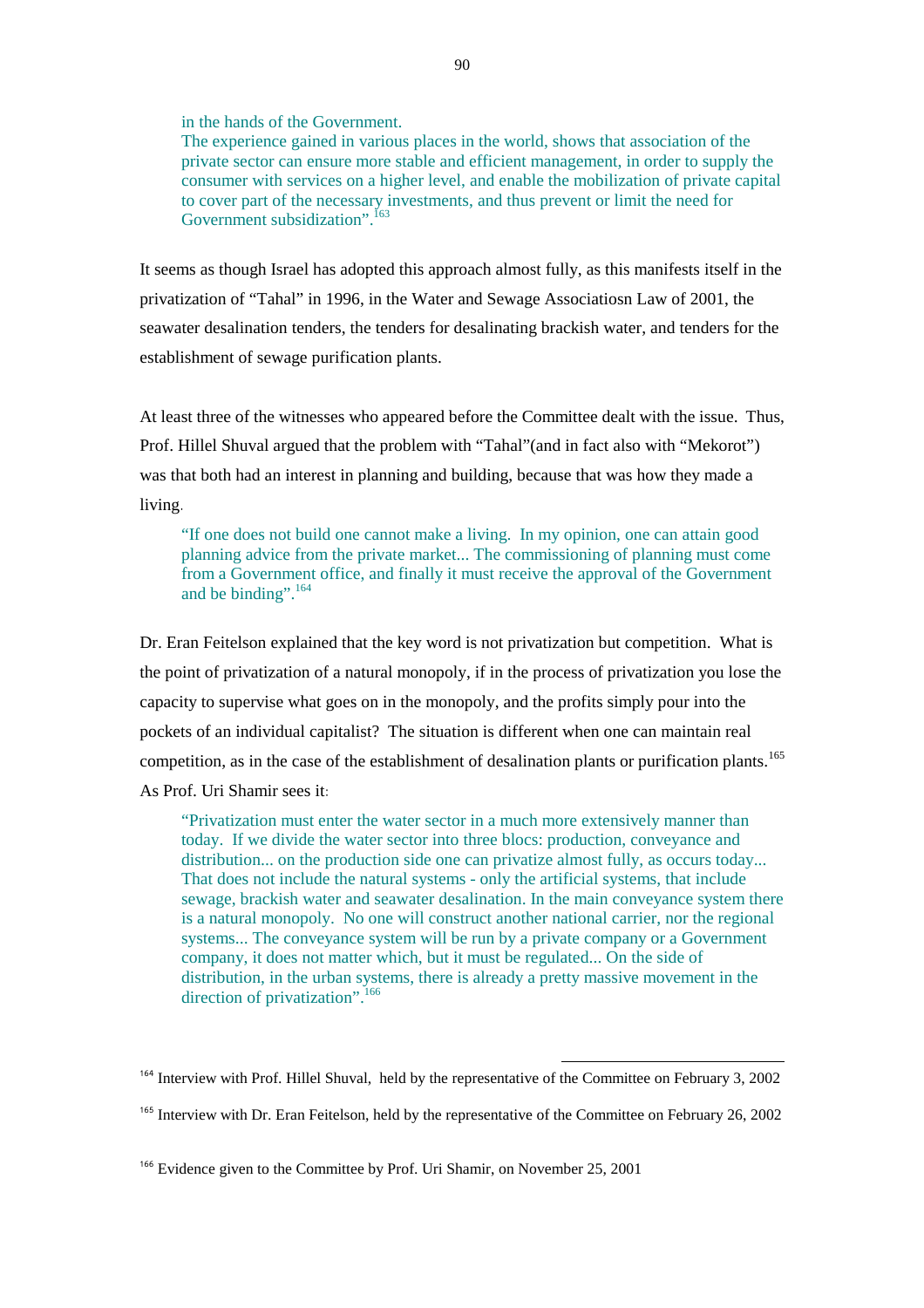It should be noted, that recently second thought have emerged in the world regarding the direction of this development. Thus, in the international water conference, that took place in Bonn in the first week of December 2001, and dealt with the world water crisis, many speakers mentioned that:

 "In most of the countries and cities in which the water sectors were privatized, a deterioration took place in the quality of water and the maintenance of water enterprises - and the prices of water to the consumer rose. Furthermore, the taxpayers in these countries were required, by means of their governments, to guarantee the profitability of the private companies, that purchased the public and government water enterprises and water companies... The speakers said that the argument by which the international tenders for the management of water sectors create competition and lead to low prices, has not been proven in reality. One of the reasons for this is the control of international giants over the water industry, and the management of water sectors...".<sup>167</sup>

One should not ignore the fact that in a small state like Israel, the opening of the market to free competition in branches in which large investments are required, could lead to monopolistic take-overs of them. Recently such concerns have emerged regarding the desalination branch, and this since there is a reasonable possibility that the V.I.D. groups, that is made up of Dankner and Eldan Investments, Desalination Engineering and the International corporation Vivendi, that won the first desalination tender in Ashkelon, will win a critical mass of the desalination tenders, and as a result of this other groups will avoid offering bids in future desalination tenders.<sup>168</sup>

The Committee was impressed that bringing in private factors into the water sector is a positive phenomenon, but it wishes to warn, that there are spheres of activity that should remain in the hands of public bodies, such as, for example, planning on the national and regional level, overall responsibility for the establishment of national systems (such as pipelines, aquifer recharging systems and reservoirs), and the direction and encouragement of research. On the other hand, there are spheres of activity, in which it is desirable that private factors should participate on a competitive basis, especially when one is speaking of the construction of large enterprises, such as desalination installations, and sewage purification plants, and the supply of water and sewage services on the municipal level. The Committee recommends that the decision makers should learn from the experience of other states, on the issue of transferring parts of the water sector to private hands.

l

# **9.3. Legislation and the Legal Sphere**

<sup>167</sup> Report by Amiram Cohen, *Ha`aretz*, Decmeber 6, 2001

<sup>168</sup> Article by Amiran Cohen, *Haqaretz*, April 14, 2002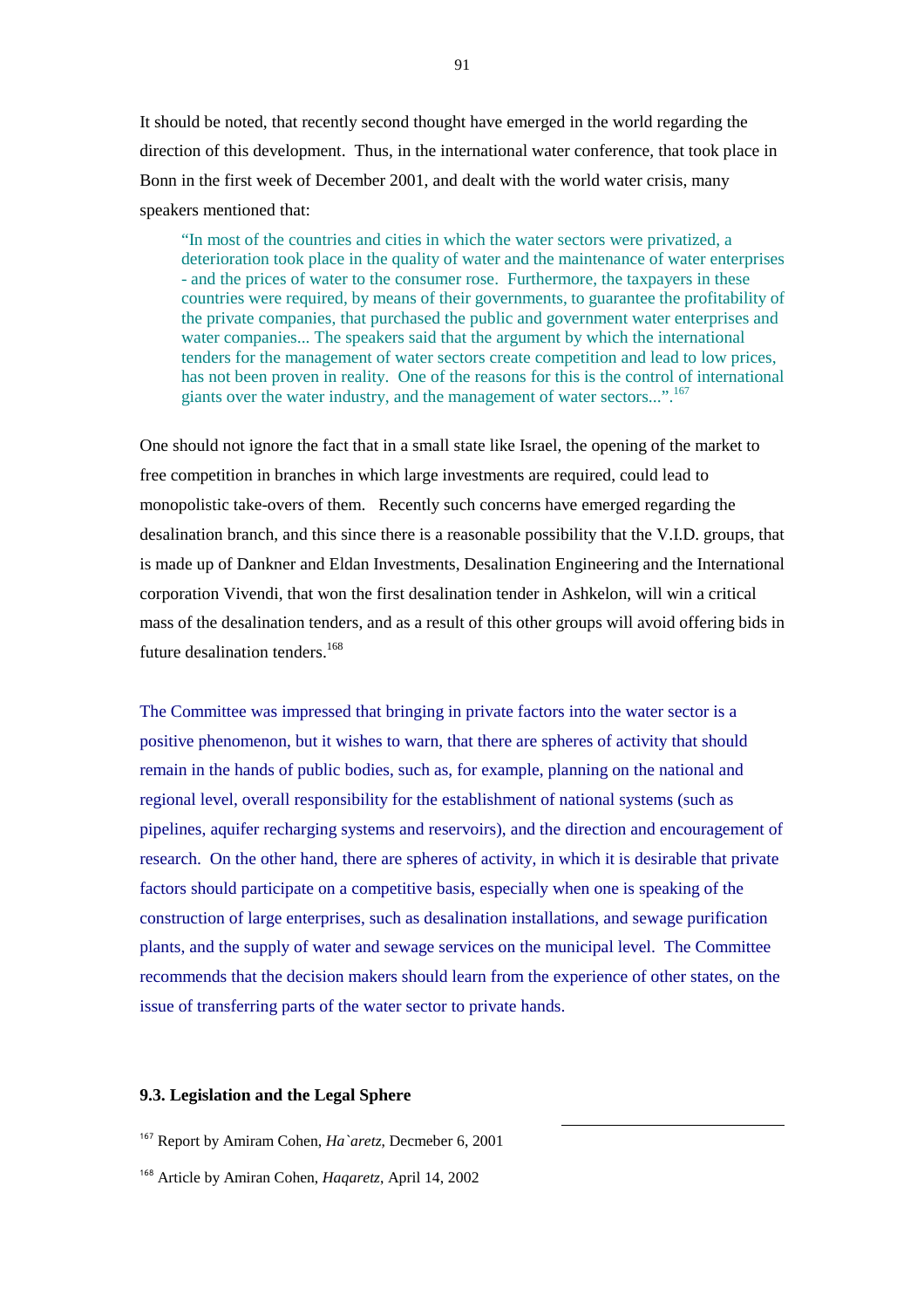As was mentioned in the chapter that reviewed the legal issue (chapter 5), the legal situation in the water sector is quite complex. Nevertheless, at least three of the witnesses who appeared before the Committee praised the Water Law. The first legal advisor of the Water Commission, former Member of the Knesset Modechai Virshuvsky, pointed out that even though one is speaking of a relatively old piece of legislation, it emphasizes the fact that the State understood, the importance of the water issue and the water shortage, already in its early years.<sup>169</sup>

### Prof. Yo`av Kislev went further in saying that:

 "Our Water Law, according to which water is public property, is a progressive and enlightened law, and perhaps there is no such law anywhere else in the world. There is a great destruction of water resources, especially subterranean sources, in many parts of the world, and we have a law that can help us prevent this".<sup>170</sup>

### Dr. Alon Tal made some reservations tot he compliments that he himself gave the Water Law:

 "When (the Water Law) was enacted in 1959, it was thought that it is the best law in the world. It was amended in 1971 and since then we have not seen any refreshment... One of the conclusions of a survey (prepared by the Arava Institute for the Environment) is that it is necessary to amend the Water Law, and also add the issue of water for nature". $\frac{171}{2}$ 

There is no doubt that the legislation on the water issue in general, and the Water Law in particular, require amendment and deep and fundamental treatment. Therefore, the Committee congratulates the Ministry for National Infrastructures and the Legal Department of the Water Commission for their current activity in this direction, while being aware of the problems facing them.172 The Committee also welcomes the initiative of various extragovernmental bodies, such as the Nature Preservation Society, the Arava Institute for the Environment and "Man, Nature and Law", that are active in trying to ensure the enforcement of existing laws and their amendment.

<sup>&</sup>lt;sup>169</sup> Evidence given to the Committee by former MK Mordechai Vershuvsky, on July 9, 2001

 $170$  Evidence given to the Committee by Prof. Yo`av Kisley, on August 13, 2001

<sup>&</sup>lt;sup>171</sup> Evidence given to the Committee by Dr. Alon Tal, on December 23, 2001

<sup>&</sup>lt;sup>172</sup> In his evidence to the Committee on September 24, 2001, former Minister of National Infrastructures, Avigdor Lieberman, reported that his office is working on the preparation of a Water Sector Law, and added that he does not "see at the moment, given the balance of forces in the Government, that our bill will receive the Government's blessing, and that there will be a Government bill. Even if it does not receive the Government's blessing, we shall act by way of private legisaltion".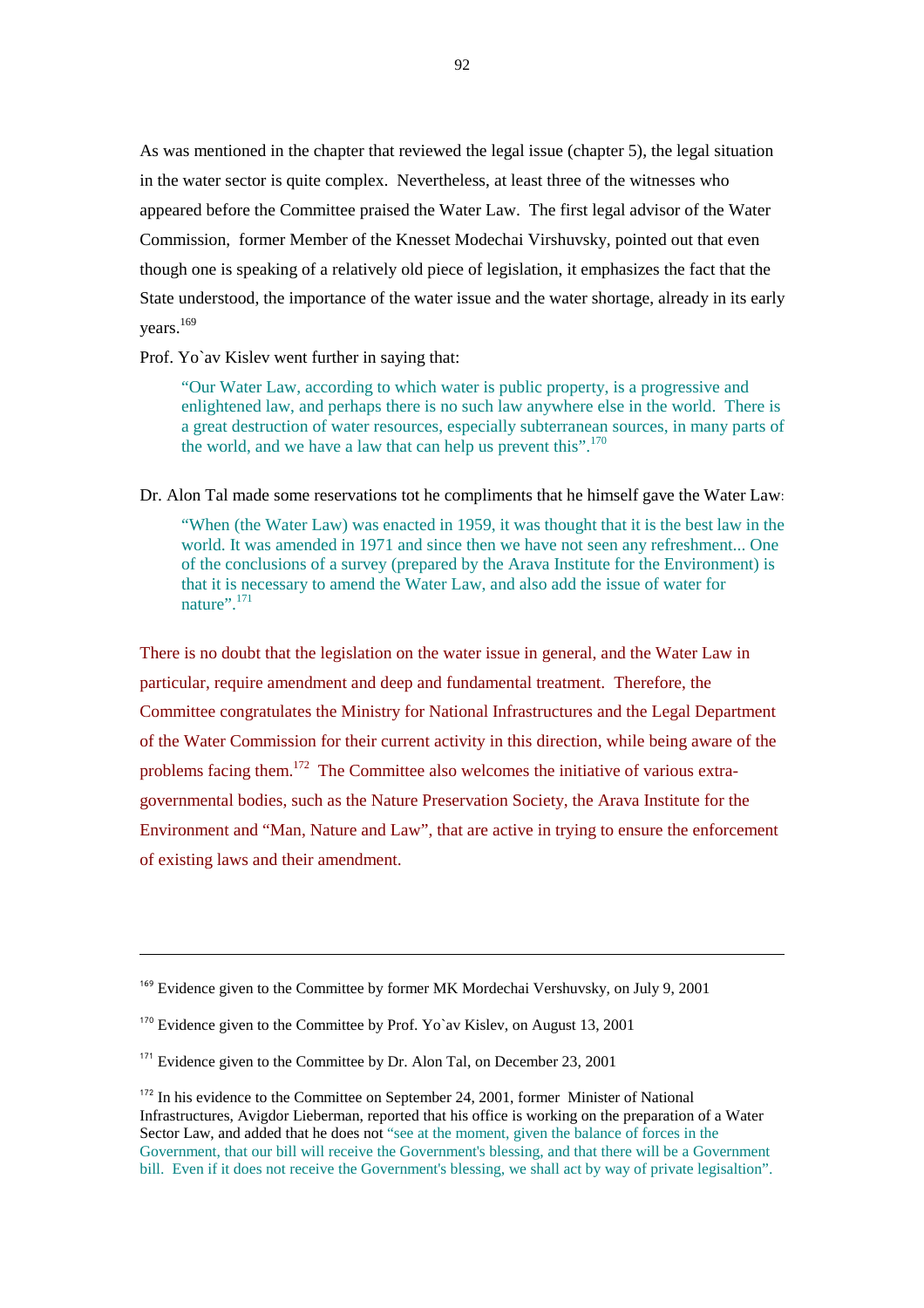#### **9.3.1. The Integration of the Water Laws while Laying Down a Spatial Policy**

While the water cycle is a single process that begins with the first drop of water that falls to the ground, continues with the drainage of the water drops, their seepage into the ground water, water production, the distribution of water to consumers, the turning of the water into sewage, the conveyance of the sewage and the water to be purified, and their reuse as effluents, the legislation that regulates the water sector in Israel is scattered over many laws and regulations.<sup>173</sup> As a result of the fragmentation in the regulation of the issue, the reality is that its treatment is in the hands of many factors, and is totally lacking in a spatial approach, which could enable supervision of the system's operation. This also makes the proper enforcement in many spheres difficult.

The subsidiary legislation is problematic because frequently there is no need for its approval by one of the Knesset Committees, and thus a situation is created in which the public's representatives are not real and full partners in the water policy.

The Committee recommends that the main water laws be regulated under a single comprehensive umbrella, from which it will be possible to learn about the policy of the legislator on the water issue, and the powers of the various bodies. In addition, it is proposed that important issues, which are dealt with today in regulations and subsidiary legislation, will be included within the framework of the main legislation, both in order to raise public awareness to these issues, and in order to improve their enforcement.

# **9.3.2. Adapting the Legislation to the Changing Reality**

The water Law and additional laws dealing with water, do not reflect the existing situation in practice. Thus, for example, Government resolutions regarding the transfer of powers to the Minister for National Infrastructures, were not backed by an appropriate amendment in the Water Law. Also the water level of the Sea of Galilee, that is fixed in the Water Ordinance (determining the level of the Sea of Galilee)  $1968$ ,  $^{174}$  is not updated in relation to the actual

<sup>&</sup>lt;sup>173</sup> Evidence given to the Committee by attorney Denis Goldman, on July 10, 2001

<sup>&</sup>lt;sup>174</sup> This Ordinance is enacted by force of the Water Regulations (fixing the permitted level) 1967, and is updated from time to time. Recently, several private members' bills have been proposed, whose goal is to fix the permitted level in primary legislation (by means of an addition that can be updated), and this because of the discrepancy between the instructions of the primary legislation and the instructions of a secondary law. See below.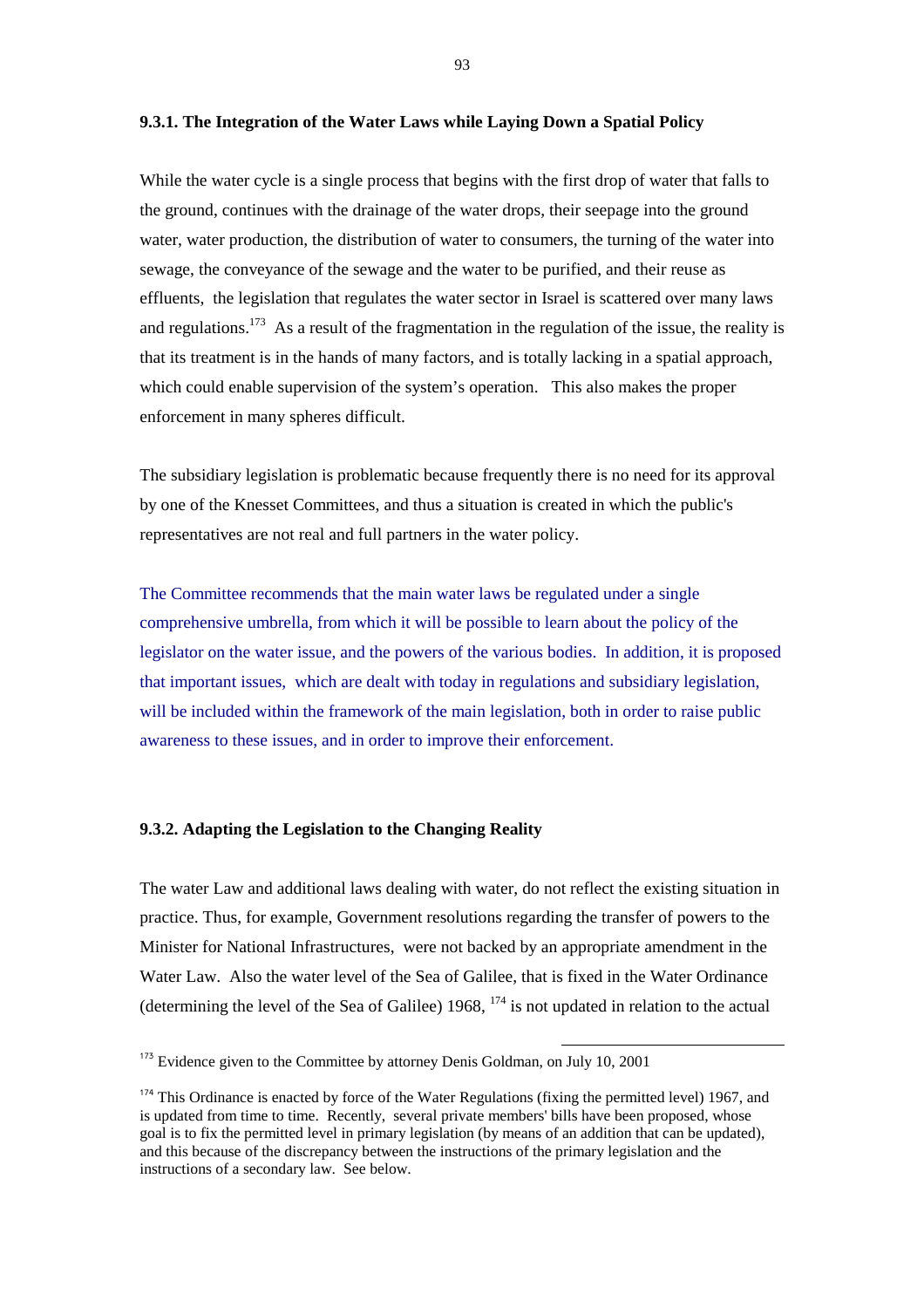pumping. In addition, as a general rule, the legislation does not foresee emergency situations, but only reacts to them. Thus, for example, the legislation is not prepared to deal efficiently with water saving in dry years.

The legislation is also behind with regards to the organizational and institutional changes, that have taken place over the years in the water sector, and does not enable changes that appear today to be important. Thus, for example, in light of years of unbalanced management of the water sector, a proposal was brought up to force the Water Commissioner, by law, to run a balanced water sector, and to give him the tools to do this. According to the Director General of the Ministry for National Infrastructures, Ya`ir Ma'ayan, the Water Sector Law that his Ministry is preparing,

 "is designed to settle the regulating status of the Commission, as well as some form of independent body that will fix the price of water in future, without being influenced by the Knesset Finance Committee, or by the Ministers, and will be much more independent".175

The Committee recommends that the various Government resolutions adopted on water issues, be backed by appropriate legislative amendments, and designate, by means of legislation, more flexible powers with regards to water saving in dry years, when one cannot manage the water sector in a routine manner. In addition, the Committee recommends that the water laws enable broad and flexible interpretation regarding the possibilities for innovative uses of water (such as desalinated water), resulting from technological developments.

The Committee recommends that the legislation be amended, so that it will reflect the institutional changes that have taken place over the years, and the desired changes in future, especially in the sphere of the Water Commissioner's and Water Commission's powers in the interim period, the structure and powers of the Water Council, the establishment of an independent water authority in future, and a cut in the number of bodies dealing with the water issue. (See paragraphs 9.2.1. and 9.2.4.)

### **9.3.3. Simplifying the Bureaucratic Procedures**

The procedures that are fixed in the Water Law for the adoption of decisions by the executing bodies, are frequently awkward. Thus, for example, despite the fact that the Minister for National Infrastructures has extensive powers regarding the regulation of the use of water in rationing zones, the process for laying down the policy by the Minister (which is fixed in

<sup>&</sup>lt;sup>175</sup> Comments made by Ya`ir Ma'ayan at the symposium organized by the Water Commission on the subject of the Master plan for the development of the water sector, that took place at the agricultural compound in Beit Dagan on January 30, 2002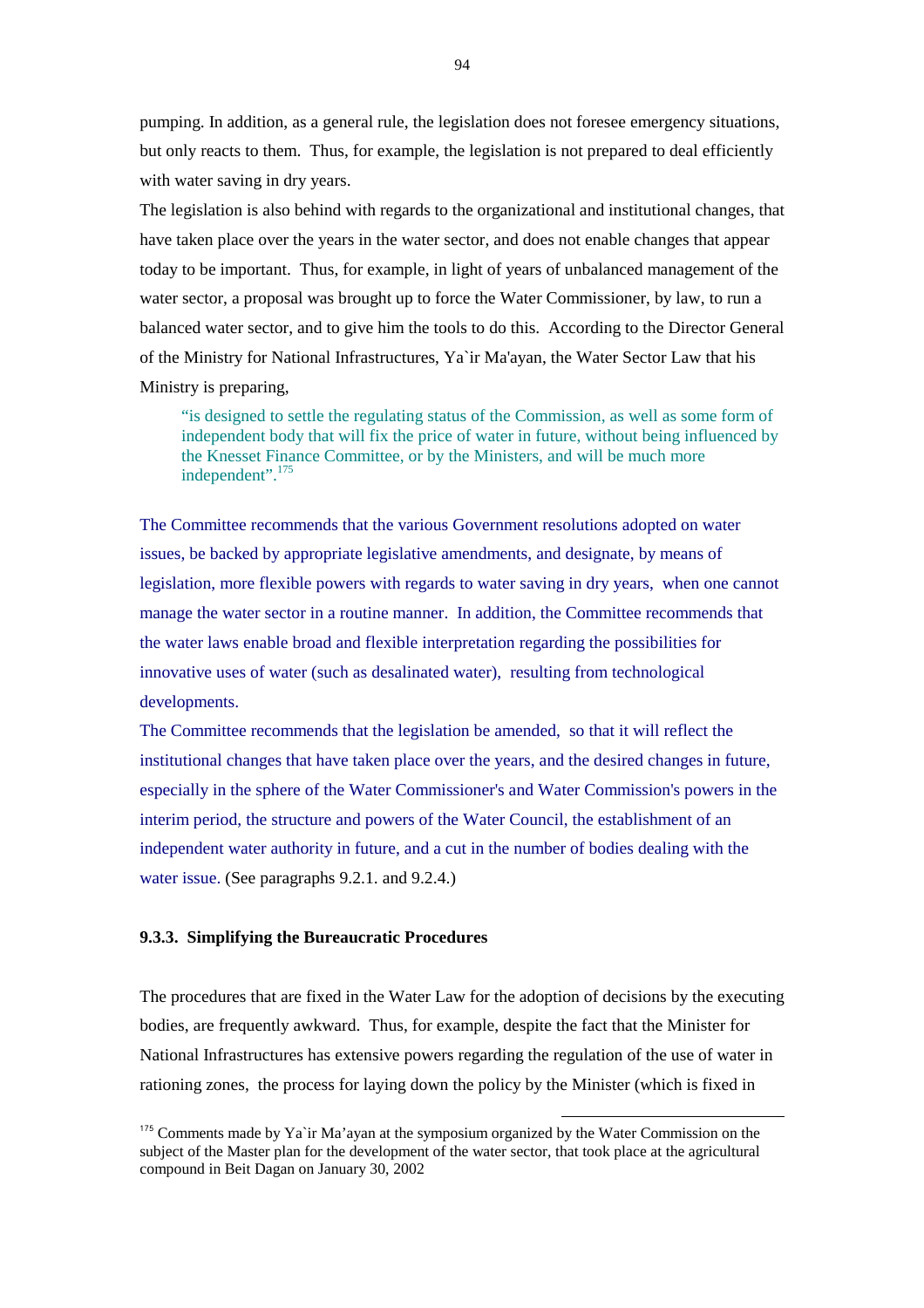articles 37 to 41 of the Law) is extremely complicated. The process includes consultations with the Water Council and the Supply Committee, presenting a detailed plan to the Water Commission and the local authorities, and enabling every water consumer in a rationing zone, where the price of water which is supplied to him is about the rise as a result of the new arrangement, to object within 60 days of its being published. The Minister is not entitled to implement a regulation, unless he has given every opponent the opportunity to sound his arguments before the Water Council, or one of its committees. This process involves a lot of bureaucracy, and is thus liable to take quite a while. The snag is that when a quick cut in the use of water in a certain area, or for a specific purpose, is required, the change must implemented rapidly, by means of a procedure that is short and simple to enact. The existing bureaucratic process no longer tallies with technological changes, such as the fax and Internet, that enables anyone who feels that he has been harmed as a result of a particular decision, a rapid and simple opportunity to express his reasoned position.<sup>176</sup>

In this connection it is possible to reconsider the need for a special water court.<sup>177</sup> On the one hand, it might be preferable that the powers of the existing court be increased, and that it be viewed as a body authorized to decide on any legal claim that involves the water sector in Israel, and in this way will also act as a deterrent. On the other hand, it is not clear whether there is any need for such a court, and perhaps one can make due with the ordinary court system.

The Committee welcomes the initiative of the Water Commission to simplify the bureaucratic process by changing the procedures laid down in the law, and recommends that the legal procedures, all along the policy-making and implementation process be examined, and simplified.

<sup>&</sup>lt;sup>176</sup> In a memorandum on the Water Law, that was recently distributed by the Water Commission, there is a proposal to shorten this process, in cases in which the Water Commissioner warns the Minister for National Infrastructures about a serious water shortage, resulting from extreme hydrological and climatic conditions. According to the proposed amendment, in such a case, the Minister will be entitled to issue regulations in consultation with the Water Council, but without consulting the supply committees, and without publishing a proposal for a settlement, by means of the procedure described above; whoever feels that he is liable to be harmed by the proposed regulations, will be entitled to present his arguments, within 10 days of the publication of the Minister's announcement regarding the introduction of the settlement as stated, to a committee that will be appointed from among the members of the Water Council; the Committee will decide on the matter within 10 days, in order to speed up the process, and enable the Water Commissioner to refer his recommendations to the Minister for National Infrastructures, within as short a time as possible.

<sup>&</sup>lt;sup>177</sup> Today the District Court in Haifa also serves as a court for water matters.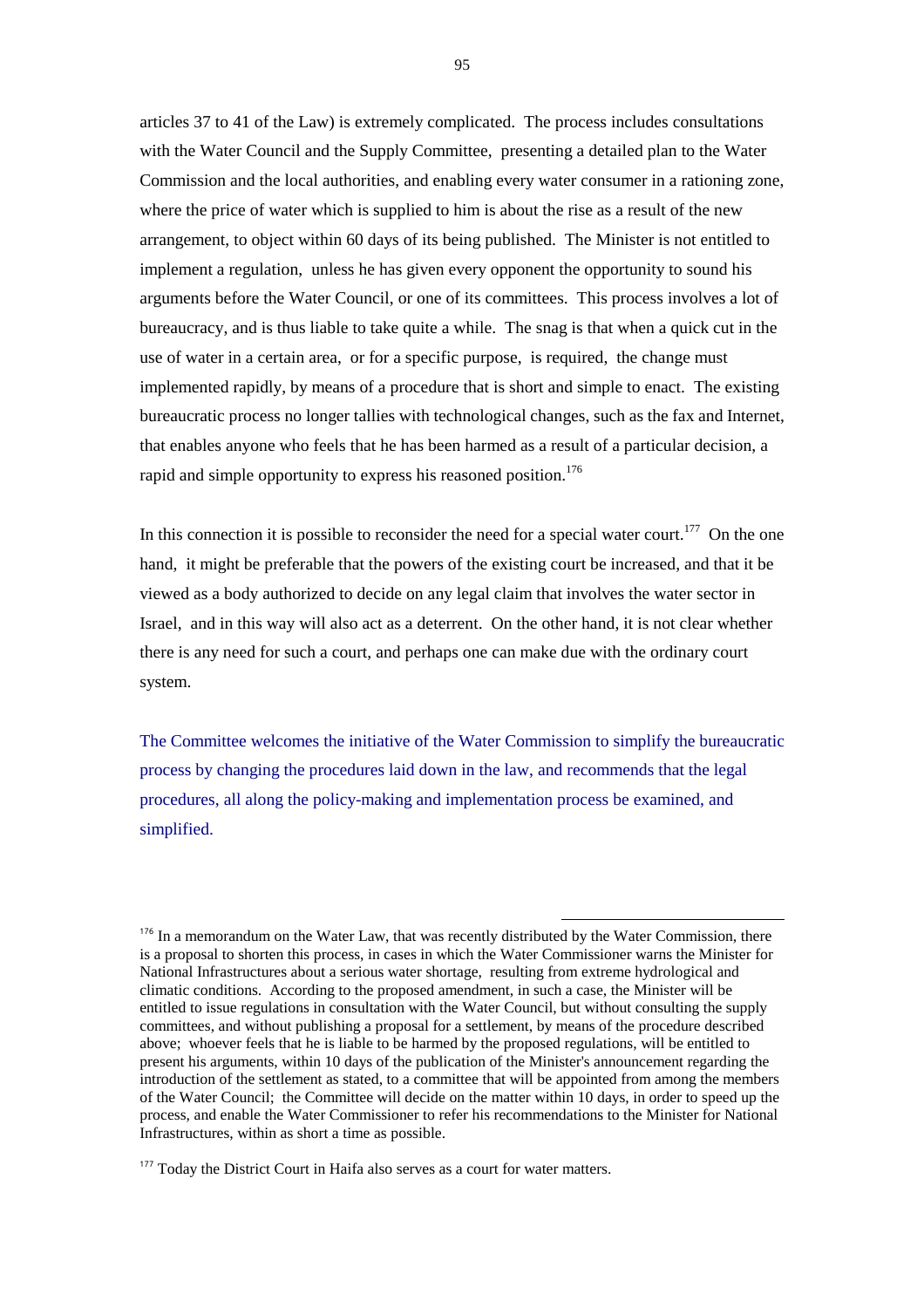#### **9.3.4. Enforcement Policy**

The tasks assigned to the Water Commission under the law, are numerous and heavy. At the same time, the tools provided for enforcing the decisions and the powers are few. The problem is especially serious in the sphere of water preservation, water saving by public bodies, and the contamination of water by industrial enterprises. From the evidence given by former Minister for National Infrastructures, Avigdor Lieberman, the Committee learned of his failure to introduce a 15% cut in the consumption of water by local authorities in 2001, compared with  $2000$ <sup>178</sup> Today, the enforcement of regulations dealing with the saving of water is implemented primarily by municipal inspectors in the local authorities. Recently, the Water Commission has authorized inspectors to enforce the various saving regulations.

In Israel civil enforcement hardly exists. It is possible that the development of a system of civil enforcement, will cause the public to feel that it is a partner to decisions on the issue of the water sector, and this will encourage it to save. From the experience of states in which a plan for saving was made by means of the public, the Committee learned, that effective enforcement is a function of greater participation by the public in the process by various means. Thus, for example, it is possible that by means of the ability to present complaints or representative claims, on issues concerning the preservation of water, the saving of water and contamination, it will be possible to raise public consciousness regarding the importance of preserving the water and its quality. It is also possible to publish for the public, in an orderly manner, all the regulations and rules dealing with the saving of water, including gadgets for saving water, that are recommended by the Saving Division in the Water Commission.

The Committee recommends that clear instructions, regarding the ways for enforcing the water laws, that will provide the authorities real tools to execute the task, be entrenched in legislation. First and foremost, it is proposed to strengthen the powers of the Water Commissioner, and enable him to implement the powers assigned to him in the law in an efficient and simple manner, as for example by means of the option to fix damages as a means of punishment. The Committee suggests that as a general rule simple enforcement procedures be laid down, such as offences for which there is the choice of standing trial at various rates, especially in the sphere of the saving and preserving water.

The Committee welcomes the trend, which is becoming apparent, for cooperation between the local authorities, and the Ministry for National Infrastructures and Water Commission, in order to increase the municipal enforcement, and hopes that this trend will strengthen.

<sup>&</sup>lt;sup>178</sup> Evidence given to the Committee by Avigdor Lieberman, on September 24, 2001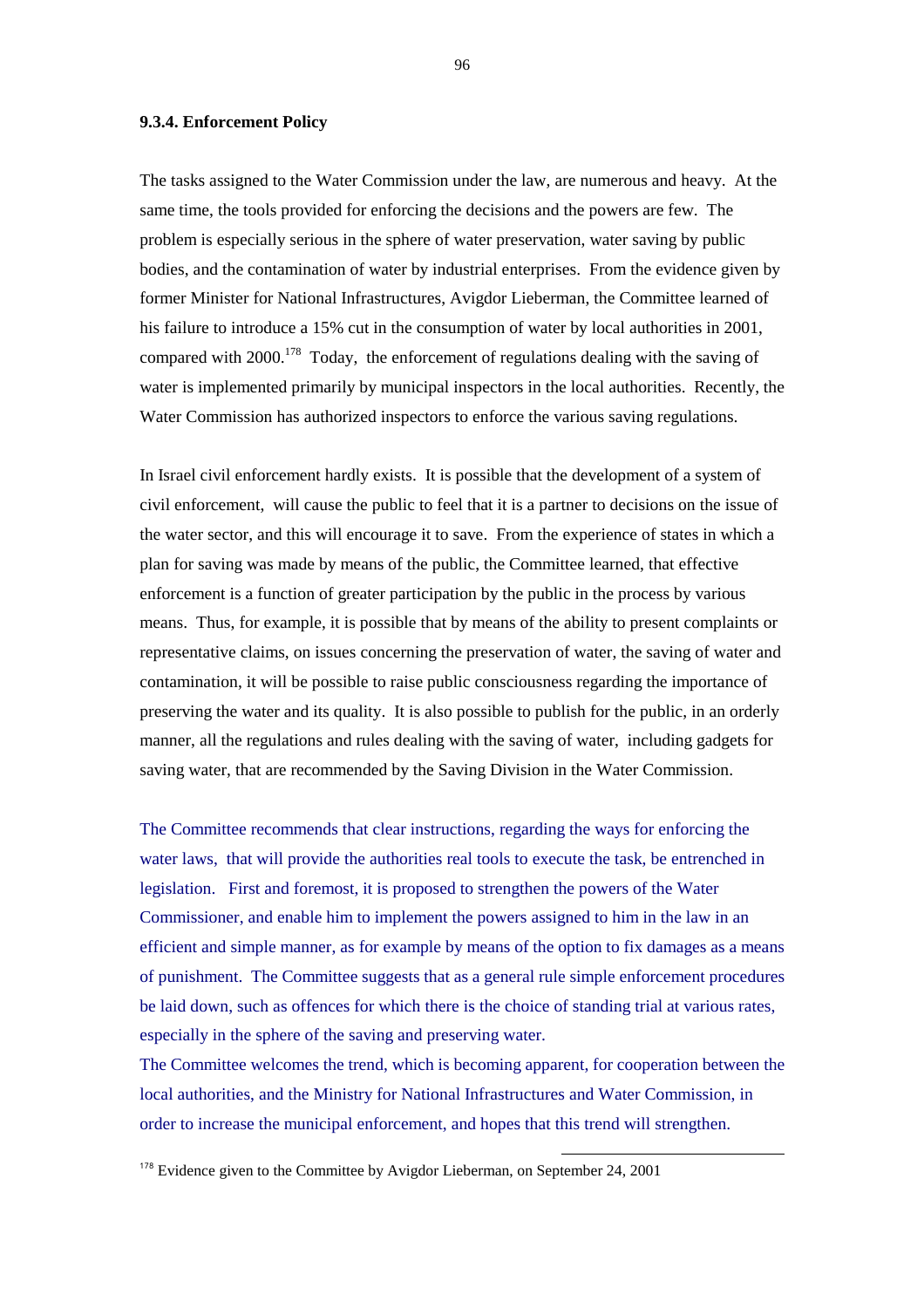The Committee recommends that the various ways will be examined to made enforcement more efficient, by increasing the awareness of the public to the water laws, and the possibilities for implementing them.

### **9.4. Saving Water**

 $\overline{a}$ 

When there is an imbalance between supply and demand for a particular commodity , one can solve the problem by means of its price, or, in so far as one wants to preserve a certain level of prices, by increasing the supply of the commodity, and/or reducing the demand for it. Since the State decided to deal with the problem in the second way (to the great chagrin of most of the economists and Ministry of Finance officials), and since increasing the supply by means of sewage reclamation, brackish water and seawater desalination, and importation, is not something that one can do overnight (and increasing the supply by means of rain is mostly in heaven's hands), at least during an interim period of two to three years, there is great importance to the saving of water - in other words, a thrifty use of water.

In addition to the time advantage, saving has an additional advantage - it is cheaper than producing water. Yona Kahane explained this as follows:

 "Saving in itself is a source of cheap, available and immediate water. But when you speak of desalination compared to saving, desalination drags behind it a train of additional expenses. This involves extending pipelines, whether conveyance lines, belonging to "Mekorot" or others, or urban lines... In addition, the sewage system, and the sewage treatment system will have to grow. So the comparison is not between 50 cents (for desalination) and perhaps 10-20 cents, but between 70 cents or more compared with  $10-20$ ".<sup>179</sup>

Saving can be implemented in two ways: by means of an administrative decision - in other words, allocations or the fixing of quotas, or in a voluntary manner.

During his first appearance before the Committee, the Water Commissioner explained that out of a deficit of 500 Million Cu.M created in the water sector, the Commission seeks to cut an additional 100 Million Cu.M from the quotas for agriculture, and to bring about a saving of

<sup>&</sup>lt;sup>179</sup> Comments made by Yona Kahane at the symposium organized by the Water Commission on the subject of the Master plan for the development of the water sector, that took place at the agricultural compound in Beit Dagan on January 30, 2002. A similar idea appears in a document written by Hezi Bilik in December 2001, under the title *Saving Pays*, which he handed over to the Committee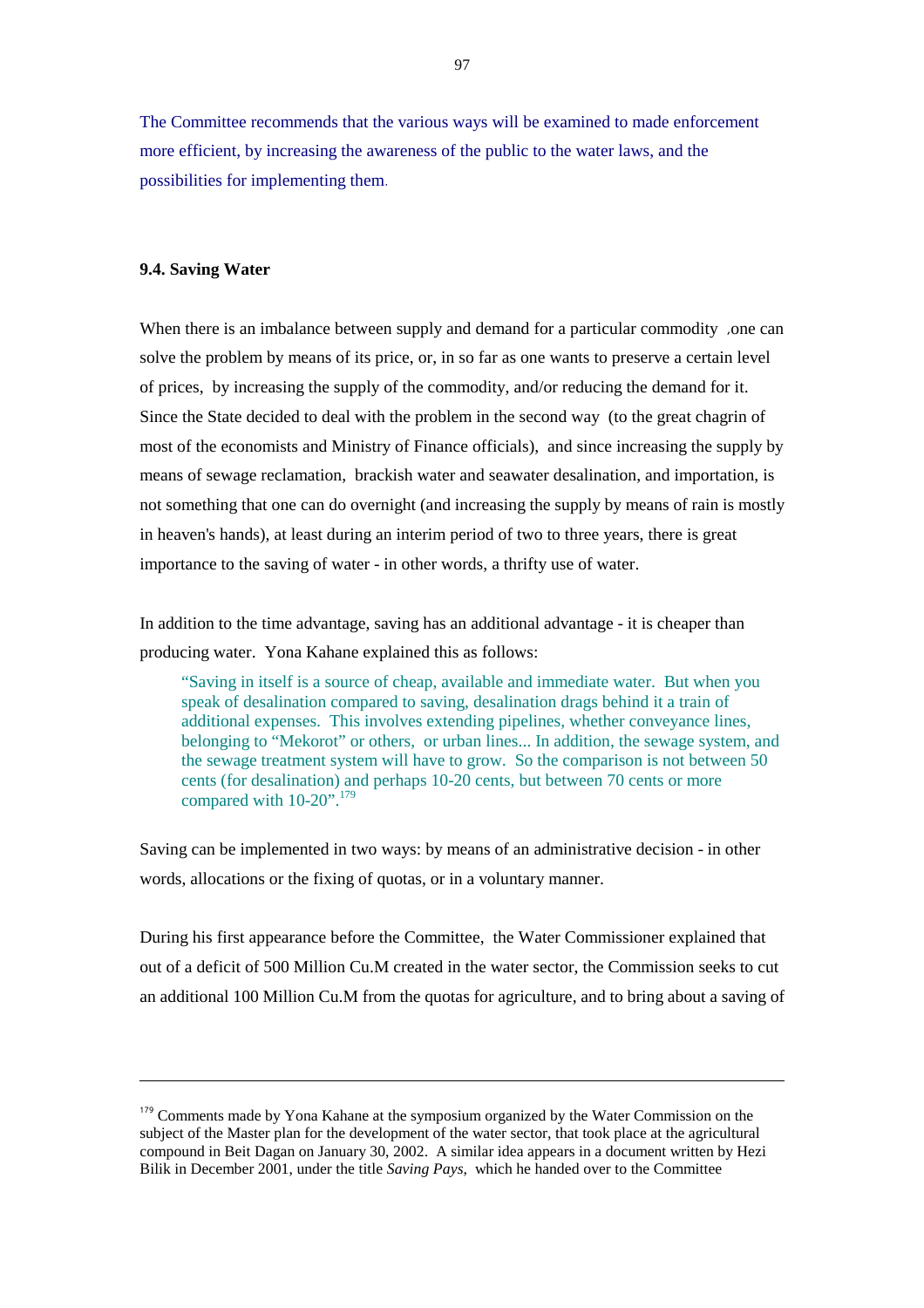100 Million Cu.M in the city, part of which will be implemented voluntary and part (like drying up lawns) will be implemented administratively.<sup>180</sup>

#### **9.4.1. Allocation of Water - Quotas**

The allocation of water for various uses is a way of dealing with a shortage, where the goal is to fix maximal quantities for each use. In 1961 an allocation (rationing) of water was effected for all the various uses - agricultural, urban and industrial.<sup>181</sup> In the meantime the allocation to local councils has been cancelled.<sup>182</sup>

The first cut in quotas for agriculture (in other words, saving based on an administrative decision) took place during the 1986 water crisis, when the Water Commissioner,Zemah Yishai, proposed a 250-300 million cubic meter cut.<sup>183</sup> Since then use was made of this tool several times. At the end of 2001 the Water Commissioner sought to cut 73% from the quotas (fixed in 1989) for 2002, but was granted a 50% cut "only".

The allocations for industry are made once a year, on January 1, and they are determined on the basis of production norms. The allocations for agriculture are decided twice a year - on January 1, when 75% of the quota is allocated, and on April 1 (after the rainy season is over) when the rest is allocated. However,

 "What has happened in the last three years is that these regulations simply aren't working, because we cannot allocate 75 percent on January 1, since we know in advance that we do not have water".184

Paradoxically it was the representative of the Budgets Department in the Ministry of Finance who expressed understanding for the distress of the farmers in the current situation.

 "Rules should be set for the *modus operandi* after a year of drought, so that the farmer will know in advance how much is going to be cut. What happens at the moment is that we are at the beginning of January, and the farmers still do not know what their water quota will be from next week onwards... An additional problem is ,that today the quotas are fexed according to the financial year - from January to January - when it is more

<sup>&</sup>lt;sup>180</sup> Evidence given to the Committee by Shimon Tal, on July1, 2001

<sup>&</sup>lt;sup>181</sup> Evidence given to the Committee by Mordechai Virshuvsky, on July 9, 2001

<sup>&</sup>lt;sup>182</sup> Evidence given to the Committee by Oshri Frost, the Legal Advisor of the Water Commission, on July 10, 2001

<sup>&</sup>lt;sup>183</sup> Evidence given to the Committee by Zemah Yishai, on July 9, 2001

<sup>&</sup>lt;sup>184</sup>Evidence given to the Committee by Noga Blitz, the Director of the Licensing and Consumption Division of the Water Commission, on July 17, 2001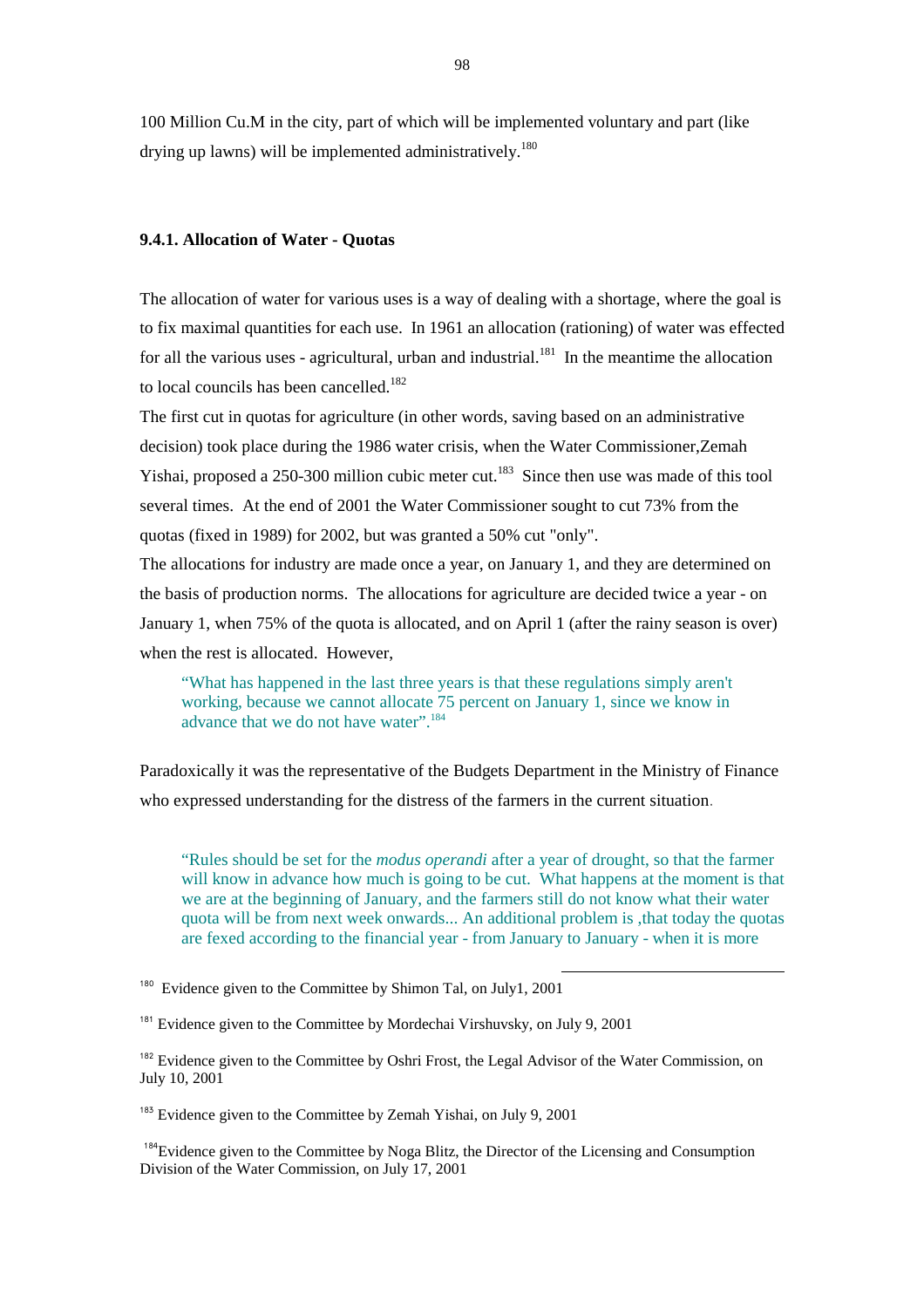logical to determine them according to the rainy season - in other words, from April to April, when we already know what sort of winter we have had".<sup>185</sup>

The Ministry of Finance supports the abolition of allocations on principle, both for industry and agriculture, since it views it as a system that is opposed to economic logic. Regarding agriculture, the system raises opposition also because it opens a gateway for waste and in exceptional cases even to corruption. Even the current Minister of Agriculture admits that the existing system has gone bankrupt.<sup>186</sup>

However ,there is no doubt that until the water sector is returned to a state of balance, and since voluntary saving can only succeed to a limited extent, it will be necessary to continue with allocations, if one wishes to avoid over-pumping. Shaul Arlozoroff proposed that as long as there is need for the allocation of water in the State of Israel, it should be laid down in the law, that it should be a function of the state of the reservoirs.<sup>187</sup>

The Committee supports the gradual abolition of the system of water allocations, but recommends that as long as the system of allocations for agriculture continues to exist, it should be done in a manner that will enable the farmers to plan the year according to the agricultural year, and not according to the financial year.

#### **9.4.2. Water Saving in the Various Sectors**

 $\overline{a}$ 

The approach to the subject of water saving in Israel is unsatisfactory. According to Yona Kahane, while in ancient Egypt Joseph saved and accumulated in years of plenty and spent in years of shortage, we act in the opposite manner - we try to save in years of shortage after we have wasted in years of plenty.<sup>188</sup>

There is no doubt that there is an urgent need to educate the Israeli public to save water - or how not to wastewater - in all seasons of the year, both in rainy and dry years, and in all spheres .Many bring as a success story, the education of the public in the 1960s not to pick

<sup>&</sup>lt;sup>185</sup> Comments made to the Committee by Erez Yamini, on December 23, 2001

<sup>&</sup>lt;sup>186</sup> Evidence given to the Committee by Minister of Agriculture Shalom Simhon, on August 8, 2001

<sup>&</sup>lt;sup>187</sup> Evidence given to the Committee by Shaul Arlozoroff, on December 23, 2001

<sup>188</sup> Prof. Dan Zaslavsky, *The Face of water in Israel,* the Ne`eman Institute in cooperation with the Jerusalem Center for the Israel Studies and "Haim Usviva", July 2001, p. 72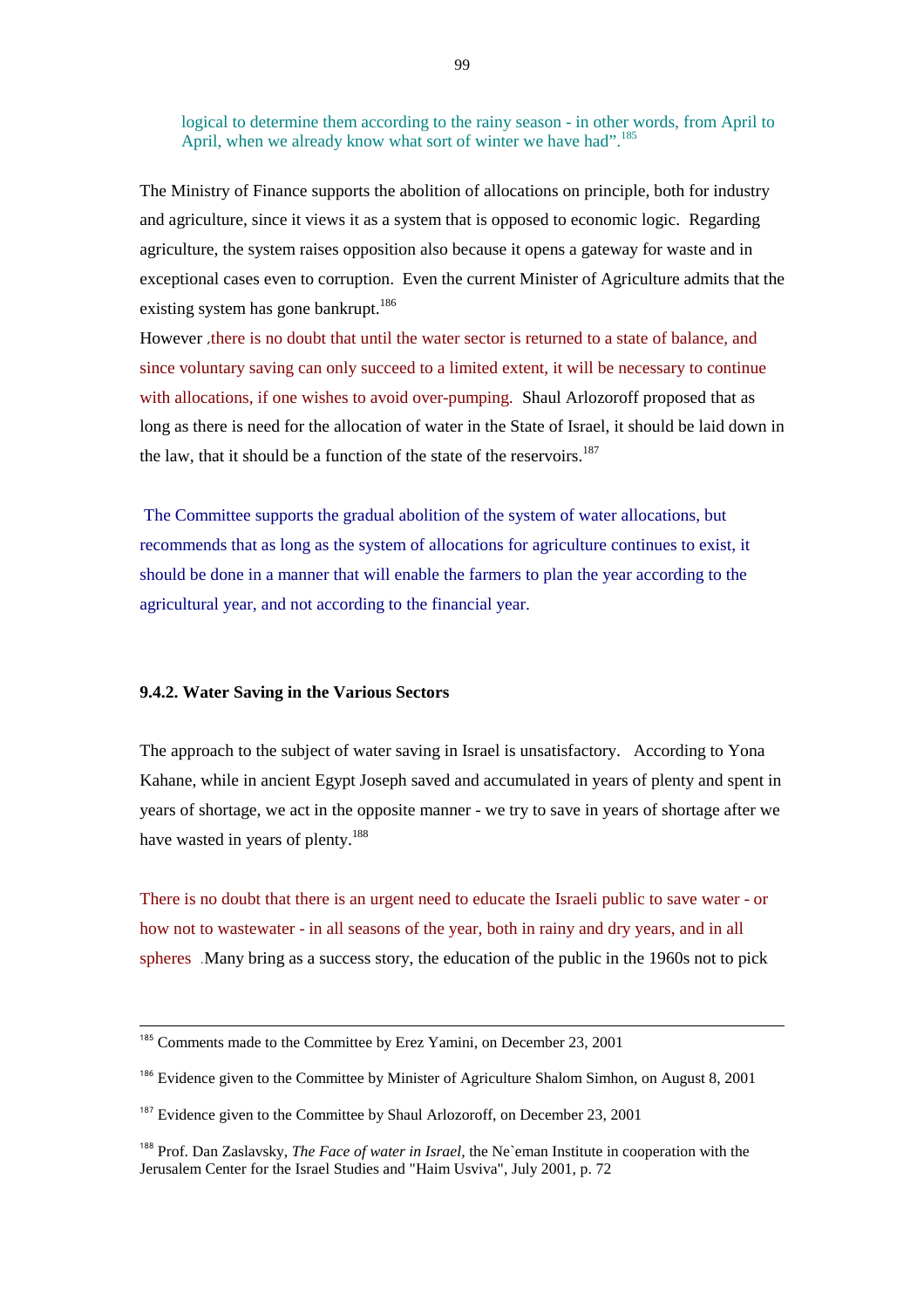wild flowers. The education must take place within the framework of the various levels of the educational system, and within the framework of the written and electronic media. At a symposium that took place at Beit Berl on March 21, 2002 ,under the title "The Water Sector in Israel and the Ramifications on the Educational Level", several ideas were raised regarding the correct way to educate the public. <sup>189</sup> In addition to education, for the last two years, the Divison for Advancing Water Saving in the Water Commission, has been pushing the subject of implementing regulations in this sphere.<sup>190</sup>

#### The Municipal Sector

In the period of the 1990/91 water crisis, there was a campaign for saving water in the municipal sector, that was considered a success. The campaign managed to cut consumption by around 100 Million Cu.M for non-agricultural uses - especially in households. However, the results of the campaign vanished following the rainfalls of  $1991/92$ <sup>191</sup>

According to the Water Commission, several water saving gadgets were introduced in 1991, but at the time there were only two that conformed with the Israeli standards, and there is no longer any trace of them in the Israeli market.<sup>192</sup>

Despite the positive experience of the 1990/91 campaign, there has been an inexplicable delay in the current crisis in the adoption of measures. Thus, for example, a resolution was adopted in the Ministerial Committee for Economics on December 21, 1999, to reduce the municipal consumption of water by around 80 Million Cu.M, but the resolution was not implemented.<sup>193</sup> In the Government resolution of April 2001, article 3 dealt with various aspects of reducing the demand for water,<sup>194</sup> that *inter alia* required various activities in the sphere of legislation and the introduction of regulations. One of the clauses spoke of a legislative amendment that would enable the imposition of financial fines, for breach of the instructions of the Water Law, and breach of regulations concerning the saving of water.

l

<sup>194</sup> Government resolution No. 115 (SC/2) of April 18, 2001

<sup>&</sup>lt;sup>189</sup> See for example, Dr. Rony Aviram, head of the Center for Futurism at Ben-Gurion University, spoke of "Didactic and Educational Ramifications of an Interdisciplinary Program on the Water Issue"

<sup>190</sup> The Ministry for National Infrastructures - the Water Commission, *Master plan (transition) for the Development of the Water Sector in the Years 2002-2010*, Final Report, April 2002, p. 20

<sup>191</sup> Prof. Dan Zaslavsky, *The Face of water in Israel*, p. 70

<sup>&</sup>lt;sup>192</sup> Evidence given to the Committee by Yaacov Lev, Director of the Division for Advancing Water Saving in the Water Commission, on July 26, 2001

<sup>&</sup>lt;sup>193</sup> Background paper regarding Government resolutions in the sphere of the saving of water, presented to the Committee by Erez Yamini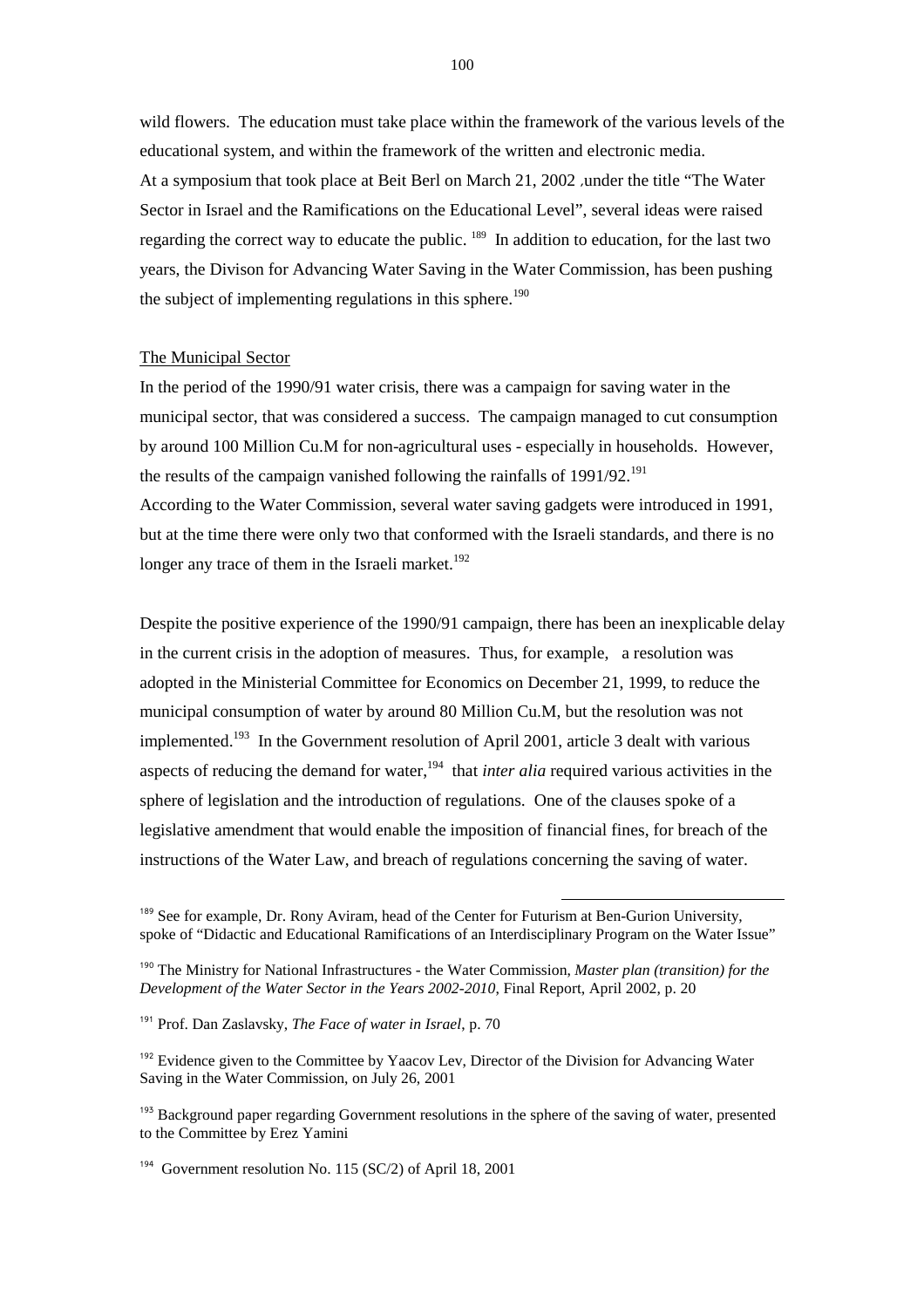Following this resolution the Government proposed an amendment to the Water Law, that would enable the inspectors of the local authorities, to supervise the implementation of the regulations regarding the saving of water, with the fines collected for legal transgressions being paid into the local authority treasury.<sup>195</sup> The Bill passed first reading on February 11, 2002, and was referred to the Economics Committee. In other words, despite the emergency situation, and the need to act rapidly, it will take more than a year before this decision is implemented, if at all.

In August 2001 the Ministry for National Infrastructures started an aggressive campaign in the media for water saving, with the basic message being not to leave the faucet open beyond what is necessary. Later on the campaign moved to water saving gadgets. In September the Government adopted a resolution to distribute water saving gadgets as gifts to civil servants.<sup>196</sup>

The Committee heard the report of the Director of the Division for Advancing Water Saving in the Water Commission, regarding the actions taken by him, in cooperation with the Ministry for Industry and Trade, the Institute of Standards, and the Water Administration in the local authorities, for introducing water saving gadgets into households, offices and enterprises.<sup>197</sup> The Committee also received from him a list of such gadgets, that had obtained a standards mark (it transpires that most of the gadgets in the market do not have a standards mark). These include a dual-quantity toilet flushing device, which is more efficient than the one that was previously in use, a dual-quantity device that can be attached to any single-quantity flushing device, a urinary for men that does not require water, a metal gadget for limiting the flow of water in faucets, a metal gadget for limiting the flow of water in showers, a plastic gadget for limiting the flow of water, an economical shower head, an economical hand-shower, a semi-automatic faucet, and watering regulators for gardens.<sup>198</sup> The problem is in the distribution of gadgets, and there is undoubtedly a need for a decision in principle to distribute them in a more aggressive way than in the past - whether by means of Water Commission and/or local authorities inspectors, or by means of volunteers, including pupils. Regarding one of the proposals for the saving of water in households - the recycling of domestic wastewater, the Committee was informed that the Ministry of Health

<sup>195</sup> Water Bill (amendment No. 13) 2002, *Bills*, the Official Gazette, pamphlet 3070, January 21, 2002

<sup>196</sup> Government resolution No 716 of September 16, 2001

<sup>&</sup>lt;sup>197</sup> Evidence give by Yaacov Lev

<sup>198</sup> Water Commission, *Directory for Water Saving Gadgets Inside Structures - a Blue Mark Means that I Save*, Tel-Aviv (no date)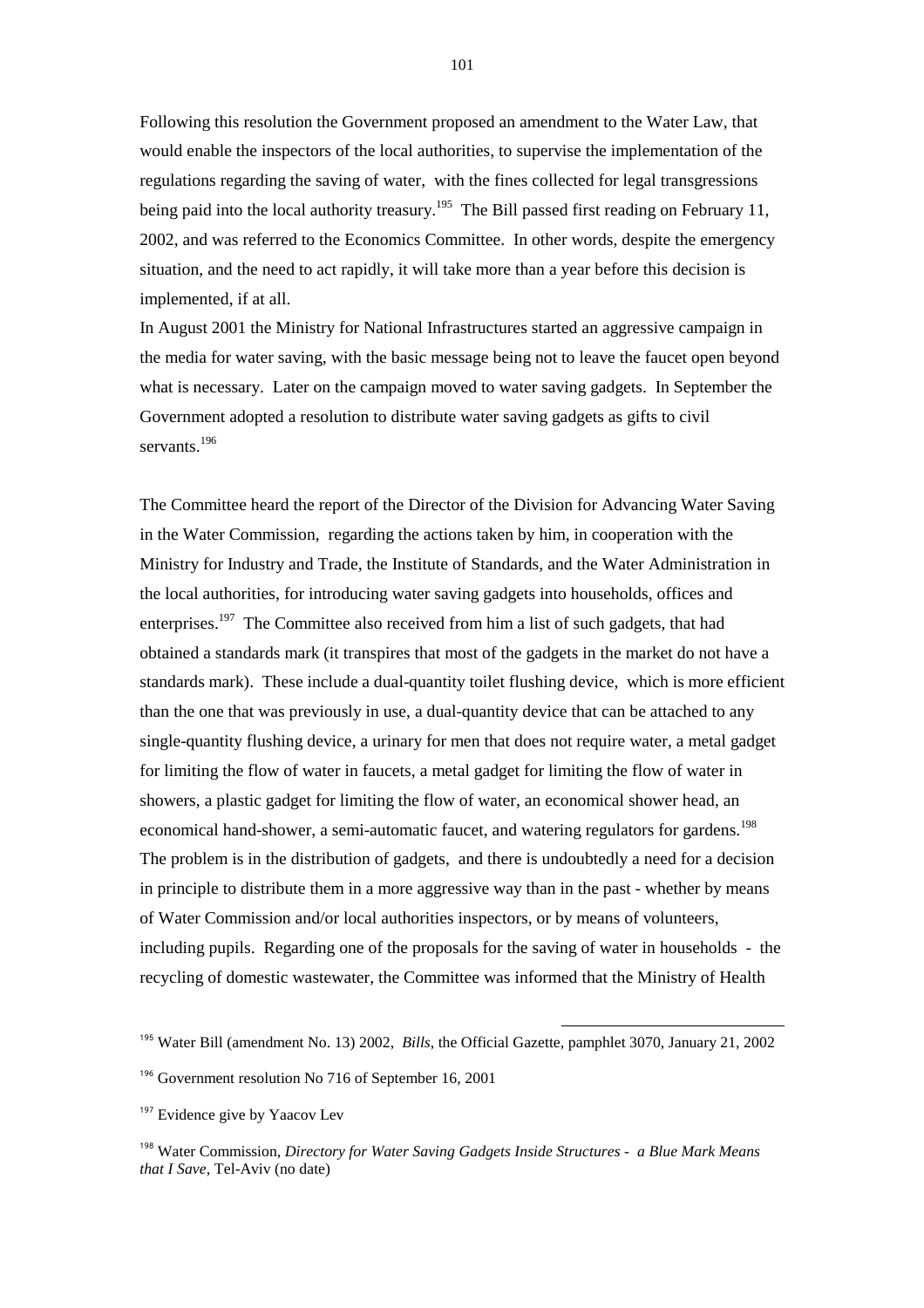objects to the use of installations for the recycling of such water in land attached houses, for health reasons (because it is impossible to ensure that sewage water does not mix with the domestic wastewater).<sup>199</sup>

All in all, the Water Commission would like to reach an average saving of 15 percent in the use of water in households, that will lead to a saving of around 100 Million Cu.M per annum.200 Yona Kahane argues that it is possible to save every year around 150 Million Cu.M in the urban sector.<sup>201</sup> Shaul Arlozoroff spoke of 200 Million Cu.M.<sup>202</sup> Prof. Dan Zaslavsky, on the other hand, argued in his evidence to the committee that all the proposals for saving water in households actually save money - not water.<sup>203</sup>

The Committee heard a fascinating report on a method for saving that was implemented in households in Southern California in the United States in the years 1975-77. The method was based on the principle that every household received an annual allocation, that was 30-69 percent lower than its consumption before the system was implemented, at close to the usual price. Any divergence from this allocation raised the price collected very sharply. In this way 20-40 percent were saved, compared with previous years.<sup>204</sup> On principle, this system could work in Israel, even though it was pointed out to the Committee that the level of consumption in Israel, among all types of consumers, is lower by as much as 50% than that for similar categories in California, so that in actual fact it would be impossible to reach the same results that were registered in the United States. $205$ 

Despite the limitations, it seems as though the Water Commission would like to implement a similar plan in Israel. At a symposium on public administration, held in Jerusalem on March 6, 2002, the Water Commissioner, Shimon Tal, revealed a plan, according to which an average family will receive a water quota of 24 Cu.M per month, for which it will pay NIS

<sup>199</sup> Evidence given to the Committee by Moshe Avnon, Director of the Water Sector Administration, on July 31, 2001

l

<sup>200</sup> Water Commission, *Master plan (transition) for the Development of the Water Sector in the Years 2002-2010*, Final Report, April 2002, p. 19

<sup>201</sup> Comments made by Yona Kahane at the symposium organized by the Water Commission

 $202$  Evidence given to the Committee by Shaul Arlozoroff, on July 15, 2001

 $203$  Evidence given to the Committee by Prof. Dan Zaslavsky, on July 15, 2001

<sup>204</sup> Evidence given to the Committee by Dr. Peretz Dar, of the Jerusalem Institute for Israel Studies, on July 26, 2001

<sup>205</sup> Evidence given by Moshe Avnon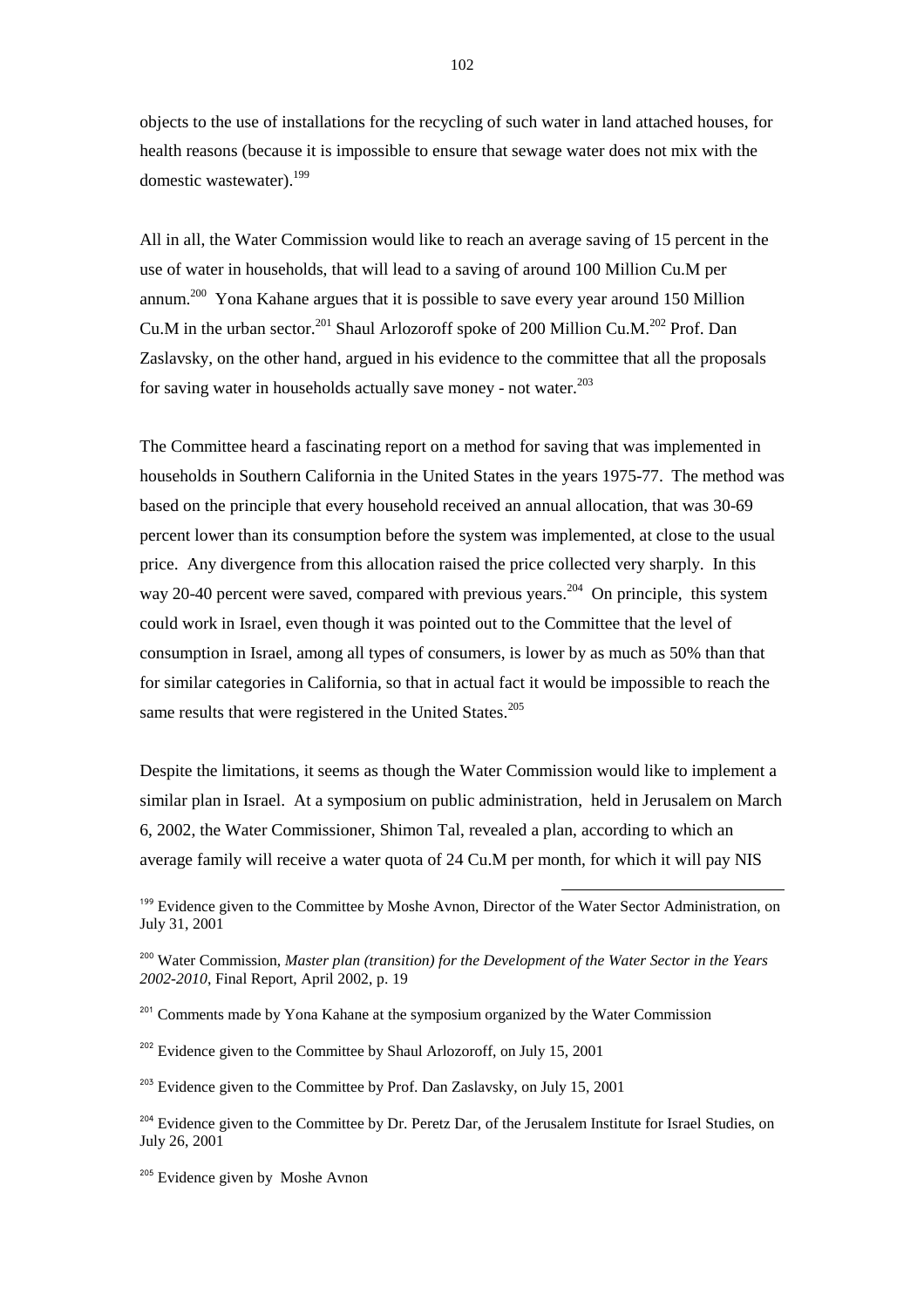2.65 per cubic meter for the first eight Cu.M, NIS 4 for an additional seven Cu.M and NIS 5.87 for the last nine Cu.M. For every cubic meter above this, the consumer will pay NIS 20 (!) per cubic meter. $206$ 

An interesting debate, which exists among people in the water sector relates to the question to what extent it is proper to try and dictate to citizens how to use water. While Yossi Yishai argued that such interference is not acceptable, Yona Kahane replied that in all well run countries, including Europe and North America,

 "This is done in the sharpest manner... In the United States it has actually been done by means of Federal law... and only we remain with this problem, that there are still people who think that we may not tell people not to wastewater. Nobody is saying: 'don't take a shower every day'. What we are saying is: 'use your head'".<sup>207</sup>

The Committee was impressed, that in many spheres connected with the saving of water in households, such as the installment of double water systems (for different qualities of water) in new buildings, the installment of installations for catching rain water on roof tops or yards, and limiting the loss of the over-ground run-off water in cities due to concrete surfaces that do not permitted their seepage into the ground water $^{208}$  - subjects that the Water Commission is dealing with in cooperation with the Technion<sup>209</sup> - we still have a long way to go before the necessary standards and regulations will be approved, and practical plans to implement them are put into force.

# Local Authorities

 $\overline{a}$ 

Since the local authorities use funds that they collect from the citizens for water, not only for the purpose of improving the water and sewage systems, they have no incentive to bring about saving in water - on the contrary.<sup>210</sup> The Committee gathered that one of the goals of the legislation, that will enable the local authorities to collect fines for breach of the

<sup>206</sup> Report by Amiram Cohen, *Ha`aretz*, March 7, 2002

<sup>&</sup>lt;sup>207</sup> Comments made by Yossi Yishai and Yona Kahane at the symposium organized by the Water Commission on the subject of the Master plan for the development of the water sector, that took place at the agricultural compound in Beit Dagan on January 30, 2002

<sup>&</sup>lt;sup>208</sup> According to a study prepared at the Technion, every year around 70 Million Cu.M of run-off water is lost, because it cannot seep into the ground. See, the *Master plan (transition) for the Development of the Water Sector in the Years 2002-2010*, Final Report, April 2002, p. 23

<sup>&</sup>lt;sup>209</sup> Evidence given by Yaccov Lev

<sup>&</sup>lt;sup>210</sup> Evidence given to the Committee by Avigdor Lieberman, on July 26, 2001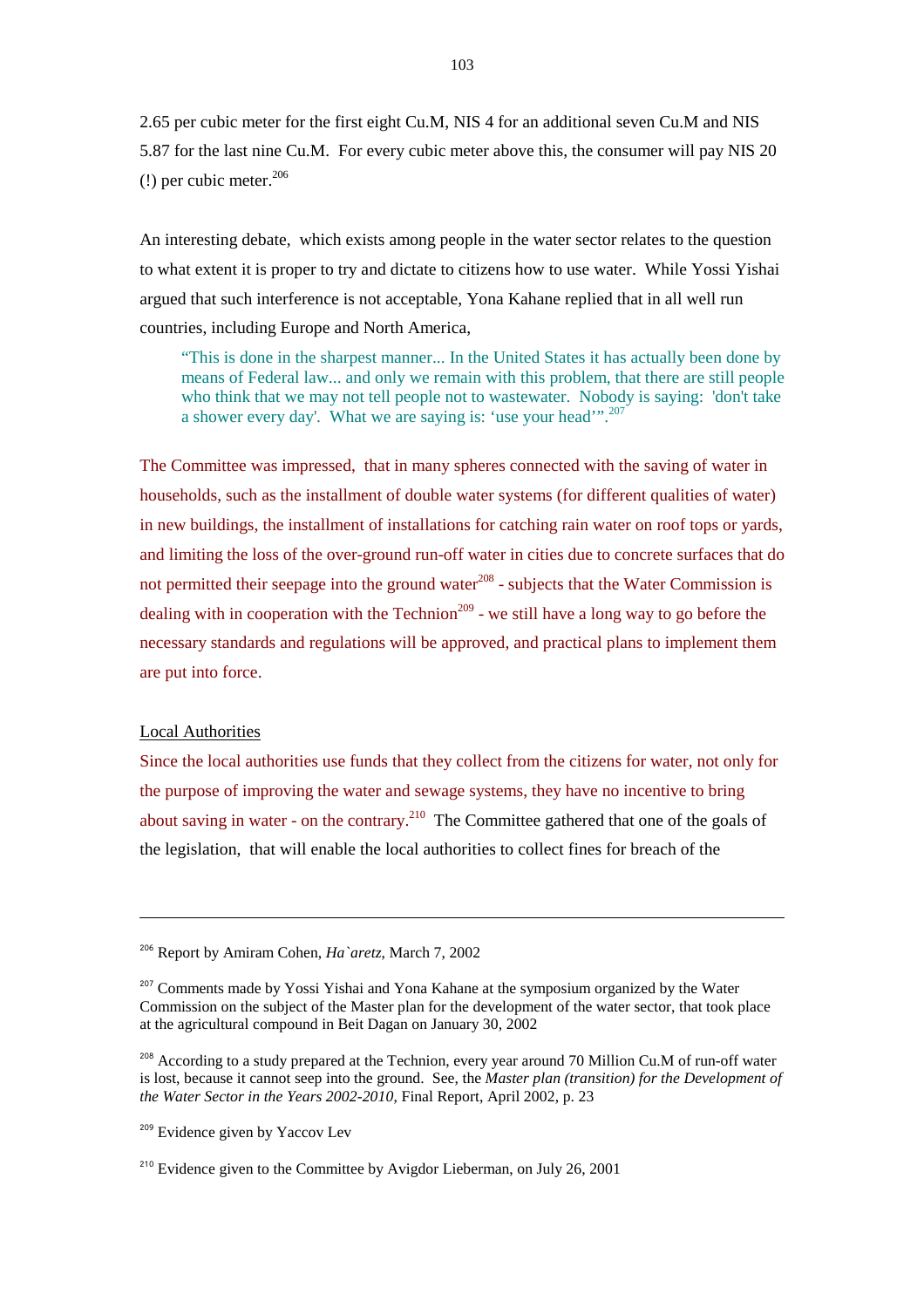regulations regarding the saving of water, and to put the fine money into their treasury, is to encourage the local authorities to cooperate with the saving effort.

### Public Institutions and Government Bodies

In the sphere of saving in public institutions and Government bodies, it seems as though the Government is acting vigorously. In July 2001 the Government adopted a resolution regarding the installation of water saving gadgets in the Ministries, the Government corporations and other public associations and bodies.<sup>211</sup> While attending a meeting of the Water Sector Emergency Staff, that took place at the Ministry for National Infrastructures, the representatives of the Committee were impressed that indeed a serious effort was being made by the Water Commission to check, to what extend this resolution is being implemented. *Inter alia*, it was reported that in the Ashdod Harbor, for example, there is still a great waste of water.<sup>212</sup>

# Industry, Trade and Services

The Committee heard from the representatives of the industrialists, that in the industrial sphere there is already, in practice, almost optimal saving in the use of water. In the sphere of trade, the use of water is relatively small, and regarding hotels the Committee was informed that there is place for saving, but the subject is sensitive because we are speaking of tourists who stay in hotels primarily for recreation purposes, and it is problematic to impose saving on them. Regarding the hotels along the coast, the Committee was informed that the possibility is being examined to desalinate the seawater that is pumped from the sea for the purpose of cooling, and the desalinated water might then be conveyed into the local water systems.<sup>213</sup>

During its meeting on July 25, 2001, the Knesset Economics Committee approved regulations regarding the washing of vehicles and tiled surfaces. According to the new regulations, it is forbidden to use installations for washing vehicles that do not have a system for recycling water, it is forbidden to use running water from the water system to wash vehicles, and it is forbidden to use running water from the water system, or pressurized water, to wash tiled surfaces.<sup>214</sup> Regarding the washing of vehicles, the Committee was informed that there exists

l

<sup>214</sup> Water Regulations (Rules for Washing Vehicles and for Washing Tiled Surfaces With Water) 2001

 $211$  Government resolution No. 510 of July 30, 2001

<sup>&</sup>lt;sup>212</sup> Comments made by Noga Blitz at the meeting of the Water Sector Emergency Staff, that took place on March 4, 2002

<sup>&</sup>lt;sup>213</sup> Comments made by the Deputy Accountant General in the Ministry of Finance, Yuval Bronstein, to the Committee's representative on April 21, 2002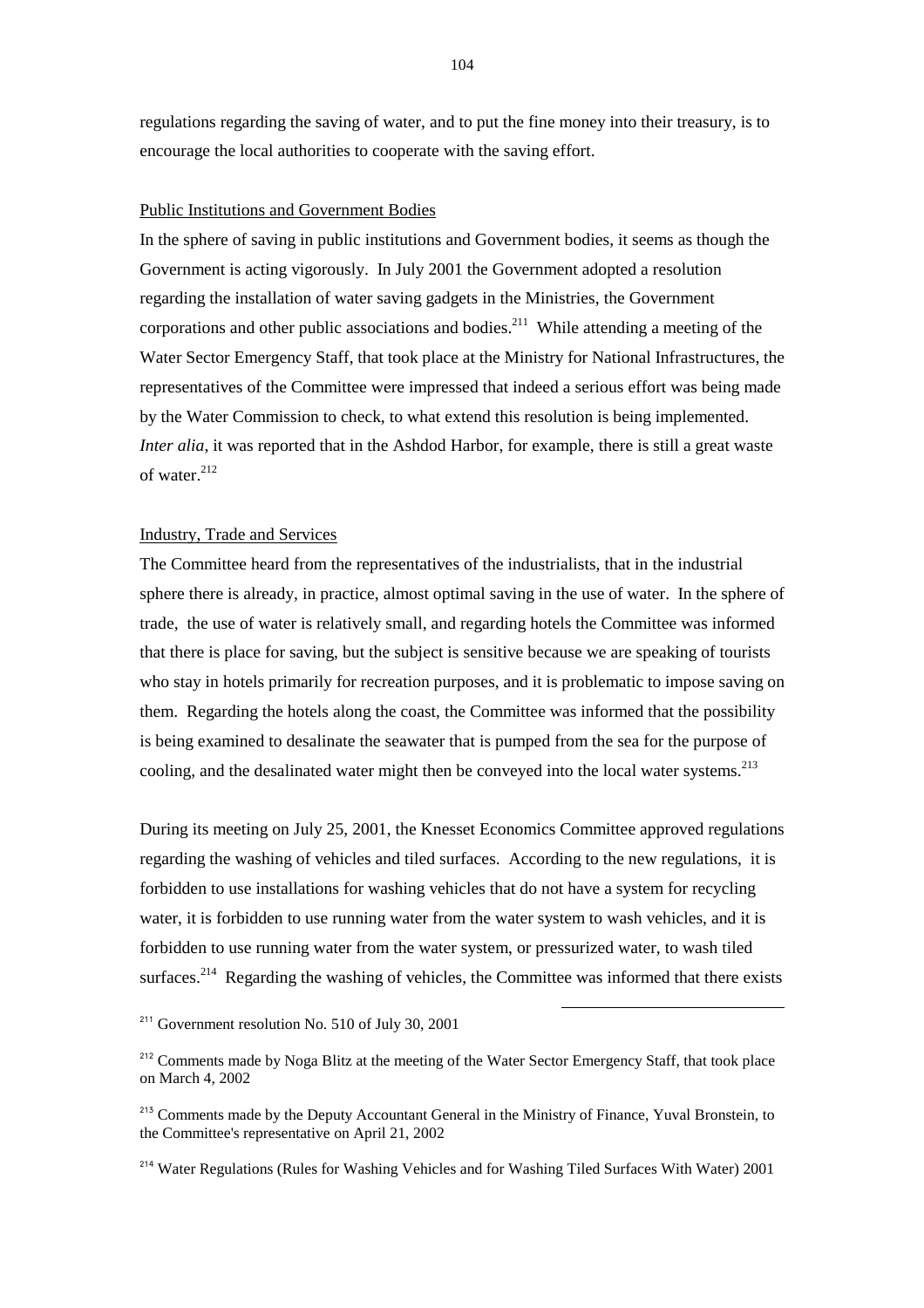a spray that enables cleaning without the use of water. The Committee heard that out of around 600 installations for washing vehicles throughout the country, only around 10 percent recycle water. Apparently, all the swimming pools in the country have recycling systems, and an installation of this sort is about to be approved for Mikvehs (Jewish ritual baths - the translator).<sup>215</sup>

# Gardening

The Committee heard from many witnesses that gardening in Israel is illogical, when one is speaking of a country in which water is short. Yona Kahane complained that we have become accustomed to European style gardening, that is based on lawns that consume large quantities of water. He added, that already in 1959, a committee of specialists raised this issue with the authorities, but nothing was done about it.<sup>216</sup> Former Member of the Knesset Yosef Tamir, argued that "All through the years of the State's existence, there wasn't a single Water Commissioner who warned the gardeners and the mayors not to plant lawns".<sup>217</sup> How much water goes into gardening in Israel? The Committee heard from the representative of the Ministry of the Interior, that we are speaking of around 180 Million Cu.M, of which 70 Million Cu.M are in the urban sector and 110 Million Cu.M are used for gardening in the areas of Shefayim, Udim, Havazelet Hasharon etc. (settlements in the coastal area - the translator).<sup>218</sup> From figures supplied by the Water Commission it emerges that in 2000 the gardened areas in Israel amounted to around 200,000 dunams (~50,000 acres), of which around 130,000 are lawns. Since the annual growth rate is estimated at around 3.5%, the average consumption of water per dunam is around 900 Cu.M, and it is possible to reduce it by changing the types of plants being grown, and a change in watering methods to around 600 meters per dunam, "by means of correct watering and compliance with the regulations, it is possible to save 50-60 Million Cu.M of water".<sup>219</sup>

According to Prof. Avner Adin, in certain States in the United States, such as Arizona and California, as in Japan, South Africa and Australia, new neighborhoods are being built today in which the wastewater is recycled, *inter alia* for purposes of gardening and the watering of

<sup>&</sup>lt;sup>215</sup> Evidence given by Yaacov Lev

<sup>&</sup>lt;sup>216</sup> Comments made by Yona Kahane at the symposium held by the Water Commission

 $2^{17}$  Evidence given to the Committee by Yosef Tamir, on July 19, 2001

<sup>&</sup>lt;sup>218</sup> Evidence given by Moshe Avnon

<sup>219</sup> *Master plan (transition) for the Development of the Water Sector in the Years 2002-2010*, p. 22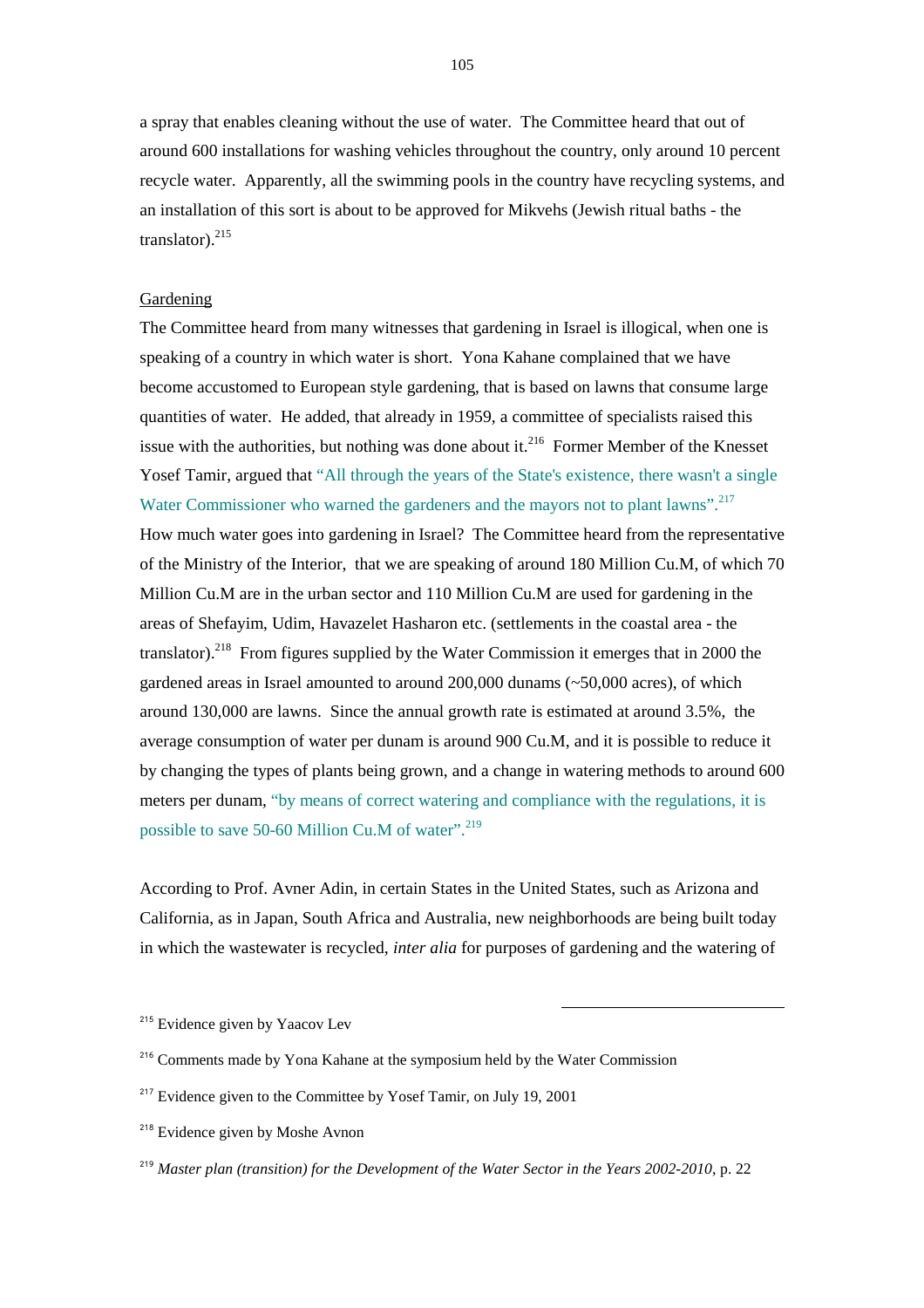local parks.<sup>220</sup> From the representative of the "Netafim" company, the Committee heard that the company is engaged in developing watering methods for parks, traffic islands etc. in local authorities, based on the instructions of the Ministry of Health, $^{221}$  and from the Water Commission is heard that it has "a regular team that offers instruction on the subject of water saving gardens".<sup>222</sup>

On July 25, 2001, the Knesset Economics Committee approved regulations that laid down limitations regarding the watering of parks and gardens, including the hours when one may do the watering (the Minister for National Infrastructures wanted to stop all watering of lawns during the summer months, but the Economics Committee refused to approve his proposal), and it was stated that the Water Commissioner shall act, in consultation with the Minister for the Environment, to publish recommendations "regarding the planning of water saving parks and the watering of gardens".<sup>223</sup>

### Agriculture

One should take note, that in the sphere of agriculture, Israel is considered one of the leading countries on the subject of saving water .Since the 1950s and until the mid 1990s, the agricultural sector in Israel became more efficient in the use of water in an impressive manner. The quantity of water required to produce one kilo of dry-stuff went down by about 50% during this period. This impressive achievement was attained by using more efficient irrigation methods (especially the introduction of drip irrigation, and computerized irrigation systems), the development of plant systems that consume less water in order to produce the same quantity of dry-stuff, and reducing the consumption of water by means of green houses $224$ 

The engineers of the Water Saving Division in the Water Commission, invest efforts

 "to ensure water saving and the efficient use of water, by offering advice to the Ministry of Agriculture, in examining irrigation plans, rehabilitating pipelines and pumping equipment, adapting supply pressures to optimal operation characteristics of water distributors, transition to more efficient irrigation methods, adapting filtering systems to various qualities of water, using electronic control and supervision systems, recycling

l

<sup>221</sup> Evidence given to the Committee by Dubi Segal, on July 26, 2001

<sup>222</sup> Evidence given by Yaacov Lev

 $223$  Water Regulations (the Use of Water in Rationed Areas) (amendment No. 4), 2001

 $^{224}$  Evidence given to the Committee by Prof. Zeev Gerstel, Director of the Institute for Soil, Water and Environment Sciences in Beit Dagan, on July 30, 2001

<sup>&</sup>lt;sup>220</sup> Evidence given to the Committee by Prof. Avner Adin, from the Hebrew University, on August 12, 2001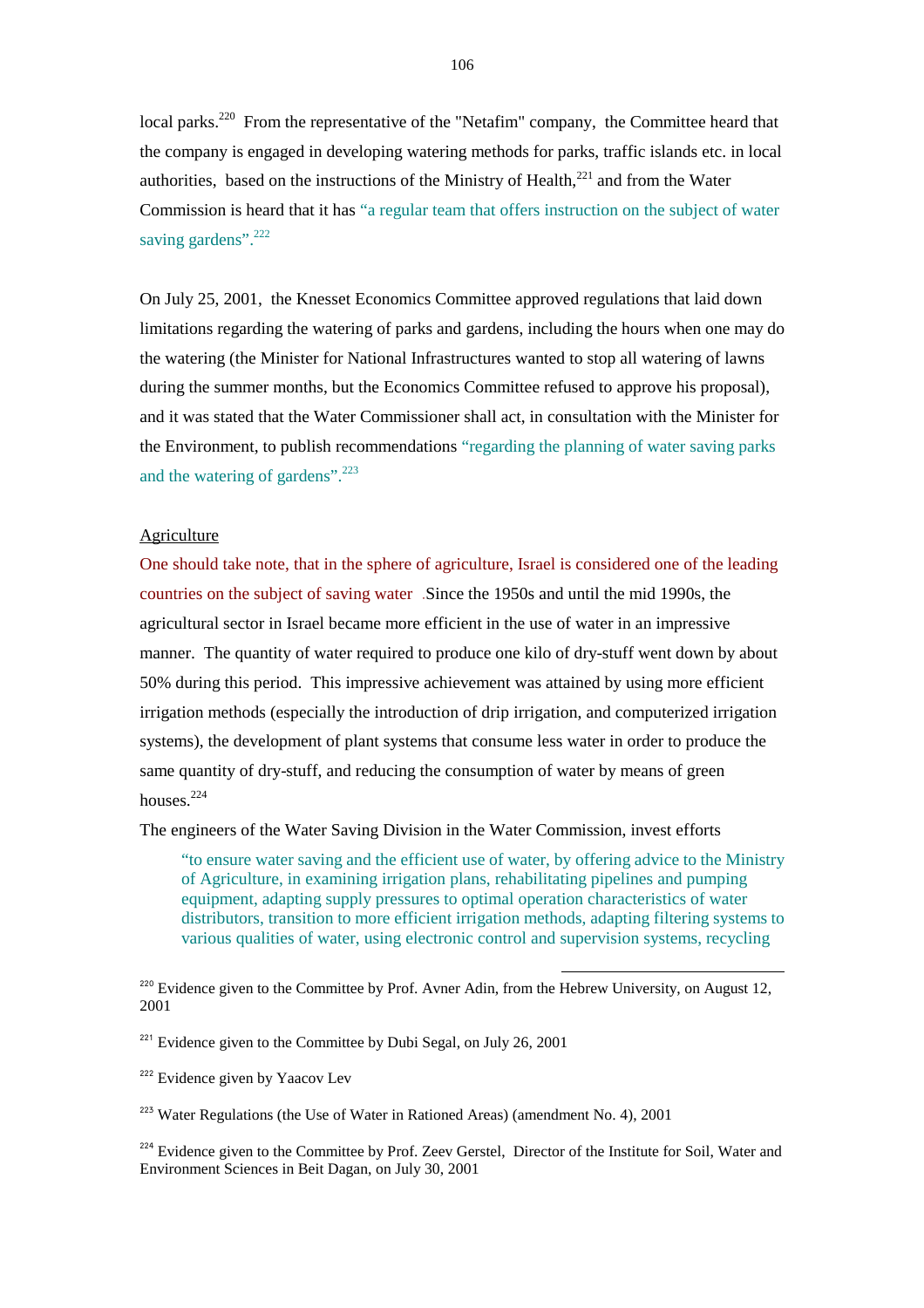water in green houses, etc.".<sup>225</sup>

Despite what has been said above, the Committee was impressed that when one speaks of reducing demand for water in agriculture today, we are speaking less of additional saving in the use of water, and more of cuts and stopping to grow certain types of agricultural crops, that are water guzzlers.

The Committee welcomes all the actions taken by the Water Commission and other authorities in order to bring about a real saving of water, even though these actions have come late and are insufficient. The Committee regrets that in the last year various factors in the Government system have not cooperated sufficiently with the Water Commission with regards to water saving in certain sectors.

The Committee recommends, that considered use be made of combining incentives and rulings, to attain an efficient use of water in all the sectors - technologies for the efficient use of water, and for water saving building and incentives for using them; gardening which is suitable for the climate in the country; a water pricing mechanism that does not encourage waste; education and information for all parts of the population; laws and regulations implemented for the long run, and in times of shortage.

The Committee was impressed by the fact, that in the spheres in which regulations, gadgets and techniques for saving water exist, without the employment of sufficient inspectors, who will be employed to supervise the fulfillment of the regulations and the marketing of the gadgets and techniques, it will be impossible to reach sufficient levels of saving. Therefore, the Committee recommends the allocation of sufficient resources, so that the Water Commission will be able to increase the number of its inspectors, and to complete the legislation that will enable the employment of inspectors for the issue of water saving in the local authorities, as soon as possible. The Committee recommends that even though the consumption habits in other countries, are not necessarily the same as those that exist in Israel, it is worth while learning from their experience.

#### **9.5. Water Pricing**

 $\overline{a}$ 

<sup>225</sup> *Master plan (transition) for the Development of the Water Sector in the Years 2002-2010*, p. 24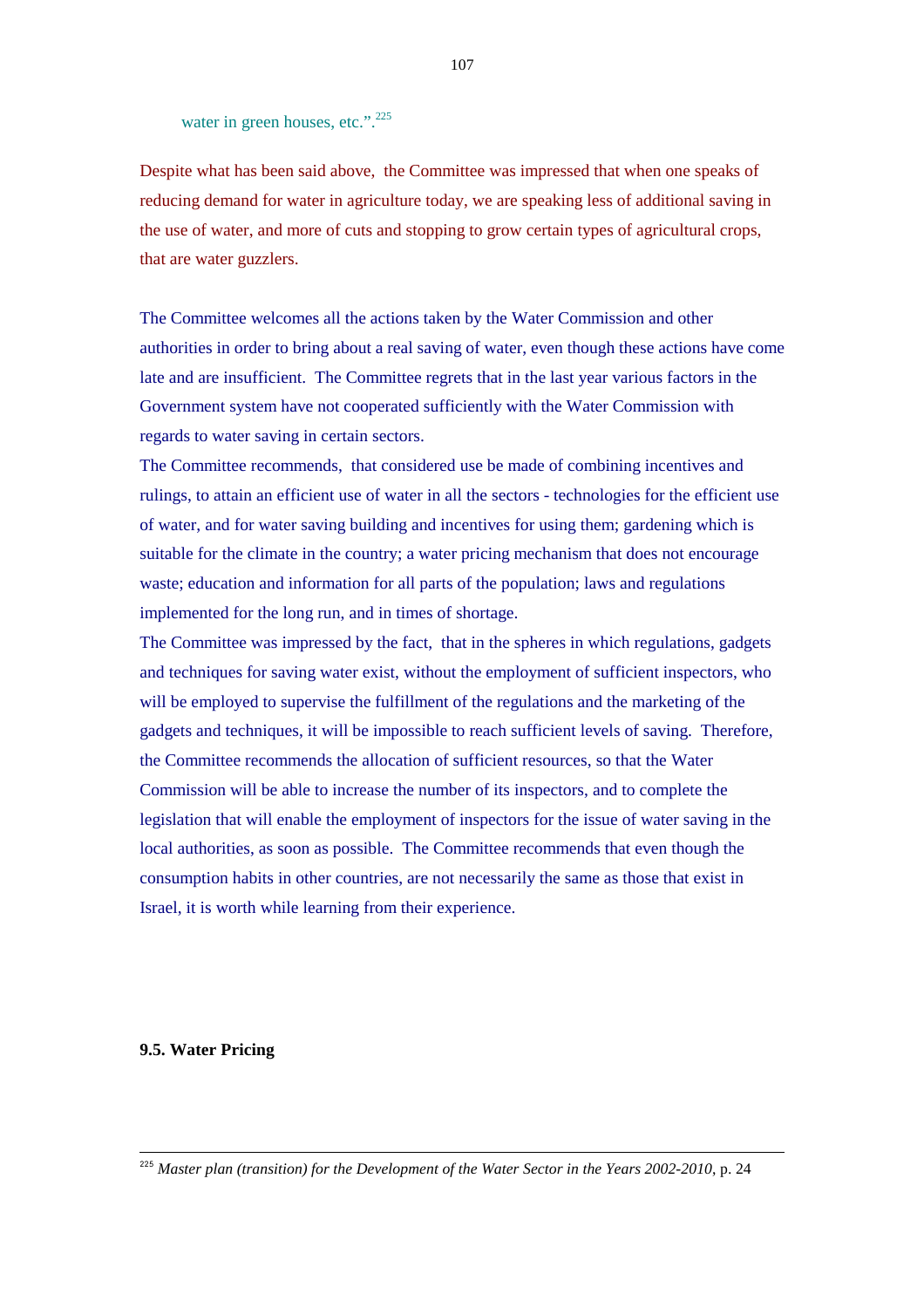The question of how the prices of water are determined for the various sectors in the economy, was always a subject that was open to dispute, and has been dealt with in many of the State Comptroller's reports since the 1950s.

The Water Law, that was passed in the Knesset in 1959, lays down rules for calculating the price of water, in these words: "These rules were based on the real costs of the water supplier in connection with the production of water and its supply, including interest, depreciation and other costs".226

However, originally the water Law dealt only with water supplied by "Mekorot", and the prices that the local authorities collect in their boundaries - not the water (today around 40%) produced by water associations and those with rights over wells. Regarding this water in 1962 the "equalization fund" was applied.

In August 1971, a committee headed by Gad Ya'acobi published a report that dealt with the examination of the secondary legislation dealing with the price of water in the country, and especially the price of water for agriculture (that at the time constituted 80% of the overall consumption). The Committee recommended that a realistic price for water be fixed, but its conclusions were shelved. $227$ 

In her special report on the administration of the water sector of December 1990, the State Comptroller dealt with the subject of water prices for agriculture, in a most harsh manner:

 "The low selling price of water for the agricultural sector is, to a large extent, the cause for the constant deterioration in the water sector, and the serious distortion in the agricultural sector. The low price enables the continued existence, and even the continued development of agricultural crops, that not only fail to contribute to the national economy, but cause it significant economic harm, in addition to the damage caused by the over-pumping from the reservoirs... Reducing the price of water for agriculture, requires an apparatus for allocation by means of quotas, which by its very nature is economically inefficient, and creates an artificial demand for increasing the quantity of available water by means of water projects, whose construction is not worth while for the national economy, since it is expected that the cost of the water that they will produce, will be much higher than the return that will be obtained from the crops, that will be irrigated with them. Since one is speaking of planned investments worth hundreds of millions of dollars in the next decade, it is necessary that there should be no gap between the price of water for the farmers, and the cost of water, on the basis of which investment plans for projects designed to increase the quantity of water, are

l

<sup>226</sup>The Water Law, 1959, article 111

 $227$  The conclusions of the Ya'acobi Committee appear in the final document and recommendations of the Committee for the Principles of the Water Sector Development Policy, Jerusalem, March 1975, pp. 21-30 (the document was given to the Committee's representative by former Water Commissioner Menachem Kantor).

<sup>228</sup> *Report on the Management of the Water Sector in Israel,* Jerusalem, 1990, pp. 54-55 (Hebrew)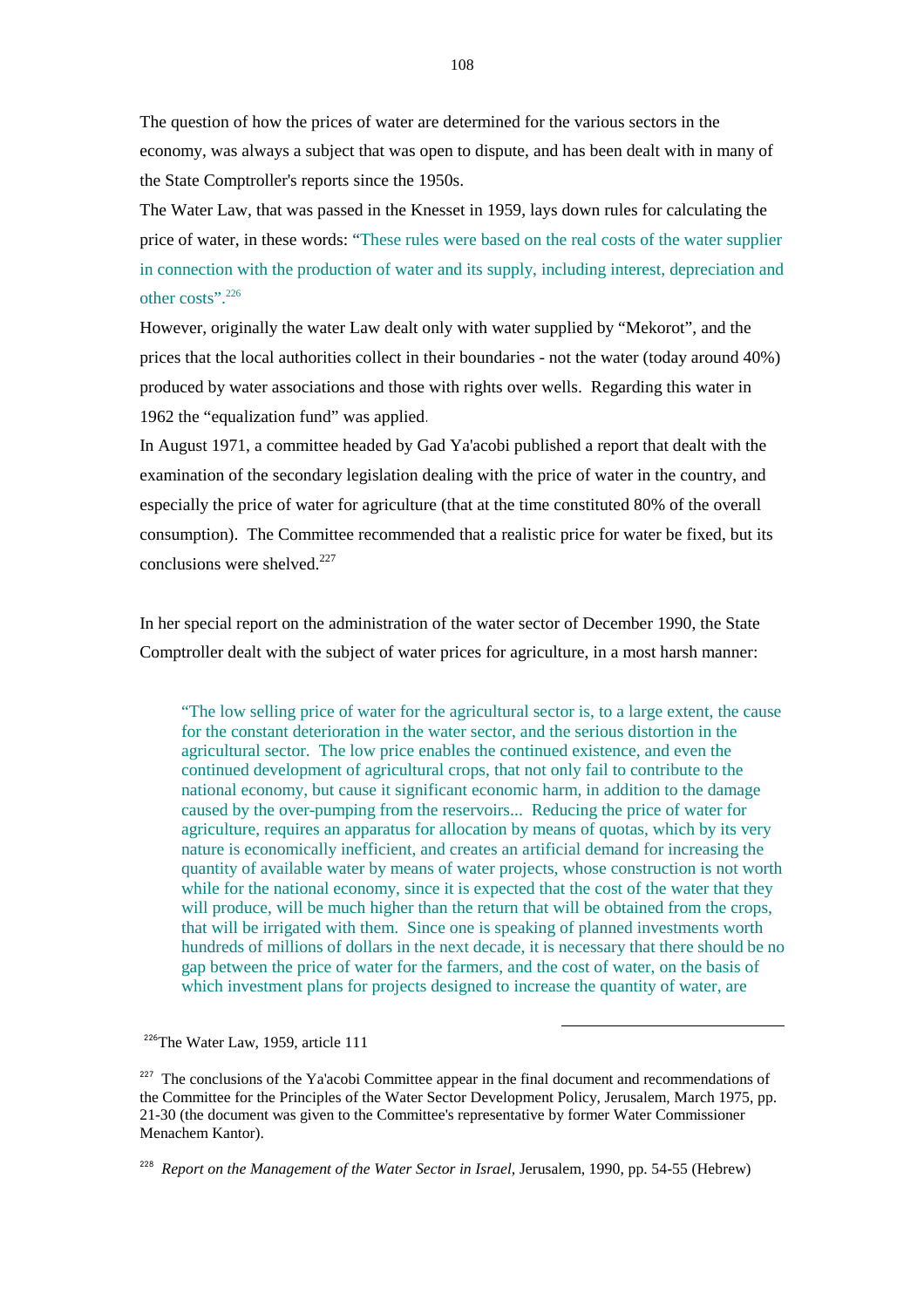approved.

The State Comptroller has commented many times, since the mid seventies, about the economic and budgetary distortions that the provision of a subsidy to water involve. Raising the price of water, especially to the agricultural sector, until it is equal to its real cost, is a vital means to prevent the continuation of the dangerous deterioration of the water sector, and to cure it gradually".<sup>228</sup>

Following the Report, regulations were laid down in 1991, on how to calculate the cost of water. For the first time, these regulations defined what the cost of water is, and enumerated its components.

The cost of water was defined as:

 "The cost of water to the national economy, that includes all the necessary costs, so that it will be possible to use a unit of water, including the production, supply, conveyance and distribution of water costs, expenditures on preventing undesirable environmental effects, and activities for preserving the water sources for the long run, and other charged expenditures enumerated in these regulations".<sup>229</sup>

The regulations defined three groups of variables, according to which the cost is to be

determined:

| 2. | (1) | (a)        | The alternative cost of the water source, or the need to develop a new<br>source of water upon the depletion of the existing source, or the<br>completion of its exploitation;                                                                                                                                                                               |
|----|-----|------------|--------------------------------------------------------------------------------------------------------------------------------------------------------------------------------------------------------------------------------------------------------------------------------------------------------------------------------------------------------------|
|    |     | (b)        | The cost of the production installation;                                                                                                                                                                                                                                                                                                                     |
|    |     | (c)        | The cost of treating the water, and improving the water;                                                                                                                                                                                                                                                                                                     |
|    |     | (d)        | The cost of the operative storage of water;                                                                                                                                                                                                                                                                                                                  |
|    |     | (e)        | The cost of supplying the water and conveying it;                                                                                                                                                                                                                                                                                                            |
|    |     | (f)        | The cost of distributing the water;                                                                                                                                                                                                                                                                                                                          |
|    |     | (g)<br>(h) | The cost of collecting the remainder of the water, the cost of drainage in<br>the use for agriculture, and the cost of treating the sewage in the non-<br>agricultural usage, all to the extent required in order to preserve the water<br>sources only, and excluding preservation of the quality of the soil;<br>The cost of treating the remaining water; |
|    |     | (i)        | The cost of removing or reclaiming the remaining water;                                                                                                                                                                                                                                                                                                      |
|    |     | (j)        | The cost of the means directly or indirectly required to preserve the quality<br>of the water at the water source;                                                                                                                                                                                                                                           |
|    | (2) | (a)        | Investments and capital costs;                                                                                                                                                                                                                                                                                                                               |
|    |     | (b)        | Costs of purchase of water;                                                                                                                                                                                                                                                                                                                                  |
|    |     | (c)        | Energy costs;                                                                                                                                                                                                                                                                                                                                                |
|    |     | (d)        | Operational costs and wages;                                                                                                                                                                                                                                                                                                                                 |
|    |     | (e)        | Maintenance and repair costs;                                                                                                                                                                                                                                                                                                                                |

l

(f) Transportation and vehicle costs;

<sup>&</sup>lt;sup>229</sup> Water Regulations (Calculation of the Cost of Water) 1991, Chapter A article 1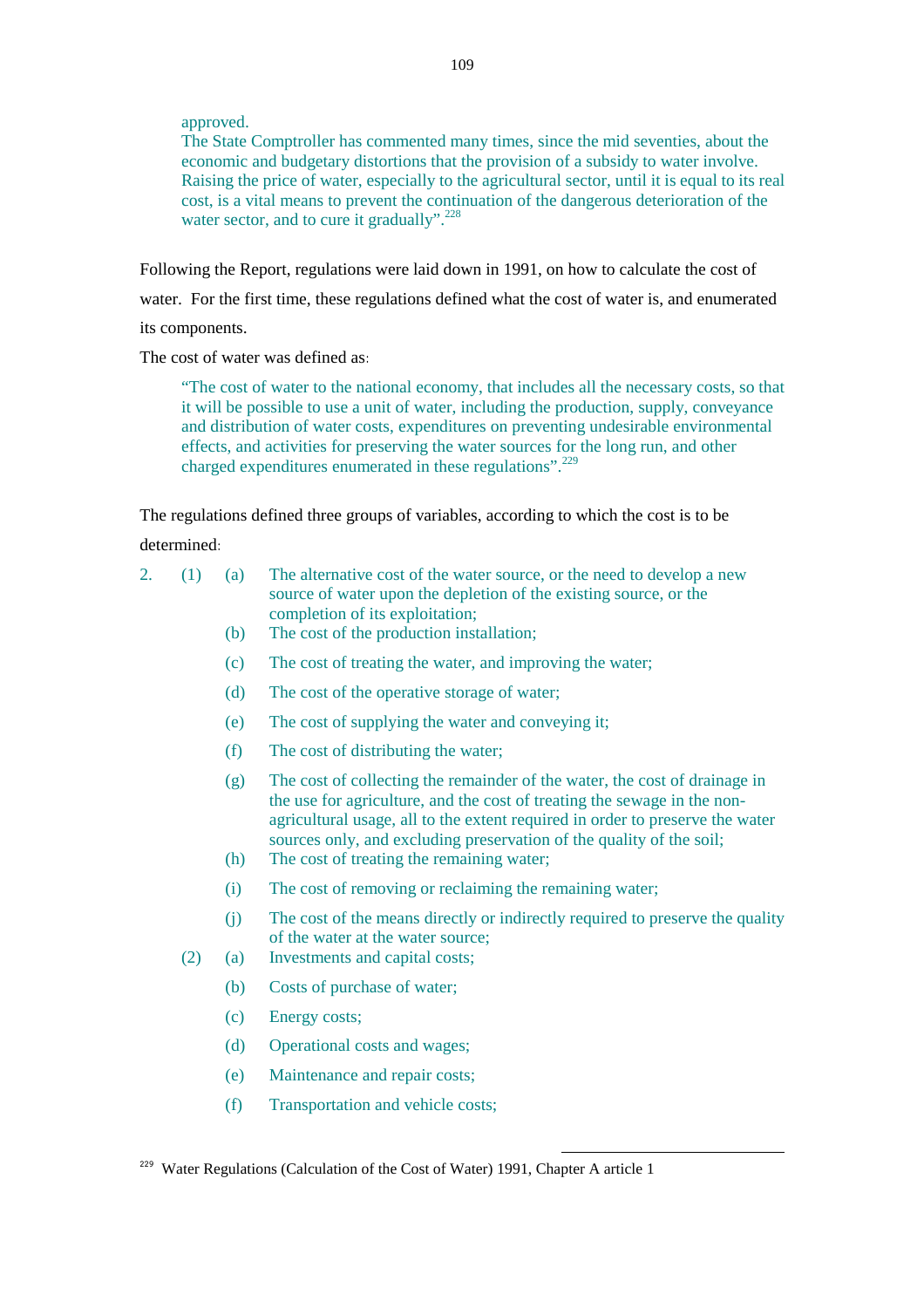- (g) Planning, jurisdiction and supervision of execution costs;
- (h) Expenditures on hydrological and environmental observation, inspection of water quality, and improvement of water;
- (i) Research, development and data collecting costs;
- (j) Expenditures on management, collection, taxation, advisory services, protection, rent, leasing and land, overhead costs, and other general costs.
- (3) (a) Increasing efficiency of the production and supply of water;
	- (b) Credibility requirements for supply on a multi-annual, annual, 24 hour, daily, or other basis;
	- (c) The overall quantity of water, that must be produced or supplied in an enterprise, in the pressure or cost zone; the requirements for maximal short-term consumption; the periodic or seasonal distribution of the demand for water;
	- (d) The overall quality of water in an enterprise, the pressure or cost zone, including the demand for the special quality of water, if such exists.

Simultaneously with the introduction of the regulations, the then Water Commissioner, Prof. Dan Zaslavsky, appointed an 18 member committee, headed by Dr. David Mish'li, to deal with the issue of their implementation. The Committee issued a tender "to develop the necessary tools... that will help determine the costs of water in every enterprise in Israel, with the possibility of current up-dating, required due to parametrical changes influence the cost". At a later stage the goal of the work was defined as "to develop a computerized model, that will enable the Water Commission (the Equalization Fund) to examine the reasonability of the water costs presented for its approval. The results of the reasonability test will enable the Equalization Fund to examine with greater detail the costs of the enterprises, in which a detailed examination is required".<sup>230</sup> After several years of work, the Committee presented Water Commissioner, Gideon Tsur, with a thick interim report to, but after the subject of the Equalization Fund was transferred to the Ministry of Finance in 1995, the work of the Committee was actually stopped, since its approach to the subject was not to the Ministry's liking.<sup>231</sup>

In 1999, a production levy was introduced by means of the Adjustments  $Law<sup>232</sup>$ . The Adjustments Law added to the Water Law articles 116-124, which stated, *inter alia* that: "A production levy shall be imposed on all water producers from a specific water source, and shall be calculated according to units of the quantity of water produced. The height of the

<sup>&</sup>lt;sup>230</sup> David Mish'ali, "Comments on 'the model for calculating the costs of producing water in the water enterprises in the country'", *Mayim Vehashkaya*, No. 357, July 1996, p. 41 (Hebrew)

<sup>&</sup>lt;sup>231</sup> Information supplied by Dr. David Mish`ali to the Committee's representative in a phone conversation on April 11, 2002

 $232$  The Adjustments Law is a law attached to the Budget Law, and enables various legislative changes required for the implementation of the budget - the translator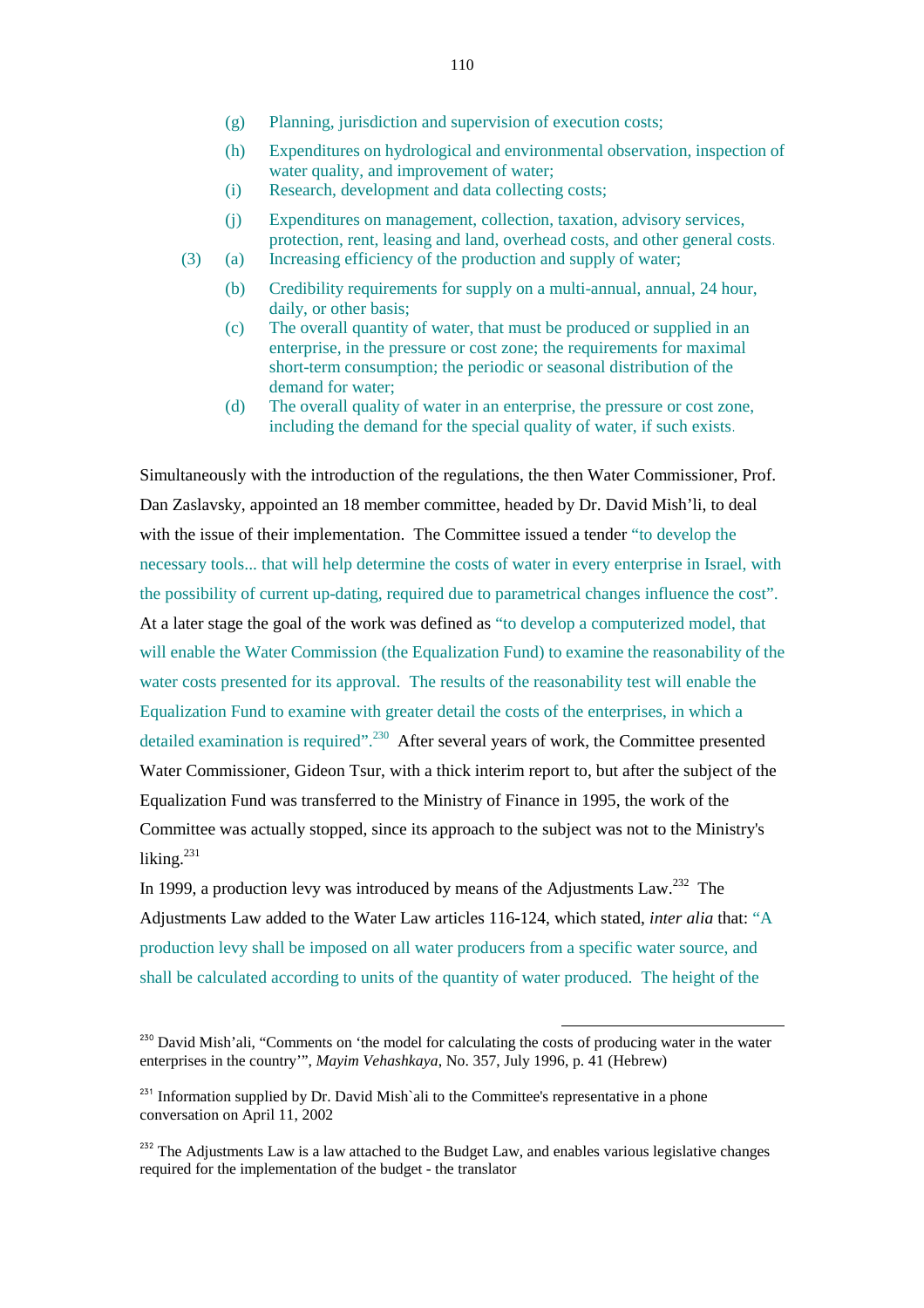levy shall reflect the regional and national shortage of water, and can be different for every source of water, and for every destination of the water and the uses of it".<sup>233</sup> A water producer, on whom a production levy has been imposed, is entitled to collect a sum equal to the production levy imposed on that unit, from his water consumers, together with the return for every unit of water supplied to him.

The problem with all the rules, as they were worded in the law and the regulations, is that they are not necessarily applied by the letter. Even when one is speaking of water produced by "Mekorot", the process of determining the prices of water is awkward, and affected by considerations that are not economical. Despite the fact that some of the paradoxes in the process of determining the prices were canceled, $^{234}$  the process remains awkward and inefficient, as the Committee heard from the former Minister for National Infrastructures, Avigdor Lieberman:

 "When I want to raise the price of water for the agricultural sector, or the urban sector, I must first of all pass a resolution in the Government, and after that beg the Minister of Agriculture to sign. The Minister of Agriculture passes it on to the Minister of Finance, the subject returns to the Knesset Finance Committee, and usually the agricultural lobby does not enable anything to be done, and the subject gets stuck for months upon months... Government resolution 2369, that was adopted by the Barak Government, and speaks of raising the price of water by 10 percent, was adopted on September 18, 2000. To the present day the Minister of Agriculture, both in the previous Government and in the current Government, refuses to sign the price rise. We repeated the resolution in a cabinet resolution on April 18, 2001, and again at the meeting of July 1, 2001 in another cabinet resolution, but to the present day the Minister of Agriculture refuses to sign, and I am not entitled to refer the resolution to the Finance Committee...".<sup>235</sup>

As to the production levy, the farmers argue that we are dealing, in fact, with a tax, and not a levy, since the funds collected from a levy are used for a particular purpose, and the levy funds (in those places where they are being collected) simply enter the current budget.<sup>236</sup>

<sup>233</sup> Article 116 of the Water Law, 1959

<sup>&</sup>lt;sup>234</sup> For example, in July 1992 the Subcommittee on Water of the Knesset Finance Committee, that had been established in October 1975, was abolished. The Subcommittee, most of whose members were part of the agricultural lobby, had the task of fixing the prices of water for agriculture and towns. After its abolition, a mechanism for updating water prices on the basis of a basket of inputs was introduced, so that today one does not argue about the price, but about changes in the basis of the price. See evidence given to the Committee by former Minister of Agriculture Haim Oron, on August 12, 2001

 $235$  Evidence given to the Committee by Avigdor Lieberman, on July 26, 2001

<sup>&</sup>lt;sup>236</sup> Lecture given by Dr. Dan Dvorskin at symposium of the water associations, that took place at Kibbutz Afikim on April 10, 2002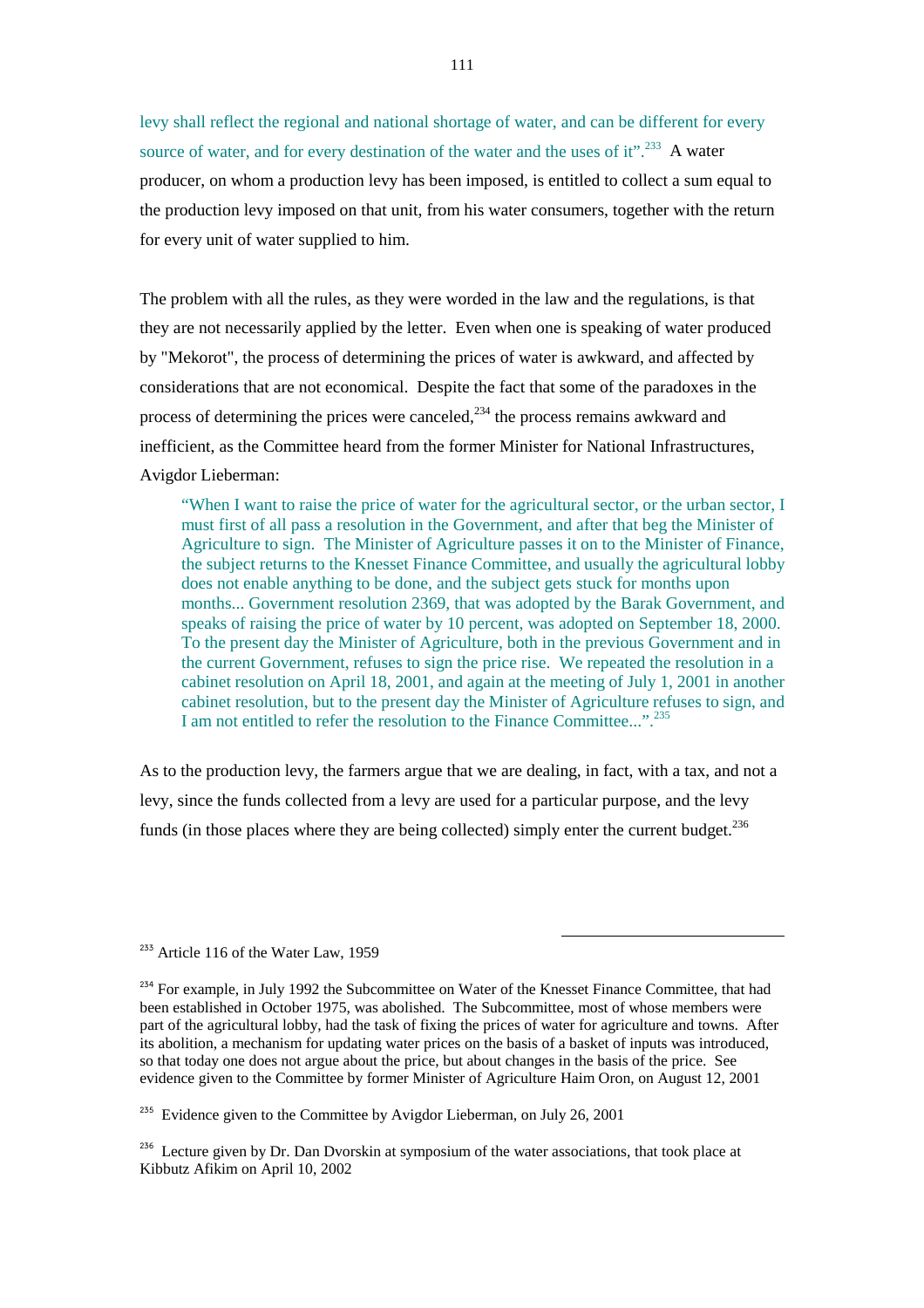The list of prices of the water prices supplied to the Israeli economy, correct for the date of the publication of the report is as follows:

Regarding the water in cities and local authorities, the price that "Mekorot" collects is NIS 1.68 per Cu.M. The local authorities then proceed to collect from the individual consumer a progressive price that starts at NIS 2.69 for a certain quantity, goes up to NIS 3.90 for an additional quantity, and reaches NIS 5.78 for the top quantity. The difference between what the local authority pays and what it collects is supposed to be used for maintaining and improving the water and sewage systems within its municipal limits, but in fact the authorities consider these funds ordinary income to all effects and purposes.<sup>237</sup> The Committee understands that when the water and sewage associations, whose established was decided by law in 2001, will start to operate, the large gaps between the price paid to "Mekorot" and the price paid by urban consumers, will be closed.

Industry pays today NIS 1.69 per cubic meter, but the price if soon going to go up significantly $238$ .

As to the price of water for agriculture, today the farmers pay "Mekorot" for ordinary effluents an average price of 52 agoroth per Cu.M. For water from the Shafdan (treated sewage water from the Dan area) the average price is about 68 agoroth per Cu.M. For sweet water the farmers pay 80.8 agoroth for 50 percent of the quotas fixed in 1989, 97.3 agoroth for the next 30 percent of the quotas, and 130.5 agoroth for the remaining 20 percent.<sup>239</sup>

One of the problems resulting from the cheap price of water for agriculture, is the possibility that this water might be used for other purposes. State Comptroller report No. 51b for the year 2000, that dealt with the subject of supervision of the allocation of water quotas for agriculture, pointed out:

 "The Water Commission continued to allocate water for agricultural use to several settlements, including settlements whose population is economically prosperous and agricultural pursuits in them are negligible, if existing at all. This is the case in the settlements in the local councils of: Kfar Shmaryahu, Savyon, Omer and Ramat Hasharon... Today, Savyon has no agricultural area, that is cultivated for agricultural

l

 $^{238}$ Evidence given to the Committee by Ya`ir Rot-Levy from the Manufacturers' Association, on July 31, 2001

<sup>239</sup> Comments made to the Committee by Yoram Tamari from the Association of Farmers in Israel, and Yaron Fishman from the Knesset Research and Information Center, on July 17, 2001

 $237$  Evidence given to the Committee by Shimon Tal on July 1, 2001, and by Avigdor Lieberman on July 26, 2001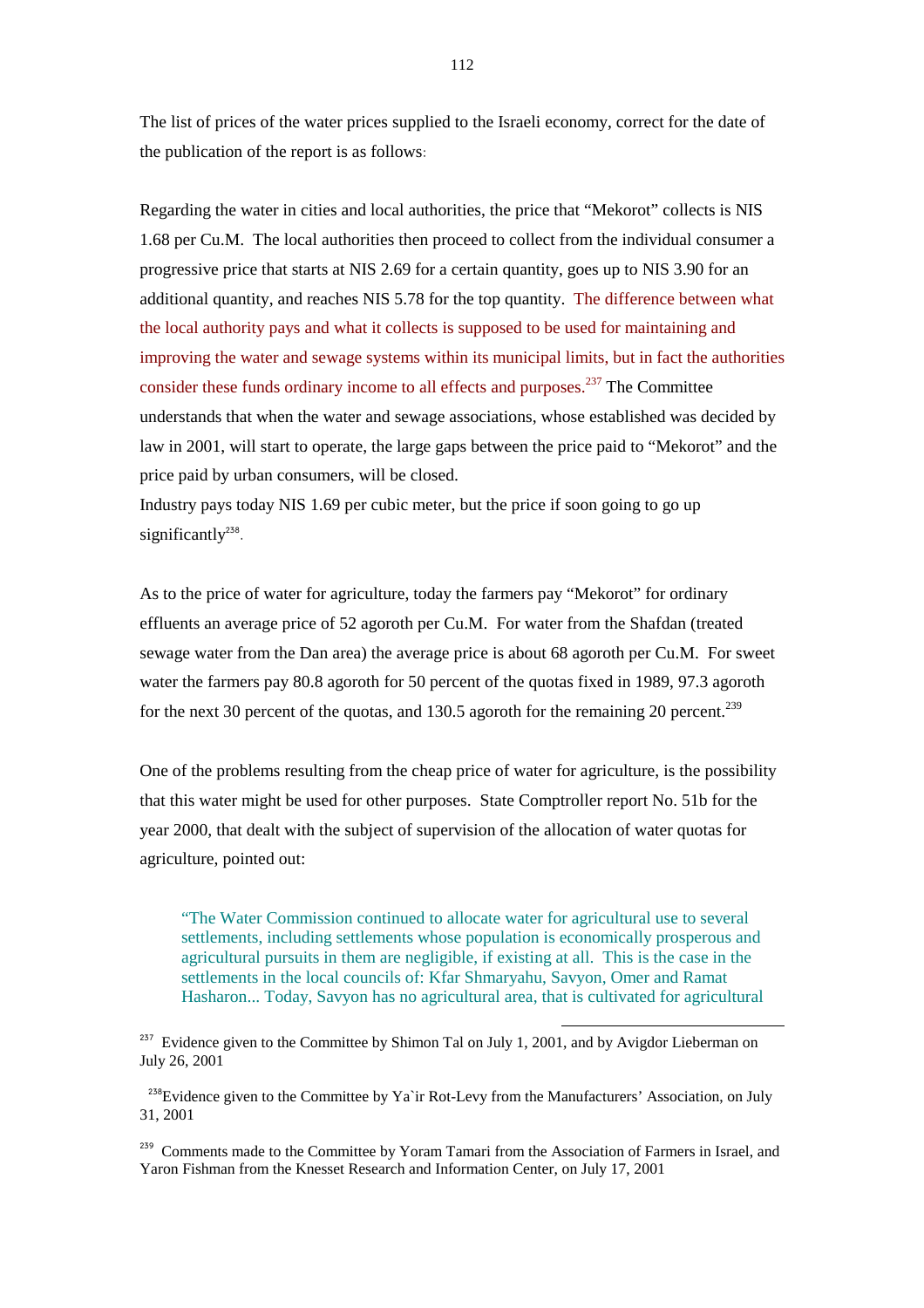# purposes".<sup>240</sup>

Following the report, the allocation for Savyon was stopped, but according to the Water Commission, it is impossible to act in other locations, that are still defined as agricultural settlements. The Water Commission claims, that only the Ministry of Agriculture can examine whether water allocated for agricultural purposes is actually used for agricultural purposes, or for other purposes, such as watering  $lawns$ .<sup>241</sup>

Regarding the price of water for agriculture there will soon be a fundamental change, following the signing of a document, bearing the title of *A New Agricultural Policy - A Reform in the Prices of Water*, by the representatives of the Ministry of Agriculture and Rural Settlement, and the Budgets Department in the Ministry of Finance on March 27 2002 - a document that was subsequently approved by the Government.<sup>242</sup>

The introduction to the document says:

 "With the intention of bringing about the efficient use of water in the agricultural sector, and preserving the national goals of agriculture, it was decided to introduce a long-term reform, details of which are brought below. Within the framework of the reform, the prices of water for agriculture shall be raised, and production levies shall be imposed, so that there will be a single price and a single production levy for water from a given source of a given quality, for all water purposes and their uses. A budget, at the level of the added income resulting from the higher price of water, with a certain addition, shall be directed to support agriculture, with the purpose of preserving the agricultural areas, to strengthen the participation in financing public products, other supports and investments in agriculture". $243$ 

According to the proposed reform, the quotas for water will be abolished, and the prices of water for agriculture will be as follows:

#### **Table No. 11: the Increase in the Prices of Water Supplied by "Mekorot" to Agriculture, in NIS**

<sup>240</sup> The State Comptroller, *Annual Report No. 51b and accounts for financial year 1999*, Jerusalem, 2001, p. 764 (Hebrew)

<sup>241</sup> Telephone conversation by the Committee's representative with the director of the Registration and Consumption Division in the Water Commission, Noga Blitz, on May 15, 2002

<sup>242</sup> Government resolution No. 1741 of April 28, 2002

 $\overline{a}$ 

<sup>243</sup> The Ministry of Agriculture and Rural Development, and the Ministry of Finance, *A New Agricultural Policy - A Reform in the Prices of Water*, document signed on March 27, 2002, p. 1 (Hebrew)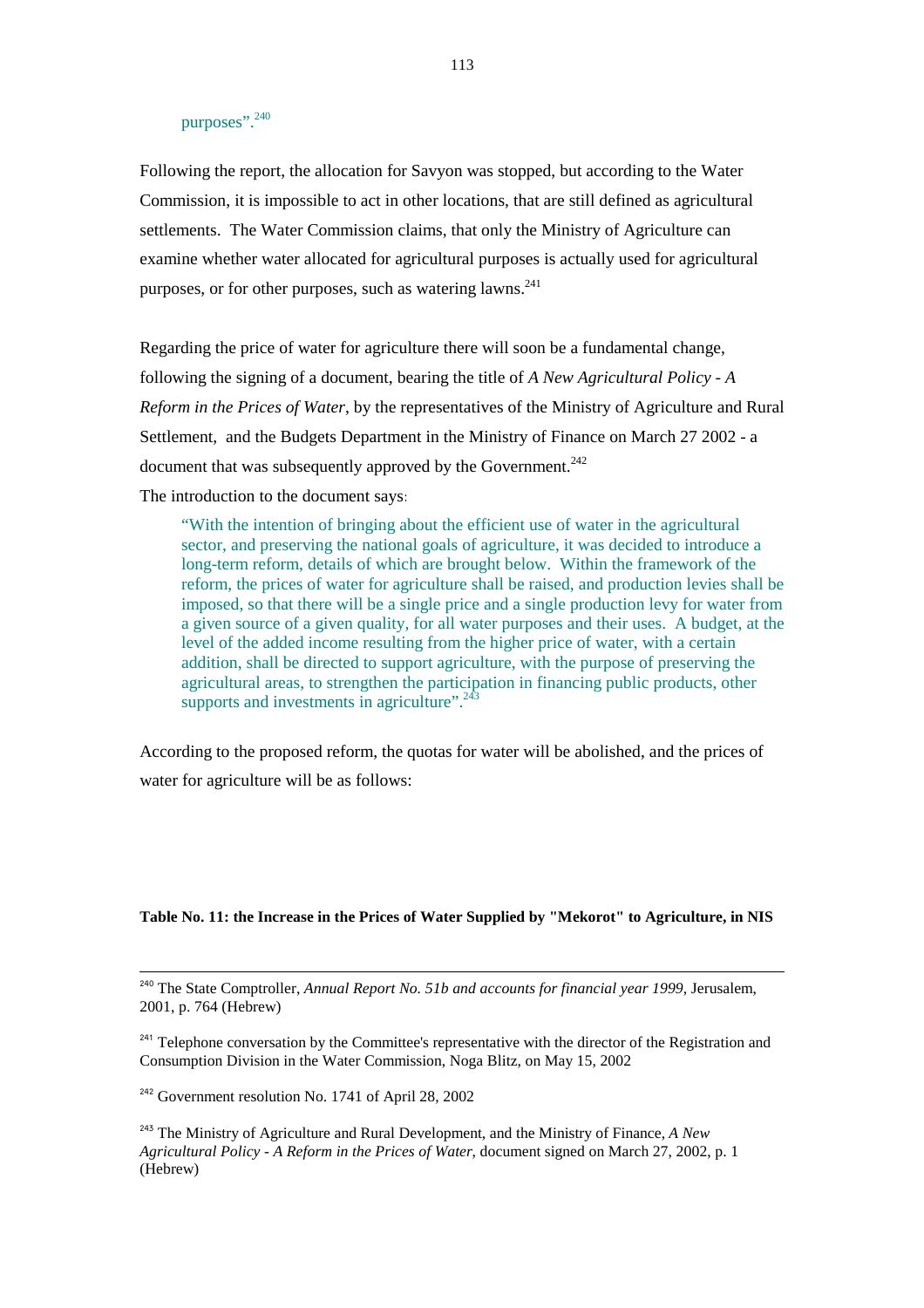| <b>Type of Water</b>                                 | <b>Today</b>  | 2002 | 2003 | 2004 | 2005 | 2006                                                                   |
|------------------------------------------------------|---------------|------|------|------|------|------------------------------------------------------------------------|
| <b>Sweet</b>                                         | $0.82 - 1.32$ | 1.22 | 1.31 | 1.37 | 1.43 | Equalization to price collected by<br>"Mekorot" from local authorities |
| <b>Brackish</b><br><b>Basic</b>                      | 0.775         | 0.85 | 0.92 | 0.96 | 1.00 | 70% of price for sweet water                                           |
| <b>Shafdan</b><br><b>Effluents</b>                   | $O.63 - 0.70$ | 0.91 | 0.98 | 1.03 | 1.07 | 75% of price for sweet water                                           |
| $2^{\text{nd}}$<br><b>Degree</b><br><b>Effluents</b> | $0.45 - 0.58$ | 0.61 | 0.65 | 0.68 | 0.72 | 50% of price for sweet water                                           |

Table No. 1a from the document signed by the representatives of the Ministry of Agriculture and Rural Development and the Ministry of Finance, on March 27, 2002

| Table No. 12: the Increase in the Prices of Self-Produced Water, in NIS |  |  |  |
|-------------------------------------------------------------------------|--|--|--|
|                                                                         |  |  |  |

| <b>Type of Water</b> | <b>Today</b>  | 2002 | 2003 | 2004 | 2005 | 2006 |
|----------------------|---------------|------|------|------|------|------|
| <b>Aquifers</b>      | $0.40 - 0.43$ | 0.59 | 0.62 | 0.66 | 0.70 | 0.70 |
| <b>Upper</b>         |               | 0.40 | 0.47 | 0.55 | 0.60 | 0.70 |
| <b>Brackish</b>      |               | 0.15 | 0.20 | 0.25 | 0.30 | 0.35 |
| <b>Effluents and</b> |               |      |      |      | 0.15 | 0.15 |
| <b>Floodwater</b>    |               |      |      |      |      |      |

Table No. 1b from the document signed by the representatives of the Ministry of Agriculture and Rural Development and the Ministry of Finance, on March 27, 2002

Towards the middle of 2002, is seems as if despite the changes that have taken place in the sphere of water pricing, the basic problems that troubled the State Comptroller in 1959 and in 1990 are still troubling the decision makers today, and there is still no agreement regarding the basis for determining the price of water.

The Committee heard from the Water Commissioner that the price that "Mekorot" collects from the local authorities - NIS 1.68 - is a little above the cost price today. The price which is mentioned in the reform plan regarding the supply and pricing of

water for agriculture, initiated by the Minister of Agriculture, is NIS 1.43 as of January 1, 2005.<sup>244</sup>

Former Minister for National Infrastructures, Avigdor Lieberman, argued before the Committee that the price of sweet water will be the price of desalination, in other words NIS

<sup>&</sup>lt;sup>244</sup> Comments by Yoram Tamari to the committee on November 24, 2001. The reason that the price of water offered to agriculture is lower than Mekorot's cost price, is that the farmers argue that they do not require water at the same quality as the water for urban consumption (for example, they argue that they do not require the filter that is about to be constructed at the Sapir site along the National Carrier). The Committee also heard from the economist Prof. Yo`av Kislev, on August 13, 2001, that when seawater desalination will begin "it is justified that the city inhabitants will pay the full desalination price..." but that he does not expect "that the farmers will pay prices equal to the cost of desalination".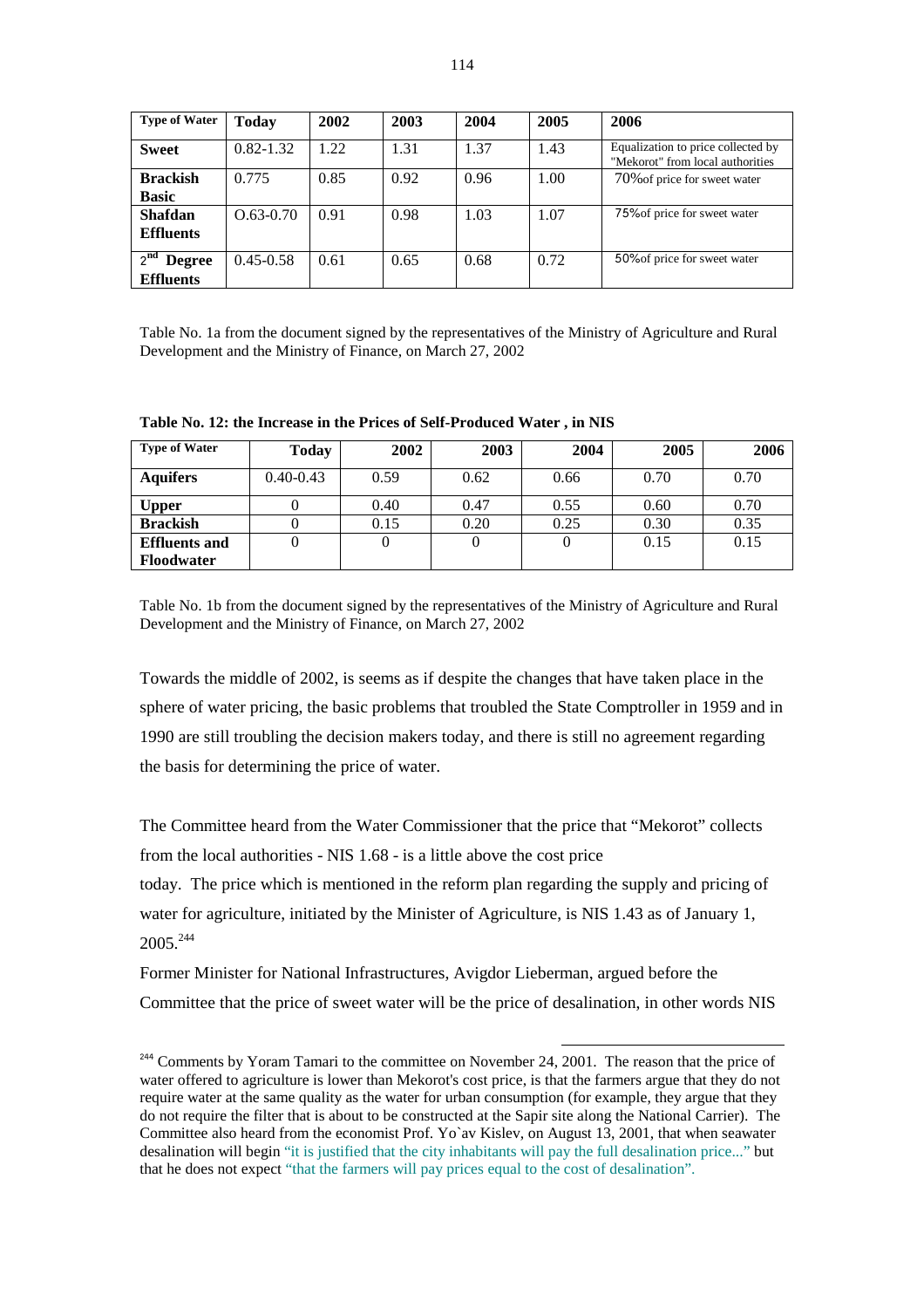2.50 per cubic meter, that is the marginal price, <sup>245</sup> even though most of the water in Israel will continue to be produced at much lower cost. In the opinion of Prof. Yo`av Kislev, the marginal price after the beginning of the desalination will be much higher - NIS 3 ,50.and this because the price of 2.50 is the price at the exit of the desalination plant, and does not include all the additional costs. 246

Dr. Sinaia Netanyahu proposes that the prices of water will reflect,

 "Not only the cost of production and transportation, but also the opportunity cost, which is what we call 'the water scarcity rent', that reflects the lack of availability of water used at present, in future periods".  $247$ 

Regarding the question, who should fix the prices of water, the Committee heard from the Deputy Head of the Budgets Department in the Ministry of Finance, Ronen Wolfman, that a statutory authority should be set up that will be the deciding body regarding the costs and prices of water.<sup>248</sup> The representatives of the farmers do not object to this proposal, as long as there will be in the authority suitable representation to their representatives.

The Committee recommends that after the subject of stopping the subsidization of water for agriculture will be finally settled, and towards the introduction of desalinated water into the water sector, a professional statutory committee (that will not be public) will be established, that will hold extensive discussion on the principles for determining the price for the various types of water in the Israeli market in coming years, whether they are produced by "Mekorot", by water associations, or by private persons.

The Committee recommends, that basically the price of water should be fixed on the basis of economic and not administrative criteria, even though it must be decided whether the price of water in all parts of the country, for every category of quality, and for every category of consumer will be the same or differential, and whether the particular state of the water sector at any given moment of time, should influence the prices of water. A decision in principle must also be taken whether the price of water will be fixed on the basis of its average cost of production and transportation, the marginal cost of production, or on some other basis. The

l

 $248$  Evidence given to the Committee by Ronen Wolfman, on August 8, 2001

 $245$ Evidence given to the Committee by Avigdor Lieberman, on September 24, 2001

<sup>&</sup>lt;sup>246</sup>Lecture by Prof. Yo`av Kislev at the symposium held by the water association at Kibbutz Afikim on April 10 2002. In his survey, Kislev argued that until the National Carrier went into operation, the marginal price of water (in today's price) was around NIS 0.50 , from 1965 to 1995 the marginal price was around NIS 1.20, and today it is between 1.40 and 1.50. In the year 2005 the marginal price will be around NIS 3.50 per Cu.M.

<sup>&</sup>lt;sup>247</sup> Evidence given to the Committee by Dr. Sinaia Netanyahu, from Ben-Gurion University, on September 24, 2001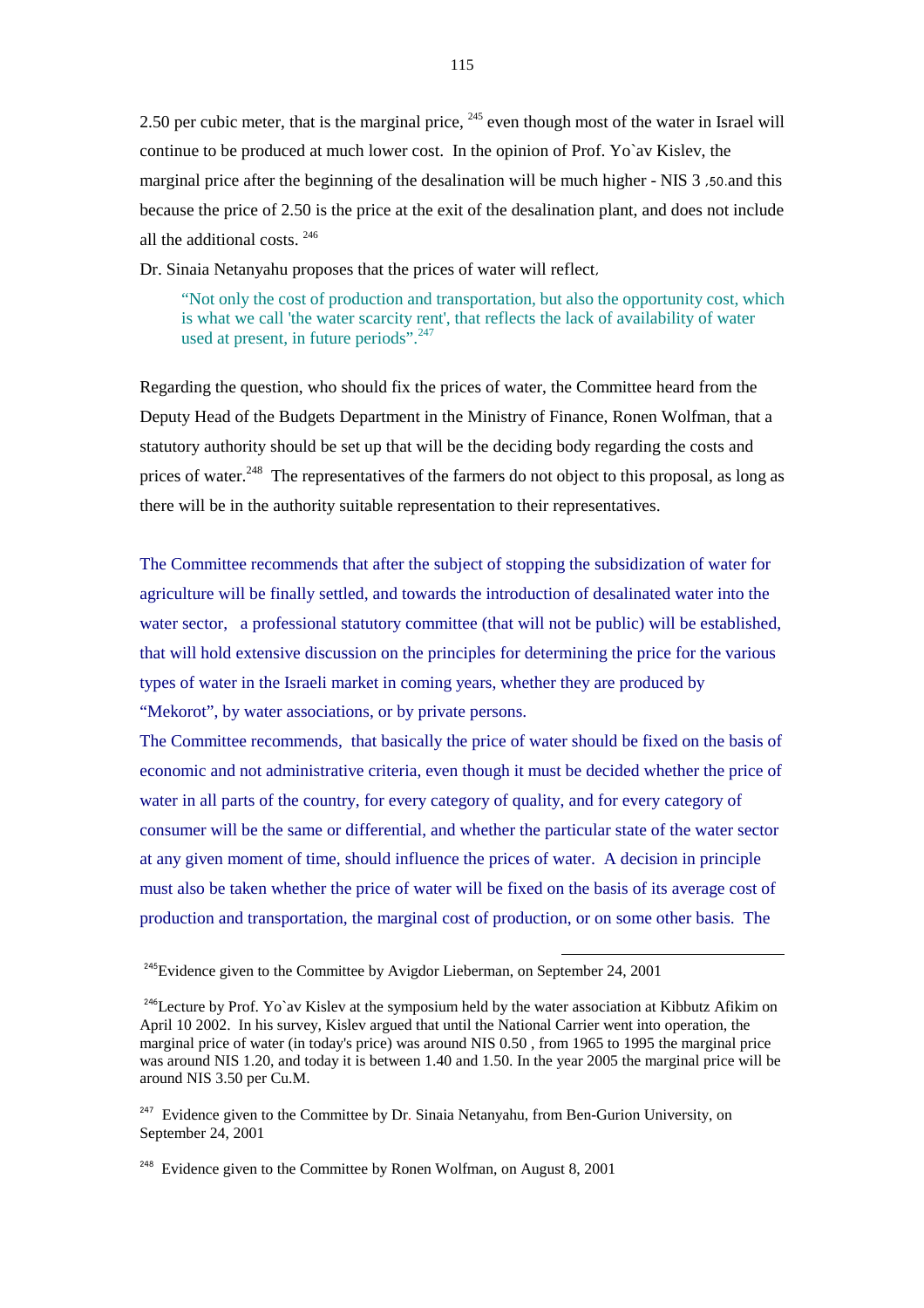Government will have to take decisions on the basis of the recommendations of the Committee that will be set up, and these decisions will be put into the Water Law, within the framework of the amendments that will be introduced.

After the principles for the pricing of water will be set, the professional committee will turn into a body that takes decisions regarding changes in the prices of water, from time to time. The decisions of the Committee on this matter will be final, and not open to appeal.

## **9.6. The Creation of New Sources of Water**

In order to increase the supply of water, there are four practical sources: the desalination of seawater, the desalination of brackish water, the treatment of sewage water, and importation. In theory there are two additional sources, but the ability to realize them is limited, because they are not economically viable, or inefficient: the increase of the quantity of water by seeding clouds, and the catching of floodwaters.

## **9.6.1. The Desalination of Seawater**

Since the establishment of the State, the subject of desalination has enjoyed a good deal of attention, and over the years several small experimental plants, based on various desalination techniques, were set up. Some of these succeeded, and some failed, but until recently none of them proved to be economically viable.<sup>249</sup> Even though it was clear to all the experts, that a day would come when Israel would start to desalinate seawater, for years this remained a vision.

In 1956 the then Prime Minister of Israel, David Ben-Gurion, wrote the following:

 "If our science and technology people will devote their best research, and receive for this purpose all the assistance from the State, it will not be beyond them to find a cheap process for desalinating seawater. Irrigating the desert with purified seawater might seem to many today a delusion, but Israel should be the last state to be afraid of 'delusions', that could change the primal order by force of the power of vision, science, and pioneering capability".<sup>250</sup>

<sup>&</sup>lt;sup>249</sup> See for example, the State Comptroller, *Annual Report No. 26*, Jerusalem, 1976, pp. 489-90 (Hebrew), that pointed out that despite the great progress in the sphere of know-how regarding various desalination techniques, none had reached a level of economic viability due to the high rate of investment required, and the high cost of the desalinated water

<sup>250</sup> David Ben-Gurion, *Southwards*, Vol. 5, Einath Publishers, 1956, pp. 297-309 (Hebrew)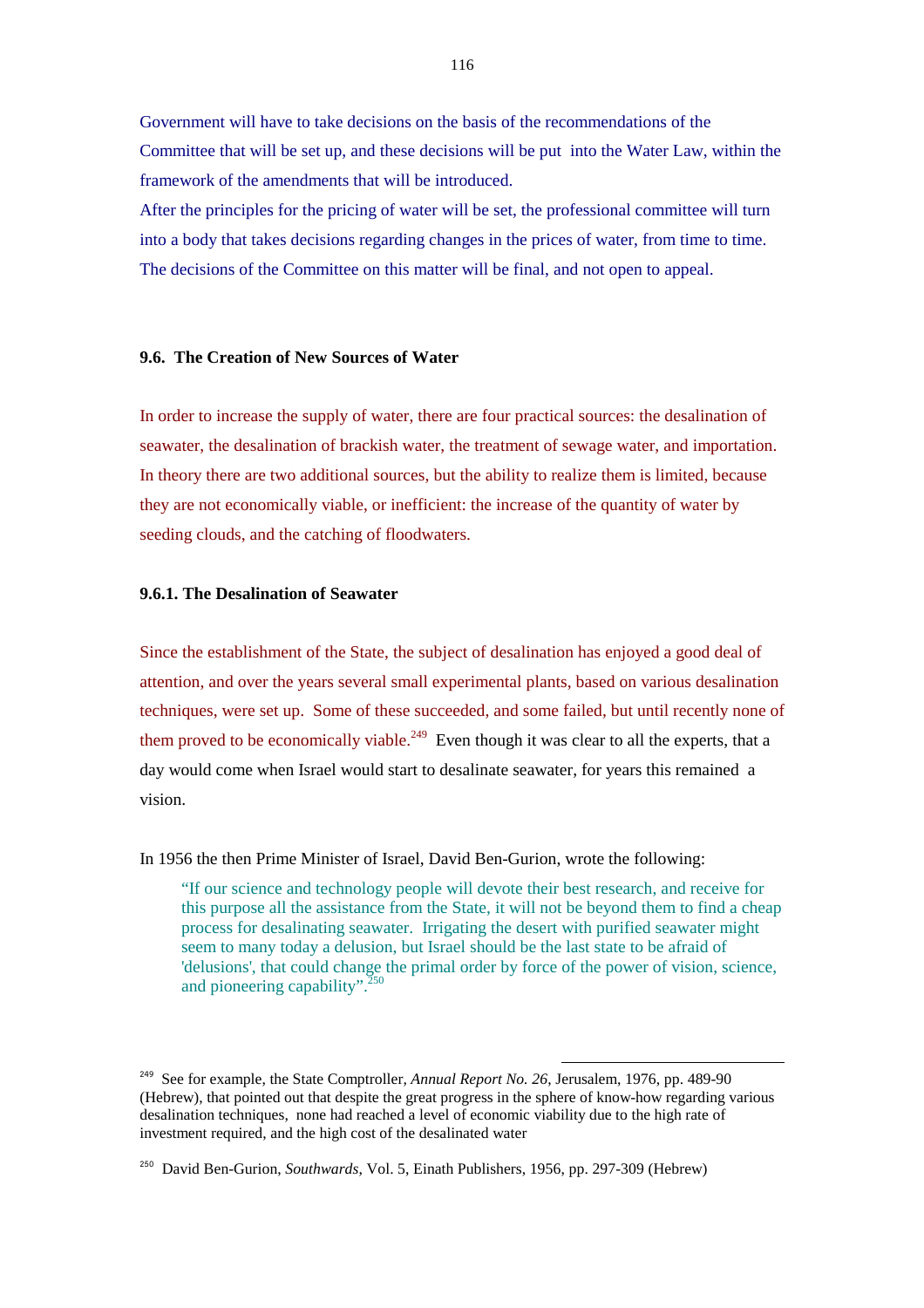In 1964 U.S. President Lyndon Johnson, offered, within the framework of his "Water for Peace"policy, to help Israel construct a dual purpose nuclear power station, to generate electricity, and desalinate 200 Million Cu.M of seawater per annum. But very quickly it became apparent that the technology did not yet exist to set up such a plant at reasonable cost. The idea fell for political reasons as well.<sup>251</sup> The only by-product of this project was the construction, in 1983, of an experimental desalination plant in the Ashdod power station, with joint U.S-Israeli financing.<sup>252</sup> The plant was attached to a unit that was planned to close down within a year.

In 1985, when it was finally decided not to implement the "Seas Canal" (Med-Dead) project, that involved the generation of electricity, and seawater desalination as a by-product, the then Minister of Energy and Infrastructure, Moshe Shahal, announced that the project had been rejected as a result of its high price, and the fact that no investors had been found for it.<sup>253</sup> Following the (1993) Oslo Accords, and the (1994) peace agreement with Jordan, three plans resurfaced for "Seas Canal": one that would connect the Mediterranean, from the Gush Katif area ,and the Dead Sea; one that would connect the Mediterranean, from the Athlit area, and the Jordan River near Beit-She`an; and the third that would connect the Red Sea and the Dead Sea.<sup>254</sup> The new projects, that this time placed the emphasis on desalination, and the generation of electricity as a by-product, spoke of installations for the production of 800- 1,000 Million Cu.M (!) of desalinated seawater per annum, at a cost of around 3.5-4 billion dollars. These plans never came up for discussion in the Government of Israel, $^{255}$  and were only mentioned briefly in the Knesset by the Minister of Energy and Infrastructure, in the course of a review of the activities of his Ministry in may 1994. From what the Minister said, one may gather that the reason why at this stage the project did not generate any official reaction from Government factors in Israel, was that since the project was to have supplied

<sup>251</sup> See for example Avner Cohen, *Israel and the Bomb*, Jerusalem and Tel-Aviv, Schocken Publishers, 2000, pp. 276-85 (Hebrew)

l

<sup>252</sup> A detailed study on the history of desalination in Israel, is being preparation by Dr. Susan Hattis Rolef

<sup>253</sup> Speech by Moshe Shahal*, Knesset Record,* Vol. 103, December 25, 1985, pp. 1005-9 (Hebrew)

<sup>254</sup> Among the persons who were active in pushing these projects were Meir Ben-Meir (who was not Water Commissioner at that time), Shlomo Gur (one of the planners of 'Homa *Umigdal*' in pre-State years, and an active mover of projects after the establishment of the State), and the Military Industry, that was acting in cooperation with a German company

<sup>255</sup> Appearing before the State Control Committee on January 3, 2000, the outgoing Water Commissioner, Meir Ben-Meir related that in 1995 he presented his plan to Minister of Agriculture, Ya'acov Tsur , and was even invited to present it to the then Prime Minister, Yitzhak Rabin, "and I say, in the words once used by Golda (Meir), that the plan was not rejected, because it simply wasn't discussed. No one said that it was no good - simply, no one bothered to look at it"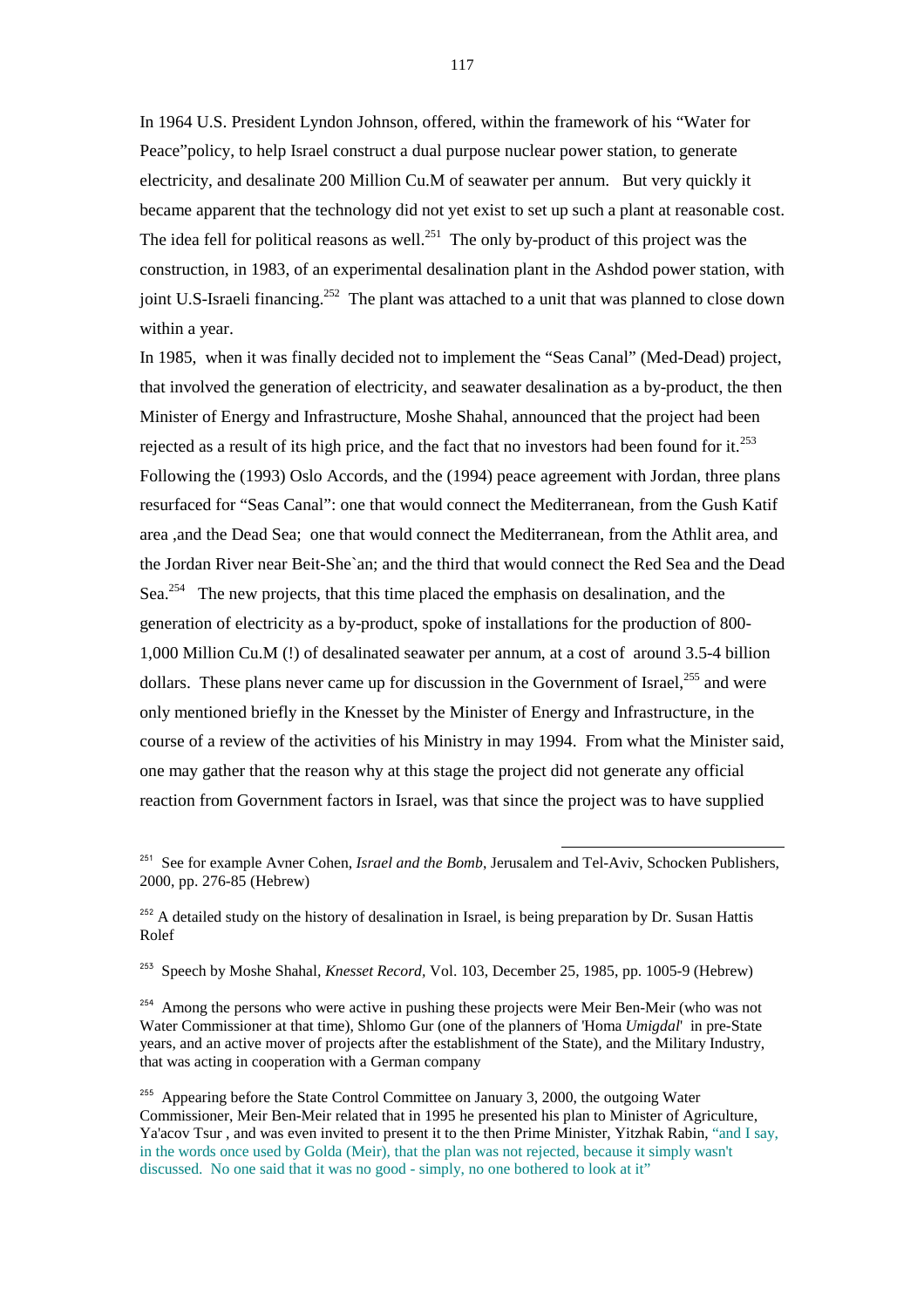water to the Jordanians and Palestinians as well, the financing was supposed to be external, and the European Community was going to allocate resources to check it out.<sup>256</sup> We do not have the results of the European examination, but unofficial Israeli factors, who tried to evaluate the cost effectiveness of the various projects, compared with plans for the construction of desalination plants along the Mediterranean coast, reached the conclusion, that at least at this stage, there was no economic justification to execute them.<sup>257</sup> Speaking of the three plans, the President of Beersheba University, Prof. Avishay Braverman, said that the Committee he had headed to prepare a report on the water sector in Israel for the World Bank,<sup>258</sup> recommended that the economic viability of the plans be examined, but "no one was interested". The Report itself stated, that towards the year 2005 a serious water shortage was to be expected, and therefore it would be necessary to start desalination in 2000.<sup>259</sup>

The Committee heard a lot of evidence regarding desalination plans that came up in these years, and were not given any attention, or were rejected. Thus, the Water Commissioner in the years 1981-91, Zemah Yishai, reported that when he was Water Commission, he had presented to the Ministry of Finance a plan for desalinating 35 Million Cu.M of seawater and brackish water at a price of 90 cents per  $Cu.M^{260}$ , but the plan did not receive any attention. Prof. Dan Zaslavsky, who was Water Commissioner in the years 1991-92, related that in 1991, during a discussion in which he participated with Prime Minister Yitzhak Shamir, and Minister of Defense Moshe Arens, an explicit decision was taken to desalinate 80 Million Cu.M of water. Following the decision, Zaslavsky hired the services of a private company, to start planning the desalination plant, but, according to him, when he presented the project to the new government that was set up in May 1992, Deputy Prime Minister Shimon Peres announced that he objected to it.<sup>261</sup>

A similar fate befell the recommendations of a committee for water desalination, that was set up in the Knesset by the Finance Committee in October 1991, and was headed by Knesset Member Gershon Shafat. The Committee, that presented its conclusions in March 1992,

<sup>256</sup> Speech by Moshe Shahal*, Knesset Record,* Vol. 137, May 17, 1994, pp. 7223 (Hebrew)

<sup>257</sup> See for example, Danny Freeman, *The Seas Canal*, position paper No. 3, Jerusalem, the Ministry for Economics and Planning, the National and Economic Planning Authority, May 1995 (Hebrew)

<sup>258</sup> *Israel Water Study for the World Bank*, Ben-Gurion University of the Negev in cooperation with Tahal Consulting Engineers Ltd. August 1994

<sup>&</sup>lt;sup>259</sup> Evidence given to the Committee by Prof. Avishay Braverman, on July 30, 2001

<sup>&</sup>lt;sup>260</sup> Evidence given to the Committee by Zemah Yishai, on July 9, 2001

 $261$  Evidence given to the Committee by Prof. Dan Zaslavsky, on July 15, 2001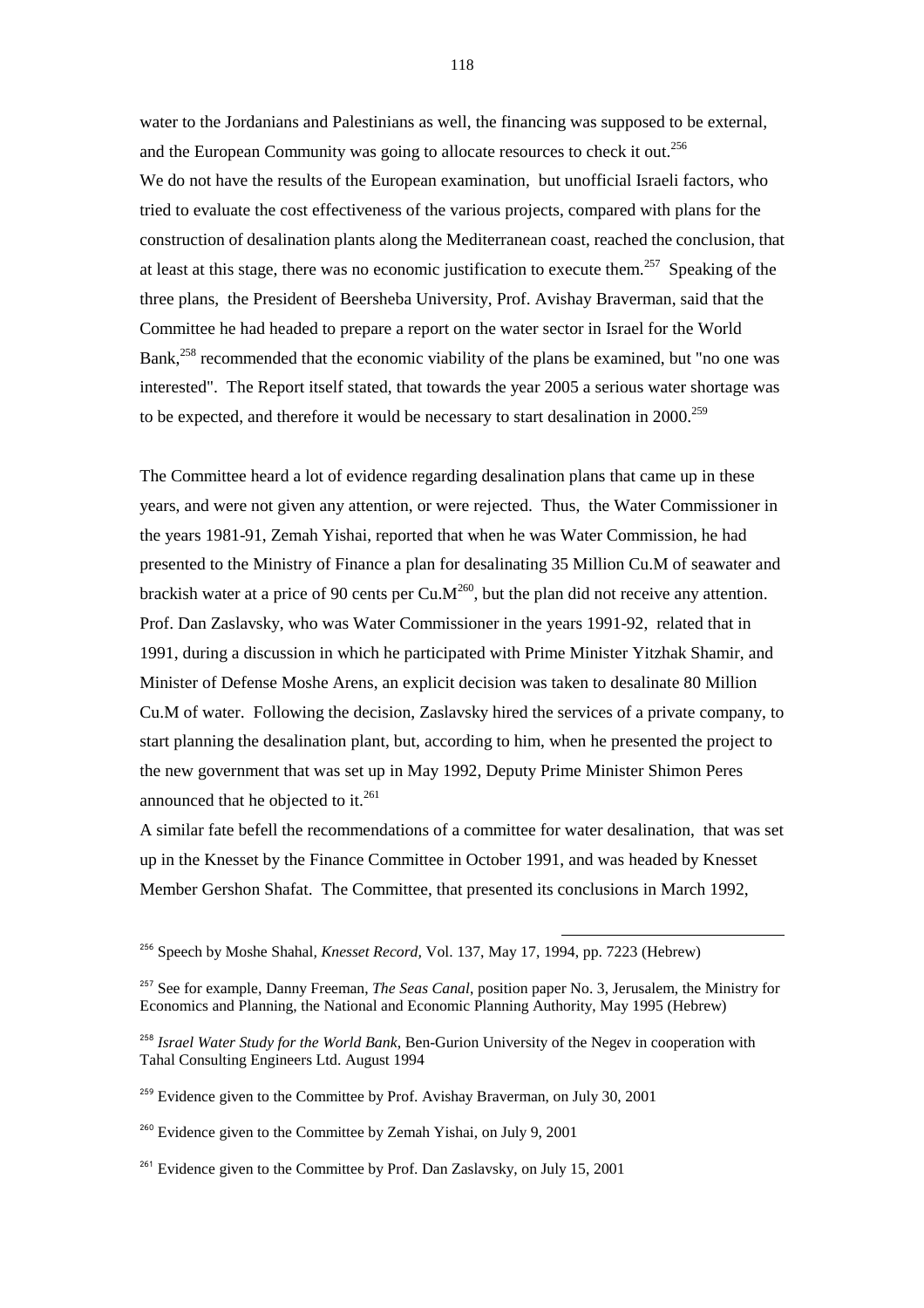recommended that seven desalination plants be constructed, each with a production capacity of 45-50 Million Cu.M per annum, with the participation business factors and "Mekorot", that would contend in international tenders. The Committee suggested that the first plant for water desalination should be constructed in the Gaza Strip, or on the border of the Strip.<sup>262</sup>

It should be remembered that Zaslavsky's plan, and that of the Desalination Committee, were presented after the "flood" of the winter of 1991/92, and the whole issue of desalination was simply removed temporarily from the agenda. However, according to Zaslavsky, there were political reasons for the rejection of his plan by the Deputy Prime Minister and Foreign Minister, while Shafat argued that opposition to desalination did not only result from the full reservoirs, but from the opposition of the urban sector, and the fact that "Mekorot" objected to the issuing of international tenders. According to the former Director General of the Ministry of Agriculture, Danny Kritchman, there was in this period opposition in principle to desalination in the Ministry of Finance, for economic reasons, and on the side of the farmers, who were afraid that finally desalination would raise the prices of water for agriculture as well, even though agriculture was not supposed to use desalinated water.<sup>263</sup>

The Arlozoroff Report, that was published in the beginning of 1997, still spoke of delaying the desalination of seawater until 2010, or later (see paragraph 7.3.5.), and argued that before one started to desalinate seawater, one should take various steps to make the water sector more efficient, such as cancellation of the water quotas, and fixing a real price for water in agriculture, treatment of sewage water, desalination of brackish water, etc. It seems as though Gideon Tsur, who as Water Commissioner in the period when the Arlozoroff Committee was set up, also believed that desalination would be the "last resort" solution, after all the other possibilities had been exhausted.<sup>264</sup>

However, in March 1999, following the deteriorating water situation due to the drought, and two months before the general elections, a first ever resolution was adopted by the outgoing Government - to start and prepare in a practical manner for the desalination of seawater, including the preparation of tender documents.<sup>265</sup> It was the Minister of Finance in the new

 $262$  Evidence given to the Committee by former MK Gershon Shafat, on July 19, 2001

<sup>&</sup>lt;sup>263</sup> Evidence given to the Committee by Danny Kritchman, on July 19, 2001

<sup>264</sup> Gideon Tsur, "Seawater Desalination as a Last Resort", in *Water and Irrigation Review*, vol 16, No. 1 1996, pp. 12-13 (English)

<sup>&</sup>lt;sup>265</sup> Government resolution No. 4895 of March 7, 1999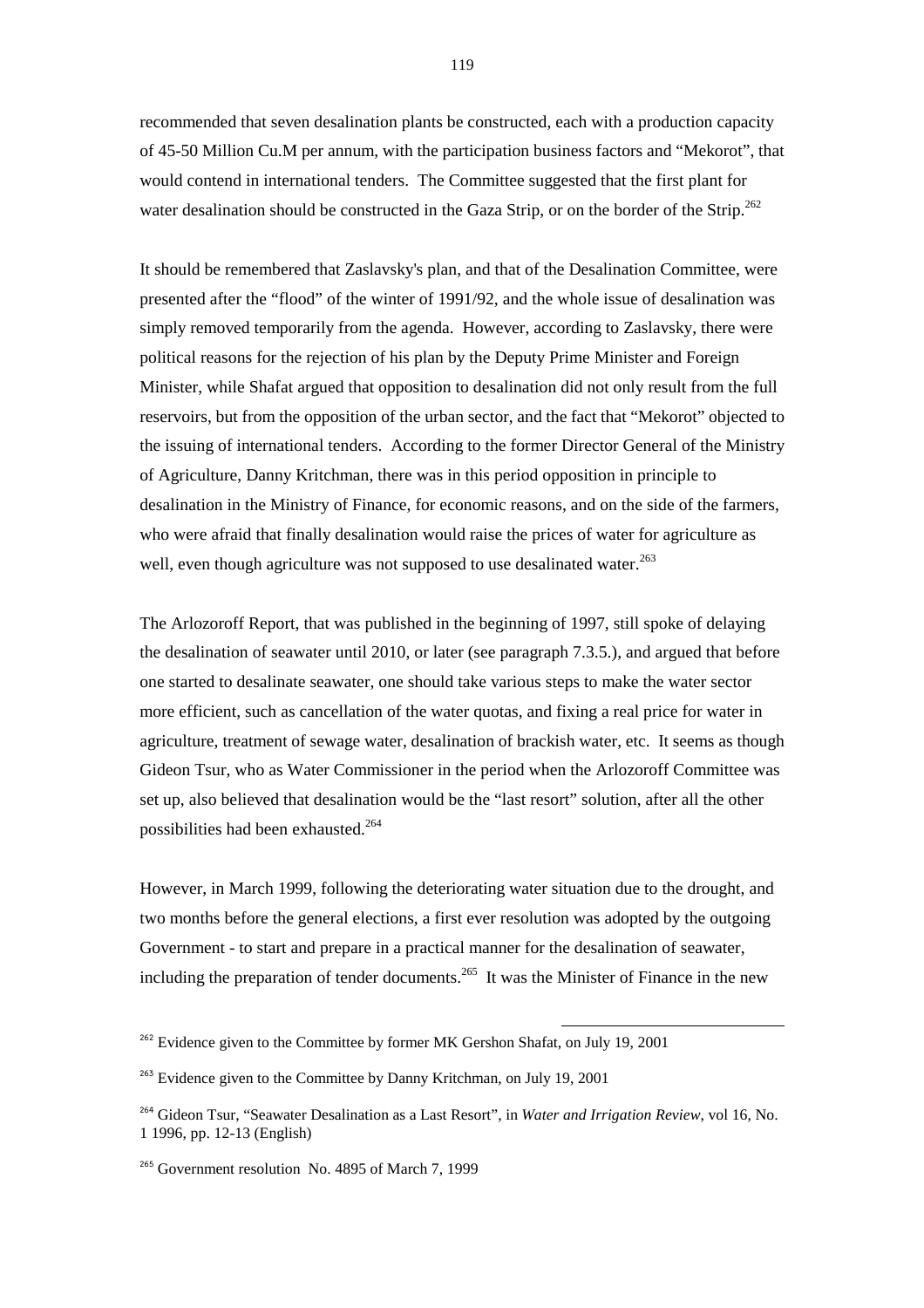Government, Avraham Beiga Shohat, who after passing a resolution in the Government on the subject, $^{266}$  instructed the officials in his Ministry, who were not in the least enthusiastic about the idea,  $267$  to start preparing a tender for the construction of a plant for the desalination of 50 Million Cu.M of seawater per annum, under the BOT (build, operate, transfer) method, so that the decision makers would finally have exact figures regarding the cost of desalinated water. In his evidence before the Committee, Shohat stated, that among the arguments against the beginning of desalination was the fear that if Israel would start of desalinate large quantities of water, it would be required to give up larger quantities of underground water (in other words, water from the Mountain Aquifer) to the Palestinians, but that he had reached the conclusion, that despite everything, Israel should start the experiment in a limited way.<sup>268</sup>

The first tender for a plant, to be built under the BOT method, was published on July 25, 2000.<sup>269</sup> In September 2001 the surprising price offered in the first tender was made known -52.69 cents per Cu.M , after it was not expected that the price would go below 60 cents. Since there was a delay regarding the importation of water from Turkey (See paragraph 9.6.4.), the Ministry of Finance announced that the installation in Ashkelon would be with a production capacity of 100 Million Cu.M per annum. A series of tenders for desalination plants with a total production capacity of 65 Million Cu.M, that will be built under the BOO (build, operate, own) method, was issued in May 2001, and the Tenders Committee is currently at the stage of examining the offers.

In April 2001, the Ministerial Committee for Social and Economic Affairs, decided, contrary to the opinion of the officials at the Ministry of Finance, to enable "Mekorot" to construct a desalination plant with a production capacity of 45 Million Cu.M, close to the power station in Ashdod, under the Turn Key method - in other words, "Mekorot" will built the plant, but

l

## $266$  Government resolution No. 2117 (EC/46), of August 3, 2000

 $267$  In his evidence to the Committee on July 24, 2001, David Milgrom, who had served as head of the Budgets Department while Shohat served as Minister of Finance, said that there was opposition to start acting towards the construction of desalination plants. "We in the Budgets Department", he said, "believed that this decision, in accordance with the recommendations of the Arlozoroff Committee, should be implemented only after the other measures... There was fear, that all the measures that everyone was speaking about - effluents, the desalination of brackish water - would lie in the drawers, and what would happen, I said to the Minister of Finance, was that every week someone would come to you with another module and another module for additional desalination..."

<sup>268</sup> Evidence given to the Committee by Avraham Beiga Shohat, on July 24, 2001

<sup>&</sup>lt;sup>269</sup> The Deputy Accountant General in the Ministry of Finance, Yuval Bronstein, explained to the Committee, when he appeared before it on August 1, 2001, that it was impossible to issue BOT tenders faster, both because of the size of the project, and because it was the first of its kind. "The major problem in such tenders", he explained, "is the distribution of risks... I think that the process of a tender of such dimensions in such a short period, is a success. There are laws, regulations and the obligation to hold tenders in the State of Israel - we did not find a way to circumvent the law".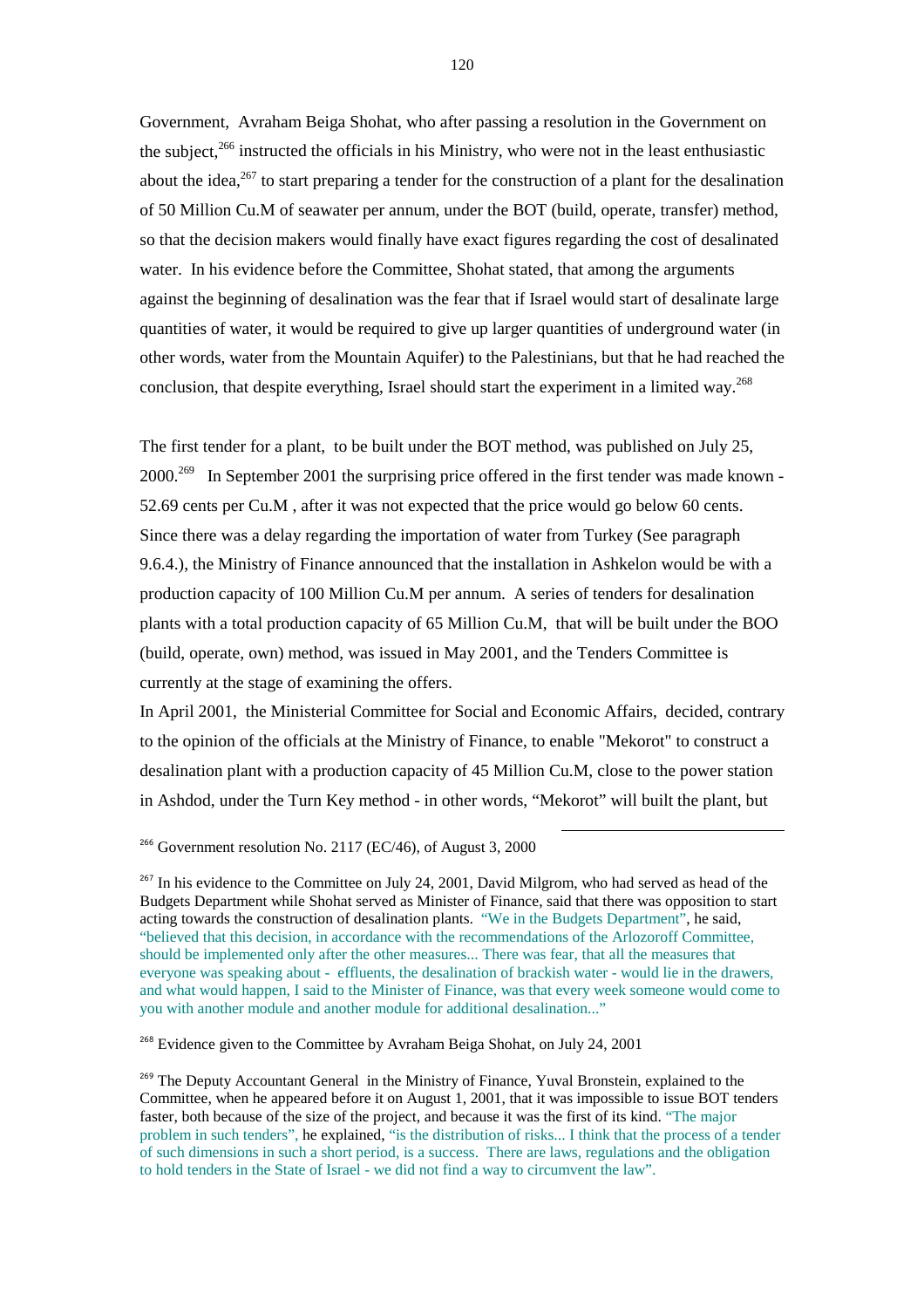will not operate it.<sup>270</sup> "Mekorot" has issued a tender for the construction of the plant, and in February 2002 the offers were received. Only recently were differences of opinion between the Ministry of Finance and "Mekorot" settled, regarding the issuing of a tender for the operation of the plant, after its construction is completed, with "Mekorot" announcing its intention to run the installation for one year before passing it on to an operator, and the Ministry of Finance argued that "Mekorot" must issue a tender for the installation's operation immediately. Under heavy pressure from the Ministry for National Infrastructures and the Prime Minister's Office, the Finance Ministry was convinced to give in. $^{271}$ Currently, the Accountant General's Department in the Ministry of Finance and the Planning Division in the Water Commission, are working on a feasibility study for a BOT tender for an additional desalination plant, that will be set up in the compound of the power station at Hadera, with a production capacity of 100 Million Cu.M.

According to a draft of the Water Commissioner's Master Plan, as published in January 2002, the intention was to double the production capacity of the small intallations, and add large desalination plants with a total production capacity of 120 million Cu.M., at a rate of 50 Million Cu.M every two and a half years , by 2010. The intention is to reach a total production capacity of 495 Million Cu.M of desalinated water.<sup>272</sup>

In the plan as published in April, specific projects are mentioned with a production capacity of 400 Million Cu.M, after the Ministerial Committee for Social and Economic Affairs had decided, on March 20, 2002, to increase the desalination capacity to 400 Million Cu.M - 200 Million Cu.M more than in the previous Government resolution. This decision was approved in Government resolution of April 4, 2002. It should be noted that the Water Commission's plan, and the plan in the Government resolution are not identical in their details.

**Table No. 13: Projects that are on the Agenda, According to the Water Commission's Master Plan, and the Government Resolution of April 4, 2002** 

| <b>Name of Project</b> | <b>Status</b> | Executor | Description of Project   Planned Production |  |
|------------------------|---------------|----------|---------------------------------------------|--|
|                        |               |          |                                             |  |

 $270$  Evidence given to the Committee by "Mekorot" Director General Amos Epstein, on August 10, 2001

l

 $271$  An argument on the issue took place between a representative of "Mekorot" and a representative of the Ministry of Finance, at a meeting of the Committee that took place on January 21, 2002. *Ha`aretz* reporter Amiran Cohen, followed this ongoing argument, and reported on the agreement between the Ministry of Finance and "Mekorot" in an article on April 4, 2002

<sup>272</sup> The Ministry for National Infrastructures, and the Planning Division in the Water Commission, *Master Plan (transition) for the Development of the Water Sector in the Years 2002-2010*, Interim Report - Stage A, January 2002, p. 43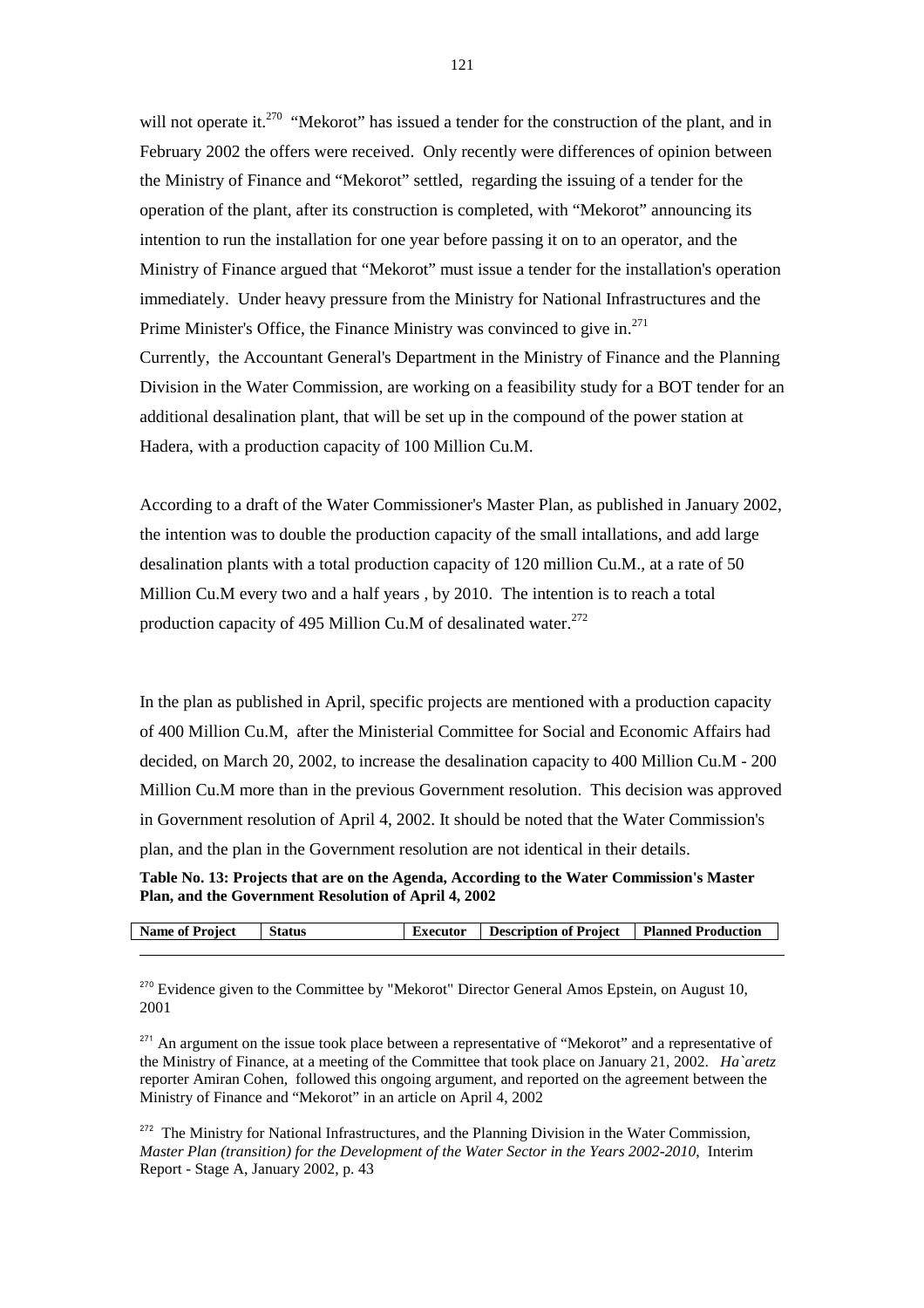|                                          |                                                                                                                                  |                |                                                                                                                              | <b>Capacity in Millions</b><br>of Cu.M |          |
|------------------------------------------|----------------------------------------------------------------------------------------------------------------------------------|----------------|------------------------------------------------------------------------------------------------------------------------------|----------------------------------------|----------|
| Ashkelon<br>desalination plant           | Contract signed -<br>construction has<br>begun                                                                                   | Private        | Seawater desalination at<br>Eilat-Ashkelon Pipeline<br>site - BOT method<br>project                                          | 100                                    | 100      |
| Desalination plant<br>in Western Galilee | Preparation of tender                                                                                                            | Private        | One of the BOO<br>projects                                                                                                   | 60                                     | $\Omega$ |
| Ashdod/Palmahim<br>desalination plant    | Preparation of tender                                                                                                            | Private        | $\mathbf{u}$                                                                                                                 | 55                                     | $\Omega$ |
| Small desalination<br>plants             | Choosing winners in<br>tender                                                                                                    | Private        | $\mathbf{u}$                                                                                                                 | $\Omega$                               | 65       |
| Hadera desalination<br>plant             | Feasibility study                                                                                                                | Private        | Seawater desalination at<br><b>Electricity Corporation</b><br>site and Caesarea<br>Development Company<br>site - BOT project | 50                                     | 100      |
| Shafdan<br>desalination plant            | $\mathbf{u}$                                                                                                                     | Private        | Installation in area of<br>Shaftan enterprise, for<br>Gush Dan area                                                          | 90                                     | $\Omega$ |
| Ashdod<br>desalination                   | Preparation of tender                                                                                                            | "Mekorot<br>,, | Seawater desalination at<br>Ashdod power station<br>site - Turn-Key project                                                  | 45                                     | 45       |
| <b>Additional plants</b>                 | Examination by D.G.<br>of Ministry for<br>National Infra-<br>structures and<br><b>Accountant General</b><br>of Finance Ministry* |                |                                                                                                                              | $\Omega$                               | 90       |
| <b>Total</b>                             |                                                                                                                                  |                |                                                                                                                              | 400                                    | 400      |

Based on Table No. 15, Minister for National Infrastructures and Planning Division of the Water Commission, *Master Plan (transition) for the Development of the Water Sector in the Years 2002- 2010*, Final Report, April 2002, p. 58, and Government resolution No. 1682 (SE/32) of April 4, 2002. Water Commission figures appear in blue and Government figures in green

\* Additional sites being examined for installations are, apparently, Giv'at Olga, Ashkelon, and Haifa  $Bav^{273}$ 

The Committee welcomes the fact that the first tenders for the construction of seawater desalination plants are on their way. The Committee hopes that the experience that will accumulate from the construction of installations based on different types of contract (BOT, BOO and Turn-Key) will enable the State to decide which method is preferable for the construction of additional installations, to shorten the process of issuing and examining the tenders, and reduce in future the involvement of the Ministry of Finance in the process, to the necessary minimum.

The Committee congratulates the Government on its resolution of April 4, 2002, in which it approved desalination installations with a capacity of 400 Million Cu.M per annum, by 2005, and supports the plan, prepared by the Planning Division of the Water Commission, which calls for a desalination capacity of close to 500 Million Cu.M by 2010. The Committee is worried by the fact, that after the approval of the plan, it might become apparent, that there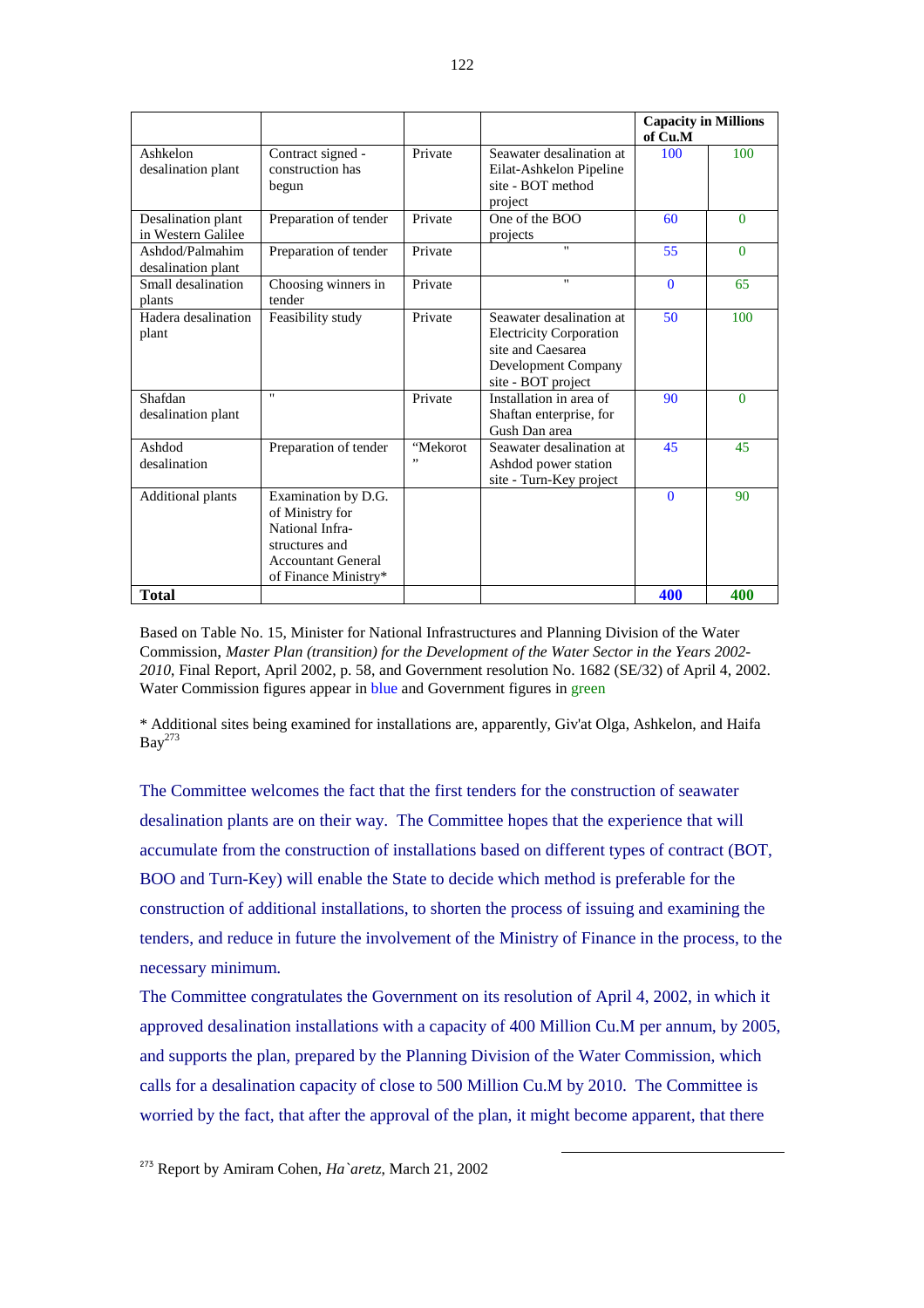isn't a sufficient operational capacity to keep up with the determined tempo, and recommends that a special effort be made to increase the operational capacity of the public and private bodies operating in the water sector.

The committee also considers vigorous activity to be of supreme importance. This will ensure that the pipeline and infrastructures for recharging the aquifers, that must accompany the construction of the desalination plants, will be planned and laid in time. This activity must be executed primarily by "Mekorot", and every effort should be made to finally liquidate the state of crisis that it is in.

## **9.6.2. The Desalination of Brackish Water**

Part of the ground water in different areas in Israel, is brackish water at various levels of salinity. There are limited spheres in which one may use such water without treatment. Thus, for example, one can irrigate dates and almonds with it.<sup> $274$ </sup> The tomatoes grown in Nizana are also irrigated with brackish water. Brackish water can also be used for certain operations in industry.<sup>275</sup>

The desalination of ground water is much cheaper than the desalination of seawater, and those who sought in the past to put off the beginning of the latter argued, that before one starts producing expensive water, it is preferable first to exhaust the treatment of sewage water, and the desalination of brackish water.<sup>276</sup> *Inter alia*, this also was the position of the State Comptroller, in her special report of 1990, and of the Arlozoroff Report, that actually accepted the position of the Ministry of Finance on the subject. One of the reasons for the cheaper price of desalinating brackish water is the much smaller consumption of electricity required, than in the case of the desalination of seawater. While a seawater desalination plant consumes 4-4.5 kilowatt/hour per Cu.M, a brackish water desalination plant consumes only 1- 1.5 kilowatt/hour. $277$ 

 $274$  Evidence given to the Committee by Uri Dorman, chairman of the Fruit Council, on September 10, 2001

 $275$  Comments made to the Committee by Erez Yamini, on July 31, 2001

<sup>&</sup>lt;sup>276</sup> Evidence given to the Committee by David Milgrom, former head of the Budgets Department in the Ministry of Finance, on July 24, 2001

 $277$  Evidence given to the Committee by Menahem Priel, Director of the Desalination Unit in "Mekorot", on January 21, 2002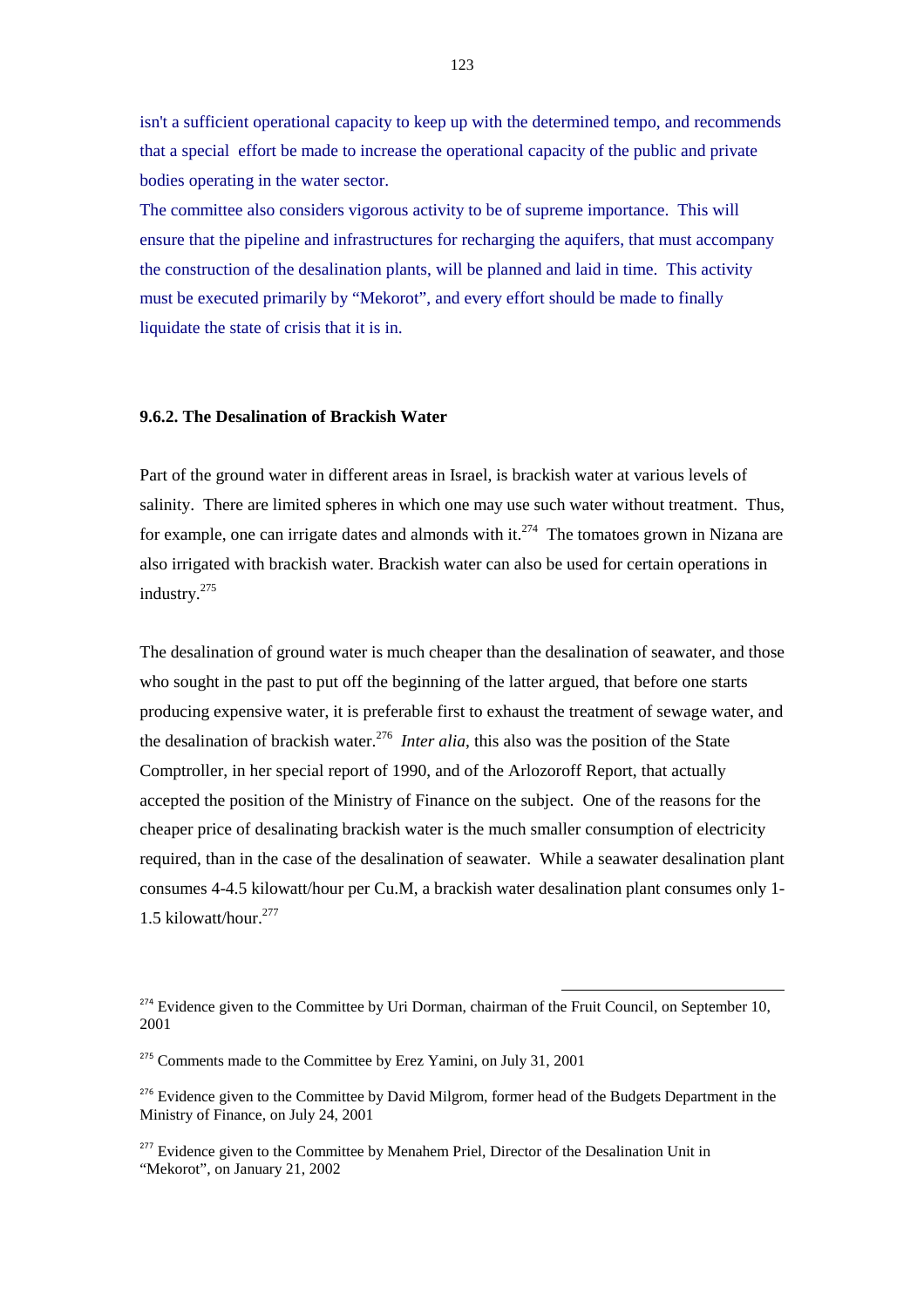In Eilat "Mekorot" started desalinating brackish water already in the 1960s, and only in 1997 did seawater desalination begin. Today, out of around 12.5 Million Cu.M of water desalinated in Eilat, around 70% are desalinated from brackish water and 30% from seawater.<sup>278</sup> In 1983 "Mekorot" presented a plan for the desalination of 70 Million Cu.M of brackish water in various locations, but in fact installations for the desalination of only 4.5 million were constructed. A five year plan for 1995-2000, presented in 1994, recommended the desalination of around 30 Million Cu.M, but of this only a capacity of 9,000 Cu.M was constructed. In the same plan it was proposed to construct a large plant near the Sea of Galilee, that would desalinate spring water at a rate of around 14 Million Cu.M per annum, but the installation hasn't been constructed to the present day.<sup>279</sup>

The Water Commission's new Master Plan speaks of the possibility, that by 2010 222 Million Cu.M of brackish water per annum will be desalinated, of which 150 Million Cu.M would be within the tri-basin system (i.e. the area of the Sea of Galilee, the Coastal Aquifer and the Mountain Aquifer - the translator) and the rest outside of it. This quantity constitutes an addition of around 102 Million Cu.M to what is currently being desalinated.<sup>280</sup>

As in the case of the desalination of seawater, so there is also some disagreement regarding the participation of "Mekorot" in the desalination of brackish water. The Ministry of Finance, that objected in principle to the entry of "Mekorot" into seawater desalination, does not object in principle to its participation in the case of brackish water, side by side with business factors, and in August 2000 "Mekorot" received permission to construct several small installations, *Inter alia* for the hotels at Ein Zohar, in Nizana and for the IDF in Bik'at Sayarim.<sup>281</sup> According to the Master Plan, out of NIS 885 million that are to be invested in new installations for the desalination of brackish water, 708 will be invested by "Mekorot" and the rest by private entrepreneurs.<sup>282</sup>

l

<sup>282</sup> See table No. 10

 $278$  Comments made by Rafi Ifargan, Director of the Water Supply Unit in the Arava, during the Committee's tour at the "Mekorot" installations in Eilat on December 9, 2001

<sup>&</sup>lt;sup>279</sup> Comments made by Menahem Priel during the Committee's tour at the "Mekorot" installations in Eilat on Decmeber 9, 2001

<sup>280</sup> The Ministry for National Infrastructures - the Water Commission, *Master Plan (transition) for the Development of the Water Sector in the Years 2002-2010*, Final Report, April 2002, pp. 62 and 64

 $281$  Comments made by Erez Yamini to the Committee on January 21, 2001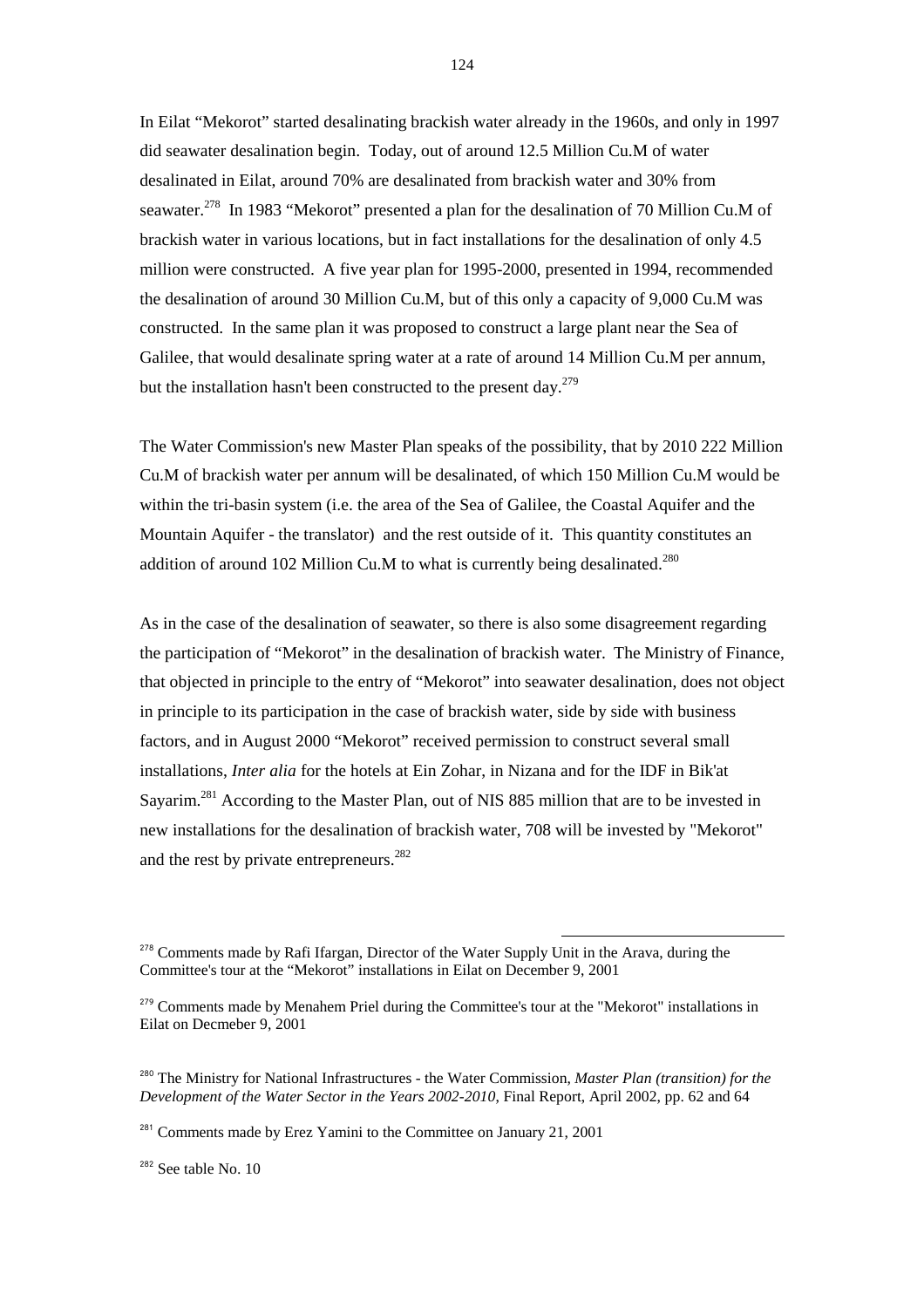Several witnesses told the Committee about vast quantities of brackish water that are to be found at great depth under theNegev. Prof. Arie Issar, is the main proponent of extending the research concerning this water, with the goal of utilizing it, $^{283}$  but all the other witnesses who related to this water argued that except for small quantities, in areas where no other water exists, this water is too deep, to saline and too hot for it to be worth while to deal with it.

The Committee supports all the plans for desalinating brackish water, in all those areas where it is worth doing so from an economic point of view - in other words, the price of drilling the water and desalinating it is worth while, and there is use for this water in the area where it is found, or it can easily be connected to the national pipeline system.

### **9.6.3. Sewage Treatment - Effluents**

The problem regarding sewage treatment, results from the fact that one must ensure that, on the one hand, the sewage does not endanger the public's health, or damage the environment, and on the other hand, the treated water can be used for irrigation purposes and industry. The subject of sewage treatment, has been on the national agenda since the establishment of the State, but received a push after the outbreak of a cholera epidemic in Jerusalem and Gaza in 1970, when Minister of Finance Pinhas Sapir decided to approach the World Bank for assistance in carrying out wide-scale projects.<sup>284</sup>

In terms of the crisis in the water sector, the issue is of supreme importance, because the plan is that agriculture should use a growing amount of effluents - in other words, treated sewage and thus "release" sweet water for other uses.

Today there are in Israel two major projects for reclamation: the Kishon complex project, that treats the effluents of the Greater Haifa area, that are used primarily for irrigation in the Western Esdraelon Valley, and the project for reclaiming the Dan area effluents - the Shafdan and the "third line" - that is perhaps the most sophisticated of its kind in the world, and supplies approximately 120 Million Cu.M of high quality water for agriculture in the South and the Negev, with a high level of credibility.<sup>285</sup>

 $283$  Evidence given to the Committee by Prof. Arie Issar, on July 30, 2001

 $284$  Evidence given to the Committee by Prof. Gedalia Shelef, from the Technion, on November 25, 2001. Shelef quoted Sapir as saving: "I do not want Cholera!"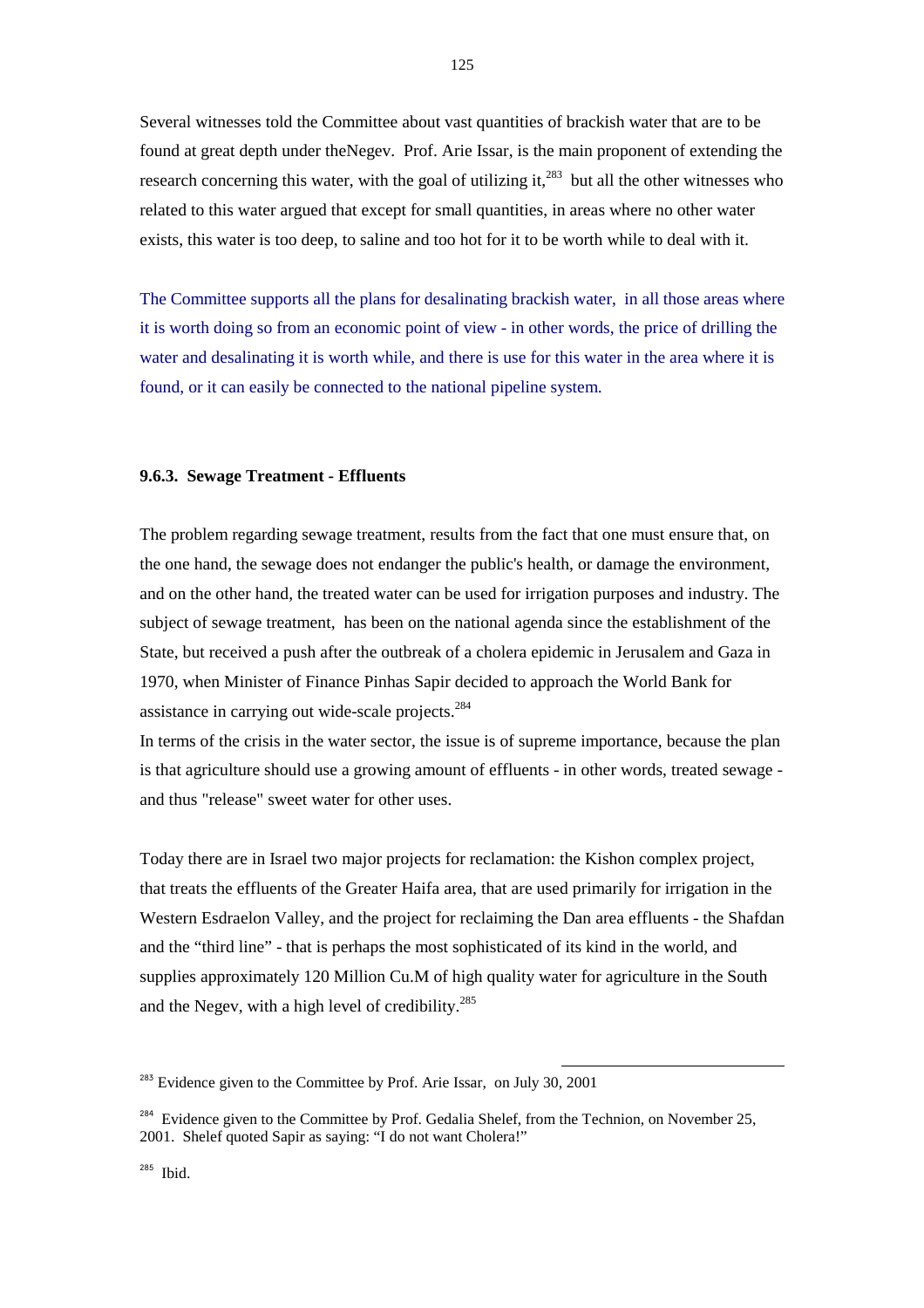It is agreement among experts that around 70% of the water consumed in urban settlements, return in the form of sewage, and of this, after treatment, 80-85% remain as effluents. In other words, between 55% and 60% of the quantity of water consumed in urban settlements can be reclaimed as effluents.

The basic sewage treatment takes place in Israel in around 600 sewage treatment plants, of which 360 are oxygenation pools in Kibbutzim, Moshavim etc. Only in two cities - Acre and Nahariya - the sewage treatment system is not complete.<sup>286</sup>

The problem is the addition of third degree treatment, or additional treatment, beyond what is needed for basic health and environmental reasons, so that it will be possible to use the water in agriculture, or for other uses. There is an argument whether this should be done by the local authorities at their expense, or at the expense of the State, that is the owner of this water. In his evidence to the Committee, Prof. Gedalia Shelef argued that it is not worth while for the State to be right in this argument, but wise, and the only way to get the local authorities to perform third degree treatment, is to give them incentives to do so. He added that the price for first and second degree treatment of sewage is between 20 and 30 cents per Cu.M, and third degree treatment adds another 12 cents.<sup>287</sup>

An additional debate is being carried out regarding the level of purification that should be attained so that not only will the agricultural crops being irrigated with the treated water be edible, but also that the soil into which the water seeps, should not be salinated.<sup>288</sup> It seem as though there is agreement, that unless the intention is to pour the water into the sea, the water must go through third degree treatment, at least, like the water of the Shafdan, but there are those who argue that it should also be desalinated as well, in order to clean it of salts.<sup>289</sup> Two years ago, following a decision of the Ministerial Committee for Economics, a special committee, headed by Dr. Yossi Inbar from the Ministry for the Environment, was set up, whose goal was to prepare legislation on the issue of the quality of effluents, that will enable

<sup>&</sup>lt;sup>286</sup> Ibid.

 $287$  Ibid.

<sup>&</sup>lt;sup>288</sup> See, for example, *Report of the Committee on Irrigation with Effluents in Agriculture*, the Committee for Inferior Water by the Water Commission, May 1999 (the Report of the late Prof. Dan Yaron), and the evidence given by the former Director General of the Ministry of Agriculture, Danny Kritchman to the Committee on July 19, 2001

<sup>&</sup>lt;sup>289</sup> Evidence given to the Committee by Prof. Dan Zaslavsky, on July 15, 2001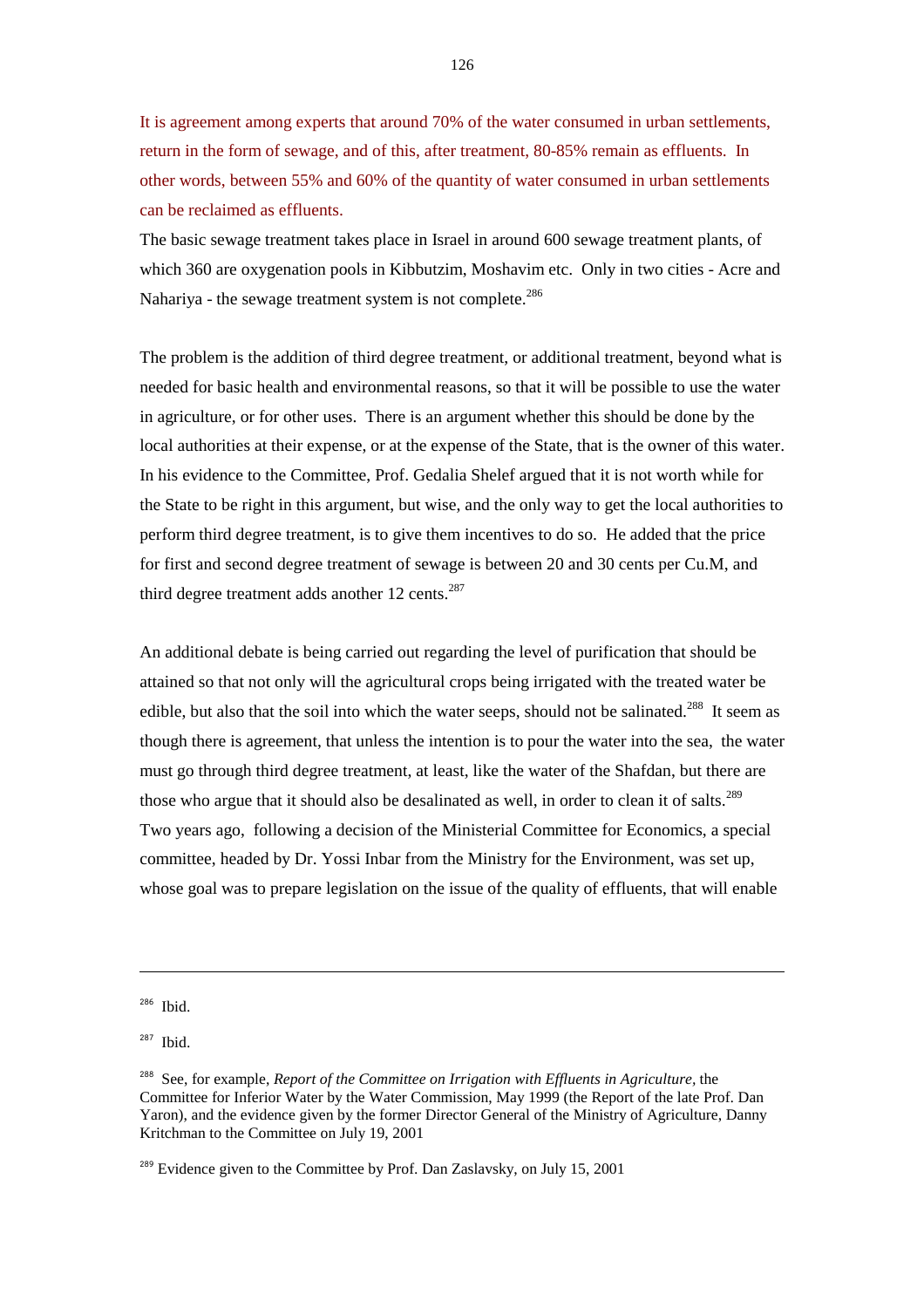the use of this water in agriculture, without causing damage. The Special Committee has already presented its proposals to the Government.<sup>290</sup>

The Committee heard that there is still raw sewage running down valleys in the country, and/or flowing into the sea, and that some of the water flowing into the sea is water that has been treated to the second degree. The exact quantity of this water is not clear, and the Committee received contradictory data on this issue.<sup>291</sup> The reasons why treated water flows into the sea, is that there are treatment plants in various towns that are not connected to a pipeline system that can convey the water to agricultural areas, there isn't demand for effluents in all parts of the country, and in water that has gone through secondary treatment, there remain various materials that are harmful to agriculture, such as boron, and then the only logical solution is to pour it into the sea.<sup>292</sup> The Director General of "Mekorot" argued before the Committee that in 2008, there will be a surplus of effluents in Israel.<sup>293</sup>

Regarding the need to extend the purification system and improve it, the Committee heard that in 1998 the Ministry of Finance decided to use funds that had accumulated in the Equalization Fund<sup>294</sup> as grants, at a level of at least  $40\%$ , for the development of projects for the reclamation of sewage water by private entrepreneurs, water associations, local and regional councils, or municipalities. The Ministry was supposed to allocate NIS 80 million per annum every year, over 10 years, starting in 1999, but so far very little use has been made of these funds, both for reasons of slow organization by those who are supposed to implement the projects, and for bureaucratic reasons. However, according to the spokesperson of the Water Commission, in the last year the Ministry of Finance has approved grants at a rate of 60% of the investment, plus loans, or joint projects with the Jewish National Fund, for 12 sewage reclamation projects.<sup>295</sup>

l

 $292$  Interview with Dr. Eran Feitelson with the Committee's representative, held on February 26, 2002

<sup>294</sup> Until 1999 NIS million had accumulated in this fund

<sup>295</sup> Evidence given to the Committee by Ya'el Shoham, on July 17, 2001

<sup>&</sup>lt;sup>290</sup> Evidence given to the Committee by Ramy Koren, Director for agricultural Research at the Institute for Soil, Water and Environment Sciences at Beit Dagan, on July 30, 2001

<sup>&</sup>lt;sup>291</sup> For example, while giving evidence to the Committee on July 27, 2001, Minister for National Infrastructures, Avigdor Lieberman, gave the figure of around 70 Million Cu.M of treated sewage water that flows into the sea. In his evidence to the Committee on August 12, 2001, Prof. Avner Adin gave a figure of around 200 Million Cu.M of sewage water and treated sewage water

<sup>&</sup>lt;sup>293</sup> Comments made by Amos Epstein during the Committee's visit to the "" installations in Eilat, on December 9, 2001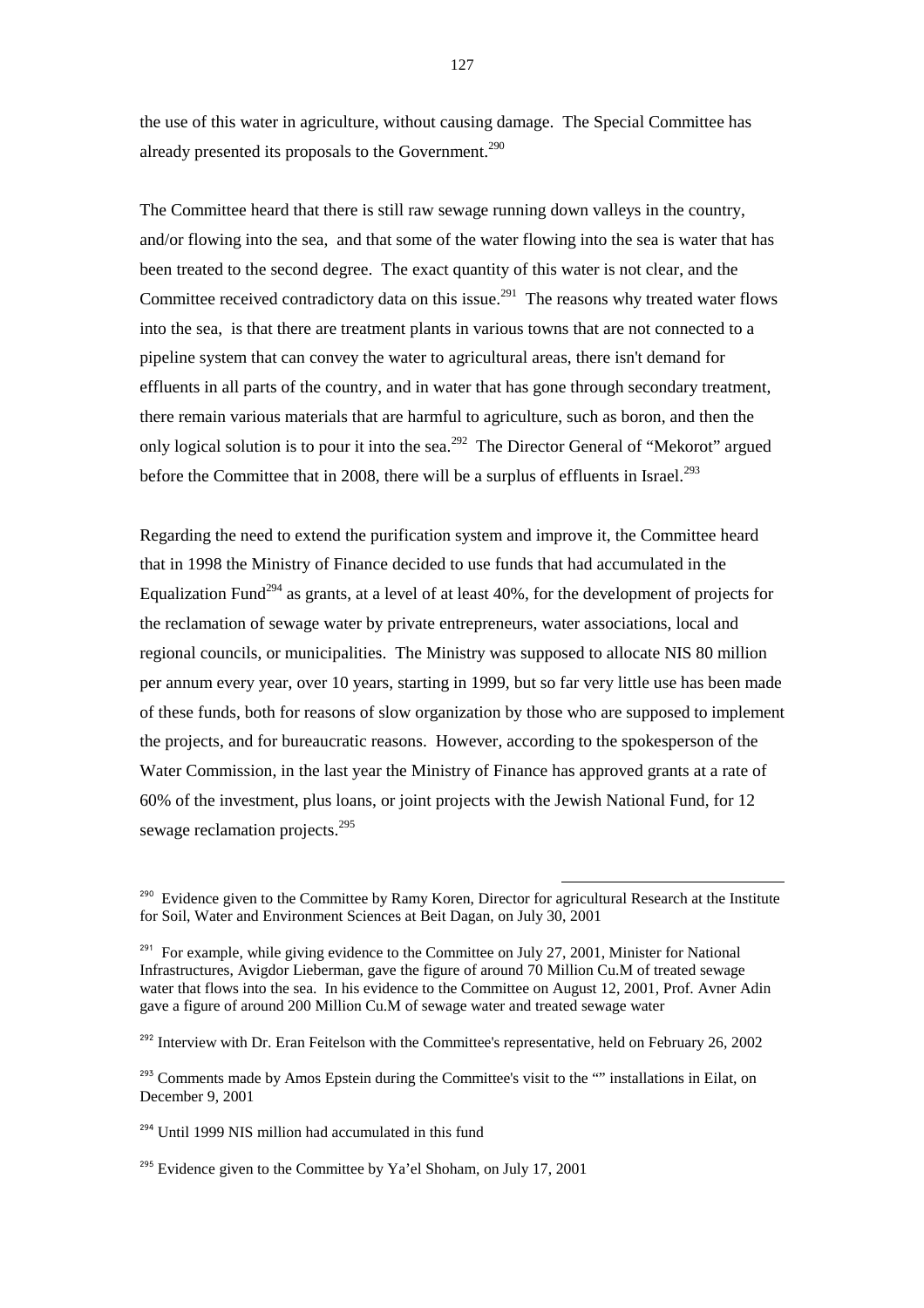According to a representative of the Budgets Department in the Ministry of Finance, the cost of the new projects reaches NIS 230 million, but there is still an organizational problem, that is delaying the implementation.<sup>296</sup>

Two former Ministers of Agriculture, that appeared before the Committee – Ya'acov Tsur and Haim Oron - told the Committee that they support the execution of the effluents projects under the BOT method, as had been done in the case of the desalination of seawater, but the State must undertake to purchase the water.<sup>297</sup> Former Minister for National Infrastructures, Avigdor Lieberman, actually supports "Mekorot" performing the job, since according to him "as far as entrepreneurship goes, the farmers are apparently incapable of getting organized and offering a solution".<sup>298</sup>

A well known project, known as the "Eastern Conduit", that was supposed to convey effluents from the Center of the country to its South, has for the time being been frozen, for various reasons. One of the explanations given to the Committee was that there is need for effluents four to five months a year, and therefore it is necessary to collect the water in reservoirs during the rest of the time. Since land in the Center of the country, where most of the effluents are manufactured, is expensive, the reservoirs must be created in the South.<sup>299</sup> A fascinating analysis of the debate between those who advocate the conveyance of effluents Southwards, and those opposed to it, which is included in a document presented to the Committee by Dr. Yossi Dreizin, explains that on the subject of conveying the effluents, what is lacking is a body that will decide between the two schools. The conclusion reached by those who wrote the document is that "in fact, there is no agreed national plan regarding the distribution of effluents in the country, and today the conveyance of effluents is more a function of local initiatives, without an examination of the effect of the way in which the issue is treated, on the future face of the State of Israel".<sup>300</sup> (See also paragraph 8.7.2.)

<sup>&</sup>lt;sup>296</sup> Comments made to the Committee by Erez Yamini, on January 21, 2002

<sup>&</sup>lt;sup>297</sup> Evidence given to the Committee by Ya'acov Tsur and Haim Oron, on August 12, 2001

<sup>&</sup>lt;sup>298</sup> Evidence given to the Committee by Avigdor Lieberman, on September 24, 2001

<sup>&</sup>lt;sup>299</sup> Evidence given the Committee by Amos Epstein, on August 1, 2001

<sup>300</sup> Dalia Harel, Dr. Joseph Dreizin and Natan Meir, *Water as a National Resource - an Integrative Approach*, Tel-Aviv, December 1999, pp. 33-35 (Hebrew)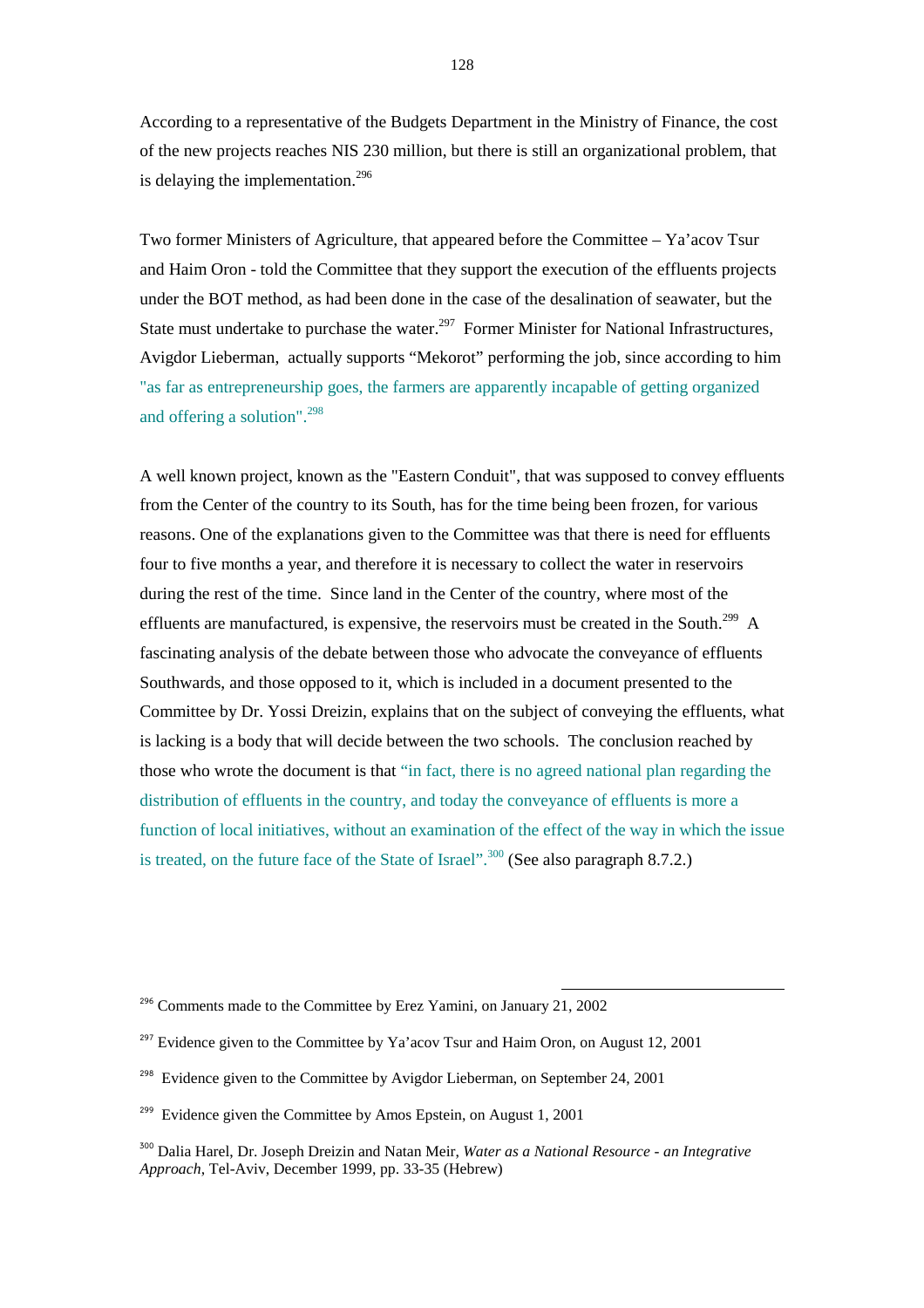Regarding the quantity of effluents that are in use in agriculture today, the Committee heard from one source that the figure is 260 Million Cu. $M^{301}$  and from another source it heard that the figure is 270-280 Million Cu.M,<sup>302</sup> with the total quantity of water being treated reaching 380-390 Million Cu.M.<sup>303</sup>

According to a calculation of the reuse potential, based on 70%, it is possible to reclaim an additional 340 Million Cu.M. $^{304}$  According to the planning of the Water Commission, by the year 2010 agriculture will get 446 Million Cu.M of effluents, and an additional 63 Million Cu.M will be supplied for other purposes, as follows:

**Table No. 14: The use of Effluents in MILLION CU.M, According to the Water Commission's Master Plan** 

| <b>Purpose/Year</b> | 2002 | 2005 | 2010 |
|---------------------|------|------|------|
| <b>Agriculture</b>  | 295  | 385  | 496  |
| <b>Industry</b>     | 0.2  | 5    | 0.2  |
| Total               | 295  | 390  | 509  |

Table No. 11, *Master Plan (transition) for the Development of the Water Sector in the Years 2002- 2010*, Final Report, April 2002, p. 36

The Committee considers that there is an urgent need for the comprehensive treatment of the issue of sewage water reclamation, the construction and operation of a system that will convey the effluents to regions where they can be used, or gathered in reservoirs, and bringing about the installation of regulations to deal with its quality. As with other issues in the sphere of the water sector, the Committee was impressed that what is lacking in is not knowhow, but one central body, that will adopt the necessary decisions, and implement them quickly and efficiently, and a clear decision regarding the distribution of execution between "Mekorot" and private factors.

<sup>&</sup>lt;sup>301</sup> Evidence given by Prof. Gedalia Shelef

<sup>&</sup>lt;sup>302</sup> Evidence given to the Committee by Noga Blitz, on July 17, 2001

<sup>&</sup>lt;sup>303</sup> Evidence given to the Committee by Dr. Amos Haddasfrom the Institute for Soil, Water and Environment Sciences, at Beit Dagan, on August 8, 2001

<sup>&</sup>lt;sup>304</sup> Evidence given to the Committee by Yoram Tamari, on July 17, 2001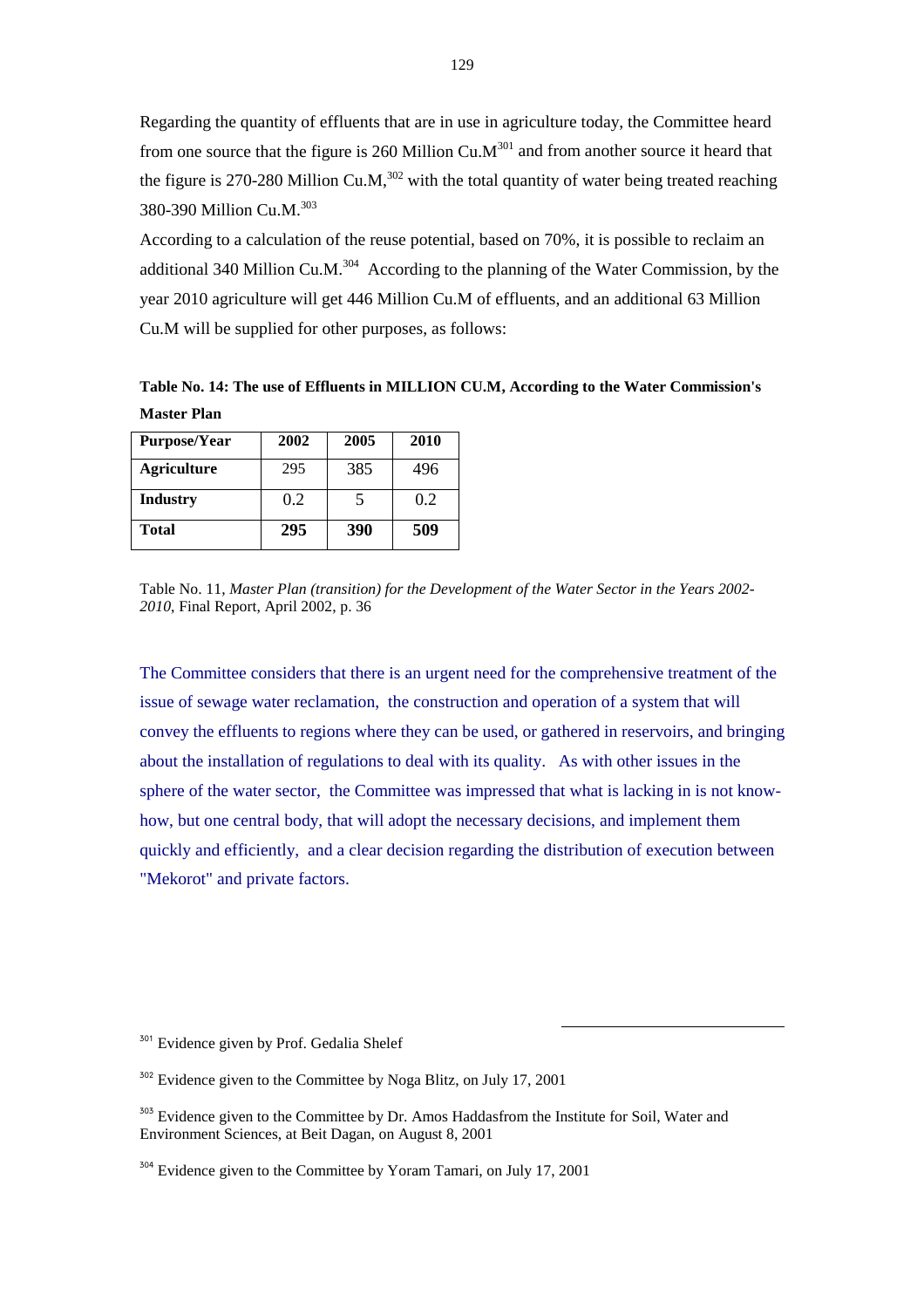#### **9.6.4. Importing Water from Turkey**

Over the years various ideas came up regarding the importation of water from abroad, the most serious of which involved the importation of water from Turkey.<sup>305</sup> According to the evidence given by former Water Commissioner, Zemah Yishai, already in 1989 there were negotiations with the Turks on the importation of water, at a price of 21 cents per Cu.M, including transportation. According to him the negotiations failed, because a day after the sides concluded the deal, "the Ambassadors of Saudi Arabia and Jordan, turned up, and said to the Turks that Turkey is acting against the interests of the peoples of the Middle East".<sup>306</sup> It is not clear whether the idea was to bring the water by means of the "peace pipeline", that Turkey was planning to lay at the time, and that was supposed to transport water to all the nations of the regions, by means of large plastic containers, to be pulled by tug-boats, or by means of tankers,<sup>307</sup> but today it appears as though the price mentioned by Yishai was unrealistic.

The decision to issue a tender for the transportation of water from Turkey was adopted by the Government, upon the recommendation of Minister of Finance Avraham Beiga Shohat, in August  $2000$ ,<sup>308</sup> so that it would be possible to examine the profitability of the project.<sup>309</sup> The Committee heard from the representative of the Accountant General's Department in the Ministry of Finance about the process of the tender, issued in June 2001 for the transportation of water from Manavgat in Turkey to the Ashkelon-Eilat Pipeline terminal in Ashkelon.<sup>310</sup> The tender spoke of the transportation of 45-50 Million Cu.M per annum, in single-hulled oil tankers, that would be converted to carry water, after going through a process of cleaning, that

<sup>&</sup>lt;sup>305</sup> In his evidence to the Committee, given on July 30, 2001, Elisha Kali described the idea of importing water from the Nile in Egypt - a plan which, according to him, had been supported by President Sadat - and from the Lebanon. However, his conclusion was that "the importation of water, which could have been done cheaply, from Egypt and Lebanon, is not realistic, for reasons of national policy and position, and the only source that remained in the region is really Turkey"

<sup>&</sup>lt;sup>306</sup> Evidence given to the Committee by Zemah Yishai, on July 9, 2001

 $307$  On the subject of the export of water from Turkey to various countries in the Middle East see: G.N. Gruen, "Turkish Waters: Source of Regional Conflict or Catalyst for Peace?", in Shimshon Belkin and Shoshana Gabbay eds. *Environmental Challenges*, the Netherlands, Kluwer Academic Publishers, 2000, pp. 565-79

<sup>308</sup> Government resolution No. 2117 (EC/46) of August 3, 2000

<sup>&</sup>lt;sup>309</sup> Evidence given to the Committee by Avraham Beiga Shohat, on July 24, 2001

<sup>310</sup> Evidence given to the Committee by Yuval Bronstein, on August 1, 2001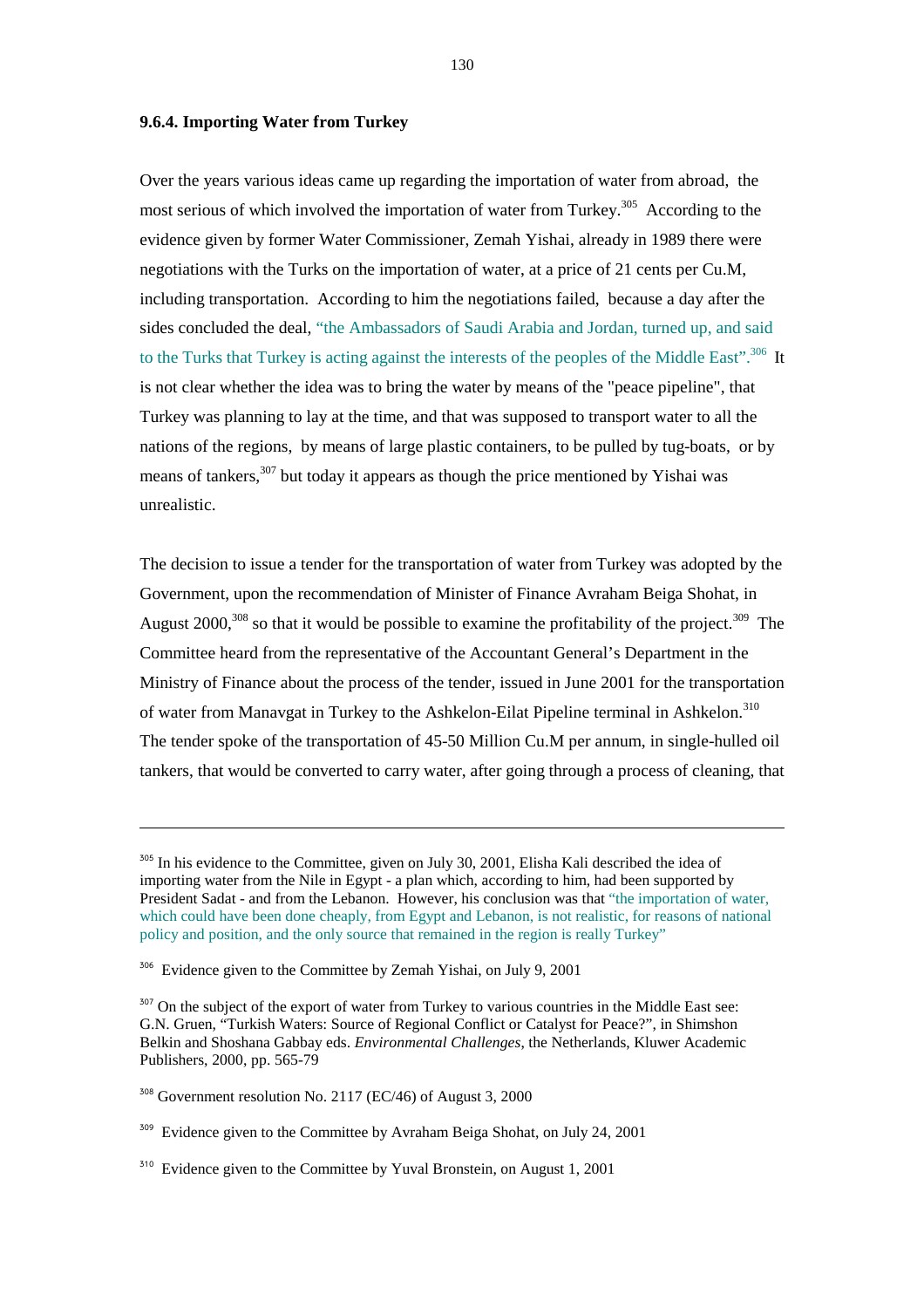will ensure that the water reaching Israel will be of a quality that corresponds with the Israeli standards.

Several of the witnesses, who appeared before the Committee, spoke strongly against the project, their arguments being that Israel should not become dependent on a country like Turkey in an important subject like water,  $311$  that the project is not practical, because it is impossible to ensure that the tankers will be cleaned to the level required, and that it is not profitable.<sup>312</sup>

Opposite the arguments against the importation of water from Turkey, there are two main arguments in favor of the importation, even at a price that is higher than the desalination price. The one, supported by the Water Commission, is that one can start importing water much faster than one can start desalinating - it will take half a year to clean the tankers, and a year to a year and a half to construct a new mono-buoy at the Ashkelon-Eilat pipeline terminal in Ashkelon, and lay down a pipe between it and the Zohar reservoir, with the money for the execution of the work already budgeted by the Ministry of Finance. The second, supported by the Ministry of Defense and Ministry for Foreign Affairs, is that there is vast political and psychological importance to reaching an agreement with the Turks, because they purchase goods and services in Israel, at a value of hundreds of millions of dollars and more.<sup>313</sup>

As to the arguments of those opposed, the argument regarding the creation of a dependence, does not stand the test of reality, because we are speaking of at most 2-2.5% of the water consumption in Israel, and an undertaking by Israel for a period of 5-10 years. Regarding the ability to clean the tankers to the required level, most of the shipping companies that were interested in the tender, and examined the issue, and academicians who are experts in the sphere, are confident that this is possible. Regarding the profitability of importing the water, in light of the low desalination price that was received in the first desalination tender, there is no doubt that the imported water will be more expensive.

<sup>&</sup>lt;sup>311</sup> Evidence given to the Committee by Prof. Avner Adin, on July 19, 2001

<sup>&</sup>lt;sup>312</sup> Evidence given to the Committee by Brigadier General (res.) Emanuel Sackel, on July 19, 2001

<sup>&</sup>lt;sup>313</sup> See Sheila Hattis Rolef, background document on "The Project for Importing Water from Turkey", Jerusalem, the Research and Information Center of the Knesset, July 30, 2001 (Hebrew), and an article by Amnon Barzilai about the connections between the importation of water from Turkey and military deals of the Ministry of Defense with it, *Ha`aretz*. February 6, 2002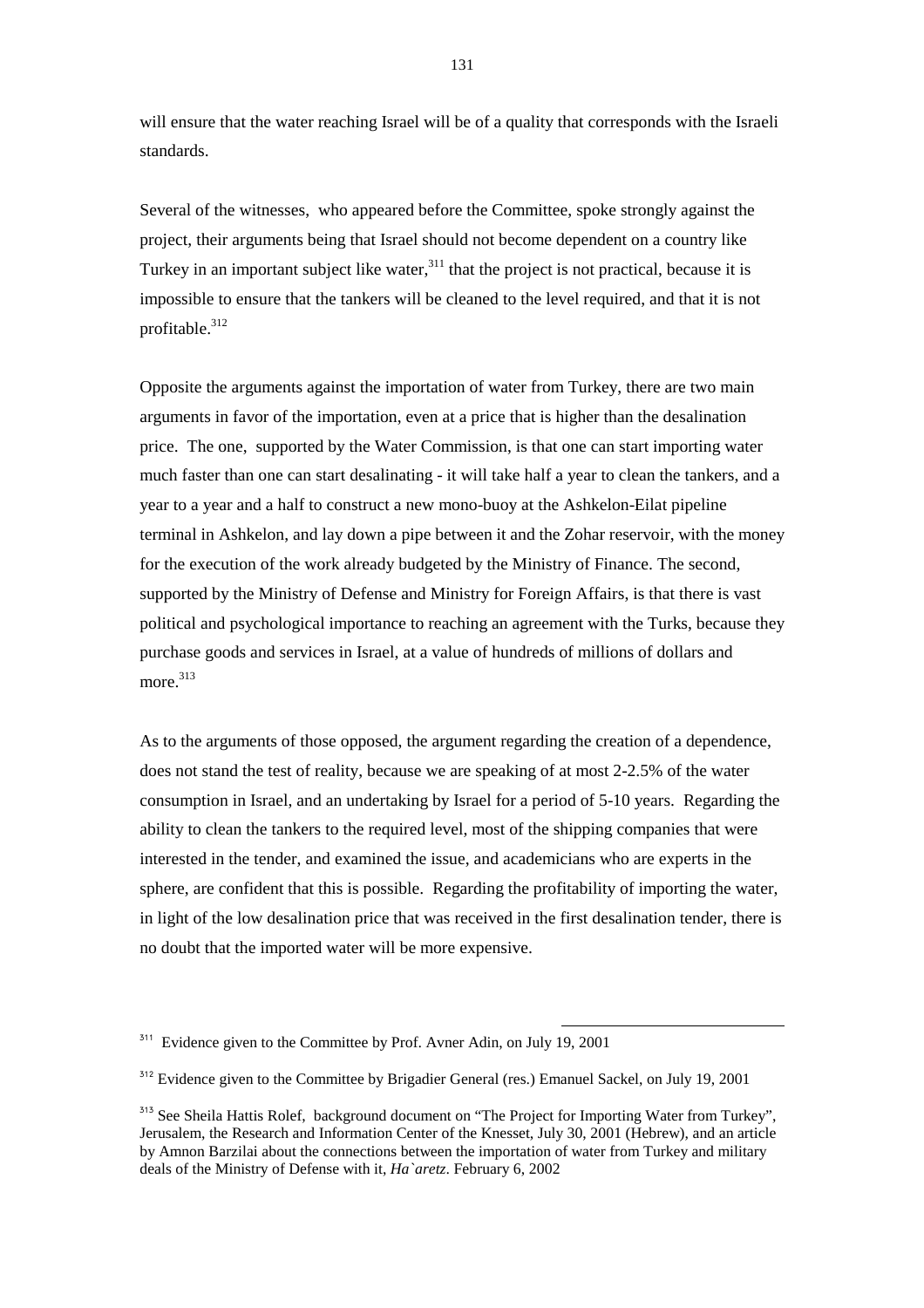Two groups participated in the tender, but on November 27, 2001, the Accountant General's Department announced that neither of the two had complied with the conditions of the tender, and the tender was cancelled. The cancellation caused great displeasure to the Water Commission, the Ministry for Foreign Affairs and the Ministry of Defense, and to great tension between Turkey and Israel.<sup>314</sup> Immediately talks began to find a solution to the crisis. The solutions offered: the issuing of a new tender; an agreement with Turkey, that it should be responsible for the transportation of water to Israel; the laying of a pipeline in the Mediterranean to convey the water; choosing a shipping company to transport the water in converted tankers or plastic containers, without a tender.<sup>315</sup>

The subject of the importation of water from Turkey, is a clear example of the problematics of decision making in the Government in general, and regarding the topic of water in particular. The main actor in the issuing of the tender was the Accountant General's Department in the Ministry of Finance, that acted properly regarding the conservation of Israel's economic interests, and the minimization of the risks taken, but the officials in both the Accountant General's Department and the Budgets Department did not conceal their displeasure with the project. It was only after a year had gone by, and the importation of water from Turkey seemed farther away than ever, that the Prime Minister was convinced by the Water Commissioner, the Ministry of Defense, and the Ministry for Foreign Affairs, to pass a decision in the Ministerial Committee for Social and Economic Affairs, to import 50-100 million Cu.M per annum from Turkey, in a manner to be decided by a team of Director Generals from various Ministries, headed by the Director General of the Prime Minister's office.<sup>316</sup> This resolution turned into Government resolution No. 1682 (ES/32) of April 4, 2002.

Since the Government's decision regarding the importation of water from Turkey, was based primarily on motives having to do with Israel's foreign relations, and only to a limited extent on its water requirements, the Committee decided to avoid expressing an explicit position on the issue.

<sup>314</sup> Report by Amiram Cohen, *Ha`aretz*, November 28, 2001

<sup>315</sup> Reports by Amiram Cohen, *Ha`aretz*, February 10 2002, and April 22, 2002, and a Government resolution of March 20, 2002

<sup>&</sup>lt;sup>316</sup> Regarding the resolution of the Ministerial Committee for Social and Economic Affairs, adopted on March 20, 2002, see Amiram Cohen, *Ha`aretz*, March 21, 2002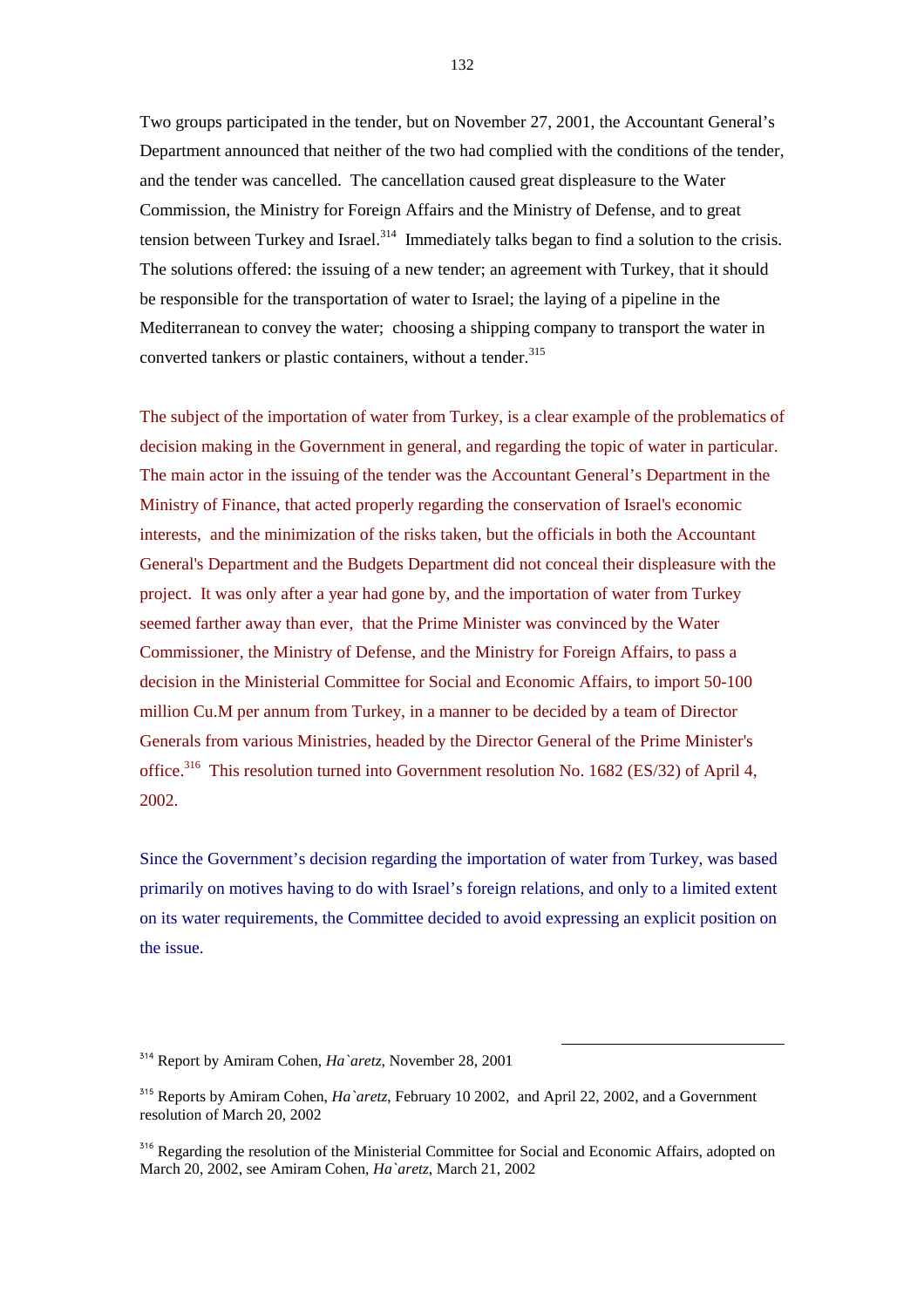## **9.7 Water Reservoirs**

Theoretically there are two types of reservoir: natural reservoirs, such as the Sea of Galilee and the aquifers, and artificial reservoirs, which are reservoirs for catching additional water, and for holding new water (in other words, effluents, desalinated water, and imported water) for the dry seasons.

Former Water Commissioner, Meir Ben-Meir, speaking of the various reservoirs in Israel, gave the Committee the following data:

 "Our total volume for holding water in reserve, in order to bridge over the climatic movements, is around 2.5 billion Cu.M. In other words, if the annual consumption is more or less 1.8 billion, the volume for holding the reserve does not hold even one and a half years".<sup>317</sup>

While presenting the Master Plan, the head of the Planning Division in the Water Commission, Dr. Yossi Dreizin, gave a more pessimistic figure regarding the natural reserve. According to him, in the first stage one must rehabilitate the reserve to 1,500 million Cu.M in other words, today the reserve contains less than a year's consumption. Dreizin spoke about the rehabilitation of the natural reserve, while relating to proposals to move the center of gravity of the regulation of the Israeli water system, from the natural system to a system of artificial reservoirs.

 "We do not feel that *á priori* we should do the regulation at some installations that will serve as a backup, and that will be operated, or will not be operated. There is no economic sense to this. When one has a natural reserve, one can use it. It is a multiannual reserve, and should be preserved as such. This is the reasons that it must be rehabilitated, because there are also those who come and say: 'drop it, the Coastal Aquifer is finished, the Mountain Aquifer will be taken away from us, and the Sea of Galilee also no longer serves as a multi-annual reserve. Construct a system backed up exclusively by the artificial systems. This matter is unacceptable to us!".<sup>318</sup>

<sup>317</sup> Evidence given to the Committee by Meir Ben-Meir, on August 13, 2001

<sup>&</sup>lt;sup>318</sup> Comments made by Dr. Yossi Dreizin at the symposium organized by the Water Commission on the subject of the Master Plan for the development of the water sector, that took place at the agricultural compound in Beit Dagan on January 30, 2002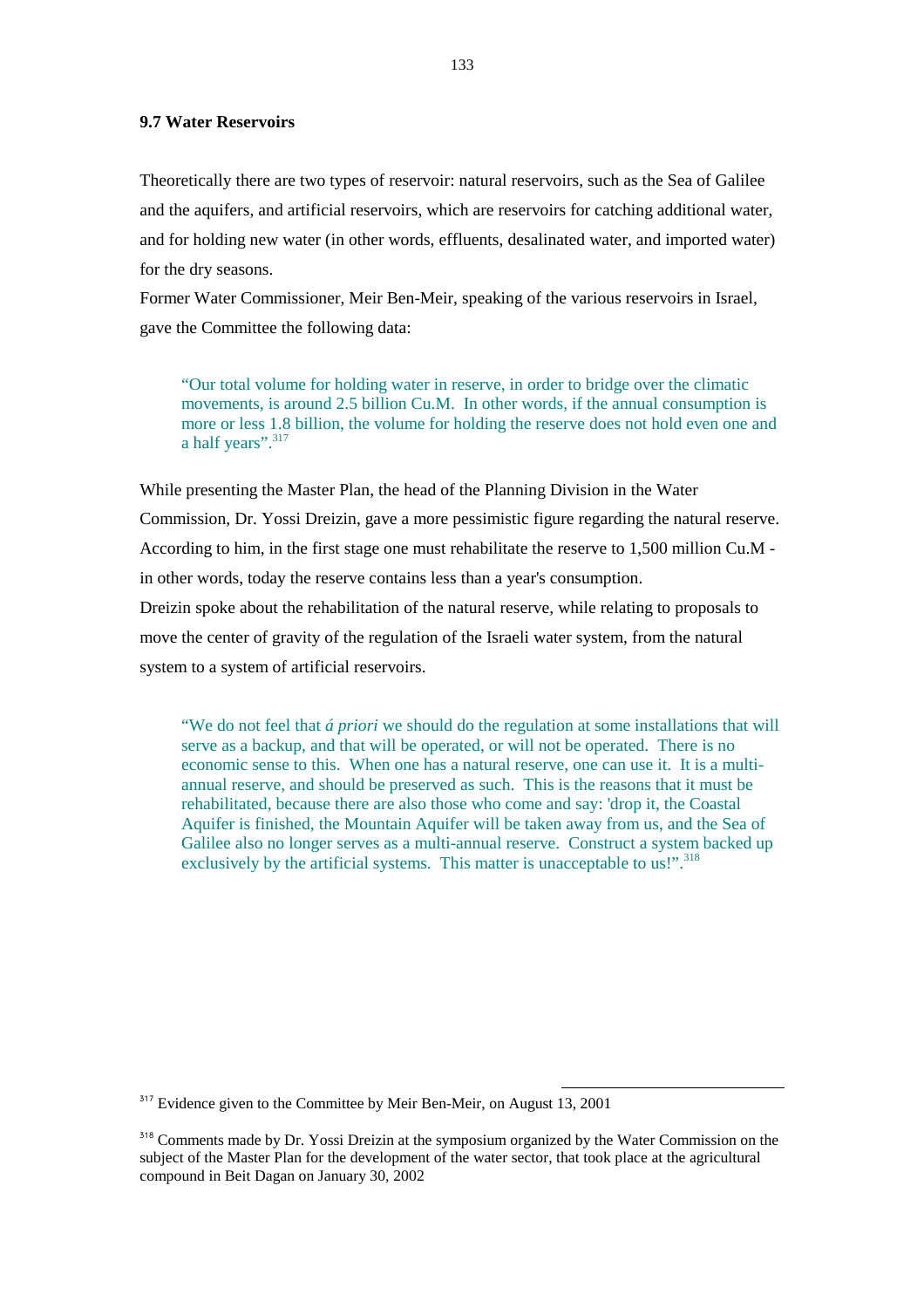#### **9.7.1. The Natural Reservoirs**

It has already been stated above (See chapter 5), that the main manifestation of the water crisis is the decline in the water level in the natural reservoirs, to below the red lines, and the resulting decline in the quality of water in these reservoirs.<sup>319</sup>

## The Coastal Aquifer

l

The Coastal Aquifer is the first natural reservoir, from which over-pumping took place. At the end of his term as Water Commissioner, Meir Ben-Meir explained the background to this:

 "When the development of the agricultural settlement enterprise in the South of the country began, the system did not yet have the National Carrier. The Government had two alternatives: the one was to put off the settlement enterprise until after the National Carrier was completed (it was completed in 1964), and the second, to take advantage of the one-time reserve along the Mediterranean, by means of over-pumping from the Coastal Aquifer - to take advantage of the one-time reserve, which would be permanently replaced by the penetration of seawater. In other words, the Government did not fob off the decision between destroying a large quantity of water on the one hand, and between the settlement spread, on the other hand, to the Water Commissioner, nor to the Director General of the Ministry of Agriculture, or anyone else, but it decided to destroy the water reservoir because it had laid down priorities".<sup>320</sup>

Yona Kahane told the Committee, that the first document that he has, that speaks of the wrong treatment at the Coastal Aquifer, is from  $1959$ <sup>321</sup> Menahem Kantor, who was Water Commissioner in the years 1959-77, does not deny that there was over-pumping in the Coastal Aquifer, but according to him this took place, to a large extent, due to ignorance.<sup>322</sup> Prof. Hillel Shuval expressed his opinion that the over-pumping in the past stemmed from the faith in the technological Messiah, that will arrive quickly, and with the help of cheap desalinated water, will enable us to repay the debt. $323$ 

Today, more than 40 years after the over-pumping in the Coastal Aquifer began, it is still taking place. According to the current Water Commissioner, Shimon Tal, the over-pumping is at a rate of around 150 million Cu.M per annum.

<sup>319</sup> On the quality of water in the natural reservoirs see Yaron Fishman, *the Regulations on the quality of Potable Water in the Country and the World, and the Quality of the Water Sources in Israel*, Jerusalem, the Knesset Research and Information Center, July 30, 2001 (Hebrew)

<sup>&</sup>lt;sup>320</sup> Evidence given by Meir Ben-Meir to the Knesset State Control Committee, on January 3, 2000

<sup>&</sup>lt;sup>321</sup> Evidence given to the Committee by Yona Kahane, on December 23, 2001

 $322$  Interview with Menachem Kantor, held by the representative of the Committee, on February 9, 2002

 $323$  Interview with Prof. Hillel Shuval, held by the representative of the Committee, on February 3, 2002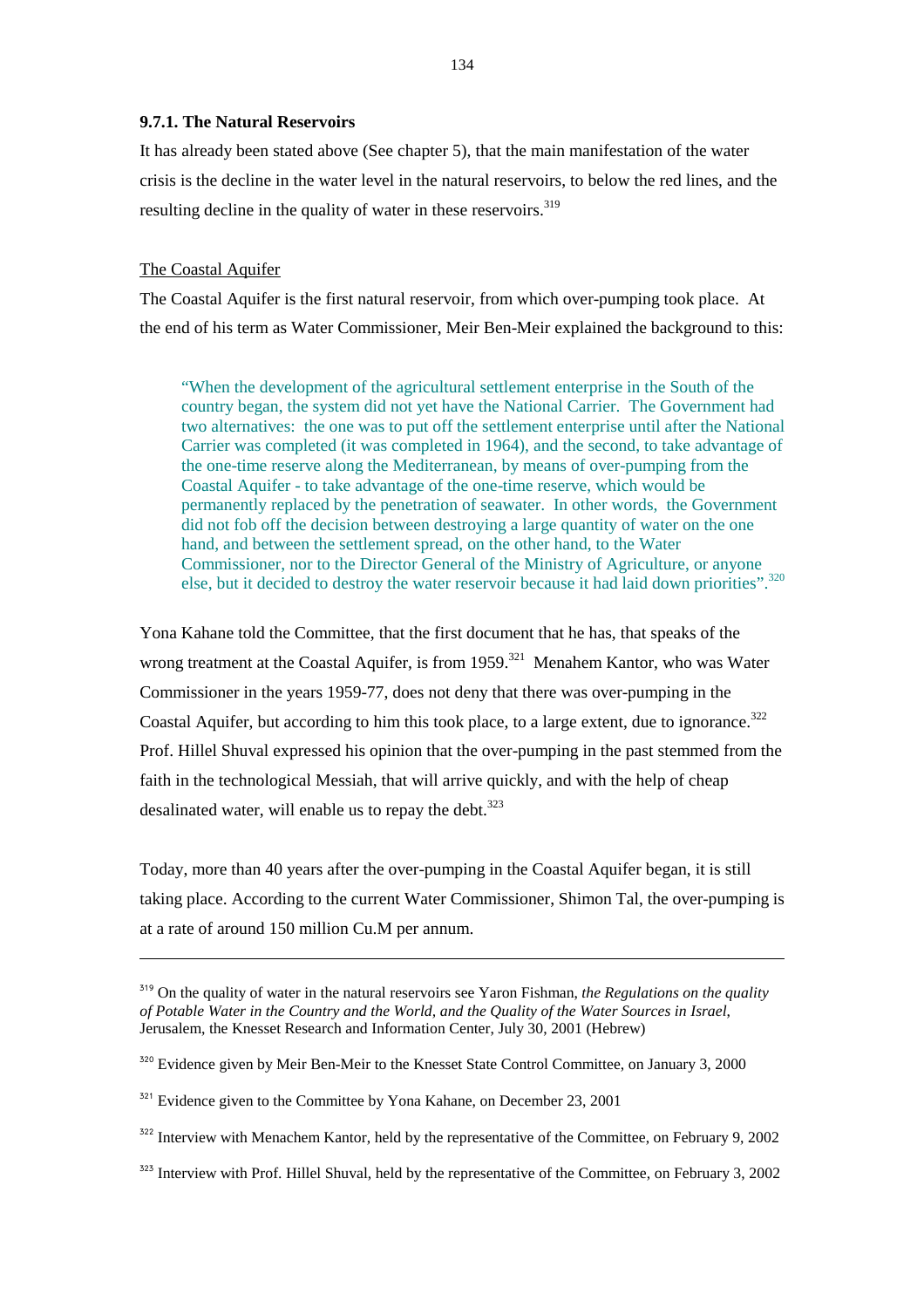"To embark on additional wide-scale over-pumping, as proposed by he who made this proposal, definitely means a qualitative destruction of this aquifer".<sup>324</sup>

"He who proposed" is no other than Meir Ben-Meir. When Ben-Meir was asked by the Committee to react to a report that had appeared in *Ha`aretz* on May 31, 2001, in which he was quoted as proposing that one should increase "the pumping in the coastal plain to 600 million Cu.M per annum - 200 million Cu.M more than planned", Ben-Meir replied as follows: "I am speaking today of immediate reserves at the north of the reservoir".<sup>325</sup> The position of Ben-Meir is based on the assumption that due to the water shortage in coming years, there will be no escape from over-pumping from one of the reservoirs. In his opinion, the damage to the Coastal Aquifer can be calculated, and it is possible to deal with the movement of the point at which the sweet water meets the salty water westwards, by desalinating the aquifer, since the salinity of its water is rising, as a result of over-pumping, and the human activity taking place above it. $326$ 

In reaction to what Meir Ben-Meir had said to the Committee, Shimon Tal wrote:

# "My position is that the over utilization of the Coastal Aquifer is possible only if it can be ensured, that within three years we shall have the tools to return the deficit".<sup>327</sup>

Even though no one denies that there is over pumping in the Coastal Aquifer (See table No. 5), and the Operations Committee of the Water Commission has approved the increased pumping in the Northern part of the aquifer in 2002, by encouraging the owners of private rights, who had stopped drilling in the past, to renew the pumping and sell the water to the state at a price of NIS 0.45-0.65 per Cu.M,  $328$  there are differences of opinion among the experts on the question how to determine the red line in this aquifer. Prof. Haim Gvirtzman from the Hebrew University dealt with this paradox, in connection with the Water Commission's Master Plan:

 $324$  Evidence given to the Committee by Shimon Tal, on July 1, 2001

 $325$  Evidence given to the Committee by Meir Ben-Meir on July 9, 2001. One should mentioned that this is the area where the Prime Minister recommended that a company, in which Ben-Meir is a partner, be allowed to drill without a tender

<sup>&</sup>lt;sup>326</sup> Lecture given by Meir Ben-Meir to the symposium organized by the water associations, that took place in Kibbutz Afikim, on April 10, 2002

 $327$  Letter by Shimon Tal to the Committee, of August 16, 2001

<sup>328</sup> Report by Amiram Cohen, *Ha`aretz*, March 5, 2002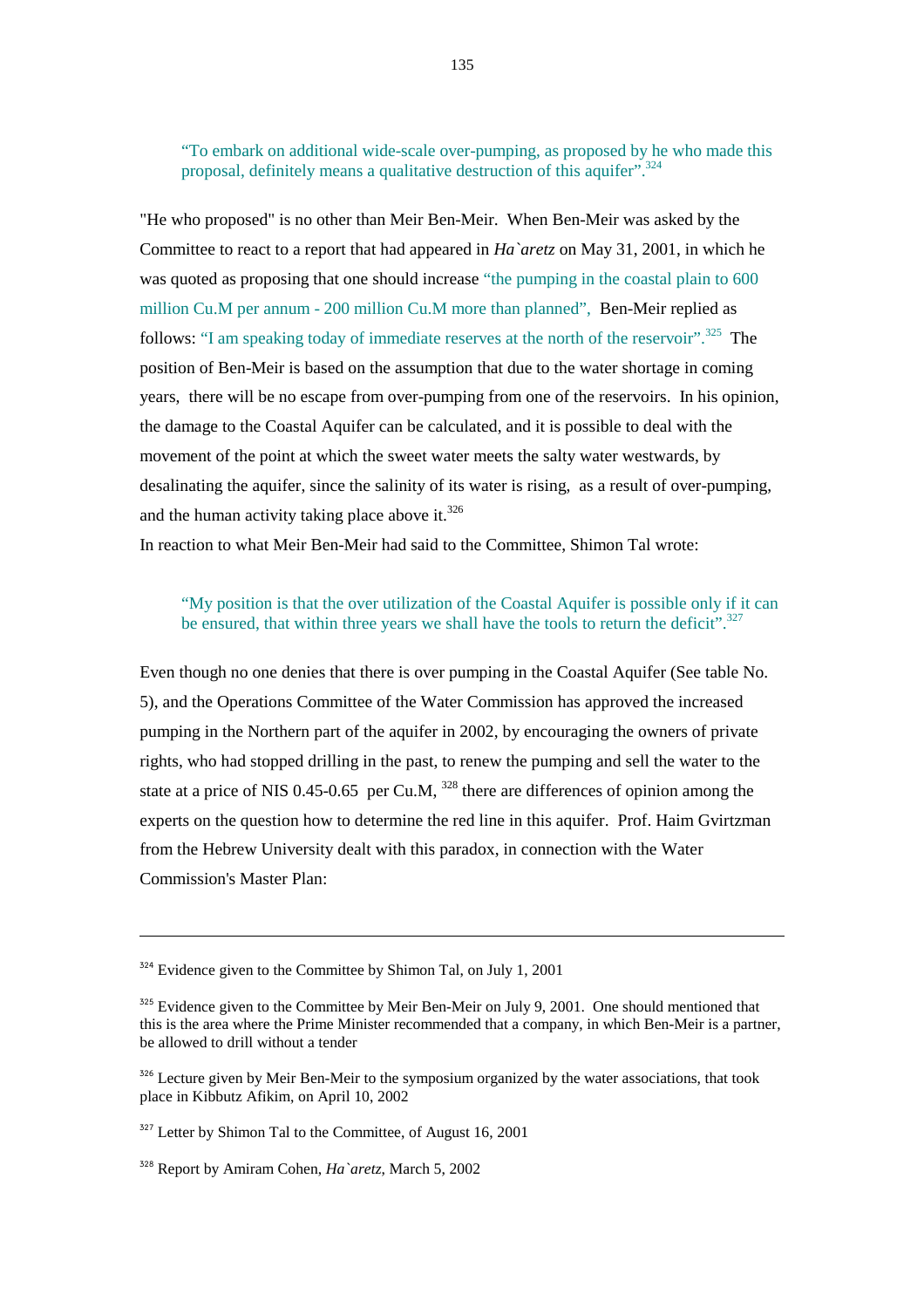"It says (in the Master Plan) that there are 118 million Cu.M missing in the Coastal Aquifer for filling the hydraulic craters. This means, that even though a red line was never defined for the Coastal Aquifer, this plan defines it by the way. It says: 'we must fill the Coastal Aquifer to level 0'. I think that this is not a correct definition, because if we reach level 0 in the Coastal Aquifer, this will be a catastrophic situation.. Therefore, perhaps the day has arrived to define the lower red line in the Coastal Aquifer... I have an idea how to define a red line. I am not sure that it is correct... but we must define an incline... if we shall use this definition... then there are 500 million CuM missing in the Coastal Aquifer".<sup>329</sup>

On the same occasion Yona Kahane differed with Gvirtzman, arguing that a red line certainly does exist. The red line, he argued, was determined on the day on which a plan was made regarding the coast, and that this line appears in writing in all sorts of places. At any rate, it would appear. that the matter isn't closed.

All the persons who spoke on this issue before the Committee agreed that the quality of water in the Coastal Aquifer is deteriorating. According to the former Director General of Tahal, Yehoshua Schwartz:

 "The Coastal Aquifer is in danger of crawling salination, and is also subject to the danger of contamination. The problem with this aquifer is that much of the human activity takes place above it, and therefore damage is also caused to the seeping of rain water, and pollution, as a result of many causes".<sup>330</sup>

But there are also those who argue that the salination hasn't yet begun. Thus, according to Yona Kahane:

 "We do not yet have salination in the coastal plain. The original plan for creating a one-time reserve says that we should let the sea enter 1,800 meters, following various considerations. It doesn't reach any further than that, or perhaps by 200 meters more at one point. But people are saying that the sea has caused salination. The sea has not caused salination, but it will if we shall continue in the same way".<sup>331</sup>

Prof. Arie Issar believes that there is no hope of preserving the Coastal Aquifer at potable water quality.

 "Gentlemen, it is like preserving the smell of the citrus trees of Jaffa, when I was a boy... One should turn (the Coastal Aquifer) into a second rate aquifer. In future Israel,

l

<sup>329</sup> Comments made by Prof. Haim Gvirtzman at the symposium organized by the Water Commission on the subject of the Master Plan for the development of the water sector, that took place at the agricultural compound in Beit Dagan on January 30, 2002

<sup>330</sup> Evidence given to the Committee by Yehoshua Schwartz, on September 24, 2001

<sup>331</sup> Comments made by Yona Kahane at the symposium organized by the Water Commission on the subject of the Master Plan for the development of the water sector, on January 30, 2002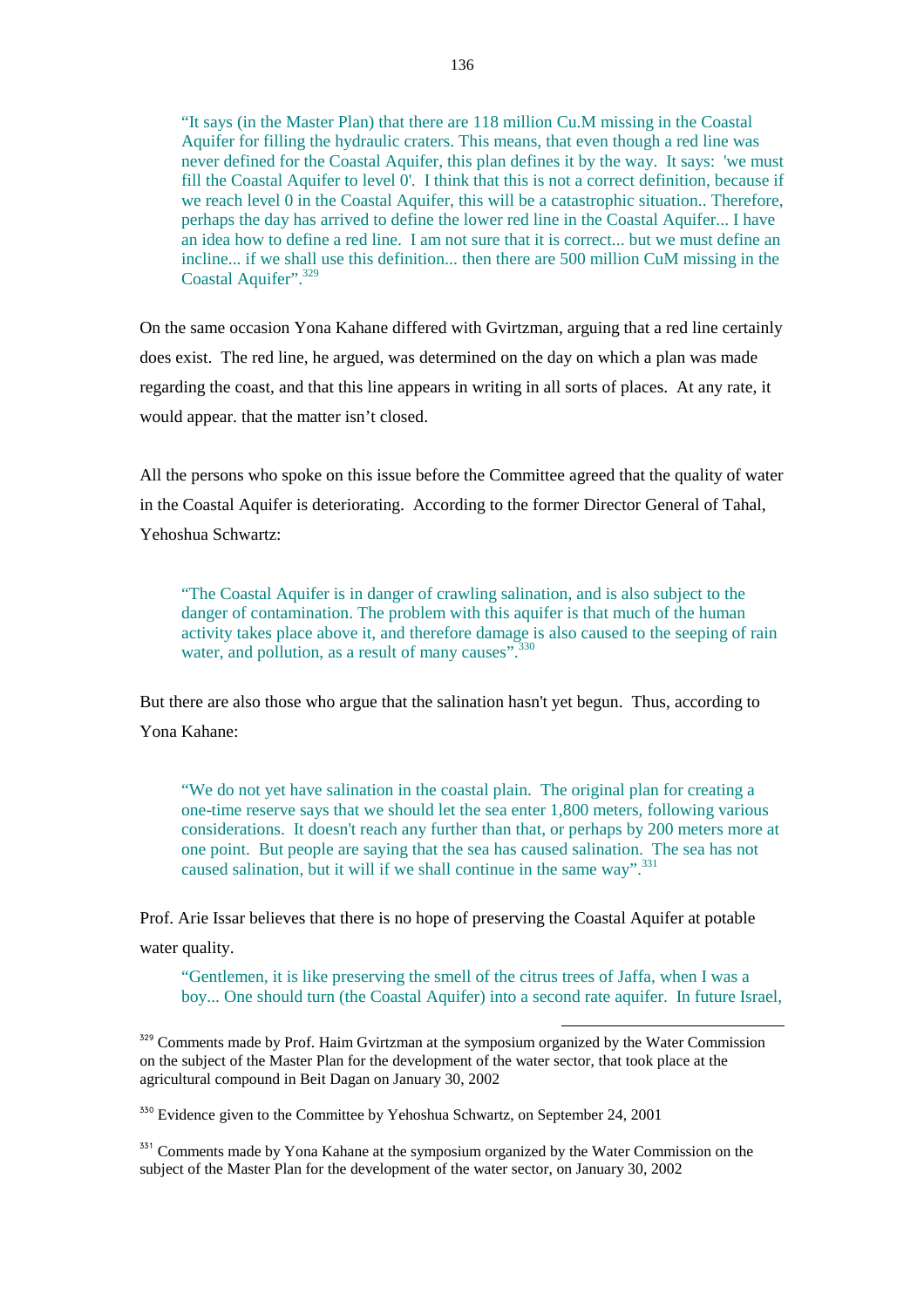within 30-40 years, there will be two water systems: one for service water, which is 80% of the urban demand, and the second potable water".<sup>332</sup>

## The Mountain Aquifer

The Committee heard much less about the Mountain Aquifer - or the western part known as "Yarkon-Taninim" - than about the other natural reservoirs, since this aquifer is a common aquifer to Israel and the Palestinian Authority, and the Committee decided not to deal with those issues that are being dealt with by authorized political forums. Nevertheless, the Mountain Aquifer was mentioned in the Committee's meetings.

Regarding cooperation with the Palestinians the Water Commissioner stated in his first appearance before the Committee:

 "In accordance with the Interim Agreements, the Palestinians are pumping water from the Mountain Aquifer, and the Eastern Mountain Aquifer was allocated to them. They have not yet started developing it sufficiently, and the development is extremely expensive".<sup>333</sup>

## The Minister for National Infrastructures added:

 "On the issue of water *vis-á-vis* the Palestinians, we are pumping from the same aquifer, from the same channels and the same rivers. There are many things, that we must do together with the Palestinian Authority. It is the same sewage water that flows from Bethlehem on the one side and from Armon Hanatziv or from Jabal Mukkabar on the other side, that pollutes the same water sources. Water in Hebron or in Kiryat Arba is the same thing. If there will be no water in Kiryat Arba, there will be no water in Hebron, and vice-versa... The Palestinian authority is not cooperating, but this does not absolve us from responsibility".<sup>334</sup>

The problem of over-pumping from the Mountain Aquifer was raised by the State

Comptroller, in her special report on the management of the Water Sector in 1990:

 "In 1990 the red lines were first knowingly crossed in the mountain reservoir, which is today the main multi-annual reservoir in the water system, and the source of potable water for most of the large towns".<sup>335</sup>

The Water Commissioner admitted to the Committee, that the greatest danger of salination is in the Mountain Aquifer, since it borders on both seawater and fossil water.<sup>336</sup>

<sup>&</sup>lt;sup>332</sup> Evidence given to the Committee by Prof. Arie Issar, on July 30, 2001

<sup>&</sup>lt;sup>333</sup> Evidence given to the Committee by Shimon Tal, on July 1, 2001

<sup>&</sup>lt;sup>334</sup> Evidence given to the Committee by Avigdor Lieberman, on July 26, 2001

<sup>335</sup> The State Comptroller, *Report on the Management of the Water Sector in Israel,* Jerusalem, 1990, p. 53 (Hebrew)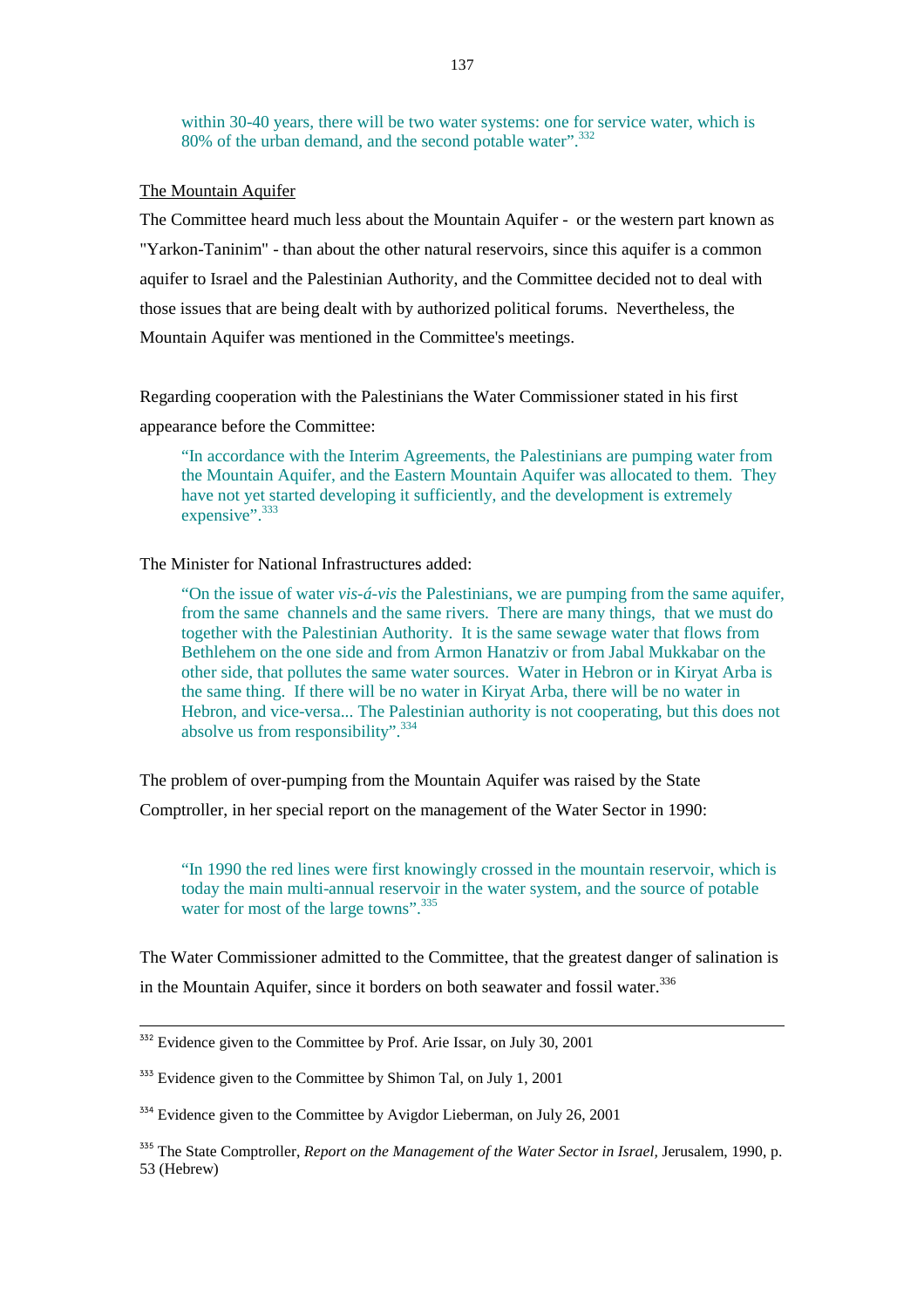While reporting to the Committee on the quality of the water in this aquifer, the Chief Hydrologist of "Mekorot" emphasized:

 "The Mountain Aquifer contains sweet water of the best quality among the three sources that make-up the skeleton of the national system. At the same time, due to the presence of adjacent brackish water, which is closely linked to the sweet water, it is important to preserve minimal threshold levels - in other words, not to go down below the red lines of +9 meters in the Northern part of the basin, and +12 meters in the Central part of the basin. We are speaking of a Karstean system, in which there are very rapid flows, and a decline to beneath the red lines, could lead to a rapid rise in the salinity...

The moment that the brackish water will enter the pumping fields, it will be necessary to close down many drillings, and the damage to the water sector will be the loss of very large quantities of very high quality water (tens of millions of Cu.M per annum). The whole area between Tel-Aviv and Hadera is the area where the danger of salination is greatest. In the absence of observation and warning drillings, we do not know today where the front of the brackish water is, in relation to the pumping drillings. Only this year did the Commission allocate money and resources to drill observation drillings..."<sup>337</sup>

Former Water Commissioner, Meir Ben-Meir, explained that the lack of information

regarding the Aquifer is extremely grave:

 "In the mountain reservoir there are two bodies of water. So far, insufficient work has been done - partly as a result of my own fault - to find out whether if we do not pump more sweet water, they will flow into the saline level and be lost, or whether if we do not pump much more brackish water, they will flow into the sweet level, and salinate it... Insufficient work has been done, because the Ministry of Finance knows how much money should be allocated to research - and that too is restricted".<sup>338</sup>

# The Sea of Galilee

Among all the natural reservoirs of Israel, the Sea of Galilee is the only one, whose water level is visible to all. Soon after it began its work in July 2001, the Committee visited the installations of "Mekorot" at the Sea of Galilee and the Eshkol reservoir, and was impressed by the seriousness of the problem. The fall of the water level prevents sufficient pumping for the National Carrier; prevents water flowing Southwards to the continuation of the Jordan River; makes it difficult to supply water to Jordan in compliance with the agreements; and increases the danger of the Sea's water being salinated, and the appearance of pollution and

<sup>336</sup> Evidence given by Shimon Tal

<sup>&</sup>lt;sup>337</sup> Survey by Dr. Yossi Guttman, Chief Hydrologist at "Mekorot", on the quality of water in the Mountain Aquifer, during the tour of the Committee at the "Mekorot" installations in Rosh Ha'ayin, on August 22, 2001

<sup>&</sup>lt;sup>338</sup> Lecture given by Meir Ben-Meir to the symposium organized by the water associations, that took place in Kibbutz Afikim, on April 10, 2002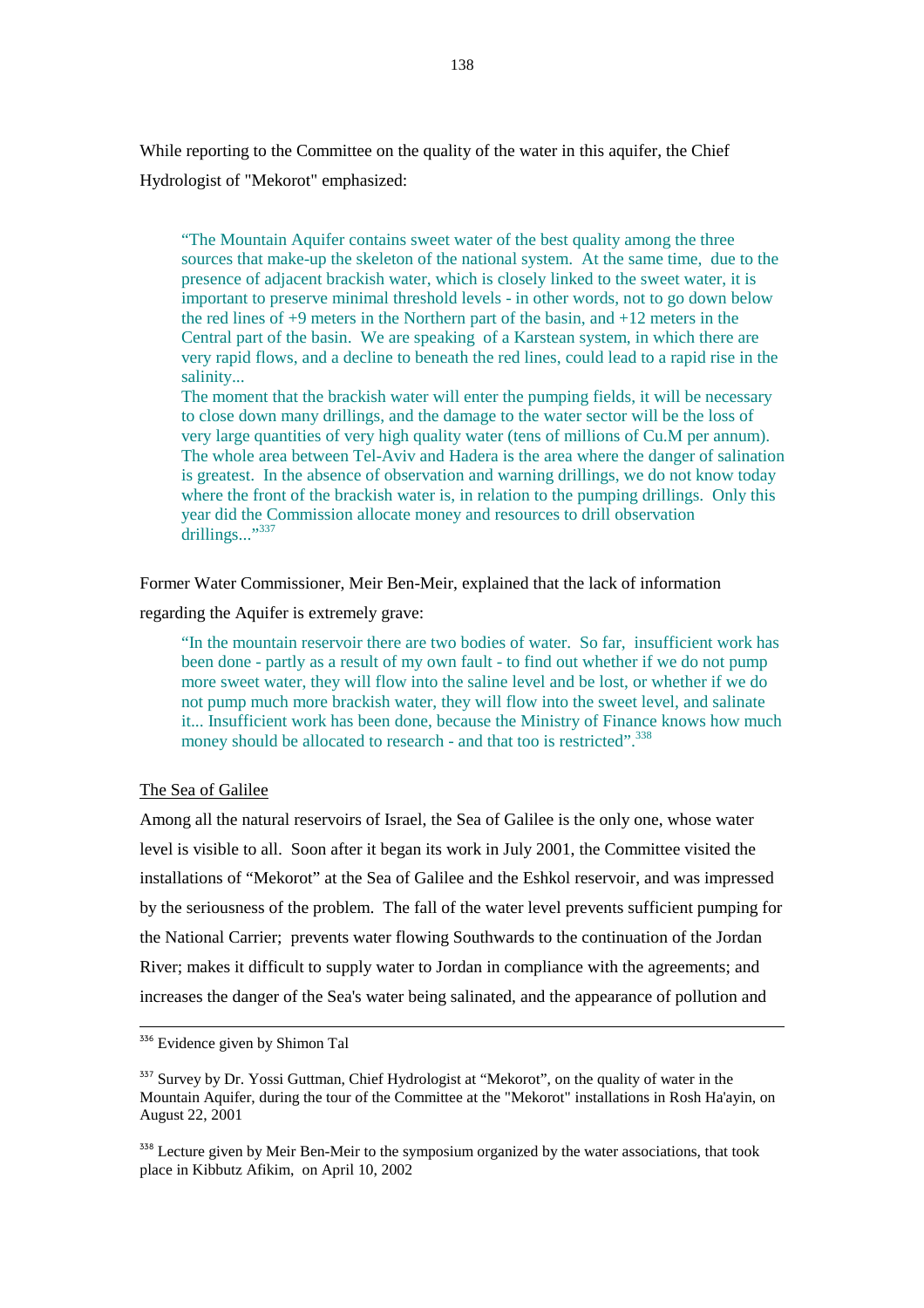algae (regarding the height of the water level of the Sea of Galilee, see Table No. 6). On August 2, 2001, the Water Commissioner fixed a new and controversial red line of -215.50 meters,<sup>339</sup> but in the beginning of March 2002, the Operations Committee decided, that the water level would not be brought below -214.30 meters.<sup>340</sup>

The problem of the Sea of Galilee results from the paucity of rain, and from local use of the water collecting basin, including on the Golan Heights, that prevents the flow of much water to the Sea of Galilee.

The representative of the Nature Preservation Society said to the Committee in his evidence:

 "A strip has been created around the Sea of Galilee, whose breadth keeps changing from 50 to 700 meters, between -209 to -213.95 meters, which is a source of neglect - I would even say criminal neglect".<sup>341</sup>

The representative of the Ministry of Science, Dr. Miriam Waldman, hinted in her questions to the witnesses, in the course of the Committee's meetings, that in her opinion one should weigh the possibility, that as soon as seawater desalination begins, the pumping from the Sea of Galilee should stop or diminish, and the Sea should be given an opportunity to recover. Prof. Arie Issar, also suggested that within the framework of a new and flexible Israeli water system, "there will be years in which we shall let the Sea of Galilee fill up, and there will be years in which we shall desalinate Sea of Galilee water, and then return it to the Lake".<sup>342</sup>

Speaking of the over-pumping from all the reservoirs, the head of the Planning Division in the Water Commission said:

 "The deterioration is such, that our wise hydrologists can no longer come and say what the significance of the low water levels in each of the reservoirs, where we are already at the red lines, is, and there is no one who can come and say what the effect is, and when it will appear. There are feelings, there are senses, but in quantitative terms it doesn't appear... We should like to give ourselves at least two years to return to the situation of historical red lines, for example, -213 meters in the Sea of Galilee.."..<sup>343</sup>

The Committee supports the position of the former Minister for National Infrastructures and the Water Commissioner, that the over-pumping from the Coastal Aquifer should stop. As

<sup>&</sup>lt;sup>339</sup> The Hydrological Service recommended that this year the red line for the Sea of Galilee should not be allowed to go below -214.30 meters

<sup>340</sup> Report by Amiram Cohen, *Ha`aretz*, March 7, 2002

<sup>&</sup>lt;sup>341</sup> Evidence given to the Committee by Yohanan Darom, on July 31, 2001

<sup>&</sup>lt;sup>342</sup> Evidence given by Prof. Arie Issar

<sup>&</sup>lt;sup>343</sup> Comments made by Dr. Yossi Dreizin during his presentation of the Master Plan for the Development of the Water Sector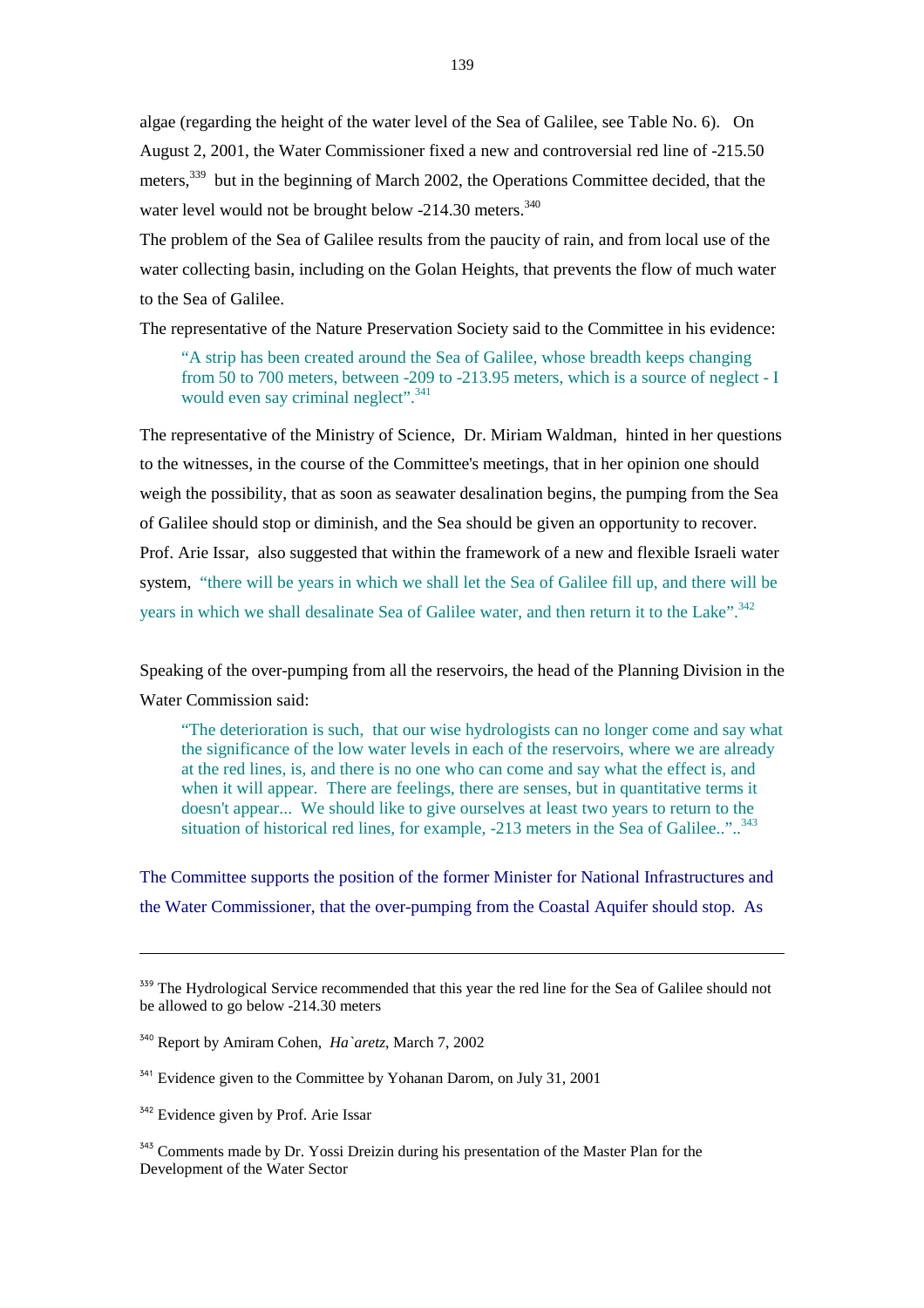has already been stated in the article dealing with the acts that the Government must perform urgently, the Committee recommends that the over-pumping in the Coastal Aquifer, as in the other natural reservoirs, should be limited to a minimum during the emergency period, and shall be stopped altogether later on.

Even though the Committee did not deal with the subject of cooperation with the Palestinians, it expresses its hope that the cooperation regarding the pumping from the common Mountain Aquifer, and preventing its contamination, should resume in the very near future. The Committee recommends that upon the entry of desalinated water into the system, and new policy regarding the management of the natural reservoirs in general, and pumping from the Sea of Galilee for the National Carrier in particular, will be decided.

### **9.7.2. Artificial Reservoirs**

Already in 1952, within the framework of the first national Master Plan for the development of water projects, the construction of a system of artificial water reservoirs, in accordance with a plan prepared by the advisor on water to the Government in those days, Simcha Blass, was started. According to Blass' plan, it was proposed that over a period of 20 years, reservoirs with a capacity of 2,500-3,000 Cu.M should be constructed. Immediately the construction of experimental reservoirs, in various locations, began, but in 1956, it was decided to stop the project, since it became apparent that preventing the seepage of water through the floor of the reservoirs is more complicated than expected, and the solution too expensive.<sup>344</sup> To the problem of seepage one should add the problem of evaporation, the solution to which was also expensive.

## **Reservoirs for Collecting Effluents, Desalinated Water and Imported Water**

## Effluents

One of the difficulties in setting up a system for the reclamation of effluents, is the need to collect the water in the rainy season, for use in the dry season. Most of the effluents are produced in the center of the country, but in the center of the country the land is expensive, and consequently the collecting has to be done in the South, even if only part of the water will be used in the South  $345$ 

<sup>344</sup> The State Comptroller, *Annual Report No. 9*, Jerusalem, 1959, pp. 66-7

<sup>&</sup>lt;sup>345</sup> Evidence given to the Committee by former Minister of Agriculture Haim Oron, on August 12, 2001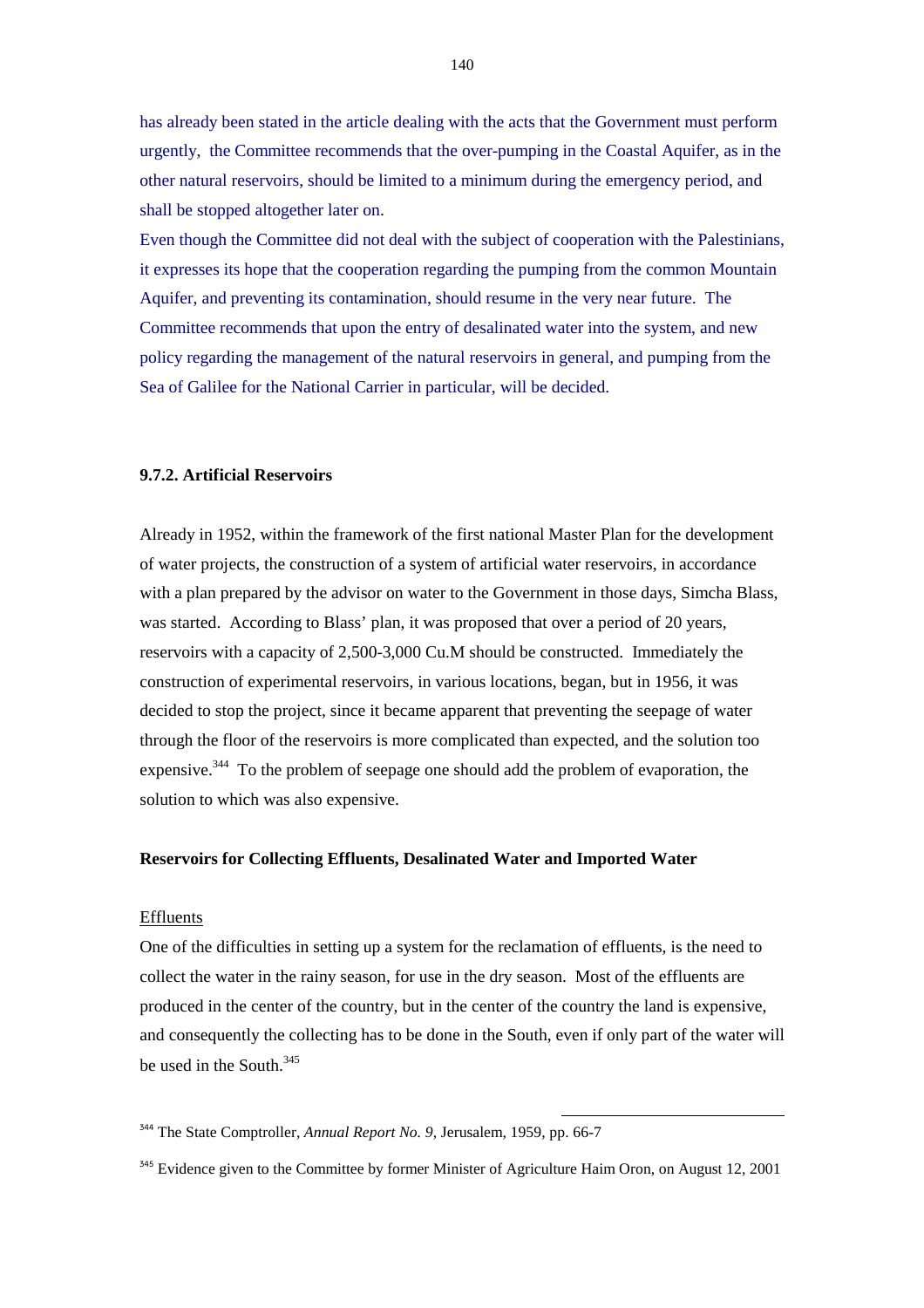According to information given to the Committee by the Director General of "Mekorot", when one constructs a reservoir, one requires 120 dumans for every million CuM of water. "this land is worth money, and in the center of the country it is worth a lot of money".<sup>346</sup> During his appearance before the Knesset Finance Committee in March 2000, the then Deputy Water Commissioner explained, that in the case of every effluent plant, it is necessary to preserve 40% of the water in reservoirs. $347$ 

If one takes into account the costs of constructing the reservoirs and conveying the water, the costs of desalination, and the fact that before 2010 the supply of effluents will be greater than the demand for them, then it is necessary to weigh carefully the economic viability of the whole issue,<sup>348</sup> and perhaps pouring treated sewage water into the sea is not as absurd as it might seem at first sight. That is precisely the reason why the plan for the Eastern Conduit the plan for conveying the effluent surpluses from the center of the country to the South, that was prepared in the 1990s - is not being implemented, and the Committee understood, that at the moment there is no intention to construct it, even though "Mekorot" has blue prints for the project.<sup>349</sup>

In the course of February, the Committee saw reports in the press about the Haifa effluents project, that supplies 35 million Cu.M of purified sewage water for irrigation, and of which 27 million Cu.M are absorbed "Mekorot", while the rest are currently being poured into the Kishon River and the sea, "Mekorot" was not able, for financial reasons, to construct a reservoir for holding them in time.

## Desalinated Water

During its visit to "Mekorot" installations in Eilat, the Committee was impressed by the covered reservoir constructed to hold up to 200,000 Cu.M of desalinated water, and the measures taken at the site to prevent evaporation and sabotage.

According to the desalination tenders for installations along the Mediterranean, the intentions is that the desalination will take place continuously - in the summer and winter - so that at

<sup>&</sup>lt;sup>346</sup> Comments made by Amos Epstein to the Committee when it visited the "Mekorot" installations in Eilat, on December 9, 2001

<sup>&</sup>lt;sup>347</sup> Comments made to the Knesset Finance Committee by Zviki Nur, on March 9, 2000

<sup>348</sup> Comments made by Amos Epstein in Eilat

<sup>&</sup>lt;sup>349</sup> Comments made by the Chairman of "Mekorot", Major General (res.) Uri Saguy to the Committee when it visited the "Mekorot" installations in Eilat on December 9, 2001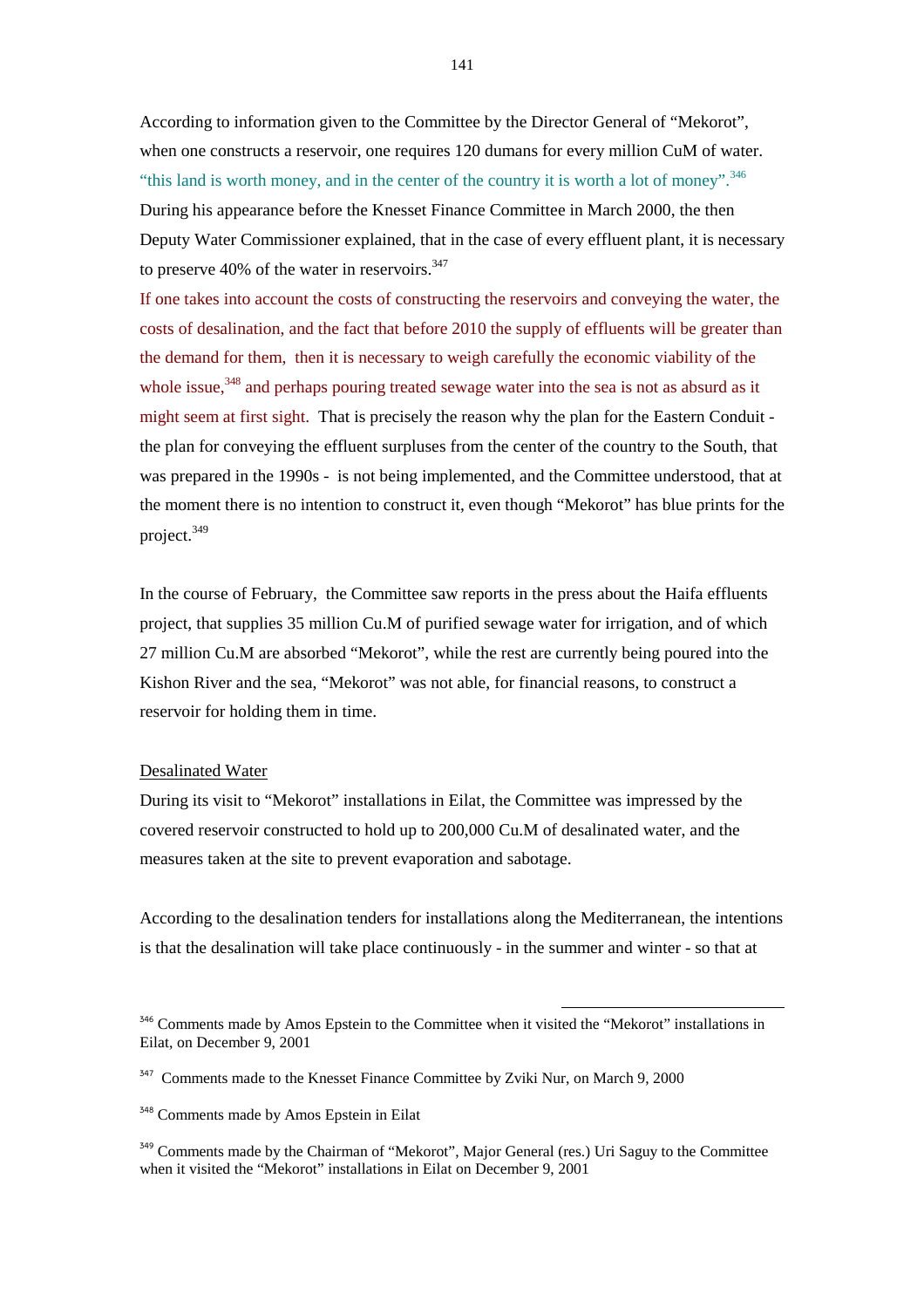least for part of the year it will be necessary to hold the water in reservoirs.<sup>350</sup> The Committee was impressed, that as yet there is no clear plan regarding the holding of desalinated water whether by means of artificial reservoirs or by means of using them to recharge the aquifers and no one has taken this matter into account for the purpose of determining the final price for desalinated water, beyond the price when the water leaves the plant.

#### Imported Water

Despite the plan for conveying the water imported from Turkey (if and when it is imported) from the mono-buoy at the Ashkelon-Eilat Pipeline port in Ashkelon to the Zohar reservoir, it does not look as if anyone has given any thought to the significance of mixing the imported water, with water in the reservoir from other sources.

The Committee was impressed that a clear policy regarding the holding of "new"in reservoirs, and their being mixed with other water, has not been worked out, and hopes that this will be done soon, with maximal cooperation "Mekorot" and the Jewish National Fund.

## **Reservoirs for Catching Floodwaters**

Even though the subject of catching floodwaters was mentioned during the meetings of the Committee only incidentally, and even then as a marginal subject, one should say several words about it.

Today most of the reservoirs for catching and absorbing floodwaters are constructed by the Jewish National Fund, in coordination with the Water Commission"Mekorot" and other bodies. Those planning the reservoirs are local authorities, water associations and private bodies. The JNF started dealing with the issue of the reservoirs towards the end of the 1980s, amongst other reasons, in order to find additional use for its heavy mechanical equipment.<sup>351</sup>

<sup>&</sup>lt;sup>350</sup> It should be noted that the tenders for the construction of desalination plants, include an article, under which it is possible to temporarily stop the desalination, and then the State is obliged to pay those who run the plant a price that will cover their fixed costs, which is estimated at around 25 cents per Cu.M

<sup>351</sup> Prof. Dan Zaslavsky, *The Face of water in Israel,* the Ne`eman Institute in cooperation with the Jerusalem Center for Israel Studies, and "Haim Usviva", July 2001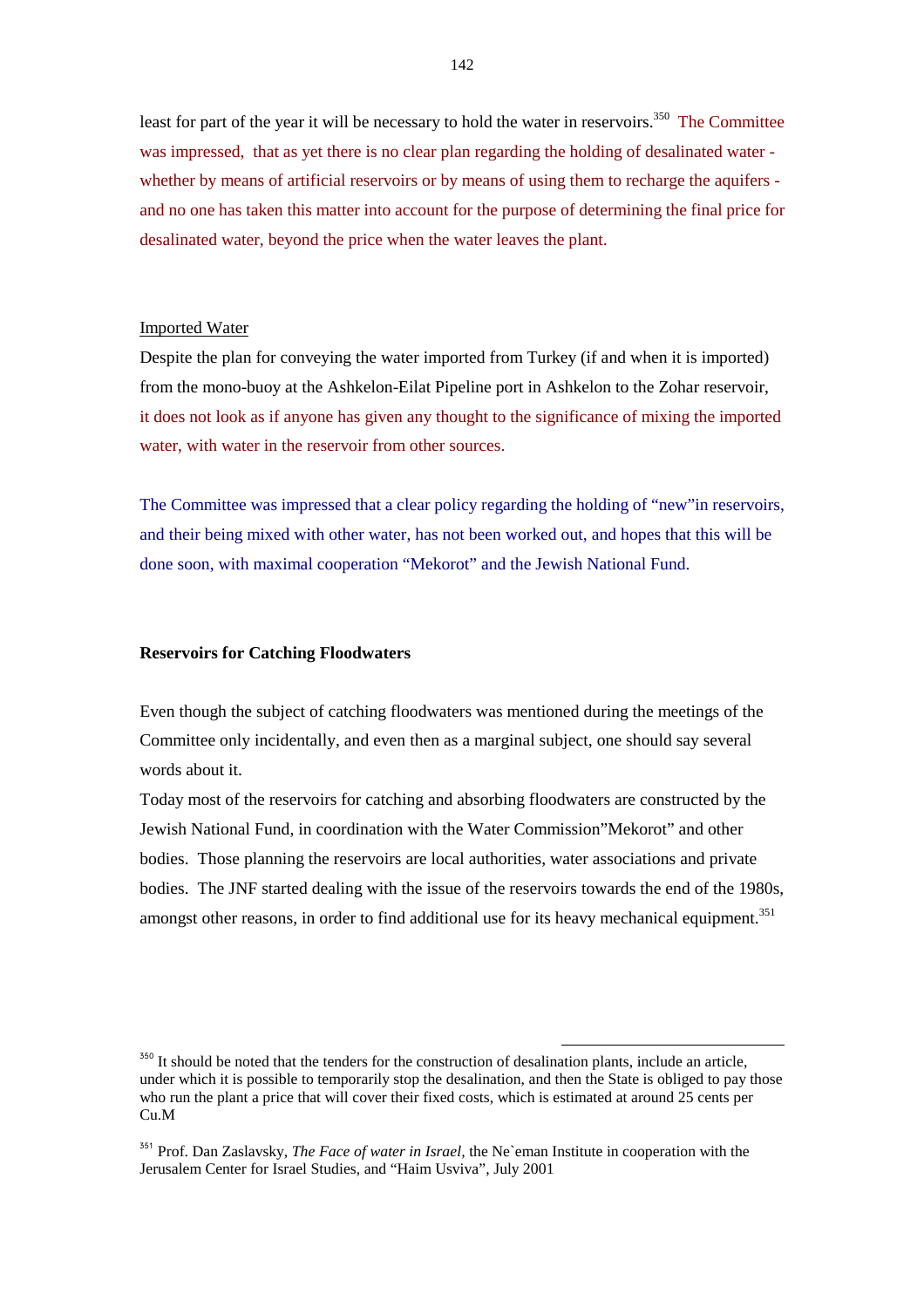From data that the Committee received from "Mekorot", based on the data of the Water Commission, it emerges that in the distribution of water consumption in Israel in recent years, floodwaters constitute around 2.5%:

|                            | 1993  | 1994  | 1995  | 1996  | 1997  | 1998  | 1999  | 2000  |
|----------------------------|-------|-------|-------|-------|-------|-------|-------|-------|
| <b>Total Consumption</b>   | 1,762 | 1,813 | 1,981 | 2.071 | 2,092 | 2.262 | 2.157 | 2,032 |
| <b>Floodwaters</b>         | 21    | 19    | 70    | 32    | 52    | 61    | 56    | 50    |
| <b>Percentage of Total</b> | 1.19  | 1.05  | 3.53  | 1.55  | 2.49  | 2.70  | 2.60  | 2.46  |

**Table No. 15: Floodwaters, as a Percentage of Total Consumption** 

Based on Water Commission data, as presented to the Committee by "Mekorot". The data for 2000 are not final

The Director General of "Mekorot" touched upon the subject of the reservoirs for floodwaters, while explaining why the construction of such reservoirs is problematic:

 "When you fill a reservoir with floodwaters, as opposed to gathering sewage, that is renewed all the time, they do not renew themselves - once you have filled the reservoir, it remains full until the end of the winter. There are years when it doesn't fill. Then you must treat the water and use it at the beginning of the summer, prevent evaporation and seepage, and all that is connected with this. I am not speaking of the cost of constructing the reservoir".<sup>352</sup>

Prof. Dan Zaslavsky argues that no calculation was made as to whether is it worth while constructing reservoirs by means of the JNF. According to him, since the reservoirs as they are being constructed today are expensive, it is preferable that the water being caught, should be conveyed, as soon as possible, into the potable water supply network, after chlorination, without the need to for prolonged storage. He also proposes not to insulate the reservoirs, but to enable the water to filter, as quickly as possible, into the ground water.<sup>353</sup>

The head of the Development Enterprises Department of the JNF, Moshe Cohen, presented data to the Committee, from which it emerges that until the end of 2001 the JNF had constructed reservoirs with a capacity of 109.91 million Cu.M at a cost of NIS 455.07 million, where close to 40 million Cu.M of the capacity was for floodwaters. The use made of this water is primarily for irrigation, dilution with effluents, and fish ponds. For the years 2001- 2004, reservoirs with a capacity of 154 million Cu.M have been planned, at an expense of

l

<sup>353</sup> Prof. Dan Zaslavsky, *The Face of water in Israel*

<sup>352</sup> Comments made by Amos Epstein in Eilat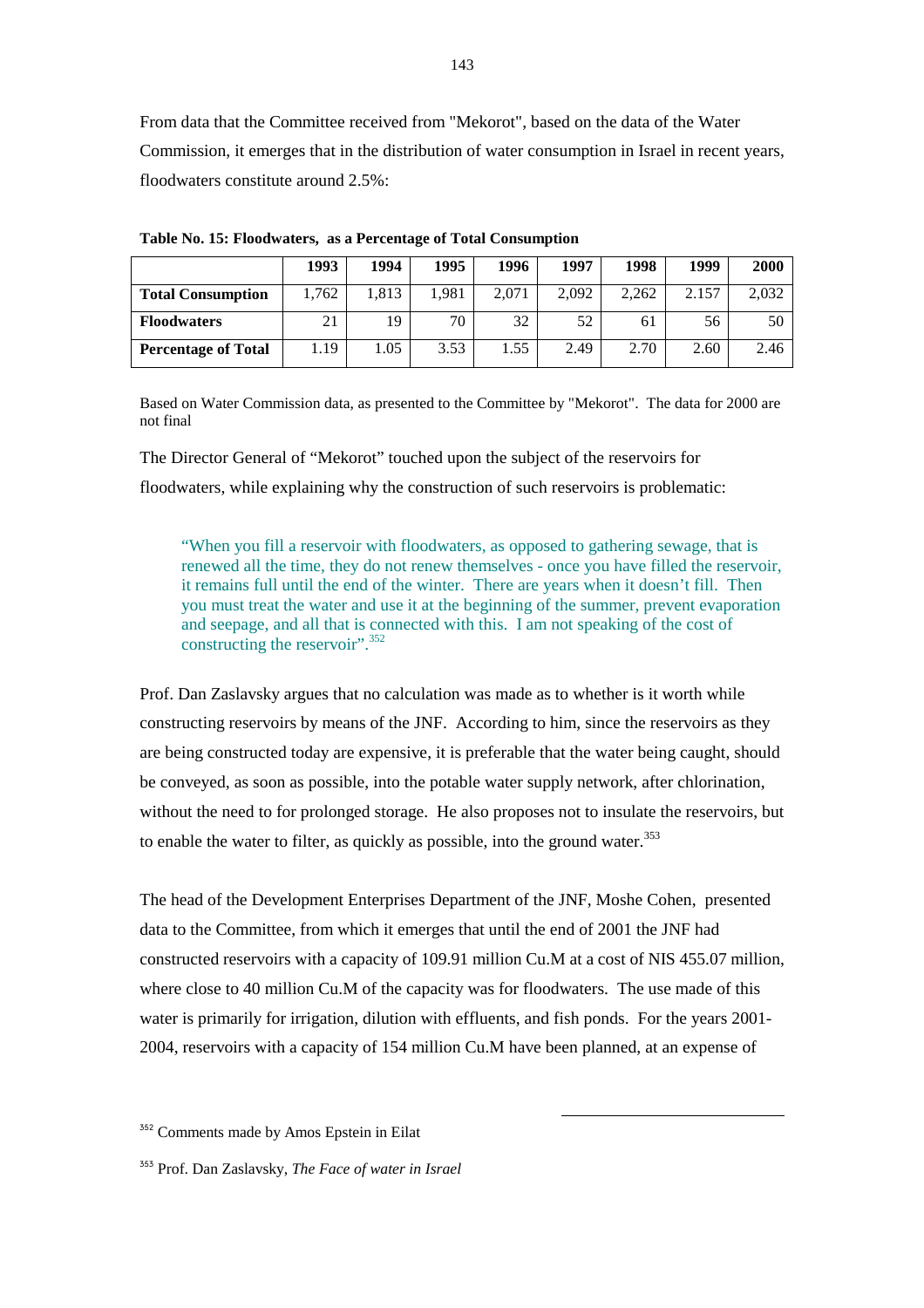NIS 693.1 million, of which 41.7 million Cu.M will be for sweet water and 112.3 will be for effluents<sup>354</sup>

The Committee has no recommendation regarding reservoirs for floodwaters, except for the suggestion, that Prof. Zaslavsky's arguments and proposals be seriously considered.

## **9.8. The Quality of the Water**

The essence of the water crisis is customarily divided into a problem of quantity and a problem of quality. The problem of quality emerges when the water is not drinkable, and/or good enough for irrigation, and/or is the cause for damage to the environment. The problem of the quality of water emerges both when we are speaking of natural water, that for various reasons has been salinated or contaminated, and when we are speaking of "new" water - in other words, desalinated water, reclaimed water and even imported water - and it is necessary to ensure that this water is of appropriate quality, and can be diluted with existing water, without causing damage.

Among the reasons for the deterioration in the quality of the natural water in Israel one can list over-pumping; the flow of raw sewage; the seepage of various chemical materials that are to be found in the sewage water into the ground water; the use of fertilizers and effluents in agriculture; industrialization and fuel leaks. Treatment of the problem could be by means of prevention, or on the side of treatment after the damage has been caused. Prof. Dan Zaslavsky argued during his appearance before the Committee, that in the past, when the economic account of the cost of desalination was made, no one took into consideration the costs of repairing the damages caused to the quality of the water in the aquifers, due to overpumping, in the absence of desalination. According to him, if one takes into consideration the price of repairing past and current damages, there is no economic reason not to start desalinating 500 million Cu.M of seawater immediately.<sup>355</sup>

<sup>&</sup>lt;sup>354</sup> Information given by Moshe Cohen to the Committee's representative on March 11, 2002

<sup>&</sup>lt;sup>355</sup> Evidence given to the Committee by Prof. Dan Zaslavsky, on July 15, 2001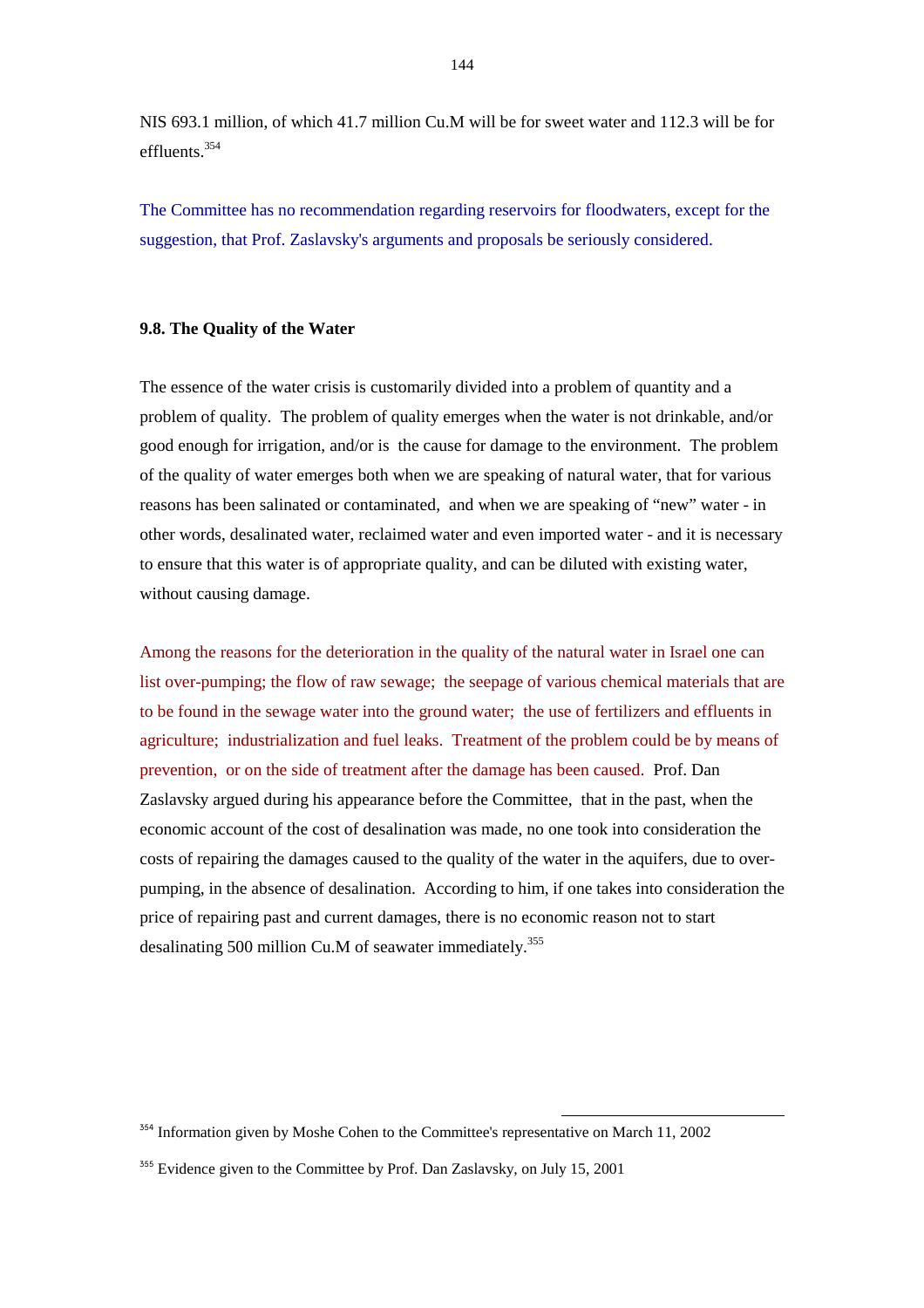The Committee did not delve upon the technical and scientific side of this subject,  $356$  but was impressed that in Israel, the know-how exists to treat the problems of water quality after they are created, as long as the damage is not irreversible, and that by means of laws, regulation and supervision it is possible to prevent the emergence of most of the problems. On the subject of the quality of effluents, the Committee heard, that the know-how as to how to deal with most of the harmful substances in this water, including Boron which, constitutes a special problem, exists, and that this can be done either by means of additional purification or by means desalinating the effluents.<sup>357</sup> In the past several committees were appointed to deal with the issue, the best known of which was the Committee chaired by the late Prof. Dan Yaron. This Committee, whose work was backed by the World Bank, held discussions for seven years, and issued a report in 1999.<sup>358</sup> Today, the Inbar Committee, that will fix the standards that are required for the purpose of the updating the regulations, is holding meetings. The regulations regarding the quality of potable water, are based on the People's Health Regulations (the health quality of potable water) 1974, and the subject of the contamination of the water sources is dealt with in the Water Law 1959.

According to Prof. Zaslavsky, the issue of the quality of the water was not properly dealt with in the past because "it would appear that the decision makers just didn't care about the issue, or that the issue was lost in the bureaucratic labyrinth". Among other things, Zaslavsky identifies problems in the contemptuous approach of the authorities to the subject of pollution in the spheres under their responsibility, in lack of coordination among the various bodies and institutions dealing with the subject of examining the quality of the water, and in the difficulty of fixing standards regarding all the thousands of substances that might be found in the water.<sup>359</sup>

The green bodies in Israel, that brought in the past, and continue to bring in the present legal cases on issues connected with the contamination of the ground water - both to the District Court in Haifa, while siting as a Court for Water, and to the High Court of Justice - argue that

<sup>356</sup> The Committee received from Yaron Fishman, of the Knesset Research and Information Center, a background document on the subject of *Regulations Regarding Potable Water in Israel and the World, and the Quality of water Sources in Israel*, of July 30, 2001 (Hebrew)

<sup>&</sup>lt;sup>357</sup> See for example evidence given by Haim Oron to the Committee on August 12, 2001

<sup>358</sup> Evidence given to the Committee by Dr. Amos Haddas, from the Institute for Soil, Water and Environment Sciences, at Beit Dagan, on August 8, 2001

<sup>359</sup> Prof. Dan Zaslavsky, *The Face of water in Israel,* the Ne`eman Institute in cooperation with the Jerusalem Center for Israel Studies, "Haim Usviva", July 2001, pp. 80-83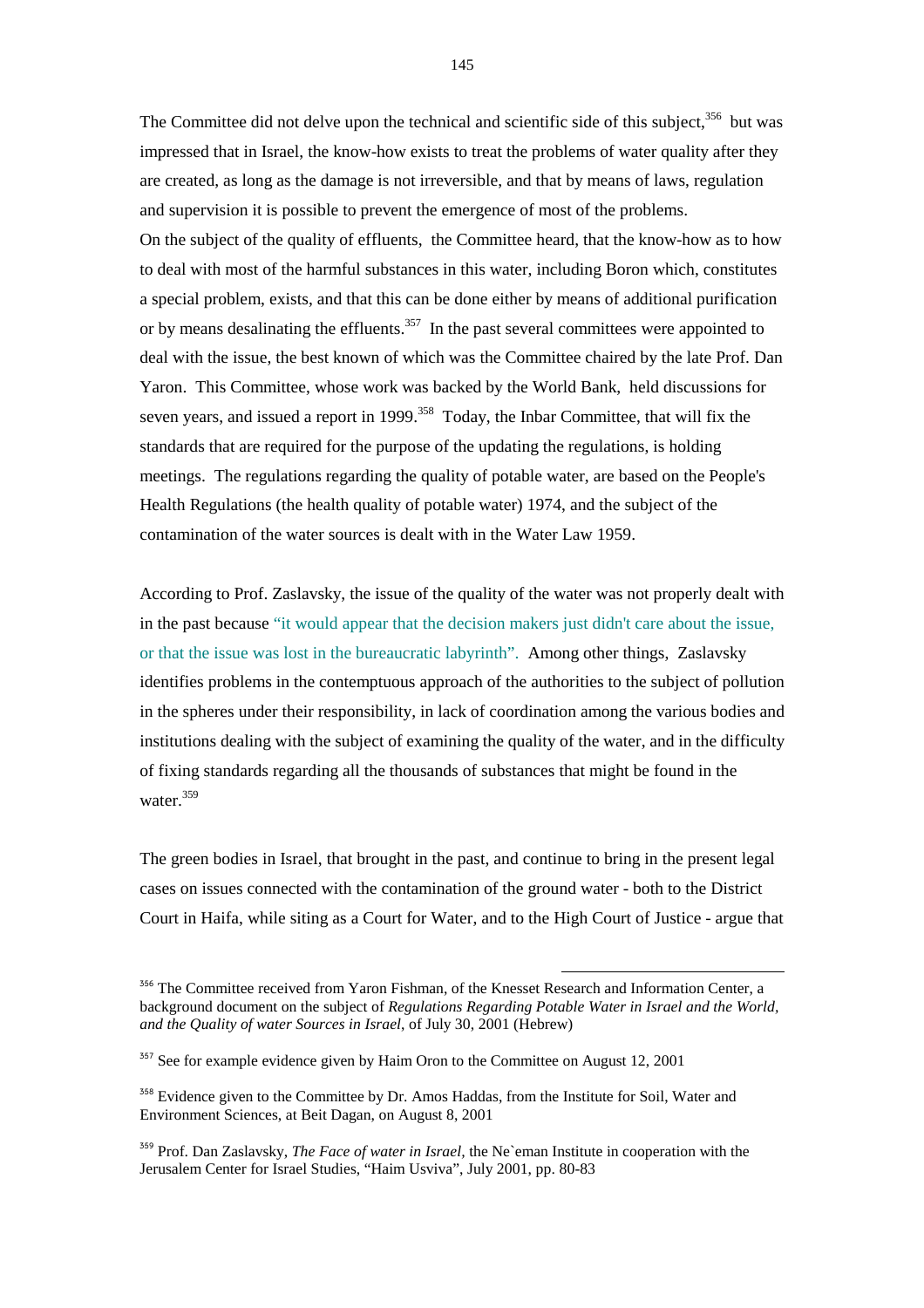"the courts in Israel, and especially the High Court of Justice, have little if any interest in the subject of the environment".<sup>360</sup>

The Water Commission's Master Plan for the development of the water sector includes a chapter on water quality. The chapter opens with the words:

 "The quality and salinity of the water in the sources and supply systems, were always a consideration in the administration of the water sector. The weight of this consideration never reached the level of interest as when we dealt with quantitative or economic aspects. The regulations regarding the quality of water, the concentration of brine and the prevention of contamination, were dealt with as constraints, and not as variables in a decision. This trend is progressively changing. This issue will be central, and its importance will grow, and its ramifications on the Plan are presented here".<sup>361</sup>

The issues, which the plan deals with after this introduction are as follows: the quality of potable water; water security (i.e. security from sabotage); surface water sources; ground water; treatment of sewage and its reclamation; and the salinity of effluents and their desalination - all these at a primary level. $362$ 

The Committee appreciates the efforts being made by the various factors, both in Ministries and elsewhere, to put an end to the continued deterioration in the quality of water in Israel, and the measures taken to improve its quality. The Committee expresses its hope that the issues mentioned in the Water Commission's Master Plan will enjoy serious and appropriate treatment. The Committee recommends that the legislation should be adapted to the requirements in this sphere, and that all the necessary resources should be allocated, in order to enforce the existing laws and regulations. The Committee also recommends that the effort to bring the grave results in terms of the quality of the water, that could be caused by the continued over-pumping, in the absence of decisions that will prevent this phenomenon - to the attention of the decision makers.

<sup>&</sup>lt;sup>360</sup> Letter sent to the Committee by attorney Alona Carro-Japhet from the association "Man, Nature and Law", on March 3, 2002

<sup>361</sup> The Ministry for National Infrastructures - the Water Commission, *Master Plan (transition) for the Development of the Water Sector in the Years 2002-2010*, Final Report, April 2002, p. 39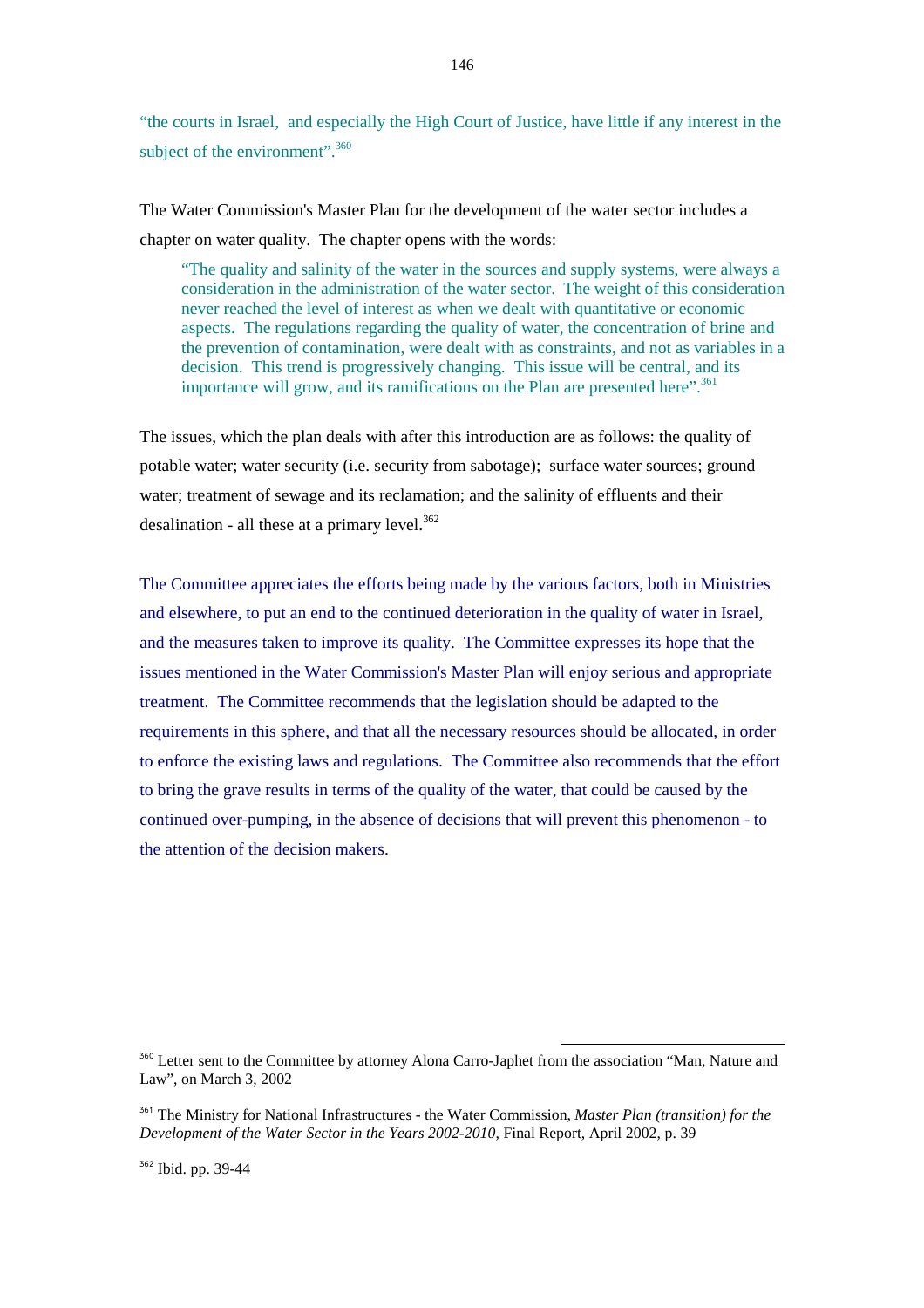## **9.9. Water for Nature**

Until recently, one always spoke about water for agriculture, water for urban needs and water for industry and services, but not about water for nature. It transpires that in normal times, nature consumes around 150 million Cu.M per annum, most of which eventually returns to the aquifers.<sup>363</sup> However, as a result of the current water crisis, the water does not reach its destination by natural ways, and as a result, around 100 out of 160 wet habitats in Israel, have been destroyed.<sup>364</sup> On July 18, 2000, the Ministerial Committee on Economic Affairs adopted a resolution to set up a team, headed by the Water Commissioner, and with the participation of the representatives of the Ministry for the Environment, the Ministry of Agriculture and the Ministry of Finance, that within 60 days would present recommendations regarding the manner of realizing the allocation of 50 million Cu.M of water per annum for nature.<sup>365</sup> Close to two years have gone by since then, and nothing has been done regarding

## this issue.<sup>366</sup>

While presenting the Water Commission's Master Plan, Dr. Yossi Dreizin mentioned the issue of allocating water for nature, and especially the rehabilitation of the rivers, and turning them into qualitative centers of nature, on the basis of a plan prepared by the Ministry for the Environment. He argued, however, that it would not be possible to attain this rehabilitation before 2015.<sup>367</sup>

Nevertheless, in the final version of the Master Plan, there is mention of preparations for the allocation of 25 million Cu.M of sweet water per annum for nature requirements this year,

<sup>363</sup> Evidence given to the Committee by Aharon Vardi, the Director General of the Nature and National Parks Authority, on July 31, 2001

l

<sup>364</sup> Evidence given to the Committee by Eli Saddot, the Acting Chief Scientist of the Nature and National Parks Authority, on July 31, 2001

 $365$  Government resolution No. 2117 (EC/46) of July 18, 2000

<sup>366</sup> In the last version of the Water Commission's new Master Plan, the following was said about this resolution: "This resolution is supposed to be implemented on the basis of a recommendation of the Water Commissioner, as chairman of a team in which the representatives of the Ministry for the Environment, the Ministry of Agriculture and the Ministry of Finance are also partners". Nothing was said about any progress made on the issue. *Master Plan (transition) for the Development of the Water Sector in the Years 2002-2010*, p. 15

<sup>367</sup> Comments made by Dr. Yossi Dreizin at the symposium organized by the Water Commission on the subject of the Master Plan for the development of the water sector, that took place at the agricultural compound in Beit Dagan on January 30, 2002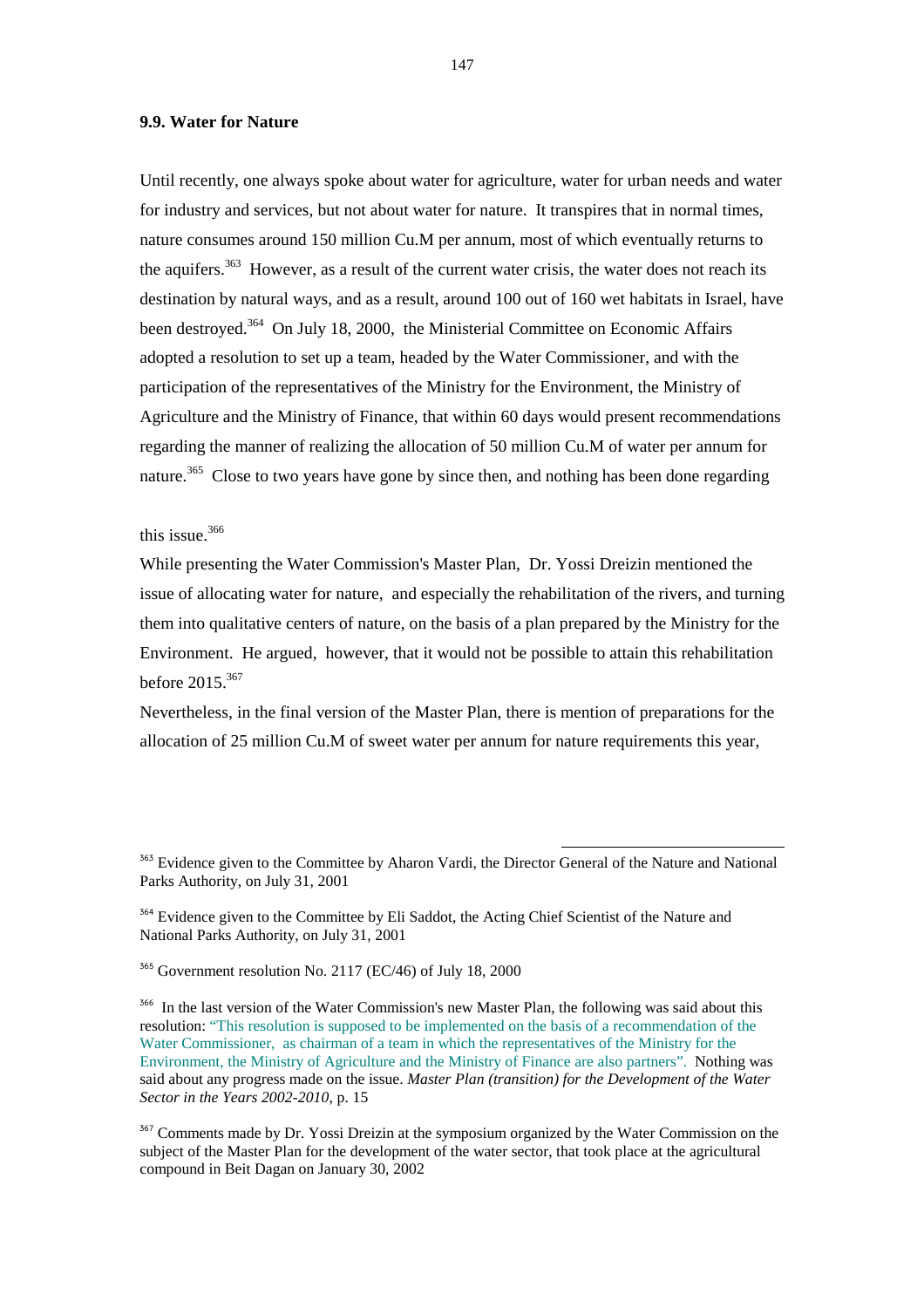and of 50 million Cu.M in 2010. The possibility was also mentioned of using high quality effluents, instead of sweet water.<sup>368</sup>

Today the Water Law defines the following uses for water: household needs, agriculture, industry, crafts, trade and services, and public services.<sup>369</sup> The green bodies in Israel are suggesting that the supply of water for rivers and nature values, be added as well.<sup>370</sup>

Since the importance of nature is not only aesthetic, and it has first rate ecological importance, the Committee recommends that the issue of the water requirements of nature be recognized in the Water Law.

## **9.10. Data and Data Bases**

In the course of its work the Committee was impressed, that even though the Hydrological Service by the Water Commission, publishes data about the quantity of rain, the flow of water, levels of pumping, the level of the table of the ground water, the qualities of water, potentials etc.; even though the Water Commission publishes, on the basis of data that it receives from "Mekorot", forecasts pertaining to demand and water consumption; the task force for observing the Sea of Galilee, collects data at the lake and its drainage area, and there are additional source of data; most of the figures are published with a delay of one and a half to two years,371 and they are frequently controversial. Among the figures about which the experts do not agree are the water potential (see article 5.1.), the quantity of effluents being poured into the Sea (see paragraph 9.6.3.), the red lines in the natural reservoirs (see paragraph 9.7.1.), the cost of water (see article 9.5.) etc. The Committee was also surprised to discover certain differences between the data published by the Hydrological Service and the Water Commission itself, regarding the consumption of water. The differences apparently result from differences in definitions.

In his evidence before the Committee, Prof. Yona Chen, from the Hebrew University, argued, that there is need for a central system of data and an improvement in the national data bases.

<sup>368</sup> *Master Plan (transition)*, p. 16

<sup>&</sup>lt;sup>369</sup> The Water Law, 1959, article 6

<sup>&</sup>lt;sup>370</sup> Evidence given to the Committee by Dr. Alon Tal, on December 23, 2001

<sup>&</sup>lt;sup>371</sup> Comments made to the Committee by Erez Yamini on July 10, 2001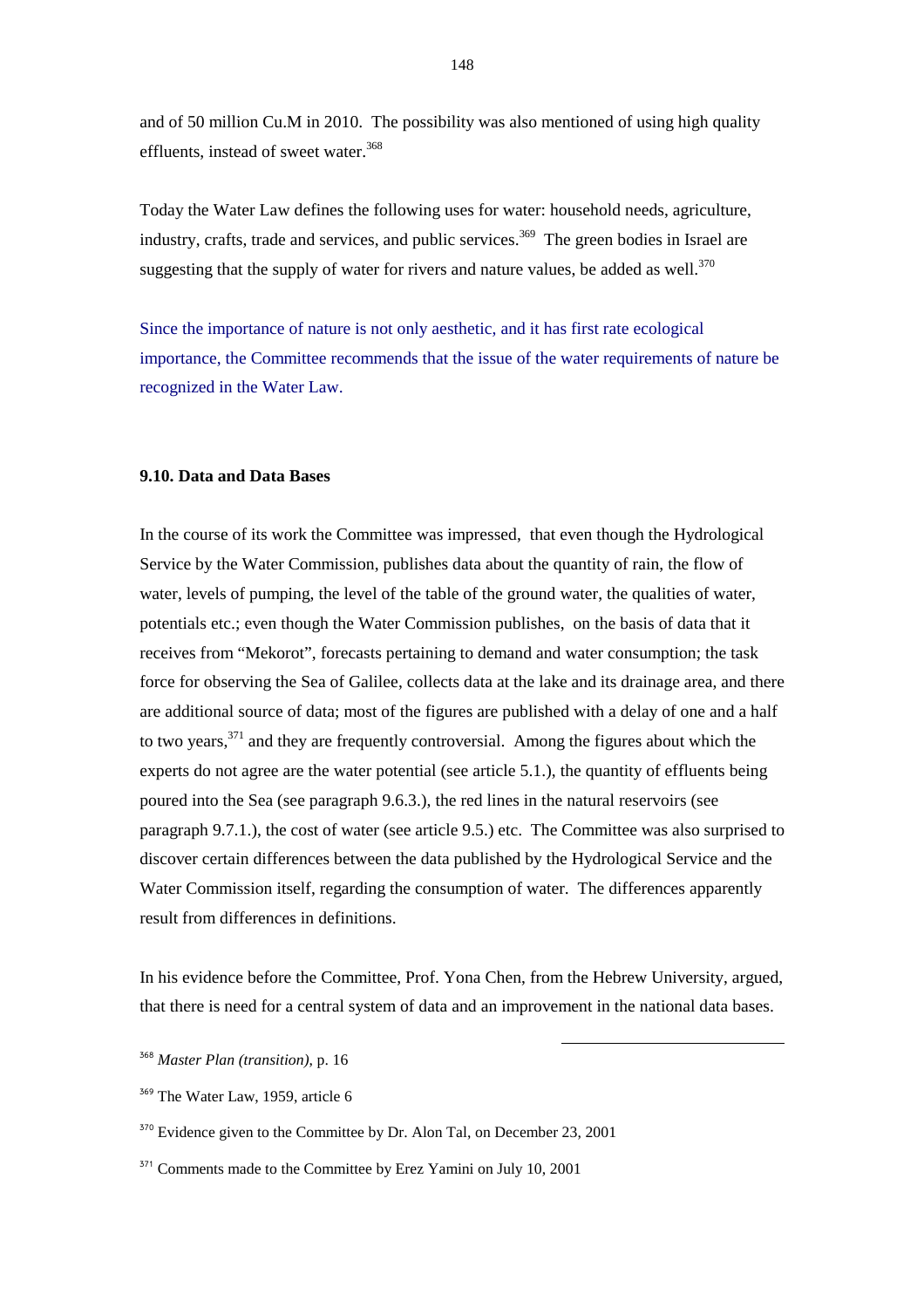He added that in the Water Institute in the Haifa Technion a data base system was being set up, but that most of the data appeared in the English language. $372$ 

The Committee recommends that an effort should be made to publish complete, authoritative and up-to-date data in all spheres of the water sector, and that the source of the publication should be one. In addition, it is recommended that just as the Central Bureau for Statistics publishes temporary up-to-date data in various spheres, and corrects them when it receives more accurate data, until such time as it can publish final data, this should also be done by the body that will be responsible for publishing the water data. In the case of differences of opinion regarding a certain figure, and the existence of several estimates, the various figures should be published. The decision makers, and the public at large, have a right to receive as full and as accurate data as possible.

## **9.11. Academia and Research**

Even before the establishment of the state, academicians were involved in the vision, planning and execution of projects in the sphere of the water sector. Academicians were also involved

over the years in criticism of the planning of the water system in Israel.<sup>373</sup>

When the grave water crisis broke out in 1986, a group of over a dozen scientists decided to act, and to warn the Government in public of the faulty administration, in their opinion, of the water sector, and especially the continuous over-pumping.<sup>374</sup> However, not all the academicians were willing at that time to speak out openly, since some of them were connected to the official water bodies with advisory contracts, and they were afraid to express public criticism.

<sup>&</sup>lt;sup>372</sup> Evidence given to the Committee by Prof. Yona Chen, on December 23, 2001

<sup>373</sup> See, for example, Yitzhak Galnoor, *The Planning of the Water System in Israel,* Jerusalem, the Van Leer Institute, the Jerusalem Group for National Planning, 1975, (Hebrew) and Uri Shamir, Yaacov Bar, Nathan Arad, Yossef Vardi, N. Salbest, and Yitzhak Galnoor, *Alternatives for Israel's Water Policy*, Haifa, the Technion, the Shmuel Ne`eman Institute for Advanced Research in Science and Technology, 1985 (Hebrew)

<sup>374</sup> See for example "The scientist are crying out: the water sector is stuck deep in the mud", *Yedio'ot Aharonot*, of May 27, 1986, and "The water deficit could grow within 10 years by about two thirds", *Ma''ariv*, of June 11, 1986. Among the scientists involved in the campaign were: Prof. Yoram Avnimelech, Prof. Yaacov Bar, Prof. Yitzhad Galnoor, Dr. Aharon Viner, Prof. Ya`ir Mondlak, Prof. Shmuel Mendel, Prof. Hillel Shuval, and Prof. Uri Shamir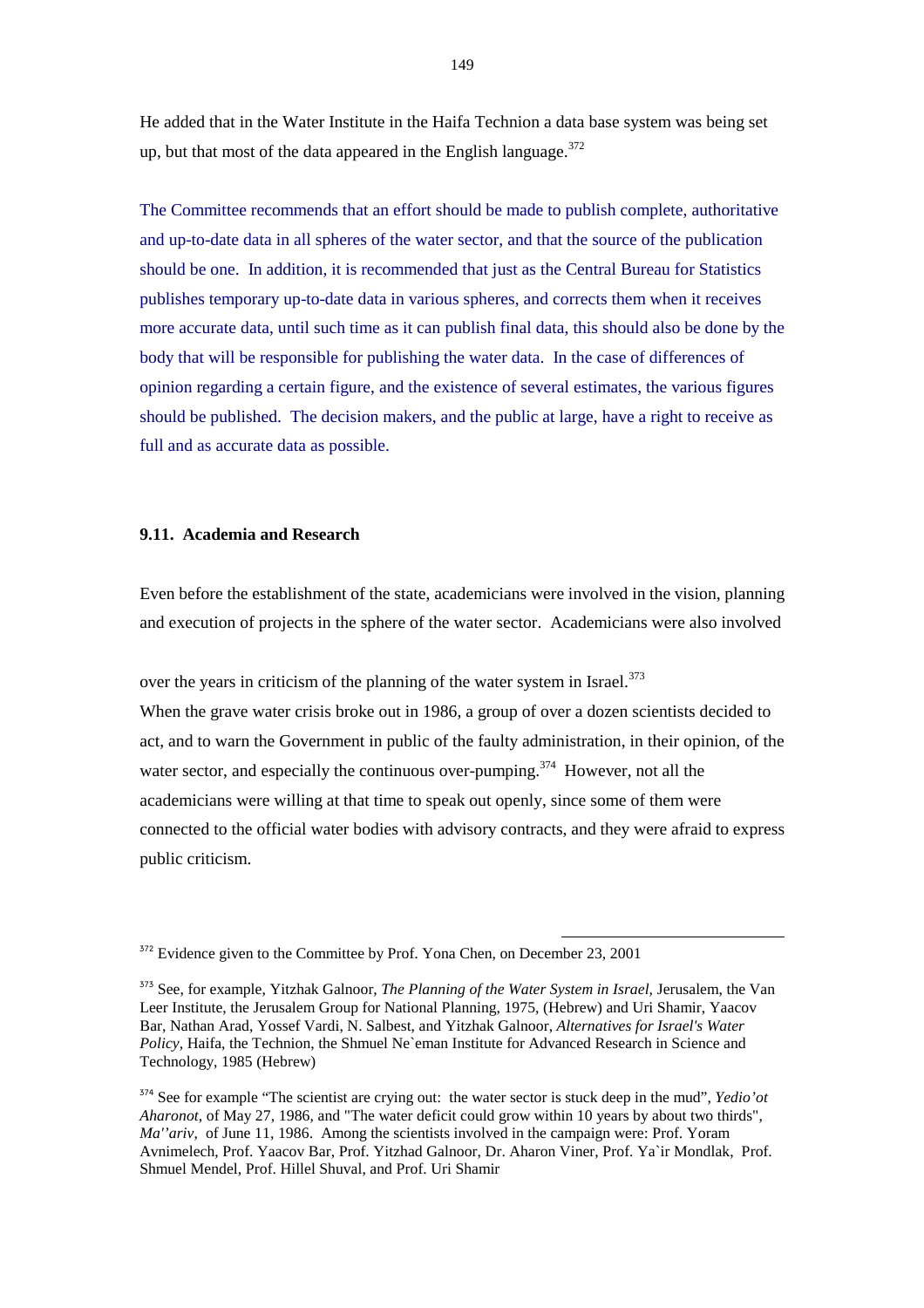One might assume, that Israel's situation in the sphere of academic, and applied research, ought to be excellent. In the Haifa Technion and Ben-Gurion University in Beersheba, there are research institutes that deal with water, $375$  and in the rest of the Universities there are engineers, geographers, hydrologists, geologists, chemists, biologists, economists, political scientists, Middle East experts etc. dealing with the water issue. In addition, applied research is being done within the framework of institutions such as the Institute for Soil, Water and Environment Sciences at Beit Dagan, which is attached to the Ministry of Agriculture, and the Hydrological Service, which is attached to the Water Commission. Nevertheless, the Committee heard that the state of research in Israel in the sphere of the water sector is in a sorry state.

According to Dr. Miriam Waldman, head of the Agriculture and Environment Section in the Ministry of Science, who represented her Ministry in the Committee's meetings, for years the national research budgets for topics connected with the water sector, have been declining.<sup>376</sup> Most of the existing budgets come from abroad - especially from the European Union and individual European states such as Germany, whose orders of priority are different to those of the State of Israel, so that not all the studies that they finance, are relevant to the problems of Israel.

What the Israeli researchers need, argued Prof. Ora Kedem, are funds with which they can work on studies, that correspond to the requirements of Israel and not of Germany. She added that even when one is speaking of Jewish donors from abroad, they wonder why the Government of Israel does not support studies that appear to serve its interests. Government assistance can serve as a lever to increase the contributions from abroad.<sup>377</sup>

Prof. Uri Shamir, who has been successful in raising money for the research institute that he heads, warned that one cannot continue to depend over time on the good will of donors and funds, and that therefore "one must increase significantly state investment in research and development, and in the training of professional manpower".<sup>378</sup>

<sup>&</sup>lt;sup>375</sup> In the Technion there is the Grand Water Research Institute, which is headed by Prof. Uri Shamir, and within its framework there is the Rabin Laboratory for Desalination headed by Prof. Raphael Semiat. At Ben-Gurion University there is the Laboratory for the Study of Desalination and Water Treatment, headed by Prof. Ora Kedem.

<sup>376</sup> See also the Ministry of Science and Arts, *the Policy for the Advancement of Hydrological Research and Development in the State of Israel* - Report of the Israeli Committee for Hydrology, prepared by Dr. Avraham Markado, Jerusalem, January 1995 (Hebrew)

<sup>&</sup>lt;sup>377</sup> Evidence given to the Committee by Prof. Ora Kedem, from Ben-Gurion University, on January 21, 2002

<sup>&</sup>lt;sup>378</sup> Evidence given by Prof. Uri Shamir to the Committee, on November 25, 2001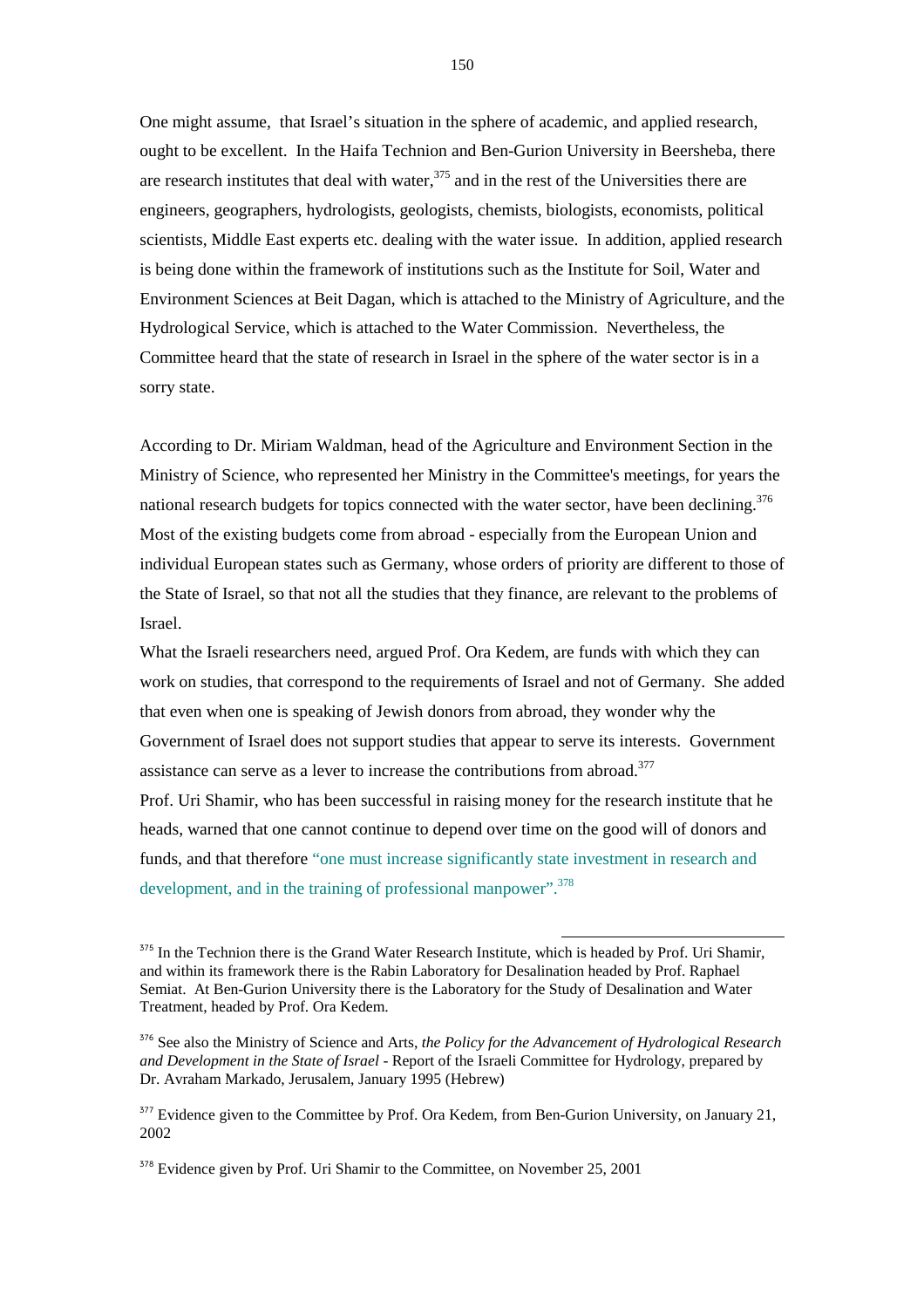The Committee received the following data regarding the source of research funds in the mid 1990s: around 20% of the financing for studies on the subject of water comes from the Government of Israel and its agencies;<sup>379</sup> around 10% comes from commercial companies; around 8% from University sources, funds and donors; around 25% from the United States and around 40% from European sources.<sup>380</sup> The Committee does not have exact figures regarding the absolute sums invested in research on the subject of water, but the impression is that we are speaking of several tens of millions of Shekels only.

One of the results of the absence of proper treatment by the State regarding the issue of allocating resources, is that the cadre of professionals in the sphere of hydrology and water quality is diminishing, exactly at a time when there is an urgent need for them.<sup>381</sup> Prof. Gideon Dagan, from Tel-Aviv University, spoke of this in detail:

 "Israel was once a country that could be proud of its achievements in the sphere of water, thanks to a combined alignment of long-term and comprehensive planning, that was in the hands of 'Tahal', execution, that was in the hands of 'Mekorot', follow-up and enforcement in the hands of the Water Commission, and basic applied research and training of manpower, that was academia... In the beginning, 30-40 years ago, the emphasis was on how to use the water at our disposal. Today the emphasis is on how to preserve it and how to maintain its quality. These are much more complicated and complex problems... In other words, we are in a situation, where on the one hand the problems are much more complex, and on the other, the professional ability of the system is declining, and the professional force is getting progressively older".<sup>382</sup>

Among the specific commends heard by the Committee, that it finds worth mentioning:

- \* The cooperation between the academic community and the Government offices, should be more effective, and deal with subjects on a much wider range of practical problems: 383
- \* There is a need to increase the number of initiated studies, in which a large number of

 $379$  In his evidence to the Committee, on December 23, 2001, Prof. Yona Chen stated, that out of the budget for non-military R&D (which in itself is insufficient) only 0.3 percent goes into R&D related to the environment and water, and of this 25-30% goes into water

<sup>&</sup>lt;sup>380</sup> Evidence given by Prof. Yona Chen

<sup>&</sup>lt;sup>381</sup> Comments made by Dr. Miriam Waldman to the Committee on September 24, 2001

<sup>&</sup>lt;sup>382</sup> Evidence given to the Committee by Prof. Gideon Dagan, on Augsut 13, 2001

<sup>383</sup> Evidence given to the Committee by Dr. Sinaia Netanyahu on September 24, 2001. *Inter alia* Netanyahu argued that "I do not think that the academic community was asked to examine the subject of how the structure of the water sector will look in the age of desalination"